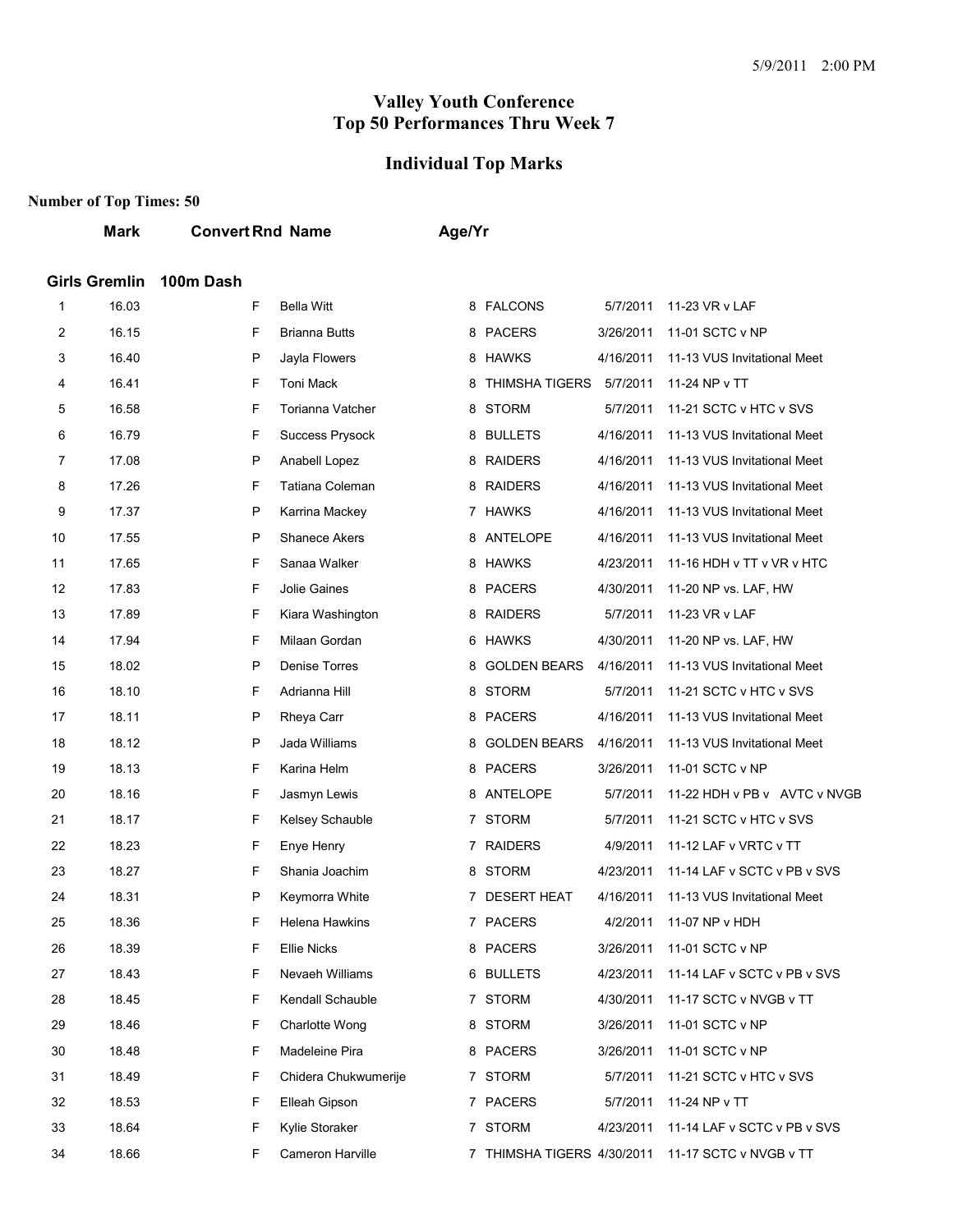# **Individual Top Marks**

|       | <b>Mark</b>          | <b>Convert Rnd Name</b> |                        | Age/Yr |                          |           |                              |
|-------|----------------------|-------------------------|------------------------|--------|--------------------------|-----------|------------------------------|
| 35    | 18.69                | P                       | Nevaeh Sultan          |        | 8 DESERT HEAT            | 4/16/2011 | 11-13 VUS Invitational Meet  |
| 36    | 18.72                | F                       | <b>Claire Miles</b>    | 8      | STORM                    | 4/23/2011 | 11-14 LAF v SCTC v PB v SVS  |
| 37    | 18.75                | F                       | Lauryn Joseph          |        | 7 DESERT HEAT            | 5/7/2011  | 11-22 HDH v PB v AVTC v NVGB |
| $38*$ | 18.76                | F                       | Kaitlyn Kefoury        |        | 7 STORM                  | 5/7/2011  | 11-21 SCTC v HTC v SVS       |
| $38*$ | 18.76                | F                       | Jahnie Hoffman         | 7      | <b>THIMSHA TIGERS</b>    | 4/9/2011  | 11-12 LAF v VRTC v TT        |
| 40    | 18.78                | F                       | Keala Jones            | 8      | <b>STORM</b>             | 5/7/2011  | 11-21 SCTC v HTC v SVS       |
| 41    | 18.80                | F                       | Makaiya Bedford        |        | 8 STORM                  | 4/30/2011 | 11-17 SCTC v NVGB v TT       |
| 42    | 18.81                | P                       | Shakira Munns          |        | 8 BULLETS                | 4/16/2011 | 11-13 VUS Invitational Meet  |
| 43    | 18.82                | P                       | <b>Faith Ellis</b>     |        | 7 FALCONS                | 4/16/2011 | 11-13 VUS Invitational Meet  |
| 44    | 18.85                | F                       | Chloe Thuirman         | 8      | STORM                    | 4/23/2011 | 11-14 LAF v SCTC v PB v SVS  |
| 45    | 18.86                | F                       | Maliyah Ford           |        | 7 RAIDERS                | 5/7/2011  | 11-23 VR v LAF               |
| 46    | 18.87                | P                       | Alexandra Boscoe       |        | 8 RAIDERS                | 4/16/2011 | 11-13 VUS Invitational Meet  |
| 47    | 18.93                | F                       | Elizabeth Garcia       |        | 7 RAIDERS                | 4/23/2011 | 11-16 HDH v TT v VR v HTC    |
| 48    | 18.95                | F                       | Kennedy Odums          | 7      | <b>DESERT HEAT</b>       | 5/7/2011  | 11-22 HDH v PB v AVTC v NVGB |
| 49    | 18.96                | $\mathsf{P}$            | Life Windham           | 8      | <b>DESERT HEAT</b>       | 4/16/2011 | 11-13 VUS Invitational Meet  |
| 50    | 19.01                | F                       | Allina Mbuko           |        | 8 DESERT HEAT            | 4/23/2011 | 11-16 HDH v TT v VR v HTC    |
|       | <b>Girls Gremlin</b> | 200m Dash               |                        |        |                          |           |                              |
| 1     | 33.55                | F                       | <b>Bella Witt</b>      |        | 8 FALCONS                | 4/23/2011 | 11-14 LAF v SCTC v PB v SVS  |
| 2     | 34.93                | F                       | Toni Mack              | 8      | THIMSHA TIGERS 4/16/2011 |           | 11-13 VUS Invitational Meet  |
| 3     | 35.65                | F                       | <b>Brianna Butts</b>   |        | 8 PACERS                 | 4/2/2011  | 11-07 NP v HDH               |
| 4     | 35.80                | F                       | Torianna Vatcher       |        | 8 STORM                  | 4/23/2011 | 11-14 LAF v SCTC v PB v SVS  |
| 5     | 36.74                | F                       | Anabell Lopez          | 8      | <b>RAIDERS</b>           | 4/16/2011 | 11-13 VUS Invitational Meet  |
| 6     | 36.79                | F                       | Jayla Flowers          | 8      | HAWKS                    | 3/26/2011 | 11-04 LAFvsHTCvsSVSvsVRTC    |
| 7     | 37.75                | F                       | <b>Ellie Nicks</b>     |        | 8 PACERS                 | 5/7/2011  | 11-24 NP v TT                |
| 8     | 38.08                | F                       | <b>Success Prysock</b> |        | 8 BULLETS                | 4/23/2011 | 11-14 LAF v SCTC v PB v SVS  |
| 9     | 38.29                | F                       | Tatiana Coleman        |        | 8 RAIDERS                | 5/7/2011  | 11-23 VR v LAF               |
| 10    | 38.33                | F                       | Nevaeh Sultan          |        | 8 DESERT HEAT            | 4/16/2011 | 11-13 VUS Invitational Meet  |
| 11    | 38.94                | F                       | Jada Williams          |        | 8 GOLDEN BEARS           | 4/2/2011  | 11-08 LAF v TT v NVGB        |
| 12    | 39.15                | F                       | Madeleine Pira         |        | 8 PACERS                 | 5/7/2011  | 11-24 NP v TT                |
| 13    | 39.37                | F                       | Milaan Gordan          |        | 6 HAWKS                  | 5/7/2011  | 11-21 SCTC v HTC v SVS       |
| 14    | 39.38                | F                       | Karina Helm            |        | 8 PACERS                 | 3/26/2011 | 11-01 SCTC v NP              |
| 15    | 39.44                | F                       | Rheya Carr             |        | 8 PACERS                 | 4/2/2011  | 11-07 NP v HDH               |
| 16    | 39.59                | F                       | Keymorra White         |        | 7 DESERT HEAT            | 4/9/2011  | 11-09 SCTC v HDH             |
| 17    | 39.78                | F                       | Kiara Washington       |        | 8 RAIDERS                | 4/30/2011 | 11-19 VR v PB v HDH          |
| 18    | 39.80                | F                       | Jasmyn Lewis           |        | 8 ANTELOPE               | 4/9/2011  | 11-11 AV v NP v PB           |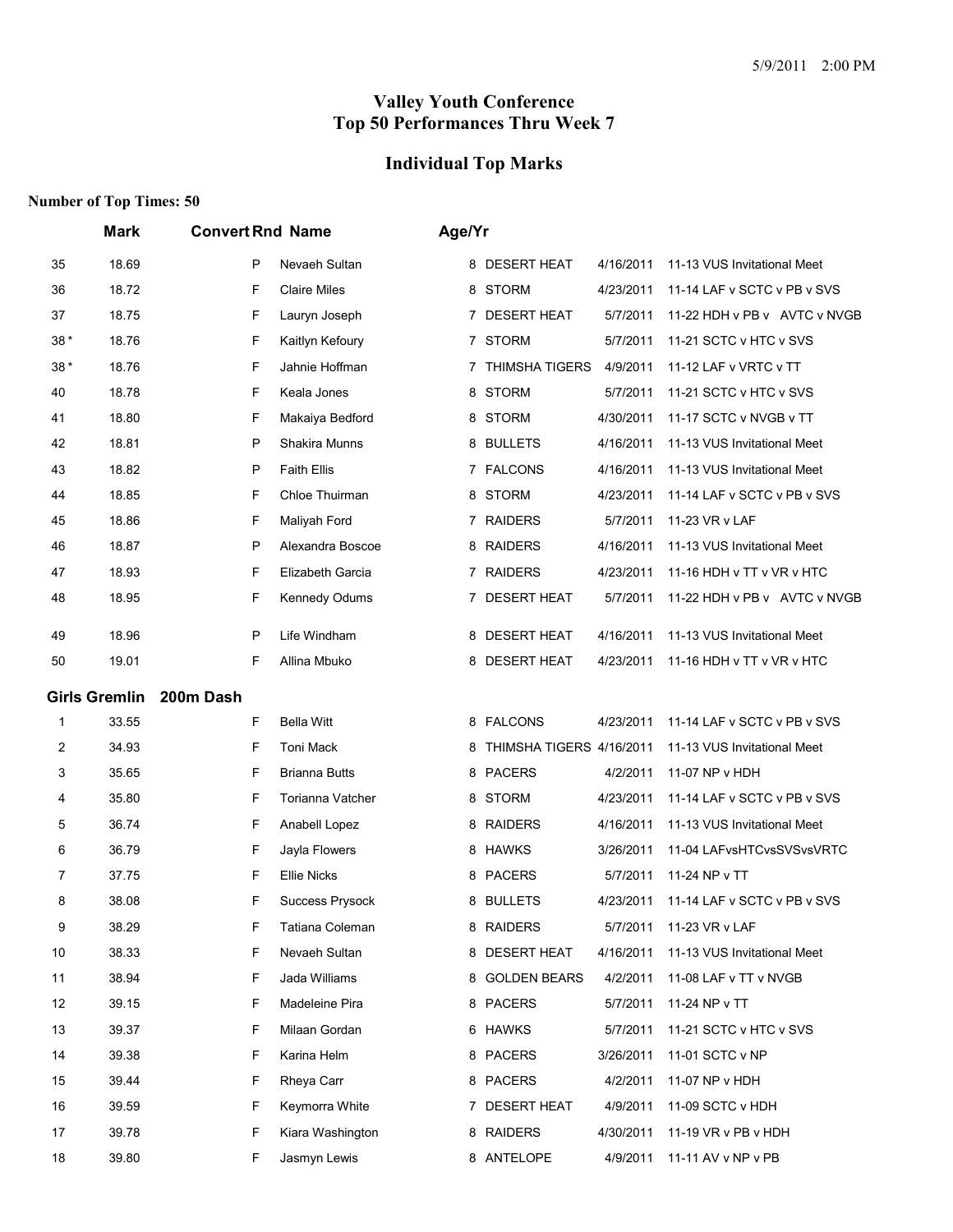## **Individual Top Marks**

|       | <b>Mark</b>          | <b>Convert Rnd Name</b>      | Age/Yr                                                    |  |
|-------|----------------------|------------------------------|-----------------------------------------------------------|--|
| 19    | 40.04                | F<br>Shania Joachim          | 8 STORM<br>4/23/2011<br>11-14 LAF v SCTC v PB v SVS       |  |
| 20    | 40.09                | F<br>Sanaa Walker            | 8 HAWKS<br>4/16/2011<br>11-13 VUS Invitational Meet       |  |
| $21*$ | 40.28                | F<br>Kelsey Schauble         | 7 STORM<br>5/7/2011<br>11-21 SCTC v HTC v SVS             |  |
| $21*$ | 40.28                | F<br>Charlotte Wong          | 8 STORM<br>4/2/2011<br>11-05 VR v SCTC v HTC              |  |
| 23    | 40.34                | F<br>Enye Henry              | 7 RAIDERS<br>3/26/2011<br>11-04 LAFvsHTCvsSVSvsVRTC       |  |
| 24    | 40.36                | F<br>Jolie Gaines            | 8 PACERS<br>4/30/2011<br>11-20 NP vs. LAF, HW             |  |
| 25    | 40.54                | F<br><b>Faith Ellis</b>      | 7 FALCONS<br>5/7/2011<br>11-23 VR v LAF                   |  |
| 26    | 40.83                | F<br>Alexandra Boscoe        | 8 RAIDERS<br>4/30/2011<br>11-19 VR v PB v HDH             |  |
| 27    | 40.84                | F<br>Shakira Munns           | 8 BULLETS<br>4/30/2011<br>11-19 VR v PB v HDH             |  |
| 28    | 40.94                | F<br>Chidera Chukwumerije    | 7 STORM<br>4/23/2011<br>11-14 LAF v SCTC v PB v SVS       |  |
| 29    | 40.97                | F<br>Karrina Mackey          | 7 HAWKS<br>3/26/2011<br>11-04 LAFvsHTCvsSVSvsVRTC         |  |
| 30    | 41.26                | F<br>Niara Powell            | 8 DESERT HEAT<br>4/16/2011<br>11-13 VUS Invitational Meet |  |
| 31    | 41.39                | F<br>Helena Hawkins          | 7 PACERS<br>4/2/2011<br>11-07 NP v HDH                    |  |
| 32    | 41.41                | F<br>Kendall Schauble        | 7 STORM<br>4/9/2011<br>11-09 SCTC v HDH                   |  |
| 33    | 41.45                | F<br>Elizabeth Garcia        | 7 RAIDERS<br>4/30/2011<br>11-19 VR v PB v HDH             |  |
| 34    | 41.59                | F<br>Lilly Pennington        | 8 PACERS<br>4/2/2011<br>11-07 NP v HDH                    |  |
| 35    | 41.64                | F<br>Paris Suel              | <b>THIMSHA TIGERS</b><br>5/7/2011<br>11-24 NP v TT<br>8   |  |
| 36    | 41.71                | F<br><b>Claire Miles</b>     | 8 STORM<br>5/7/2011<br>11-21 SCTC v HTC v SVS             |  |
| 37    | 41.75                | F<br>Elleah Gipson           | 7 PACERS<br>5/7/2011<br>11-24 NP v TT                     |  |
| 38    | 42.01                | F<br>Life Windham            | 8 DESERT HEAT<br>4/2/2011<br>11-07 NP v HDH               |  |
| $39*$ | 42.08                | F<br>Julie Pelayo            | 8 BULLETS<br>4/23/2011<br>11-14 LAF v SCTC v PB v SVS     |  |
| $39*$ | 42.08                | F<br>Reia Dias               | 8 PACERS<br>4/16/2011<br>11-13 VUS Invitational Meet      |  |
| 41    | 42.21                | F<br>Allina Mbuko            | 8 DESERT HEAT<br>4/23/2011<br>11-16 HDH v TT v VR v HTC   |  |
| 42    | 42.24                | F<br>Denise Torres           | <b>GOLDEN BEARS</b><br>3/26/2011<br>11-02 NVGB v TT<br>8  |  |
| 43    | 42.44                | F<br><b>Chloe Cartwright</b> | 8 PACERS<br>4/9/2011<br>11-11 AV v NP v PB                |  |
| 44    | 42.54                | Adrianna Hill<br>F           | 8 STORM<br>11-05 VR v SCTC v HTC<br>4/2/2011              |  |
| 45    | 42.55                | F<br>Nevaeh Williams         | 6 BULLETS<br>4/9/2011<br>11-11 AV v NP v PB               |  |
| 46    | 42.63                | F<br>Corynn Thompson         | 7 STORM<br>11-21 SCTC v HTC v SVS<br>5/7/2011             |  |
| 47    | 42.66                | F<br><b>Candice Cortes</b>   | 8 BULLETS<br>11-19 VR v PB v HDH<br>4/30/2011             |  |
| 48    | 42.79                | Mekah Robotham<br>F          | 8 STORM<br>5/7/2011<br>11-21 SCTC v HTC v SVS             |  |
| 49    | 42.85                | F<br>Nahriah Davis-Houston   | 8 ANTELOPE<br>4/2/2011<br>11-06 AV v SVS v PB             |  |
| 50    | 42.89                | F<br>Kaitlyn Kefoury         | 7 STORM<br>3/26/2011<br>11-01 SCTC v NP                   |  |
|       |                      |                              |                                                           |  |
|       | <b>Girls Gremlin</b> | 400m Dash                    |                                                           |  |
| 1     | 1:22.70              | F<br>Anabell Lopez           | 8 RAIDERS<br>11-23 VR v LAF<br>5/7/2011                   |  |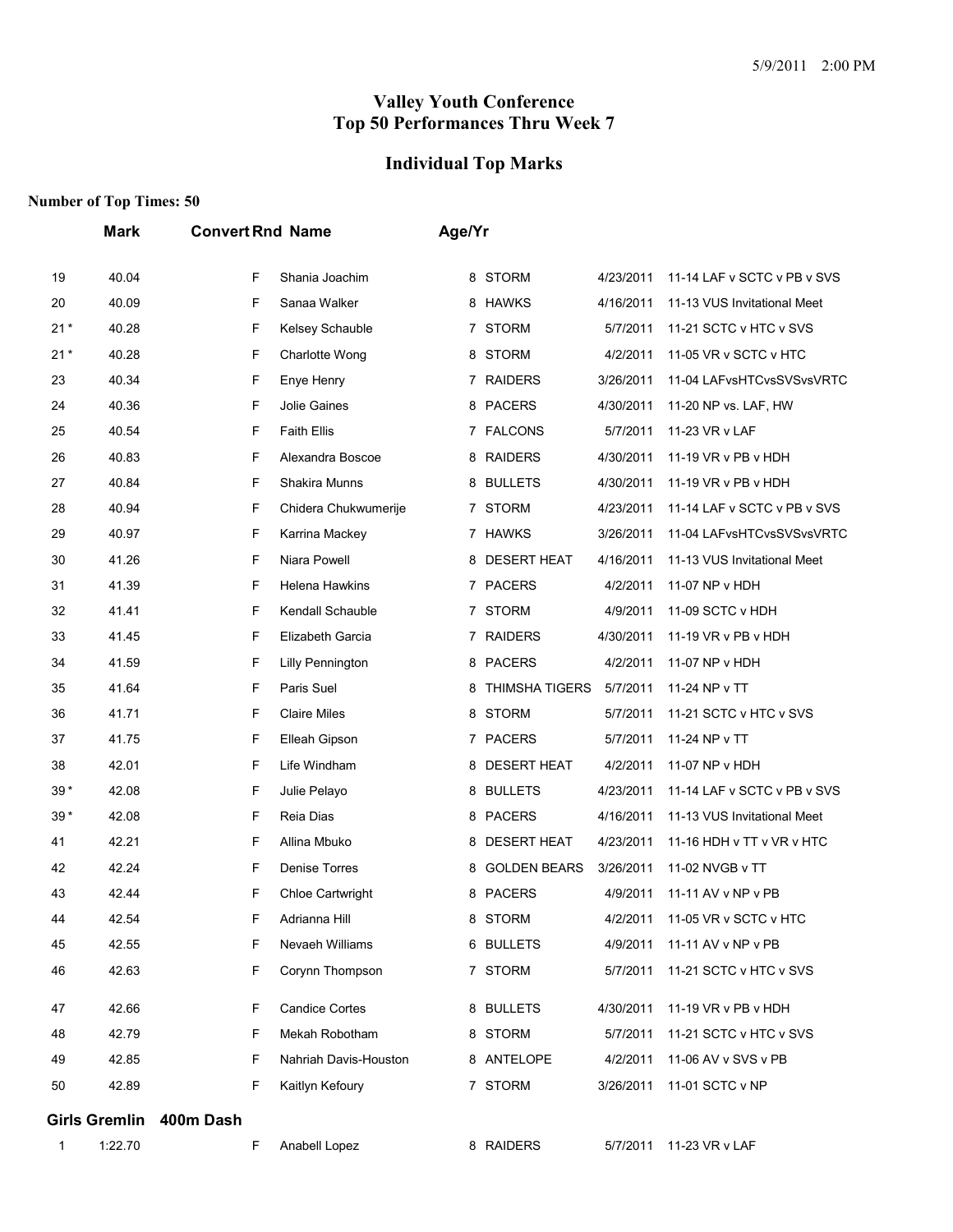## **Individual Top Marks**

|                | <b>Mark</b> | <b>Convert Rnd Name</b>     | Age/Yr                                                     |
|----------------|-------------|-----------------------------|------------------------------------------------------------|
| $\overline{c}$ | 1:23.58     | F<br>Toni Mack              | 8 THIMSHA TIGERS 4/9/2011<br>11-12 LAF v VRTC v TT         |
| 3              | 1:24.01     | F<br>Karina Helm            | 8 PACERS<br>4/2/2011<br>11-07 NP v HDH                     |
| 4              | 1:25.89     | F<br>Denise Torres          | 8 GOLDEN BEARS<br>5/7/2011<br>11-22 HDH v PB v AVTC v NVGB |
| 5              | 1:28.02     | F<br>Karrina Mackey         | 7 HAWKS<br>11-13 VUS Invitational Meet<br>4/16/2011        |
| 6              | 1:28.67     | F<br>Rheya Carr             | 8 PACERS<br>11-13 VUS Invitational Meet<br>4/16/2011       |
| 7              | 1:29.63     | F<br>Madeleine Pira         | 8 PACERS<br>4/16/2011<br>11-13 VUS Invitational Meet       |
| 8              | 1:30.24     | F<br>Adrianna Hill          | 8 STORM<br>5/7/2011<br>11-21 SCTC v HTC v SVS              |
| 9              | 1:30.25     | F<br>Helena Hawkins         | 7 PACERS<br>3/26/2011<br>11-01 SCTC v NP                   |
| 10             | 1:30.54     | F<br>Shanece Akers          | 8 ANTELOPE<br>4/16/2011<br>11-13 VUS Invitational Meet     |
| 11             | 1:30.66     | F<br>Jayla Flowers          | 8 HAWKS<br>3/26/2011<br>11-04 LAFvsHTCvsSVSvsVRTC          |
| 12             | 1:31.14     | F<br>Jolie Gaines           | 8 PACERS<br>4/23/2011<br>11-15 AV v NP v NVGB              |
| 13             | 1:31.27     | F<br>Charlotte Wong         | 8 STORM<br>4/23/2011<br>11-14 LAF v SCTC v PB v SVS        |
| 14             | 1:31.69     | F<br><b>Brianna Butts</b>   | 8 PACERS<br>4/23/2011<br>11-15 AV v NP v NVGB              |
| 15             | 1:32.01     | F<br><b>Ellie Nicks</b>     | 8 PACERS<br>4/23/2011<br>11-15 AV v NP v NVGB              |
| 16             | 1:32.07     | F<br>Jada Williams          | 8 GOLDEN BEARS<br>4/30/2011<br>11-17 SCTC v NVGB v TT      |
| 17             | 1:32.60     | F<br>Nevaeh Williams        | 6 BULLETS<br>4/23/2011<br>11-14 LAF v SCTC v PB v SVS      |
| 18             | 1:33.79     | F<br>Hannah Fredericks      | 8 STORM<br>5/7/2011<br>11-21 SCTC v HTC v SVS              |
| 19             | 1:33.80     | F<br>Shakira Munns          | 8 BULLETS<br>5/7/2011<br>11-22 HDH v PB v AVTC v NVGB      |
| 20             | 1:34.68     | F<br>Alexandra Boscoe       | 8 RAIDERS<br>4/23/2011<br>11-16 HDH v TT v VR v HTC        |
| 21             | 1:35.49     | F<br>Andrea Enciso          | 7 RAIDERS<br>11-16 HDH v TT v VR v HTC<br>4/23/2011        |
| 22             | 1:35.61     | F<br>Milaan Gordan          | 6 HAWKS<br>4/9/2011<br>11-10 NVGB v HTC v SVS              |
| 23             | 1:36.31     | F<br>Allina Mbuko           | 8 DESERT HEAT<br>4/9/2011<br>11-09 SCTC v HDH              |
| 24             | 1:36.45     | F<br>Keala Jones            | 8 STORM<br>4/23/2011<br>11-14 LAF v SCTC v PB v SVS        |
| 25             | 1:36.68     | F<br>Nahriah Davis-Houston  | 8 ANTELOPE<br>5/7/2011<br>11-22 HDH v PB v AVTC v NVGB     |
| 26             | 1:36.80     | F<br>Isis Diaz              | 7 PACERS<br>4/30/2011<br>11-20 NP vs. LAF, HW              |
| 27             | 1:37.04     | F<br>Julie Pelayo           | 8 BULLETS<br>4/16/2011 11-13 VUS Invitational Meet         |
| 28             | 1:37.45     | Lilly Pennington<br>F       | 8 PACERS<br>11-20 NP vs. LAF, HW<br>4/30/2011              |
| 29             | 1:37.84     | F<br>Sanaa Walker           | 8 HAWKS<br>4/16/2011<br>11-13 VUS Invitational Meet        |
| 30             | 1:37.92     | F<br>Elizabeth Garcia       | 7 RAIDERS<br>4/23/2011<br>11-16 HDH v TT v VR v HTC        |
| 31             | 1:38.15     | Chloe Cartwright<br>F       | 8 PACERS<br>3/26/2011<br>11-01 SCTC v NP                   |
| 32             | 1:38.16     | Hannah Harlan<br>F          | 8 STORM<br>5/7/2011<br>11-21 SCTC v HTC v SVS              |
| 33             | 1:38.31     | F<br>Serena Gill            | 8 PACERS<br>4/2/2011<br>11-07 NP v HDH                     |
| 34             | 1:38.32     | F<br>Makayla Tillman        | 7 ANTELOPE<br>5/7/2011<br>11-22 HDH v PB v AVTC v NVGB     |
| 35             | 1:38.43     | Reia Dias<br>F              | 8 PACERS<br>4/30/2011<br>11-20 NP vs. LAF, HW              |
| 36             | 1:38.52     | Mekah Robotham<br>F         | 8 STORM<br>11-05 VR v SCTC v HTC<br>4/2/2011               |
| 37             | 1:38.84     | F<br><b>Success Prysock</b> | 8 BULLETS<br>11-06 AV v SVS v PB<br>4/2/2011               |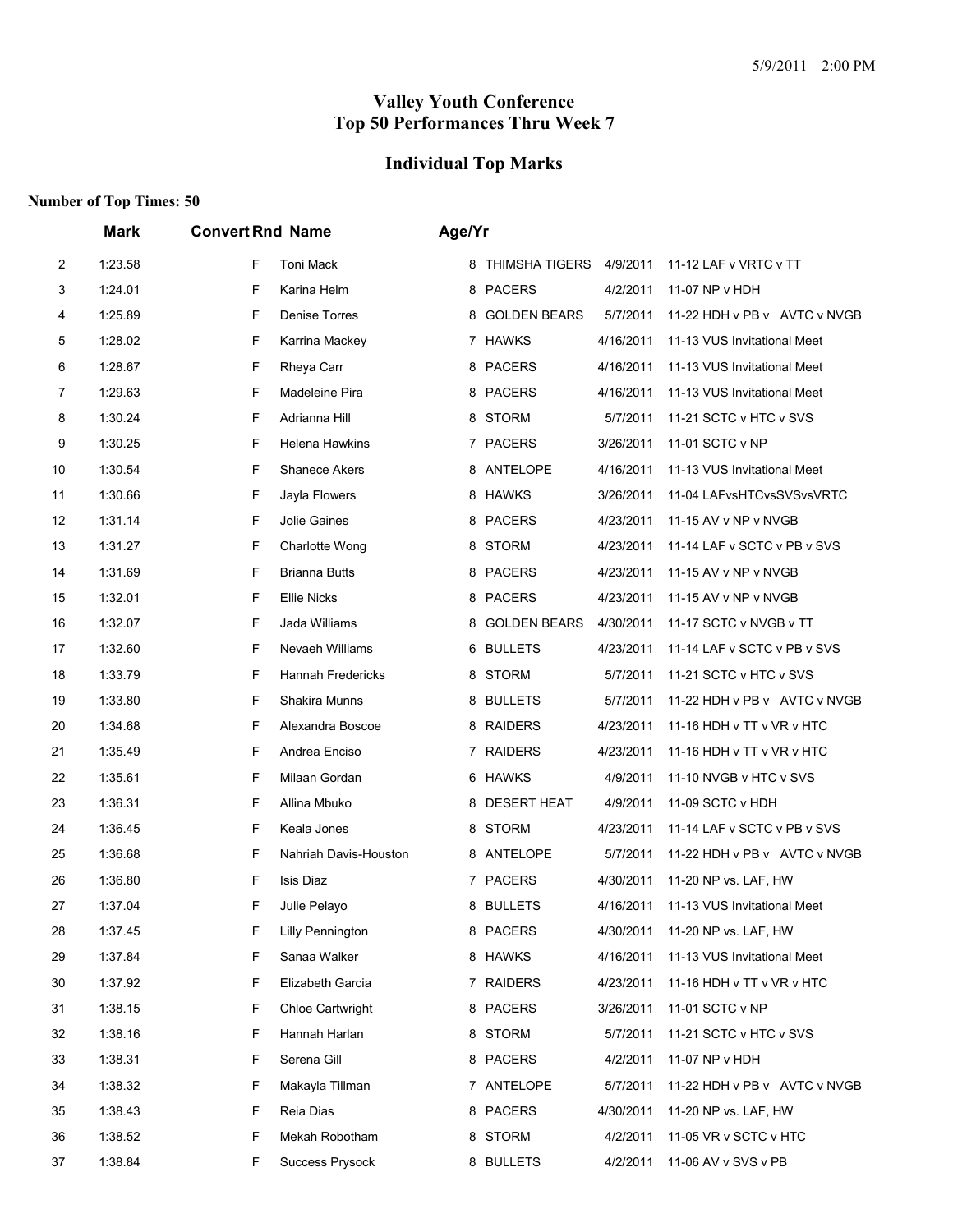# **Individual Top Marks**

|    | Mark                 | <b>Convert Rnd Name</b> |                         | Age/Yr |                            |           |                             |
|----|----------------------|-------------------------|-------------------------|--------|----------------------------|-----------|-----------------------------|
| 38 | 1:39.13              | F                       | Ryann Wyatt             |        | 7 DESERT HEAT              | 4/30/2011 | 11-19 VR v PB v HDH         |
| 39 | 1:39.25              | F                       | Chidera Chukwumerije    |        | 7 STORM                    | 5/7/2011  | 11-21 SCTC v HTC v SVS      |
| 40 | 1:39.34              | F                       | Elleah Gipson           |        | 7 PACERS                   | 5/7/2011  | 11-24 NP v TT               |
| 41 | 1:39.54              | F                       | Eden Chow               |        | 7 PACERS                   | 5/7/2011  | 11-24 NP v TT               |
| 42 | 1:39.95              | F                       | Luca Zimmitti           |        | 7 RAIDERS                  | 4/16/2011 | 11-13 VUS Invitational Meet |
| 43 | 1:39.97              | F                       | Tatiana Coleman         |        | 8 RAIDERS                  | 4/30/2011 | 11-19 VR v PB v HDH         |
| 44 | 1:40.09              | F                       | Niara Powell            |        | 8 DESERT HEAT              | 4/9/2011  | 11-09 SCTC v HDH            |
| 45 | 1:40.43              | F                       | Kaitlyn Kefoury         |        | 7 STORM                    | 5/7/2011  | 11-21 SCTC v HTC v SVS      |
| 46 | 1:40.73              | F                       | Sanai Cook              |        | 7 HAWKS                    | 5/7/2011  | 11-21 SCTC v HTC v SVS      |
| 47 | 1:41.20              | F                       | Nicole Mirzaian         |        | 7 FALCONS                  | 3/26/2011 | 11-04 LAFvsHTCvsSVSvsVRTC   |
| 48 | 1:41.66              | F                       | Paige Martin            |        | 6 THIMSHA TIGERS 4/30/2011 |           | 11-17 SCTC v NVGB v TT      |
| 49 | 1:41.81              | F                       | Lauryn Joseph           |        | 7 DESERT HEAT              | 4/2/2011  | 11-07 NP v HDH              |
| 50 | 1:41.91              | F                       | Ashley Rasplicka        |        | 8 STORM                    | 3/26/2011 | 11-01 SCTC v NP             |
|    | <b>Girls Gremlin</b> | <b>800m Run</b>         |                         |        |                            |           |                             |
| 1  | 3:17.42              | F                       | <b>Jolie Gaines</b>     |        | 8 PACERS                   | 4/16/2011 | 11-13 VUS Invitational Meet |
| 2  | 3:17.76              | F.                      | <b>Toni Mack</b>        |        | 8 THIMSHA TIGERS 4/23/2011 |           | 11-16 HDH v TT v VR v HTC   |
| 3  | 3:21.47              | F.                      | Adrianna Hill           |        | 8 STORM                    | 4/16/2011 | 11-13 VUS Invitational Meet |
| 4  | 3:23.19              | F                       | <b>Helena Hawkins</b>   |        | 7 PACERS                   | 4/2/2011  | 11-07 NP v HDH              |
| 5  | 3:29.38              | F                       | Isis Diaz               |        | 7 PACERS                   | 5/7/2011  | 11-24 NP v TT               |
| 6  | 3:29.42              | F                       | Charlotte Wong          |        | 8 STORM                    | 4/16/2011 | 11-13 VUS Invitational Meet |
| 7  | 3:31.08              | F                       | Alexandra Boscoe        |        | 8 RAIDERS                  | 5/7/2011  | 11-23 VR v LAF              |
| 8  | 3:33.90              | F                       | <b>Lilly Pennington</b> |        | 8 PACERS                   | 5/7/2011  | 11-24 NP v TT               |
| 9  | 3:34.96              | F                       | Denise Torres           |        | 8 GOLDEN BEARS             | 4/16/2011 | 11-13 VUS Invitational Meet |
| 10 | 3:35.04              | F                       | Chloe Cartwright        |        | 8 PACERS                   | 4/16/2011 | 11-13 VUS Invitational Meet |
| 11 | 3:36.24              | F                       | Madeleine Pira          |        | 8 PACERS                   | 5/7/2011  | 11-24 NP v TT               |
| 12 | 3:39.91              | F                       | Tatiana Coleman         |        | 8 RAIDERS                  | 4/9/2011  | 11-12 LAF v VRTC v TT       |
| 13 | 3:43.56              | F.                      | Hannah Fredericks       |        | 8 STORM                    | 3/26/2011 | 11-01 SCTC v NP             |
| 14 | 3:43.87              | F                       | Rheya Carr              |        | 8 PACERS                   | 4/30/2011 | 11-20 NP vs. LAF, HW        |
| 15 | 3:44.75              | F                       | Julie Pelayo            |        | 8 BULLETS                  | 4/23/2011 | 11-14 LAF v SCTC v PB v SVS |
| 16 | 3:44.99              | F                       | Julietta Huerta         |        | 8 GOLDEN BEARS             | 4/16/2011 | 11-13 VUS Invitational Meet |
| 17 | 3:45.58              | F.                      | Anabell Lopez           |        | 8 RAIDERS                  | 4/2/2011  | 11-05 VR v SCTC v HTC       |
| 18 | 3:49.69              | F                       | Elizabeth Garcia        |        | 7 RAIDERS                  | 4/30/2011 | 11-19 VR v PB v HDH         |
| 19 | 3:49.77              | F                       | Luca Zimmitti           |        | 7 RAIDERS                  | 4/16/2011 | 11-13 VUS Invitational Meet |
| 20 | 3:50.52              | F.                      | Nicole Mirzaian         |        | 7 FALCONS                  | 4/16/2011 | 11-13 VUS Invitational Meet |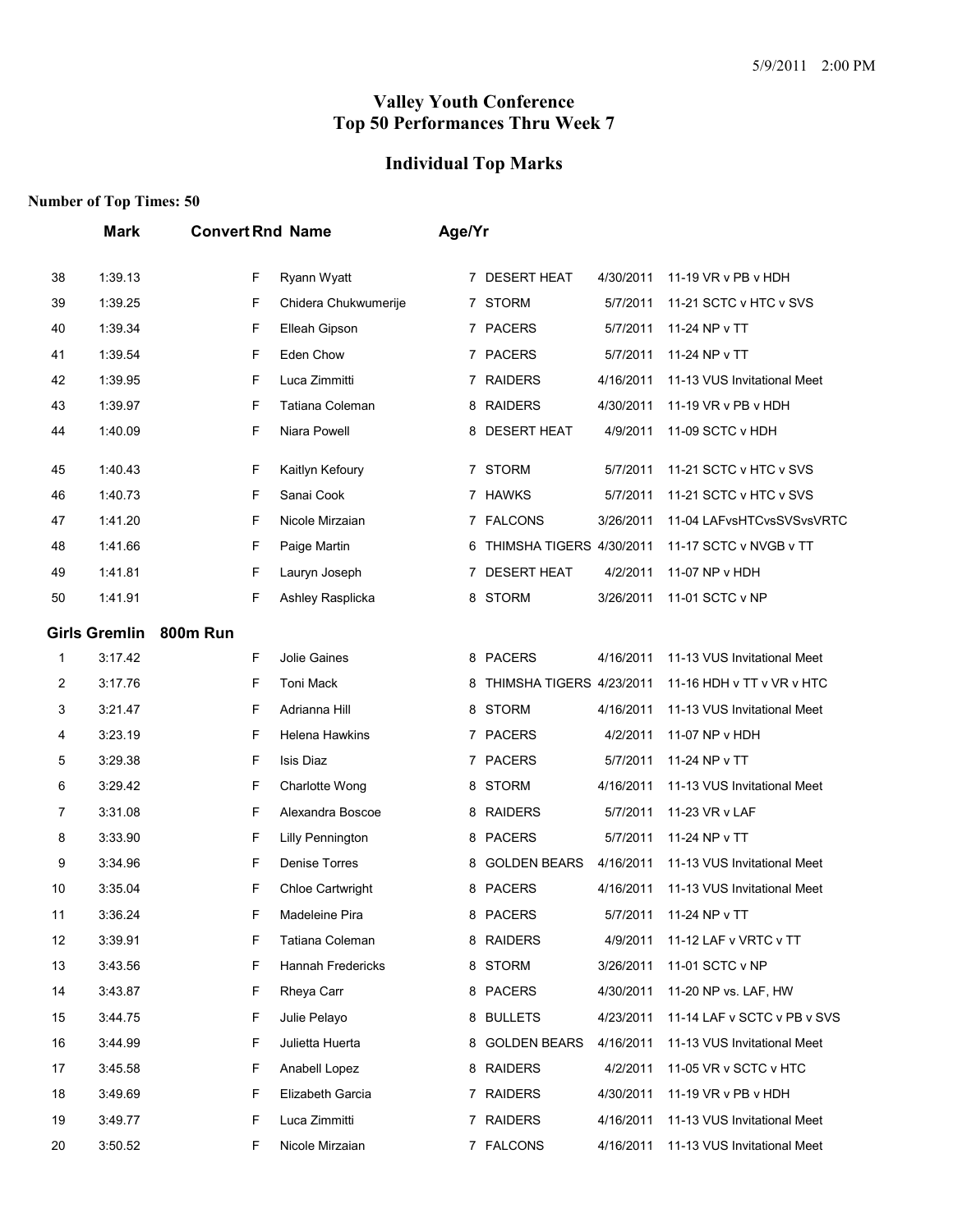## **Individual Top Marks**

|                | Mark                 |                  | <b>Convert Rnd Name</b> |   | Age/Yr                     |           |                              |  |  |
|----------------|----------------------|------------------|-------------------------|---|----------------------------|-----------|------------------------------|--|--|
| 21             | 3:50.66              | F                | Ashley Rasplicka        |   | 8 STORM                    | 5/7/2011  | 11-21 SCTC v HTC v SVS       |  |  |
| 22             | 3:51.04              | F                | Aleesa Stepan           |   | 8 STORM                    | 4/23/2011 | 11-14 LAF v SCTC v PB v SVS  |  |  |
| 23             | 3:52.24              | F                | Kiara Washington        |   | 8 RAIDERS                  | 5/7/2011  | 11-23 VR v LAF               |  |  |
| 24             | 3:53.75              | F                | Serena Gill             | 8 | <b>PACERS</b>              | 4/2/2011  | 11-07 NP v HDH               |  |  |
| 25             | 3:53.76              | F                | Hannah Harlan           |   | 8 STORM                    | 5/7/2011  | 11-21 SCTC v HTC v SVS       |  |  |
| 26             | 3:54.26              | F                | Jamie Lee               |   | 8 STORM                    | 4/16/2011 | 11-13 VUS Invitational Meet  |  |  |
| 27             | 3:54.67              | F                | Khiraliee Perez         | 7 | <b>GOLDEN BEARS</b>        | 4/2/2011  | 11-08 LAF v TT v NVGB        |  |  |
| 28             | 3:56.47              | F                | Alexa Hupalo            | 8 | <b>STORM</b>               | 5/7/2011  | 11-21 SCTC v HTC v SVS       |  |  |
| 29             | 3:57.07              | F                | Jayme Chandler          | 6 | THIMSHA TIGERS 4/30/2011   |           | 11-17 SCTC v NVGB v TT       |  |  |
| 30             | 3:57.46              | F                | Reia Dias               |   | 8 PACERS                   | 4/2/2011  | 11-07 NP v HDH               |  |  |
| 31             | 3:58.62              | F                | Celia Vaughn            |   | 8 PACERS                   | 4/2/2011  | 11-07 NP v HDH               |  |  |
| 32             | 4:00.54              | F                | Lauren Dace             | 6 | <b>DESERT HEAT</b>         | 4/30/2011 | 11-19 VR v PB v HDH          |  |  |
| 33             | 4:04.39              | F                | Lauryn Joseph           |   | 7 DESERT HEAT              | 5/7/2011  | 11-22 HDH v PB v AVTC v NVGB |  |  |
| 34             | 4:05.74              | F                | <b>Madison Cruz</b>     |   | 6 STORM                    | 5/7/2011  | 11-21 SCTC v HTC v SVS       |  |  |
| 35             | 4:05.88              | F                | Kandy Salcedo           | 7 | <b>GOLDEN BEARS</b>        | 4/16/2011 | 11-13 VUS Invitational Meet  |  |  |
| 36             | 4:08.55              | F                | Amaya Hammons           | 6 | THIMSHA TIGERS 4/9/2011    |           | 11-12 LAF v VRTC v TT        |  |  |
| 37             | 4:08.99              | F                | Cameron Harville        |   | 7 THIMSHA TIGERS 4/23/2011 |           | 11-16 HDH v TT v VR v HTC    |  |  |
| 38             | 4:09.97              | F                | Gabreila Salas          | 7 | THIMSHA TIGERS 4/23/2011   |           | 11-16 HDH v TT v VR v HTC    |  |  |
| 39             | 4:14.16              | F                | Jahnie Hoffman          | 7 | THIMSHA TIGERS 4/23/2011   |           | 11-16 HDH v TT v VR v HTC    |  |  |
| 40             | 4:18.03              | F                | Jada Williams           | 8 | <b>GOLDEN BEARS</b>        | 4/30/2011 | 11-17 SCTC v NVGB v TT       |  |  |
| 41             | 4:18.71              | F                | Elleah Gipson           |   | 7 PACERS                   | 4/2/2011  | 11-07 NP v HDH               |  |  |
| 42             | 4:21.58              | F                | Paige Martin            | 6 | THIMSHA TIGERS 4/23/2011   |           | 11-16 HDH v TT v VR v HTC    |  |  |
| 43             | 4:22.31              | F                | Paula Tillotson Hagos   |   | 8 PACERS                   | 4/30/2011 | 11-20 NP vs. LAF, HW         |  |  |
| 44             | 4:22.43              | F                | Eden Chow               |   | 7 PACERS                   | 4/23/2011 | 11-15 AV v NP v NVGB         |  |  |
| 45             | 4:25.71              | F                | Natalie Lin             |   | 8 STORM                    | 4/9/2011  | 11-09 SCTC v HDH             |  |  |
| 46             | 4:26.83              | F                | Ella Stepan             |   | 6 STORM                    | 4/9/2011  | 11-09 SCTC v HDH             |  |  |
| 47             | 4:33.30              | F                | Maya Moreno             |   | 6 PACERS                   | 5/7/2011  | 11-24 NP v TT                |  |  |
| 48             | 4:37.18              | F                | Karis Zavala            |   | 6 RAIDERS                  | 5/7/2011  | 11-23 VR v LAF               |  |  |
| 49             | 4:37.45              | F                | Isabella Paunovic       |   | 6 PACERS                   | 4/30/2011 | 11-20 NP vs. LAF, HW         |  |  |
| 50             | 4:42.82              | F                | Maliyah Ford            |   | 7 RAIDERS                  | 5/7/2011  | 11-23 VR v LAF               |  |  |
|                | <b>Girls Gremlin</b> | <b>1500m Run</b> |                         |   |                            |           |                              |  |  |
| 1              | 6:29.25              | F                | Helena Hawkins          |   | 7 PACERS                   | 5/7/2011  | 11-24 NP v TT                |  |  |
| $\overline{2}$ | 6:38.60              | F                | Adrianna Hill           |   | 8 STORM                    | 4/16/2011 | 11-13 VUS Invitational Meet  |  |  |
| 3              | 6:46.86              | F                | Toni Mack               |   | 8 THIMSHA TIGERS 4/30/2011 |           | 11-17 SCTC v NVGB v TT       |  |  |
| 4              | 7:02.54              | F                | Isis Diaz               |   | 7 PACERS                   | 5/7/2011  | 11-24 NP v TT                |  |  |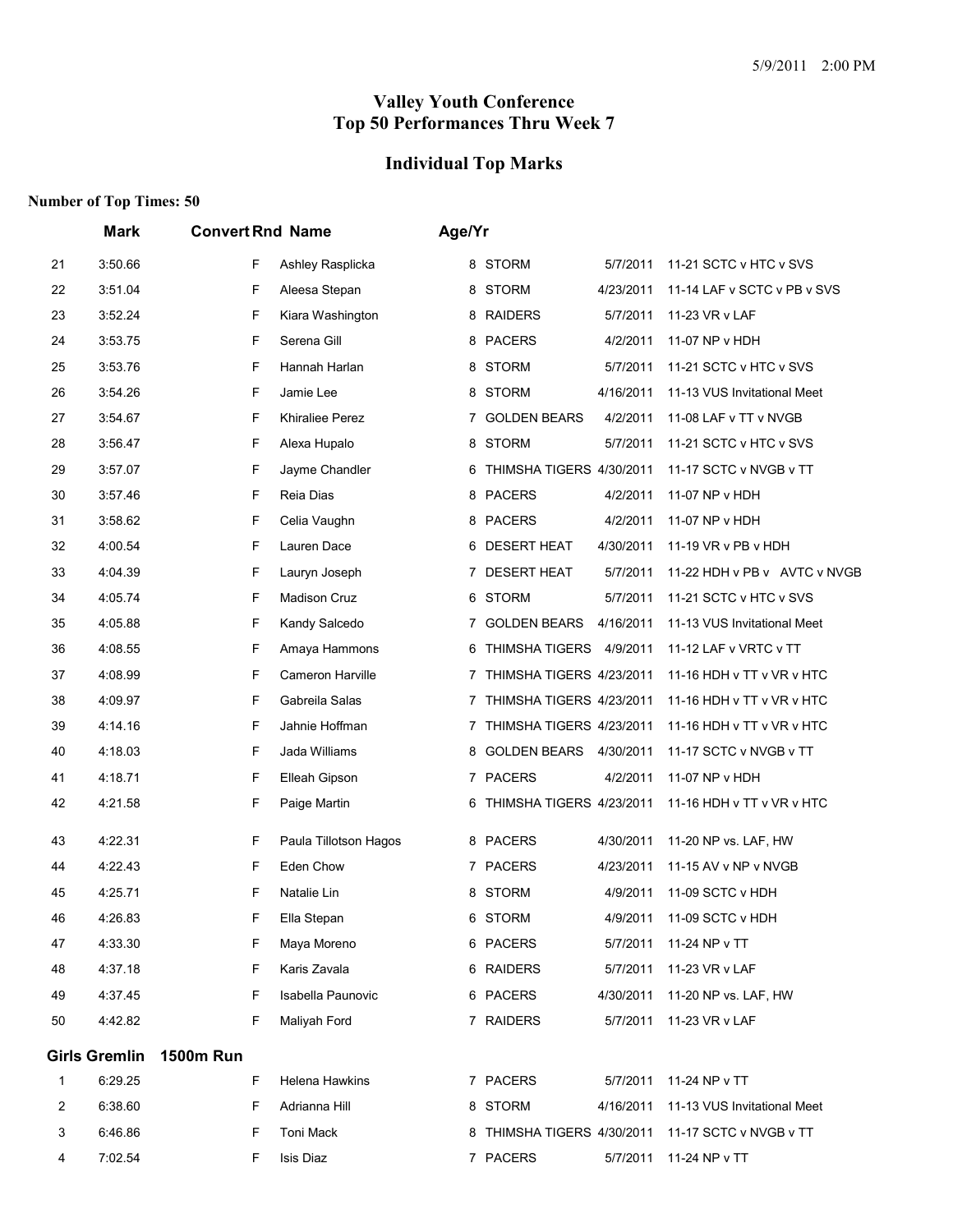# **Individual Top Marks**

|    | <b>Mark</b> | <b>Convert Rnd Name</b>        | Age/Yr                                                               |
|----|-------------|--------------------------------|----------------------------------------------------------------------|
| 5  | 7:04.13     | F<br>Anabell Lopez             | <b>RAIDERS</b><br>4/23/2011<br>11-16 HDH v TT v VR v HTC<br>8        |
| 6  | 7:04.20     | F<br>Jolie Gaines              | 8 PACERS<br>4/9/2011<br>11-11 AV v NP v PB                           |
| 7  | 7:08.43     | F<br><b>Lilly Pennington</b>   | <b>PACERS</b><br>4/23/2011<br>8<br>11-15 AV v NP v NVGB              |
| 8  | 7:10.25     | F<br>Nicole Mirzaian           | 7 FALCONS<br>4/16/2011<br>11-13 VUS Invitational Meet                |
| 9  | 7:10.36     | F<br>Alexandra Boscoe          | <b>RAIDERS</b><br>4/9/2011<br>8<br>11-12 LAF v VRTC v TT             |
| 10 | 7:14.86     | F<br>Celia Vaughn              | <b>PACERS</b><br>5/7/2011<br>11-24 NP v TT<br>8                      |
| 11 | 7:15.78     | F<br>Jordan Norris             | 8 PACERS<br>3/26/2011<br>11-01 SCTC v NP                             |
| 12 | 7:15.79     | $\mathsf F$<br>Julietta Huerta | <b>GOLDEN BEARS</b><br>5/7/2011<br>11-22 HDH v PB v AVTC v NVGB<br>8 |
| 13 | 7:16.91     | F<br><b>April Fontenette</b>   | 6 PACERS<br>4/2/2011<br>11-07 NP v HDH                               |
| 14 | 7:18.56     | F<br>Andrea Enciso             | 7 RAIDERS<br>4/9/2011<br>11-12 LAF v VRTC v TT                       |
| 15 | 7:23.49     | F<br>Luca Zimmitti             | 7 RAIDERS<br>4/9/2011<br>11-12 LAF v VRTC v TT                       |
| 16 | 7:23.80     | F<br>Kandy Salcedo             | <b>GOLDEN BEARS</b><br>5/7/2011<br>11-22 HDH v PB v AVTC v NVGB<br>7 |
| 17 | 7:24.52     | F<br>Ashley Rasplicka          | <b>STORM</b><br>4/23/2011<br>11-14 LAF v SCTC v PB v SVS<br>8        |
| 18 | 7:28.77     | F<br>Cameron Harville          | <b>THIMSHA TIGERS</b><br>5/7/2011<br>11-24 NP v TT<br>7              |
| 19 | 7:30.62     | F<br>Karina Helm               | 8 PACERS<br>3/26/2011<br>11-01 SCTC v NP                             |
| 20 | 7:33.91     | F<br>Rheya Carr                | <b>PACERS</b><br>4/23/2011<br>11-15 AV v NP v NVGB<br>8              |
| 21 | 7:34.69     | F<br>Charlotte Wong            | <b>STORM</b><br>4/30/2011<br>11-17 SCTC v NVGB v TT<br>8             |
| 22 | 7:37.65     | F<br>Madeleine Pira            | 8 PACERS<br>4/2/2011<br>11-07 NP v HDH                               |
| 23 | 7:44.03     | F<br><b>Khiraliee Perez</b>    | <b>GOLDEN BEARS</b><br>4/30/2011<br>11-17 SCTC v NVGB v TT<br>7      |
| 24 | 7:46.42     | F<br>Chloe Cartwright          | <b>PACERS</b><br>4/23/2011<br>8<br>11-15 AV v NP v NVGB              |
| 25 | 7:50.29     | F<br>Serena Gill               | <b>PACERS</b><br>4/30/2011<br>8<br>11-20 NP vs. LAF, HW              |
| 26 | 7:55.22     | F<br>Jamie Lee                 | <b>STORM</b><br>4/23/2011<br>8<br>11-14 LAF v SCTC v PB v SVS        |
| 27 | 7:56.20     | F<br>Denise Torres             | <b>GOLDEN BEARS</b><br>4/9/2011<br>8<br>11-10 NVGB v HTC v SVS       |
| 28 | 8:01.14     | F<br>Reia Dias                 | <b>PACERS</b><br>4/9/2011<br>8<br>11-11 AV v NP v PB                 |
| 29 | 8:02.47     | F<br>Tatiana Coleman           | <b>RAIDERS</b><br>4/23/2011<br>11-16 HDH v TT v VR v HTC<br>8        |
| 30 | 8:03.16     | F<br>Amaya Hammons             | 11-17 SCTC v NVGB v TT<br>6 THIMSHA TIGERS 4/30/2011                 |
| 31 | 8:04.28     | F<br>Gabreila Salas            | 7 THIMSHA TIGERS 4/30/2011<br>11-17 SCTC v NVGB v TT                 |
| 32 | 8:10.67     | F<br>Thalia Holyfield          | <b>PACERS</b><br>4/2/2011<br>11-07 NP v HDH<br>5                     |
| 33 | 8:12.23     | F<br><b>Tiffany Pennington</b> | 5 PACERS<br>5/7/2011<br>11-24 NP v TT                                |
| 34 | 8:26.76     | F<br>Maya Moreno               | 6 PACERS<br>4/2/2011<br>11-07 NP v HDH                               |
| 35 | 8:27.12     | F<br>Eden Chow                 | 7 PACERS<br>4/9/2011<br>11-11 AV v NP v PB                           |
| 36 | 8:28.86     | F<br>Elizabeth Garcia          | 7 RAIDERS<br>4/9/2011<br>11-12 LAF v VRTC v TT                       |
| 37 | 8:39.05     | F<br>Jelyza Crismon            | 6 PACERS<br>4/2/2011<br>11-07 NP v HDH                               |
| 38 | 9:02.27     | F<br>Kiara Washington          | 8 RAIDERS<br>4/2/2011<br>11-05 VR v SCTC v HTC                       |
| 39 | 9:05.96     | F<br>Lily Silverstein          | 7 RAIDERS<br>4/30/2011<br>11-19 VR v PB v HDH                        |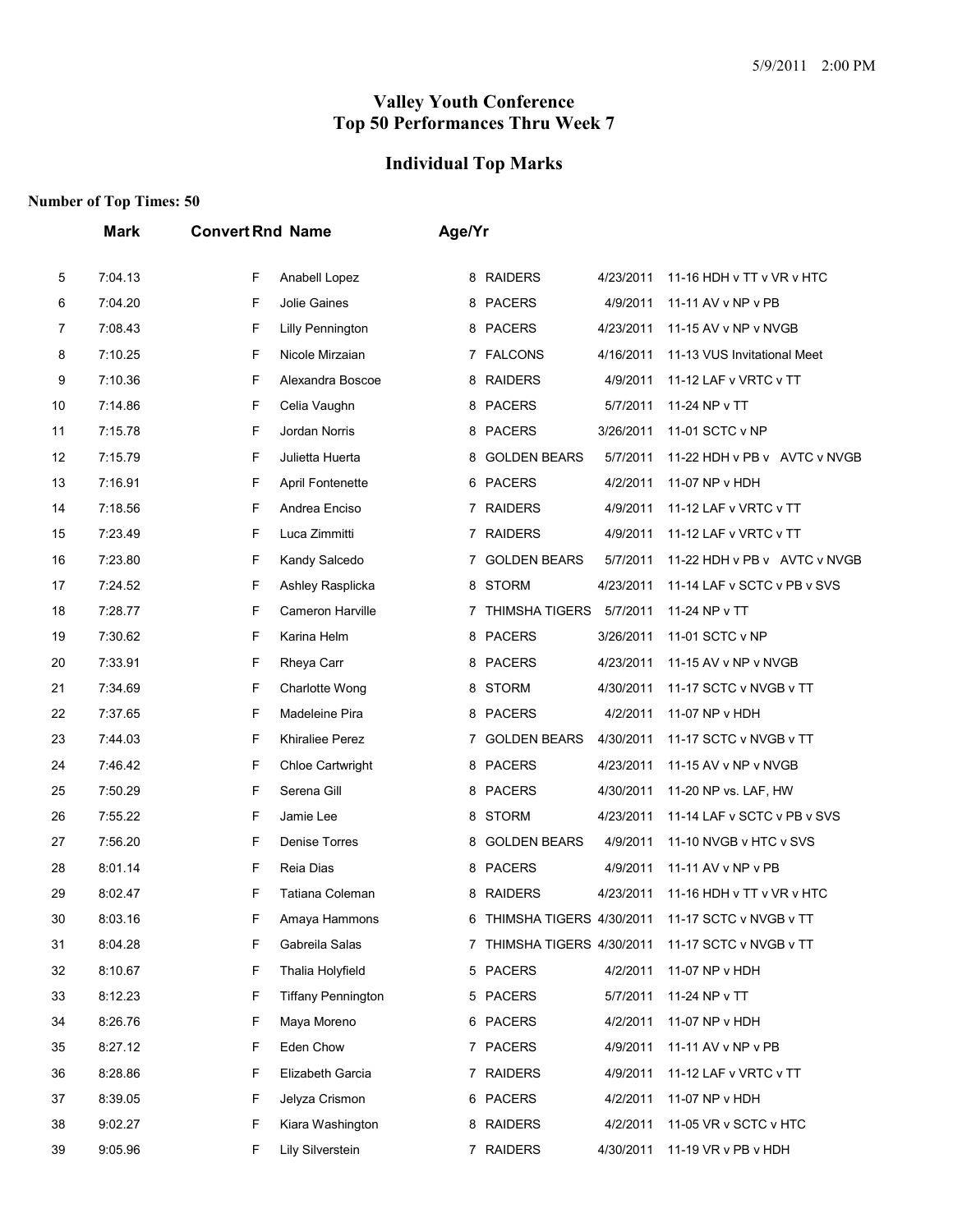# **Individual Top Marks**

|       | Mark                 | <b>Convert Rnd Name</b> |                         | Age/Yr |                           |           |                              |
|-------|----------------------|-------------------------|-------------------------|--------|---------------------------|-----------|------------------------------|
| 40    | 9:18.73              | F                       | Sophie Wall             |        | 6 PACERS                  | 4/2/2011  | 11-07 NP v HDH               |
| 41    | 9:20.18              | F                       | Paula Tillotson Hagos   |        | 8 PACERS                  | 3/26/2011 | 11-01 SCTC v NP              |
| 42    | 9:21.18              | F                       | Isabella Paunovic       |        | 6 PACERS                  | 4/23/2011 | 11-15 AV v NP v NVGB         |
| 43    | 9:25.89              | F                       | Anastacia Paunovic      |        | 6 PACERS                  | 4/23/2011 | 11-15 AV v NP v NVGB         |
| 44    | 9:28.40              | F                       | Kodia Booker            |        | 5 PACERS                  | 4/2/2011  | 11-07 NP v HDH               |
| 45    | 9:30.18              | F                       | Sophia Rivas            |        | 6 PACERS                  | 3/26/2011 | 11-01 SCTC v NP              |
| 46    | 9:35.84              | F                       | Amani McCloud           |        | 5 PACERS                  | 5/7/2011  | 11-24 NP v TT                |
| 47    | 9:38.61              | F                       | Nevaeh Candia           |        | 6 PACERS                  | 3/26/2011 | 11-01 SCTC v NP              |
| 48    | 9:44.06              | F                       | Savannah Hill           |        | 6 STORM                   | 4/2/2011  | 11-05 VR v SCTC v HTC        |
| 49    | 9:50.20              | F                       | Karis Zavala            |        | 6 RAIDERS                 | 4/2/2011  | 11-05 VR v SCTC v HTC        |
| 50    | 9:57.10              | F                       | Jada Williams           |        | 8 GOLDEN BEARS            | 4/9/2011  | 11-10 NVGB v HTC v SVS       |
|       | <b>Girls Gremlin</b> | Long Jump               |                         |        |                           |           |                              |
| 1     | 10-02.75             | F                       | <b>Bella Witt</b>       |        | 8 FALCONS                 | 5/7/2011  | 11-23 VR v LAF               |
| 2     | 9-01.25              | F                       | <b>Ellie Nicks</b>      |        | 8 PACERS                  | 4/16/2011 | 11-13 VUS Invitational Meet  |
| 3     | 9-01.00              | F                       | Tatiana Coleman         |        | 8 RAIDERS                 | 4/23/2011 | 11-16 HDH v TT v VR v HTC    |
| 4     | 8-10.50              | F                       | Jayla Flowers           |        | 8 HAWKS                   | 5/7/2011  | 11-21 SCTC v HTC v SVS       |
| 5     | 8-09.00              | F                       | Rheya Carr              |        | 8 PACERS                  | 4/30/2011 | 11-20 NP vs. LAF, HW         |
| 6     | 8-08.25              | F                       | Hailey Warner           |        | 8 ANTELOPE                | 4/30/2011 | 11-18 SVS v AV               |
| 7     | 8-05.00              | F                       | <b>Shanece Akers</b>    |        | 8 ANTELOPE                | 5/7/2011  | 11-22 HDH v PB v AVTC v NVGB |
| $8*$  | 8-03.00              | F                       | Jaliah Smith            |        | 8 ANTELOPE                | 5/7/2011  | 11-22 HDH v PB v AVTC v NVGB |
| $8*$  | 8-03.00              | F                       | Jolie Gaines            |        | 8 PACERS                  | 4/2/2011  | 11-07 NP v HDH               |
| 10    | 8-02.50              | F                       | Enye Henry              |        | 7 RAIDERS                 | 5/7/2011  | 11-23 VR v LAF               |
| $11*$ | 8-02.00              | F                       | Reia Dias               |        | 8 PACERS                  | 4/30/2011 | 11-20 NP vs. LAF, HW         |
| $11*$ | 8-02.00              | F                       | Toni Mack               |        | 8 THIMSHA TIGERS 5/7/2011 |           | 11-24 NP v TT                |
| 13    | 8-00.75              | F                       | Jasmine Lopez           |        | 6 RAIDERS                 | 3/26/2011 | 11-04 LAFvsHTCvsSVSvsVRTC    |
| $14*$ | 8-00.50              | F                       | Aleesa Stepan           | 8      | <b>STORM</b>              | 4/23/2011 | 11-14 LAF v SCTC v PB v SVS  |
| $14*$ | 8-00.50              | F                       | Samantha Ortega         |        | 5 GOLDEN BEARS            | 4/2/2011  | 11-08 LAF v TT v NVGB        |
| 16    | 8-00.00              | F                       | <b>Chloe Cartwright</b> |        | 8 PACERS                  | 5/7/2011  | 11-24 NP v TT                |
| 17    | 7-10.50              | F                       | Lilly Pennington        |        | 8 PACERS                  | 4/9/2011  | 11-11 AV v NP v PB           |
| 18    | 7-10.00              | F                       | Emma Walch              |        | 7 FALCONS                 | 4/30/2011 | 11-20 NP vs. LAF, HW         |
| 19    | 7-09.50              | F                       | Life Windham            |        | 8 DESERT HEAT             | 4/16/2011 | 11-13 VUS Invitational Meet  |
| 20    | 7-08.50              | F                       | Celia Vaughn            |        | 8 PACERS                  | 4/30/2011 | 11-20 NP vs. LAF, HW         |
| 21    | 7-05.00              | F                       | Niara Powell            |        | 8 DESERT HEAT             | 5/7/2011  | 11-22 HDH v PB v AVTC v NVGB |
| $22*$ | 7-03.00              | F                       | <b>Faith Ellis</b>      |        | 7 FALCONS                 | 4/16/2011 | 11-13 VUS Invitational Meet  |
| $22*$ | 7-03.00              | F                       | Makaiya Bedford         |        | 8 STORM                   | 4/9/2011  | 11-09 SCTC v HDH             |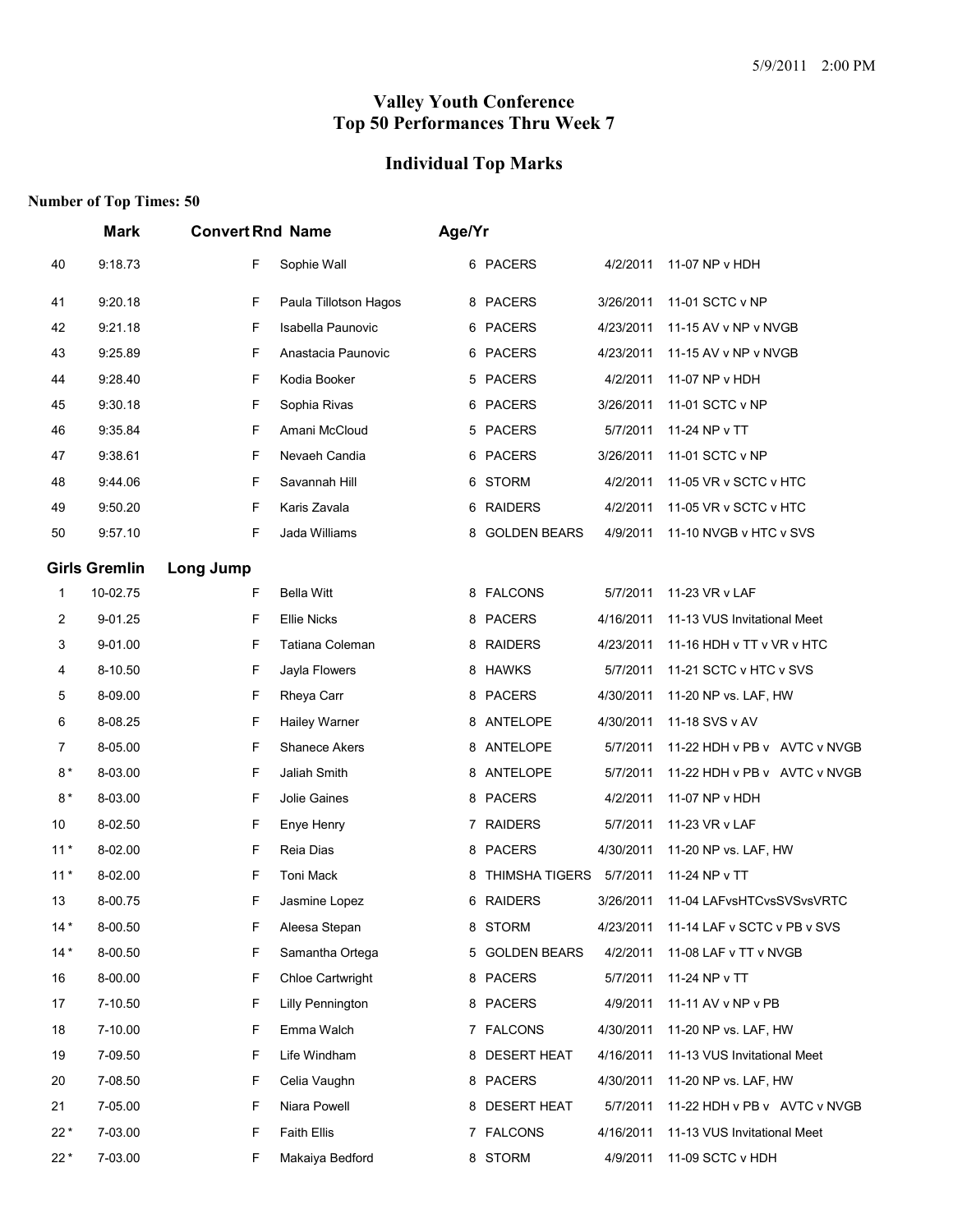## **Individual Top Marks**

|        | <b>Mark</b>                       |           |        | <b>Convert Rnd Name</b>               | Age/Yr |                     |           |                                                          |
|--------|-----------------------------------|-----------|--------|---------------------------------------|--------|---------------------|-----------|----------------------------------------------------------|
| $22*$  | 7-03.00                           |           | F      | Kiara Washington                      | 8      | <b>RAIDERS</b>      | 5/7/2011  | 11-23 VR v LAF                                           |
| 25     | 7-02.25                           |           | F      | Jasmyn Lewis                          | 8      | ANTELOPE            | 4/23/2011 | 11-15 AV v NP v NVGB                                     |
| $26*$  | 7-02.00                           |           | F      | Serena Gill                           | 8      | <b>PACERS</b>       | 5/7/2011  | 11-24 NP v TT                                            |
| $26*$  | 7-02.00                           |           | F      | Maya Qiqieh                           | 8      | <b>STORM</b>        | 4/30/2011 | 11-17 SCTC v NVGB v TT                                   |
| 28     | 7-01.00                           |           | F      | Alexandra Boscoe                      | 8      | <b>RAIDERS</b>      | 3/26/2011 | 11-04 LAFvsHTCvsSVSvsVRTC                                |
| 29     | 7-00.00                           |           | F      | Akasha Dukkipati                      | 5.     | PACERS              | 3/26/2011 | 11-01 SCTC v NP                                          |
| 30     | 6-11.25                           |           | F      | Luca Zimmitti                         |        | 7 RAIDERS           | 5/7/2011  | 11-23 VR v LAF                                           |
| $31*$  | 6-11.00                           |           | F      | Kandy Salcedo                         | 7      | <b>GOLDEN BEARS</b> | 5/7/2011  | 11-22 HDH v PB v AVTC v NVGB                             |
| $31*$  | 6-11.00                           |           | F      | Jada Williams                         | 8      | <b>GOLDEN BEARS</b> | 3/26/2011 | 11-02 NVGB v TT                                          |
| 33     | 6-10.00                           |           | F      | Allina Mbuko                          | 8      | <b>DESERT HEAT</b>  | 4/2/2011  | 11-07 NP v HDH                                           |
| 34     | 6-09.25                           |           | F      | Lily Silverstein                      | 7      | <b>RAIDERS</b>      | 4/2/2011  | 11-05 VR v SCTC v HTC                                    |
| 35     | 6-08.25                           |           | F      | Karina Helm                           | 8      | <b>PACERS</b>       | 4/9/2011  | 11-11 AV v NP v PB                                       |
| 36     | 6-08.00                           |           | F      | Hannah Harlan                         | 8      | <b>STORM</b>        | 5/7/2011  | 11-21 SCTC v HTC v SVS                                   |
| 37     | 6-07.00                           |           | F      | Shakira Munns                         | 8      | <b>BULLETS</b>      | 4/30/2011 | 11-19 VR v PB v HDH                                      |
| 38     | 6-06.50                           |           | F      | Raquel Santana                        | 8      | <b>SPARTANS</b>     | 4/2/2011  | 11-06 AV v SVS v PB                                      |
| 39     | 6-06.00                           |           | F      | Deja Moore                            | 6      | <b>DESERT HEAT</b>  | 3/26/2011 | 11-03 HDH v AV v PB                                      |
| 40     | 6-05.75                           |           | F      | Paula Tillotson Hagos                 | 8      | <b>PACERS</b>       | 4/16/2011 | 11-13 VUS Invitational Meet                              |
| $41*$  | 6-05.50                           |           | F      | Shilo Pirro                           | 7      | <b>SPARTANS</b>     | 5/7/2011  | 11-21 SCTC v HTC v SVS                                   |
| $41*$  | 6-05.50                           |           | F      | Torianna Vatcher                      | 8      | <b>STORM</b>        | 3/26/2011 | 11-01 SCTC v NP                                          |
| 43     | 6-05.25                           |           | F      | Helena Hawkins                        |        | 7 PACERS            | 4/9/2011  | 11-11 AV v NP v PB                                       |
| 44*    | 6-04.50                           |           | F      | Victoria Davis                        | 6      | <b>STORM</b>        | 5/7/2011  | 11-21 SCTC v HTC v SVS                                   |
| 44 *   | 6-04.50                           |           | F      | Eden Chow                             | 7      | <b>PACERS</b>       | 3/26/2011 | 11-01 SCTC v NP                                          |
| 46     | 6-04.00                           |           | F      | Ashley Rasplicka                      | 8      | <b>STORM</b>        | 4/30/2011 | 11-17 SCTC v NVGB v TT                                   |
| 47*    | 6-03.00                           |           | F      | Charlotte Wong                        | 8      | <b>STORM</b>        | 4/30/2011 | 11-17 SCTC v NVGB v TT                                   |
| 47*    | 6-03.00                           |           | F      | Elleah Gipson                         |        | 7 PACERS            | 3/26/2011 | 11-01 SCTC v NP                                          |
| 49*    | 6-02.50                           |           | F      | Kelsey Schauble                       |        | 7 STORM             | 4/23/2011 | 11-14 LAF v SCTC v PB v SVS                              |
| 49*    | 6-02.50                           |           | F      | Mekah Robotham                        |        | 8 STORM             | 4/23/2011 | 11-14 LAF v SCTC v PB v SVS                              |
|        | <b>Girls Bantam</b><br>$q - QUAL$ | 100m Dash |        | 15.75                                 |        |                     |           |                                                          |
| 1      | 14.25                             |           | P      | Joelle Walley                         |        | 10 HAWKS            | 4/16/2011 | 11-13 VUS Invitational Meet                              |
|        |                                   | q         |        |                                       |        | 10 RAIDERS          | 4/16/2011 |                                                          |
| 2<br>3 | 14.50<br>14.62                    | q         | P<br>F | Kyla Robinson-Hubbard<br>Janiah Brown |        | 10 DESERT HEAT      | 4/23/2011 | 11-13 VUS Invitational Meet<br>11-16 HDH v TT v VR v HTC |
|        | 14.78                             | q         | F      | Malea Hayles                          |        | 9 RAIDERS           | 4/9/2011  | 11-12 LAF v VRTC v TT                                    |
| 4<br>5 | 14.83                             | q         | F      | Dajahnae Jackson                      |        | 10 BULLETS          | 4/23/2011 | 11-14 LAF v SCTC v PB v SVS                              |
|        |                                   | q         |        |                                       |        |                     |           |                                                          |
| 6      | 15.23                             | q         | F      | Leilani Ticey                         |        | 10 HAWKS            | 5/7/2011  | 11-21 SCTC v HTC v SVS                                   |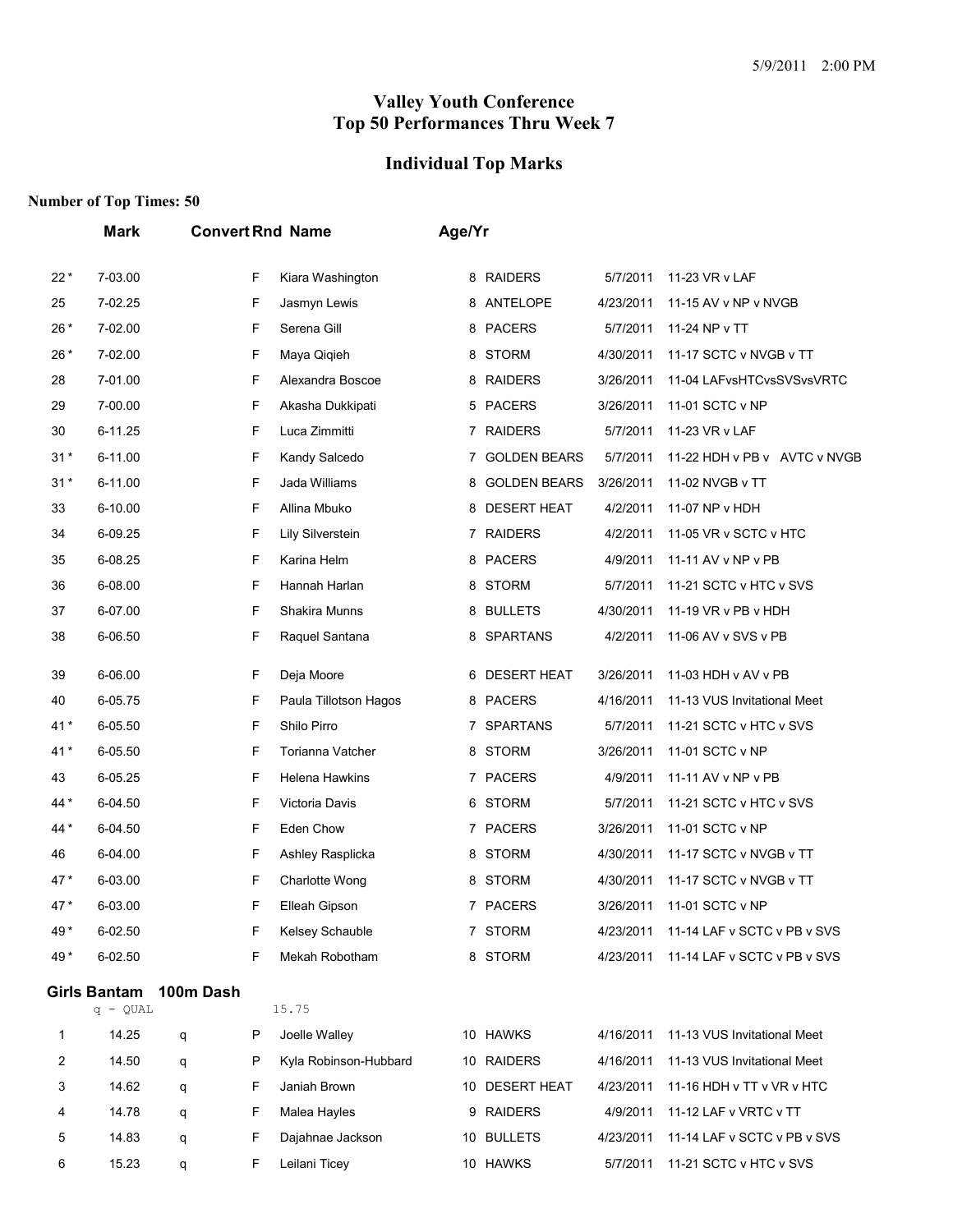# **Individual Top Marks**

|       | <b>Mark</b> |   |   | <b>Convert Rnd Name</b> |    | Age/Yr                |           |                             |  |  |
|-------|-------------|---|---|-------------------------|----|-----------------------|-----------|-----------------------------|--|--|
| 7     | 15.26       | q | F | Alana Zepeda            |    | 10 STORM              | 5/7/2011  | 11-21 SCTC v HTC v SVS      |  |  |
| 8     | 15.30       | q | F | Saporah Johnson         |    | 10 PACERS             | 5/7/2011  | 11-24 NP v TT               |  |  |
| 9     | 15.40       | q | F | Janae O'Neal            | 9  | <b>DESERT HEAT</b>    | 4/30/2011 | 11-19 VR v PB v HDH         |  |  |
| 10    | 15.42       | q | F | <b>Chloe Harris</b>     | 9  | <b>HAWKS</b>          | 4/30/2011 | 11-20 NP vs. LAF, HW        |  |  |
| 11    | 15.55       | q | F | Nikkia Bell             | 10 | <b>DESERT HEAT</b>    | 4/2/2011  | 11-07 NP v HDH              |  |  |
| 12    | 15.58       | q | F | Sydney Boyd             | 10 | <b>RAIDERS</b>        | 4/23/2011 | 11-16 HDH v TT v VR v HTC   |  |  |
| 13    | 15.62       | q | F | Antjuanyce Farmer       | 9  | <b>PACERS</b>         | 4/2/2011  | 11-07 NP v HDH              |  |  |
| 14    | 15.70       | q | F | Zoe Zimmitti            | 9  | <b>RAIDERS</b>        | 5/7/2011  | 11-23 VR v LAF              |  |  |
| 15    | 15.80       |   | F | Londyn Cole             | 9  | <b>PACERS</b>         | 3/26/2011 | 11-01 SCTC v NP             |  |  |
| 16    | 15.82       |   | F | Elisabeth Hales         |    | 10 FALCONS            | 4/23/2011 | 11-14 LAF v SCTC v PB v SVS |  |  |
| 17    | 16.10       |   | F | Jay'ana Smith           | 10 | ANTELOPE              | 4/23/2011 | 11-15 AV v NP v NVGB        |  |  |
| 18    | 16.12       |   | F | <b>Bridget Doherty</b>  | 10 | <b>PACERS</b>         | 5/7/2011  | 11-24 NP v TT               |  |  |
| 19    | 16.17       |   | F | Sophia Grant            | 9  | <b>RAIDERS</b>        | 4/23/2011 | 11-16 HDH v TT v VR v HTC   |  |  |
| 20    | 16.19       |   | F | Kasey Hayes             | 10 | <b>THIMSHA TIGERS</b> | 4/2/2011  | 11-08 LAF v TT v NVGB       |  |  |
| 21    | 16.20       |   | F | <b>Ashley Cooper</b>    | 10 | <b>DESERT HEAT</b>    | 4/9/2011  | 11-09 SCTC v HDH            |  |  |
| 22    | 16.23       |   | F | Symonne Byrd            | 9  | <b>ANTELOPE</b>       | 4/23/2011 | 11-15 AV v NP v NVGB        |  |  |
| 23    | 16.26       |   | F | <b>Tori Waldeck</b>     | 9  | <b>STORM</b>          | 4/9/2011  | 11-09 SCTC v HDH            |  |  |
| 24    | 16.27       |   | F | Kendall De La Vega      |    | 10 STORM              | 3/26/2011 | 11-01 SCTC v NP             |  |  |
| 25    | 16.32       |   | F | Kaylee Schmidt          | 10 | STORM                 | 4/23/2011 | 11-14 LAF v SCTC v PB v SVS |  |  |
| 26*   | 16.43       |   | F | Noelani Casey           | 9  | ANTELOPE              | 4/2/2011  | 11-06 AV v SVS v PB         |  |  |
| 26*   | 16.43       |   | F | Shelby Osborne          | 10 | <b>FALCONS</b>        | 4/30/2011 | 11-20 NP vs. LAF, HW        |  |  |
| 28    | 16.44       |   | F | Ebony Green             | 9  | <b>DESERT HEAT</b>    | 4/9/2011  | 11-09 SCTC v HDH            |  |  |
| 29    | 16.49       |   | F | Samantha Larios         |    | 9 PACERS              | 4/23/2011 | 11-15 AV v NP v NVGB        |  |  |
| $30*$ | 16.51       |   | P | Alexis Owens            | 9  | <b>GOLDEN BEARS</b>   | 4/16/2011 | 11-13 VUS Invitational Meet |  |  |
| 30 *  | 16.51       |   | F | Shyann Franklin         | 10 | <b>GOLDEN BEARS</b>   | 4/23/2011 | 11-15 AV v NP v NVGB        |  |  |
| 32    | 16.56       |   | F | Ella Cartnal            |    | 10 FALCONS            | 5/7/2011  | 11-23 VR v LAF              |  |  |
| 33    | 16.62       |   | F | Jalynn Hill             |    | 9 ANTELOPE            | 4/2/2011  | 11-06 AV v SVS v PB         |  |  |
| 34    | 16.63       |   | F | Katie Lin               |    | 9 STORM               | 5/7/2011  | 11-21 SCTC v HTC v SVS      |  |  |
| 35    | 16.73       |   | F | Jaiden Rubio            |    | 10 RAIDERS            | 3/26/2011 | 11-04 LAFvsHTCvsSVSvsVRTC   |  |  |
| 36    | 16.76       |   | F | Kayla Tait              |    | 10 STORM              | 4/9/2011  | 11-09 SCTC v HDH            |  |  |
| 37    | 16.77       |   | F | <b>Taylor Redd</b>      | 9  | <b>FALCONS</b>        | 5/7/2011  | 11-23 VR v LAF              |  |  |
| 38    | 16.87       |   | F | Carissa Castaneda       |    | 9 RAIDERS             | 4/2/2011  | 11-05 VR v SCTC v HTC       |  |  |
| 39    | 16.90       |   | F | Olivia Hernandez        |    | 9 GOLDEN BEARS        | 4/2/2011  | 11-08 LAF v TT v NVGB       |  |  |
| 40    | 16.94       |   | P | Talia Keklikian         |    | 10 PACERS             | 4/16/2011 | 11-13 VUS Invitational Meet |  |  |
| 41    | 16.95       |   | F | Irie Cooper             |    | 9 STORM               | 5/7/2011  | 11-21 SCTC v HTC v SVS      |  |  |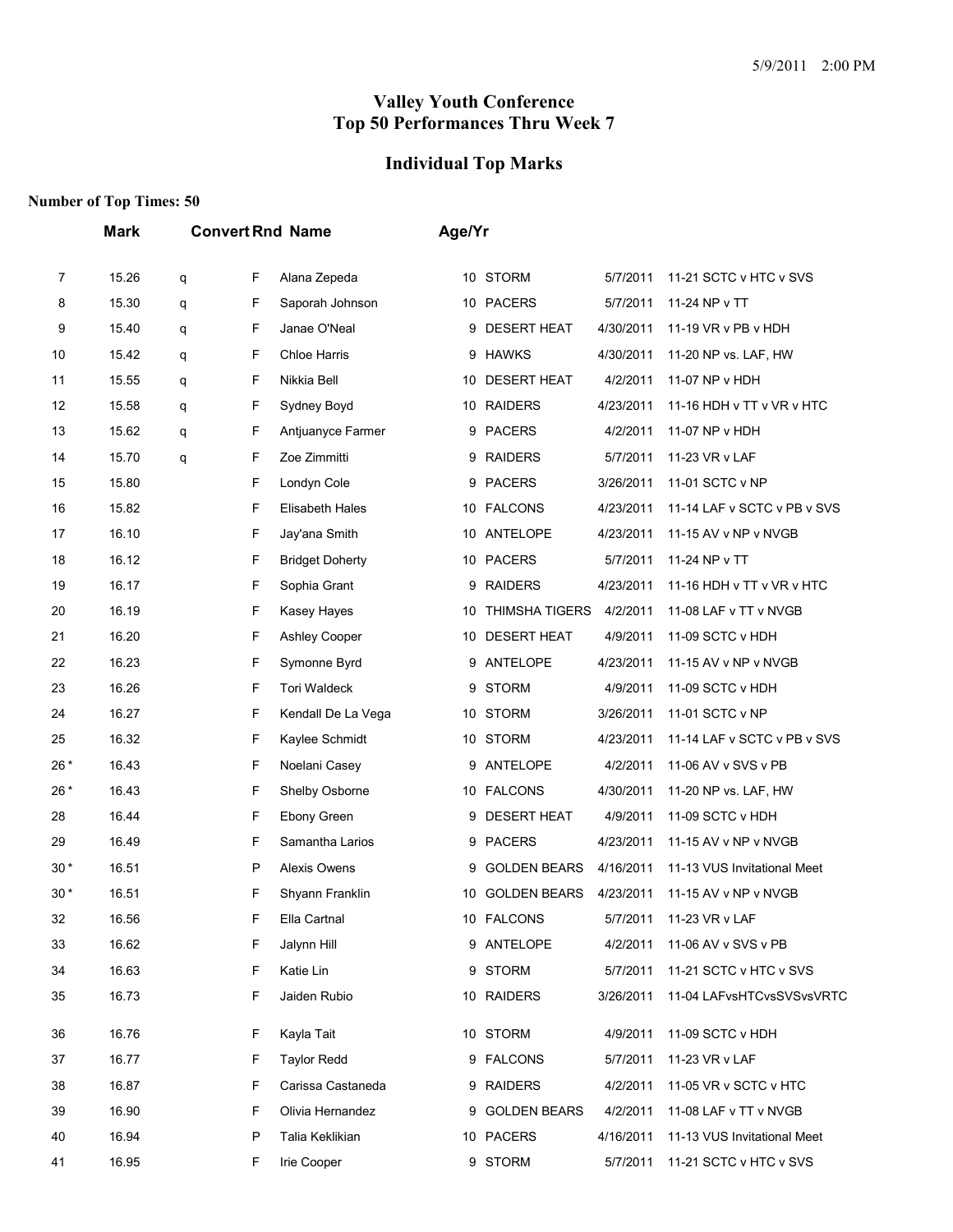## **Individual Top Marks**

|      | <b>Mark</b>                       |           |   | <b>Convert Rnd Name</b> | Age/Yr |                       |           |                              |
|------|-----------------------------------|-----------|---|-------------------------|--------|-----------------------|-----------|------------------------------|
| 42   | 17.02                             |           | F | Nia-Malaya Culver       | 10     | ANTELOPE              | 4/30/2011 | 11-18 SVS v AV               |
| 43*  | 17.08                             |           | F | <b>Taniah Sims</b>      | 10     | ANTELOPE              | 3/26/2011 | 11-03 HDH v AV v PB          |
| 43*  | 17.08                             |           | F | Diamyn Davis            | 10     | <b>THIMSHA TIGERS</b> | 4/9/2011  | 11-12 LAF v VRTC v TT        |
| 45   | 17.09                             |           | F | Jordan Yamamoto         | 9      | <b>STORM</b>          | 5/7/2011  | 11-21 SCTC v HTC v SVS       |
| 46   | 17.13                             |           | F | Zalliah Simmons         | 10     | <b>STORM</b>          | 3/26/2011 | 11-01 SCTC v NP              |
| 47   | 17.14                             |           | F | Kenedi Peterson         | 10     | <b>STORM</b>          | 5/7/2011  | 11-21 SCTC v HTC v SVS       |
| 48   | 17.16                             |           | F | Chloe Oshiomegie        | 9      | <b>GOLDEN BEARS</b>   | 4/2/2011  | 11-08 LAF v TT v NVGB        |
| 49 * | 17.20                             |           | F | Joanna Mincy            | 9      | <b>STORM</b>          | 4/9/2011  | 11-09 SCTC v HDH             |
| 49 * | 17.20                             |           | F | Samantha Lawhorn        | 9      | <b>PACERS</b>         | 4/2/2011  | 11-07 NP v HDH               |
|      | <b>Girls Bantam</b><br>$q - QUAL$ | 200m Dash |   | 33.40                   |        |                       |           |                              |
| 1    | 30.33                             | q         | F | Dajahnae Jackson        |        | 10 BULLETS            | 4/16/2011 | 11-13 VUS Invitational Meet  |
| 2    | 30.52                             | q         | F | Joelle Walley           | 10     | <b>HAWKS</b>          | 4/16/2011 | 11-13 VUS Invitational Meet  |
| 3    | 30.85                             | q         | F | Malea Hayles            | 9      | <b>RAIDERS</b>        | 4/30/2011 | 11-19 VR v PB v HDH          |
| 4    | 31.27                             | q         | F | Kyla Robinson-Hubbard   | 10     | <b>RAIDERS</b>        | 5/7/2011  | 11-23 VR v LAF               |
| 5    | 31.49                             | q         | F | Shelbi Schauble         | 10     | <b>STORM</b>          | 5/7/2011  | 11-21 SCTC v HTC v SVS       |
| 6    | 31.83                             | q         | F | Nikkia Bell             | 10     | <b>DESERT HEAT</b>    | 4/9/2011  | 11-09 SCTC v HDH             |
| $7*$ | 31.99                             | q         | F | Janae O'Neal            | 9      | <b>DESERT HEAT</b>    | 4/9/2011  | 11-09 SCTC v HDH             |
| $7*$ | 31.99                             | q         | F | <b>Chloe Harris</b>     | 9      | <b>HAWKS</b>          | 5/7/2011  | 11-21 SCTC v HTC v SVS       |
| 9    | 32.07                             | q         | F | Sydney Boyd             |        | 10 RAIDERS            | 4/30/2011 | 11-19 VR v PB v HDH          |
| 10   | 32.40                             | q         | F | Leilani Ticey           | 10     | <b>HAWKS</b>          | 5/7/2011  | 11-21 SCTC v HTC v SVS       |
| 11   | 32.71                             | q         | F | Alana Zepeda            | 10     | <b>STORM</b>          | 5/7/2011  | 11-21 SCTC v HTC v SVS       |
| 12   | 32.77                             | q         | F | Noelani Casey           | 9      | ANTELOPE              | 4/16/2011 | 11-13 VUS Invitational Meet  |
| 13   | 32.85                             | q         | F | Saporah Johnson         |        | 10 PACERS             | 4/16/2011 | 11-13 VUS Invitational Meet  |
| 14   | 32.97                             | q         | F | Zoe Zimmitti            | 9      | <b>RAIDERS</b>        | 4/16/2011 | 11-13 VUS Invitational Meet  |
| 15   | 33.43                             |           | F | <b>Bridget Doherty</b>  |        | 10 PACERS             | 5/7/2011  | 11-24 NP v TT                |
| 16   | 33.46                             |           | F | Kaylee Schmidt          |        | 10 STORM              | 4/23/2011 | 11-14 LAF v SCTC v PB v SVS  |
| 17   | 33.57                             |           | F | Sophia Grant            |        | 9 RAIDERS             | 4/16/2011 | 11-13 VUS Invitational Meet  |
| 18   | 34.03                             |           | F | Jay'ana Smith           |        | 10 ANTELOPE           | 4/2/2011  | 11-06 AV v SVS v PB          |
| 19   | 34.06                             |           | F | Tori Waldeck            | 9      | <b>STORM</b>          | 4/23/2011 | 11-14 LAF v SCTC v PB v SVS  |
| 20   | 34.08                             |           | F | Kendall De La Vega      |        | 10 STORM              | 5/7/2011  | 11-21 SCTC v HTC v SVS       |
| 21   | 34.32                             |           | F | Ebony Green             |        | 9 DESERT HEAT         | 4/16/2011 | 11-13 VUS Invitational Meet  |
| 22   | 34.36                             |           | F | Alexis Owens            |        | 9 GOLDEN BEARS        | 5/7/2011  | 11-22 HDH v PB v AVTC v NVGB |
| 23   | 34.42                             |           | F | Symonne Byrd            |        | 9 ANTELOPE            | 4/2/2011  | 11-06 AV v SVS v PB          |
| 24   | 34.71                             |           | F | Londyn Cole             |        | 9 PACERS              | 4/30/2011 | 11-20 NP vs. LAF, HW         |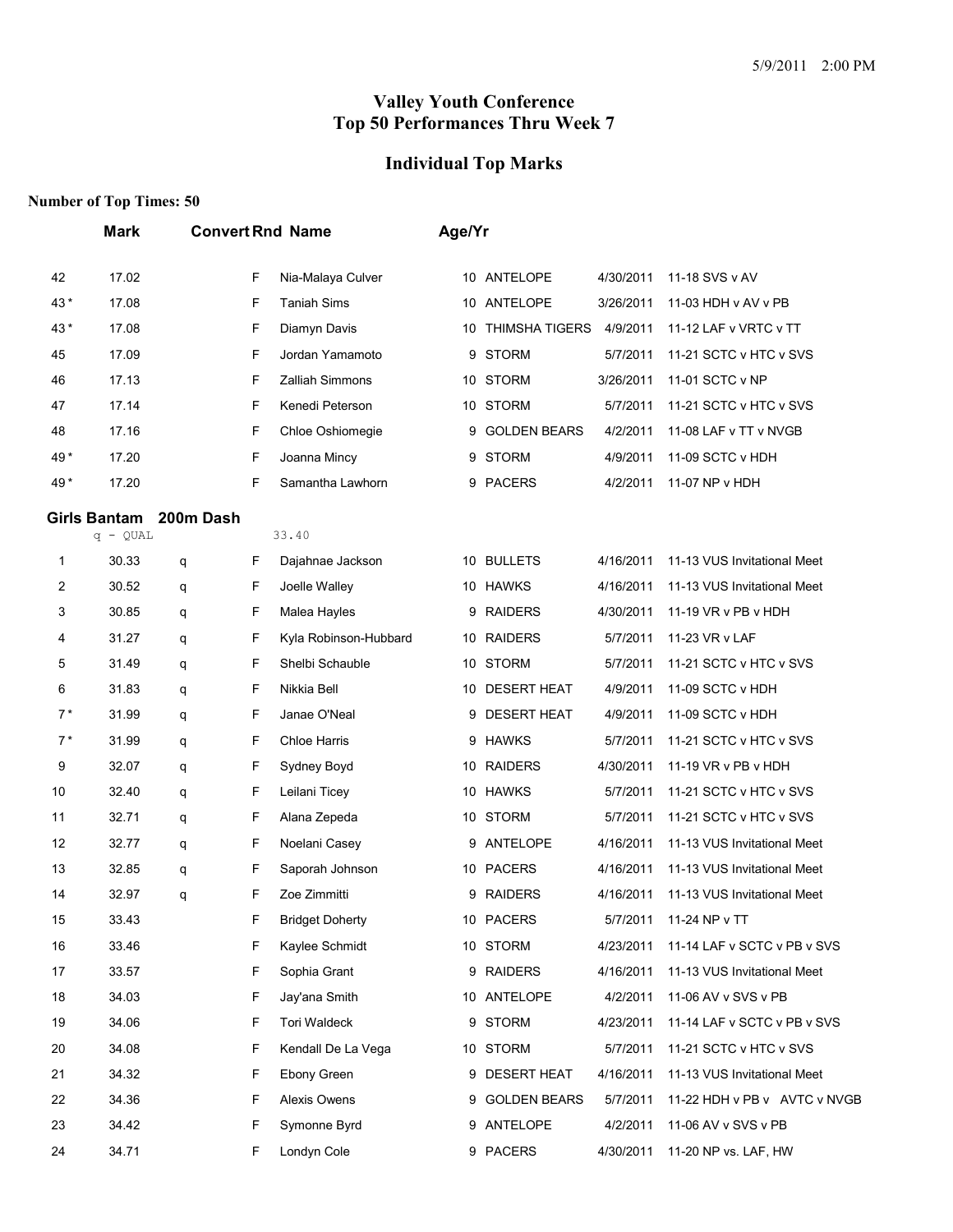# **Individual Top Marks**

|       | Mark       |                        |    | <b>Convert Rnd Name</b> | Age/Yr |                             |           |                              |
|-------|------------|------------------------|----|-------------------------|--------|-----------------------------|-----------|------------------------------|
| 25    | 34.74      |                        | F  | Antjuanyce Farmer       |        | 9 PACERS                    | 4/16/2011 | 11-13 VUS Invitational Meet  |
| 26    | 34.94      |                        | F  | Jaiden Rubio            | 10     | <b>RAIDERS</b>              | 5/7/2011  | 11-23 VR v LAF               |
| 27    | 34.96      |                        | F  | Kenedi Peterson         |        | 10 STORM                    | 4/23/2011 | 11-14 LAF v SCTC v PB v SVS  |
| 28    | 35.19      |                        | F  | Hali King               |        | 10 HAWKS                    | 5/7/2011  | 11-21 SCTC v HTC v SVS       |
| 29    | 35.26      |                        | F  | Amanda Lietz            | 9      | <b>PACERS</b>               | 5/7/2011  | 11-24 NP v TT                |
| 30    | 35.28      |                        | F  | Katie Lin               | 9      | <b>STORM</b>                | 4/23/2011 | 11-14 LAF v SCTC v PB v SVS  |
| 31    | 35.40      |                        | F  | Nia-Malaya Culver       |        | 10 ANTELOPE                 | 4/2/2011  | 11-06 AV v SVS v PB          |
| 32    | 36.19      |                        | F  | Kasey Hayes             |        | 10 THIMSHA TIGERS 4/16/2011 |           | 11-13 VUS Invitational Meet  |
| 33    | 36.28      |                        | F  | <b>Zalliah Simmons</b>  |        | 10 STORM                    | 3/26/2011 | 11-01 SCTC v NP              |
| 34    | 36.42      |                        | F  | Adriana Beltran         | 10     | <b>GOLDEN BEARS</b>         | 4/2/2011  | 11-08 LAF v TT v NVGB        |
| 35    | 36.47      |                        | F  | <b>Taylor Redd</b>      | 9      | <b>FALCONS</b>              | 4/23/2011 | 11-14 LAF v SCTC v PB v SVS  |
| 36    | 36.48      |                        | F  | Olivia Hernandez        | 9      | <b>GOLDEN BEARS</b>         | 4/23/2011 | 11-15 AV v NP v NVGB         |
| $37*$ | 36.56      |                        | F  | Irie Cooper             | 9      | <b>STORM</b>                | 4/2/2011  | 11-05 VR v SCTC v HTC        |
| $37*$ | 36.56      |                        | F  | Nachi Chukwumerije      | 9      | STORM                       | 4/23/2011 | 11-14 LAF v SCTC v PB v SVS  |
| 39    | 36.59      |                        | F  | Kiarra Carpenter        |        | 10 ANTELOPE                 | 5/7/2011  | 11-22 HDH v PB v AVTC v NVGB |
| 40    | 36.89      |                        | F  | Talia Keklikian         | 10     | <b>PACERS</b>               | 4/16/2011 | 11-13 VUS Invitational Meet  |
| 41    | 37.02      |                        | F  | Kayla Tait              |        | 10 STORM                    | 4/23/2011 | 11-14 LAF v SCTC v PB v SVS  |
| 42    | 37.03      |                        | F  | Shyann Franklin         | 10     | <b>GOLDEN BEARS</b>         | 4/2/2011  | 11-08 LAF v TT v NVGB        |
| 43    | 37.20      |                        | F  | Eliza Mancillas         | 10     | <b>THIMSHA TIGERS</b>       | 5/7/2011  | 11-24 NP v TT                |
| 44    | 37.43      |                        | F  | Arantza Vilchis-Zarate  | 9      | <b>FALCONS</b>              | 5/7/2011  | 11-23 VR v LAF               |
| 45    | 37.46      |                        | F  | Keyonna Grandy          |        | 10 DESERT HEAT              | 3/26/2011 | 11-03 HDH v AV v PB          |
| 46*   | 37.47      |                        | F  | Isabella Pelayo         |        | 10 PACERS                   | 3/26/2011 | 11-01 SCTC v NP              |
| 46*   | 37.47      |                        | F  | <b>Mariah Brooks</b>    | 10     | <b>THIMSHA TIGERS</b>       | 4/2/2011  | 11-08 LAF v TT v NVGB        |
| 48    | 37.50      |                        | F  | <b>Christine Sosa</b>   | 9      | <b>PACERS</b>               | 4/2/2011  | 11-07 NP v HDH               |
| 49    | 37.67      |                        | F  | Kiera Holland           |        | 10 ANTELOPE                 | 4/2/2011  | 11-06 AV v SVS v PB          |
| 50    | 37.78      |                        | F  | Heaven Ramos-Vann       | 10     | <b>RAIDERS</b>              | 4/2/2011  | 11-05 VR v SCTC v HTC        |
|       | $q - QUAL$ | Girls Bantam 400m Dash |    | 1:17.55                 |        |                             |           |                              |
| 1     | 1:05.48    | q                      | F. | Janiah Brown            |        | 10 DESERT HEAT              | 4/30/2011 | 11-19 VR v PB v HDH          |
| 2     | 1:07.13    | q                      | F  | Dajahnae Jackson        |        | 10 BULLETS                  | 4/16/2011 | 11-13 VUS Invitational Meet  |
| 3     | 1:07.21    | q                      | F. | Joelle Walley           |        | 10 HAWKS                    | 4/23/2011 | 11-16 HDH v TT v VR v HTC    |
| 4     | 1:10.16    | q                      | F. | Malea Hayles            |        | 9 RAIDERS                   | 4/23/2011 | 11-16 HDH v TT v VR v HTC    |
| 5     | 1:10.76    | q                      | F  | Kyla Robinson-Hubbard   |        | 10 RAIDERS                  | 4/23/2011 | 11-16 HDH v TT v VR v HTC    |
| 6     | 1:12.25    | q                      | F. | Saporah Johnson         |        | 10 PACERS                   | 5/7/2011  | 11-24 NP v TT                |
| 7     | 1:12.34    | q                      | F. | Chloe Harris            |        | 9 HAWKS                     | 5/7/2011  | 11-21 SCTC v HTC v SVS       |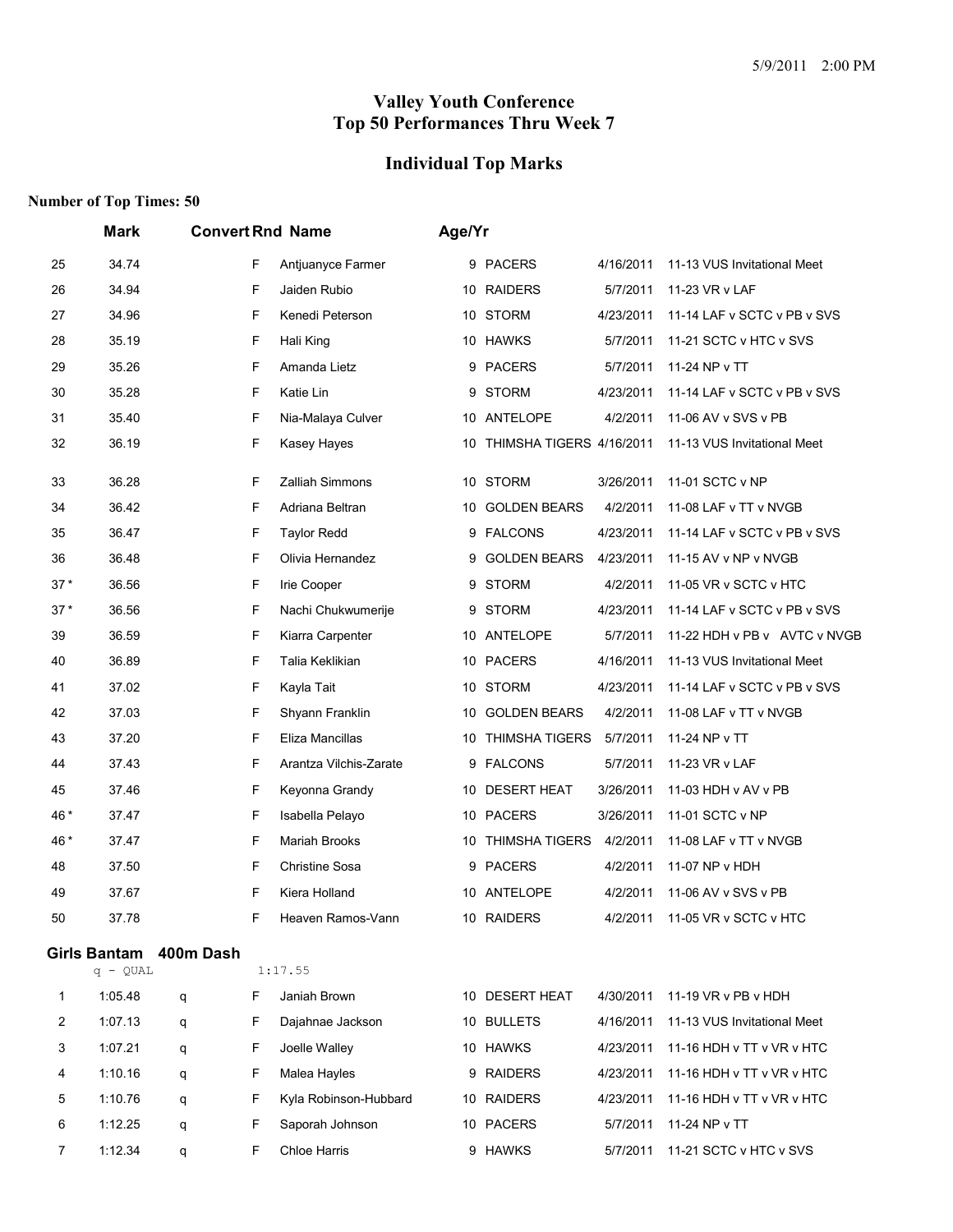# **Individual Top Marks**

|    | <b>Mark</b> |   |   | <b>Convert Rnd Name</b> | Age/Yr |                            |           |                              |
|----|-------------|---|---|-------------------------|--------|----------------------------|-----------|------------------------------|
| 8  | 1:12.42     | q | F | Janae O'Neal            |        | 9 DESERT HEAT              | 4/16/2011 | 11-13 VUS Invitational Meet  |
| 9  | 1:15.22     | q | F | Noelani Casey           | 9      | ANTELOPE                   | 4/16/2011 | 11-13 VUS Invitational Meet  |
| 10 | 1:15.44     | q | F | Sydney Boyd             |        | 10 RAIDERS                 | 4/9/2011  | 11-12 LAF v VRTC v TT        |
| 11 | 1:15.47     | q | F | Keyonna Grandy          |        | 10 DESERT HEAT             | 5/7/2011  | 11-22 HDH v PB v AVTC v NVGB |
| 12 | 1:15.67     | q | F | Zoe Zimmitti            | 9      | <b>RAIDERS</b>             | 4/16/2011 | 11-13 VUS Invitational Meet  |
| 13 | 1:16.80     | q | F | Antjuanyce Farmer       | 9      | <b>PACERS</b>              | 4/2/2011  | 11-07 NP v HDH               |
| 14 | 1:17.02     | q | F | Hali King               |        | 10 HAWKS                   | 5/7/2011  | 11-21 SCTC v HTC v SVS       |
| 15 | 1:17.10     | q | F | <b>Christine Sosa</b>   |        | 9 PACERS                   | 5/7/2011  | 11-24 NP v TT                |
| 16 | 1:17.35     | q | F | Diamyn Davis            |        | 10 THIMSHA TIGERS          | 5/7/2011  | 11-24 NP v TT                |
| 17 | 1:17.42     | q | F | <b>Tori Waldeck</b>     | 9      | <b>STORM</b>               | 5/7/2011  | 11-21 SCTC v HTC v SVS       |
| 18 | 1:17.61     |   | F | Jaiden Rubio            |        | 10 RAIDERS                 | 4/9/2011  | 11-12 LAF v VRTC v TT        |
| 19 | 1:17.62     |   | F | Olivia Hernandez        | 9      | <b>GOLDEN BEARS</b>        | 5/7/2011  | 11-22 HDH v PB v AVTC v NVGB |
| 20 | 1:18.54     |   | F | Leilani Ticey           |        | 10 HAWKS                   | 4/23/2011 | 11-16 HDH v TT v VR v HTC    |
| 21 | 1:18.78     |   | F | Kaylee Schmidt          | 10     | <b>STORM</b>               | 5/7/2011  | 11-21 SCTC v HTC v SVS       |
| 22 | 1:19.14     |   | F | Nikkia Bell             |        | 10 DESERT HEAT             | 4/9/2011  | 11-09 SCTC v HDH             |
| 23 | 1:20.56     |   | F | Sophia Grant            | 9      | <b>RAIDERS</b>             | 4/2/2011  | 11-05 VR v SCTC v HTC        |
| 24 | 1:21.33     |   | F | <b>Elisabeth Hales</b>  |        | 10 FALCONS                 | 3/26/2011 | 11-04 LAFvsHTCvsSVSvsVRTC    |
| 25 | 1:21.40     |   | F | Amanda Lietz            |        | 9 PACERS                   | 4/16/2011 | 11-13 VUS Invitational Meet  |
| 26 | 1:21.49     |   | F | Londyn Cole             |        | 9 PACERS                   | 5/7/2011  | 11-24 NP v TT                |
| 27 | 1:21.55     |   | F | Talia Keklikian         |        | 10 PACERS                  | 5/7/2011  | 11-24 NP v TT                |
| 28 | 1:21.79     |   | F | Taliyah McPhearson      |        | 9 ANTELOPE                 | 5/7/2011  | 11-22 HDH v PB v AVTC v NVGB |
| 29 | 1:21.91     |   | F | Dolly Baltazar          | 9      | <b>GOLDEN BEARS</b>        | 5/7/2011  | 11-22 HDH v PB v AVTC v NVGB |
| 30 | 1:22.74     |   | F | Shelby Osborne          |        | 10 FALCONS                 | 5/7/2011  | 11-23 VR v LAF               |
| 31 | 1:22.91     |   | F | Samantha Murillo        | 10     | <b>GOLDEN BEARS</b>        | 4/30/2011 | 11-17 SCTC v NVGB v TT       |
| 32 | 1:22.93     |   | F | Maya Martinez           |        | 9 PACERS                   | 4/16/2011 | 11-13 VUS Invitational Meet  |
| 33 | 1:23.23     |   | F | Elizabeth Saxelby       | 9      | <b>SPARTANS</b>            | 3/26/2011 | 11-04 LAFvsHTCvsSVSvsVRTC    |
| 34 | 1:24.60     |   | F | Eliza Mancillas         |        | 10 THIMSHA TIGERS 5/7/2011 |           | 11-24 NP v TT                |
| 35 | 1:24.62     |   | F | Ebony Green             |        | 9 DESERT HEAT              | 4/2/2011  | 11-07 NP v HDH               |
| 36 | 1:24.69     |   | F | Jay'ana Smith           |        | 10 ANTELOPE                | 4/9/2011  | 11-11 AV v NP v PB           |
| 37 | 1:24.79     |   | F | Sydney Marquez          |        | 10 PACERS                  | 4/2/2011  | 11-07 NP v HDH               |
| 38 | 1:25.49     |   | F | Heaven Ramos-Vann       |        | 10 RAIDERS                 | 4/2/2011  | 11-05 VR v SCTC v HTC        |
| 39 | 1:25.56     |   | F | Alexis Owens            |        | 9 GOLDEN BEARS             | 4/30/2011 | 11-17 SCTC v NVGB v TT       |
| 40 | 1:25.63     |   | F | Irie Cooper             |        | 9 STORM                    | 4/9/2011  | 11-09 SCTC v HDH             |
| 41 | 1:26.49     |   | F | <b>Zalliah Simmons</b>  |        | 10 STORM                   | 3/26/2011 | 11-01 SCTC v NP              |
| 42 | 1:27.29     |   | F | Helen Velasquez         |        | 10 GOLDEN BEARS            | 5/7/2011  | 11-22 HDH v PB v AVTC v NVGB |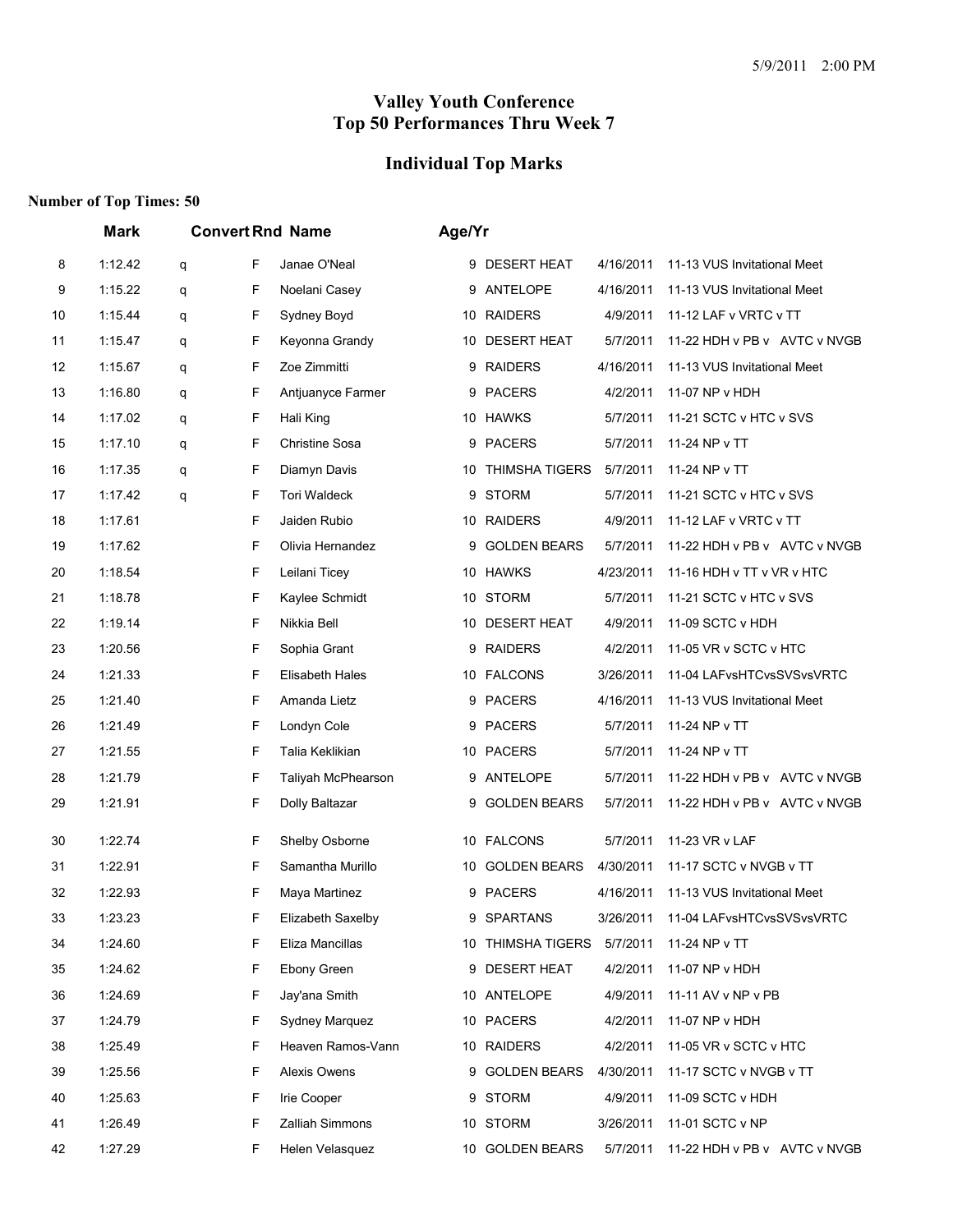# **Individual Top Marks**

|       | <b>Mark</b>  |          |   | <b>Convert Rnd Name</b> | Age/Yr |                          |           |                              |
|-------|--------------|----------|---|-------------------------|--------|--------------------------|-----------|------------------------------|
| 43*   | 1:27.68      |          | F | Adriana Beltran         |        | 10 GOLDEN BEARS          | 4/30/2011 | 11-17 SCTC v NVGB v TT       |
| 43*   | 1:27.68      |          | F | Lauren Sehenuk          | 9      | <b>STORM</b>             | 5/7/2011  | 11-21 SCTC v HTC v SVS       |
| 45    | 1:27.83      |          | F | Nieko Thomas            | 9      | <b>RAIDERS</b>           | 5/7/2011  | 11-23 VR v LAF               |
| 46    | 1:27.88      |          | F | Shelbi Schauble         | 10     | <b>STORM</b>             | 3/26/2011 | 11-01 SCTC v NP              |
| 47    | 1:27.91      |          | F | Arantza Vilchis-Zarate  |        | 9 FALCONS                | 5/7/2011  | 11-23 VR v LAF               |
| 48    | 1:28.04      |          | F | Kathleen Bambrick       | 9      | <b>STORM</b>             | 4/23/2011 | 11-14 LAF v SCTC v PB v SVS  |
| 49    | 1:28.11      |          | F | Asanti Johnson          | 9      | <b>PACERS</b>            | 5/7/2011  | 11-24 NP v TT                |
| 50    | 1:28.24      |          | F | <b>Heather Calver</b>   |        | 10 STORM                 | 4/2/2011  | 11-05 VR v SCTC v HTC        |
|       | Girls Bantam | 800m Run |   |                         |        |                          |           |                              |
|       | $q - QUAL$   |          |   | 3:05.00                 |        |                          |           |                              |
| 1     | 2:41.79      | q        | F | Janiah Brown            |        | 10 DESERT HEAT           | 4/16/2011 | 11-13 VUS Invitational Meet  |
| 2     | 2:50.24      | q        | F | Dajahnae Jackson        | 10     | <b>BULLETS</b>           | 5/7/2011  | 11-22 HDH v PB v AVTC v NVGB |
| 3     | 2:54.00      | q        | F | Antjuanyce Farmer       |        | 9 PACERS                 | 5/7/2011  | 11-24 NP v TT                |
| 4     | 2:57.38      | q        | F | Keyonna Grandy          |        | 10 DESERT HEAT           | 4/16/2011 | 11-13 VUS Invitational Meet  |
| 5     | 2:58.89      | q        | F | Jaiden Rubio            |        | 10 RAIDERS               | 4/16/2011 | 11-13 VUS Invitational Meet  |
| 6     | 2:59.05      | q        | F | Diamyn Davis            | 10     | THIMSHA TIGERS 4/16/2011 |           | 11-13 VUS Invitational Meet  |
| 7     | 2:59.06      | q        | F | Saporah Johnson         |        | 10 PACERS                | 4/30/2011 | 11-20 NP vs. LAF, HW         |
| 8     | 2:59.10      | q        | F | Joelle Walley           |        | 10 HAWKS                 | 4/9/2011  | 11-10 NVGB v HTC v SVS       |
| 9     | 2:59.31      | q        | F | Tori Waldeck            | 9      | <b>STORM</b>             | 5/7/2011  | 11-21 SCTC v HTC v SVS       |
| 10    | 3:04.01      | q        | F | Kaylee Schmidt          |        | 10 STORM                 | 4/16/2011 | 11-13 VUS Invitational Meet  |
| 11    | 3:04.12      | q        | F | Maya Martinez           | 9      | <b>PACERS</b>            | 4/16/2011 | 11-13 VUS Invitational Meet  |
| 12    | 3:05.49      |          | F | Adriana Beltran         |        | 10 GOLDEN BEARS          | 4/16/2011 | 11-13 VUS Invitational Meet  |
| 13    | 3:05.83      |          | F | Christine Sosa          | 9      | <b>PACERS</b>            | 4/16/2011 | 11-13 VUS Invitational Meet  |
| 14    | 3:07.38      |          | F | Olivia Hernandez        | 9      | <b>GOLDEN BEARS</b>      | 4/16/2011 | 11-13 VUS Invitational Meet  |
| 15    | 3:07.80      |          | F | Dolly Baltazar          | 9      | <b>GOLDEN BEARS</b>      | 4/16/2011 | 11-13 VUS Invitational Meet  |
| 16    | 3:07.95      |          | F | Kyla Robinson-Hubbard   |        | 10 RAIDERS               | 5/7/2011  | 11-23 VR v LAF               |
| 17    | 3:08.32      |          | F | Chloe Harris            |        | 9 HAWKS                  | 4/30/2011 | 11-20 NP vs. LAF, HW         |
| 18    | 3:09.53      |          | F | Eliza Mancillas         | 10     | THIMSHA TIGERS 4/16/2011 |           | 11-13 VUS Invitational Meet  |
| 19    | 3:11.21      |          | F | Hali King               |        | 10 HAWKS                 | 4/23/2011 | 11-16 HDH v TT v VR v HTC    |
| 20    | 3:13.21      |          | F | Samantha Murillo        |        | 10 GOLDEN BEARS          | 4/16/2011 | 11-13 VUS Invitational Meet  |
| 21    | 3:13.26      |          | F | Amanda Lietz            |        | 9 PACERS                 | 4/23/2011 | 11-15 AV v NP v NVGB         |
| 22    | 3:14.67      |          | F | Kylie Rasplicka         |        | 10 STORM                 | 5/7/2011  | 11-21 SCTC v HTC v SVS       |
| 23    | 3:19.78      |          | F | Maya Evensizer          |        | 10 BULLETS               | 4/9/2011  | 11-11 AV v NP v PB           |
| $24*$ | 3:19.98      |          | F | Elizabeth Saxelby       |        | 9 SPARTANS               | 5/7/2011  | 11-21 SCTC v HTC v SVS       |
| $24*$ | 3:19.98      |          | F | Isabelle Mausser        |        | 9 PACERS                 | 3/26/2011 | 11-01 SCTC v NP              |
| 26    | 3:21.30      |          | F | Alexis Owens            |        | 9 GOLDEN BEARS           | 4/23/2011 | 11-15 AV v NP v NVGB         |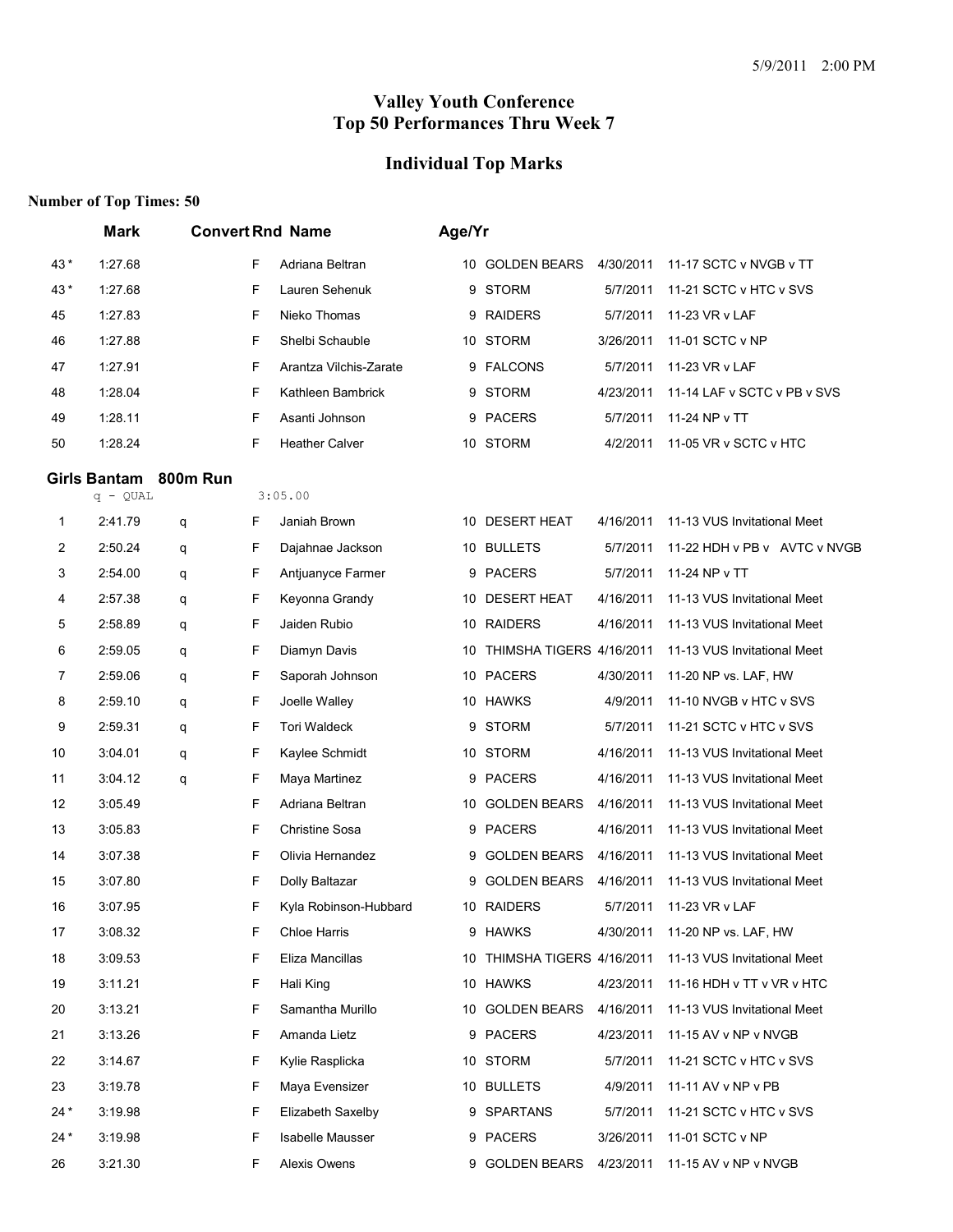## **Individual Top Marks**

### **Number of Top Times: 50**

**Mark Convert Rnd Name Age/Yr**

| 27 | 3:21.62             |                  | F | Karina Beltran          | 9  | <b>GOLDEN BEARS</b> | 4/16/2011 | 11-13 VUS Invitational Meet  |
|----|---------------------|------------------|---|-------------------------|----|---------------------|-----------|------------------------------|
| 28 | 3:22.90             |                  | F | Kiarra Carpenter        | 10 | ANTELOPE            | 4/23/2011 | 11-15 AV v NP v NVGB         |
| 29 | 3:23.05             |                  | F | Alysa Branda            | 10 | <b>STORM</b>        | 5/7/2011  | 11-21 SCTC v HTC v SVS       |
| 30 | 3:23.60             |                  | F | Kira Toal               |    | 10 FALCONS          | 4/23/2011 | 11-14 LAF v SCTC v PB v SVS  |
| 31 | 3:24.31             |                  | F | Nieko Thomas            | 9  | <b>RAIDERS</b>      | 5/7/2011  | 11-23 VR v LAF               |
| 32 | 3:24.38             |                  | F | Taliyah McPhearson      | 9  | ANTELOPE            | 4/23/2011 | 11-15 AV v NP v NVGB         |
| 33 | 3:24.66             |                  | F | Marlee Ragsag           | 9  | <b>PACERS</b>       | 3/26/2011 | 11-01 SCTC v NP              |
| 34 | 3:25.10             |                  | F | Gabrielee Morales       | 10 | <b>GOLDEN BEARS</b> | 4/30/2011 | 11-17 SCTC v NVGB v TT       |
| 35 | 3:25.69             |                  | F | Lauren Sehenuk          | 9  | <b>STORM</b>        | 5/7/2011  | 11-21 SCTC v HTC v SVS       |
| 36 | 3:25.76             |                  | F | Sophia Grant            | 9  | <b>RAIDERS</b>      | 5/7/2011  | 11-23 VR v LAF               |
| 37 | 3:26.52             |                  | F | <b>Tayla Rose Rose</b>  | 10 | <b>GOLDEN BEARS</b> | 4/2/2011  | 11-08 LAF v TT v NVGB        |
| 38 | 3:26.97             |                  | F | Leilani Ticey           |    | 10 HAWKS            | 4/9/2011  | 11-10 NVGB v HTC v SVS       |
| 39 | 3:27.09             |                  | F | Anais Lucero            | 10 | <b>SPARTANS</b>     | 5/7/2011  | 11-21 SCTC v HTC v SVS       |
| 40 | 3:28.14             |                  | F | Samantha Lawhorn        | 9  | <b>PACERS</b>       | 4/2/2011  | 11-07 NP v HDH               |
| 41 | 3:30.06             |                  | F | Arantza Vilchis-Zarate  | 9  | <b>FALCONS</b>      | 4/30/2011 | 11-20 NP vs. LAF, HW         |
| 42 | 3:30.16             |                  | F | <b>Heather Calver</b>   |    | 10 STORM            | 4/16/2011 | 11-13 VUS Invitational Meet  |
| 43 | 3:31.26             |                  | F | Kareena Tashjian        | 9  | <b>RAIDERS</b>      | 5/7/2011  | 11-23 VR v LAF               |
| 44 | 3:31.57             |                  | F | Jennifer Larios         | 10 | <b>GOLDEN BEARS</b> | 4/2/2011  | 11-08 LAF v TT v NVGB        |
| 45 | 3:33.19             |                  | F | <b>Isabella Elias</b>   | 9  | <b>RAIDERS</b>      | 4/30/2011 | 11-19 VR v PB v HDH          |
| 46 | 3:34.00             |                  | F | <b>Taniah Sims</b>      |    | 10 ANTELOPE         | 4/23/2011 | 11-15 AV v NP v NVGB         |
| 47 | 3:35.31             |                  | F | Asanti Johnson          | 9  | <b>PACERS</b>       | 4/2/2011  | 11-07 NP v HDH               |
| 48 | 3:38.29             |                  | F | Samantha Lichstein      | 9  | <b>SPARTANS</b>     | 3/26/2011 | 11-04 LAFvsHTCvsSVSvsVRTC    |
| 49 | 3:38.32             |                  | F | Tracy Boronkay          | 9  | <b>RAIDERS</b>      | 4/16/2011 | 11-13 VUS Invitational Meet  |
| 50 | 3:38.37             |                  | F | Kathleen Bambrick       | 9  | <b>STORM</b>        | 5/7/2011  | 11-21 SCTC v HTC v SVS       |
|    | <b>Girls Bantam</b> | <b>1500m Run</b> |   |                         |    |                     |           |                              |
|    | $q - QUAL$          |                  |   | 6:19.30                 |    |                     |           |                              |
| 1  | 5:45.74             | q                | F | Jaiden Rubio            |    | 10 RAIDERS          | 5/7/2011  | 11-23 VR v LAF               |
| 2  | 5:59.93             | q                | F | Keyonna Grandy          |    | 10 DESERT HEAT      | 5/7/2011  | 11-22 HDH v PB v AVTC v NVGB |
| 3  | 6:02.01             | q                | F | <b>Isabelle Mausser</b> |    | 9 PACERS            | 4/9/2011  | 11-11 AV v NP v PB           |
| 4  | 6:04.48             | q                | F | Kaylee Schmidt          |    | 10 STORM            | 4/16/2011 | 11-13 VUS Invitational Meet  |
| 5  | 6:11.02             | q                | F | Kylie Rasplicka         |    | 10 STORM            | 5/7/2011  | 11-21 SCTC v HTC v SVS       |
| 6  | 6:14.26             | q                | F | Samantha Murillo        |    | 10 GOLDEN BEARS     | 4/16/2011 | 11-13 VUS Invitational Meet  |
| 7  | 6:15.45             | q                | F | Maya Martinez           |    | 9 PACERS            | 5/7/2011  | 11-24 NP v TT                |
| 8  | 6:19.46             |                  | F | Lauren Sehenuk          | 9  | <b>STORM</b>        | 4/30/2011 | 11-17 SCTC v NVGB v TT       |
| 9  | 6:19.91             |                  | F | Adriana Beltran         |    | 10 GOLDEN BEARS     | 4/23/2011 | 11-15 AV v NP v NVGB         |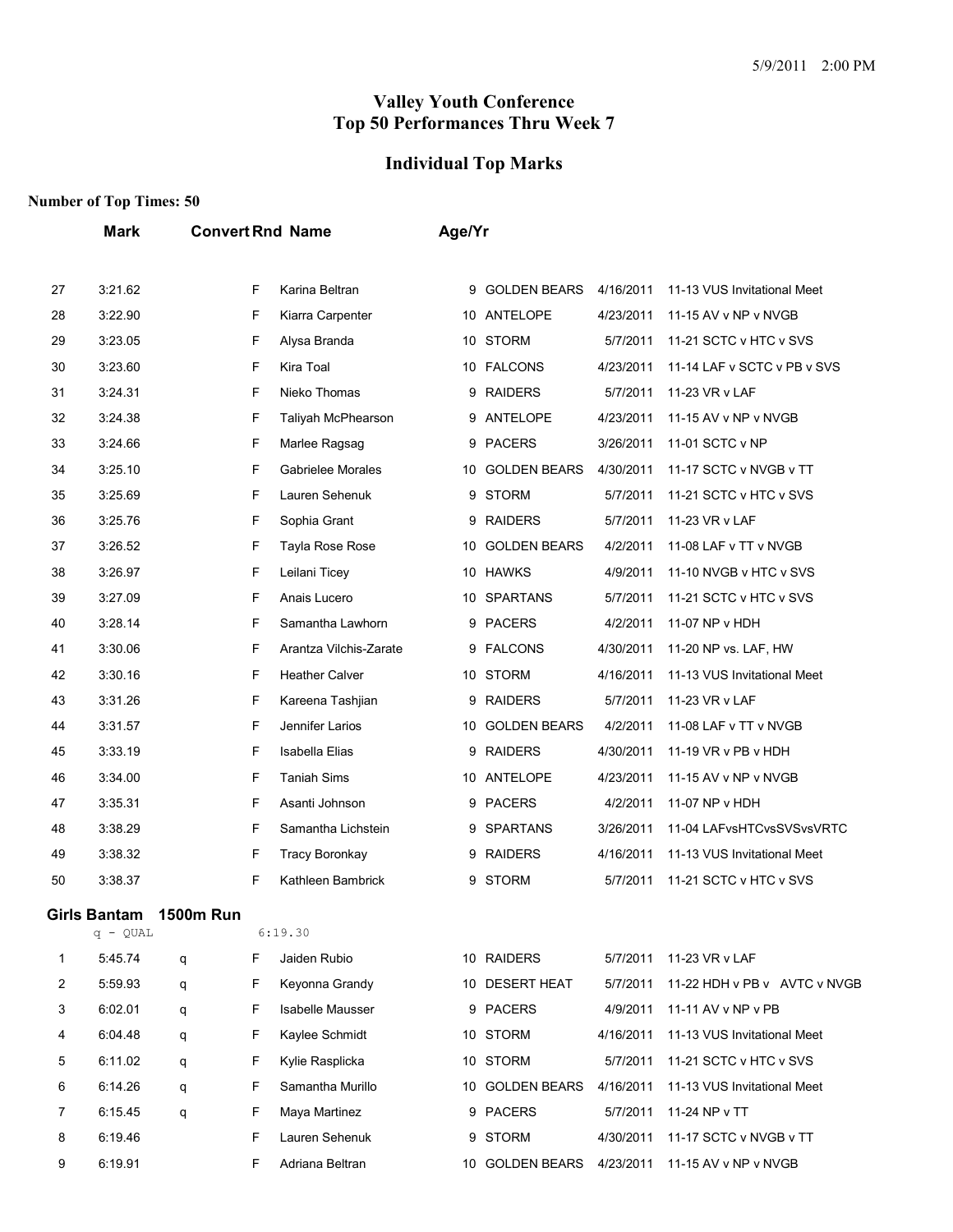#### **Individual Top Marks**

#### **Number of Top Times: 50**

|    | <b>Convert Rnd Name</b><br><b>Mark</b> |                  |                       |    | Age/Yr              |           |                              |  |  |  |
|----|----------------------------------------|------------------|-----------------------|----|---------------------|-----------|------------------------------|--|--|--|
| 10 | 6:21.57                                | F                | Dolly Baltazar        | 9  | <b>GOLDEN BEARS</b> | 4/16/2011 | 11-13 VUS Invitational Meet  |  |  |  |
| 11 | 6:22.17                                | F                | Olivia Hernandez      | 9  | <b>GOLDEN BEARS</b> | 4/16/2011 | 11-13 VUS Invitational Meet  |  |  |  |
| 12 | 6:26.36                                | F                | Elizabeth Saxelby     | 9  | <b>SPARTANS</b>     | 5/7/2011  | 11-21 SCTC v HTC v SVS       |  |  |  |
| 13 | 6:32.70                                | F                | <b>Heather Calver</b> | 10 | <b>STORM</b>        | 5/7/2011  | 11-21 SCTC v HTC v SVS       |  |  |  |
| 14 | 6:34.72                                | F                | Maya Evensizer        | 10 | <b>BULLETS</b>      | 4/2/2011  | 11-06 AV v SVS v PB          |  |  |  |
| 15 | 6:35.47                                | F                | <b>Christine Sosa</b> |    | 9 PACERS            | 4/30/2011 | 11-20 NP vs. LAF, HW         |  |  |  |
| 16 | 6:35.81                                | F                | Marlee Ragsag         | 9  | <b>PACERS</b>       | 5/7/2011  | 11-24 NP v TT                |  |  |  |
| 17 | 6:42.29                                | F                | Kira Toal             | 10 | <b>FALCONS</b>      | 4/23/2011 | 11-14 LAF v SCTC v PB v SVS  |  |  |  |
| 18 | 6:45.10                                | F                | Alysa Branda          | 10 | <b>STORM</b>        | 5/7/2011  | 11-21 SCTC v HTC v SVS       |  |  |  |
| 19 | 6:45.62                                | F                | Samantha Lawhorn      |    | 9 PACERS            | 5/7/2011  | 11-24 NP v TT                |  |  |  |
| 20 | 6:47.06                                | F                | <b>Emily Ramirez</b>  |    | 10 BULLETS          | 4/2/2011  | 11-06 AV v SVS v PB          |  |  |  |
| 21 | 6:47.76                                | F                | Nieko Thomas          | 9  | <b>RAIDERS</b>      | 4/2/2011  | 11-05 VR v SCTC v HTC        |  |  |  |
| 22 | 6:48.38                                | F                | Karina Beltran        | 9  | <b>GOLDEN BEARS</b> | 4/30/2011 | 11-17 SCTC v NVGB v TT       |  |  |  |
| 23 | 6:57.25                                | F                | Samantha Lichstein    | 9  | <b>SPARTANS</b>     | 5/7/2011  | 11-21 SCTC v HTC v SVS       |  |  |  |
| 24 | 6:59.23                                | F                | Kareena Tashjian      | 9  | <b>RAIDERS</b>      | 5/7/2011  | 11-23 VR v LAF               |  |  |  |
| 25 | 6:59.44                                | F                | Zoe Zimmitti          |    | 9 RAIDERS           | 4/23/2011 | 11-16 HDH v TT v VR v HTC    |  |  |  |
| 26 | 7:00.62                                | F                | Analyse Perez         |    | 10 PACERS           | 5/7/2011  | 11-24 NP v TT                |  |  |  |
| 27 | 7:02.16                                | F                | <b>Isabella Elias</b> | 9  | <b>RAIDERS</b>      | 3/26/2011 | 11-04 LAFvsHTCvsSVSvsVRTC    |  |  |  |
| 28 | 7:02.44                                | F                | Asanti Johnson        | 9  | <b>PACERS</b>       | 3/26/2011 | 11-01 SCTC v NP              |  |  |  |
| 29 | 7:06.96                                | F                | Carissa Castaneda     | 9  | <b>RAIDERS</b>      | 5/7/2011  | 11-23 VR v LAF               |  |  |  |
| 30 | 7:08.99                                | F                | Sydney Boyd           |    | 10 RAIDERS          | 3/26/2011 | 11-04 LAFvsHTCvsSVSvsVRTC    |  |  |  |
| 31 | 7:17.61                                | F                | <b>Lindsey Reed</b>   |    | 10 SPARTANS         | 5/7/2011  | 11-21 SCTC v HTC v SVS       |  |  |  |
| 32 | 7:18.64                                | F                | Sophia Grant          | 9  | <b>RAIDERS</b>      | 4/30/2011 | 11-19 VR v PB v HDH          |  |  |  |
| 33 | 7:31.51                                | F                | Alexis Owens          | 9  | <b>GOLDEN BEARS</b> | 4/9/2011  | 11-10 NVGB v HTC v SVS       |  |  |  |
| 34 | 7:32.11                                | F                | Helen Velasquez       |    | 10 GOLDEN BEARS     | 4/2/2011  | 11-08 LAF v TT v NVGB        |  |  |  |
| 35 | 7:39.27                                | F                | Jennifer Larios       |    | 10 GOLDEN BEARS     | 4/9/2011  | 11-10 NVGB v HTC v SVS       |  |  |  |
| 36 | 7:40.79                                | F                | Gabrielee Morales     |    | 10 GOLDEN BEARS     | 4/9/2011  | 11-10 NVGB v HTC v SVS       |  |  |  |
| 37 | 7:50.06                                | F                | <b>Tracy Boronkay</b> |    | 9 RAIDERS           | 4/30/2011 | 11-19 VR v PB v HDH          |  |  |  |
| 38 | 8:14.57                                | F                | Alana Luna-Lopez      |    | 10 RAIDERS          | 3/26/2011 | 11-04 LAFvsHTCvsSVSvsVRTC    |  |  |  |
| 39 | 8:50.32                                | F                | Abigail Rivas         |    | 9 PACERS            | 4/30/2011 | 11-20 NP vs. LAF, HW         |  |  |  |
| 40 | 10:00.71                               | F                | D'Shelle Marsh        |    | 10 RAIDERS          | 4/30/2011 | 11-19 VR v PB v HDH          |  |  |  |
|    | <b>Girls Bantam</b><br>$q - QUAL$      | <b>High Jump</b> | $3 - 04.00$           |    |                     |           |                              |  |  |  |
| 1  | 3-09.00                                | F<br>q           | Alexis Owens          |    | 9 GOLDEN BEARS      | 5/7/2011  | 11-22 HDH v PB v AVTC v NVGB |  |  |  |

3-08.00 q F Amanda Lietz 9 PACERS 4/2/2011 11-07 NP v HDH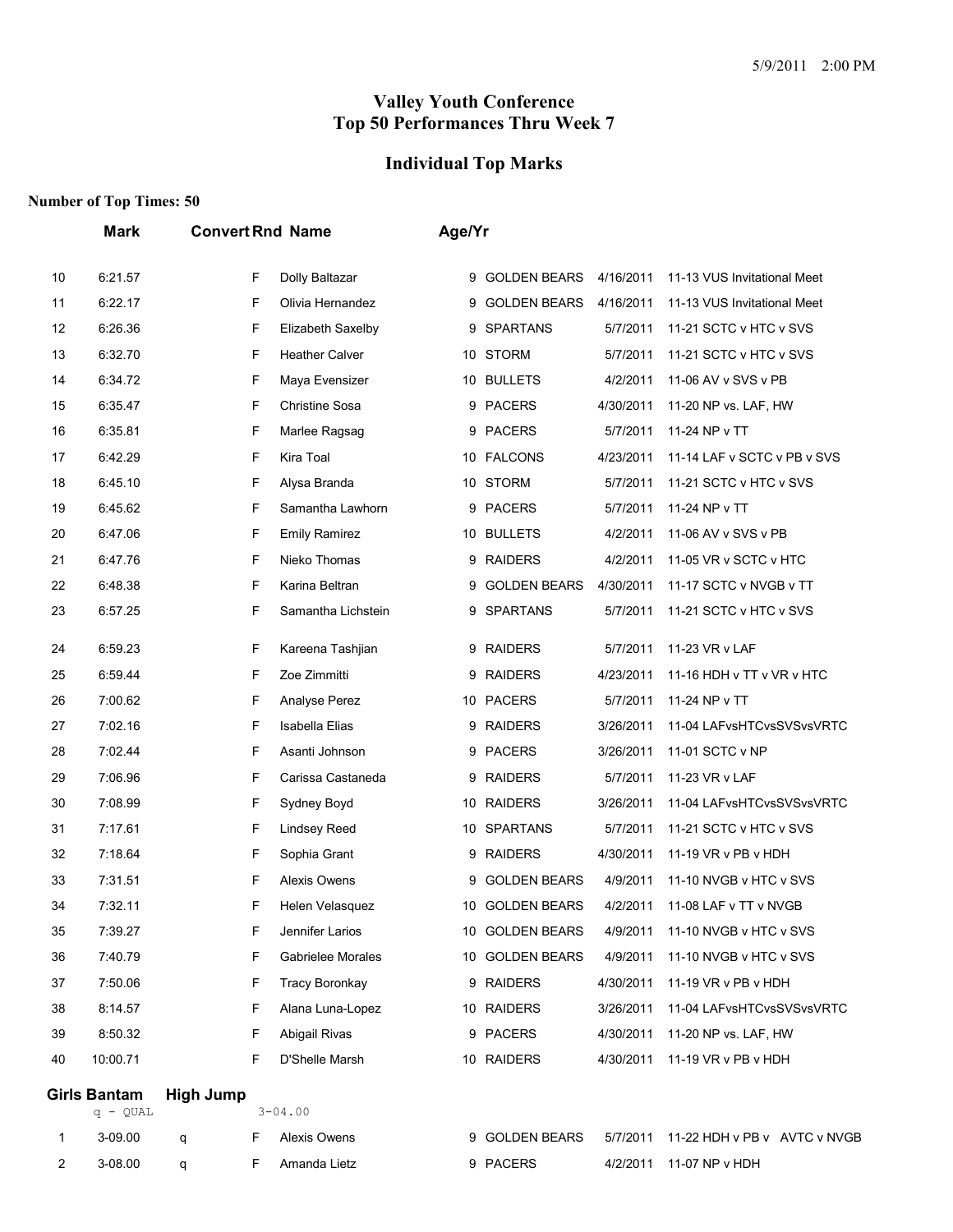# **Individual Top Marks**

|         | <b>Mark</b>                       |           |   | <b>Convert Rnd Name</b> | Age/Yr |                             |           |                              |
|---------|-----------------------------------|-----------|---|-------------------------|--------|-----------------------------|-----------|------------------------------|
| $3\,^*$ | 3-06.00                           | q         | F | Jaiden Rubio            |        | 10 RAIDERS                  | 4/30/2011 | 11-19 VR v PB v HDH          |
| $3*$    | 3-06.00                           | q         | F | Kristen Huber           |        | 10 RAIDERS                  | 4/16/2011 | 11-13 VUS Invitational Meet  |
| 5       | 3-05.00                           | q         | F | Sophia Grant            | 9      | <b>RAIDERS</b>              | 3/26/2011 | 11-04 LAFvsHTCvsSVSvsVRTC    |
| 6       | 3-04.00                           | q         | F | Ella Cartnal            |        | 10 FALCONS                  | 4/30/2011 | 11-20 NP vs. LAF, HW         |
| $7*$    | 3-02.00                           |           | F | Diamyn Davis            |        | 10 THIMSHA TIGERS 4/30/2011 |           | 11-17 SCTC v NVGB v TT       |
| $7*$    | 3-02.00                           |           | F | Samantha Lawhorn        |        | 9 PACERS                    | 5/7/2011  | 11-24 NP v TT                |
| 9       | 3-01.00                           |           | F | Karlee Balkin           |        | 9 FALCONS                   | 4/2/2011  | 11-08 LAF v TT v NVGB        |
| $10*$   | 3-00.00                           |           | F | <b>Christine Sosa</b>   | 9      | <b>PACERS</b>               | 4/23/2011 | 11-15 AV v NP v NVGB         |
| $10*$   | 3-00.00                           |           | F | Isabella Pelayo         |        | 10 PACERS                   | 4/30/2011 | 11-20 NP vs. LAF, HW         |
| $10*$   | 3-00.00                           |           | F | Adriana Beltran         | 10     | <b>GOLDEN BEARS</b>         | 4/30/2011 | 11-17 SCTC v NVGB v TT       |
|         | <b>Girls Bantam</b><br>$q - QUAL$ | Long Jump |   | $10 - 09.50$            |        |                             |           |                              |
| 1       | 12-11.75                          | q         | F | Malea Hayles            |        | 9 RAIDERS                   | 4/16/2011 | 11-13 VUS Invitational Meet  |
| 2       | 12-00.00                          | q         | F | Kyla Robinson-Hubbard   |        | 10 RAIDERS                  | 4/9/2011  | 11-12 LAF v VRTC v TT        |
| 3       | 11-08.00                          | q         | F | Shelbi Schauble         | 10     | <b>STORM</b>                | 4/23/2011 | 11-14 LAF v SCTC v PB v SVS  |
| 4       | 11-07.00                          | q         | F | <b>Bridget Doherty</b>  |        | 10 PACERS                   | 4/9/2011  | 11-11 AV v NP v PB           |
| 5       | 11-06.00                          | q         | F | Jaiden Rubio            |        | 10 RAIDERS                  | 4/9/2011  | 11-12 LAF v VRTC v TT        |
| 6       | 11-02.25                          | q         | F | Sophia Grant            |        | 9 RAIDERS                   | 5/7/2011  | 11-23 VR v LAF               |
| 7       | 11-02.00                          | q         | F | <b>Taylor Redd</b>      | 9      | <b>FALCONS</b>              | 4/16/2011 | 11-13 VUS Invitational Meet  |
| $8*$    | 10-09.00                          |           | F | Kayla Tait              |        | 10 STORM                    | 4/9/2011  | 11-09 SCTC v HDH             |
| $8*$    | 10-09.00                          |           | F | Abigail Rivas           |        | 9 PACERS                    | 4/23/2011 | 11-15 AV v NP v NVGB         |
| 10      | 10-08.00                          |           | F | Sydney Boyd             |        | 10 RAIDERS                  | 4/30/2011 | 11-19 VR v PB v HDH          |
| 11      | 10-07.00                          |           | F | Lia Ecker               | 9      | <b>STORM</b>                | 3/26/2011 | 11-01 SCTC v NP              |
| 12      | 10-06.50                          |           | F | Amanda Lietz            | 9      | <b>PACERS</b>               | 5/7/2011  | 11-24 NP v TT                |
| 13      | 10-01.00                          |           | F | Diamyn Davis            | 10     | <b>THIMSHA TIGERS</b>       | 4/9/2011  | 11-12 LAF v VRTC v TT        |
| 14      | 10-00.25                          |           | F | Elisabeth Hales         |        | 10 FALCONS                  | 4/30/2011 | 11-20 NP vs. LAF, HW         |
| $15*$   | 10-00.00                          |           | F | Joanna Mincy            |        | 9 STORM                     | 4/2/2011  | 11-05 VR v SCTC v HTC        |
| $15*$   | 10-00.00                          |           | F | Molly Venema            |        | 10 DESERT HEAT              | 4/2/2011  | 11-07 NP v HDH               |
| 17      | 9-11.25                           |           | F | Mariah Brooks           |        | 10 THIMSHA TIGERS           | 4/2/2011  | 11-08 LAF v TT v NVGB        |
| $18*$   | 9-10.00                           |           | F | Olivia Hernandez        | 9      | <b>GOLDEN BEARS</b>         | 5/7/2011  | 11-22 HDH v PB v AVTC v NVGB |
| $18*$   | 9-10.00                           |           | F | Alysa Branda            |        | 10 STORM                    | 4/23/2011 | 11-14 LAF v SCTC v PB v SVS  |
| 20      | 9-09.50                           |           | F | Alexis Ballard          |        | 10 FALCONS                  | 4/30/2011 | 11-20 NP vs. LAF, HW         |
| $21*$   | 9-09.00                           |           | F | Jordan Sargent          |        | 10 DESERT HEAT              | 5/7/2011  | 11-22 HDH v PB v AVTC v NVGB |
| $21*$   | 9-09.00                           |           | F | Nieko Thomas            |        | 9 RAIDERS                   | 4/9/2011  | 11-12 LAF v VRTC v TT        |
| 23      | 9-07.75                           |           | F | Isabella Pelayo         |        | 10 PACERS                   | 5/7/2011  | 11-24 NP v TT                |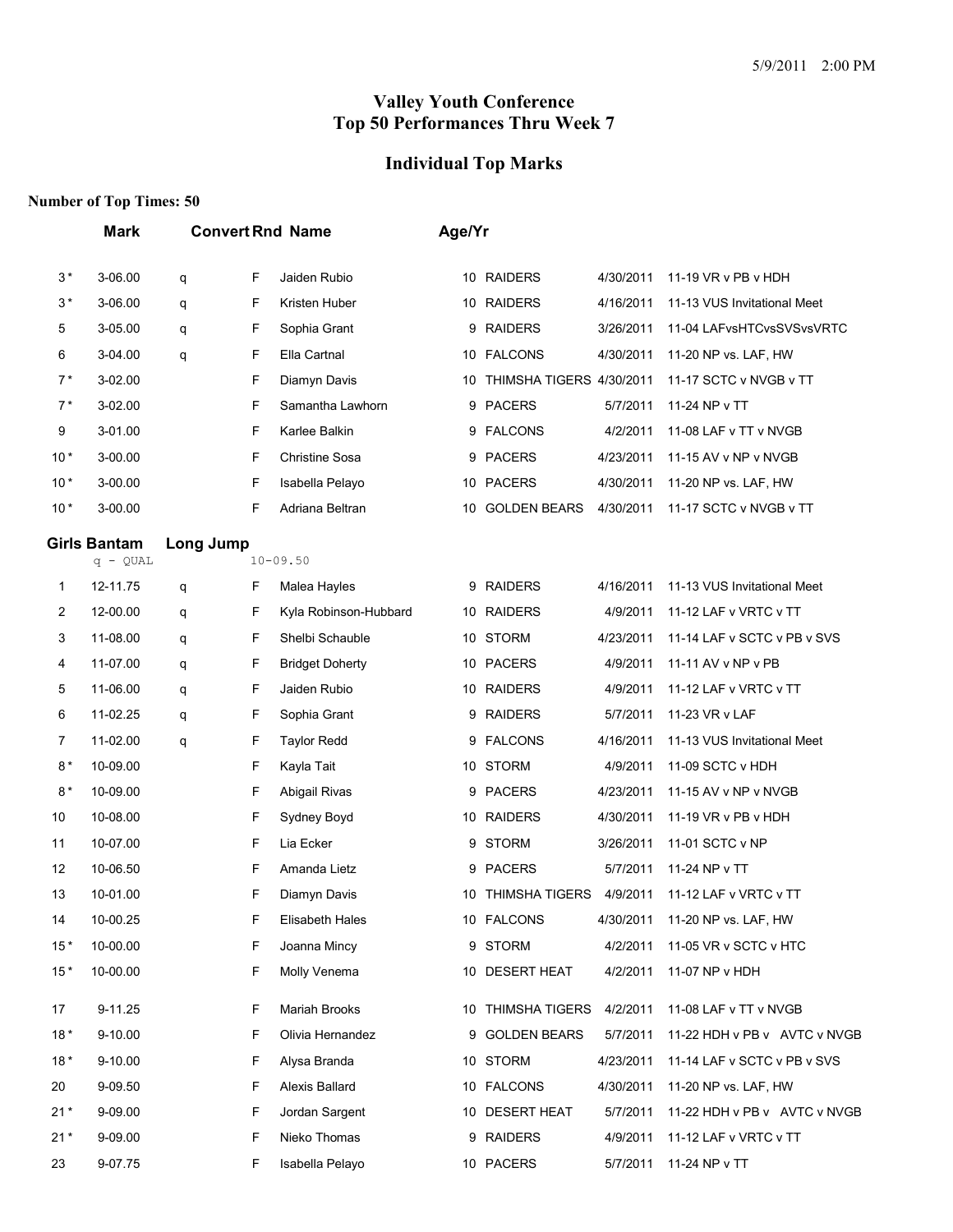## **Individual Top Marks**

|      | Mark                              |                 |       | <b>Convert Rnd Name</b> | Age/Yr |                            |           |                              |
|------|-----------------------------------|-----------------|-------|-------------------------|--------|----------------------------|-----------|------------------------------|
| 24   | 9-07.25                           |                 | F     | <b>Christine Sosa</b>   |        | 9 PACERS                   | 4/30/2011 | 11-20 NP vs. LAF, HW         |
| 25   | 9-06.50                           |                 | F     | Jordan Yamamoto         | 9      | <b>STORM</b>               | 4/16/2011 | 11-13 VUS Invitational Meet  |
| 26   | 9-05.00                           |                 | F     | Kira Toal               |        | 10 FALCONS                 | 4/2/2011  | 11-08 LAF v TT v NVGB        |
| 27   | 9-04.25                           |                 | F     | Sela Joachim            | 9      | <b>STORM</b>               | 4/23/2011 | 11-14 LAF v SCTC v PB v SVS  |
| 28   | 9-04.00                           |                 | F     | Elizabeth Saxelby       | 9      | <b>SPARTANS</b>            | 5/7/2011  | 11-21 SCTC v HTC v SVS       |
| 29   | 9-03.00                           |                 | F     | Isabella Elias          | 9      | <b>RAIDERS</b>             | 4/23/2011 | 11-16 HDH v TT v VR v HTC    |
| 30   | 9-01.25                           |                 | F     | Kristen Huber           |        | 10 RAIDERS                 | 4/2/2011  | 11-05 VR v SCTC v HTC        |
| 31   | 9-01.00                           |                 | F     | Dolly Baltazar          | 9      | <b>GOLDEN BEARS</b>        | 5/7/2011  | 11-22 HDH v PB v AVTC v NVGB |
| 32   | $9 - 00.50$                       |                 | F     | D'Shelle Marsh          |        | 10 RAIDERS                 | 4/16/2011 | 11-13 VUS Invitational Meet  |
| 33   | 8-10.50                           |                 | F     | Jessica Raffi           | 10     | <b>STORM</b>               | 4/16/2011 | 11-13 VUS Invitational Meet  |
| 34   | 8-09.50                           |                 | F     | Ashley Cooper           |        | 10 DESERT HEAT             | 4/16/2011 | 11-13 VUS Invitational Meet  |
| 35   | 8-09.00                           |                 | F     | Isabella Doom           |        | 10 FALCONS                 | 4/2/2011  | 11-08 LAF v TT v NVGB        |
| 36   | 8-08.00                           |                 | F     | Antjuanyce Farmer       | 9      | <b>PACERS</b>              | 4/9/2011  | 11-11 AV v NP v PB           |
| 37   | 8-07.00                           |                 | F     | Anyah Anderson          | 9      | <b>STORM</b>               | 4/16/2011 | 11-13 VUS Invitational Meet  |
| 38   | 8-05.50                           |                 | F     | Lauren Sehenuk          | 9      | <b>STORM</b>               | 3/26/2011 | 11-01 SCTC v NP              |
| 39   | 8-05.25                           |                 | F     | Indigo Collins          | 10     | <b>THIMSHA TIGERS</b>      | 4/9/2011  | 11-12 LAF v VRTC v TT        |
| 40   | 8-05.00                           |                 | F     | Adriana Beltran         | 10     | <b>GOLDEN BEARS</b>        | 4/9/2011  | 11-10 NVGB v HTC v SVS       |
| 41   | 8-04.50                           |                 | F     | Maya Martinez           | 9      | <b>PACERS</b>              | 4/30/2011 | 11-20 NP vs. LAF, HW         |
| 42   | 8-03.00                           |                 | F     | Paige MC Garry          |        | 9 HAWKS                    | 5/7/2011  | 11-21 SCTC v HTC v SVS       |
| 43   | 8-01.00                           |                 | F     | Alana Luna-Lopez        |        | 10 RAIDERS                 | 4/30/2011 | 11-19 VR v PB v HDH          |
| 44   | 7-11.75                           |                 | F     | Caitlin Jenrich         | 9      | <b>SPARTANS</b>            | 4/30/2011 | 11-18 SVS v AV               |
| 45   | 7-11.50                           |                 | F     | Lacey Donahue           |        | 10 STORM                   | 3/26/2011 | 11-01 SCTC v NP              |
| 46   | 7-10.00                           |                 | F     | <b>Tracy Boronkay</b>   |        | 9 RAIDERS                  | 4/9/2011  | 11-12 LAF v VRTC v TT        |
| 47   | 7-08.50                           |                 | F     | Samantha Lichstein      | 9      | <b>SPARTANS</b>            | 4/30/2011 | 11-18 SVS v AV               |
| 48*  | 7-08.00                           |                 | F     | Janelle Atkins          |        | 10 DESERT HEAT             | 4/2/2011  | 11-07 NP v HDH               |
| 48 * | 7-08.00                           |                 | F     | Analysse Hernandez      |        | 10 STORM                   | 3/26/2011 | 11-01 SCTC v NP              |
| 48*  | 7-08.00                           |                 | F     | Naomi Jenkins           |        | 10 THIMSHA TIGERS 5/7/2011 |           | 11-24 NP v TT                |
|      | <b>Girls Bantam</b><br>$q - QUAL$ | <b>Shot Put</b> | 6 lb. | $16 - 06.00$ Jan-1 -11  |        |                            |           |                              |
| 1    | 25-06.00                          | q               | F     | Kasey Hayes             |        | 10 THIMSHA TIGERS 5/7/2011 |           | 11-24 NP v TT                |
| 2    | 20-02.00                          | q               | F     | Kiera Holland           |        | 10 ANTELOPE                | 5/7/2011  | 11-22 HDH v PB v AVTC v NVGB |
| 3    | 19-11.00                          | q               | F     | Asanti Johnson          |        | 9 PACERS                   | 4/30/2011 | 11-20 NP vs. LAF, HW         |
| 4    | 18-06.00                          | q               | F     | Nieko Thomas            |        | 9 RAIDERS                  | 4/30/2011 | 11-19 VR v PB v HDH          |
| 5    | 18-02.00                          | q               | F     | Shelby Osborne          |        | 10 FALCONS                 | 4/16/2011 | 11-13 VUS Invitational Meet  |
| 6    | 18-01.25                          | q               | F     | Melody Kizirian         |        | 10 FALCONS                 | 4/2/2011  | 11-08 LAF v TT v NVGB        |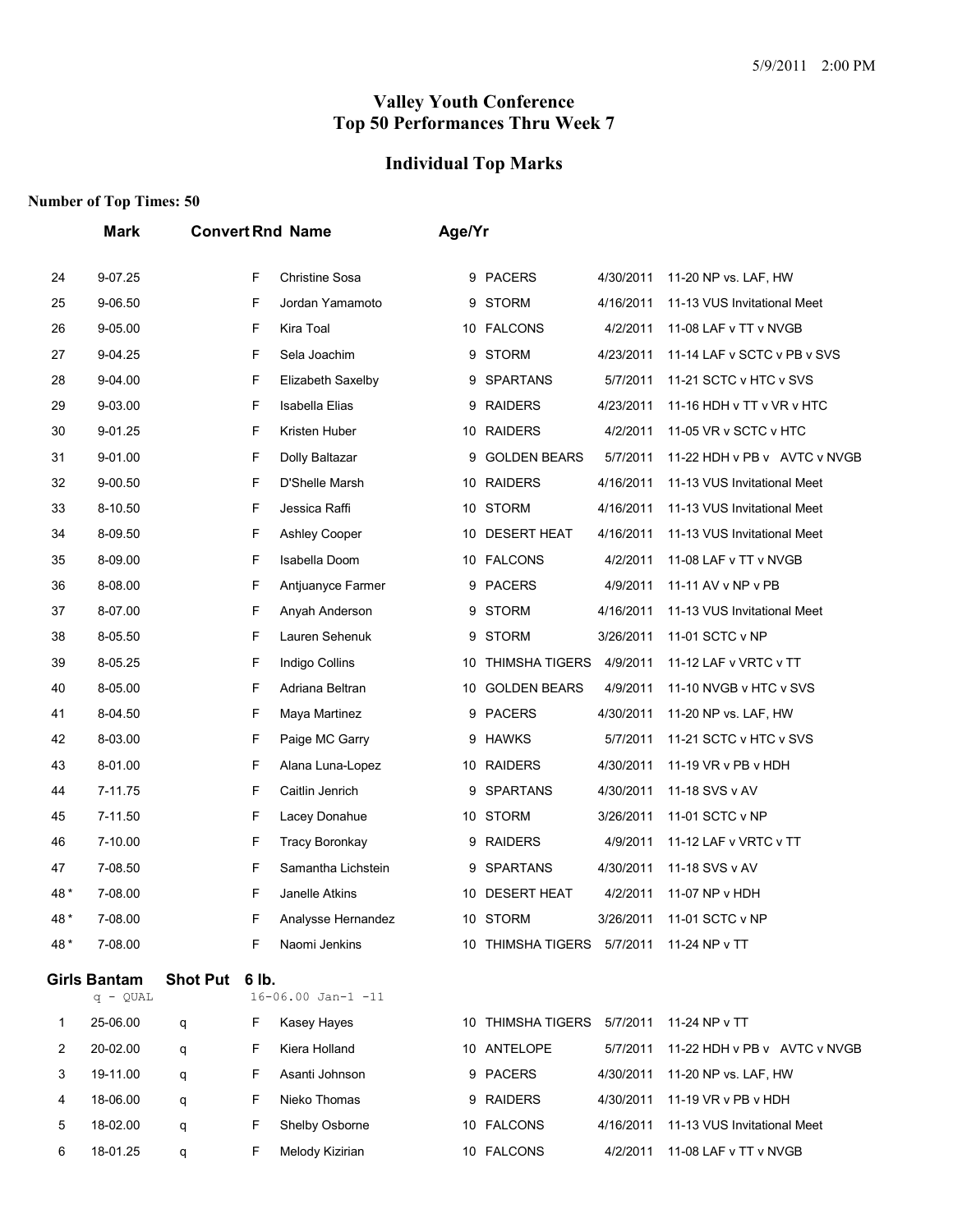## **Individual Top Marks**

|       | <b>Mark</b><br><b>Convert Rnd Name</b> |   |   |                        |    | Age/Yr              |           |                              |  |  |
|-------|----------------------------------------|---|---|------------------------|----|---------------------|-----------|------------------------------|--|--|
| 7     | 17-03.00                               | q | F | Iyanna White           |    | 9 DESERT HEAT       | 5/7/2011  | 11-22 HDH v PB v AVTC v NVGB |  |  |
| 8     | 17-02.00                               | q | F | Kasey Gibbs            |    | 10 ANTELOPE         | 5/7/2011  | 11-22 HDH v PB v AVTC v NVGB |  |  |
| 9     | 16-08.50                               | q | F | Kenedi Peterson        |    | 10 STORM            | 5/7/2011  | 11-21 SCTC v HTC v SVS       |  |  |
| 10    | 16-08.00                               | q | F | Lacey Donahue          |    | 10 STORM            | 4/2/2011  | 11-05 VR v SCTC v HTC        |  |  |
| 11    | 16-07.25                               | q | F | Megan Orr              | 10 | <b>STORM</b>        | 4/23/2011 | 11-14 LAF v SCTC v PB v SVS  |  |  |
| 12    | 16-06.00                               | q | F | Shyann Franklin        |    | 10 GOLDEN BEARS     | 4/30/2011 | 11-17 SCTC v NVGB v TT       |  |  |
| 13    | 15-06.25                               |   | F | <b>Christine Sosa</b>  | 9  | <b>PACERS</b>       | 5/7/2011  | 11-24 NP v TT                |  |  |
| 14    | 15-05.50                               |   | F | Analysse Hernandez     |    | 10 STORM            | 3/26/2011 | 11-01 SCTC v NP              |  |  |
| 15    | 15-00.00                               |   | F | Amanda Lietz           | 9  | <b>PACERS</b>       | 4/30/2011 | 11-20 NP vs. LAF, HW         |  |  |
| $16*$ | 14-04.00                               |   | F | <b>Alexis Owens</b>    | 9  | <b>GOLDEN BEARS</b> | 4/16/2011 | 11-13 VUS Invitational Meet  |  |  |
| $16*$ | 14-04.00                               |   | F | Sophia Grant           | 9  | <b>RAIDERS</b>      | 5/7/2011  | 11-23 VR v LAF               |  |  |
| $16*$ | 14-04.00                               |   | F | Kareena Tashjian       | 9  | <b>RAIDERS</b>      | 4/9/2011  | 11-12 LAF v VRTC v TT        |  |  |
| 19    | 14-00.00                               |   | F | <b>Brooke Dowaliby</b> |    | 10 STORM            | 3/26/2011 | 11-01 SCTC v NP              |  |  |
| 20    | 13-10.00                               |   | F | Lia Ecker              | 9  | <b>STORM</b>        | 3/26/2011 | 11-01 SCTC v NP              |  |  |
| 21    | 13-02.00                               |   | F | Taya Rojas             |    | 9 STORM             | 4/23/2011 | 11-14 LAF v SCTC v PB v SVS  |  |  |
| 22    | 13-01.00                               |   | F | Grace Kenny            | 9  | <b>STORM</b>        | 5/7/2011  | 11-21 SCTC v HTC v SVS       |  |  |
| 23    | 13-00.00                               |   | F | Isabella Pelayo        |    | 10 PACERS           | 4/30/2011 | 11-20 NP vs. LAF, HW         |  |  |
| 24    | 12-11.00                               |   | F | <b>Skyler Hawkins</b>  | 9  | <b>STORM</b>        | 5/7/2011  | 11-21 SCTC v HTC v SVS       |  |  |
| 25*   | 12-10.50                               |   | F | Abigail Rivas          |    | 9 PACERS            | 4/30/2011 | 11-20 NP vs. LAF, HW         |  |  |
| 25*   | 12-10.50                               |   | F | D'Shelle Marsh         |    | 10 RAIDERS          | 4/2/2011  | 11-05 VR v SCTC v HTC        |  |  |
| 27    | 12-06.00                               |   | F | Alana Luna-Lopez       | 10 | <b>RAIDERS</b>      | 3/26/2011 | 11-04 LAFvsHTCvsSVSvsVRTC    |  |  |
| 28    | 12-02.50                               |   | F | Anna Summer            |    | 10 STORM            | 4/30/2011 | 11-17 SCTC v NVGB v TT       |  |  |
| 29    | 11-11.00                               |   | F | Chloe Oshiomegie       | 9  | <b>GOLDEN BEARS</b> | 4/2/2011  | 11-08 LAF v TT v NVGB        |  |  |
| 30    | 11-08.50                               |   | F | Sydney Boyd            |    | 10 RAIDERS          | 4/16/2011 | 11-13 VUS Invitational Meet  |  |  |
| 31    | 11-02.00                               |   | F | <b>Heather Calver</b>  |    | 10 STORM            | 4/30/2011 | 11-17 SCTC v NVGB v TT       |  |  |
| 32    | 11-01.50                               |   | F | Sana Pavlotsky         |    | 10 RAIDERS          | 4/16/2011 | 11-13 VUS Invitational Meet  |  |  |
| 33    | 10-11.50                               |   | F | Maya Martinez          |    | 9 PACERS            | 3/26/2011 | 11-01 SCTC v NP              |  |  |
| 34    | 10-07.50                               |   | F | Adriana Beltran        |    | 10 GOLDEN BEARS     | 4/30/2011 | 11-17 SCTC v NVGB v TT       |  |  |
| 35    | 10-06.50                               |   | F | Kyla Panto             |    | 9 STORM             | 5/7/2011  | 11-21 SCTC v HTC v SVS       |  |  |
| 36    | 10-05.00                               |   | F | Abigail Bolks          | 9  | <b>STORM</b>        | 4/2/2011  | 11-05 VR v SCTC v HTC        |  |  |
| 37    | 10-00.00                               |   | F | <b>Tracy Boronkay</b>  |    | 9 RAIDERS           | 4/30/2011 | 11-19 VR v PB v HDH          |  |  |
| 38    | 9-09.00                                |   | F | Samantha Lawhorn       |    | 9 PACERS            | 4/9/2011  | 11-11 AV v NP v PB           |  |  |
| 39    | 9-05.00                                |   | F | Nachi Chukwumerije     | 9  | STORM               | 4/2/2011  | 11-05 VR v SCTC v HTC        |  |  |
| 40    | 9-01.50                                |   | F | Amanda Bouzikian       |    | 10 FALCONS          | 4/2/2011  | 11-08 LAF v TT v NVGB        |  |  |
| 41    | 8-00.00                                |   | F | Karina Beltran         |    | 9 GOLDEN BEARS      | 4/30/2011 | 11-17 SCTC v NVGB v TT       |  |  |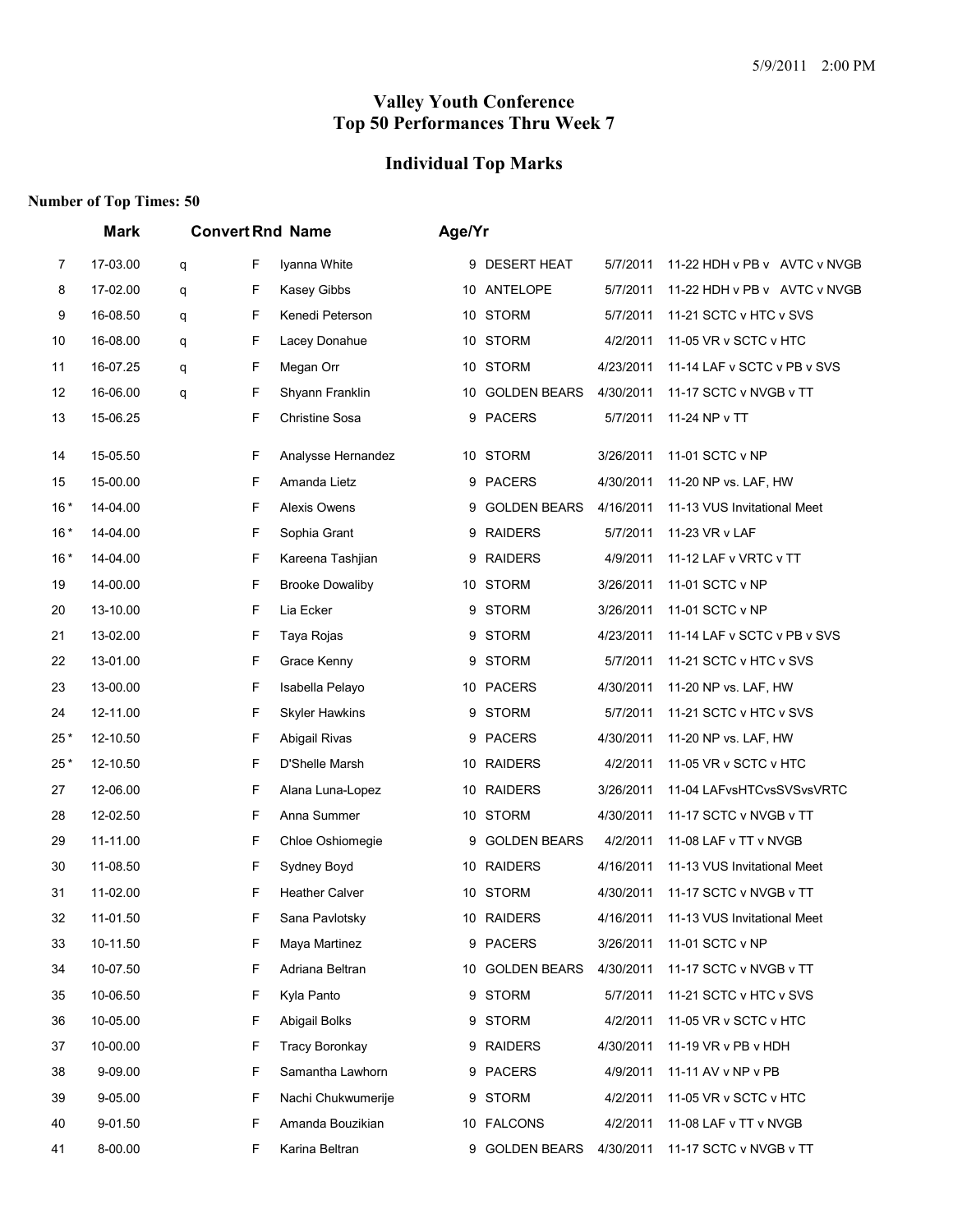# **Individual Top Marks**

|       | Mark                   |   |              | <b>Convert Rnd Name</b> |                      | Age/Yr |                           |           |                              |
|-------|------------------------|---|--------------|-------------------------|----------------------|--------|---------------------------|-----------|------------------------------|
| 42    | 7-09.00                |   | F            |                         | Gabrielee Morales    |        | 10 GOLDEN BEARS 4/30/2011 |           | 11-17 SCTC v NVGB v TT       |
|       | Girls Midget 100m Dash |   |              |                         |                      |        |                           |           |                              |
|       | $q - QUAL$             |   |              | 14.20                   |                      |        |                           |           |                              |
| 1     | 13.37                  | q | F            | <b>Britanie Butts</b>   |                      |        | 12 DESERT HEAT            | 4/16/2011 | 11-13 VUS Invitational Meet  |
| 2     | 13.40                  | q | P            | Marcella Murphy         |                      |        | 12 DESERT HEAT            | 4/16/2011 | 11-13 VUS Invitational Meet  |
| 3     | 13.43                  | q | $\mathsf{P}$ | Staci Ramsey            |                      |        | 12 DESERT HEAT            | 4/16/2011 | 11-13 VUS Invitational Meet  |
| 4     | 13.75                  | q | F            | Kennedy Jerro           |                      |        | 12 DESERT HEAT            | 4/16/2011 | 11-13 VUS Invitational Meet  |
| 5     | 14.02                  | q | F            | Quennique Bell          |                      | 11     | <b>DESERT HEAT</b>        | 4/23/2011 | 11-16 HDH v TT v VR v HTC    |
| $6*$  | 14.04                  | q | F            | Emily Yohnka            |                      |        | 12 PACERS                 | 5/7/2011  | 11-24 NP v TT                |
| $6*$  | 14.04                  | q | $\mathsf{P}$ | Miya Williams           |                      |        | 12 GOLDEN BEARS           | 4/16/2011 | 11-13 VUS Invitational Meet  |
| 8*    | 14.12                  | q | F            | Claire Murray           |                      |        | 12 FALCONS                | 4/30/2011 | 11-20 NP vs. LAF, HW         |
| $8*$  | 14.12                  | q | P            |                         | Yarelisneth Rigney   |        | 12 DESERT HEAT            | 4/16/2011 | 11-13 VUS Invitational Meet  |
| 10    | 14.16                  | q | F            | Sophia Perris           |                      |        | 12 PACERS                 | 4/30/2011 | 11-20 NP vs. LAF, HW         |
| 11    | 14.18                  | q | F            | Ekaterina Hupalo        |                      | 11     | <b>STORM</b>              | 4/23/2011 | 11-14 LAF v SCTC v PB v SVS  |
| 12    | 14.22                  |   | $\mathsf{P}$ |                         | Kamaya Davis-Houston | 11     | ANTELOPE                  | 4/16/2011 | 11-13 VUS Invitational Meet  |
| 13    | 14.33                  |   | F            | <b>Ashley Hawkins</b>   |                      |        | 12 PACERS                 | 3/26/2011 | 11-01 SCTC v NP              |
| 14    | 14.37                  |   | F            | <b>Isabella Funes</b>   |                      |        | 12 FALCONS                | 4/30/2011 | 11-20 NP vs. LAF, HW         |
| 15    | 14.39                  |   | F            | Rachel Richard          |                      |        | 12 PACERS                 | 4/30/2011 | 11-20 NP vs. LAF, HW         |
| 16    | 14.50                  |   | F            | Deena Gharibian         |                      |        | 12 FALCONS                | 4/23/2011 | 11-14 LAF v SCTC v PB v SVS  |
| 17    | 14.51                  |   | F            | Lauryn McAlpin          |                      |        | 12 RAIDERS                | 5/7/2011  | 11-23 VR v LAF               |
| 18    | 14.68                  |   | $\mathsf{P}$ |                         | Alexandra Pappas     |        | 12 PACERS                 | 4/16/2011 | 11-13 VUS Invitational Meet  |
| 19    | 14.76                  |   | F            | Nyla Horn               |                      |        | 12 HAWKS                  | 4/30/2011 | 11-20 NP vs. LAF, HW         |
| 20    | 14.79                  |   | F.           | Je Aunie Jenkins        |                      |        | 12 ANTELOPE               | 4/23/2011 | 11-15 AV v NP v NVGB         |
| 21    | 14.80                  |   | F            | Ahnrea' Smith           |                      |        | 12 DESERT HEAT            | 4/23/2011 | 11-16 HDH v TT v VR v HTC    |
| 22    | 14.82                  |   | F            | Keiara Coleman          |                      |        | 12 DESERT HEAT            | 5/7/2011  | 11-22 HDH v PB v AVTC v NVGB |
| $23*$ | 14.91                  |   | F            |                         | Kelley Fredrickson   |        | 11 STORM                  | 4/23/2011 | 11-14 LAF v SCTC v PB v SVS  |
| $23*$ | 14.91                  |   | F            |                         | Lonyaa Merriweather  |        | 11 DESERT HEAT            | 4/23/2011 | 11-16 HDH v TT v VR v HTC    |
| 25    | 14.99                  |   | F            | <b>Tajanae Nettles</b>  |                      |        | 12 HAWKS                  | 5/7/2011  | 11-21 SCTC v HTC v SVS       |
| 26    | 15.02                  |   | F            |                         | Ayo Kemi Popoola     |        | 11 THIMSHA TIGERS         | 5/7/2011  | 11-24 NP v TT                |
| 27    | 15.03                  |   | P            | Toni Grisby             |                      |        | 12 ANTELOPE               | 4/16/2011 | 11-13 VUS Invitational Meet  |
| 28    | 15.04                  |   | P            |                         | Tatiana Elyse Smith  |        | 12 GOLDEN BEARS           | 4/16/2011 | 11-13 VUS Invitational Meet  |
| 29    | 15.06                  |   | F            | Jasmine Hardy           |                      |        | 11 STORM                  | 4/23/2011 | 11-14 LAF v SCTC v PB v SVS  |
| 30    | 15.08                  |   | F            |                         | Amanda Yamamoto      |        | 11 STORM                  | 3/26/2011 | 11-01 SCTC v NP              |
| 31    | 15.10                  |   | F            | Tiyana Sipp             |                      |        | 12 FALCONS                | 4/30/2011 | 11-20 NP vs. LAF, HW         |
| 32    | 15.13                  |   | F.           | S'Mara Riley            |                      |        | 11 RAIDERS                | 5/7/2011  | 11-23 VR v LAF               |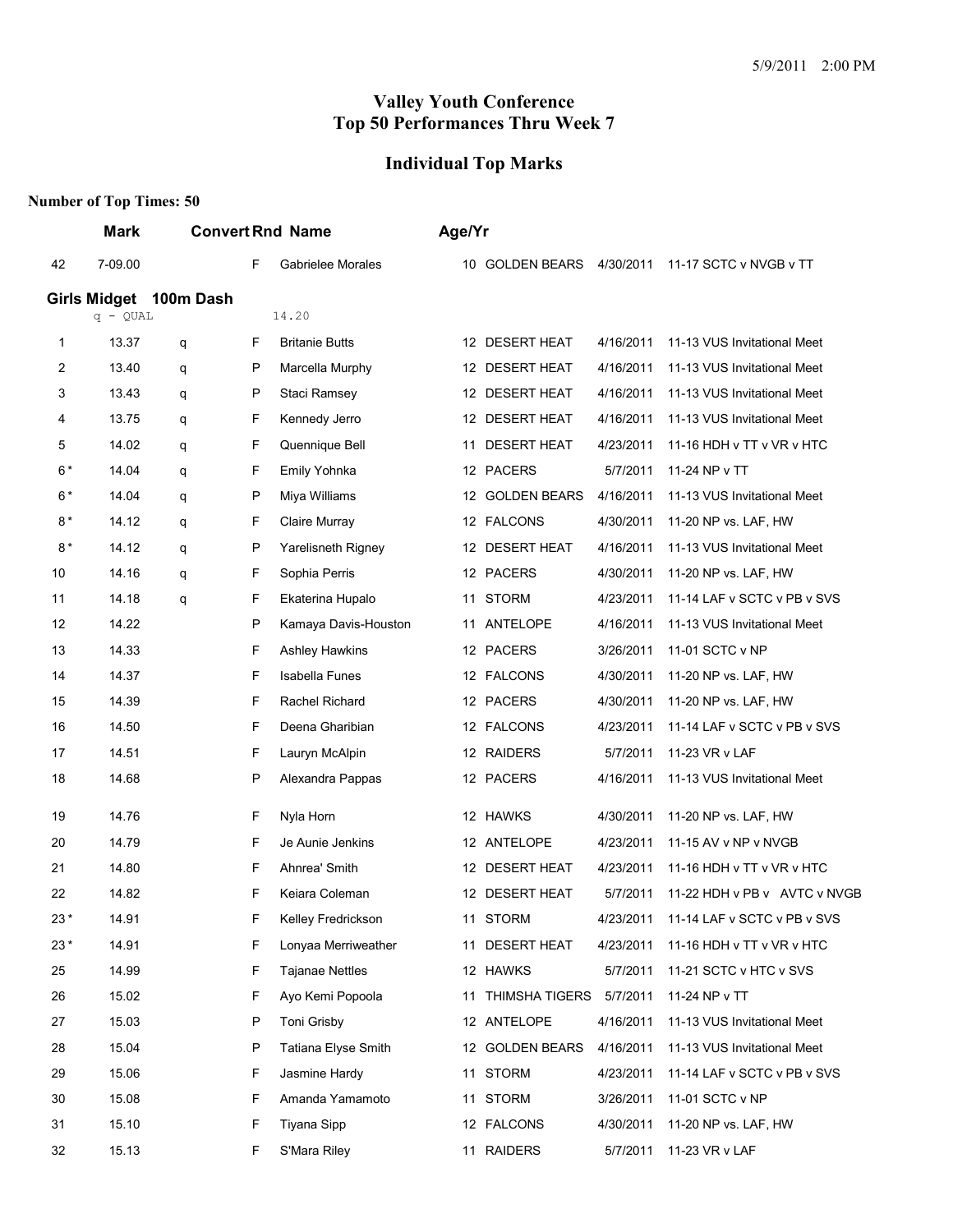# **Individual Top Marks**

|                | Mark                   | <b>Convert Rnd Name</b> |   |                          | Age/Yr |                     |           |                              |  |
|----------------|------------------------|-------------------------|---|--------------------------|--------|---------------------|-----------|------------------------------|--|
| 33             | 15.16                  |                         | F | Katie Kaiser             |        | 12 PACERS           | 3/26/2011 | 11-01 SCTC v NP              |  |
| 34             | 15.19                  |                         | F | Elle Cooper              |        | 11 STORM            | 3/26/2011 | 11-01 SCTC v NP              |  |
| 35             | 15.20                  |                         | P | Damani Harvey            | 11     | <b>DESERT HEAT</b>  | 4/16/2011 | 11-13 VUS Invitational Meet  |  |
| 36             | 15.24                  |                         | F | <b>Kylynn Daley</b>      |        | 11 STORM            | 5/7/2011  | 11-21 SCTC v HTC v SVS       |  |
| 37             | 15.26                  |                         | F | Chianne Warner           |        | 12 ANTELOPE         | 3/26/2011 | 11-03 HDH v AV v PB          |  |
| 38             | 15.28                  |                         | P | Nicole Fisher            |        | 12 ANTELOPE         | 4/16/2011 | 11-13 VUS Invitational Meet  |  |
| 39             | 15.29                  |                         | F | Alanna Washington        |        | 11 ANTELOPE         | 4/30/2011 | 11-18 SVS v AV               |  |
| 40             | 15.33                  |                         | F | Gabrielle Johnson        |        | 12 PACERS           | 3/26/2011 | 11-01 SCTC v NP              |  |
| 41             | 15.35                  |                         | F | Lacey Newchurch          |        | 12 RAIDERS          | 4/9/2011  | 11-12 LAF v VRTC v TT        |  |
| 42             | 15.40                  |                         | F | Miana Marsh              |        | 12 RAIDERS          | 4/9/2011  | 11-12 LAF v VRTC v TT        |  |
| 43             | 15.41                  |                         | F | Catelyn Edwards          |        | 11 STORM            | 4/23/2011 | 11-14 LAF v SCTC v PB v SVS  |  |
| 44             | 15.42                  |                         | F | Jaliyah Berkley          | 11     | <b>DESERT HEAT</b>  | 4/23/2011 | 11-16 HDH v TT v VR v HTC    |  |
| 45             | 15.47                  |                         | F | <b>Catherine Edwards</b> | 11     | <b>STORM</b>        | 4/23/2011 | 11-14 LAF v SCTC v PB v SVS  |  |
| 46             | 15.49                  |                         | F | Samantha Fisher          |        | 12 SPARTANS         | 3/26/2011 | 11-04 LAFvsHTCvsSVSvsVRTC    |  |
| 47             | 15.50                  |                         | F | Kiara Pike               |        | 11 PACERS           | 3/26/2011 | 11-01 SCTC v NP              |  |
| 48             | 15.51                  |                         | F | Gracie Rusk              |        | 12 STORM            | 4/23/2011 | 11-14 LAF v SCTC v PB v SVS  |  |
| 49             | 15.59                  |                         | F | Genelle Baltazar         | 11     | <b>GOLDEN BEARS</b> | 4/23/2011 | 11-15 AV v NP v NVGB         |  |
| 50             | 15.61                  |                         | P | Kyyam Okonkwo            |        | 12 RAIDERS          | 4/16/2011 | 11-13 VUS Invitational Meet  |  |
|                | Girls Midget 200m Dash |                         |   |                          |        |                     |           |                              |  |
|                | $q - QUAL$             |                         |   | 29.85                    |        |                     |           |                              |  |
| $\mathbf 1$    | 27.20                  | q                       | F | <b>Britanie Butts</b>    |        | 12 DESERT HEAT      | 4/9/2011  | 11-09 SCTC v HDH             |  |
| $\overline{c}$ | 27.30                  | q                       | F | <b>Staci Ramsey</b>      |        | 12 DESERT HEAT      | 4/9/2011  | 11-09 SCTC v HDH             |  |
| 3              | 27.83                  | q                       | F | Kennedy Jerro            |        | 12 DESERT HEAT      | 4/9/2011  | 11-09 SCTC v HDH             |  |
| 4              | 28.10                  | q                       | F | Miya Williams            |        | 12 GOLDEN BEARS     | 4/2/2011  | 11-08 LAF v TT v NVGB        |  |
| 5              | 28.44                  | q                       | F | Marcella Murphy          |        | 12 DESERT HEAT      | 4/16/2011 | 11-13 VUS Invitational Meet  |  |
| 6              | 28.52                  | q                       | F | Sophia Perris            |        | 12 PACERS           | 5/7/2011  | 11-24 NP v TT                |  |
| $\overline{7}$ | 28.80                  | q                       | F | Quennique Bell           |        | 11 DESERT HEAT      | 4/9/2011  | 11-09 SCTC v HDH             |  |
| 8              | 28.94                  | q                       | F | Emily Yohnka             |        | 12 PACERS           | 5/7/2011  | 11-24 NP v TT                |  |
| 9              | 29.55                  | q                       | F | <b>Ashley Hawkins</b>    |        | 12 PACERS           | 5/7/2011  | 11-24 NP v TT                |  |
| 10             | 29.67                  | q                       | F | Yarelisneth Rigney       |        | 12 DESERT HEAT      | 4/2/2011  | 11-07 NP v HDH               |  |
| 11             | 29.76                  | q                       | F | Lauryn McAlpin           |        | 12 RAIDERS          | 5/7/2011  | 11-23 VR v LAF               |  |
| 12             | 29.94                  |                         | F | Claire Murray            |        | 12 FALCONS          | 5/7/2011  | 11-23 VR v LAF               |  |
| 13             | 30.05                  |                         | F | Keiara Coleman           |        | 12 DESERT HEAT      | 5/7/2011  | 11-22 HDH v PB v AVTC v NVGB |  |
| 14             | 30.39                  |                         | F | Rachel Richard           |        | 12 PACERS           | 4/30/2011 | 11-20 NP vs. LAF, HW         |  |
| 15             | 30.41                  |                         | F | Kamaya Davis-Houston     |        | 11 ANTELOPE         | 4/2/2011  | 11-06 AV v SVS v PB          |  |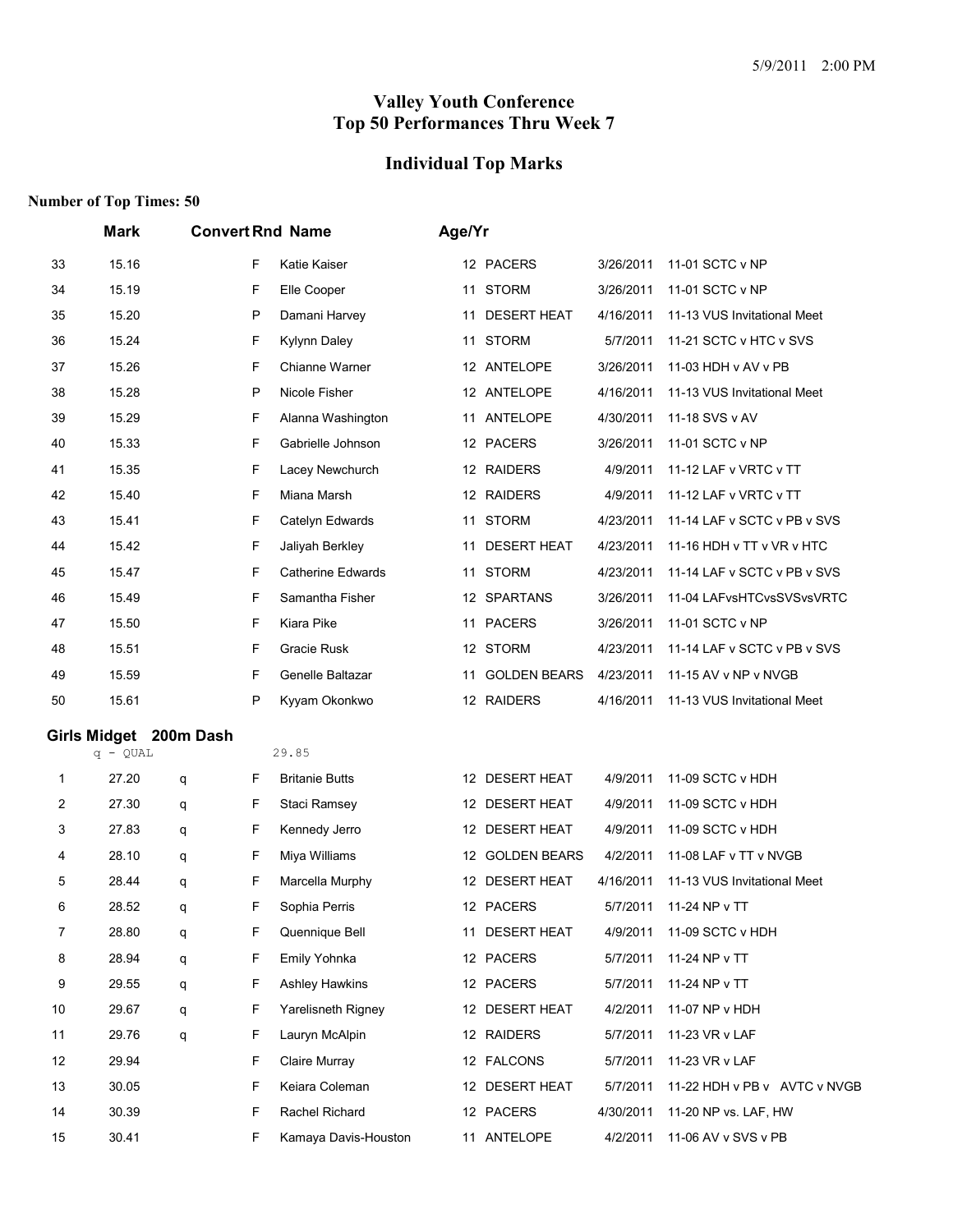# **Individual Top Marks**

|       | Mark  | <b>Convert Rnd Name</b>     | Age/Yr                                                               |
|-------|-------|-----------------------------|----------------------------------------------------------------------|
| 16    | 30.48 | F<br>Lonyaa Merriweather    | <b>DESERT HEAT</b><br>4/16/2011<br>11-13 VUS Invitational Meet<br>11 |
| 17    | 30.56 | F<br>Nyla Horn              | 12 HAWKS<br>4/30/2011<br>11-20 NP vs. LAF, HW                        |
| 18    | 30.63 | F<br><b>Isabella Funes</b>  | 12 FALCONS<br>4/2/2011<br>11-08 LAF v TT v NVGB                      |
| 19    | 30.83 | F<br><b>Kylynn Daley</b>    | 11 STORM<br>5/7/2011<br>11-21 SCTC v HTC v SVS                       |
| 20    | 30.89 | F<br>Alexandra Pappas       | 12 PACERS<br>5/7/2011<br>11-24 NP v TT                               |
| 21    | 30.92 | F<br>Damani Harvey          | <b>DESERT HEAT</b><br>5/7/2011<br>11-22 HDH v PB v AVTC v NVGB<br>11 |
| 22    | 30.94 | F<br>Je Aunie Jenkins       | 12 ANTELOPE<br>4/16/2011<br>11-13 VUS Invitational Meet              |
| $23*$ | 30.99 | F<br>Ekaterina Hupalo       | 11 STORM<br>4/23/2011<br>11-14 LAF v SCTC v PB v SVS                 |
| 23*   | 30.99 | F<br>Ayo Kemi Popoola       | THIMSHA TIGERS<br>5/7/2011<br>11-24 NP v TT<br>11                    |
| 25    | 31.03 | F<br>Ahnrea' Smith          | 12 DESERT HEAT<br>4/9/2011<br>11-09 SCTC v HDH                       |
| 26*   | 31.10 | F<br>Jasmine Hardy          | <b>STORM</b><br>4/23/2011<br>11-14 LAF v SCTC v PB v SVS<br>11       |
| 26*   | 31.10 | F<br>Kelley Fredrickson     | STORM<br>4/23/2011<br>11-14 LAF v SCTC v PB v SVS<br>11              |
| 28    | 31.11 | F<br>Tiyana Sipp            | 12 FALCONS<br>5/7/2011<br>11-23 VR v LAF                             |
| 29    | 31.13 | F<br>Elle Cooper            | <b>STORM</b><br>4/16/2011<br>11-13 VUS Invitational Meet<br>11       |
| 30    | 31.14 | F<br>Linda Garcia           | 12 BULLETS<br>11-22 HDH v PB v AVTC v NVGB<br>5/7/2011               |
| 31    | 31.17 | F<br><b>Tajanae Nettles</b> | 12 HAWKS<br>4/2/2011<br>11-05 VR v SCTC v HTC                        |
| 32    | 31.54 | F<br>Katie Kaiser           | 12 PACERS<br>11-07 NP v HDH<br>4/2/2011                              |
| 33    | 31.76 | F<br>Mariah Moro            | <b>GOLDEN BEARS</b><br>4/2/2011<br>11-08 LAF v TT v NVGB<br>11       |
| 34 *  | 31.79 | F<br>Tatiana Elyse Smith    | 12 GOLDEN BEARS<br>4/2/2011<br>11-08 LAF v TT v NVGB                 |
| $34*$ | 31.79 | F<br>Chalani Harris         | 11 HAWKS<br>4/16/2011<br>11-13 VUS Invitational Meet                 |
| 36    | 31.86 | F<br>S'Mara Riley           | <b>RAIDERS</b><br>4/30/2011<br>11-19 VR v PB v HDH<br>11             |
| 37    | 31.91 | F<br>Genelle Baltazar       | <b>GOLDEN BEARS</b><br>4/9/2011<br>11-10 NVGB v HTC v SVS<br>11      |
| 38    | 31.96 | F<br><b>Brianna Smith</b>   | <b>DESERT HEAT</b><br>4/30/2011<br>11-19 VR v PB v HDH<br>11         |
| 39    | 32.05 | F<br>Jaliyah Berkley        | 11 DESERT HEAT<br>4/16/2011<br>11-13 VUS Invitational Meet           |
| 40    | 32.26 | F<br>Chianne Warner         | 12 ANTELOPE<br>4/30/2011<br>11-18 SVS v AV                           |
| 41    | 32.40 | F<br>Alanna Washington      | 11 ANTELOPE<br>4/2/2011<br>11-06 AV v SVS v PB                       |
| 42    | 32.49 | F<br>Steviedenise Ward      | 12 DESERT HEAT<br>11-07 NP v HDH<br>4/2/2011                         |
| 43    | 32.50 | F<br>Miana Marsh            | 12 RAIDERS<br>5/7/2011<br>11-23 VR v LAF                             |
| 44    | 32.66 | F<br>Dionna Woolfolk        | 12 ANTELOPE<br>11-22 HDH v PB v AVTC v NVGB<br>5/7/2011              |
| 45    | 32.75 | F<br>Sahar Shirbacheh       | 11 FALCONS<br>4/23/2011<br>11-14 LAF v SCTC v PB v SVS               |
| 46    | 32.94 | F.<br>Sabrina Seisdedos     | 12 PACERS<br>4/2/2011<br>11-07 NP v HDH                              |
| $47*$ | 33.11 | F<br>Lauryn Brown           | 11 DESERT HEAT<br>4/2/2011<br>11-07 NP v HDH                         |
| 47*   | 33.11 | F.<br>Kiara Pike            | 11 PACERS<br>11-13 VUS Invitational Meet<br>4/16/2011                |
| 49    | 33.16 | F<br>Catherine Campbell     | 11 PACERS<br>4/16/2011<br>11-13 VUS Invitational Meet                |
| 50 *  | 33.19 | F.<br>Kymberli Parham       | <b>DESERT HEAT</b><br>11-09 SCTC v HDH<br>4/9/2011<br>11             |
| $50*$ | 33.19 | F.<br>Catelyn Edwards       | 11 STORM<br>4/9/2011<br>11-09 SCTC v HDH                             |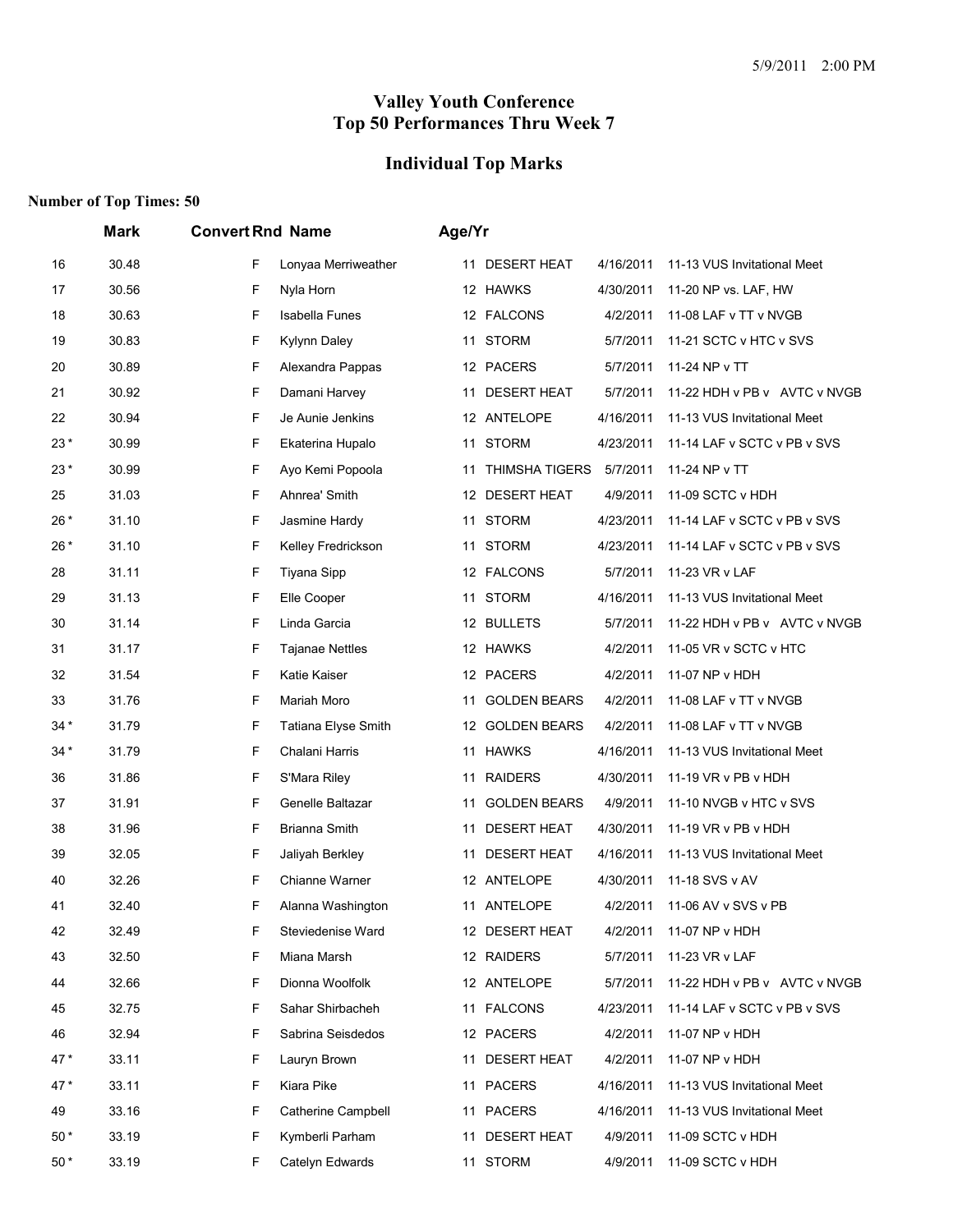#### **Individual Top Marks**

#### **Number of Top Times: 50**

**Mark Convert Rnd Name Age/Yr**

### **Girls Midget 400m Dash**

|       | q - QUAL |   |    | 1:09.25                |    |                     |           |                              |
|-------|----------|---|----|------------------------|----|---------------------|-----------|------------------------------|
| 1     | 1:02.60  | q | F  | Marcella Murphy        |    | 12 DESERT HEAT      | 5/7/2011  | 11-22 HDH v PB v AVTC v NVGB |
| 2     | 1:04.40  | q | F  | Miya Williams          |    | 12 GOLDEN BEARS     | 5/7/2011  | 11-22 HDH v PB v AVTC v NVGB |
| 3     | 1:04.60  | q | F  | <b>Britanie Butts</b>  |    | 12 DESERT HEAT      | 4/9/2011  | 11-09 SCTC v HDH             |
| 4     | 1:05.04  | q | F  | Quennique Bell         |    | 11 DESERT HEAT      | 4/2/2011  | 11-07 NP v HDH               |
| 5     | 1:05.19  | q | F  | Sophia Perris          |    | 12 PACERS           | 4/2/2011  | 11-07 NP v HDH               |
| 6     | 1:05.34  | q | F  | Staci Ramsey           |    | 12 DESERT HEAT      | 5/7/2011  | 11-22 HDH v PB v AVTC v NVGB |
| 7     | 1:06.26  | q | F  | Kennedy Jerro          |    | 12 DESERT HEAT      | 5/7/2011  | 11-22 HDH v PB v AVTC v NVGB |
| 8     | 1:07.03  | q | F  | <b>Isabella Funes</b>  |    | 12 FALCONS          | 4/16/2011 | 11-13 VUS Invitational Meet  |
| 9     | 1:08.07  | q | F  | Lauryn McAlpin         |    | 12 RAIDERS          | 4/9/2011  | 11-12 LAF v VRTC v TT        |
| 10    | 1:09.82  |   | F  | Je Aunie Jenkins       |    | 12 ANTELOPE         | 5/7/2011  | 11-22 HDH v PB v AVTC v NVGB |
| 11    | 1:09.93  |   | F  | Nicole Fisher          |    | 12 ANTELOPE         | 5/7/2011  | 11-22 HDH v PB v AVTC v NVGB |
| 12    | 1:10.15  |   | F  | Claire Murray          |    | 12 FALCONS          | 3/26/2011 | 11-04 LAFvsHTCvsSVSvsVRTC    |
| 13    | 1:10.21  |   | F  | <b>Tajanae Nettles</b> |    | 12 HAWKS            | 5/7/2011  | 11-21 SCTC v HTC v SVS       |
| 14    | 1:10.35  |   | F. | Sasha Clark            |    | 11 FALCONS          | 5/7/2011  | 11-23 VR v LAF               |
| 15    | 1:10.51  |   | F  | Lonyaa Merriweather    |    | 11 DESERT HEAT      | 4/16/2011 | 11-13 VUS Invitational Meet  |
| $16*$ | 1:11.72  |   | F  | Katie Kaiser           |    | 12 PACERS           | 4/2/2011  | 11-07 NP v HDH               |
| $16*$ | 1:11.72  |   | F  | Nyla Horn              |    | 12 HAWKS            | 4/9/2011  | 11-10 NVGB v HTC v SVS       |
| 18    | 1:11.77  |   | F  | Yarelisneth Rigney     |    | 12 DESERT HEAT      | 4/9/2011  | 11-09 SCTC v HDH             |
| 19    | 1:11.96  |   | F  | Chalani Harris         |    | 11 HAWKS            | 5/7/2011  | 11-21 SCTC v HTC v SVS       |
| 20    | 1:12.07  |   | F  | Makenzie Bridges       |    | 12 STORM            | 5/7/2011  | 11-21 SCTC v HTC v SVS       |
| 21    | 1:12.14  |   | F  | Ashley Hawkins         |    | 12 PACERS           | 4/16/2011 | 11-13 VUS Invitational Meet  |
| 22    | 1:12.24  |   | F. | Genelle Baltazar       | 11 | <b>GOLDEN BEARS</b> | 4/9/2011  | 11-10 NVGB v HTC v SVS       |
| 23    | 1:12.41  |   | F  | Kamaya Davis-Houston   |    | 11 ANTELOPE         | 4/23/2011 | 11-15 AV v NP v NVGB         |
| 24    | 1:12.70  |   | F  | Kylynn Daley           | 11 | <b>STORM</b>        | 4/2/2011  | 11-05 VR v SCTC v HTC        |
| 25    | 1:12.71  |   | F  | Elle Cooper            |    | 11 STORM            | 4/23/2011 | 11-14 LAF v SCTC v PB v SVS  |
| 26    | 1:13.08  |   | F  | Carmen Martinez        |    | 12 GOLDEN BEARS     | 4/2/2011  | 11-08 LAF v TT v NVGB        |
| 27    | 1:13.41  |   | F  | Damani Harvey          |    | 11 DESERT HEAT      | 4/9/2011  | 11-09 SCTC v HDH             |
| 28    | 1:13.76  |   | F  | Mariah Moro            | 11 | <b>GOLDEN BEARS</b> | 4/30/2011 | 11-17 SCTC v NVGB v TT       |
| 29    | 1:13.93  |   | F. | Nadeyah Mason          |    | 11 RAIDERS          | 4/2/2011  | 11-05 VR v SCTC v HTC        |
| 30    | 1:14.39  |   | F  | Steviedenise Ward      |    | 12 DESERT HEAT      | 4/9/2011  | 11-09 SCTC v HDH             |
| 31    | 1:14.83  |   | F  | Alanna Washington      |    | 11 ANTELOPE         | 5/7/2011  | 11-22 HDH v PB v AVTC v NVGB |
| 32    | 1:14.93  |   | F  | <b>Madison Bridges</b> |    | 12 STORM            | 5/7/2011  | 11-21 SCTC v HTC v SVS       |
| 33    | 1:14.96  |   | F. | Linda Garcia           |    | 12 BULLETS          | 4/16/2011 | 11-13 VUS Invitational Meet  |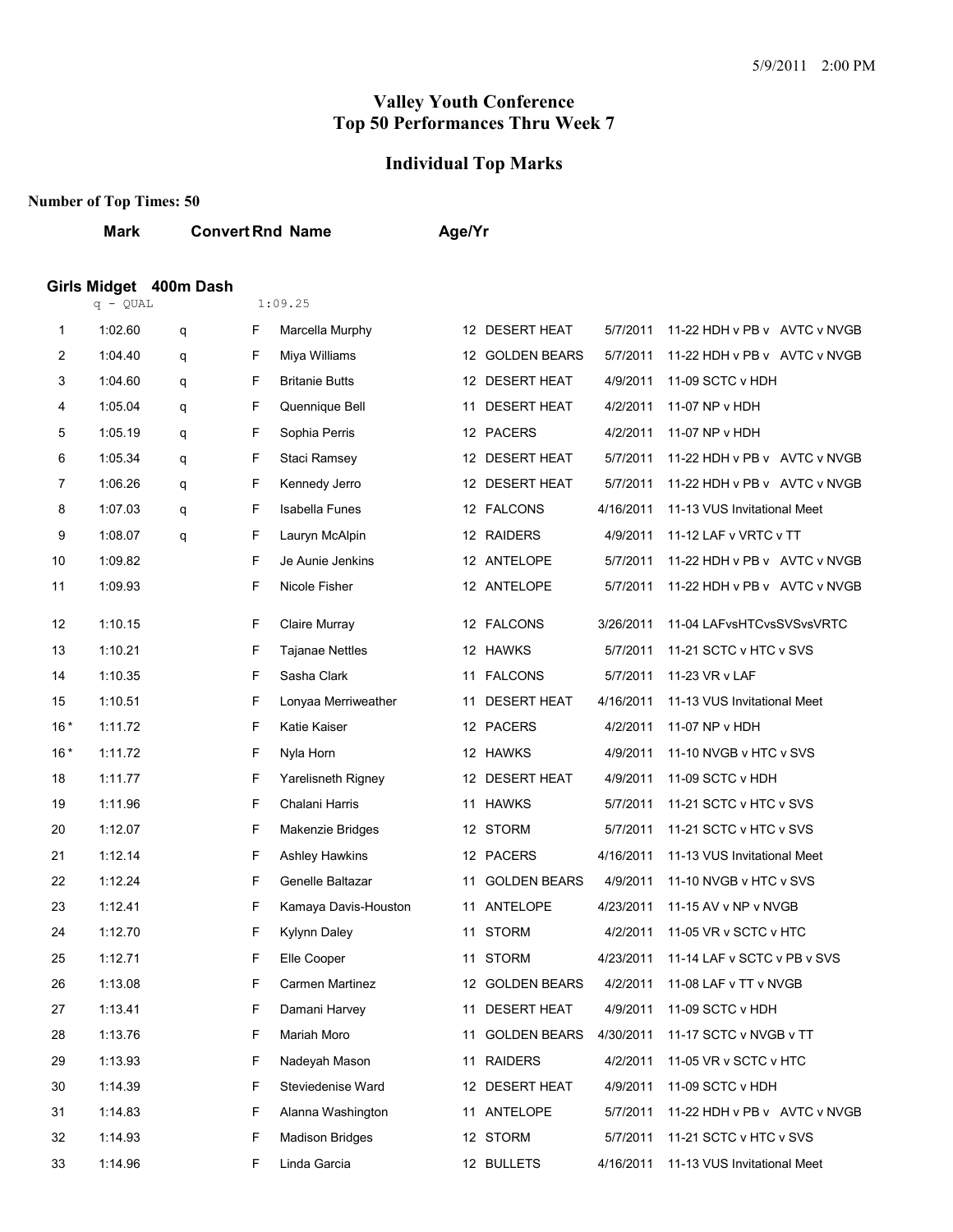## **Individual Top Marks**

|     | <b>Mark</b>           |   |    | <b>Convert Rnd Name</b>  | Age/Yr |                       |           |                              |
|-----|-----------------------|---|----|--------------------------|--------|-----------------------|-----------|------------------------------|
| 34  | 1:15.01               |   | F  | Jaliyah Berkley          | 11     | <b>DESERT HEAT</b>    | 5/7/2011  | 11-22 HDH v PB v AVTC v NVGB |
| 35  | 1:15.24               |   | F  | Miana Marsh              |        | 12 RAIDERS            | 5/7/2011  | 11-23 VR v LAF               |
| 36  | 1:15.48               |   | F  | Alyssa Victoria Anguiano |        | 12 GOLDEN BEARS       | 4/2/2011  | 11-08 LAF v TT v NVGB        |
| 37  | 1:15.59               |   | F  | Sabrina Seisdedos        |        | 12 PACERS             | 4/9/2011  | 11-11 AV v NP v PB           |
| 38  | 1:16.22               |   | F  | Sahar Shirbacheh         | 11     | <b>FALCONS</b>        | 4/30/2011 | 11-20 NP vs. LAF, HW         |
| 39  | 1:16.26               |   | F  | Ahnrea' Smith            |        | 12 DESERT HEAT        | 4/9/2011  | 11-09 SCTC v HDH             |
| 40  | 1:16.46               |   | F  | Toni Grisby              |        | 12 ANTELOPE           | 3/26/2011 | 11-03 HDH v AV v PB          |
| 41  | 1:16.47               |   | F  | Sienna Parker            |        | 11 FALCONS            | 5/7/2011  | 11-23 VR v LAF               |
| 42  | 1:16.61               |   | F  | l'Maja Stewart           | 11     | <b>THIMSHA TIGERS</b> | 5/7/2011  | 11-24 NP v TT                |
| 43  | 1:17.13               |   | F  | Sareen Tashjian          |        | 12 RAIDERS            | 4/9/2011  | 11-12 LAF v VRTC v TT        |
| 44  | 1:17.18               |   | F  | Evelyn Peralta           | 11     | <b>BULLETS</b>        | 4/16/2011 | 11-13 VUS Invitational Meet  |
| 45  | 1:17.29               |   | F  | Shannon Agnes            |        | 12 STORM              | 5/7/2011  | 11-21 SCTC v HTC v SVS       |
| 46  | 1:17.61               |   | F  | Samantha Fisher          |        | 12 SPARTANS           | 3/26/2011 | 11-04 LAFvsHTCvsSVSvsVRTC    |
| 47* | 1:17.79               |   | F  | Alyssa Williams          | 11     | <b>STORM</b>          | 4/2/2011  | 11-05 VR v SCTC v HTC        |
| 47* | 1:17.79               |   | F  | Shannon Lamb             |        | 12 HAWKS              | 4/30/2011 | 11-20 NP vs. LAF, HW         |
| 49  | 1:18.15               |   | F  | Rachel Richard           |        | 12 PACERS             | 4/9/2011  | 11-11 AV v NP v PB           |
| 50  | 1:18.29               |   | F  | S'Mara Riley             |        | 11 RAIDERS            | 3/26/2011 | 11-04 LAFvsHTCvsSVSvsVRTC    |
|     | Girls Midget 800m Run |   |    |                          |        |                       |           |                              |
|     | $q - QUAL$            |   |    | 2:52.80                  |        |                       |           |                              |
| 1   | 2:36.89               | q | F  | Mariah Moro              | 11     | <b>GOLDEN BEARS</b>   | 4/16/2011 | 11-13 VUS Invitational Meet  |
| 2   | 2:39.26               | q | F  | Sasha Clark              |        | 11 FALCONS            | 4/16/2011 | 11-13 VUS Invitational Meet  |
| 3   | 2:42.68               | q | F  | Kennedy Jerro            |        | 12 DESERT HEAT        | 4/23/2011 | 11-16 HDH v TT v VR v HTC    |
| 4   | 2:42.83               | q | F  | Genelle Baltazar         | 11     | <b>GOLDEN BEARS</b>   | 4/16/2011 | 11-13 VUS Invitational Meet  |
| 5   | 2:44.11               | q | F  | Dakota Lindsey           |        | 12 STORM              | 5/7/2011  | 11-21 SCTC v HTC v SVS       |
| 6   | 2:45.43               | q | F  | Abigail Davis            |        | 12 STORM              | 5/7/2011  | 11-21 SCTC v HTC v SVS       |
| 7   | 2:47.23               | q | F  | Marcella Murphy          |        | 12 DESERT HEAT        | 4/23/2011 | 11-16 HDH v TT v VR v HTC    |
| 8   | 2:49.54               | q | F  | Chianne Warner           |        | 12 ANTELOPE           | 5/7/2011  | 11-22 HDH v PB v AVTC v NVGB |
| 9   | 2:50.53               | q | F  | Shannon Lamb             |        | 12 HAWKS              | 5/7/2011  | 11-21 SCTC v HTC v SVS       |
| 10  | 2:50.81               | q | F  | Alyssa Victoria Anguiano |        | 12 GOLDEN BEARS       | 5/7/2011  | 11-22 HDH v PB v AVTC v NVGB |
| 11  | 2:51.75               | q | F  | Sareen Tashjian          |        | 12 RAIDERS            | 4/30/2011 | 11-19 VR v PB v HDH          |
| 12  | 2:52.16               | q | F  | Caitlyn Couch            |        | 11 FALCONS            | 5/7/2011  | 11-23 VR v LAF               |
| 13  | 2:52.38               | q | F  | <b>Britanie Butts</b>    |        | 12 DESERT HEAT        | 4/23/2011 | 11-16 HDH v TT v VR v HTC    |
| 14  | 2:52.68               | q | F  | Erin Murray              |        | 12 BULLETS            | 4/16/2011 | 11-13 VUS Invitational Meet  |
| 15  | 2:52.95               |   | F  | Kylynn Daley             |        | 11 STORM              | 4/9/2011  | 11-09 SCTC v HDH             |
| 16  | 2:53.14               |   | F. | Staci Ramsey             |        | 12 DESERT HEAT        | 4/23/2011 | 11-16 HDH v TT v VR v HTC    |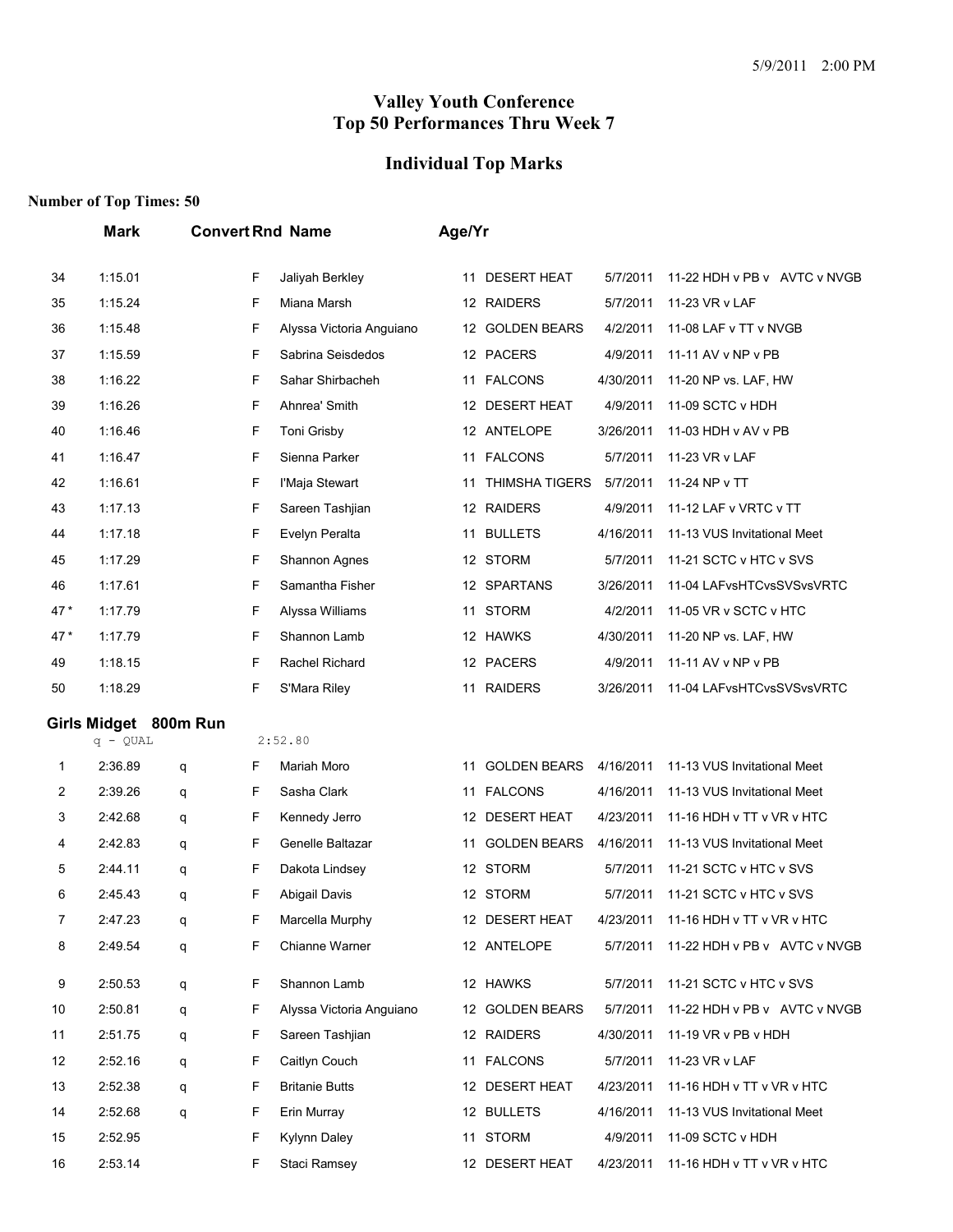### **Individual Top Marks**

#### **Number of Top Times: 50**

|    | <b>Mark</b> | <b>Convert Rnd Name</b>    | Age/Yr                                                                |
|----|-------------|----------------------------|-----------------------------------------------------------------------|
| 17 | 2:54.97     | F<br>Claire Murray         | 12 FALCONS<br>3/26/2011<br>11-04 LAFvsHTCvsSVSvsVRTC                  |
| 18 | 2:55.47     | F<br><b>Khaytie Perez</b>  | 12 GOLDEN BEARS<br>4/16/2011<br>11-13 VUS Invitational Meet           |
| 19 | 2:59.28     | F<br>McKenna Smith         | <b>FALCONS</b><br>4/2/2011<br>11-08 LAF v TT v NVGB<br>11             |
| 20 | 2:59.44     | F<br>Lonyaa Merriweather   | <b>DESERT HEAT</b><br>5/7/2011<br>11-22 HDH v PB v AVTC v NVGB<br>11  |
| 21 | 2:59.62     | F<br><b>Isabella Funes</b> | 12 FALCONS<br>4/30/2011<br>11-20 NP vs. LAF, HW                       |
| 22 | 2:59.86     | F<br>Carmen Martinez       | <b>GOLDEN BEARS</b><br>4/2/2011<br>11-08 LAF v TT v NVGB<br>12        |
| 23 | 3:00.15     | F<br>London Johnson        | ANTELOPE<br>4/16/2011<br>11-13 VUS Invitational Meet<br>11            |
| 24 | 3:01.52     | F<br>Samantha Fisher       | <b>SPARTANS</b><br>4/30/2011<br>11-18 SVS v AV<br>12                  |
| 25 | 3:02.96     | F<br>Evelyn Peralta        | <b>BULLETS</b><br>3/26/2011<br>11-03 HDH v AV v PB<br>11              |
| 26 | 3:05.10     | F<br>Kaylee Thompson       | 12 STORM<br>5/7/2011<br>11-21 SCTC v HTC v SVS                        |
| 27 | 3:05.54     | F<br>Eireann Ogrady        | 12 BULLETS<br>4/2/2011<br>11-06 AV v SVS v PB                         |
| 28 | 3:07.25     | F<br>Kymberli Parham       | <b>DESERT HEAT</b><br>5/7/2011<br>11-22 HDH v PB v AVTC v NVGB<br>11  |
| 29 | 3:07.68     | F<br><b>Ginger Slentz</b>  | 12 STORM<br>5/7/2011<br>11-21 SCTC v HTC v SVS                        |
| 30 | 3:08.25     | F<br>Katie Kaiser          | 12 PACERS<br>4/9/2011<br>11-11 AV v NP v PB                           |
| 31 | 3:08.66     | F<br>Damani Harvey         | <b>DESERT HEAT</b><br>4/30/2011<br>11-19 VR v PB v HDH<br>11          |
| 32 | 3:08.91     | F<br>Amanda Contreras      | <b>GOLDEN BEARS</b><br>4/2/2011<br>11-08 LAF v TT v NVGB<br>11        |
| 33 | 3:09.07     | F<br>Alyssa Williams       | <b>STORM</b><br>4/23/2011<br>11-14 LAF v SCTC v PB v SVS<br>11        |
| 34 | 3:10.03     | F<br>Niyla Thomas          | <b>RAIDERS</b><br>5/7/2011<br>11-23 VR v LAF<br>11                    |
| 35 | 3:11.46     | F<br>Ashley O'Toole        | <b>SPARTANS</b><br>4/9/2011<br>11-10 NVGB v HTC v SVS<br>11           |
| 36 | 3:12.86     | F<br>Kira Lazzarini        | <b>FALCONS</b><br>4/23/2011<br>11-14 LAF v SCTC v PB v SVS<br>11      |
| 37 | 3:13.25     | F<br>l'Maja Stewart        | THIMSHA TIGERS 4/16/2011<br>11-13 VUS Invitational Meet<br>11         |
| 38 | 3:14.00     | F<br>Catherine Campbell    | 11 PACERS<br>5/7/2011<br>11-24 NP v TT                                |
| 39 | 3:14.57     | F<br>Kyyam Okonkwo         | 12 RAIDERS<br>5/7/2011<br>11-23 VR v LAF                              |
| 40 | 3:14.78     | F<br>Jamiece Davis         | 12 ANTELOPE<br>4/23/2011<br>11-15 AV v NP v NVGB                      |
| 41 | 3:16.81     | F<br>Aliyah Rollins        | 11 RAIDERS<br>5/7/2011<br>11-23 VR v LAF                              |
| 42 | 3:19.19     | Senia Turner-McMullen<br>F | 11 FALCONS<br>5/7/2011<br>11-23 VR v LAF                              |
| 43 | 3:21.27     | F<br>Maria Teresa Carrillo | <b>GOLDEN BEARS</b><br>4/16/2011<br>11-13 VUS Invitational Meet<br>11 |
| 44 | 3:23.65     | F<br>Asia Wiley            | 12 RAIDERS<br>5/7/2011<br>11-23 VR v LAF                              |
| 45 | 3:23.71     | F<br>Crystal Farrand       | <b>GOLDEN BEARS</b><br>4/30/2011<br>11-17 SCTC v NVGB v TT<br>11      |
| 46 | 3:25.91     | F<br>Amy Contretras        | <b>GOLDEN BEARS</b><br>4/2/2011<br>11-08 LAF v TT v NVGB<br>11        |
| 47 | 3:31.36     | F<br>Savannah Sehenuk      | 12 STORM<br>3/26/2011<br>11-01 SCTC v NP                              |
| 48 | 3:31.70     | F<br><b>Tatiana Velez</b>  | ANTELOPE<br>5/7/2011<br>11-22 HDH v PB v AVTC v NVGB<br>11            |
| 49 | 3:31.94     | F<br>Valerie Mancillas     | 12 THIMSHA TIGERS 4/16/2011<br>11-13 VUS Invitational Meet            |
| 50 | 3:31.96     | F<br>S'Mara Riley          | 11 RAIDERS<br>3/26/2011<br>11-04 LAFvsHTCvsSVSvsVRTC                  |

**Girls Midget 1500m Run**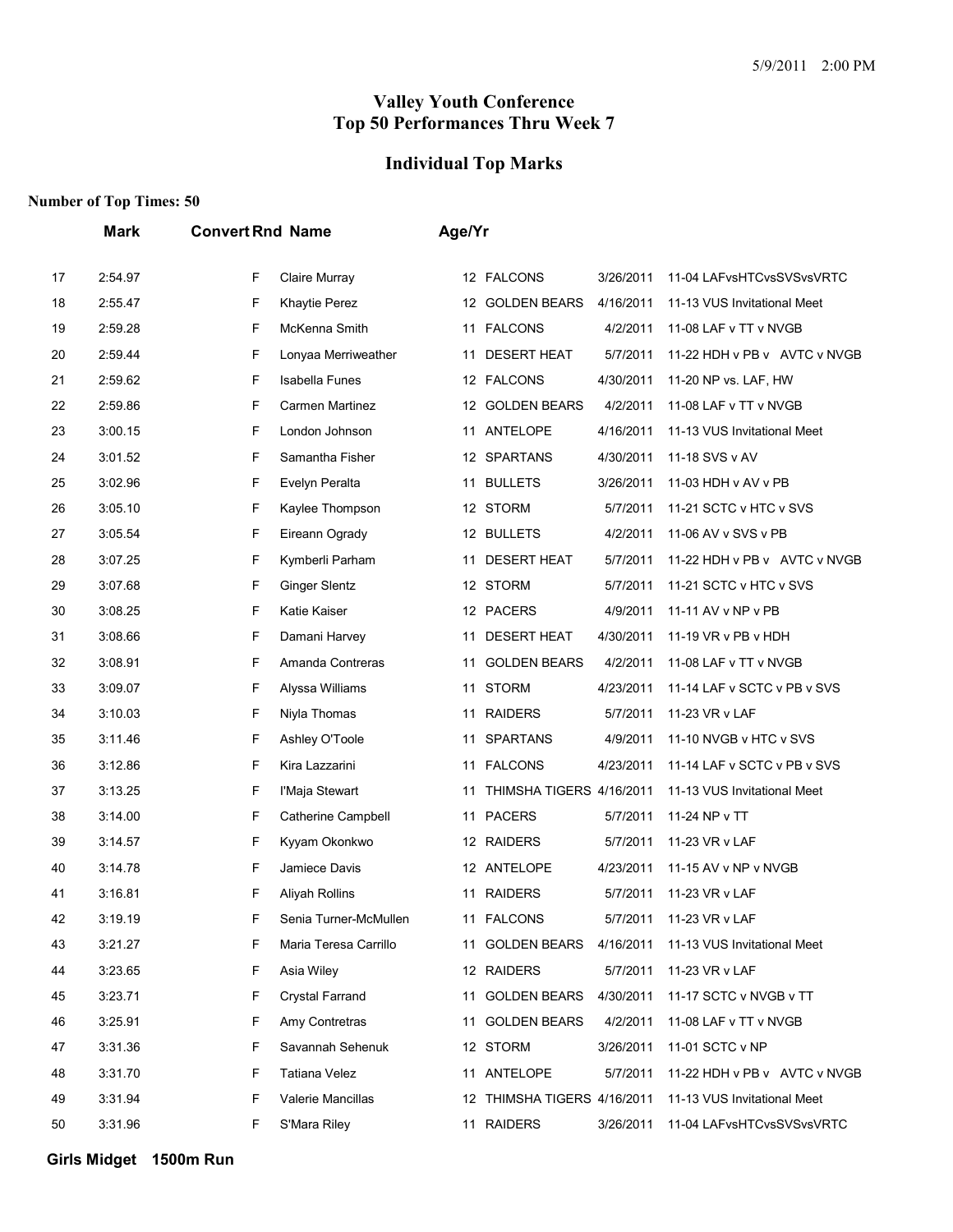#### **Individual Top Marks**

#### **Number of Top Times: 50**

|    | <b>Mark</b> | <b>Convert Rnd Name</b> |   | Age/Yr                   |    |                     |           |                             |
|----|-------------|-------------------------|---|--------------------------|----|---------------------|-----------|-----------------------------|
|    | $q - QUAL$  |                         |   | 5:44.40                  |    |                     |           |                             |
| 1  | 5:20.07     | q                       | F | Mariah Moro              |    | 11 GOLDEN BEARS     | 4/2/2011  | 11-08 LAF v TT v NVGB       |
| 2  | 5:25.26     | q                       | F | Genelle Baltazar         | 11 | <b>GOLDEN BEARS</b> | 4/16/2011 | 11-13 VUS Invitational Meet |
| 3  | 5:31.76     | q                       | F | Dakota Lindsey           |    | 12 STORM            | 3/26/2011 | 11-01 SCTC v NP             |
| 4  | 5:33.69     | q                       | F | Sasha Clark              | 11 | <b>FALCONS</b>      | 4/16/2011 | 11-13 VUS Invitational Meet |
| 5  | 5:36.38     | q                       | F | Erin Murray              |    | 12 BULLETS          | 4/16/2011 | 11-13 VUS Invitational Meet |
| 6  | 5:38.49     | q                       | F | Evelyn Peralta           | 11 | <b>BULLETS</b>      | 4/16/2011 | 11-13 VUS Invitational Meet |
| 7  | 5:39.43     | q                       | F | Emmi Eisner              |    | 12 PACERS           | 5/7/2011  | 11-24 NP v TT               |
| 8  | 5:40.76     | q                       | F | Abigail Davis            |    | 12 STORM            | 4/16/2011 | 11-13 VUS Invitational Meet |
| 9  | 5:41.25     | q                       | F | Caitlyn Couch            |    | 11 FALCONS          | 4/23/2011 | 11-14 LAF v SCTC v PB v SVS |
| 10 | 5:41.31     | q                       | F | Sareen Tashjian          |    | 12 RAIDERS          | 5/7/2011  | 11-23 VR v LAF              |
| 11 | 5:51.51     |                         | F | McKenna Smith            | 11 | <b>FALCONS</b>      | 3/26/2011 | 11-04 LAFvsHTCvsSVSvsVRTC   |
| 12 | 5:56.19     |                         | F | <b>Khaytie Perez</b>     |    | 12 GOLDEN BEARS     | 4/30/2011 | 11-17 SCTC v NVGB v TT      |
| 13 | 5:57.82     |                         | F | Shannon Lamb             |    | 12 HAWKS            | 5/7/2011  | 11-21 SCTC v HTC v SVS      |
| 14 | 6:00.00     |                         | F | Eireann Ogrady           |    | 12 BULLETS          | 4/16/2011 | 11-13 VUS Invitational Meet |
| 15 | 6:08.18     |                         | F | Alyssa Victoria Anguiano |    | 12 GOLDEN BEARS     | 4/16/2011 | 11-13 VUS Invitational Meet |
| 16 | 6:17.08     |                         | F | Samantha Fisher          |    | 12 SPARTANS         | 4/9/2011  | 11-10 NVGB v HTC v SVS      |
| 17 | 6:24.84     |                         | F | Niyla Thomas             | 11 | <b>RAIDERS</b>      | 4/30/2011 | 11-19 VR v PB v HDH         |
| 18 | 6:29.38     |                         | F | Kira Lazzarini           | 11 | <b>FALCONS</b>      | 5/7/2011  | 11-23 VR v LAF              |
| 19 | 6:31.75     |                         | F | Valerie Serrano          |    | 12 STORM            | 4/30/2011 | 11-17 SCTC v NVGB v TT      |
| 20 | 6:33.79     |                         | F | S'Mara Riley             |    | 11 RAIDERS          | 4/16/2011 | 11-13 VUS Invitational Meet |
| 21 | 6:36.51     |                         | F | Savannah Sehenuk         |    | 12 STORM            | 4/2/2011  | 11-05 VR v SCTC v HTC       |
| 22 | 6:39.36     |                         | F | Kelsi McGrath            |    | 12 ANTELOPE         | 4/30/2011 | 11-18 SVS v AV              |
| 23 | 6:50.38     |                         | F | Madalyn Higdon           |    | 11 STORM            | 4/16/2011 | 11-13 VUS Invitational Meet |
| 24 | 6:51.36     |                         | F | <b>Aliyah Rollins</b>    |    | 11 RAIDERS          | 4/30/2011 | 11-19 VR v PB v HDH         |
| 25 | 6:53.96     |                         | F | Ashley O'Toole           |    | 11 SPARTANS         | 4/16/2011 | 11-13 VUS Invitational Meet |
| 26 | 6:54.79     |                         | F | Amy Contretras           | 11 | <b>GOLDEN BEARS</b> | 4/9/2011  | 11-10 NVGB v HTC v SVS      |
| 27 | 6:57.72     |                         | F | Alexa Herman             |    | 11 SPARTANS         | 3/26/2011 | 11-04 LAFvsHTCvsSVSvsVRTC   |
| 28 | 7:11.52     |                         | F | Alladia Patterson        |    | 12 PACERS           | 3/26/2011 | 11-01 SCTC v NP             |
| 29 | 7:17.11     |                         | F | Valerie Mancillas        |    | 12 THIMSHA TIGERS   | 5/7/2011  | 11-24 NP v TT               |
| 30 | 7:26.34     |                         | F | Tuulia Candido           |    | 12 RAIDERS          | 4/23/2011 | 11-16 HDH v TT v VR v HTC   |
| 31 | 7:43.29     |                         | F | Erica Rubio              | 11 | <b>RAIDERS</b>      | 3/26/2011 | 11-04 LAFvsHTCvsSVSvsVRTC   |
| 32 | 9:13.62     |                         | F | Deja Marsh               |    | 12 RAIDERS          | 4/30/2011 | 11-19 VR v PB v HDH         |

**Girls Midget 3000m Run**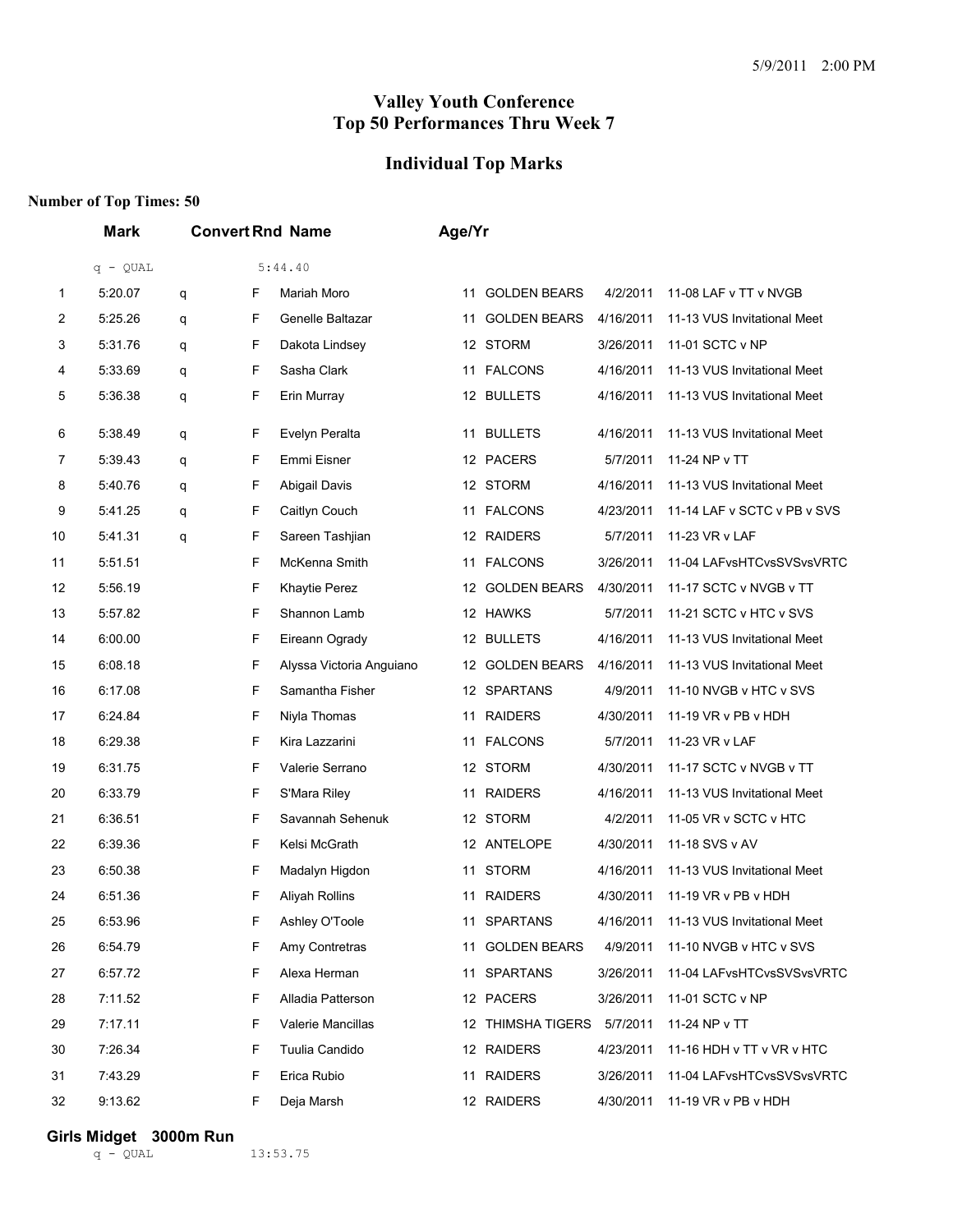### **Individual Top Marks**

|    | <b>Convert Rnd Name</b><br><b>Mark</b> |                          |   |                          |    | Age/Yr              |           |                             |  |  |  |
|----|----------------------------------------|--------------------------|---|--------------------------|----|---------------------|-----------|-----------------------------|--|--|--|
| 1  | 11:39.91                               | q                        | F | Abigail Davis            |    | 12 STORM            | 5/7/2011  | 11-21 SCTC v HTC v SVS      |  |  |  |
| 2  | 12:19.99                               | q                        | F | Emmi Eisner              |    | 12 PACERS           | 3/26/2011 | 11-01 SCTC v NP             |  |  |  |
| 3  | 12:35.09                               | q                        | F | Genelle Baltazar         | 11 | <b>GOLDEN BEARS</b> | 4/2/2011  | 11-08 LAF v TT v NVGB       |  |  |  |
| 4  | 12:46.30                               | q                        | F | Mariah Moro              | 11 | <b>GOLDEN BEARS</b> | 4/23/2011 | 11-15 AV v NP v NVGB        |  |  |  |
| 5  | 12:59.29                               | q                        | F | McKenna Smith            | 11 | <b>FALCONS</b>      | 4/16/2011 | 11-13 VUS Invitational Meet |  |  |  |
| 6  | 13:06.00                               | q                        | F | Caitlyn Couch            |    | 11 FALCONS          | 4/16/2011 | 11-13 VUS Invitational Meet |  |  |  |
| 7  | 13:11.86                               | q                        | F | Sareen Tashjian          |    | 12 RAIDERS          | 4/9/2011  | 11-12 LAF v VRTC v TT       |  |  |  |
| 8  | 13:40.51                               | q                        | F | Shannon Lamb             |    | 12 HAWKS            | 4/16/2011 | 11-13 VUS Invitational Meet |  |  |  |
| 9  | 14:08.58                               |                          | F | Savannah Sehenuk         |    | 12 STORM            | 4/23/2011 | 11-14 LAF v SCTC v PB v SVS |  |  |  |
| 10 | 14:18.13                               |                          | F | Valerie Serrano          |    | 12 STORM            | 4/16/2011 | 11-13 VUS Invitational Meet |  |  |  |
| 11 | 14:37.00                               |                          | F | Khaytie Perez            |    | 12 GOLDEN BEARS     | 4/9/2011  | 11-10 NVGB v HTC v SVS      |  |  |  |
| 12 | 14:44.00                               |                          | F | Amanda Contreras         | 11 | <b>GOLDEN BEARS</b> | 4/9/2011  | 11-10 NVGB v HTC v SVS      |  |  |  |
| 13 | 15:12.00                               |                          | F | Carmen Martinez          |    | 12 GOLDEN BEARS     | 4/9/2011  | 11-10 NVGB v HTC v SVS      |  |  |  |
| 14 | 15:27.30                               |                          | F | Deja Marsh               |    | 12 RAIDERS          | 4/2/2011  | 11-05 VR v SCTC v HTC       |  |  |  |
| 15 | 15:38.00                               |                          | F | Alyssa Victoria Anguiano |    | 12 GOLDEN BEARS     | 4/9/2011  | 11-10 NVGB v HTC v SVS      |  |  |  |
| 16 | 15:43.55                               |                          | F | Alladia Patterson        |    | 12 PACERS           | 5/7/2011  | 11-24 NP v TT               |  |  |  |
| 17 | 16:55.92                               |                          | F | Tuulia Candido           |    | 12 RAIDERS          | 4/16/2011 | 11-13 VUS Invitational Meet |  |  |  |
|    | $q - QUAL$                             | Girls Midget 80m Hurdles |   | 30"<br>16.70             |    |                     |           |                             |  |  |  |
| 1  | 14.14                                  | q                        | F | <b>Brooke Thompson</b>   |    | 12 STORM            | 5/7/2011  | 11-21 SCTC v HTC v SVS      |  |  |  |
| 2  | 14.43                                  | q                        | F | Ekaterina Hupalo         | 11 | STORM               | 5/7/2011  | 11-21 SCTC v HTC v SVS      |  |  |  |
| 3  | 15.57                                  | q                        | F | Claire Murray            |    | 12 FALCONS          | 4/16/2011 | 11-13 VUS Invitational Meet |  |  |  |
| 4  | 15.95                                  | q                        | F | <b>Ginger Slentz</b>     |    | 12 STORM            | 4/23/2011 | 11-14 LAF v SCTC v PB v SVS |  |  |  |
| 5  | 15.96                                  |                          |   | Gabrielle Johnson        |    |                     |           |                             |  |  |  |
| 6  |                                        | q                        | F |                          |    | 12 PACERS           | 4/30/2011 | 11-20 NP vs. LAF, HW        |  |  |  |
|    | 16.46                                  | q                        | F | Makenna Minniti          |    | 11 STORM            | 4/23/2011 | 11-14 LAF v SCTC v PB v SVS |  |  |  |
| 7  | 16.63                                  | q                        | F | Chianne Warner           |    | 12 ANTELOPE         | 4/9/2011  | 11-11 AV v NP v PB          |  |  |  |
| 8  | 16.70                                  | q                        | F | Nicole Fisher            |    | 12 ANTELOPE         | 4/16/2011 | 11-13 VUS Invitational Meet |  |  |  |
| 9  | 16.84                                  |                          | F | Makenzie Bridges         |    | 12 STORM            | 5/7/2011  | 11-21 SCTC v HTC v SVS      |  |  |  |
| 10 | 16.97                                  |                          | F | Toni Grisby              |    | 12 ANTELOPE         | 4/16/2011 | 11-13 VUS Invitational Meet |  |  |  |
| 11 | 16.99                                  |                          | F | Elle Cooper              |    | 11 STORM            | 3/26/2011 | 11-01 SCTC v NP             |  |  |  |
| 12 | 17.07                                  |                          | F | S'Mara Riley             |    | 11 RAIDERS          | 5/7/2011  | 11-23 VR v LAF              |  |  |  |
| 13 | 17.16                                  |                          | F | Deena Gharibian          |    | 12 FALCONS          | 4/16/2011 | 11-13 VUS Invitational Meet |  |  |  |
| 14 | 17.36                                  |                          | F | Gracie Rusk              |    | 12 STORM            | 4/30/2011 | 11-17 SCTC v NVGB v TT      |  |  |  |
| 15 | 17.43                                  |                          | F | Genelle Baltazar         |    | 11 GOLDEN BEARS     | 4/9/2011  | 11-10 NVGB v HTC v SVS      |  |  |  |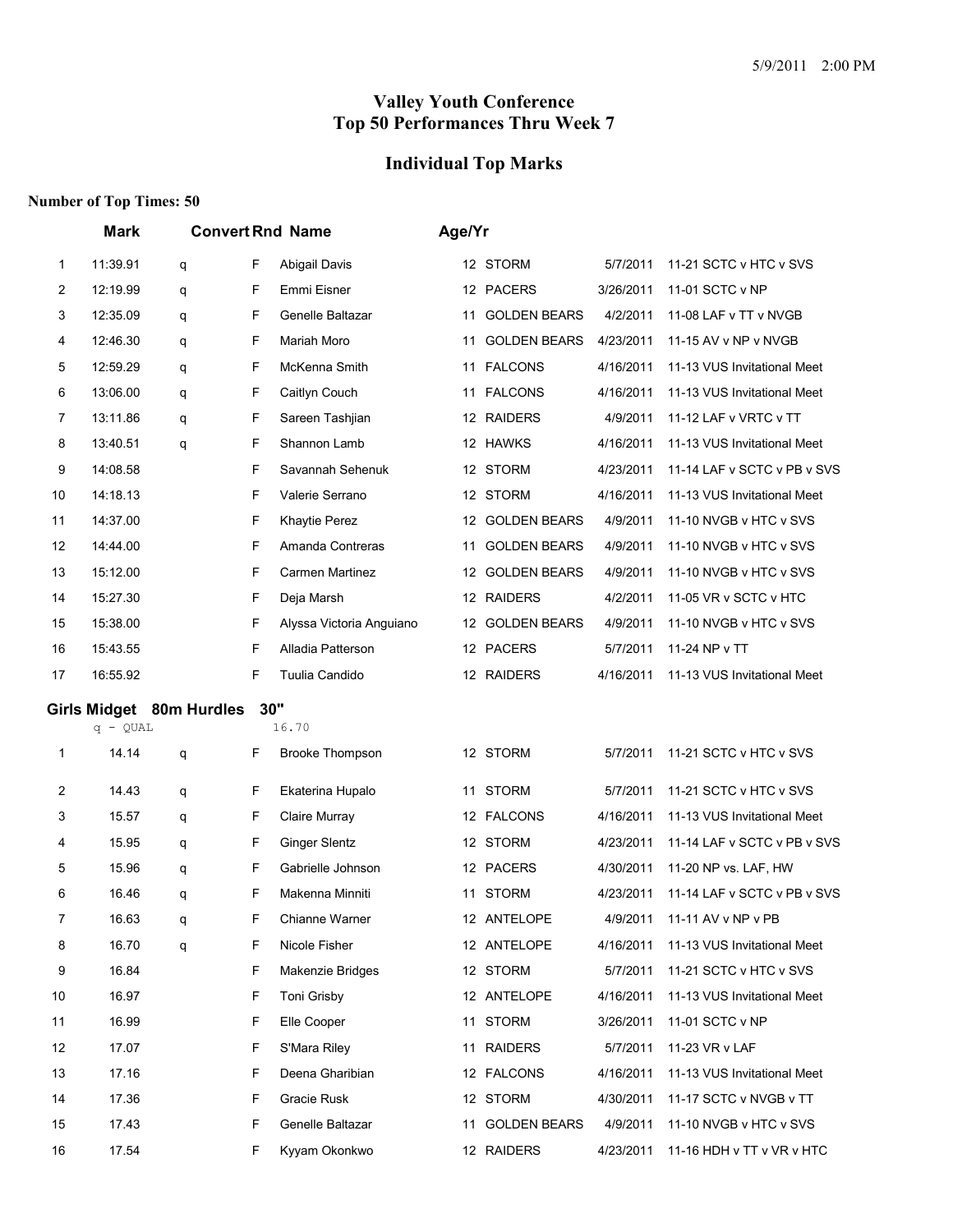# **Individual Top Marks**

|       | <b>Mark</b>                       |                  |   | <b>Convert Rnd Name</b> | Age/Yr |                     |           |                              |
|-------|-----------------------------------|------------------|---|-------------------------|--------|---------------------|-----------|------------------------------|
| 17    | 17.71                             |                  | F | <b>Sydney Pontius</b>   |        | 12 FALCONS          | 5/7/2011  | 11-23 VR v LAF               |
| 18    | 17.79                             |                  | F | <b>Madison Bridges</b>  |        | 12 STORM            | 5/7/2011  | 11-21 SCTC v HTC v SVS       |
| 19    | 18.00                             |                  | F | Crystal Farrand         | 11     | <b>GOLDEN BEARS</b> | 4/16/2011 | 11-13 VUS Invitational Meet  |
| 20    | 18.12                             |                  | F | Sasha Clark             |        | 11 FALCONS          | 3/26/2011 | 11-04 LAFvsHTCvsSVSvsVRTC    |
| 21    | 18.76                             |                  | F | Rachel Richard          |        | 12 PACERS           | 5/7/2011  | 11-24 NP v TT                |
| 22    | 18.99                             |                  | F | Kaylee Thompson         |        | 12 STORM            | 3/26/2011 | 11-01 SCTC v NP              |
| 23    | 19.88                             |                  | F | Hannah Johnson          |        | 12 STORM            | 4/9/2011  | 11-09 SCTC v HDH             |
| 24    | 19.95                             |                  | F | London Johnson          |        | 11 ANTELOPE         | 4/2/2011  | 11-06 AV v SVS v PB          |
| 25    | 24.04                             |                  | F | Christina Lanham        |        | 11 HAWKS            | 4/2/2011  | 11-05 VR v SCTC v HTC        |
|       | <b>Girls Midget</b><br>$q - QUAL$ | <b>High Jump</b> |   | $4 - 01.00$             |        |                     |           |                              |
| 1     | 5-08.00                           | q                | F | Chianne Warner          |        | 12 ANTELOPE         | 5/7/2011  | 11-22 HDH v PB v AVTC v NVGB |
| 2     | 4-07.00                           | q                | F | Maya Ortiz              |        | 12 STORM            | 4/16/2011 | 11-13 VUS Invitational Meet  |
| 3     | 4-03.00                           | q                | F | Emily Yohnka            |        | 12 PACERS           | 5/7/2011  | 11-24 NP v TT                |
| $4*$  | 4-02.00                           | q                | F | Claire Murray           |        | 12 FALCONS          | 4/30/2011 | 11-20 NP vs. LAF, $HW$       |
| $4*$  | 4-02.00                           | q                | F | <b>Kylynn Daley</b>     | 11     | <b>STORM</b>        | 4/9/2011  | 11-09 SCTC v HDH             |
| $6*$  | 4-00.00                           |                  | F | Crystal Farrand         | 11     | <b>GOLDEN BEARS</b> | 4/16/2011 | 11-13 VUS Invitational Meet  |
| $6*$  | 4-00.00                           |                  | F | Keiara Coleman          |        | 12 DESERT HEAT      | 5/7/2011  | 11-22 HDH v PB v AVTC v NVGB |
| $6*$  | 4-00.00                           |                  | F | Deena Gharibian         |        | 12 FALCONS          | 4/30/2011 | 11-20 NP vs. LAF, HW         |
| $9*$  | 3-10.00                           |                  | F | Alladia Patterson       |        | 12 PACERS           | 4/23/2011 | 11-15 AV v NP v NVGB         |
| $9*$  | 3-10.00                           |                  | F | Valerie Serrano         |        | 12 STORM            | 3/26/2011 | 11-01 SCTC v NP              |
| 11    | 3-09.00                           |                  | F | Makenzie Jo Dolan       |        | 12 FALCONS          | 4/9/2011  | 11-12 LAF v VRTC v TT        |
| $12*$ | 3-08.00                           |                  | F | Caitlyn Couch           |        | 11 FALCONS          | 4/30/2011 | 11-20 NP vs. LAF, HW         |
| $12*$ | 3-08.00                           |                  | F | <b>Sydney Pontius</b>   |        | 12 FALCONS          | 5/7/2011  | 11-23 VR v LAF               |
| $14*$ | 3-06.00                           |                  | F | Genelle Baltazar        | 11     | <b>GOLDEN BEARS</b> | 4/23/2011 | 11-15 AV v NP v NVGB         |
| $14*$ | 3-06.00                           |                  | F | Kira Lazzarini          |        | 11 FALCONS          | 5/7/2011  | 11-23 VR v LAF               |
| $14*$ | 3-06.00                           |                  | F | Kyyam Okonkwo           |        | 12 RAIDERS          | 3/26/2011 | 11-04 LAFvsHTCvsSVSvsVRTC    |
| $14*$ | 3-06.00                           |                  | F | Mariah Moro             |        | 11 GOLDEN BEARS     | 4/23/2011 | 11-15 AV v NP v NVGB         |
| $18*$ | 3-04.00                           |                  | F | Shannon Lamb            |        | 12 HAWKS            | 4/30/2011 | 11-20 NP vs. LAF, HW         |
| $18*$ | 3-04.00                           |                  | F | Lacey Newchurch         |        | 12 RAIDERS          | 4/30/2011 | 11-19 VR v PB v HDH          |
| $18*$ | 3-04.00                           |                  | F | Kymberli Parham         |        | 11 DESERT HEAT      | 5/7/2011  | 11-22 HDH v PB v AVTC v NVGB |
| $18*$ | 3-04.00                           |                  | F | Tiyana Sipp             |        | 12 FALCONS          | 5/7/2011  | 11-23 VR v LAF               |
| $22*$ | 3-02.00                           |                  | F | Senia Turner-McMullen   |        | 11 FALCONS          | 4/9/2011  | 11-12 LAF v VRTC v TT        |
| $22*$ | 3-02.00                           |                  | F | Kelsi McGrath           |        | 12 ANTELOPE         | 4/2/2011  | 11-06 AV v SVS v PB          |
| $22*$ | 3-02.00                           |                  | F | Natalie Ramirez         |        | 11 PACERS           | 4/23/2011 | 11-15 AV v NP v NVGB         |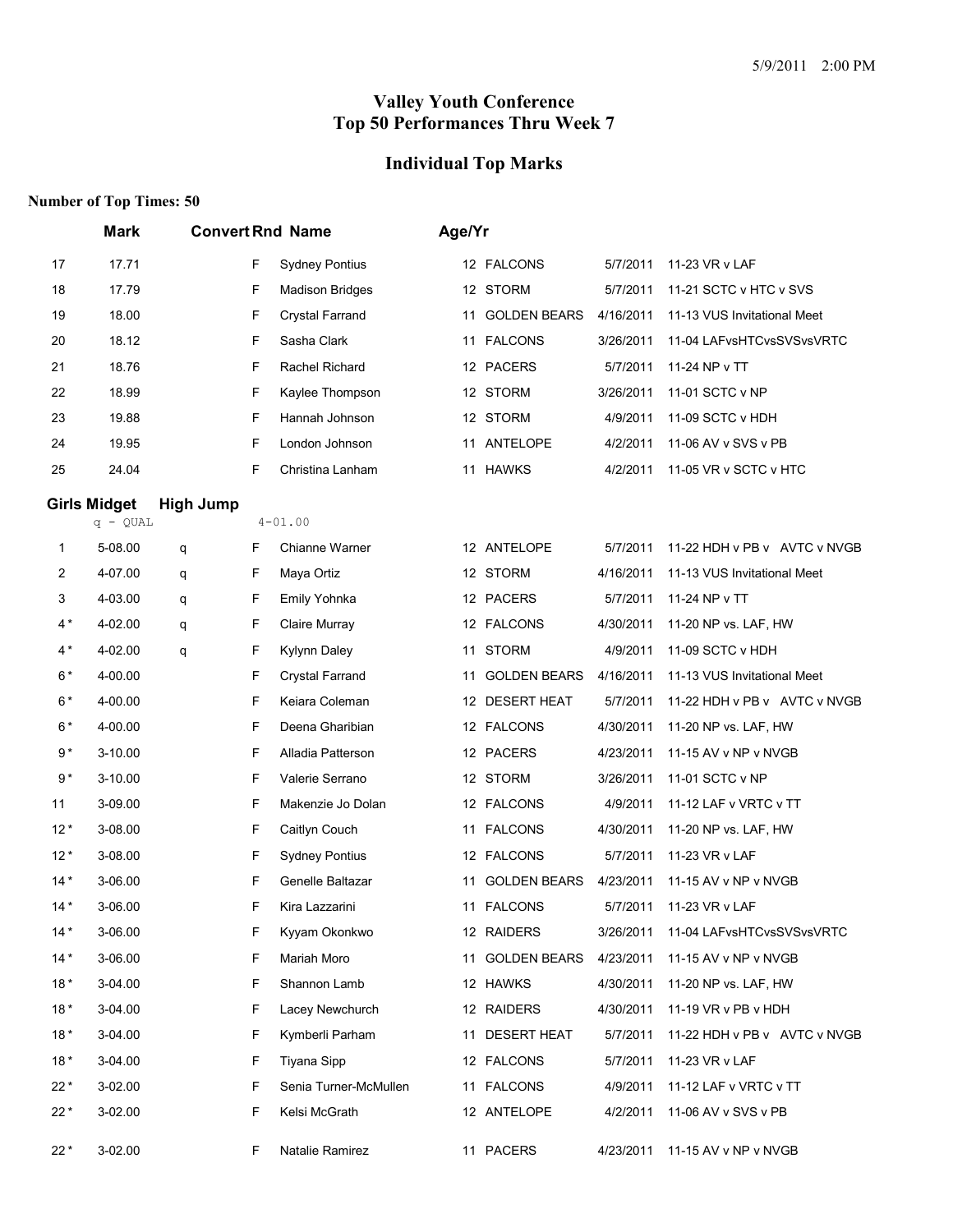#### **Individual Top Marks**

### **Number of Top Times: 50**

#### **Mark Convert Rnd Name Age/Yr**

#### **Girls Midget Long Jump**

|       | q - QUAL |   |    | 12-03.00                  |    |                       |           |                                  |
|-------|----------|---|----|---------------------------|----|-----------------------|-----------|----------------------------------|
| 1     | 16-01.00 | q | F. | <b>Britanie Butts</b>     |    | 12 DESERT HEAT        | 3/26/2011 | 11-03 HDH v AV v PB              |
| 2     | 14-05.50 | q | F  | <b>Isabella Funes</b>     |    | 12 FALCONS            | 4/16/2011 | 11-13 VUS Invitational Meet      |
| $3*$  | 13-10.00 | q | F  | Elle Cooper               |    | 11 STORM              | 5/7/2011  | 11-21 SCTC v HTC v SVS           |
| $3*$  | 13-10.00 | q | F  | Emily Yohnka              |    | 12 PACERS             | 4/16/2011 | 11-13 VUS Invitational Meet      |
| 5     | 13-09.00 | q | F  | Lauryn McAlpin            |    | 12 RAIDERS            | 4/2/2011  | 11-05 VR v SCTC v HTC            |
| 6     | 13-06.00 | q | F  | Marcella Murphy           |    | 12 DESERT HEAT        | 4/9/2011  | 11-09 SCTC v HDH                 |
| 7     | 13-03.00 | q | F  | <b>Brooke Thompson</b>    |    | 12 STORM              | 4/2/2011  | 11-05 VR v SCTC v HTC            |
| 8     | 13-02.00 | q | F  | Nyla Horn                 |    | 12 HAWKS              | 4/30/2011 | 11-20 NP vs. LAF, HW             |
| 9     | 13-01.25 | q | F  | Ekaterina Hupalo          | 11 | <b>STORM</b>          | 5/7/2011  | 11-21 SCTC v HTC v SVS           |
| 10    | 12-09.00 | q | F  | Samantha Fisher           |    | 12 SPARTANS           | 4/9/2011  | 11-10 NVGB v HTC v SVS           |
| 11    | 12-08.00 | q | F  | Jasmine Hardy             |    | 11 STORM              | 3/26/2011 | 11-01 SCTC v NP                  |
| 12    | 12-06.00 | q | F  | Dakota Lindsey            |    | 12 STORM              | 4/23/2011 | 11-14 LAF v SCTC v PB v SVS      |
| 13    | 12-05.00 | q | F  | Kelley Fredrickson        | 11 | <b>STORM</b>          | 5/7/2011  | 11-21 SCTC v HTC v SVS           |
| 14    | 11-11.00 |   | F  | Amanda Yamamoto           |    | 11 STORM              | 4/23/2011 | 11-14 LAF v SCTC v PB v SVS      |
| 15    | 11-07.50 |   | F  | S'Mara Riley              |    | 11 RAIDERS            | 4/16/2011 | 11-13 VUS Invitational Meet      |
| 16    | 11-03.00 |   | F  | Asia Wiley                |    | 12 RAIDERS            | 4/23/2011 | 11-16 HDH v TT v VR v HTC        |
| 17    | 11-02.50 |   | F  | Kiara Pike                |    | 11 PACERS             | 4/16/2011 | 11-13 VUS Invitational Meet      |
| 18    | 10-10.25 |   | F  | Nadeyah Mason             | 11 | <b>RAIDERS</b>        | 4/2/2011  | 11-05 VR v SCTC v HTC            |
| $19*$ | 10-08.50 |   | F  | Catelyn Edwards           |    | 11 STORM              | 4/2/2011  | 11-05 VR v SCTC v HTC            |
| $19*$ | 10-08.50 |   | F  | Toni Grisby               |    | 12 ANTELOPE           | 4/2/2011  | 11-06 AV v SVS v PB              |
| 21    | 10-07.00 |   | F  | Alladia Patterson         |    | 12 PACERS             | 5/7/2011  | 11-24 NP v TT                    |
| 22    | 10-05.50 |   | F  | <b>Christine Martinez</b> |    | 12 FALCONS            | 4/30/2011 | 11-20 NP vs. LAF, HW             |
| 23    | 10-03.50 |   | F  | Ayo Kemi Popoola          | 11 | <b>THIMSHA TIGERS</b> | 4/2/2011  | 11-08 LAF v TT v NVGB            |
| 24    | 10-02.25 |   | F  | Allison Pfeffer           |    | 11 FALCONS            | 4/30/2011 | 11-20 NP vs. LAF, HW             |
| 25    | 10-02.00 |   | F  | Sasha Clark               |    | 11 FALCONS            | 5/7/2011  | 11-23 VR v LAF                   |
| $26*$ | 9-10.00  |   | F  | Jamiece Davis             |    | 12 ANTELOPE           | 5/7/2011  | 11-22 HDH v PB v AVTC v NVGB     |
| $26*$ | 9-10.00  |   | F  | Makenna Minniti           |    | 11 STORM              |           | 4/30/2011 11-17 SCTC v NVGB v TT |
| 28    | 9-08.00  |   | F  | Tuulia Candido            |    | 12 RAIDERS            | 4/30/2011 | 11-19 VR v PB v HDH              |
| 29    | 9-07.50  |   | F. | Shannon Lamb              |    | 12 HAWKS              | 4/2/2011  | 11-05 VR v SCTC v HTC            |
| 30    | 9-06.00  |   | F  | Autumn Giuffre            |    | 12 SPARTANS           | 4/9/2011  | 11-10 NVGB v HTC v SVS           |
| 31    | 9-03.00  |   | F  | Aleeya Tarrant            |    | 12 RAIDERS            | 4/9/2011  | 11-12 LAF v VRTC v TT            |
| 32    | 9-02.50  |   | F  | Catalina Castillo-Lozano  |    | 11 STORM              | 3/26/2011 | 11-01 SCTC v NP                  |
| 33    | 9-01.00  |   | F  | Ashley O'Toole            |    | 11 SPARTANS           | 4/9/2011  | 11-10 NVGB v HTC v SVS           |
| 34    | 9-00.00  |   | F  | Shannon Agnes             |    | 12 STORM              | 4/2/2011  | 11-05 VR v SCTC v HTC            |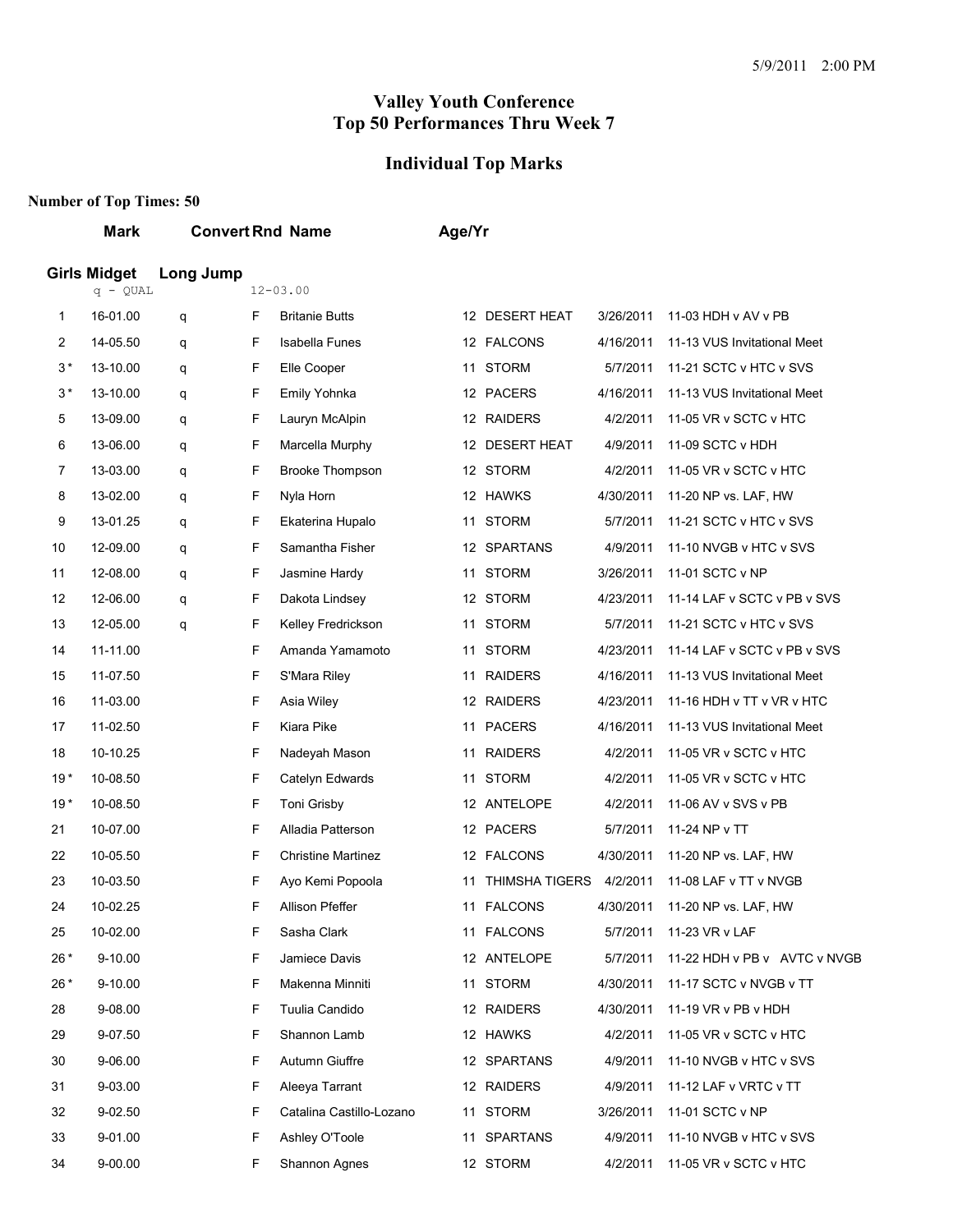# **Individual Top Marks**

|        | <b>Mark</b>            |                |   | <b>Convert Rnd Name</b>   | Age/Yr |                    |           |                              |  |
|--------|------------------------|----------------|---|---------------------------|--------|--------------------|-----------|------------------------------|--|
| 35     | 8-09.50                |                | F | Niyla Thomas              |        | 11 RAIDERS         | 3/26/2011 | 11-04 LAFvsHTCvsSVSvsVRTC    |  |
| 36     | 8-09.00                |                | F | <b>Molly Andrews</b>      | 11     | <b>SPARTANS</b>    | 5/7/2011  | 11-21 SCTC v HTC v SVS       |  |
| 37     | 8-05.50                |                | F | Christina Lanham          | 11     | <b>HAWKS</b>       | 4/9/2011  | 11-10 NVGB v HTC v SVS       |  |
| 38     | 8-05.00                |                | F | Dionna Woolfolk           |        | 12 ANTELOPE        | 3/26/2011 | 11-03 HDH v AV v PB          |  |
| 39     | 8-03.00                |                | F | Kaylee Thompson           |        | 12 STORM           | 3/26/2011 | 11-01 SCTC v NP              |  |
| 40*    | 8-02.00                |                | F | <b>Tatiana Velez</b>      |        | 11 ANTELOPE        | 5/7/2011  | 11-22 HDH v PB v AVTC v NVGB |  |
| 40*    | 8-02.00                |                | F | Katya Keklikian           |        | 12 PACERS          | 3/26/2011 | 11-01 SCTC v NP              |  |
| 42     | 7-10.00                |                | F | London Johnson            |        | 11 ANTELOPE        | 4/16/2011 | 11-13 VUS Invitational Meet  |  |
| 43     | 7-09.75                |                | F | Alanna Washington         | 11     | ANTELOPE           | 4/23/2011 | 11-15 AV v NP v NVGB         |  |
| 44     | 7-00.00                |                | F | Anya Sims-Tilford         | 11     | <b>DESERT HEAT</b> | 4/9/2011  | 11-09 SCTC v HDH             |  |
| 45     | 6-09.50                |                | F | Hannah Rietzel            | 11     | <b>STORM</b>       | 4/2/2011  | 11-05 VR v SCTC v HTC        |  |
| 46     | 6-09.00                |                | F | Kamaya Davis-Houston      |        | 11 ANTELOPE        | 3/26/2011 | 11-03 HDH v AV v PB          |  |
| 47     | 6-02.00                |                | F | Nia Tillotson             |        | 12 PACERS          | 3/26/2011 | 11-01 SCTC v NP              |  |
| 48     | 3-06.50                |                | F | Senia Turner-McMullen     |        | 11 FALCONS         | 3/26/2011 | 11-04 LAFvsHTCvsSVSvsVRTC    |  |
|        | <b>Girls Midget</b>    | Shot Put 6 lb. |   | $21 - 06.00$              |        |                    |           |                              |  |
|        | $q - QUAL$<br>35-06.50 |                | F | Alladia Patterson         |        | 12 PACERS          | 4/16/2011 | 11-13 VUS Invitational Meet  |  |
| 1<br>2 | 27-01.50               | q              | F | <b>Brooke Thompson</b>    |        | 12 STORM           | 4/9/2011  | 11-09 SCTC v HDH             |  |
| 3      | 26-06.00               | q              | F | Deja Marsh                |        | 12 RAIDERS         | 4/30/2011 | 11-19 VR v PB v HDH          |  |
| 4      | 25-06.50               | q<br>q         | F | Rachel Richard            |        | 12 PACERS          | 4/16/2011 | 11-13 VUS Invitational Meet  |  |
| 5      | 25-06.00               |                | F | Natalie Ramirez           | 11     | <b>PACERS</b>      | 4/30/2011 | 11-20 NP vs. LAF, HW         |  |
| 6      | 23-01.00               | q              | F | Sydni Stansell            |        | 12 BULLETS         | 4/30/2011 | 11-19 VR v PB v HDH          |  |
| 7      | 23-00.00               | q              | F | <b>Taliah Sims</b>        |        | 12 ANTELOPE        | 5/7/2011  | 11-22 HDH v PB v AVTC v NVGB |  |
| 8      | 22-09.00               | q<br>q         | F | Lamari Walker             |        | 12 BULLETS         | 5/7/2011  | 11-22 HDH v PB v AVTC v NVGB |  |
| 9      | 22-05.00               |                | F | Amaya Clay                |        | 11 PACERS          | 3/26/2011 | 11-01 SCTC v NP              |  |
| 10     | 22-00.50               | q<br>q         | F | Shannon Agnes             |        | 12 STORM           | 4/23/2011 | 11-14 LAF v SCTC v PB v SVS  |  |
| 11     | 21-11.00               | q              | F | Malia Bambrick            |        | 11 STORM           | 5/7/2011  | 11-21 SCTC v HTC v SVS       |  |
| 12     | 21-09.00               | q              | F | Alanya Tarrant            |        | 12 RAIDERS         | 4/30/2011 | 11-19 VR v PB v HDH          |  |
| 13     | 21-08.75               | q              | F | Melanie Johnson           |        | 12 GOLDEN BEARS    | 4/9/2011  | 11-10 NVGB v HTC v SVS       |  |
| 14     | 21-05.00               |                | F | <b>Christine Martinez</b> |        | 12 FALCONS         | 4/2/2011  | 11-08 LAF v TT v NVGB        |  |
| 15     | 21-00.50               |                | F | Kandyce Leger             |        | 12 STORM           | 4/23/2011 | 11-14 LAF v SCTC v PB v SVS  |  |
| 16     | 21-00.00               |                | F | Tuulia Candido            |        | 12 RAIDERS         | 5/7/2011  | 11-23 VR v LAF               |  |
| 17     | 20-08.00               |                | F | Thaila Garcia-Young       |        | 12 SPARTANS        | 5/7/2011  | 11-21 SCTC v HTC v SVS       |  |
| 18     | 20-00.00               |                | F | Mariah Sorrentino         |        | 12 RAIDERS         | 4/16/2011 | 11-13 VUS Invitational Meet  |  |
| 19     | 19-07.50               |                | F | Valerie Serrano           |        | 12 STORM           | 3/26/2011 | 11-01 SCTC v NP              |  |
|        |                        |                |   |                           |        |                    |           |                              |  |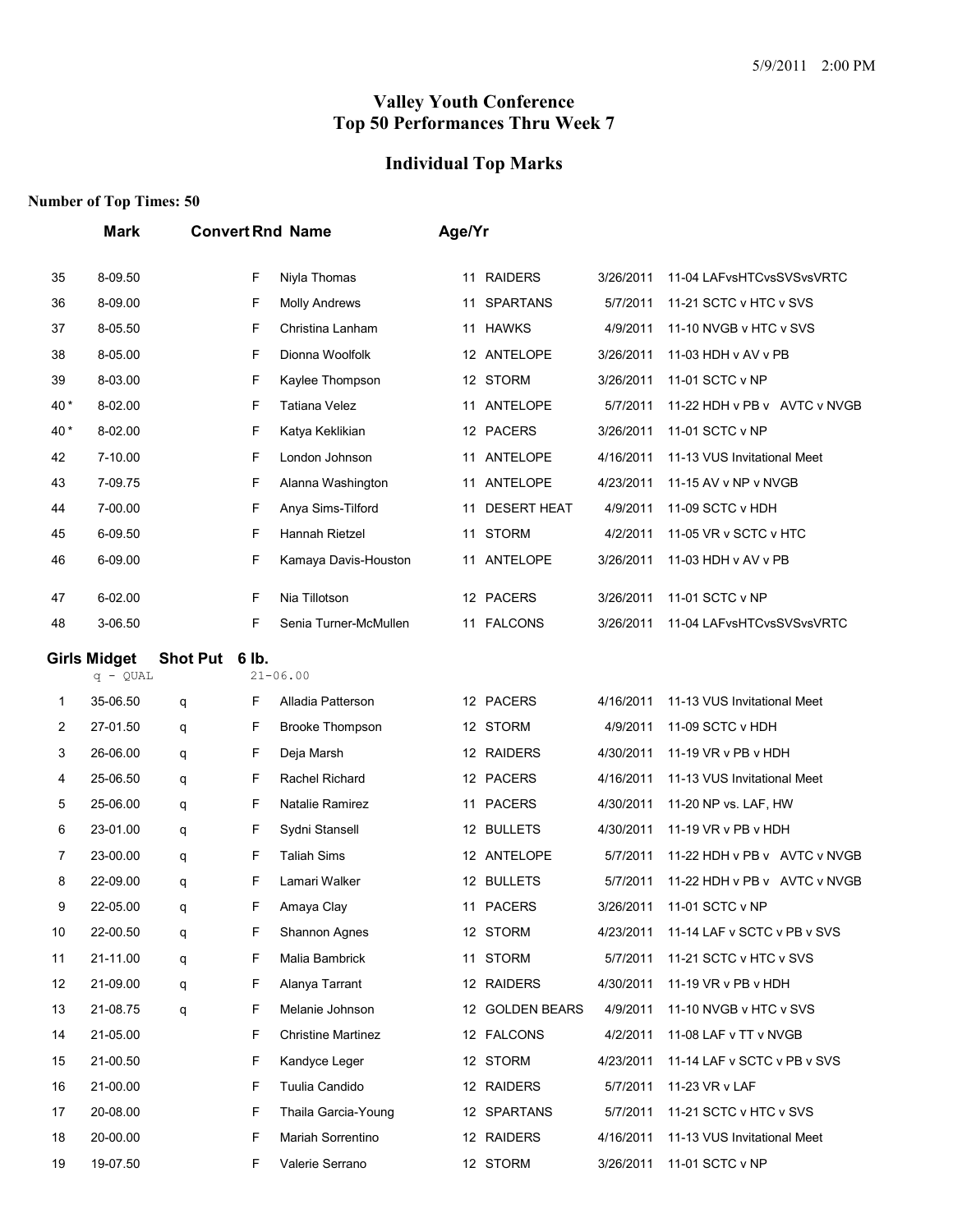# **Individual Top Marks**

|       | Mark                  |   |   | <b>Convert Rnd Name</b>  | Age/Yr |                             |           |                              |
|-------|-----------------------|---|---|--------------------------|--------|-----------------------------|-----------|------------------------------|
| 20    | 19-07.25              |   | F | Tahya Peyton-Jolly       |        | 12 RAIDERS                  | 4/2/2011  | 11-05 VR v SCTC v HTC        |
| 21    | 19-07.00              |   | F | Christina Fletcher       |        | 12 STORM                    | 4/30/2011 | 11-17 SCTC v NVGB v TT       |
| 22    | 19-06.50              |   | F | Antoinette Hernandez     |        | 12 STORM                    | 3/26/2011 | 11-01 SCTC v NP              |
| 23    | 19-05.50              |   | F | Hannah Johnson           |        | 12 STORM                    | 4/9/2011  | 11-09 SCTC v HDH             |
| 24    | 19-02.25              |   | F | <b>Molly Andrews</b>     | 11     | <b>SPARTANS</b>             | 5/7/2011  | 11-21 SCTC v HTC v SVS       |
| 25    | 18-06.00              |   | F | Chianne Warner           |        | 12 ANTELOPE                 | 4/30/2011 | 11-18 SVS v AV               |
| 26    | 18-05.00              |   | F | Kassandra Dowaliby       | 11     | <b>STORM</b>                | 3/26/2011 | 11-01 SCTC v NP              |
| 27    | 17-11.25              |   | F | Megan Darbourne          | 11     | <b>STORM</b>                | 4/23/2011 | 11-14 LAF v SCTC v PB v SVS  |
| 28    | 17-11.00              |   | F | <b>Christine Aguirre</b> | 11     | <b>PACERS</b>               | 5/7/2011  | 11-24 NP v TT                |
| 29    | 17-09.75              |   | F | Julisa Mancillas         |        | 12 THIMSHA TIGERS           | 4/9/2011  | 11-12 LAF v VRTC v TT        |
| 30    | 17-05.50              |   | F | Genelle Baltazar         | 11     | <b>GOLDEN BEARS</b>         | 4/2/2011  | 11-08 LAF v TT v NVGB        |
| 31    | 17-02.00              |   | F | Amy Contretras           | 11     | <b>GOLDEN BEARS</b>         | 4/2/2011  | 11-08 LAF v TT v NVGB        |
| 32    | 17-01.50              |   | F | Mariah Moro              | 11     | <b>GOLDEN BEARS</b>         | 4/9/2011  | 11-10 NVGB v HTC v SVS       |
| 33    | 16-03.50              |   | F | Hayley Lavelle           |        | 12 STORM                    | 4/2/2011  | 11-05 VR v SCTC v HTC        |
| 34    | 16-03.00              |   | F | Georgia Sherman          | 11     | <b>STORM</b>                | 4/2/2011  | 11-05 VR v SCTC v HTC        |
| 35    | 16-01.75              |   | F | Alicia Trujillo          |        | 12 ANTELOPE                 | 4/9/2011  | 11-11 AV v NP v PB           |
| 36    | 16-01.00              |   | F | London Johnson           | 11     | ANTELOPE                    | 5/7/2011  | 11-22 HDH v PB v AVTC v NVGB |
| 37    | 15-09.00              |   | F | Shannon Lamb             |        | 12 HAWKS                    | 4/23/2011 | 11-16 HDH v TT v VR v HTC    |
| 38    | 15-08.00              |   | F | Kaylee Thompson          |        | 12 STORM                    | 5/7/2011  | 11-21 SCTC v HTC v SVS       |
| 39    | 14-11.00              |   | F | <b>Madison Bridges</b>   |        | 12 STORM                    | 3/26/2011 | 11-01 SCTC v NP              |
| 40    | 14-05.00              |   | F | Lauren Freyling          |        | 12 SPARTANS                 | 4/2/2011  | 11-06 AV v SVS v PB          |
| 41    | 14-04.00              |   | F | Lauren Reedburg          |        | 12 GOLDEN BEARS             | 4/30/2011 | 11-17 SCTC v NVGB v TT       |
| 42    | 14-02.00              |   | F | Valerie Mancillas        |        | 12 THIMSHA TIGERS 4/23/2011 |           | 11-16 HDH v TT v VR v HTC    |
| 43    | 12-00.00              |   | F | Hannah Rietzel           | 11     | <b>STORM</b>                | 4/9/2011  | 11-09 SCTC v HDH             |
| 44    | 11-11.00              |   | F | Natalie Pham             | 11     | <b>STORM</b>                | 3/26/2011 | 11-01 SCTC v NP              |
| 45    | 11-01.00              |   | F | Salina Whitmore          |        | 11 RAIDERS                  | 4/16/2011 | 11-13 VUS Invitational Meet  |
| 46    | 10-06.50              |   | F | Caryn Johnson            |        | 12 STORM                    |           | 4/9/2011 11-09 SCTC v HDH    |
|       | Girls Youth 100m Dash |   |   |                          |        |                             |           |                              |
|       | $q - QUAL$            |   |   | 13.60                    |        |                             |           |                              |
| $1^*$ | 12.87                 | q | F | Sasha Goff               |        | 13 THIMSHA TIGERS 5/7/2011  |           | 11-24 NP v TT                |
| $1^*$ | 12.87                 | q | F | Ka'ena Farmer            |        | 14 PACERS                   | 5/7/2011  | 11-24 NP v TT                |
| 3     | 13.01                 | q | F | Rebecca Liston           |        | 14 FALCONS                  | 4/9/2011  | 11-12 LAF v VRTC v TT        |
| 4     | 13.24                 | q | F | Shadae Jacobs            |        | 14 DESERT HEAT              | 4/30/2011 | 11-19 VR v PB v HDH          |
| 5     | 13.29                 | q | F | Julia Newton             |        | 14 FALCONS                  | 4/30/2011 | 11-20 NP vs. LAF, HW         |
| 6     | 13.58                 | q | F | Vanessa Edwards          |        | 14 STORM                    | 4/9/2011  | 11-09 SCTC v HDH             |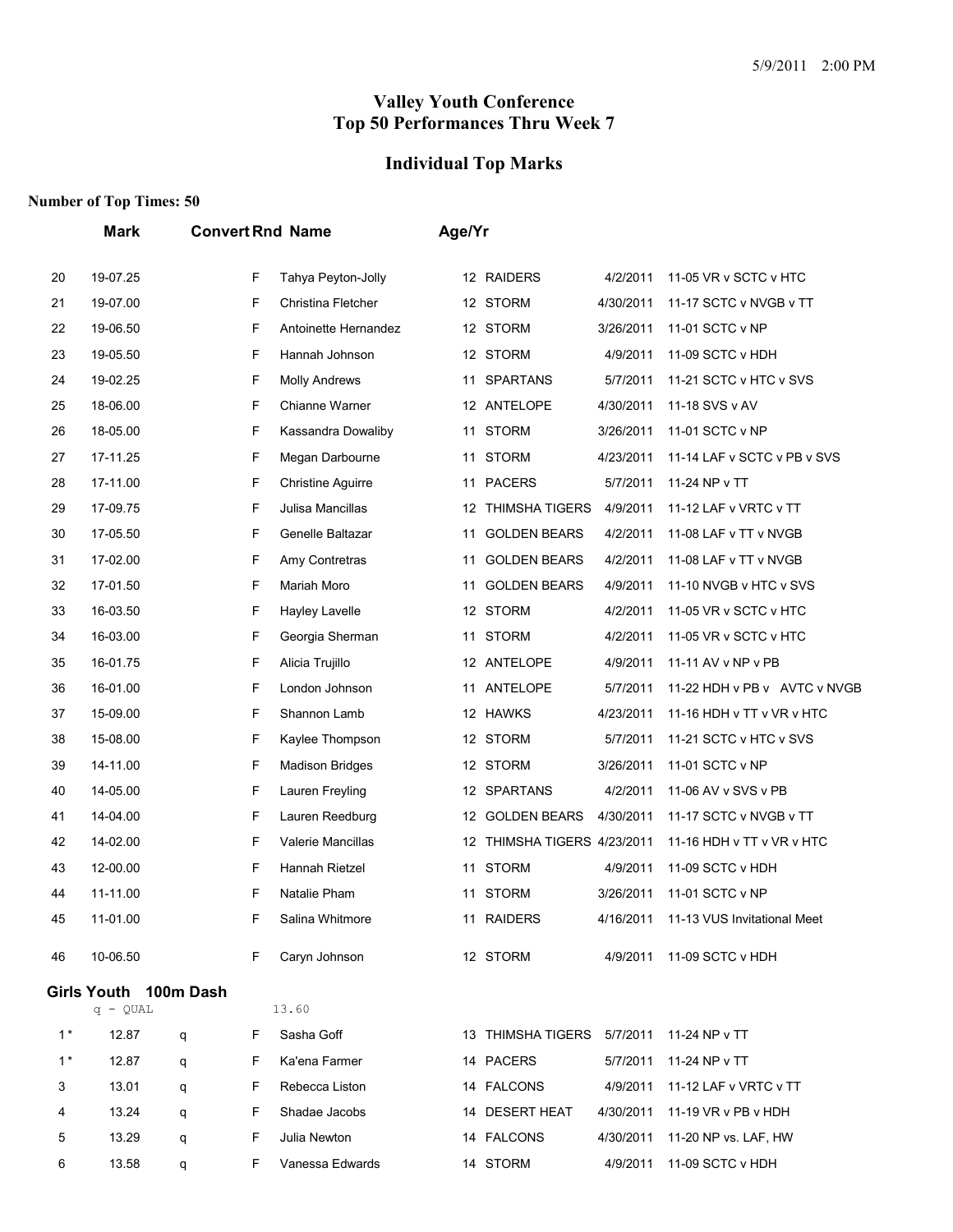## **Individual Top Marks**

|       | <b>Mark</b> | <b>Convert Rnd Name</b>        | Age/Yr                                                               |
|-------|-------------|--------------------------------|----------------------------------------------------------------------|
| 7     | 13.65       | F<br><b>Micah Williams</b>     | 13 DESERT HEAT<br>4/9/2011<br>11-09 SCTC v HDH                       |
| 8     | 13.81       | F<br>Orion Rodgers             | 14 PACERS<br>3/26/2011<br>11-01 SCTC v NP                            |
| 9     | 13.86       | F<br>Lamonna Drinkard          | 14 PACERS<br>4/30/2011<br>11-20 NP vs. LAF, HW                       |
| 10    | 13.87       | F<br>Shaine Irvine             | 14 PACERS<br>4/30/2011<br>11-20 NP vs. LAF, HW                       |
| 11    | 14.12       | F<br>Susanne Carpenter         | 13 FALCONS<br>5/7/2011<br>11-23 VR v LAF                             |
| 12    | 14.13       | P<br>Paige Johnson             | 13 RAIDERS<br>4/16/2011<br>11-13 VUS Invitational Meet               |
| 13    | 14.15       | P<br>Morgan Ware               | DESERT HEAT<br>4/16/2011<br>11-13 VUS Invitational Meet<br>13.       |
| 14    | 14.17       | F<br>Alyssa Hinojosa           | THIMSHA TIGERS 4/30/2011<br>11-17 SCTC v NVGB v TT<br>13             |
| $15*$ | 14.23       | F<br>Gabrielle Robinson        | 13 STORM<br>3/26/2011<br>11-01 SCTC v NP                             |
| $15*$ | 14.23       | F<br>Tanyesha Davis            | <b>THIMSHA TIGERS</b><br>5/7/2011<br>11-24 NP v TT<br>14             |
| 17    | 14.25       | F<br>Rachel Lipman             | 14 STORM<br>5/7/2011<br>11-21 SCTC v HTC v SVS                       |
| 18    | 14.30       | P<br><b>Breah Hicks</b>        | 13 PACERS<br>4/16/2011<br>11-13 VUS Invitational Meet                |
| $19*$ | 14.32       | F<br>Dura Hera                 | 14 PACERS<br>4/2/2011<br>11-07 NP v HDH                              |
| $19*$ | 14.32       | F<br>Brisa Guzman-Sanchez      | 13 PACERS<br>3/26/2011<br>11-01 SCTC v NP                            |
| $19*$ | 14.32       | P<br>Nadia Babineaux           | <b>DESERT HEAT</b><br>4/16/2011<br>11-13 VUS Invitational Meet<br>13 |
| 22    | 14.35       | F<br><b>Tiffany Duarte</b>     | 14 FALCONS<br>4/23/2011<br>11-14 LAF v SCTC v PB v SVS               |
| 23    | 14.44       | F<br>Shannon Irvine            | 14 PACERS<br>5/7/2011<br>11-24 NP v TT                               |
| 24    | 14.47       | F<br>Jannell Hayes-De La Nuez  | <b>STORM</b><br>3/26/2011<br>11-01 SCTC v NP<br>13                   |
| 25    | 14.48       | P<br><b>Birittany Holloway</b> | 14 PACERS<br>4/16/2011<br>11-13 VUS Invitational Meet                |
| 26    | 14.50       | F<br>Cydnea Dean               | <b>THIMSHA TIGERS</b><br>4/2/2011<br>11-08 LAF v TT v NVGB<br>14     |
| 27    | 14.52       | F<br>Victoria Harville         | <b>THIMSHA TIGERS</b><br>5/7/2011<br>11-24 NP v TT<br>14             |
| 28*   | 14.57       | F<br>Ary'l Burgoyne            | 14 RAIDERS<br>5/7/2011<br>11-23 VR v LAF                             |
| 28*   | 14.57       | F<br>Alaina Harville           | <b>THIMSHA TIGERS</b><br>5/7/2011<br>11-24 NP v TT<br>14             |
| 30    | 14.58       | P<br><b>Hannah Drew</b>        | 14 RAIDERS<br>4/16/2011<br>11-13 VUS Invitational Meet               |
| 31    | 14.59       | F<br>Lauren Hutchinson         | 13 FALCONS<br>3/26/2011<br>11-04 LAFvsHTCvsSVSvsVRTC                 |
| 32    | 14.61       | F<br>Makaila Lopez             | 14 STORM<br>4/23/2011<br>11-14 LAF v SCTC v PB v SVS                 |
| $33*$ | 14.65       | F<br>Omoye Lynn                | 14 PACERS<br>4/30/2011<br>11-20 NP vs. LAF, HW                       |
| $33*$ | 14.65       | F<br>Teri Farr                 | 14 THIMSHA TIGERS 5/7/2011<br>11-24 NP v TT                          |
| 35    | 14.68       | F<br>Davina Evans              | 13 THIMSHA TIGERS 4/30/2011<br>11-17 SCTC v NVGB v TT                |
| $36*$ | 14.72       | F<br>Malyn Johnson             | 14 RAIDERS<br>4/9/2011<br>11-12 LAF v VRTC v TT                      |
| $36*$ | 14.72       | P<br>Jyneese Henderson         | 14 RAIDERS<br>4/16/2011<br>11-13 VUS Invitational Meet               |
| 38    | 14.75       | Ρ<br>Marlena Rodriguez         | 13 PACERS<br>4/16/2011<br>11-13 VUS Invitational Meet                |
| 39    | 14.77       | F<br>Mckenzie Miccolis         | 14 SPARTANS<br>4/23/2011<br>11-14 LAF v SCTC v PB v SVS              |
| 40*   | 14.91       | F<br>Tonita Johnson            | 13 THIMSHA TIGERS 4/2/2011<br>11-08 LAF v TT v NVGB                  |
| 40 *  | 14.91       | Madison Zavala<br>F            | 13 RAIDERS<br>3/26/2011<br>11-04 LAFvsHTCvsSVSvsVRTC                 |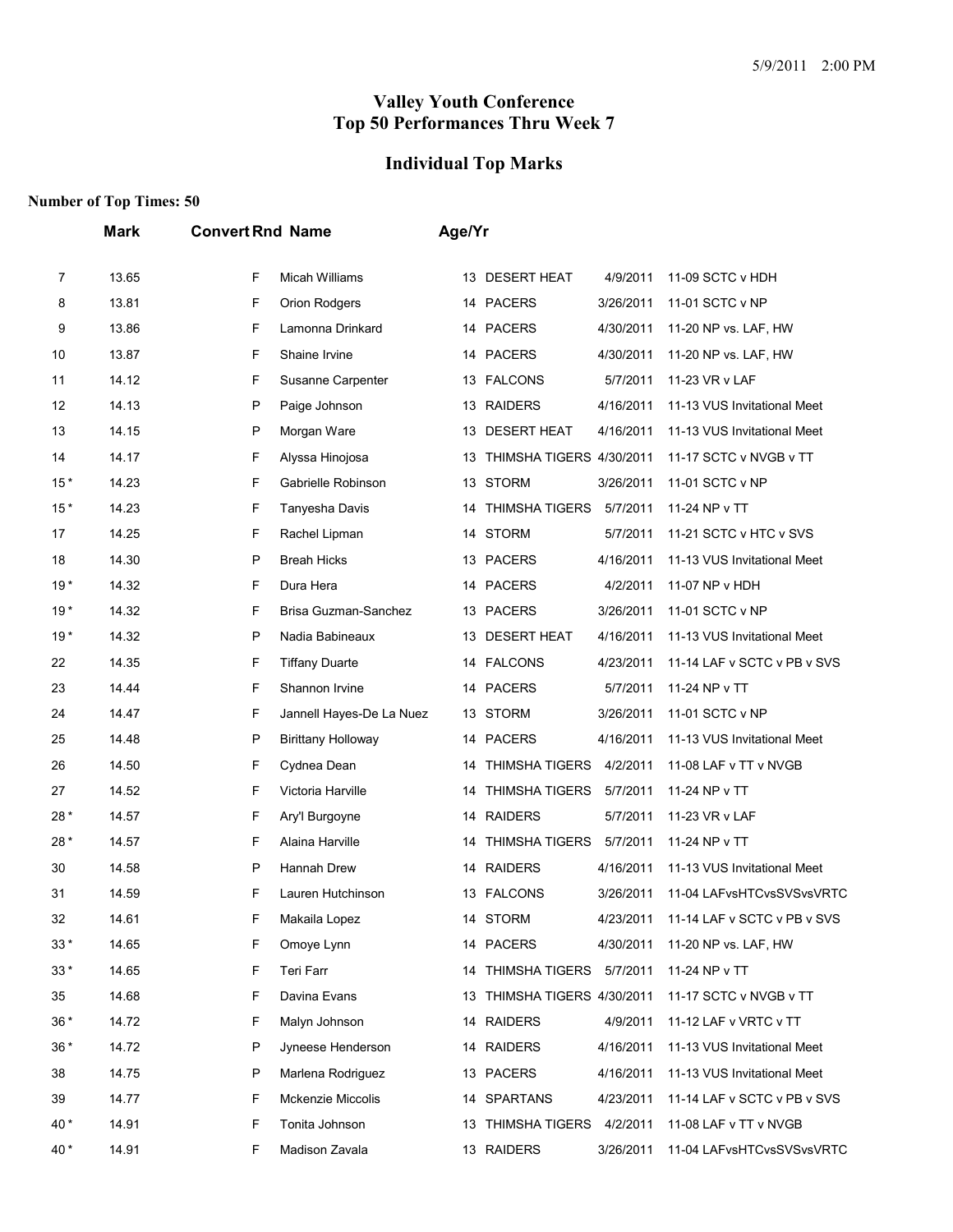# **Individual Top Marks**

|       | <b>Mark</b>           |   |    | <b>Convert Rnd Name</b> | Age/Yr |                             |           |                             |
|-------|-----------------------|---|----|-------------------------|--------|-----------------------------|-----------|-----------------------------|
| 42    | 14.96                 |   | F  | Alixus Brock            |        | 14 PACERS                   | 5/7/2011  | 11-24 NP v TT               |
| 43    | 14.98                 |   | F  | Anastasia Swan          |        | 14 THIMSHA TIGERS 4/23/2011 |           | 11-16 HDH v TT v VR v HTC   |
| 44    | 14.99                 |   | P  | Arline Woods            |        | 13 ANTELOPE                 | 4/16/2011 | 11-13 VUS Invitational Meet |
| 45*   | 15.03                 |   | F  | Makena Bambrick         |        | 13 STORM                    | 4/9/2011  | 11-09 SCTC v HDH            |
| 45*   | 15.03                 |   | F  | Maria Sepulveda         |        | 14 STORM                    | 4/23/2011 | 11-14 LAF v SCTC v PB v SVS |
| 47    | 15.05                 |   | F  | Hannah Sy               |        | 13 FALCONS                  | 4/23/2011 | 11-14 LAF v SCTC v PB v SVS |
| 48*   | 15.06                 |   | F  | Katelyn Weldon          |        | 13 SPARTANS                 | 5/7/2011  | 11-21 SCTC v HTC v SVS      |
| 48*   | 15.06                 |   | F  | Emani Williams          |        | 14 BULLETS                  | 4/2/2011  | 11-06 AV v SVS v PB         |
| $50*$ | 15.11                 |   | F  | Hana Welsh              |        | 13 ANTELOPE                 | 4/2/2011  | 11-06 AV v SVS v PB         |
| $50*$ | 15.11                 |   | F  | Amani Rivers            |        | 13 PACERS                   | 5/7/2011  | 11-24 NP v TT               |
|       | Girls Youth 200m Dash |   |    |                         |        |                             |           |                             |
|       | $q - QUAL$            |   |    | 28.30                   |        |                             |           |                             |
| 1     | 26.37                 | q | F  | Ka'ena Farmer           |        | 14 PACERS                   | 5/7/2011  | 11-24 NP v TT               |
| 2     | 26.60                 | q | F  | Rebecca Liston          |        | 14 FALCONS                  | 4/2/2011  | 11-08 LAF v TT v NVGB       |
| 3     | 27.41                 | q | F  | Sasha Goff              | 13     | <b>THIMSHA TIGERS</b>       | 5/7/2011  | 11-24 NP v TT               |
| 4     | 27.71                 | q | F  | Shadae Jacobs           | 14     | <b>DESERT HEAT</b>          | 4/30/2011 | 11-19 VR v PB v HDH         |
| 5     | 27.87                 | q | F  | Shaine Irvine           |        | 14 PACERS                   | 5/7/2011  | 11-24 NP v TT               |
| 6     | 27.94                 | q | F  | Alyssa Hinojosa         |        | 13 THIMSHA TIGERS           | 5/7/2011  | 11-24 NP v TT               |
| 7     | 28.39                 |   | F  | Julia Newton            |        | 14 FALCONS                  | 4/23/2011 | 11-14 LAF v SCTC v PB v SVS |
| 8     | 28.53                 |   | F  | Isabel Annino           | 14     | <b>FALCONS</b>              | 4/30/2011 | 11-20 NP vs. LAF, HW        |
| 9     | 28.58                 |   | F  | Lamonna Drinkard        |        | 14 PACERS                   | 4/16/2011 | 11-13 VUS Invitational Meet |
| 10    | 28.65                 |   | F  | Susanne Carpenter       |        | 13 FALCONS                  | 4/23/2011 | 11-14 LAF v SCTC v PB v SVS |
| 11    | 28.70                 |   | F  | <b>Taylor Bell</b>      |        | 14 PACERS                   | 5/7/2011  | 11-24 NP v TT               |
| 12    | 28.75                 |   | F  | Omoye Lynn              |        | 14 PACERS                   | 5/7/2011  | 11-24 NP v TT               |
| 13    | 28.86                 |   | F  | <b>Breah Hicks</b>      |        | 13 PACERS                   | 5/7/2011  | 11-24 NP v TT               |
| 14    | 28.99                 |   | F  | Orion Rodgers           |        | 14 PACERS                   | 4/2/2011  | 11-07 NP v HDH              |
| 15    | 29.17                 |   | F  | Nadia Babineaux         |        | 13 DESERT HEAT              | 4/16/2011 | 11-13 VUS Invitational Meet |
| 16    | 29.29                 |   | F  | Micah Williams          |        | 13 DESERT HEAT              | 4/2/2011  | 11-07 NP v HDH              |
| 17    | 29.69                 |   | F  | Morgan Ware             |        | 13 DESERT HEAT              | 4/16/2011 | 11-13 VUS Invitational Meet |
| 18    | 29.73                 |   | F  | Anastasia Swan          |        | 14 THIMSHA TIGERS           | 5/7/2011  | 11-24 NP v TT               |
| 19    | 29.88                 |   | F. | Rachel Lipman           |        | 14 STORM                    | 4/23/2011 | 11-14 LAF v SCTC v PB v SVS |
| 20    | 30.12                 |   | F  | Dura Hera               |        | 14 PACERS                   | 4/2/2011  | 11-07 NP v HDH              |
| 21    | 30.16                 |   | F  | Davina Evans            |        | 13 THIMSHA TIGERS 4/16/2011 |           | 11-13 VUS Invitational Meet |
| 22    | 30.30                 |   | F  | Vanessa Edwards         |        | 14 STORM                    | 4/9/2011  | 11-09 SCTC v HDH            |
| $23*$ | 30.35                 |   | F. | Jyneese Henderson       |        | 14 RAIDERS                  | 4/16/2011 | 11-13 VUS Invitational Meet |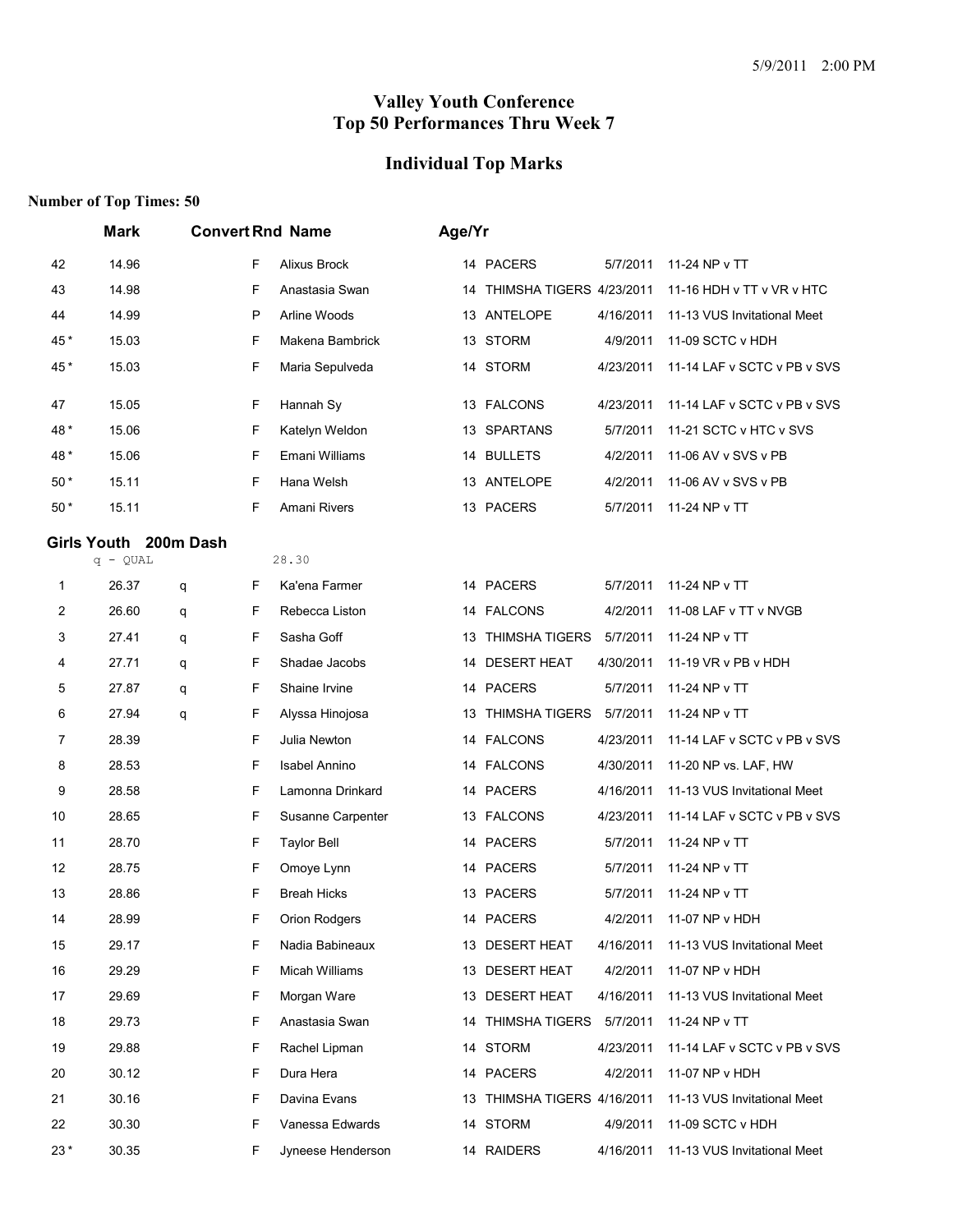## **Individual Top Marks**

|       | Mark                  | <b>Convert Rnd Name</b> |                           | Age/Yr |                             |           |                             |
|-------|-----------------------|-------------------------|---------------------------|--------|-----------------------------|-----------|-----------------------------|
| $23*$ | 30.35                 | F                       | Malyn Johnson             |        | 14 RAIDERS                  | 5/7/2011  | 11-23 VR v LAF              |
| $23*$ | 30.35                 | F                       | Gabrielle Robinson        | 13     | <b>STORM</b>                | 4/16/2011 | 11-13 VUS Invitational Meet |
| 26    | 30.47                 | F                       | Emani Williams            | 14     | <b>BULLETS</b>              | 4/2/2011  | 11-06 AV v SVS v PB         |
| 27    | 30.59                 | F                       | Marisa Sanchez            | 13     | <b>FALCONS</b>              | 4/30/2011 | 11-20 NP vs. LAF, HW        |
| 28    | 30.66                 | F                       | Ary'l Burgoyne            | 14     | <b>RAIDERS</b>              | 4/16/2011 | 11-13 VUS Invitational Meet |
| 29    | 30.69                 | F                       | Delmy Gonzalez            | 14     | <b>GOLDEN BEARS</b>         | 4/9/2011  | 11-10 NVGB v HTC v SVS      |
| 30    | 30.81                 | F                       | Emma Bahr                 | 13     | <b>STORM</b>                | 5/7/2011  | 11-21 SCTC v HTC v SVS      |
| 31    | 30.85                 | F                       | Teri Farr                 | 14     | <b>THIMSHA TIGERS</b>       | 5/7/2011  | 11-24 NP v TT               |
| 32    | 30.90                 | F                       | Halie Keenan              |        | 14 PACERS                   | 4/2/2011  | 11-07 NP v HDH              |
| 33    | 30.93                 | F                       | <b>Birittany Holloway</b> |        | 14 PACERS                   | 4/30/2011 | 11-20 NP vs. LAF, HW        |
| $34*$ | 30.94                 | F                       | Cydnea Dean               | 14     | <b>THIMSHA TIGERS</b>       | 4/2/2011  | 11-08 LAF v TT v NVGB       |
| $34*$ | 30.94                 | F                       | Shannon Irvine            | 14     | <b>PACERS</b>               | 4/30/2011 | 11-20 NP vs. LAF, HW        |
| 36    | 31.00                 | F                       | Marlena Rodriguez         |        | 13 PACERS                   | 4/2/2011  | 11-07 NP v HDH              |
| 37    | 31.02                 | F                       | Amber Gatewood            | 13     | STORM                       | 4/23/2011 | 11-14 LAF v SCTC v PB v SVS |
| 38    | 31.05                 | F                       | Hannah Drew               | 14     | <b>RAIDERS</b>              | 4/23/2011 | 11-16 HDH v TT v VR v HTC   |
| 39    | 31.06                 | F                       | Lesley Peralta            | 15     | <b>BULLETS</b>              | 4/9/2011  | 11-11 AV v NP v PB          |
| 40 *  | 31.08                 | F                       | Tonita Johnson            | 13     | <b>THIMSHA TIGERS</b>       | 4/2/2011  | 11-08 LAF v TT v NVGB       |
| 40*   | 31.08                 | F                       | Victoria Harville         | 14     | <b>THIMSHA TIGERS</b>       | 5/7/2011  | 11-24 NP v TT               |
| 42    | 31.12                 | F                       | Jannell Hayes-De La Nuez  |        | 13 STORM                    | 4/16/2011 | 11-13 VUS Invitational Meet |
| 43    | 31.18                 | F                       | Tanyesha Davis            | 14     | THIMSHA TIGERS 4/30/2011    |           | 11-17 SCTC v NVGB v TT      |
| 44    | 31.20                 | F                       | Arline Woods              | 13     | ANTELOPE                    | 4/2/2011  | 11-06 AV v SVS v PB         |
| 45    | 31.29                 | F                       | Maria Sepulveda           | 14     | STORM                       | 4/23/2011 | 11-14 LAF v SCTC v PB v SVS |
| 46    | 31.50                 | F                       | Brianna Johnson           | 14     | <b>GOLDEN BEARS</b>         | 4/9/2011  | 11-10 NVGB v HTC v SVS      |
| 47    | 31.65                 | F                       | Erin Lightbourn           |        | 13 BULLETS                  | 4/16/2011 | 11-13 VUS Invitational Meet |
| 48    | 31.67                 | F                       | Myoni Lightner            | 14     | THIMSHA TIGERS 4/30/2011    |           | 11-17 SCTC v NVGB v TT      |
| 49    | 31.71                 | F                       | Savannah Baum             |        | 13 FALCONS                  | 4/16/2011 | 11-13 VUS Invitational Meet |
| 50    | 31.77                 | F                       | Paige Johnson             |        | 13 RAIDERS                  | 3/26/2011 | 11-04 LAFvsHTCvsSVSvsVRTC   |
|       | Girls Youth 400m Dash |                         |                           |        |                             |           |                             |
|       | $q - QUAL$            |                         | 1:06.20                   |        |                             |           |                             |
| 1     | 1:02.07               | F.<br>q                 | Sasha Goff                |        | 13 THIMSHA TIGERS 4/23/2011 |           | 11-16 HDH v TT v VR v HTC   |
| 2     | 1:02.33               | F<br>q                  | Lamonna Drinkard          |        | 14 PACERS                   | 5/7/2011  | 11-24 NP v TT               |
| 3     | 1:02.35               | F<br>q                  | Shaine Irvine             |        | 14 PACERS                   | 5/7/2011  | 11-24 NP v TT               |
| 4     | 1:03.64               | F<br>q                  | Micah Williams            |        | 13 DESERT HEAT              | 4/16/2011 | 11-13 VUS Invitational Meet |
| 5*    | 1:03.65               | F<br>q                  | Alyssa Hinojosa           | 13.    | THIMSHA TIGERS 4/23/2011    |           | 11-16 HDH v TT v VR v HTC   |
| $5*$  | 1:03.65               | F<br>q                  | Megan Melnyk              |        | 14 FALCONS                  | 5/7/2011  | 11-23 VR v LAF              |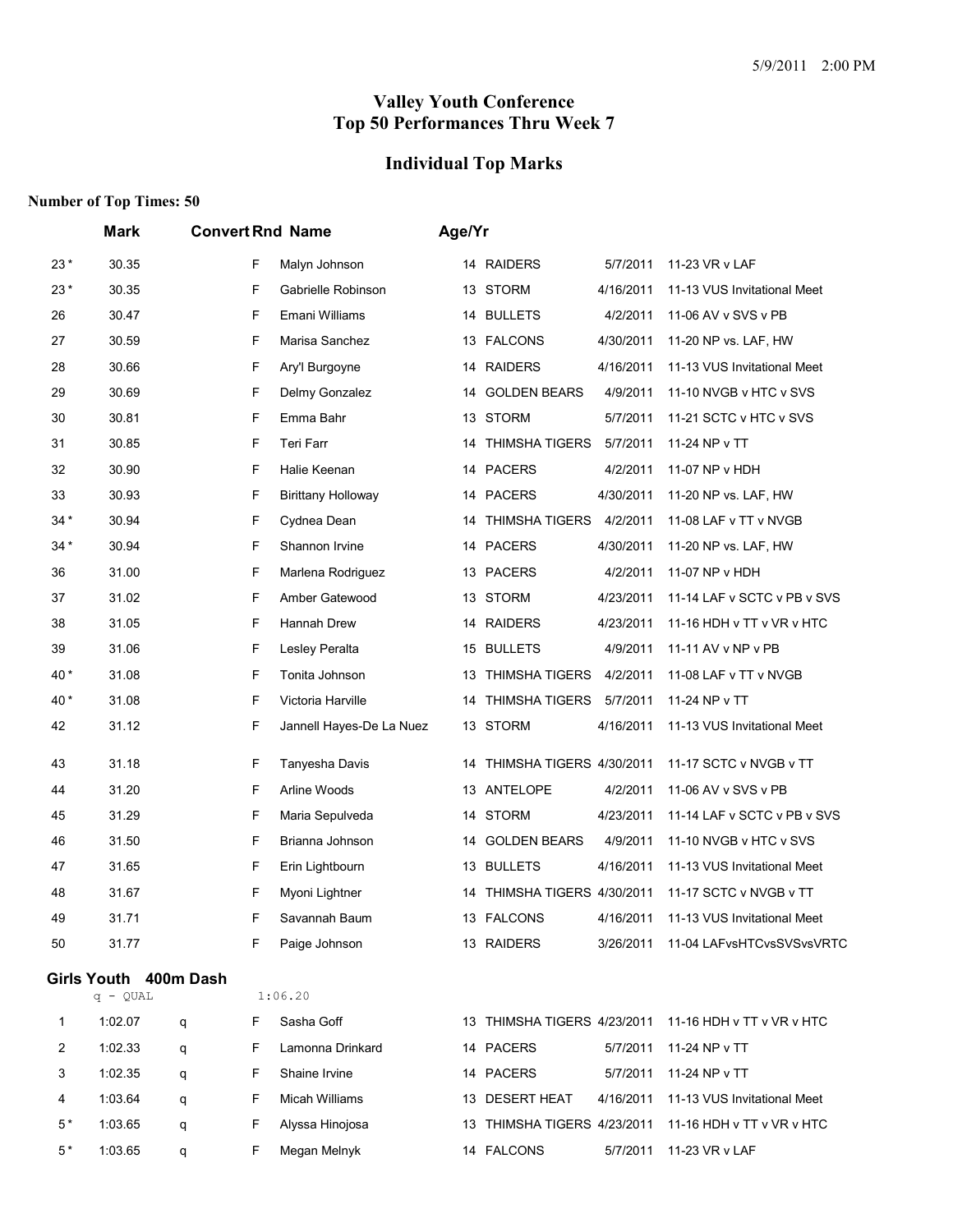## **Individual Top Marks**

|                | <b>Mark</b> |   |    | <b>Convert Rnd Name</b>  | Age/Yr |    |                            |           |                                       |
|----------------|-------------|---|----|--------------------------|--------|----|----------------------------|-----------|---------------------------------------|
| $\overline{7}$ | 1:04.19     | q | F  | Orion Rodgers            |        |    | 14 PACERS                  | 4/9/2011  | 11-11 AV v NP v PB                    |
| 8              | 1:04.56     | q | F  | Ka'ena Farmer            |        |    | 14 PACERS                  | 4/2/2011  | 11-07 NP v HDH                        |
| 9              | 1:05.01     | q | F  | Omoye Lynn               |        |    | 14 PACERS                  | 5/7/2011  | 11-24 NP v TT                         |
| 10             | 1:05.06     | q | F  | Bianca Alonzo            |        |    | 13 HAWKS                   | 4/2/2011  | 11-05 VR v SCTC v HTC                 |
| 11             | 1:05.28     | q | F  | <b>Isabel Annino</b>     |        |    | 14 FALCONS                 | 4/16/2011 | 11-13 VUS Invitational Meet           |
| 12             | 1:05.29     | q | F  | Nadia Babineaux          |        |    | 13 DESERT HEAT             | 4/23/2011 | 11-16 HDH v TT v VR v HTC             |
| 13             | 1:06.11     | q | F  | <b>Breah Hicks</b>       |        |    | 13 PACERS                  | 5/7/2011  | 11-24 NP v TT                         |
| 14             | 1:06.13     | q | F  | Emma Bahr                |        |    | 13 STORM                   | 5/7/2011  | 11-21 SCTC v HTC v SVS                |
| 15             | 1:06.28     |   | F  | Susanne Carpenter        |        |    | 13 FALCONS                 | 5/7/2011  | 11-23 VR v LAF                        |
| 16             | 1:06.37     |   | F  | <b>Tiffany Duarte</b>    |        |    | 14 FALCONS                 | 5/7/2011  | 11-23 VR v LAF                        |
| 17             | 1:06.39     |   | F  | Melisa Santizo           |        |    | 13 BULLETS                 | 4/16/2011 | 11-13 VUS Invitational Meet           |
| 18             | 1:07.05     |   | F  | Hannah Drew              |        | 14 | <b>RAIDERS</b>             | 4/16/2011 | 11-13 VUS Invitational Meet           |
| 19             | 1:07.15     |   | F  | Sofia Venema             |        | 14 | <b>DESERT HEAT</b>         | 4/16/2011 | 11-13 VUS Invitational Meet           |
| 20             | 1:07.55     |   | F  | Jannell Hayes-De La Nuez |        |    | 13 STORM                   | 5/7/2011  | 11-21 SCTC v HTC v SVS                |
| 21             | 1:08.93     |   | F  | Madison Zavala           |        |    | 13 RAIDERS                 | 5/7/2011  | 11-23 VR v LAF                        |
| 22             | 1:08.95     |   | F  | Sarah Kersting           |        |    | 14 FALCONS                 | 4/2/2011  | 11-08 LAF v TT v NVGB                 |
| 23             | 1:09.21     |   | F  | Anastasia Swan           |        | 14 | <b>THIMSHA TIGERS</b>      | 5/7/2011  | 11-24 NP v TT                         |
| 24             | 1:09.63     |   | F  | Rachel Lipman            |        |    | 14 STORM                   | 4/23/2011 | 11-14 LAF v SCTC v PB v SVS           |
| 25             | 1:09.76     |   | F  | Tanyesha Davis           |        | 14 | THIMSHA TIGERS             | 4/2/2011  | 11-08 LAF v TT v NVGB                 |
| 26             | 1:09.86     |   | F  | Malyn Johnson            |        | 14 | <b>RAIDERS</b>             | 4/16/2011 | 11-13 VUS Invitational Meet           |
| 27             | 1:09.96     |   | F  | <b>Taylor Bell</b>       |        | 14 | <b>PACERS</b>              | 4/9/2011  | 11-11 AV v NP v PB                    |
| 28             | 1:10.01     |   | F  | Sydney Yow               |        |    | 13 SPARTANS                | 4/16/2011 | 11-13 VUS Invitational Meet           |
| 29             | 1:10.09     |   | F  | Madigan Roll             |        |    | 14 FALCONS                 | 5/7/2011  | 11-23 VR v LAF                        |
| 30             | 1:10.37     |   | F  | Katherine Nolte          |        |    | 14 FALCONS                 | 5/7/2011  | 11-23 VR v LAF                        |
| 31             | 1:10.46     |   | F  | Lisa Navarrete           |        | 14 | <b>BULLETS</b>             | 3/26/2011 | 11-03 HDH v AV v PB                   |
| 32             | 1:10.48     |   | F  | Marisa Sanchez           |        |    | 13 FALCONS                 |           | 4/16/2011 11-13 VUS Invitational Meet |
| 33             | 1:10.61     |   | F  | Davina Evans             |        |    | 13 THIMSHA TIGERS 4/9/2011 |           | 11-12 LAF v VRTC v TT                 |
| 34             | 1:10.74     |   | F  | Julia Newton             |        |    | 14 FALCONS                 | 4/2/2011  | 11-08 LAF v TT v NVGB                 |
| 35             | 1:10.99     |   | F  | Morgan Ware              |        |    | 13 DESERT HEAT             | 4/23/2011 | 11-16 HDH v TT v VR v HTC             |
| 36             | 1:11.26     |   | F  | Savannah Baum            |        |    | 13 FALCONS                 | 4/2/2011  | 11-08 LAF v TT v NVGB                 |
| 37             | 1:11.55     |   | F  | Amber Gatewood           |        |    | 13 STORM                   | 4/23/2011 | 11-14 LAF v SCTC v PB v SVS           |
| 38             | 1:11.61     |   | F  | Brisa Guzman-Sanchez     |        |    | 13 PACERS                  | 4/30/2011 | 11-20 NP vs. LAF, HW                  |
| 39             | 1:11.65     |   | F  | Erin Lightbourn          |        |    | 13 BULLETS                 | 4/16/2011 | 11-13 VUS Invitational Meet           |
| 40             | 1:11.92     |   | F. | Jenna Carrillo           |        |    | 14 STORM                   | 4/2/2011  | 11-05 VR v SCTC v HTC                 |
| 41             | 1:12.06     |   | F. | Emani Williams           |        |    | 14 BULLETS                 | 4/16/2011 | 11-13 VUS Invitational Meet           |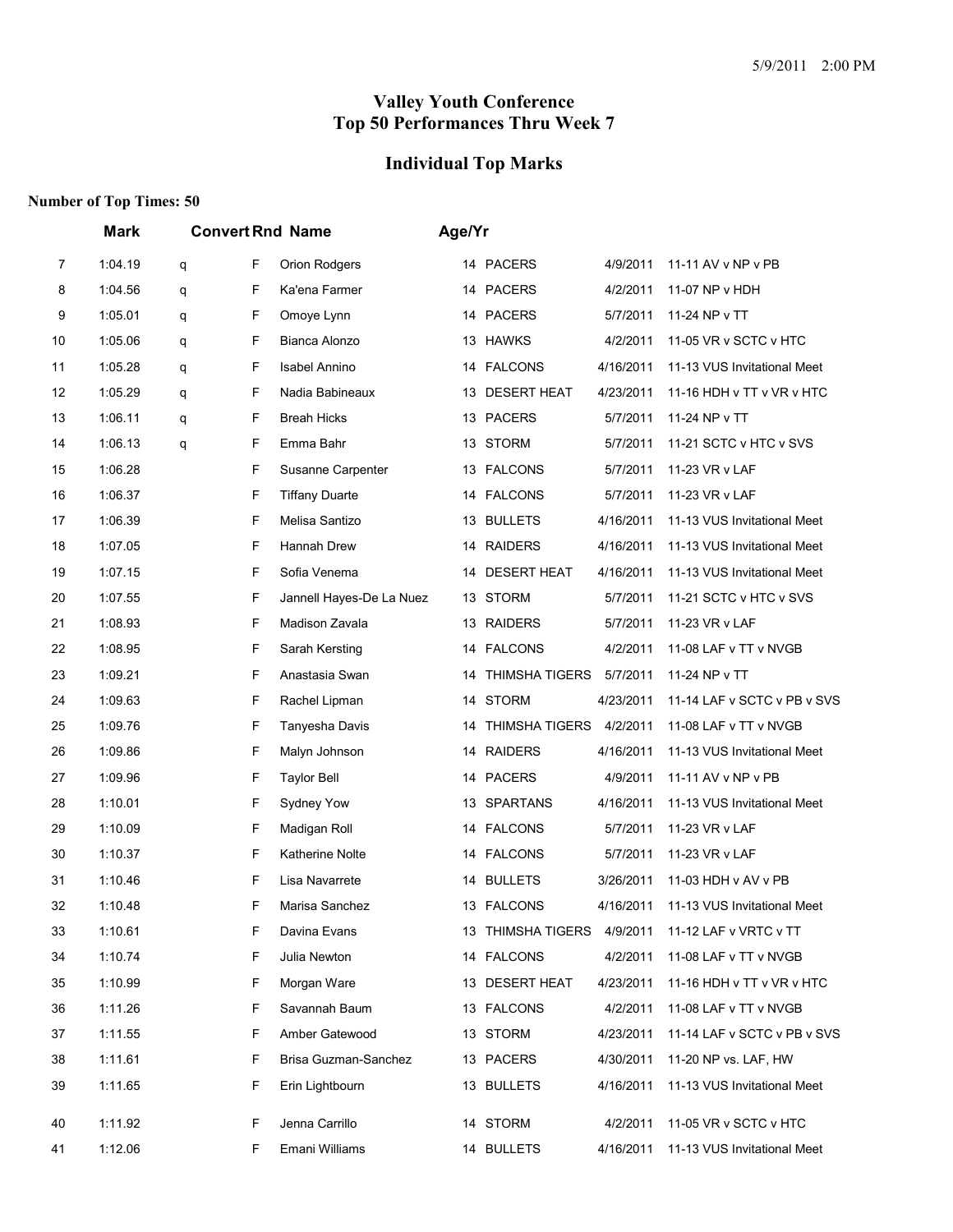# **Individual Top Marks**

|      | <b>Mark</b>                        |        | <b>Convert Rnd Name</b> |    | Age/Yr                      |           |                              |  |
|------|------------------------------------|--------|-------------------------|----|-----------------------------|-----------|------------------------------|--|
| 42*  | 1:12.99                            | F      | Halie Keenan            |    | 14 PACERS                   | 3/26/2011 | 11-01 SCTC v NP              |  |
| 42 * | 1:12.99                            | F      | Amani Rivers            |    | 13 PACERS                   | 4/2/2011  | 11-07 NP v HDH               |  |
| 44   | 1:13.15                            | F      | Shannon Irvine          |    | 14 PACERS                   | 4/2/2011  | 11-07 NP v HDH               |  |
| 45   | 1:13.44                            | F      | Venishia Dickens        |    | 13 BULLETS                  | 5/7/2011  | 11-22 HDH v PB v AVTC v NVGB |  |
| 46   | 1:13.79                            | F      | Maria Barrientos        |    | 14 RAIDERS                  | 4/16/2011 | 11-13 VUS Invitational Meet  |  |
| 47   | 1:13.81                            | F      | Makena Bambrick         | 13 | <b>STORM</b>                | 5/7/2011  | 11-21 SCTC v HTC v SVS       |  |
| 48   | 1:14.02                            | F      | Dura Hera               |    | 14 PACERS                   | 4/2/2011  | 11-07 NP v HDH               |  |
| 49   | 1:14.46                            | F      | Hannah Roberts          |    | 13 DESERT HEAT              | 4/16/2011 | 11-13 VUS Invitational Meet  |  |
| 50   | 1:14.57                            | F      | <b>Willie Hawkins</b>   |    | 13 HAWKS                    | 4/9/2011  | 11-10 NVGB v HTC v SVS       |  |
|      | Girls Youth 800m Run<br>$q - QUAL$ |        | 2:39.35                 |    |                             |           |                              |  |
| $1*$ | 2:30.06                            | F<br>q | Megan Melnyk            |    | 14 FALCONS                  | 4/16/2011 | 11-13 VUS Invitational Meet  |  |
| $1*$ | 2:30.06                            | F<br>q | Bianca Alonzo           |    | 13 HAWKS                    | 5/7/2011  | 11-21 SCTC v HTC v SVS       |  |
| 3    | 2:33.15                            | F<br>q | Leana Setian            |    | 14 FALCONS                  | 4/16/2011 | 11-13 VUS Invitational Meet  |  |
| 4    | 2:35.56                            | F<br>q | Amelia Pear             |    | 14 STORM                    | 4/23/2011 | 11-14 LAF v SCTC v PB v SVS  |  |
| 5    | 2:36.33                            | F<br>q | Melisa Santizo          | 13 | <b>BULLETS</b>              | 4/16/2011 | 11-13 VUS Invitational Meet  |  |
| 6    | 2:37.31                            | F<br>q | Julianne Mogab          |    | 13 PACERS                   | 5/7/2011  | 11-24 NP v TT                |  |
| 7    | 2:37.37                            | F<br>q | Sasha Goff              | 13 | <b>THIMSHA TIGERS</b>       | 4/2/2011  | 11-08 LAF v TT v NVGB        |  |
| 8    | 2:42.10                            | F      | Nadia Babineaux         | 13 | <b>DESERT HEAT</b>          | 5/7/2011  | 11-22 HDH v PB v AVTC v NVGB |  |
| 9    | 2:44.49                            | F      | <b>Micah Williams</b>   | 13 | <b>DESERT HEAT</b>          | 5/7/2011  | 11-22 HDH v PB v AVTC v NVGB |  |
| 10   | 2:44.55                            | F      | Hannah Drew             |    | 14 RAIDERS                  | 4/30/2011 | 11-19 VR v PB v HDH          |  |
| 11   | 2:44.98                            | F      | Cortland Jell           | 13 | <b>HAWKS</b>                | 4/9/2011  | 11-10 NVGB v HTC v SVS       |  |
| 12   | 2:45.57                            | F      | Sofia Venema            | 14 | <b>DESERT HEAT</b>          | 4/23/2011 | 11-16 HDH v TT v VR v HTC    |  |
| 13   | 2:46.88                            | F      | Yaricsa Picon           | 13 | <b>BULLETS</b>              | 3/26/2011 | 11-03 HDH v AV v PB          |  |
| 14   | 2:47.26                            | F      | Kyla Resnick            |    | 13 STORM                    | 4/23/2011 | 11-14 LAF v SCTC v PB v SVS  |  |
| 15   | 2:47.51                            | F      | <b>Tarryn Brown</b>     |    | 14 PACERS                   | 5/7/2011  | 11-24 NP v TT                |  |
| 16   | 2:47.65                            | F      | Tessa Weinberg          |    | 14 PACERS                   | 4/9/2011  | 11-11 AV v NP v PB           |  |
| 17   | 2:48.20                            | F      | Lisa Navarrete          |    | 14 BULLETS                  | 4/16/2011 | 11-13 VUS Invitational Meet  |  |
| 18   | 2:50.08                            | F      | Madison Zavala          |    | 13 RAIDERS                  | 5/7/2011  | 11-23 VR v LAF               |  |
| 19   | 2:50.36                            | F      | Davina Evans            |    | 13 THIMSHA TIGERS           | 5/7/2011  | 11-24 NP v TT                |  |
| 20   | 2:52.57                            | F      | Brenda Quijada          |    | 14 BULLETS                  | 4/30/2011 | 11-19 VR v PB v HDH          |  |
| 21   | 2:53.10                            | F      | Fiona Faulkner          |    | 14 FALCONS                  | 3/26/2011 | 11-04 LAFvsHTCvsSVSvsVRTC    |  |
| 22   | 2:53.72                            | F      | Alyssa Hinojosa         |    | 13 THIMSHA TIGERS 3/26/2011 |           | 11-02 NVGB v TT              |  |
| 23   | 2:53.88                            | F      | Ashlyn Custodero        |    | 13 SPARTANS                 | 4/23/2011 | 11-14 LAF v SCTC v PB v SVS  |  |
| 24   | 2:54.69                            | F      | Halie Keenan            |    | 14 PACERS                   | 5/7/2011  | 11-24 NP v TT                |  |
| 25   | 2:55.90                            | F      | Sierra Pilarski         |    | 14 STORM                    | 4/23/2011 | 11-14 LAF v SCTC v PB v SVS  |  |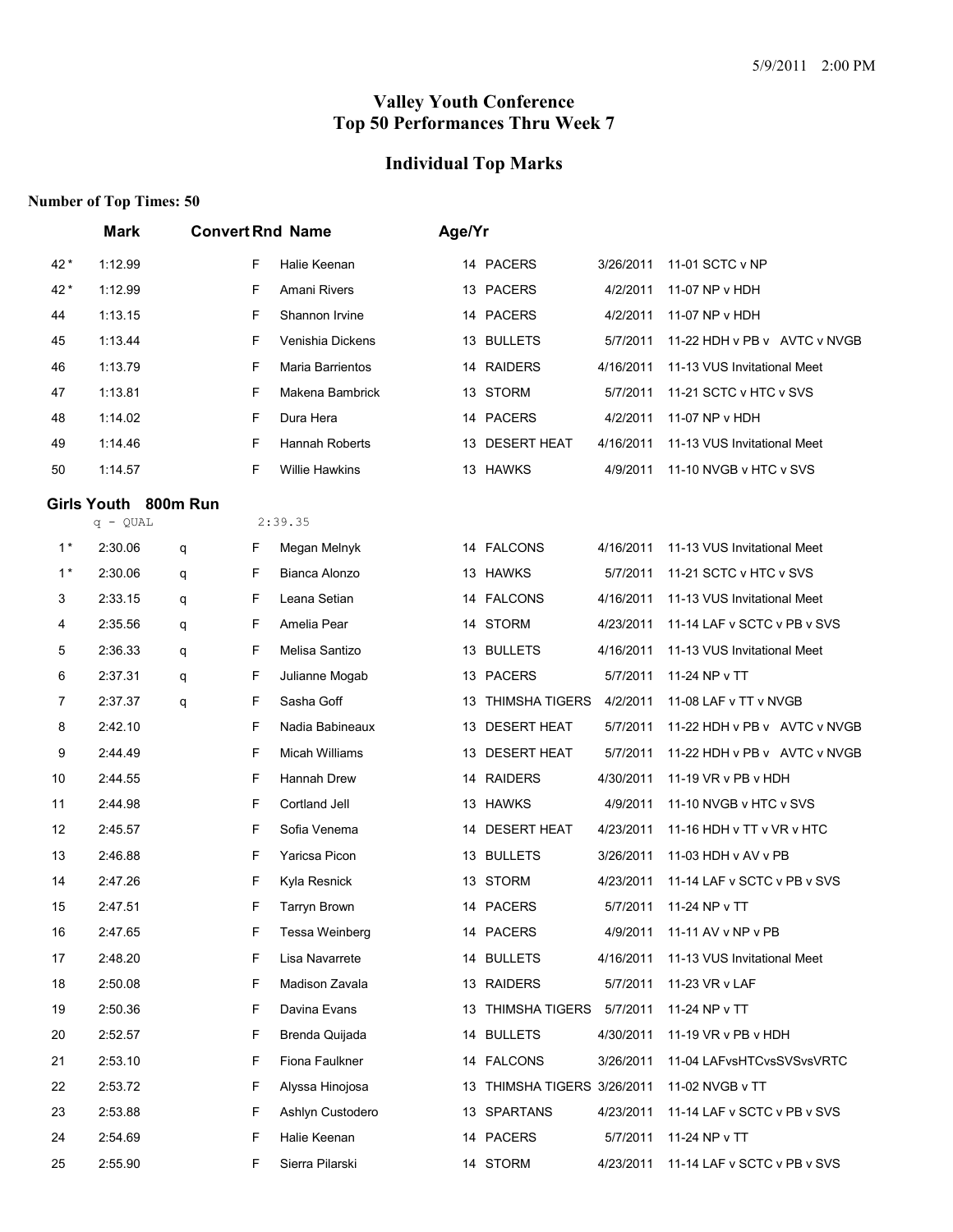# **Individual Top Marks**

|    | <b>Mark</b>                         |   |   | <b>Convert Rnd Name</b> | Age/Yr |                          |           |                              |
|----|-------------------------------------|---|---|-------------------------|--------|--------------------------|-----------|------------------------------|
| 26 | 2:56.02                             |   | F | Emma Bahr               |        | 13 STORM                 | 4/2/2011  | 11-05 VR v SCTC v HTC        |
| 27 | 2:58.80                             |   | F | Hannah Roberts          |        | 13 DESERT HEAT           | 4/30/2011 | 11-19 VR v PB v HDH          |
| 28 | 3:01.02                             |   | F | Elizabeth Grove         |        | 13 ANTELOPE              | 4/9/2011  | 11-11 AV v NP v PB           |
| 29 | 3:04.55                             |   | F | Kimberly Maldonado      |        | 13 BULLETS               | 4/30/2011 | 11-19 $VR$ v PB v HDH        |
| 30 | 3:05.22                             |   | F | <b>Willie Hawkins</b>   | 13     | <b>HAWKS</b>             | 4/9/2011  | 11-10 NVGB v HTC v SVS       |
| 31 | 3:06.75                             |   | F | Stacey Perlata          |        | 13 BULLETS               | 4/23/2011 | 11-14 LAF v SCTC v PB v SVS  |
| 32 | 3:06.89                             |   | F | Mayra Huerta            |        | 13 GOLDEN BEARS          | 5/7/2011  | 11-22 HDH v PB v AVTC v NVGB |
| 33 | 3:06.93                             |   | F | <b>Katherine Nolte</b>  |        | 14 FALCONS               | 4/9/2011  | 11-12 LAF v VRTC v TT        |
| 34 | 3:06.98                             |   | F | Shannon Irvine          | 14     | <b>PACERS</b>            | 5/7/2011  | 11-24 NP v TT                |
| 35 | 3:07.41                             |   | F | Celine Whitman          |        | 13 STORM                 | 5/7/2011  | 11-21 SCTC v HTC v SVS       |
| 36 | 3:08.01                             |   | F | Alyssa Galvin           |        | 14 PACERS                | 5/7/2011  | 11-24 NP v TT                |
| 37 | 3:08.65                             |   | F | Elizabeth Noji          | 14     | <b>RAIDERS</b>           | 5/7/2011  | 11-23 VR v LAF               |
| 38 | 3:10.33                             |   | F | Tanyesha Davis          | 14     | THIMSHA TIGERS           | 4/2/2011  | 11-08 LAF v TT v NVGB        |
| 39 | 3:10.87                             |   | F | Anastasia Swan          | 14     | THIMSHA TIGERS 3/26/2011 |           | 11-02 NVGB v TT              |
| 40 | 3:14.20                             |   | F | Morgan Ware             | 13     | <b>DESERT HEAT</b>       | 4/23/2011 | 11-16 HDH v TT v VR v HTC    |
| 41 | 3:18.59                             |   | F | Jeanneth Bon            |        | 14 BULLETS               | 3/26/2011 | 11-03 HDH v AV v PB          |
| 42 | 3:21.16                             |   | F | Jasmine Smith           | 13     | ANTELOPE                 | 4/30/2011 | 11-18 SVS v AV               |
| 43 | 3:24.89                             |   | F | Amanda Dal Soglio       | 13     | <b>STORM</b>             | 4/2/2011  | 11-05 VR v SCTC v HTC        |
| 44 | 3:26.47                             |   | F | Makenna Marks           | 13     | <b>RAIDERS</b>           | 4/30/2011 | 11-19 VR v PB v HDH          |
| 45 | 3:27.26                             |   | F | Jasmine Lynch           |        | 13 DESERT HEAT           | 4/16/2011 | 11-13 VUS Invitational Meet  |
| 46 | 3:27.45                             |   | F | Desmin Sneed            | 13     | <b>DESERT HEAT</b>       | 4/9/2011  | 11-09 SCTC v HDH             |
| 47 | 3:30.84                             |   | F | Leslie Lopez            | 13     | <b>GOLDEN BEARS</b>      | 5/7/2011  | 11-22 HDH v PB v AVTC v NVGB |
| 48 | 3:32.52                             |   | F | Delmy Gonzalez          | 14     | <b>GOLDEN BEARS</b>      | 3/26/2011 | 11-02 NVGB v TT              |
| 49 | 3:33.40                             |   | F | Rebeca Carrillo         | 14     | <b>GOLDEN BEARS</b>      | 4/16/2011 | 11-13 VUS Invitational Meet  |
| 50 | 3:36.01                             |   | F | Jessica Reyes           | 14     | <b>DESERT HEAT</b>       | 4/16/2011 | 11-13 VUS Invitational Meet  |
|    | Girls Youth 1500m Run<br>$q - QUAL$ |   |   | 5:33.50                 |        |                          |           |                              |
| 1  | 5:09.25                             | q | F | Bianca Alonzo           |        | 13 HAWKS                 | 5/7/2011  | 11-21 SCTC v HTC v SVS       |
| 2  | 5:18.06                             | q | F | Leana Setian            |        | 14 FALCONS               | 4/23/2011 | 11-14 LAF v SCTC v PB v SVS  |
| 3  | 5:23.70                             | q | F | Megan Melnyk            |        | 14 FALCONS               | 4/9/2011  | 11-12 LAF v VRTC v TT        |
| 4  | 5:24.50                             | q | F | Amelia Pear             |        | 14 STORM                 | 5/7/2011  | 11-21 SCTC v HTC v SVS       |
| 5  | 5:31.32                             | q | F | Tessa Weinberg          |        | 14 PACERS                | 4/16/2011 | 11-13 VUS Invitational Meet  |
| 6  | 5:38.07                             |   | F | Fiona Faulkner          |        | 14 FALCONS               | 5/7/2011  | 11-23 VR v LAF               |
| 7  | 5:42.48                             |   | F | Lisa Navarrete          |        | 14 BULLETS               | 4/16/2011 | 11-13 VUS Invitational Meet  |
| 8  | 5:44.36                             |   | F | Kyla Resnick            |        | 13 STORM                 | 4/16/2011 | 11-13 VUS Invitational Meet  |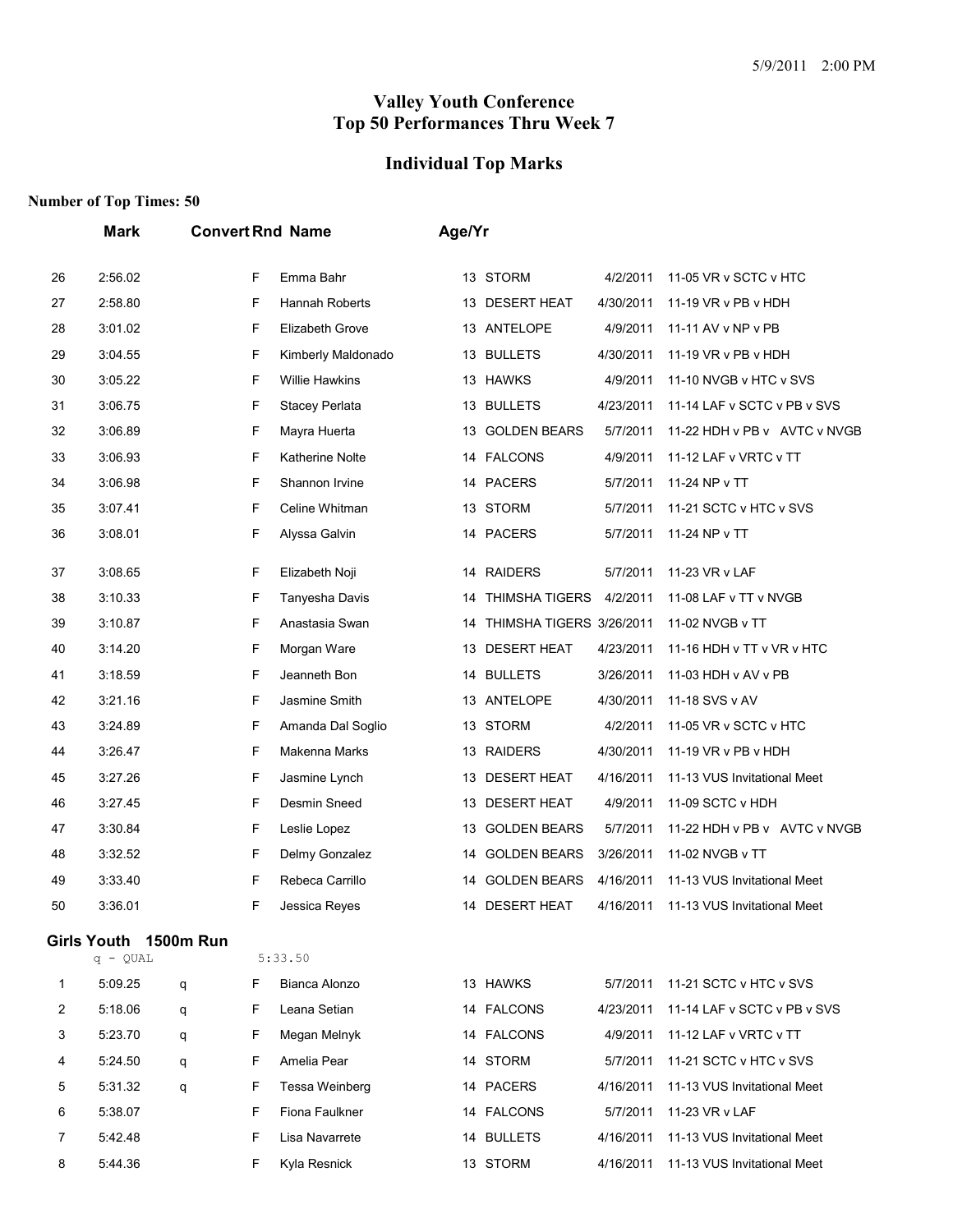#### **Individual Top Marks**

#### **Number of Top Times: 50**

|                | <b>Mark</b>                      |                  | <b>Convert Rnd Name</b> |                       |    | Age/Yr              |           |                             |  |  |  |
|----------------|----------------------------------|------------------|-------------------------|-----------------------|----|---------------------|-----------|-----------------------------|--|--|--|
| 9              | 5:48.08                          |                  | F                       | Ashlyn Custodero      |    | 13 SPARTANS         | 5/7/2011  | 11-21 SCTC v HTC v SVS      |  |  |  |
| 10             | 5:54.87                          |                  | F                       | Brenda Quijada        |    | 14 BULLETS          | 4/30/2011 | 11-19 VR v PB v HDH         |  |  |  |
| 11             | 5:55.78                          |                  | F                       | <b>Tarryn Brown</b>   |    | 14 PACERS           | 5/7/2011  | 11-24 NP v TT               |  |  |  |
| 12             | 5:59.26                          |                  | F                       | Yaricsa Picon         |    | 13 BULLETS          | 4/30/2011 | 11-19 VR v PB v HDH         |  |  |  |
| 13             | 6:01.24                          |                  | F                       | Melisa Santizo        | 13 | <b>BULLETS</b>      | 3/26/2011 | 11-03 HDH v AV v PB         |  |  |  |
| 14             | 6:02.11                          |                  | F                       | Jeanneth Guadalupe    |    | 14 BULLETS          | 4/16/2011 | 11-13 VUS Invitational Meet |  |  |  |
| 15             | 6:04.39                          |                  | F                       | Hannah Roberts        |    | 13 DESERT HEAT      | 4/30/2011 | 11-19 VR v PB v HDH         |  |  |  |
| 16             | 6:04.93                          |                  | F                       | Madison Zavala        |    | 13 RAIDERS          | 4/2/2011  | 11-05 VR v SCTC v HTC       |  |  |  |
| 17             | 6:06.33                          |                  | F                       | Elizabeth Grove       | 13 | ANTELOPE            | 4/9/2011  | 11-11 AV v NP v PB          |  |  |  |
| 18             | 6:07.02                          |                  | F                       | Sierra Pilarski       |    | 14 STORM            | 4/30/2011 | 11-17 SCTC v NVGB v TT      |  |  |  |
| 19             | 6:08.55                          |                  | F                       | Sofia Venema          | 14 | <b>DESERT HEAT</b>  | 3/26/2011 | 11-03 HDH v AV v PB         |  |  |  |
| 20             | 6:11.75                          |                  | F                       | Mayra Huerta          | 13 | <b>GOLDEN BEARS</b> | 4/23/2011 | 11-15 AV v NP v NVGB        |  |  |  |
| 21             | 6:12.46                          |                  | F                       | Kimberly Maldonado    | 13 | <b>BULLETS</b>      | 4/30/2011 | 11-19 VR v PB v HDH         |  |  |  |
| 22             | 6:31.51                          |                  | F                       | Celine Whitman        |    | 13 STORM            | 4/23/2011 | 11-14 LAF v SCTC v PB v SVS |  |  |  |
| 23             | 6:34.57                          |                  | F                       | Sofia Boronkay        |    | 13 RAIDERS          | 4/9/2011  | 11-12 LAF v VRTC v TT       |  |  |  |
| 24             | 6:43.94                          |                  | F                       | Mikayla Vovk          | 13 | STORM               | 3/26/2011 | 11-01 SCTC v NP             |  |  |  |
| 25             | 6:48.94                          |                  | F                       | Jeanneth Bon          |    | 14 BULLETS          | 3/26/2011 | 11-03 HDH v AV v PB         |  |  |  |
| 26             | 6:52.19                          |                  | F                       | <b>Tiffany Duarte</b> |    | 14 FALCONS          | 3/26/2011 | 11-04 LAFvsHTCvsSVSvsVRTC   |  |  |  |
| 27             | 6:54.78                          |                  | F                       | Leslie Lopez          | 13 | <b>GOLDEN BEARS</b> | 4/23/2011 | 11-15 AV v NP v NVGB        |  |  |  |
| 28             | 7:22.39                          |                  | F                       | <b>Willie Hawkins</b> |    | 13 HAWKS            | 3/26/2011 | 11-04 LAFvsHTCvsSVSvsVRTC   |  |  |  |
| 29             | 7:36.71                          |                  | F                       | Jessica Reyes         | 14 | <b>DESERT HEAT</b>  | 4/16/2011 | 11-13 VUS Invitational Meet |  |  |  |
| 30             | 7:44.62                          |                  | F                       | Jasmine Lynch         |    | 13 DESERT HEAT      | 4/9/2011  | 11-09 SCTC v HDH            |  |  |  |
| 31             | 10:03.95                         |                  | F                       | Savannah Wolff        |    | 13 PACERS           | 3/26/2011 | 11-01 SCTC v NP             |  |  |  |
|                | <b>Girls Youth</b><br>$q - QUAL$ | <b>3000m Run</b> |                         | 14:00.00              |    |                     |           |                             |  |  |  |
| 1              | 11:46.70                         | q                | F                       | Tessa Weinberg        |    | 14 PACERS           | 5/7/2011  | 11-24 NP v TT               |  |  |  |
| 2              | 12:40.00                         | q                | F                       | Kyla Resnick          |    | 13 STORM            | 4/2/2011  | 11-05 VR v SCTC v HTC       |  |  |  |
| 3              | 13:00.65                         | q                | F                       | <b>Tarryn Brown</b>   |    | 14 PACERS           | 5/7/2011  | 11-24 NP v TT               |  |  |  |
| 4              | 13:15.63                         | q                | F                       | Ashlyn Custodero      |    | 13 SPARTANS         | 4/16/2011 | 11-13 VUS Invitational Meet |  |  |  |
| 5              | 13:59.31                         | q                | F                       | Sierra Pilarski       |    | 14 STORM            | 4/23/2011 | 11-14 LAF v SCTC v PB v SVS |  |  |  |
| 6              | 14:07.32                         |                  | F                       | Mayra Huerta          |    | 13 GOLDEN BEARS     | 4/16/2011 | 11-13 VUS Invitational Meet |  |  |  |
| $\overline{7}$ | 14:25.56                         |                  | F                       | Elizabeth Grove       |    | 13 ANTELOPE         | 4/23/2011 | 11-15 AV v NP v NVGB        |  |  |  |
| 8              | 16:41.87                         |                  | F                       | Leslie Lopez          |    | 13 GOLDEN BEARS     | 4/16/2011 | 11-13 VUS Invitational Meet |  |  |  |

# **Girls Youth 100m Hurdles 30"**<br>  $q = 0$ UAL 19.60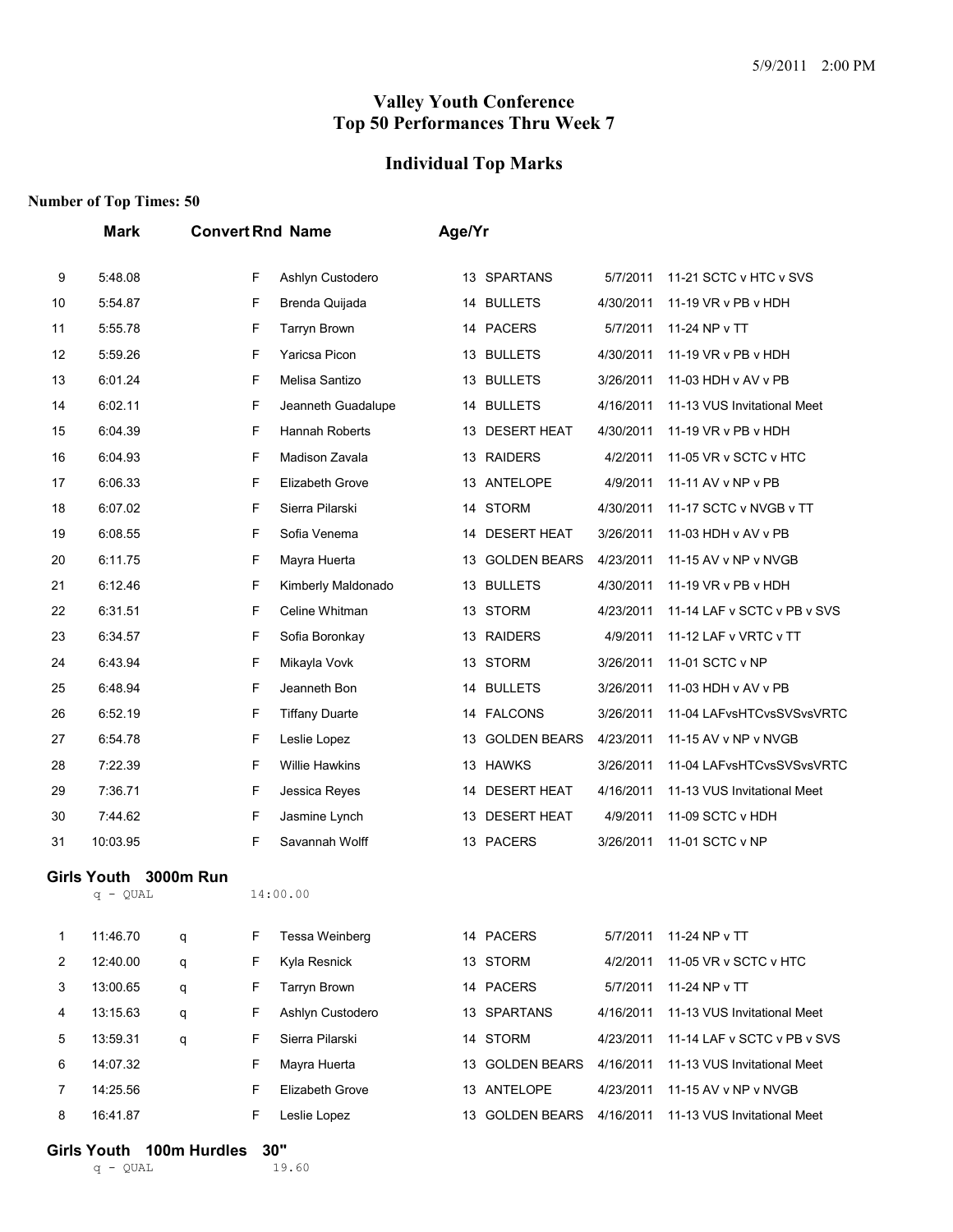#### **Individual Top Marks**

|                | <b>Mark</b>                      |                  |        | <b>Convert Rnd Name</b>     | Age/Yr |                          |                       |                                            |
|----------------|----------------------------------|------------------|--------|-----------------------------|--------|--------------------------|-----------------------|--------------------------------------------|
| 1              | 15.70                            | q                | F      | Sasha Goff                  | 13     | THIMSHA TIGERS 4/16/2011 |                       | 11-13 VUS Invitational Meet                |
| $\overline{c}$ | 15.71                            | q                | F      | Nina Acebo                  |        | 14 FALCONS               | 4/16/2011             | 11-13 VUS Invitational Meet                |
| 3              | 17.59                            | q                | F      | <b>Isabel Annino</b>        |        | 14 FALCONS               | 5/7/2011              | 11-23 VR v LAF                             |
| 4              | 17.60                            | q                | F      | Sarah Kersting              |        | 14 FALCONS               | 4/30/2011             | 11-20 NP vs. LAF, HW                       |
| 5              | 17.72                            | q                | F      | Brisa Guzman-Sanchez        |        | 13 PACERS                | 5/7/2011              | 11-24 NP v TT                              |
| 6              | 18.39                            | q                | F      | Paige Johnson               |        | 13 RAIDERS               | 5/7/2011              | 11-23 VR v LAF                             |
| 7              | 20.41                            |                  | F      | <b>Taylor Bell</b>          |        | 14 PACERS                | 3/26/2011             | 11-01 SCTC v NP                            |
| 8              | 20.66                            |                  | F      | Hana Welsh                  | 13     | ANTELOPE                 | 5/7/2011              | 11-22 HDH v PB v AVTC v NVGB               |
| 9              | 21.13                            |                  | F      | Marisa Sanchez              |        | 13 FALCONS               | 4/30/2011             | 11-20 NP vs. LAF, HW                       |
| 10             | 21.55                            |                  | F      | <b>Birittany Holloway</b>   |        | 14 PACERS                | 5/7/2011              | 11-24 NP v TT                              |
| 11             | 21.56                            |                  | F      | Hannah Sy                   |        | 13 FALCONS               | 4/23/2011             | 11-14 LAF v SCTC v PB v SVS                |
| 12             | 21.58                            |                  | F      | Amani Rivers                |        | 13 PACERS                | 5/7/2011              | 11-24 NP v TT                              |
| 13             | 21.60                            |                  | F      | Angelique Ward              | 13     | <b>DESERT HEAT</b>       | 5/7/2011              | 11-22 HDH v PB v AVTC v NVGB               |
| 14             | 21.72                            |                  | F      | Lauren Hutchinson           |        | 13 FALCONS               | 3/26/2011             | 11-04 LAFvsHTCvsSVSvsVRTC                  |
| 15             | 22.18                            |                  | F      | <b>Brooke Yamamoto</b>      |        | 13 STORM                 | 4/2/2011              | 11-05 VR v SCTC v HTC                      |
| 16             | 22.39                            |                  | F      | <b>Stacey Storaker</b>      |        | 13 STORM                 | 5/7/2011              | 11-21 SCTC v HTC v SVS                     |
|                | <b>Girls Youth</b>               | <b>High Jump</b> |        | $3 - 10.00$                 |        |                          |                       |                                            |
|                | $q - QUAL$                       |                  |        |                             |        |                          |                       |                                            |
| 1              | 4-10.00<br>4-08.00               | q                | F<br>F | <b>Taylor Bell</b>          |        | 14 PACERS<br>13 RAIDERS  | 5/7/2011<br>4/23/2011 | 11-24 NP v TT<br>11-16 HDH v TT v VR v HTC |
| 2<br>3         | 4-04.00                          | q                | F      | Paige Johnson<br>Hana Welsh |        | 13 ANTELOPE              | 3/26/2011             | 11-03 HDH v AV v PB                        |
| $4*$           | 4-02.00                          | q                | F      | Stephanie Carrillo          |        | 14 RAIDERS               | 4/16/2011             | 11-13 VUS Invitational Meet                |
| $4*$           | 4-02.00                          | q                | F      | Madigan Roll                |        | 14 FALCONS               | 4/23/2011             | 11-14 LAF v SCTC v PB v SVS                |
| $6*$           | 4-00.00                          | q                | F      | Natalie Smith               |        | 14 FALCONS               | 4/2/2011              | 11-08 LAF v TT v NVGB                      |
| $6*$           | 4-00.00                          | q<br>q           | F      | Ary'l Burgoyne              |        | 14 RAIDERS               | 5/7/2011              | 11-23 VR v LAF                             |
| 8              | 3-10.00                          | q                | F      | Sofia Boronkay              |        | 13 RAIDERS               | 4/30/2011             | 11-19 VR v PB v HDH                        |
| $9*$           | 3-08.00                          |                  | F      | Jasmine Smith               |        | 13 ANTELOPE              | 5/7/2011              | 11-22 HDH v PB v AVTC v NVGB               |
| $9*$           | 3-08.00                          |                  | F      | Rheanna Osborne             |        | 13 FALCONS               | 4/9/2011              | 11-12 LAF v VRTC v TT                      |
| $9*$           | 3-08.00                          |                  | F      | Savannah Baum               |        | 13 FALCONS               | 4/30/2011             | 11-20 NP vs. LAF, HW                       |
| 12             | 3-06.00                          |                  | F      | Elizabeth Noji              |        | 14 RAIDERS               | 3/26/2011             | 11-04 LAFvsHTCvsSVSvsVRTC                  |
|                |                                  |                  |        |                             |        |                          |                       |                                            |
|                | <b>Girls Youth</b><br>$q - QUAL$ | Long Jump        |        | $14 - 01.00$                |        |                          |                       |                                            |
| 1              | 17-05.25                         | q                | F      | Nina Acebo                  |        | 14 FALCONS               | 4/30/2011             | 11-20 NP vs. LAF, HW                       |
| $\overline{2}$ | 15-05.50                         | q                | F      | Cydnea Dean                 |        | 14 THIMSHA TIGERS        | 4/9/2011              | 11-12 LAF v VRTC v TT                      |
| 3              | 15-01.00                         | q                | F      | <b>Taylor Bell</b>          |        | 14 PACERS                | 4/9/2011              | 11-11 AV v NP v PB                         |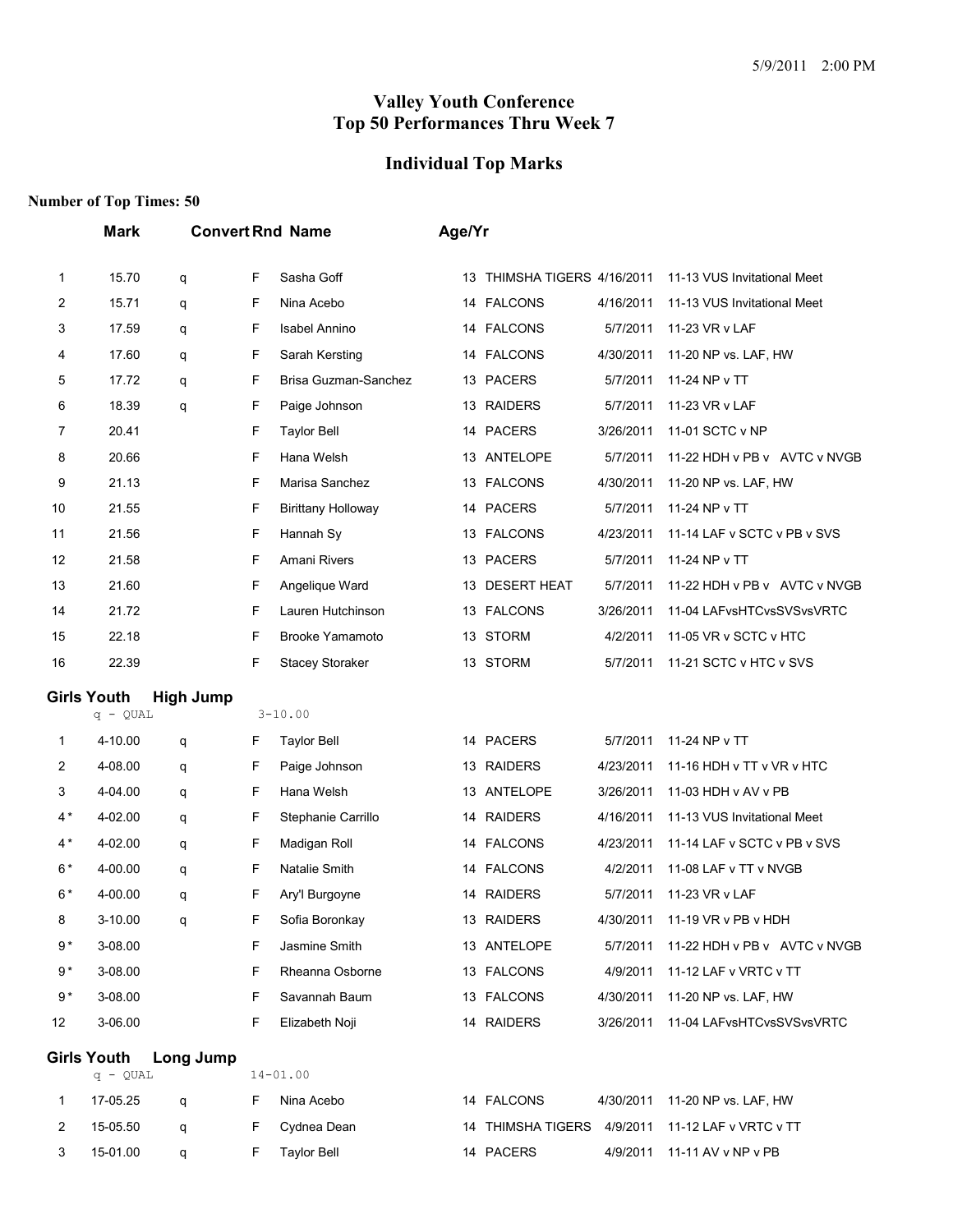#### **Individual Top Marks**

|       | Mark     | <b>Convert Rnd Name</b> |                          | Age/Yr |                       |           |                              |
|-------|----------|-------------------------|--------------------------|--------|-----------------------|-----------|------------------------------|
| 4     | 14-07.25 | F<br>q                  | <b>Isabel Annino</b>     |        | 14 FALCONS            | 4/30/2011 | 11-20 NP vs. LAF, HW         |
| 5     | 14-05.75 | F<br>q                  | Julianne Mogab           |        | 13 PACERS             | 4/30/2011 | 11-20 NP vs. LAF, HW         |
| 6     | 14-01.00 | F<br>q                  | Paige Johnson            |        | 13 RAIDERS            | 4/23/2011 | 11-16 HDH v TT v VR v HTC    |
| 7     | 13-10.00 | F                       | Sarah Kersting           | 14     | <b>FALCONS</b>        | 4/9/2011  | 11-12 LAF v VRTC v TT        |
| 8     | 13-05.00 | F                       | Madigan Roll             |        | 14 FALCONS            | 4/9/2011  | 11-12 LAF v VRTC v TT        |
| 9     | 13-03.00 | F                       | Maria Sepulveda          | 14     | <b>STORM</b>          | 3/26/2011 | 11-01 SCTC v NP              |
| $10*$ | 13-01.50 | F                       | Bianca Alonzo            |        | 13 HAWKS              | 5/7/2011  | 11-21 SCTC v HTC v SVS       |
| $10*$ | 13-01.50 | F                       | Davina Evans             | 13     | <b>THIMSHA TIGERS</b> | 4/9/2011  | 11-12 LAF v VRTC v TT        |
| 12    | 12-11.50 | F                       | <b>Mckenzie Miccolis</b> | 14     | <b>SPARTANS</b>       | 4/30/2011 | 11-18 SVS v AV               |
| 13    | 12-11.25 | F                       | Emma Bahr                | 13     | <b>STORM</b>          | 4/2/2011  | 11-05 VR v SCTC v HTC        |
| 14    | 12-11.00 | F                       | Vanessa Edwards          |        | 14 STORM              | 3/26/2011 | 11-01 SCTC v NP              |
| 15    | 12-06.00 | F                       | Sydney Yow               | 13     | <b>SPARTANS</b>       | 4/9/2011  | 11-10 NVGB v HTC v SVS       |
| 16    | 12-05.50 | F                       | Natalie Smith            | 14     | <b>FALCONS</b>        | 5/7/2011  | 11-23 VR v LAF               |
| 17    | 12-05.25 | F                       | Katelyn Weldon           | 13     | <b>SPARTANS</b>       | 4/30/2011 | 11-18 SVS v AV               |
| 18    | 12-01.75 | F                       | Halie Keenan             |        | 14 PACERS             | 4/23/2011 | 11-15 AV v NP v NVGB         |
| 19    | 12-01.50 | F                       | Carra Moore              | 13     | ANTELOPE              | 4/30/2011 | 11-18 SVS v AV               |
| 20    | 12-01.00 | F                       | Fiona Faulkner           | 14     | <b>FALCONS</b>        | 4/9/2011  | 11-12 LAF v VRTC v TT        |
| 21    | 11-11.25 | F                       | Anastasia Swan           | 14     | <b>THIMSHA TIGERS</b> | 5/7/2011  | 11-24 NP v TT                |
| 22    | 11-10.00 | F                       | Makaila Lopez            |        | 14 STORM              | 4/9/2011  | 11-09 SCTC v HDH             |
| $23*$ | 11-08.50 | F                       | Andrea Perales           | 14     | <b>RAIDERS</b>        | 4/9/2011  | 11-12 LAF v VRTC v TT        |
| $23*$ | 11-08.50 | F                       | Tonita Johnson           | 13     | <b>THIMSHA TIGERS</b> | 4/9/2011  | 11-12 LAF v VRTC v TT        |
| 25    | 11-06.50 | F                       | Brooke Yamamoto          |        | 13 STORM              | 5/7/2011  | 11-21 SCTC v HTC v SVS       |
| 26    | 11-05.50 | F                       | Jenna Carrillo           |        | 14 STORM              | 4/16/2011 | 11-13 VUS Invitational Meet  |
| 27    | 11-03.00 | F                       | Victoria Arambula        | 14     | <b>STORM</b>          | 4/2/2011  | 11-05 VR v SCTC v HTC        |
| 28    | 11-01.00 | F                       | Sonya Mills              |        | 13 RAIDERS            | 4/30/2011 | 11-19 VR v PB v HDH          |
| 29    | 10-11.25 | F                       | Audrey Sugimoto          |        | 13 SPARTANS           | 5/7/2011  | 11-21 SCTC v HTC v SVS       |
| 30    | 10-09.25 | F                       | Jordan Love              |        | 13 STORM              | 4/2/2011  | 11-05 VR v SCTC v HTC        |
| 31    | 10-07.00 | F                       | Miracle Adams            |        | 13 ANTELOPE           | 5/7/2011  | 11-22 HDH v PB v AVTC v NVGB |
| 32    | 9-10.75  | F                       | Dayell Frankie Gutierrez |        | 14 GOLDEN BEARS       | 4/2/2011  | 11-08 LAF v TT v NVGB        |
| 33    | 9-07.75  | F                       | <b>Willie Hawkins</b>    |        | 13 HAWKS              | 4/2/2011  | 11-05 VR v SCTC v HTC        |
| 34    | 9-06.00  | F                       | Ally Ebner               |        | 13 STORM              | 4/9/2011  | 11-09 SCTC v HDH             |
| 35    | 9-01.00  | F                       | <b>Cameron Ahlers</b>    |        | 13 SPARTANS           | 4/30/2011 | 11-18 SVS v AV               |
| 36    | 8-11.75  | F                       | Jyneese Henderson        |        | 14 RAIDERS            | 4/2/2011  | 11-05 VR v SCTC v HTC        |
| 37    | 8-09.00  | F                       | Aleesha Smith            |        | 14 ANTELOPE           | 4/9/2011  | 11-11 AV v NP v PB           |
| 38    | 8-02.75  | F                       | Cortland Jell            |        | 13 HAWKS              | 4/2/2011  | 11-05 VR v SCTC v HTC        |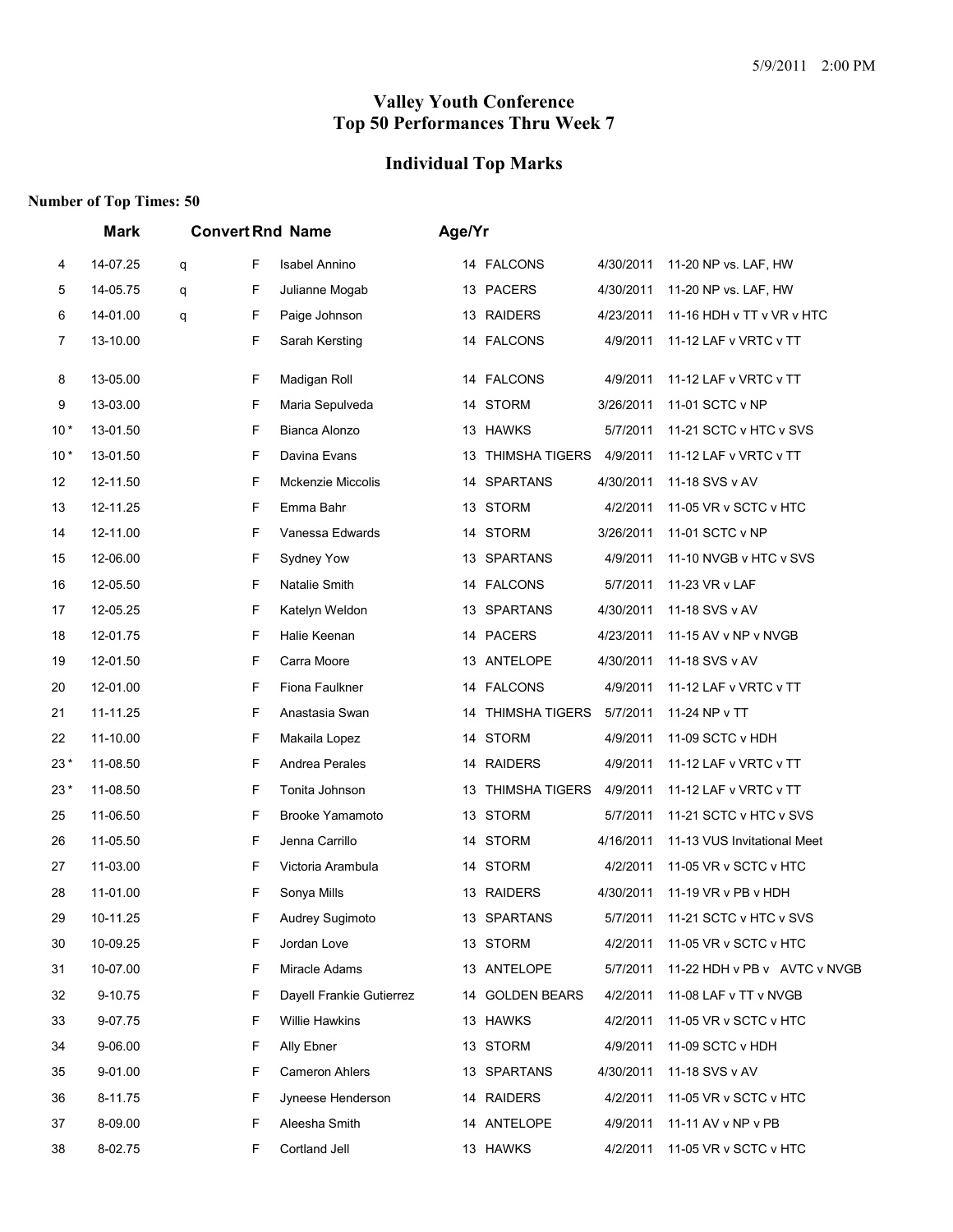# **Individual Top Marks**

|                | Mark               |                              |    | <b>Convert Rnd Name</b>   |    | Age/Yr                     |           |                                                    |
|----------------|--------------------|------------------------------|----|---------------------------|----|----------------------------|-----------|----------------------------------------------------|
| 39             | 7-07.50            |                              | F  | Mikayla Vovk              |    | 13 STORM                   | 4/23/2011 | 11-14 LAF v SCTC v PB v SVS                        |
|                | <b>Girls Youth</b> | Shot Put 6 lb.               |    |                           |    |                            |           |                                                    |
|                | $q - QUAL$         |                              |    | $25 - 02.00$              |    |                            |           |                                                    |
| 1              | 46-09.00           | q                            | F  | Nia Britt                 |    | 14 PACERS                  | 5/7/2011  | 11-24 NP v TT                                      |
| $\overline{2}$ | 33-09.00           | q                            | F  | Stephanie Carrillo        |    | 14 RAIDERS                 | 5/7/2011  | 11-23 VR v LAF                                     |
| 3              | 31-11.00           | q                            | F  | <b>Birittany Holloway</b> |    | 14 PACERS                  | 5/7/2011  | 11-24 NP v TT                                      |
| 4              | 29-08.00           | q                            | F  | Jade Ane                  | 14 | <b>STORM</b>               | 3/26/2011 | 11-01 SCTC v NP                                    |
| 5              | 29-04.00           | q                            | F  | Jordan Love               |    | 13 STORM                   | 4/30/2011 | 11-17 SCTC v NVGB v TT                             |
| 6              | 28-09.50           | q                            | F  | Margaret Lopez            | 13 | <b>STORM</b>               | 4/23/2011 | 11-14 LAF v SCTC v PB v SVS                        |
| 7              | 28-04.00           | q                            | F  | Tanyesha Davis            | 14 | THIMSHA TIGERS 4/30/2011   |           | 11-17 SCTC v NVGB v TT                             |
| 8              | 27-06.00           | q                            | F  | Teri Farr                 | 14 | THIMSHA TIGERS 4/23/2011   |           | 11-16 HDH v TT v VR v HTC                          |
| 9              | 25-01.00           |                              | F  | Brianna Johnson           | 14 | <b>GOLDEN BEARS</b>        | 5/7/2011  | 11-22 HDH v PB v AVTC v NVGB                       |
| 10             | 24-09.00           |                              | F  | Myoni Lightner            | 14 | THIMSHA TIGERS             | 5/7/2011  | 11-24 NP v TT                                      |
| 11             | 24-08.25           |                              | F  | Megan Fisher              | 13 | <b>BULLETS</b>             | 4/23/2011 | 11-14 LAF v SCTC v PB v SVS                        |
| 12             | 24-04.00           |                              | F  | Wynter Daggs              |    | 14 RAIDERS                 | 5/7/2011  | 11-23 VR v LAF                                     |
| 13             | 22-09.00           |                              | F  | Ty'nisha Jones            |    | 14 ANTELOPE                | 4/30/2011 | 11-18 SVS v AV                                     |
| 14             | 22-07.50           |                              | F  | Alyssa Galvin             |    | 14 PACERS                  | 4/16/2011 | 11-13 VUS Invitational Meet                        |
| 15             | 22-06.50           |                              | F  | Alaina Harville           | 14 | THIMSHA TIGERS 4/30/2011   |           | 11-17 SCTC v NVGB v TT                             |
| $16*$          | 22-03.75           |                              | F  | Sonya Mills               |    | 13 RAIDERS                 | 4/2/2011  | 11-05 VR v SCTC v HTC                              |
| $16*$          | 22-03.75           |                              | F  | Jazmin Jones              | 13 | <b>THIMSHA TIGERS</b>      | 4/2/2011  | 11-08 LAF v TT v NVGB                              |
| 18             | 20-03.00           |                              | F  | Victoria Harville         | 14 | <b>THIMSHA TIGERS</b>      | 4/9/2011  | 11-12 LAF v VRTC v TT                              |
| 19             | 20-01.00           |                              | F  | Leslie Lopez              |    | 13 GOLDEN BEARS            | 5/7/2011  | 11-22 HDH v PB v AVTC v NVGB                       |
| 20             | 19-03.50           |                              | F  | Dayell Frankie Gutierrez  | 14 | <b>GOLDEN BEARS</b>        | 4/2/2011  | 11-08 LAF v TT v NVGB                              |
| 21             | 19-02.00           |                              | F  | Mikayla Vovk              | 13 | <b>STORM</b>               | 4/9/2011  | 11-09 SCTC v HDH                                   |
| 22             | 19-00.00           |                              | F  | Delmy Gonzalez            |    | 14 GOLDEN BEARS            | 5/7/2011  | 11-22 HDH v PB v AVTC v NVGB                       |
| 23             | 18-01.00           |                              | F  | Elizabeth Noji            |    | 14 RAIDERS                 | 5/7/2011  | 11-23 VR v LAF                                     |
| 24             | 17-03.00           |                              | F  | Brianna Linell            |    |                            |           | 14 GOLDEN BEARS  4/30/2011  11-17 SCTC v NVGB v TT |
| 25             | 15-10.25           |                              | F  | Viviana Jimenez           |    | 13 THIMSHA TIGERS 5/7/2011 |           | 11-24 NP v TT                                      |
| 26             | 15-06.00           |                              | F  | Carra Moore               |    | 13 ANTELOPE                | 5/7/2011  | 11-22 HDH v PB v AVTC v NVGB                       |
| 27             | 12-07.00           |                              | F  | Madeleine Anderson        |    | 14 RAIDERS                 | 4/2/2011  | 11-05 VR v SCTC v HTC                              |
| 28             | 8-07.50            |                              | F  | Mayra Huerta              |    |                            |           | 13 GOLDEN BEARS  4/23/2011  11-15 AV v NP v NVGB   |
|                |                    | Girls Intermediate 100m Dash |    |                           |    |                            |           |                                                    |
|                | $q - QUAL$         |                              |    | 14.60 10                  |    |                            |           |                                                    |
| 1              | 13.76              | q                            | F. | Jessica Mills             |    | 17 RAIDERS                 |           | 4/30/2011 11-19 VR v PB v HDH                      |
| $\overline{2}$ | 14.16              | q                            | F  | Candace Madera            |    | 15 RAIDERS                 | 5/7/2011  | 11-23 VR v LAF                                     |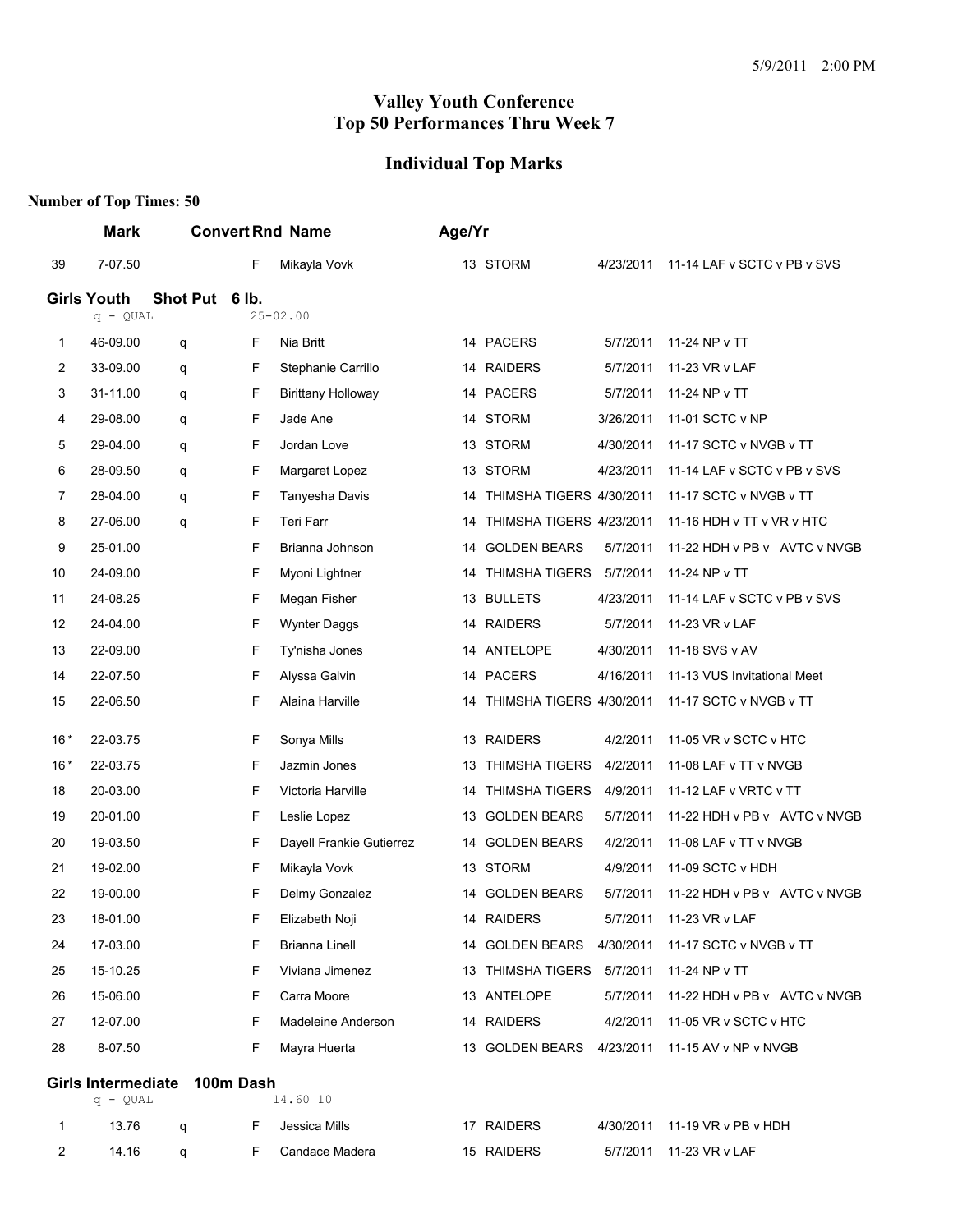# **Individual Top Marks**

|    | <b>Mark</b>               |   |              | <b>Convert Rnd Name</b> | Age/Yr |                             |           |                              |
|----|---------------------------|---|--------------|-------------------------|--------|-----------------------------|-----------|------------------------------|
| 3  | 14.44                     | q | F            | Morelia Garcia          |        | 15 BULLETS                  | 4/23/2011 | 11-14 LAF v SCTC v PB v SVS  |
| 4  | 14.59                     | q | P            | Fredrique Hoffman       | 16     | THIMSHA TIGERS 4/16/2011    |           | 11-13 VUS Invitational Meet  |
| 5  | 14.61                     |   | F            | Desiree Martin          | 15     | <b>THIMSHA TIGERS</b>       | 5/7/2011  | 11-24 NP v TT                |
| 6  | 14.62                     |   | $\mathsf{P}$ | Kendra Kelley           | 15     | <b>DESERT HEAT</b>          | 4/16/2011 | 11-13 VUS Invitational Meet  |
| 7  | 14.66                     |   | F            | Lesley Peralta          | 15     | <b>BULLETS</b>              | 4/23/2011 | 11-14 LAF v SCTC v PB v SVS  |
| 8  | 14.69                     |   | F            | <b>Timberly Woods</b>   | 15     | <b>GOLDEN BEARS</b>         | 3/26/2011 | 11-02 NVGB v TT              |
| 9  | 14.70                     |   | F            | Amber Edemann           | 15     | THIMSHA TIGERS 3/26/2011    |           | 11-02 NVGB v TT              |
| 10 | 14.99                     |   | F            | <b>Tera Oxley</b>       |        | 15 RAIDERS                  | 4/9/2011  | 11-12 LAF v VRTC v TT        |
| 11 | 15.38                     |   | F            | Alexya Chenault         |        | 16 STORM                    | 3/26/2011 | 11-01 SCTC v NP              |
| 12 | 15.53                     |   | F            | Alexandra Pena          |        | 16 FALCONS                  | 4/2/2011  | 11-08 LAF v TT v NVGB        |
| 13 | 15.58                     |   | F            | Rachel Achterman        |        | 15 FALCONS                  | 4/23/2011 | 11-14 LAF v SCTC v PB v SVS  |
| 14 | 15.90                     |   | F            | Amorette Ocampo         | 17     | <b>GOLDEN BEARS</b>         | 4/16/2011 | 11-13 VUS Invitational Meet  |
| 15 | 15.96                     |   | F            | Kathryn Bracken         |        | 15 RAIDERS                  | 4/30/2011 | 11-19 VR v PB v HDH          |
| 16 | 15.98                     |   | F            | Shandrea Burnett        | 16     | <b>DESERT HEAT</b>          | 3/26/2011 | 11-03 HDH v AV v PB          |
| 17 | 16.10                     |   | F            | <b>Emily Solis</b>      | 16     | <b>STORM</b>                | 3/26/2011 | 11-01 SCTC v NP              |
| 18 | 16.66                     |   | F            | Michelle Aquilar        |        | 16 FALCONS                  | 4/2/2011  | 11-08 LAF v TT v NVGB        |
| 19 | 18.50                     |   | F            | Breauna Abiad           |        | 16 RAIDERS                  | 4/2/2011  | 11-05 VR v SCTC v HTC        |
| 20 | 19.61                     |   | F            | Dejonay Jones           |        | 16 DESERT HEAT              | 4/23/2011 | 11-16 HDH v TT v VR v HTC    |
|    | <b>Girls Intermediate</b> |   | 200m Dash    |                         |        |                             |           |                              |
|    | $q - QUAL$                |   |              | 30.80 10                |        |                             |           |                              |
| 1  | 28.39                     | q | F            | Jessica Mills           |        | 17 RAIDERS                  | 4/16/2011 | 11-13 VUS Invitational Meet  |
| 2  | 29.30                     | q | F            | Candace Madera          |        | 15 RAIDERS                  | 5/7/2011  | 11-23 VR v LAF               |
| 3  | 29.50                     | q | F            | Morelia Garcia          |        | 15 BULLETS                  | 4/2/2011  | 11-06 AV v SVS v PB          |
| 4  | 30.53                     | q | F            | Lesley Peralta          | 15     | <b>BULLETS</b>              | 4/2/2011  | 11-06 AV v SVS v PB          |
| 5  | 30.89                     |   | F            | Kendra Kelley           |        | 15 DESERT HEAT              | 5/7/2011  | 11-22 HDH v PB v AVTC v NVGB |
| 6  | 31.48                     |   | F            | Desiree Martin          |        | 15 THIMSHA TIGERS 4/30/2011 |           | 11-17 SCTC v NVGB v TT       |
| 7  | 31.92                     |   | F            | Fredrique Hoffman       |        | 16 THIMSHA TIGERS 4/30/2011 |           | 11-17 SCTC v NVGB v TT       |
| 8  | 32.11                     |   | F            | Rachel Achterman        |        | 15 FALCONS                  | 5/7/2011  | 11-23 VR v LAF               |
| 9  | 32.33                     |   | F            | Amorette Ocampo         |        | 17 GOLDEN BEARS             | 4/9/2011  | 11-10 NVGB v HTC v SVS       |
| 10 | 32.72                     |   | F            | Shandrea Burnett        |        | 16 DESERT HEAT              | 3/26/2011 | 11-03 HDH v AV v PB          |
| 11 | 33.40                     |   | F            | Alexandra Pena          |        | 16 FALCONS                  | 3/26/2011 | 11-04 LAFvsHTCvsSVSvsVRTC    |
| 12 | 34.26                     |   | F            | Alexya Chenault         |        | 16 STORM                    | 3/26/2011 | 11-01 SCTC v NP              |
| 13 | 34.35                     |   | F            | <b>Emily Solis</b>      |        | 16 STORM                    | 4/9/2011  | 11-09 SCTC v HDH             |
| 14 | 35.15                     |   | F            | <b>Tera Oxley</b>       |        | 15 RAIDERS                  | 3/26/2011 | 11-04 LAFvsHTCvsSVSvsVRTC    |
| 15 | 35.42                     |   | F            | Michelle Aguilar        |        | 16 FALCONS                  | 4/2/2011  | 11-08 LAF v TT v NVGB        |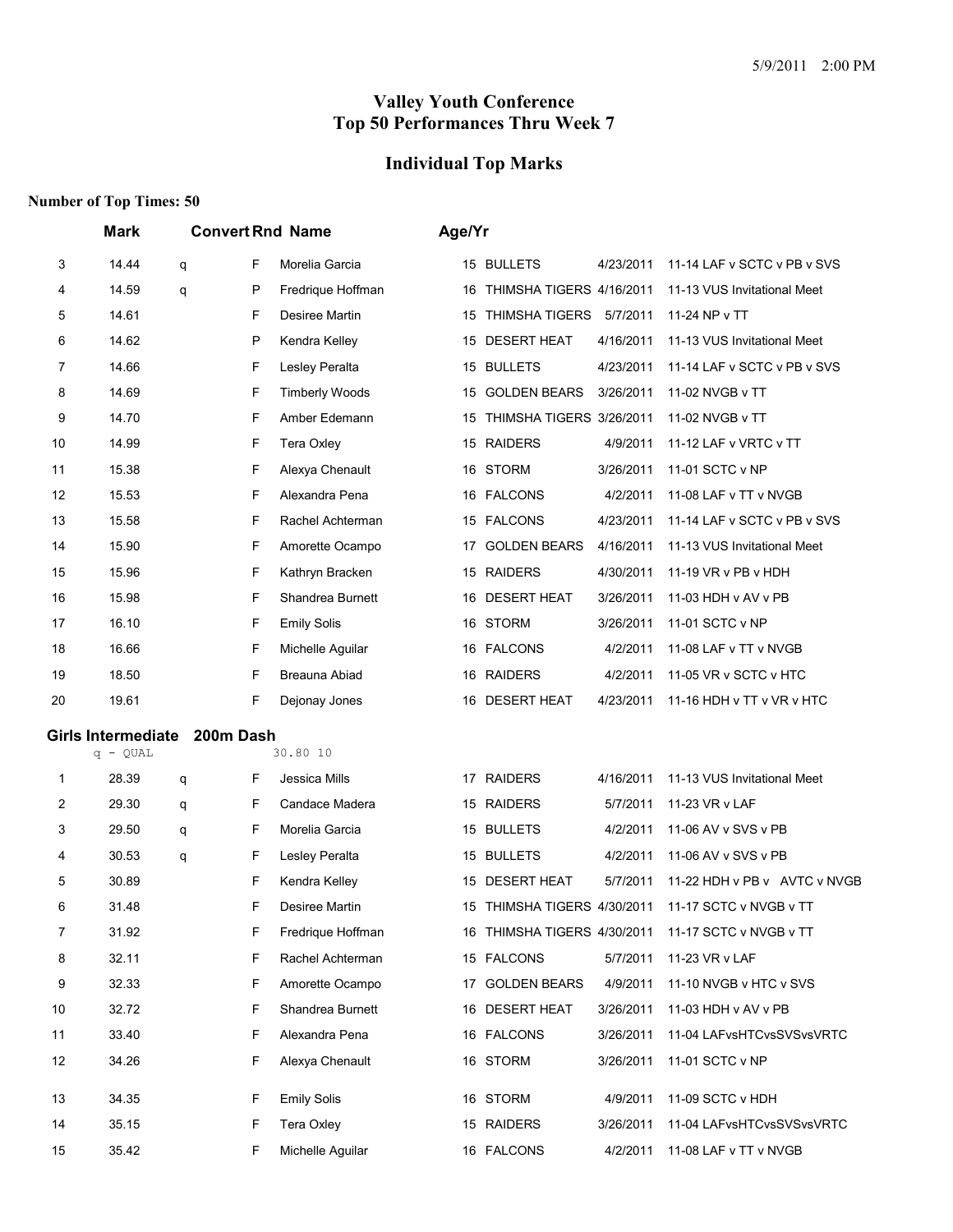# **Individual Top Marks**

|                | <b>Mark</b>                             |                  | <b>Convert Rnd Name</b>    | Age/Yr                                                     |
|----------------|-----------------------------------------|------------------|----------------------------|------------------------------------------------------------|
| 16             | 36.04                                   |                  | F<br>Kathryn Bracken       | 11-04 LAFvsHTCvsSVSvsVRTC<br>15 RAIDERS<br>3/26/2011       |
| 17             | 40.93                                   |                  | F<br>Dejonay Jones         | 16 DESERT HEAT<br>5/7/2011<br>11-22 HDH v PB v AVTC v NVGB |
|                | <b>Girls Intermediate</b><br>$q - QUAL$ | 400m Dash        | $1:13.80$ 10               |                                                            |
| 1              | 1:05.68                                 | q                | F<br>Amber Edemann         | 15 THIMSHA TIGERS 4/16/2011<br>11-13 VUS Invitational Meet |
| 2              | 1:07.97                                 | q                | F<br>Jessica Mills         | 17 RAIDERS<br>4/16/2011<br>11-13 VUS Invitational Meet     |
| 3              | 1:08.60                                 | q                | F<br>Candace Madera        | 15 RAIDERS<br>4/2/2011<br>11-05 VR v SCTC v HTC            |
| 4              | 1:09.81                                 | q                | F<br>Morelia Garcia        | 15 BULLETS<br>4/9/2011<br>11-11 AV v NP v PB               |
| 5              | 1:10.47                                 | q                | F<br>Rachel Achterman      | 15 FALCONS<br>4/30/2011<br>11-20 NP vs. LAF, HW            |
| 6              | 1:11.33                                 | q                | F<br>Fredrique Hoffman     | 4/2/2011<br>16 THIMSHA TIGERS<br>11-08 LAF v TT v NVGB     |
| 7              | 1:12.28                                 | q                | F<br>Desiree Martin        | <b>THIMSHA TIGERS</b><br>5/7/2011<br>11-24 NP v TT<br>15   |
| 8              | 1:12.53                                 | q                | F<br>Lesley Peralta        | 4/9/2011<br>15 BULLETS<br>11-11 AV v NP v PB               |
| 9              | 1:13.66                                 | q                | F<br><b>Timberly Woods</b> | 15 GOLDEN BEARS<br>3/26/2011<br>11-02 NVGB v TT            |
| 10             | 1:14.05                                 |                  | F<br>Shandrea Burnett      | 16 DESERT HEAT<br>3/26/2011<br>11-03 HDH v AV v PB         |
| 11             | 1:16.87                                 |                  | F<br>Alexandra Pena        | 16 FALCONS<br>4/2/2011<br>11-08 LAF v TT v NVGB            |
| 12             | 1:17.49                                 |                  | F<br>Kendra Kelley         | 15 DESERT HEAT<br>3/26/2011<br>11-03 HDH v AV v PB         |
| 13             | 1:18.37                                 |                  | F<br>Vianey Mancillas      | 15 THIMSHA TIGERS 4/23/2011<br>11-16 HDH v TT v VR v HTC   |
| 14             | 1:21.23                                 |                  | F<br>Tera Oxley            | 15 RAIDERS<br>4/2/2011<br>11-05 VR v SCTC v HTC            |
| 15             | 1:21.32                                 |                  | F<br>Madeline Matin        | <b>PACERS</b><br>4/9/2011<br>11-11 AV v NP v PB<br>17      |
| 16             | 1:24.00                                 |                  | F<br>Dejonay Jones         | 16 DESERT HEAT<br>4/23/2011<br>11-16 HDH v TT v VR v HTC   |
| 17             | 1:31.99                                 |                  | F<br>Breauna Abiad         | 16 RAIDERS<br>4/2/2011<br>11-05 VR v SCTC v HTC            |
| 18             | 1:37.71                                 |                  | F<br>Cristina Oceguera     | 17 PACERS<br>4/9/2011<br>11-11 AV v NP v PB                |
| 19             | 1:46.18                                 |                  | F<br>Victoria Nixon        | 15 DESERT HEAT<br>4/9/2011<br>11-09 SCTC v HDH             |
|                | Girls Intermediate 800m Run             |                  |                            |                                                            |
|                | $q - QUAL$                              |                  | 3:12.0010                  |                                                            |
| 1              | 2:48.00                                 | q                | F<br>Amber Edemann         | 15 THIMSHA TIGERS<br>4/9/2011<br>11-12 LAF v VRTC v TT     |
| $\overline{c}$ | 2:50.67                                 | q                | F<br>Shandrea Burnett      | 11-13 VUS Invitational Meet<br>16 DESERT HEAT<br>4/16/2011 |
| 3              | 3:03.42                                 | q                | F<br>Marguerite Barran     | 15 PACERS<br>4/16/2011<br>11-13 VUS Invitational Meet      |
| 4              | 3:05.90                                 | q                | F<br>Vianey Mancillas      | 15 THIMSHA TIGERS 4/16/2011<br>11-13 VUS Invitational Meet |
| 5              | 4:23.00                                 |                  | F<br>Victoria Nixon        | 15 DESERT HEAT<br>4/23/2011<br>11-16 HDH v TT v VR v HTC   |
|                | <b>Girls Intermediate</b><br>$q - QUAL$ | <b>1500m Run</b> | 6:29.0010                  |                                                            |
| 1              | 5:39.20                                 | q                | F<br>Amber Edemann         | 15 THIMSHA TIGERS 4/16/2011<br>11-13 VUS Invitational Meet |
| 2              | 6:04.46                                 | q                | F<br>Vianey Mancillas      | 15 THIMSHA TIGERS 5/7/2011<br>11-24 NP v TT                |
| 3              | 6:25.24                                 | q                | F<br>Marguerite Barran     | 15 PACERS<br>11-01 SCTC v NP<br>3/26/2011                  |
| 4              | 9:31.48                                 |                  | Victoria Nixon<br>F        | 15 DESERT HEAT<br>4/23/2011<br>11-16 HDH v TT v VR v HTC   |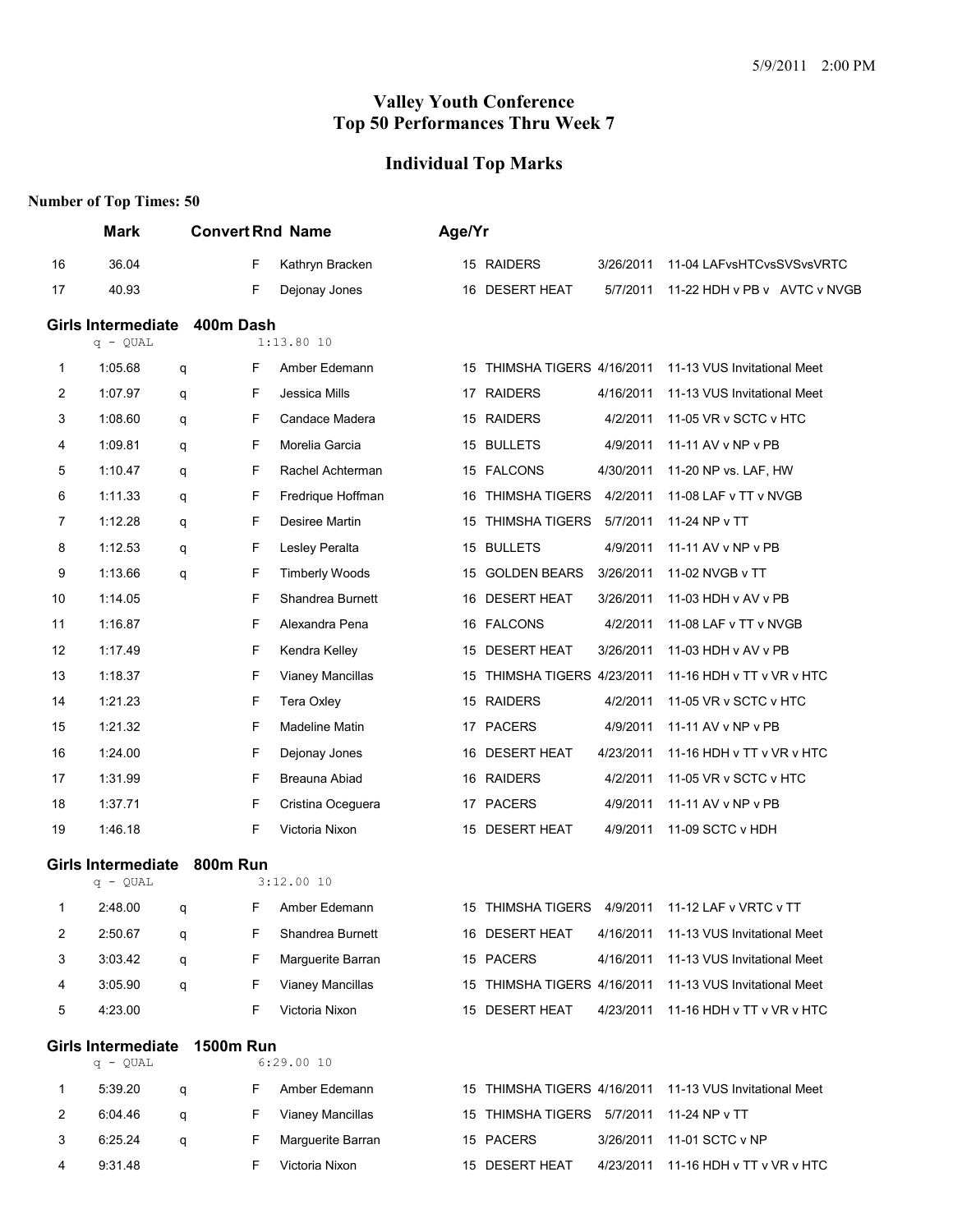#### **Individual Top Marks**

|                | <b>Mark</b>                             |   | <b>Convert Rnd Name</b> |                   | Age/Yr |                            |           |                                       |
|----------------|-----------------------------------------|---|-------------------------|-------------------|--------|----------------------------|-----------|---------------------------------------|
|                | <b>Girls Intermediate</b><br>$q - QUAL$ |   | 100m Hurdles            | 30"<br>21.00 10   |        |                            |           |                                       |
| 1              | 16.77                                   | q | F                       | Jessica Mills     |        | 17 RAIDERS                 | 4/9/2011  | 11-12 LAF v VRTC v TT                 |
| $\overline{2}$ | 19.70                                   | q | F                       | Desiree Martin    |        | 15 THIMSHA TIGERS          | 4/9/2011  | 11-12 LAF v VRTC v TT                 |
| 3              | 20.76                                   | q | F                       | Rachel Achterman  |        | 15 FALCONS                 | 4/30/2011 | 11-20 NP vs. LAF, HW                  |
|                | <b>Girls Intermediate</b><br>$q - QUAL$ |   | <b>High Jump</b>        | $4 - 02.0010$     |        |                            |           |                                       |
| $\mathbf 1$    | 4-10.00                                 | q | F                       | Jessica Mills     |        | 17 RAIDERS                 | 4/23/2011 | 11-16 HDH v TT v VR v HTC             |
| 2              | 4-02.00                                 | q | F                       | Kathryn Bracken   |        | 15 RAIDERS                 | 5/7/2011  | 11-23 VR v LAF                        |
|                | <b>Girls Intermediate</b><br>$q - QUAL$ |   | Long Jump               | $11 - 11.0010$    |        |                            |           |                                       |
| 1              | 16-10.00                                | q | F                       | Jessica Mills     |        | 17 RAIDERS                 | 4/23/2011 | 11-16 HDH v TT v VR v HTC             |
| 2              | 13-07.00                                | q | F                       | Tera Oxley        |        | 15 RAIDERS                 | 4/16/2011 | 11-13 VUS Invitational Meet           |
| $3*$           | 13-06.00                                | q | F                       | Kendra Kelley     |        | 15 DESERT HEAT             | 5/7/2011  | 11-22 HDH v PB v AVTC v NVGB          |
| $3*$           | 13-06.00                                | q | F                       | Desiree Martin    |        | 15 THIMSHA TIGERS 5/7/2011 |           | 11-24 NP v TT                         |
| 5              | 13-02.00                                | q | F                       | Lesley Peralta    |        | 15 BULLETS                 | 4/2/2011  | 11-06 AV v SVS v PB                   |
| 6              | 12-08.25                                | q | F                       | Candace Madera    |        | 15 RAIDERS                 | 4/2/2011  | 11-05 VR v SCTC v HTC                 |
| $\overline{7}$ | 12-04.00                                | q | F                       | Rachel Achterman  |        | 15 FALCONS                 | 5/7/2011  | 11-23 VR v LAF                        |
| 8              | 11-06.25                                |   | F                       | Michelle Aguilar  |        | 16 FALCONS                 | 4/2/2011  | 11-08 LAF v TT v NVGB                 |
|                | <b>Girls Intermediate</b><br>$q - QUAL$ |   | Shot Put 4 kg.          | $21 - 01.0010$    |        |                            |           |                                       |
| $\mathbf 1$    | 31-10.00                                | q | F                       | Selena Jamarillo  |        | 15 BULLETS                 | 5/7/2011  | 11-22 HDH v PB v AVTC v NVGB          |
| 2              | 25-10.00                                | q | F                       | Kendra Kelley     |        | 15 DESERT HEAT             | 4/23/2011 | 11-16 HDH v TT v VR v HTC             |
| 3              | 24-03.00                                | q | F                       | Breauna Abiad     |        | 16 RAIDERS                 | 4/2/2011  | 11-05 VR v SCTC v HTC                 |
| 4              | 23-07.00                                | q | F                       | Victoria Nixon    |        | 15 DESERT HEAT             |           | 5/7/2011 11-22 HDH v PB v AVTC v NVGB |
| 5              | 23-00.50                                | q | F                       | Alexya Chenault   |        | 16 STORM                   | 3/26/2011 | 11-01 SCTC v NP                       |
| 6              | 22-05.50                                | q | F                       | Cristina Oceguera |        | 17 PACERS                  | 4/16/2011 | 11-13 VUS Invitational Meet           |
| 7              | 19-08.00                                |   | F                       | Michelle Aguilar  |        | 16 FALCONS                 | 4/2/2011  | 11-08 LAF v TT v NVGB                 |
| 8              | 19-01.00                                |   | F                       | Alexandra Pena    |        | 16 FALCONS                 | 4/2/2011  | 11-08 LAF v TT v NVGB                 |
| 9              | 16-00.00                                |   | F                       | Madeline Matin    |        | 17 PACERS                  | 4/16/2011 | 11-13 VUS Invitational Meet           |
| 10             | 15-04.50                                |   | F                       | Amorette Ocampo   |        | 17 GOLDEN BEARS            | 4/9/2011  | 11-10 NVGB v HTC v SVS                |
| 11             | 13-11.00                                |   | F                       | Dejonay Jones     |        | 16 DESERT HEAT             | 5/7/2011  | 11-22 HDH v PB v AVTC v NVGB          |
|                | <b>Boys Gremlin</b>                     |   | 100m Dash               |                   |        |                            |           |                                       |
|                | 14.64                                   |   | F                       | Evan Davidson     |        | 8 PACERS                   |           | 5/7/2011 11-24 NP v TT                |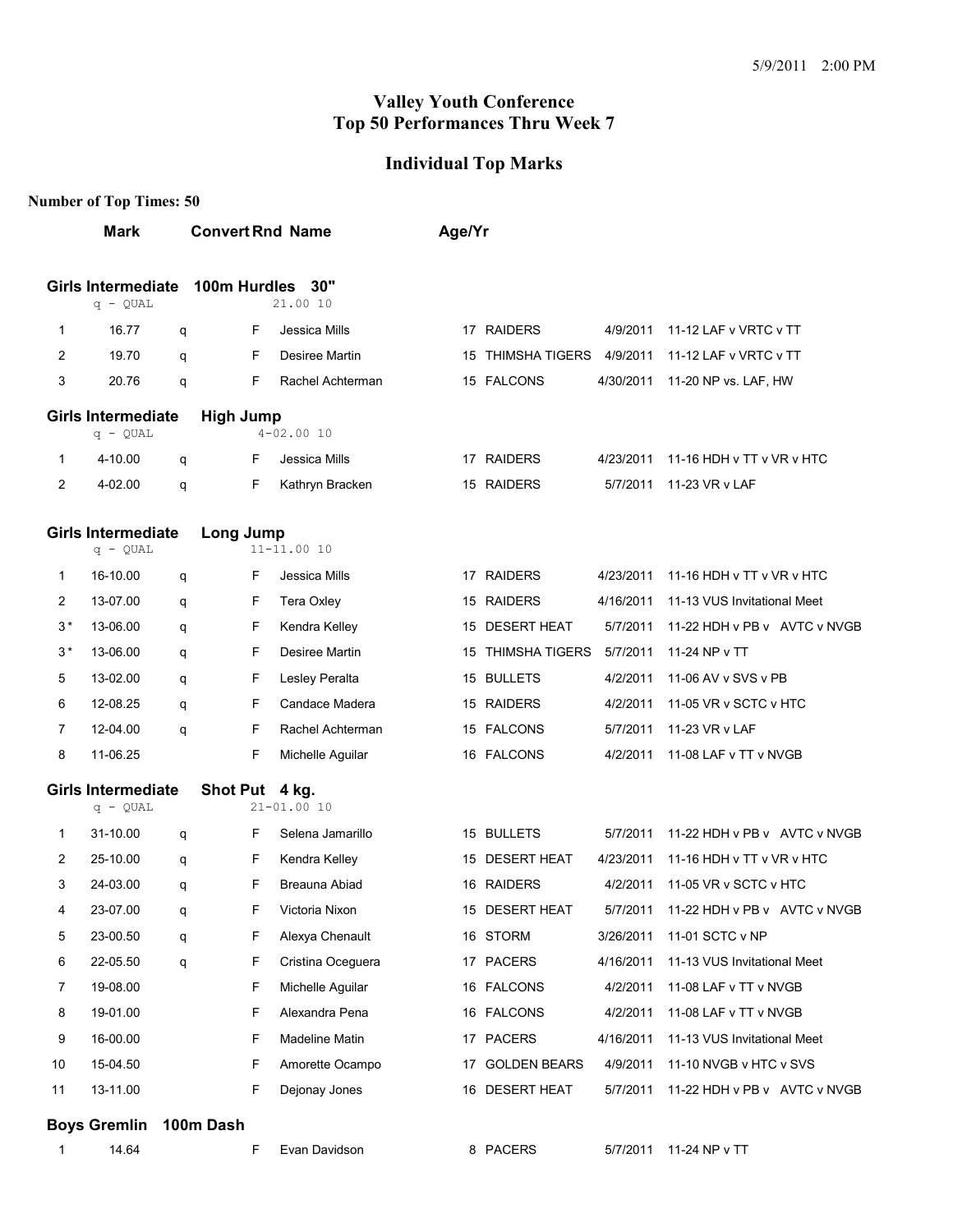#### **Individual Top Marks**

|                | <b>Mark</b> | <b>Convert Rnd Name</b>        | Age/Yr                                                              |
|----------------|-------------|--------------------------------|---------------------------------------------------------------------|
| $\overline{c}$ | 15.24       | F<br>Duhron Goodman            | 8 PACERS<br>4/2/2011<br>11-07 NP v HDH                              |
| 3              | 15.68       | F<br>Drue Watts                | 8 DESERT HEAT<br>4/16/2011<br>11-13 VUS Invitational Meet           |
| 4              | 15.70       | F<br>Damion Harvey             | <b>DESERT HEAT</b><br>4/9/2011<br>11-09 SCTC v HDH<br>8             |
| 5              | 15.75       | F<br>Jordan Kennon             | <b>DESERT HEAT</b><br>4/9/2011<br>11-09 SCTC v HDH<br>8             |
| 6              | 15.93       | F<br>Nkemka Chukwumerije       | 8 STORM<br>5/7/2011<br>11-21 SCTC v HTC v SVS                       |
| 7              | 15.96       | F<br>Matthew Heath             | 7 PACERS<br>5/7/2011<br>11-24 NP v TT                               |
| 8              | 16.04       | F<br>Hurun Clarke              | 8 HAWKS<br>5/7/2011<br>11-21 SCTC v HTC v SVS                       |
| 9              | 16.15       | F<br>Kamari Ramsey             | 7 DESERT HEAT<br>3/26/2011<br>11-03 HDH v AV v PB                   |
| 10             | 16.16       | F<br>Dylan White               | <b>PACERS</b><br>4/30/2011<br>11-20 NP vs. LAF, HW<br>8             |
| 11             | 16.24       | F<br><b>Tousaint Hale</b>      | 11-12 LAF v VRTC v TT<br>8 FALCONS<br>4/9/2011                      |
| 12             | 16.37       | P<br>Camdan Mc Wright          | THIMSHA TIGERS 4/16/2011<br>11-13 VUS Invitational Meet<br>8        |
| 13             | 16.48       | F<br>Alonzo Moore              | <b>DESERT HEAT</b><br>4/23/2011<br>11-16 HDH v TT v VR v HTC<br>8   |
| $14*$          | 16.79       | P<br>Caiou Chatman             | <b>DESERT HEAT</b><br>4/16/2011<br>11-13 VUS Invitational Meet<br>8 |
| $14*$          | 16.79       | P<br>Matisse Hera              | 8 PACERS<br>4/16/2011<br>11-13 VUS Invitational Meet                |
| 16             | 16.91       | F<br>Ephesians Prysock         | <b>BULLETS</b><br>4/23/2011<br>11-14 LAF v SCTC v PB v SVS<br>8     |
| $17*$          | 16.94       | F<br>Zamondre Merriweather     | 7 DESERT HEAT<br>4/9/2011<br>11-09 SCTC v HDH                       |
| $17*$          | 16.94       | F<br>Jakai Brock               | 7 PACERS<br>5/7/2011<br>11-24 NP v TT                               |
| $19*$          | 17.01       | F<br>Quentin Thompson          | 8 STORM<br>4/9/2011<br>11-09 SCTC v HDH                             |
| $19*$          | 17.01       | F<br>Nyan Gavino               | 8 PACERS<br>5/7/2011<br>11-24 NP v TT                               |
| 21             | 17.02       | F<br>Jaylen Braddock           | <b>PACERS</b><br>5/7/2011<br>11-24 NP v TT<br>8                     |
| 22             | 17.10       | P<br>Jason Hart II             | PACERS<br>4/16/2011<br>11-13 VUS Invitational Meet<br>8             |
| 23             | 17.11       | F<br>Angel Salas               | 7 THIMSHA TIGERS<br>5/7/2011<br>11-24 NP v TT                       |
| 24             | 17.21       | P<br>Pejan Foster              | <b>DESERT HEAT</b><br>11-13 VUS Invitational Meet<br>4/16/2011<br>8 |
| 25             | 17.22       | F<br><b>Tyler Gibgot</b>       | 8 RAIDERS<br>5/7/2011<br>11-23 VR v LAF                             |
|                |             |                                |                                                                     |
| 26             | 17.30       | P<br>Floyd Chalk               | 8 DESERT HEAT<br>4/16/2011<br>11-13 VUS Invitational Meet           |
| 27             | 17.31       | F<br>Da'Marrie Smith           | 7 PACERS<br>11-24 NP v TT<br>5/7/2011                               |
| 28             | 17.37       | F<br>Anthony Woods             | 7 ANTELOPE<br>4/2/2011<br>11-06 AV v SVS v PB                       |
| 29             | 17.41       | F<br>Amari Powell              | 8 STORM<br>4/9/2011<br>11-09 SCTC v HDH                             |
| 30             | 17.45       | F<br>Jarren Flowers            | 8 HAWKS<br>4/30/2011<br>11-20 NP vs. LAF, HW                        |
| 31             | 17.46       | P<br>Taajean Brown             | 7 BULLETS<br>4/16/2011<br>11-13 VUS Invitational Meet               |
| 32             | 17.47       | F<br><b>Constantine Pappas</b> | 8 PACERS<br>4/30/2011<br>11-20 NP vs. LAF, HW                       |
| 33             | 17.51       | F<br>Benjamin Rouzan           | 8 DESERT HEAT<br>4/30/2011<br>11-19 VR v PB v HDH                   |
| 34             | 17.58       | F<br><b>Edward Sosa</b>        | 8 PACERS<br>5/7/2011<br>11-24 NP v TT                               |
| $35*$          | 17.60       | P<br>Zach Turner               | 8 STORM<br>4/16/2011<br>11-13 VUS Invitational Meet                 |
| $35*$          | 17.60       | F<br>Elijah Gipson             | 7 PACERS<br>3/26/2011<br>11-01 SCTC v NP                            |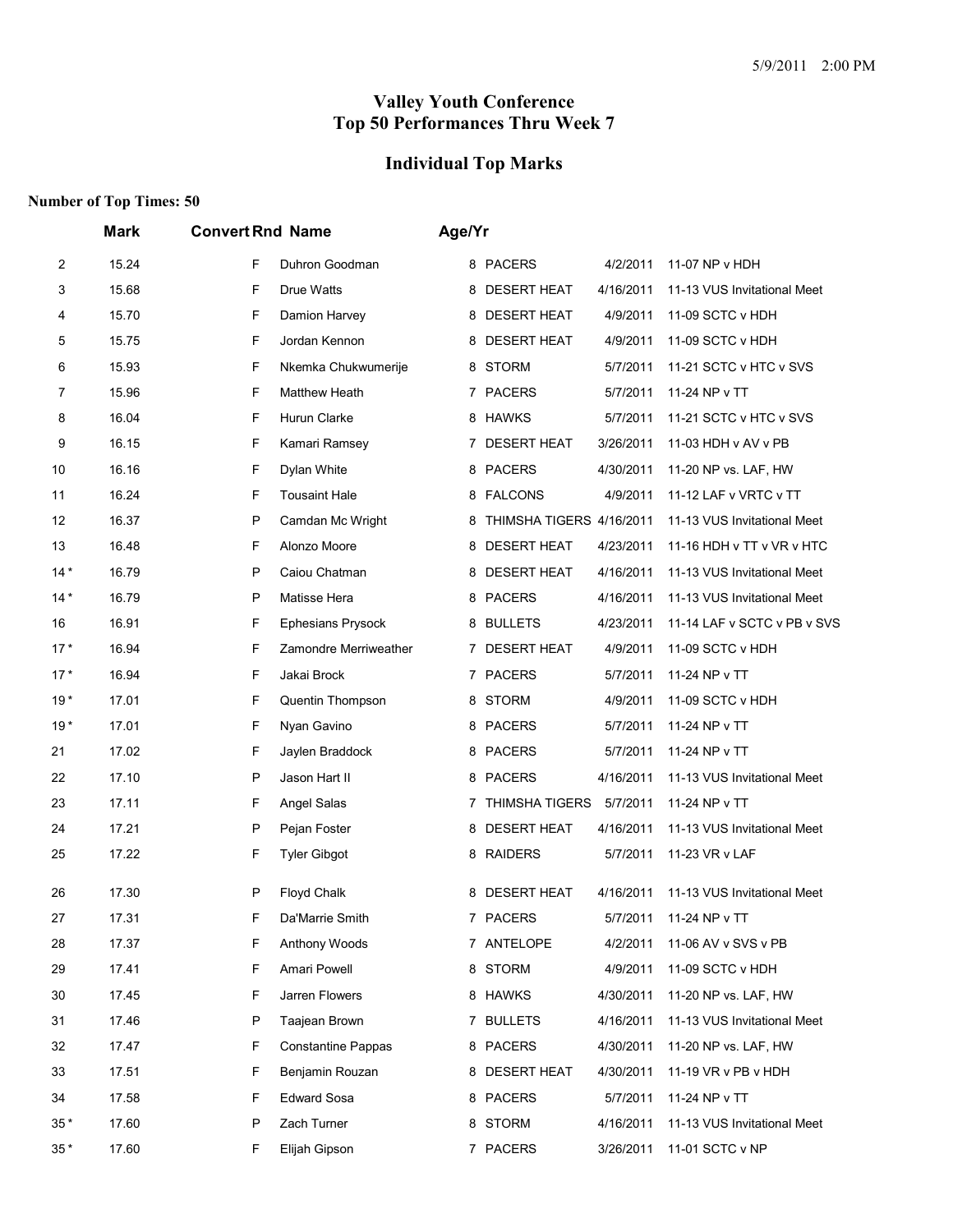# **Individual Top Marks**

|       | <b>Mark</b>         | <b>Convert Rnd Name</b> |                          | Age/Yr |                            |           |                              |
|-------|---------------------|-------------------------|--------------------------|--------|----------------------------|-----------|------------------------------|
| 37    | 17.65               | F                       | <b>Erick Martinez</b>    |        | 8 PACERS                   | 3/26/2011 | 11-01 SCTC v NP              |
| 38    | 17.71               | F                       | Jackson Tillotson        |        | 8 PACERS                   | 4/2/2011  | 11-07 NP v HDH               |
| 39    | 17.74               | F                       | Dahnte Russell           |        | 7 HAWKS                    | 4/30/2011 | 11-20 NP vs. LAF, HW         |
| 40    | 17.75               | P                       | Jay'Lenn Broussard       |        | 7 ANTELOPE                 | 4/16/2011 | 11-13 VUS Invitational Meet  |
| 41    | 17.76               | $\mathsf{P}$            | <b>Matthew Huber</b>     |        | 8 RAIDERS                  | 4/16/2011 | 11-13 VUS Invitational Meet  |
| $42*$ | 17.78               | F                       | Johnny Thompson Jr       |        | 7 THIMSHA TIGERS           | 5/7/2011  | 11-24 NP v TT                |
| 42 *  | 17.78               | F                       | Jacob Ramirez            |        | 7 BULLETS                  | 4/9/2011  | 11-11 AV v NP v PB           |
| 44    | 17.85               | F                       | Maxwell Hudnall          |        | 6 PACERS                   | 4/30/2011 | 11-20 NP vs. LAF, HW         |
| 45    | 17.90               | F                       | <b>Titan Gutierrez</b>   | 8      | <b>GOLDEN BEARS</b>        | 4/2/2011  | 11-08 LAF v TT v NVGB        |
| 46    | 17.95               | F                       | Lion Turpin              |        | 8 HAWKS                    | 4/30/2011 | 11-20 NP vs. LAF, HW         |
| 47    | 17.96               | F                       | Jahbari Lisk             | 7      | <b>DESERT HEAT</b>         | 3/26/2011 | 11-03 HDH v AV v PB          |
| 48    | 18.01               | F                       | Adrian Velasquez         |        | 8 GOLDEN BEARS             | 4/2/2011  | 11-08 LAF v TT v NVGB        |
| 49    | 18.04               | F                       | Zachary Broadous         |        | 8 GOLDEN BEARS             | 5/7/2011  | 11-22 HDH v PB v AVTC v NVGB |
| 50    | 18.05               | F                       | Damario Jackson          | 6      | <b>DESERT HEAT</b>         | 3/26/2011 | 11-03 HDH v AV v PB          |
|       | <b>Boys Gremlin</b> | 200m Dash               |                          |        |                            |           |                              |
| 1     | 31.60               | F                       | Duhron Goodman           |        | 8 PACERS                   | 4/16/2011 | 11-13 VUS Invitational Meet  |
| 2     | 32.67               | F                       | Paul Holyfield           |        | 8 PACERS                   | 5/7/2011  | 11-24 NP v TT                |
| 3     | 32.81               | F                       | Evan Davidson            | 8      | <b>PACERS</b>              | 4/16/2011 | 11-13 VUS Invitational Meet  |
| 4     | 32.97               | F                       | Nkemka Chukwumerije      |        | 8 STORM                    | 4/23/2011 | 11-14 LAF v SCTC v PB v SVS  |
| 5     | 33.04               | F                       | <b>Tousaint Hale</b>     |        | 8 FALCONS                  | 4/23/2011 | 11-14 LAF v SCTC v PB v SVS  |
| 6     | 33.24               | F                       | Drue Watts               | 8      | <b>DESERT HEAT</b>         | 4/16/2011 | 11-13 VUS Invitational Meet  |
| 7     | 33.62               | F                       | Nicholas Serrano         |        | 8 STORM                    | 4/23/2011 | 11-14 LAF v SCTC v PB v SVS  |
| 8     | 34.22               | F                       | Damion Harvey            |        | 8 DESERT HEAT              | 4/16/2011 | 11-13 VUS Invitational Meet  |
| 9*    | 34.31               | F                       | Alonzo Moore             |        | 8 DESERT HEAT              | 5/7/2011  | 11-22 HDH v PB v AVTC v NVGB |
| $9*$  | 34.31               | F                       | <b>Matthew Heath</b>     |        | 7 PACERS                   | 4/30/2011 | 11-20 NP vs. LAF, HW         |
| 11    | 35.29               | F                       | Jordan Kennon            | 8      | <b>DESERT HEAT</b>         | 4/23/2011 | 11-16 HDH v TT v VR v HTC    |
| 12    | 35.33               | F                       | Camdan Mc Wright         |        | 8 THIMSHA TIGERS 4/16/2011 |           | 11-13 VUS Invitational Meet  |
| 13    | 35.35               | F                       | <b>Ephesians Prysock</b> |        | 8 BULLETS                  | 4/2/2011  | 11-06 AV v SVS v PB          |
| 14    | 35.67               | F                       | Jeremiah Hawkins         |        | 8 PACERS                   | 4/16/2011 | 11-13 VUS Invitational Meet  |
| 15    | 35.80               | F                       | <b>Christian Neal</b>    |        | 7 DESERT HEAT              | 4/9/2011  | 11-09 SCTC v HDH             |
| 16    | 36.08               | F                       | Hurun Clarke             |        | 8 HAWKS                    | 4/16/2011 | 11-13 VUS Invitational Meet  |
| 17    | 36.11               | F                       | Jakai Brock              |        | 7 PACERS                   | 5/7/2011  | 11-24 NP v TT                |
| 18    | 36.42               | F                       | Jayden Jackson           |        | 8 DESERT HEAT              | 4/2/2011  | 11-07 NP v HDH               |
| 19    | 36.81               | F                       | Zamondre Merriweather    | 7      | <b>DESERT HEAT</b>         | 4/16/2011 | 11-13 VUS Invitational Meet  |
| 20    | 36.88               | F                       | Taajean Brown            |        | 7 BULLETS                  | 4/9/2011  | 11-11 AV v NP v PB           |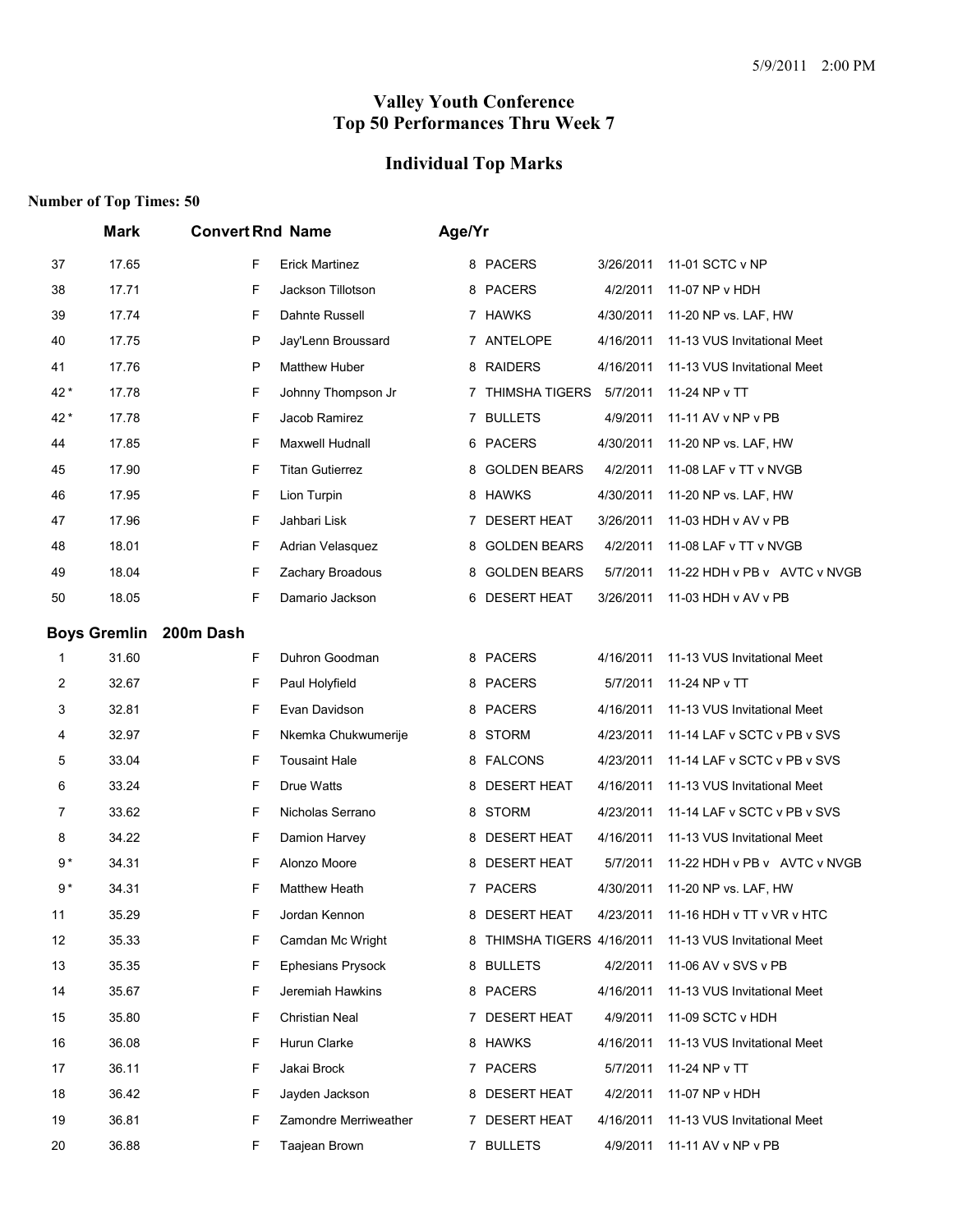# **Individual Top Marks**

|       | <b>Mark</b>         | <b>Convert Rnd Name</b> |                      | Age/Yr |                          |           |                              |
|-------|---------------------|-------------------------|----------------------|--------|--------------------------|-----------|------------------------------|
| 21    | 37.01               | F                       | Benjamin Rouzan      |        | 8 DESERT HEAT            | 4/30/2011 | 11-19 VR v PB v HDH          |
| 22    | 37.07               | F                       | Elias Larry          | 8      | <b>DESERT HEAT</b>       | 4/23/2011 | 11-16 HDH v TT v VR v HTC    |
| 23    | 37.15               | F                       | Jay Morales          |        | 6 RAIDERS                | 4/30/2011 | 11-19 VR v PB v HDH          |
| 24    | 37.29               | F                       | Anthony Woods        |        | 7 ANTELOPE               | 4/16/2011 | 11-13 VUS Invitational Meet  |
| 25    | 37.37               | F                       | Cameron Haynes       | 7      | THIMSHA TIGERS 4/16/2011 |           | 11-13 VUS Invitational Meet  |
| 26    | 37.45               | F                       | <b>Tyler Gibgot</b>  |        | 8 RAIDERS                | 4/30/2011 | 11-19 VR v PB v HDH          |
| 27    | 37.53               | F                       | Jackson Tillotson    |        | 8 PACERS                 | 5/7/2011  | 11-24 NP v TT                |
| 28*   | 37.63               | F                       | Dahnte Russell       |        | 7 HAWKS                  | 4/30/2011 | 11-20 NP vs. LAF, HW         |
| 28*   | 37.63               | F                       | <b>Edward Sosa</b>   |        | 8 PACERS                 | 5/7/2011  | 11-24 NP v TT                |
| 30    | 37.64               | F                       | Angel Salas          |        | 7 THIMSHA TIGERS         | 4/2/2011  | 11-08 LAF v TT v NVGB        |
| 31    | 37.68               | F                       | Matisse Hera         |        | 8 PACERS                 | 3/26/2011 | 11-01 SCTC v NP              |
| 32    | 37.71               | F                       | Kamari Ramsey        |        | 7 DESERT HEAT            | 4/16/2011 | 11-13 VUS Invitational Meet  |
| 33    | 37.88               | F                       | Amari Powell         |        | 8 STORM                  | 4/16/2011 | 11-13 VUS Invitational Meet  |
| 34    | 38.14               | F                       | Floyd Chalk          |        | 8 DESERT HEAT            | 4/16/2011 | 11-13 VUS Invitational Meet  |
| 35    | 38.18               | F                       | Myles Harrold        | 7      | ANTELOPE                 | 4/30/2011 | 11-18 SVS v AV               |
| $36*$ | 38.24               | F                       | Maxwell Hudnall      |        | 6 PACERS                 | 5/7/2011  | 11-24 NP v TT                |
| $36*$ | 38.24               | F                       | Elijah Gipson        |        | 7 PACERS                 | 4/30/2011 | 11-20 NP vs. LAF, HW         |
| 38    | 38.28               | F                       | Da'Marrie Smith      |        | 7 PACERS                 | 4/9/2011  | 11-11 AV v NP v PB           |
| 39    | 38.35               | F                       | <b>Matthew Huber</b> | 8      | <b>RAIDERS</b>           | 4/2/2011  | 11-05 VR v SCTC v HTC        |
| 40    | 38.55               | F                       | Jaylen Braddock      |        | 8 PACERS                 | 5/7/2011  | 11-24 NP v TT                |
| 41    | 38.65               | F                       | <b>Carter Sparks</b> |        | 8 HAWKS                  | 4/2/2011  | 11-05 VR v SCTC v HTC        |
| 42    | 38.70               | F                       | Jarren Flowers       |        | 8 HAWKS                  | 4/2/2011  | 11-05 VR v SCTC v HTC        |
| 43    | 38.72               | F                       | Pejan Foster         | 8      | <b>DESERT HEAT</b>       | 4/16/2011 | 11-13 VUS Invitational Meet  |
| 44    | 38.88               | F                       | Jermaine Estrella    |        | 8 PACERS                 | 5/7/2011  | 11-24 NP v TT                |
| 45    | 38.89               | F                       | Nyan Gavino          | 8      | PACERS                   | 4/23/2011 | 11-15 AV v NP v NVGB         |
| 46    | 38.90               | F                       | Lion Turpin          | 8      | HAWKS                    | 4/16/2011 | 11-13 VUS Invitational Meet  |
| 47    | 38.94               | F                       | Elijah Buss          |        | 8 PACERS                 | 4/16/2011 | 11-13 VUS Invitational Meet  |
| 48    | 38.96               | F                       | Jayloe Wilson        |        | 8 ANTELOPE               | 4/2/2011  | 11-06 AV v SVS v PB          |
| 49    | 39.05               | F                       | Jay'Lenn Broussard   |        | 7 ANTELOPE               | 4/2/2011  | 11-06 AV v SVS v PB          |
| 50    | 39.19               | F                       | Ajani Smith          |        | 6 PACERS                 | 4/2/2011  | 11-07 NP v HDH               |
|       | <b>Boys Gremlin</b> | 400m Dash               |                      |        |                          |           |                              |
| 1     | 1:14.24             | F                       | Dylan White          |        | 8 PACERS                 | 4/16/2011 | 11-13 VUS Invitational Meet  |
| 2     | 1:14.25             | F                       | Paul Holyfield       |        | 8 PACERS                 | 4/2/2011  | 11-07 NP v HDH               |
| 3     | 1:18.14             | F                       | Jordan Kennon        |        | 8 DESERT HEAT            | 4/2/2011  | 11-07 NP v HDH               |
| 4     | 1:18.72             | F                       | Alonzo Moore         |        | 8 DESERT HEAT            | 5/7/2011  | 11-22 HDH v PB v AVTC v NVGB |
|       |                     |                         |                      |        |                          |           |                              |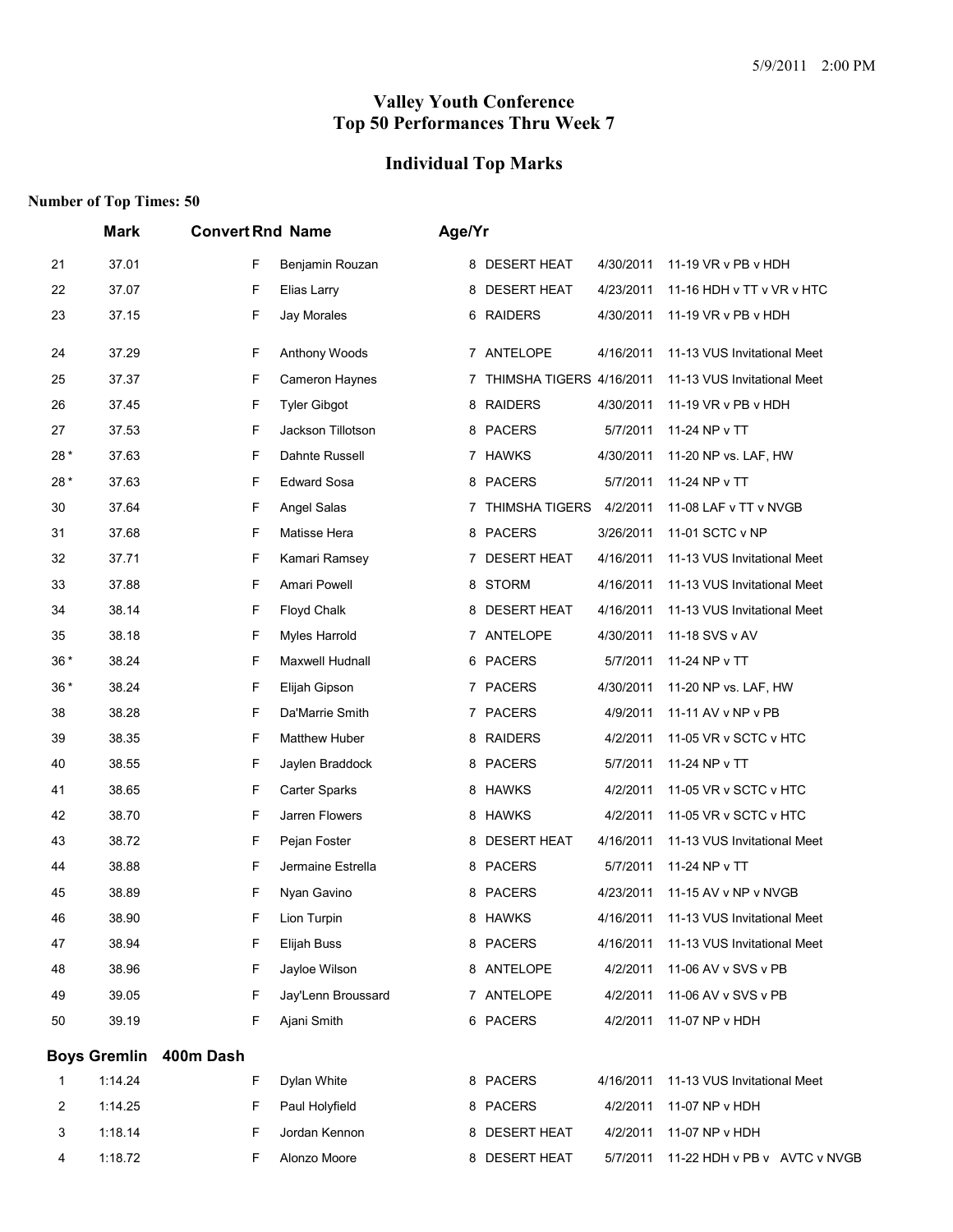# **Individual Top Marks**

|     | <b>Mark</b> | <b>Convert Rnd Name</b>        | Age/Yr                                                            |
|-----|-------------|--------------------------------|-------------------------------------------------------------------|
| 5   | 1:18.79     | Nicholas Serrano<br>F          | 8 STORM<br>4/23/2011<br>11-14 LAF v SCTC v PB v SVS               |
| 6   | 1:19.16     | F<br>Elias Larry               | 8 DESERT HEAT<br>5/7/2011<br>11-22 HDH v PB v AVTC v NVGB         |
| 7   | 1:20.20     | F<br>Ajani Smith               | 6 PACERS<br>4/16/2011<br>11-13 VUS Invitational Meet              |
| 8   | 1:20.30     | F<br><b>Tousaint Hale</b>      | 8 FALCONS<br>5/7/2011<br>11-23 VR v LAF                           |
| 9   | 1:20.84     | F<br>Caiou Chatman             | 8 DESERT HEAT<br>5/7/2011<br>11-22 HDH v PB v AVTC v NVGB         |
| 10  | 1:21.45     | F<br>Anthony Woods             | 7 ANTELOPE<br>5/7/2011<br>11-22 HDH v PB v AVTC v NVGB            |
| 11  | 1:21.76     | F<br>Damion Harvey             | <b>DESERT HEAT</b><br>4/30/2011<br>11-19 VR v PB v HDH<br>8       |
| 12  | 1:22.48     | F<br><b>Tyler Gibgot</b>       | 8 RAIDERS<br>5/7/2011<br>11-23 VR v LAF                           |
| 13  | 1:22.91     | F<br>Duhron Goodman            | 8 PACERS<br>4/23/2011<br>11-15 AV v NP v NVGB                     |
| 14  | 1:23.40     | F<br>Jackson Tillotson         | 8 PACERS<br>5/7/2011<br>11-24 NP v TT                             |
| 15  | 1:23.84     | F<br>Drue Watts                | <b>DESERT HEAT</b><br>3/26/2011<br>11-03 HDH v AV v PB<br>8       |
| 16  | 1:24.15     | F<br>Zamondre Merriweather     | 7 DESERT HEAT<br>4/16/2011<br>11-13 VUS Invitational Meet         |
| 17  | 1:24.20     | F<br>Jeremiah Hawkins          | 8 PACERS<br>4/2/2011<br>11-07 NP v HDH                            |
| 18  | 1:24.99     | F<br>Camdan Mc Wright          | THIMSHA TIGERS 4/30/2011<br>11-17 SCTC v NVGB v TT<br>8           |
| 19  | 1:25.11     | F<br>Benjamin Rouzan           | <b>DESERT HEAT</b><br>4/23/2011<br>8<br>11-16 HDH v TT v VR v HTC |
| 20  | 1:25.25     | F<br>Cameron Haynes            | THIMSHA TIGERS 4/16/2011<br>11-13 VUS Invitational Meet<br>7      |
| 21  | 1:25.37     | F<br>Evan Davidson             | 8 PACERS<br>4/30/2011<br>11-20 NP vs. LAF, HW                     |
| 22  | 1:25.85     | F<br>Matthew Heath             | 7 PACERS<br>4/23/2011<br>11-15 AV v NP v NVGB                     |
| 23  | 1:25.96     | F<br>Zackary Childers          | 8 PACERS<br>4/9/2011<br>11-11 AV v NP v PB                        |
| 24  | 1:26.64     | F<br>Hurun Clarke              | 8 HAWKS<br>4/30/2011<br>11-20 NP vs. LAF, HW                      |
| 25  | 1:26.65     | F<br>Zachary Zeichick          | 8 RAIDERS<br>4/9/2011<br>11-12 LAF v VRTC v TT                    |
| 26  | 1:26.95     | F<br><b>Ephesians Prysock</b>  | 8 BULLETS<br>4/23/2011<br>11-14 LAF v SCTC v PB v SVS             |
| 27  | 1:27.21     | F<br>Jakai Brock               | 7 PACERS<br>4/2/2011<br>11-07 NP v HDH                            |
| 28* | 1:27.81     | F<br>Jason Hart II             | <b>PACERS</b><br>5/7/2011<br>11-24 NP v TT<br>8                   |
| 28* | 1:27.81     | F<br><b>Matthew Huber</b>      | <b>RAIDERS</b><br>4/2/2011<br>11-05 VR v SCTC v HTC<br>8          |
| 30  | 1:28.00     | F<br>Zachary Broadous          | 8 GOLDEN BEARS<br>5/7/2011<br>11-22 HDH v PB v AVTC v NVGB        |
| 31  | 1:28.30     | F<br>Carter Sparks             | 8 HAWKS<br>3/26/2011<br>11-04 LAFvsHTCvsSVSvsVRTC                 |
| 32  | 1:28.55     | F<br>Elijah Gipson             | 7 PACERS<br>4/30/2011<br>11-20 NP vs. LAF, HW                     |
| 33  | 1:28.75     | F<br>Khemari Hogains           | 8 BULLETS<br>4/9/2011<br>11-11 AV v NP v PB                       |
| 34  | 1:29.07     | F<br>Da 'marri Noel            | 11-17 SCTC v NVGB v TT<br>8 THIMSHA TIGERS 4/30/2011              |
| 35  | 1:29.09     | F<br>Rowan Fitzgerald          | 7 FALCONS<br>4/2/2011<br>11-08 LAF v TT v NVGB                    |
| 36  | 1:29.33     | F<br>Ruben Gamboa              | 7 THIMSHA TIGERS 4/30/2011<br>11-17 SCTC v NVGB v TT              |
| 37  | 1:29.51     | F<br>Adrian Velasquez          | 8 GOLDEN BEARS<br>3/26/2011<br>11-02 NVGB v TT                    |
| 38  | 1:30.11     | F<br><b>Constantine Pappas</b> | 8 PACERS<br>5/7/2011<br>11-24 NP v TT                             |
| 39  | 1:30.18     | F<br>Carlos Banuelos IV        | 8 ANTELOPE<br>5/7/2011<br>11-22 HDH v PB v AVTC v NVGB            |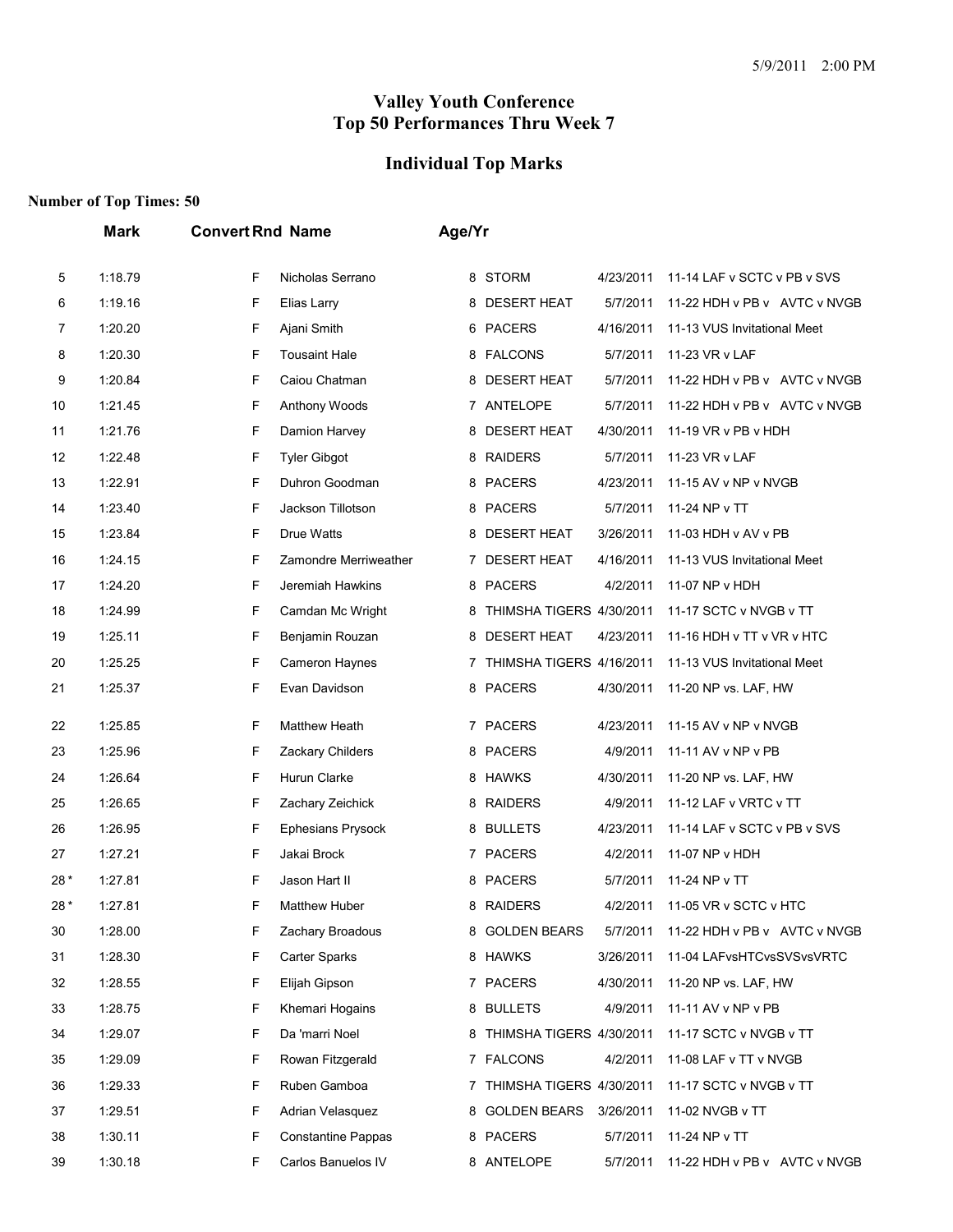# **Individual Top Marks**

|    | Mark                | <b>Convert Rnd Name</b> |                       | Age/Yr |                            |           |                              |
|----|---------------------|-------------------------|-----------------------|--------|----------------------------|-----------|------------------------------|
| 40 | 1:30.23             | F                       | Dahnte Russell        |        | 7 HAWKS                    | 4/16/2011 | 11-13 VUS Invitational Meet  |
| 41 | 1:30.67             | F                       | <b>Edward Sosa</b>    |        | 8 PACERS                   | 4/30/2011 | 11-20 NP vs. LAF, HW         |
| 42 | 1:31.22             | F                       | Amari Powell          | 8      | <b>STORM</b>               | 4/30/2011 | 11-17 SCTC v NVGB v TT       |
| 43 | 1:31.38             | F                       | Michael Turpin        |        | 7 HAWKS                    | 4/16/2011 | 11-13 VUS Invitational Meet  |
| 44 | 1:31.40             | F                       | Sean Brown            | 7      | THIMSHA TIGERS 4/16/2011   |           | 11-13 VUS Invitational Meet  |
| 45 | 1:31.47             | F                       | <b>Davion Means</b>   | 8      | <b>DESERT HEAT</b>         | 3/26/2011 | 11-03 HDH v AV v PB          |
| 46 | 1:31.70             | F                       | Dada Norwell          | 8      | <b>THIMSHA TIGERS</b>      | 4/9/2011  | 11-12 LAF v VRTC v TT        |
| 47 | 1:31.97             | F                       | Maxwell Hudnall       | 6.     | <b>PACERS</b>              | 4/2/2011  | 11-07 NP v HDH               |
| 48 | 1:32.42             | F                       | Makari Dorsey         |        | 8 RAIDERS                  | 5/7/2011  | 11-23 VR v LAF               |
| 49 | 1:32.48             | F                       | Nyan Gavino           |        | 8 PACERS                   | 3/26/2011 | 11-01 SCTC v NP              |
| 50 | 1:32.61             | F                       | <b>Erick Martinez</b> | 8      | <b>PACERS</b>              | 5/7/2011  | 11-24 NP v TT                |
|    | <b>Boys Gremlin</b> | 800m Run                |                       |        |                            |           |                              |
| 1  | 2:49.02             | F                       | Paul Holyfield        |        | 8 PACERS                   | 4/2/2011  | 11-07 NP v HDH               |
| 2  | 3:02.97             | F                       | Nicholas Serrano      | 8      | <b>STORM</b>               | 4/30/2011 | 11-17 SCTC v NVGB v TT       |
| 3  | 3:04.84             | F                       | Ajani Smith           | 6      | PACERS                     | 4/16/2011 | 11-13 VUS Invitational Meet  |
| 4  | 3:06.42             | F                       | Zackary Childers      | 8      | <b>PACERS</b>              | 4/2/2011  | 11-07 NP v HDH               |
| 5  | 3:08.41             | F                       | Caiou Chatman         | 8      | <b>DESERT HEAT</b>         | 4/30/2011 | 11-19 VR v PB v HDH          |
| 6  | 3:09.68             | F                       | Jeremiah Hawkins      | 8      | <b>PACERS</b>              | 4/16/2011 | 11-13 VUS Invitational Meet  |
| 7  | 3:12.12             | F                       | Damion Harvey         | 8      | <b>DESERT HEAT</b>         | 5/7/2011  | 11-22 HDH v PB v AVTC v NVGB |
| 8  | 3:14.95             | F                       | Zachary Zeichick      | 8      | <b>RAIDERS</b>             | 4/16/2011 | 11-13 VUS Invitational Meet  |
| 9  | 3:15.40             | F                       | Zachary Broadous      | 8      | <b>GOLDEN BEARS</b>        | 4/16/2011 | 11-13 VUS Invitational Meet  |
| 10 | 3:15.43             | F                       | <b>Alex Davis</b>     | 8      | <b>FALCONS</b>             | 4/16/2011 | 11-13 VUS Invitational Meet  |
| 11 | 3:17.04             | F                       | Zamondre Merriweather | 7      | <b>DESERT HEAT</b>         | 4/30/2011 | 11-19 VR v PB v HDH          |
| 12 | 3:18.64             | F                       | Khemari Hogains       | 8      | <b>BULLETS</b>             | 5/7/2011  | 11-22 HDH v PB v AVTC v NVGB |
| 13 | 3:19.44             | F                       | <b>Tyler Gibgot</b>   |        | 8 RAIDERS                  | 4/23/2011 | 11-16 HDH v TT v VR v HTC    |
| 14 | 3:19.55             | F                       | Zach Turner           |        | 8 STORM                    | 5/7/2011  | 11-21 SCTC v HTC v SVS       |
| 15 | 3:20.35             | F                       | Anthony Woods         |        | 7 ANTELOPE                 | 5/7/2011  | 11-22 HDH v PB v AVTC v NVGB |
| 16 | 3:22.69             | F                       | Jackson Tillotson     |        | 8 PACERS                   | 4/30/2011 | 11-20 NP vs. LAF, HW         |
| 17 | 3:23.55             | F                       | Adrian Velasquez      |        | 8 GOLDEN BEARS             | 4/16/2011 | 11-13 VUS Invitational Meet  |
| 18 | 3:24.39             | F                       | Jaylen Braddock       |        | 8 PACERS                   | 5/7/2011  | 11-24 NP v TT                |
| 19 | 3:25.46             | F                       | Ruben Gamboa          |        | 7 THIMSHA TIGERS 4/30/2011 |           | 11-17 SCTC v NVGB v TT       |
| 20 | 3:25.56             | F                       | Da 'marri Noel        |        | 8 THIMSHA TIGERS 4/23/2011 |           | 11-16 HDH v TT v VR v HTC    |
| 21 | 3:25.65             | F                       | Patricio Altamirano   |        | 7 STORM                    | 4/16/2011 | 11-13 VUS Invitational Meet  |
| 22 | 3:25.71             | F                       | Dada Norwell          |        | 8 THIMSHA TIGERS 4/30/2011 |           | 11-17 SCTC v NVGB v TT       |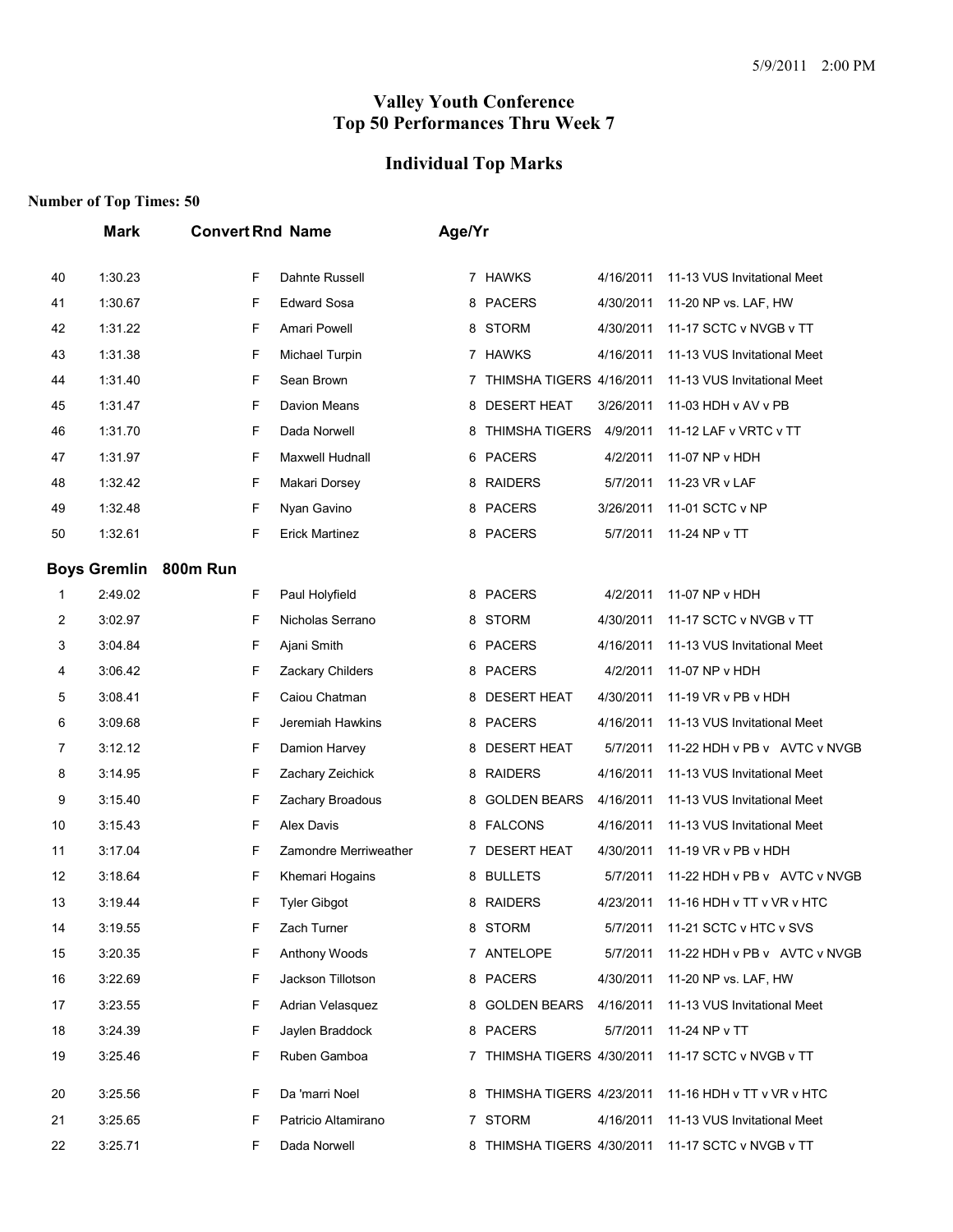# **Individual Top Marks**

| 23<br>24<br>25 | 3:26.93<br>3:27.50<br>3:27.79<br>3:28.35 | F<br>F<br>F      | Landis Humphrey<br>Rowan Fitzgerald |   | 7 PACERS              | 4/16/2011 | 11-13 VUS Invitational Meet  |
|----------------|------------------------------------------|------------------|-------------------------------------|---|-----------------------|-----------|------------------------------|
|                |                                          |                  |                                     |   |                       |           |                              |
|                |                                          |                  |                                     |   | 7 FALCONS             | 4/16/2011 | 11-13 VUS Invitational Meet  |
|                |                                          |                  | Jakai Brock                         | 7 | <b>PACERS</b>         | 4/30/2011 | 11-20 NP vs. LAF, HW         |
| 26             |                                          | F                | Gabe Saroukhanioff                  |   | 8 PACERS              | 5/7/2011  | 11-24 NP v TT                |
| 27             | 3:28.90                                  | F                | lan Haag                            | 8 | STORM                 | 5/7/2011  | 11-21 SCTC v HTC v SVS       |
| 28             | 3:31.49                                  | F                | Cameron Haynes                      | 7 | <b>THIMSHA TIGERS</b> | 4/9/2011  | 11-12 LAF v VRTC v TT        |
| 29             | 3:32.74                                  | F                | Carlos Banuelos IV                  |   | 8 ANTELOPE            | 3/26/2011 | 11-03 HDH v AV v PB          |
| 30             | 3:32.91                                  | F                | Nyan Gavino                         |   | 8 PACERS              | 4/23/2011 | 11-15 AV v NP v NVGB         |
| 31             | 3:33.18                                  | F                | Alex Jenney                         | 8 | <b>STORM</b>          | 5/7/2011  | 11-21 SCTC v HTC v SVS       |
| 32             | 3:34.79                                  | F                | Michael Turpin                      |   | 7 HAWKS               | 4/16/2011 | 11-13 VUS Invitational Meet  |
| 33             | 3:36.27                                  | F                | Cameron Gayer                       | 6 | <b>RAIDERS</b>        | 5/7/2011  | 11-23 VR v LAF               |
| 34             | 3:36.62                                  | F                | <b>Carter Sparks</b>                |   | 8 HAWKS               | 4/23/2011 | 11-16 HDH v TT v VR v HTC    |
| 35             | 3:36.69                                  | F                | Da'Marrie Smith                     |   | 7 PACERS              | 4/30/2011 | 11-20 NP vs. LAF, HW         |
| 36             | 3:36.94                                  | F                | Makari Dorsey                       | 8 | <b>RAIDERS</b>        | 4/30/2011 | 11-19 VR v PB v HDH          |
| 37             | 3:38.15                                  | F                | <b>Edward Sosa</b>                  | 8 | <b>PACERS</b>         | 4/2/2011  | 11-07 NP v HDH               |
| 38             | 3:38.81                                  | F                | Maxwell Hudnall                     |   | 6 PACERS              | 4/30/2011 | 11-20 NP vs. LAF, HW         |
| 39             | 3:40.40                                  | F                | <b>Constantine Pappas</b>           |   | 8 PACERS              | 3/26/2011 | 11-01 SCTC v NP              |
| 40             | 3:40.72                                  | F                | Elias Toscano                       | 8 | <b>GOLDEN BEARS</b>   | 5/7/2011  | 11-22 HDH v PB v AVTC v NVGB |
| 41             | 3:40.77                                  | F                | Brian Juarez                        | 8 | <b>HAWKS</b>          | 5/7/2011  | 11-21 SCTC v HTC v SVS       |
| 42             | 3:41.56                                  | F                | Gerod Harrison                      |   | 6 GOLDEN BEARS        | 3/26/2011 | 11-02 NVGB v TT              |
| 43             | 3:42.08                                  | F                | <b>Schauntte Parker</b>             | 6 | <b>GOLDEN BEARS</b>   | 3/26/2011 | 11-02 NVGB v TT              |
| 44             | 3:43.27                                  | F                | Joseph Morris                       |   | 8 PACERS              | 4/30/2011 | 11-20 NP vs. LAF, HW         |
| 45             | 3:43.74                                  | F                | Nicholas Brescher                   |   | 8 RAIDERS             | 4/2/2011  | 11-05 VR v SCTC v HTC        |
| 46             | 3:44.83                                  | F                | <b>Erick Martinez</b>               |   | 8 PACERS              | 4/9/2011  | 11-11 AV v NP v PB           |
| 47             | 3:46.26                                  | F                | Aaron Hawkins                       |   | 7 PACERS              | 3/26/2011 | 11-01 SCTC v NP              |
| 48             | 3:47.08                                  | F                | Nathan Branda                       |   | 7 STORM               | 4/16/2011 | 11-13 VUS Invitational Meet  |
| 49             | 3:48.09                                  | F                | Elijah Gipson                       |   | 7 PACERS              | 4/2/2011  | 11-07 NP v HDH               |
| 50             | 3:48.34                                  | F                | <b>Charles Diaz</b>                 |   | 6 GOLDEN BEARS        | 4/2/2011  | 11-08 LAF v TT v NVGB        |
|                | <b>Boys Gremlin</b>                      | <b>1500m Run</b> |                                     |   |                       |           |                              |
| 1              | 5:27.78                                  | F                | Paul Holyfield                      |   | 8 PACERS              | 5/7/2011  | 11-24 NP v TT                |
| $\overline{c}$ | 5:51.42                                  | F                | Zackary Childers                    |   | 8 PACERS              | 4/16/2011 | 11-13 VUS Invitational Meet  |
| 3              | 5:52.98                                  | F                | Nicholas Serrano                    |   | 8 STORM               | 5/7/2011  | 11-21 SCTC v HTC v SVS       |
| 4              | 6:21.16                                  | F                | Alex Davis                          |   | 8 FALCONS             | 4/23/2011 | 11-14 LAF v SCTC v PB v SVS  |
| 5              | 6:23.96                                  | F                | Zachary Zeichick                    |   | 8 RAIDERS             | 5/7/2011  | 11-23 VR v LAF               |
| 6              | 6:30.11                                  | F                | Khemari Hogains                     |   | 8 BULLETS             | 5/7/2011  | 11-22 HDH v PB v AVTC v NVGB |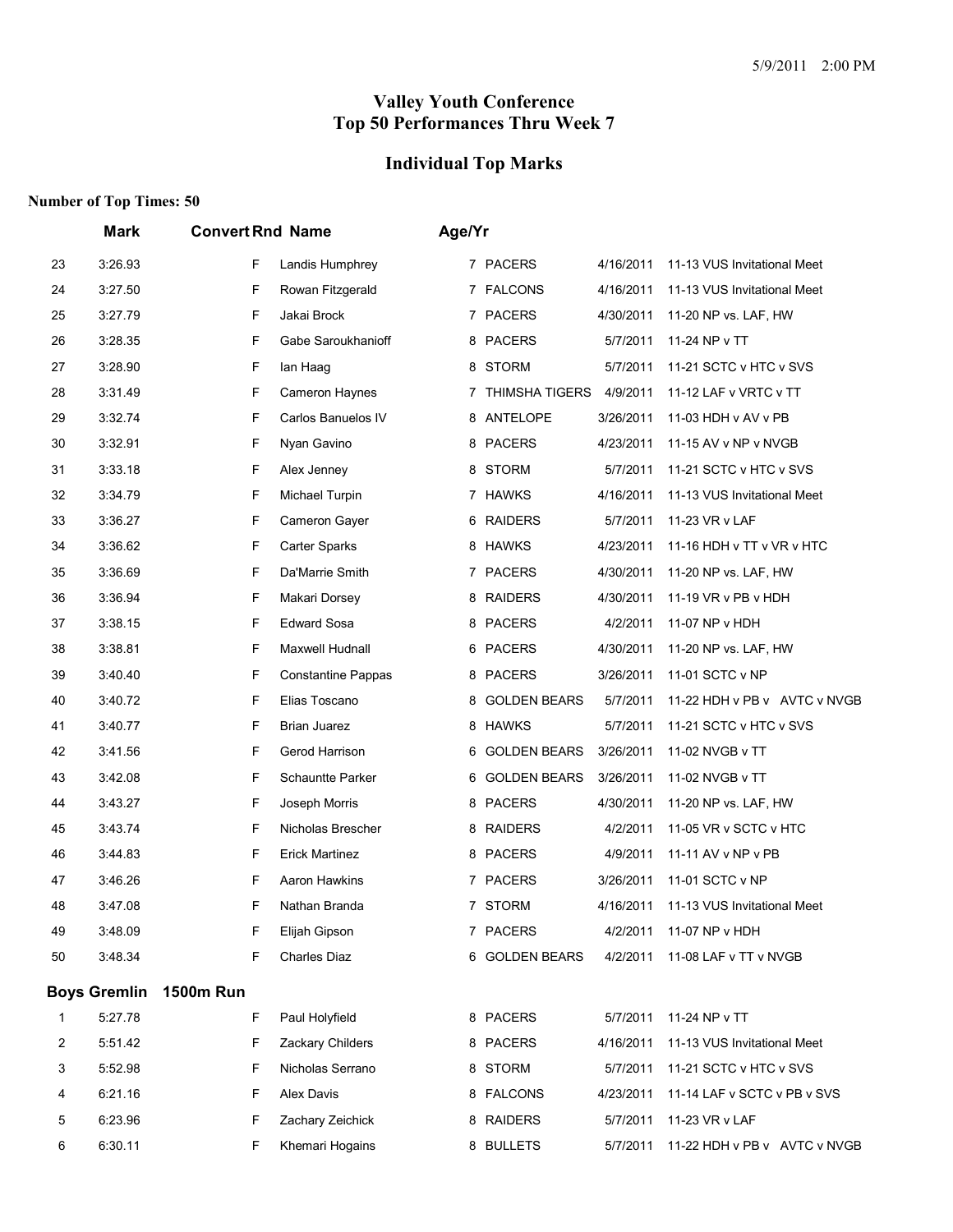# **Individual Top Marks**

|    | <b>Mark</b> | <b>Convert Rnd Name</b>        | Age/Yr                                                          |
|----|-------------|--------------------------------|-----------------------------------------------------------------|
| 7  | 6:32.97     | F<br>Zachary Broadous          | 8 GOLDEN BEARS<br>4/16/2011<br>11-13 VUS Invitational Meet      |
| 8  | 6:33.40     | F<br>Ajani Smith               | 6 PACERS<br>4/2/2011<br>11-07 NP v HDH                          |
| 9  | 6:38.91     | F<br>Landis Humphrey           | 7 PACERS<br>4/9/2011<br>11-11 AV v NP v PB                      |
| 10 | 6:41.01     | F<br>Jakai Brock               | 7 PACERS<br>4/23/2011<br>11-15 AV v NP v NVGB                   |
| 11 | 6:43.80     | F<br>Jackson Tillotson         | 8 PACERS<br>4/9/2011<br>11-11 AV v NP v PB                      |
| 12 | 6:44.01     | F<br><b>Elliott Fleck</b>      | 8 PACERS<br>4/2/2011<br>11-07 NP v HDH                          |
| 13 | 6:47.47     | F<br>Gabe Saroukhanioff        | 8 PACERS<br>4/2/2011<br>11-07 NP v HDH                          |
| 14 | 6:50.92     | F<br>Elijah Gipson             | 7 PACERS<br>5/7/2011<br>11-24 NP v TT                           |
| 15 | 6:52.52     | F<br>lan Haag                  | <b>STORM</b><br>4/2/2011<br>11-05 VR v SCTC v HTC<br>8          |
| 16 | 6:54.35     | F<br>Ruben Gamboa              | <b>THIMSHA TIGERS</b><br>4/2/2011<br>11-08 LAF v TT v NVGB<br>7 |
| 17 | 6:56.41     | F<br>Adrian Velasquez          | <b>GOLDEN BEARS</b><br>4/30/2011<br>11-17 SCTC v NVGB v TT<br>8 |
| 18 | 7:01.31     | F<br>Nathan Branda             | 7 STORM<br>4/9/2011<br>11-09 SCTC v HDH                         |
| 19 | 7:05.29     | F<br>Cameron Gayer             | 6 RAIDERS<br>4/23/2011<br>11-16 HDH v TT v VR v HTC             |
| 20 | 7:05.44     | F<br>Joshua Ragsag             | 7 PACERS<br>4/2/2011<br>11-07 NP v HDH                          |
| 21 | 7:08.76     | F<br>Aidan Urbina              | 6 HAWKS<br>5/7/2011<br>11-21 SCTC v HTC v SVS                   |
| 22 | 7:11.36     | F<br>Joseph Morris             | 8 PACERS<br>4/2/2011<br>11-07 NP v HDH                          |
| 23 | 7:13.61     | F<br>Zachary Keenan            | 7 PACERS<br>5/7/2011<br>11-24 NP v TT                           |
| 24 | 7:15.17     | F<br>Da'Marrie Smith           | 7 PACERS<br>5/7/2011<br>11-24 NP v TT                           |
| 25 | 7:16.72     | F<br>Nicholas Brescher         | 8 RAIDERS<br>4/2/2011<br>11-05 VR v SCTC v HTC                  |
| 26 | 7:16.91     | F<br>Ethan Diaz                | 5 PACERS<br>4/2/2011<br>11-07 NP v HDH                          |
| 27 | 7:21.60     | F<br>Xander Martinez           | 7 PACERS<br>4/2/2011<br>11-07 NP v HDH                          |
| 28 | 7:28.51     | F<br>Nyan Gavino               | 8 PACERS<br>5/7/2011<br>11-24 NP v TT                           |
| 29 | 7:35.60     | F<br>Eric Schmidt              | <b>STORM</b><br>11-21 SCTC v HTC v SVS<br>5/7/2011<br>8         |
| 30 | 7:40.46     | F<br><b>Constantine Pappas</b> | 8 PACERS<br>4/9/2011<br>11-11 AV v NP v PB                      |
| 31 | 7:44.04     | F<br>Ilya Gonzales             | 7 HAWKS<br>5/7/2011<br>11-21 SCTC v HTC v SVS                   |
| 32 | 7:44.21     | F<br>Nathaniel Gallardo        | 4/2/2011<br>11-05 VR v SCTC v HTC<br>7 RAIDERS                  |
| 33 | 7:49.00     | F<br>Matisse Hera              | 8 PACERS<br>5/7/2011<br>11-24 NP v TT                           |
| 34 | 7:56.10     | F<br>Angel Salas               | 7 THIMSHA TIGERS 4/30/2011<br>11-17 SCTC v NVGB v TT            |
| 35 | 7:57.10     | F<br>Gerod Harrison            | 6 GOLDEN BEARS<br>4/9/2011<br>11-10 NVGB v HTC v SVS            |
| 36 | 7:57.64     | F<br>Jayden Smith              | 6 GOLDEN BEARS<br>4/9/2011<br>11-10 NVGB v HTC v SVS            |
| 37 | 8:04.30     | F<br><b>Titan Gutierrez</b>    | 8 GOLDEN BEARS<br>11-17 SCTC v NVGB v TT<br>4/30/2011           |
| 38 | 8:06.26     | F<br>Jacob Orocio              | 8 RAIDERS<br>3/26/2011<br>11-04 LAFvsHTCvsSVSvsVRTC             |
| 39 | 8:07.77     | F<br><b>Charles Diaz</b>       | 6 GOLDEN BEARS<br>5/7/2011<br>11-22 HDH v PB v AVTC v NVGB      |
| 40 | 8:10.28     | F<br>Christopher Huerta        | 8 GOLDEN BEARS<br>4/23/2011<br>11-15 AV v NP v NVGB             |
| 41 | 8:14.03     | F<br><b>Edward Sosa</b>        | 8 PACERS<br>4/9/2011<br>11-11 AV v NP v PB                      |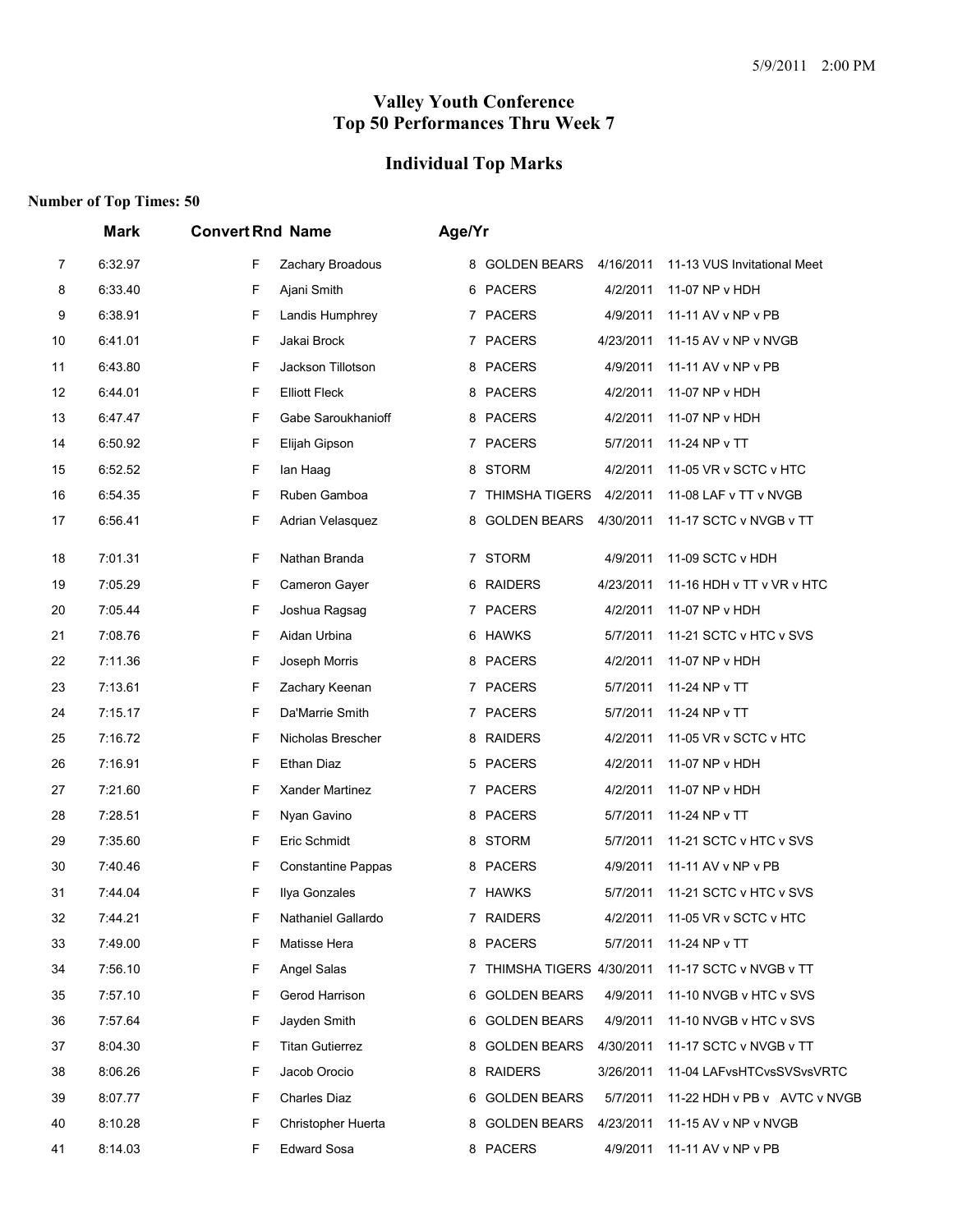# **Individual Top Marks**

|       | <b>Mark</b>         | <b>Convert Rnd Name</b> |                           | Age/Yr |                     |           |                              |
|-------|---------------------|-------------------------|---------------------------|--------|---------------------|-----------|------------------------------|
| 42    | 8:18.62             | F                       | Sebastian Fuentes         |        | 6 PACERS            | 4/30/2011 | 11-20 NP vs. LAF, HW         |
| 43    | 8:26.56             | F                       | Makari Dorsey             |        | 8 RAIDERS           | 3/26/2011 | 11-04 LAFvsHTCvsSVSvsVRTC    |
| 44    | 8:35.52             | F                       | Nathan Perez              |        | 6 RAIDERS           | 4/2/2011  | 11-05 VR v SCTC v HTC        |
| 45    | 8:45.30             | F                       | Schauntte Parker          |        | 6 GOLDEN BEARS      | 4/9/2011  | 11-10 NVGB v HTC v SVS       |
| 46    | 8:45.32             | F                       | Josiah Walley             |        | 7 HAWKS             | 4/23/2011 | 11-16 HDH v TT v VR v HTC    |
| 47    | 8:50.45             | F                       | Troy Peyton-Jolly         |        | 5 RAIDERS           | 4/30/2011 | 11-19 VR v PB v HDH          |
| 48    | 8:59.34             | F                       | <b>Taylor Risner</b>      |        | 8 PACERS            | 4/30/2011 | 11-20 NP vs. LAF, HW         |
| 49    | 9:01.41             | F                       | Isaiah Estrada            |        | 7 PACERS            | 3/26/2011 | 11-01 SCTC v NP              |
| 50    | 9:05.77             | F                       | Oscar Gonzalez            | 8      | <b>GOLDEN BEARS</b> | 4/9/2011  | 11-10 NVGB v HTC v SVS       |
|       | <b>Boys Gremlin</b> | Long Jump               |                           |        |                     |           |                              |
| 1     | 10-09.25            | F                       | Dylan White               |        | 8 PACERS            | 4/16/2011 | 11-13 VUS Invitational Meet  |
| 2     | 10-03.00            | F                       | <b>Ephesians Prysock</b>  |        | 8 BULLETS           | 5/7/2011  | 11-22 HDH v PB v AVTC v NVGB |
| 3     | 9-11.50             | F                       | Quentin Thompson          |        | 8 STORM             | 4/2/2011  | 11-05 VR v SCTC v HTC        |
| 4     | 9-10.25             | F                       | Jason Hart II             |        | 8 PACERS            | 4/23/2011 | 11-15 AV v NP v NVGB         |
| 5     | 9-07.25             | F                       | Zackary Childers          |        | 8 PACERS            | 5/7/2011  | 11-24 NP v TT                |
| 6     | 9-06.00             | F                       | Davion Means              | 8      | <b>DESERT HEAT</b>  | 3/26/2011 | 11-03 HDH v AV v PB          |
| 7     | 9-05.00             | F                       | <b>Constantine Pappas</b> |        | 8 PACERS            | 4/16/2011 | 11-13 VUS Invitational Meet  |
| $8*$  | 9-03.25             | F                       | Jakai Brock               |        | 7 PACERS            | 4/23/2011 | 11-15 AV v NP v NVGB         |
| $8*$  | 9-03.25             | F                       | <b>Tousaint Hale</b>      |        | 8 FALCONS           | 3/26/2011 | 11-04 LAFvsHTCvsSVSvsVRTC    |
| 10    | 9-02.50             | F                       | Jaylen Braddock           |        | 8 PACERS            | 4/30/2011 | 11-20 NP vs. LAF, HW         |
| 11    | 9-02.00             | F                       | Landis Humphrey           |        | 7 PACERS            | 4/23/2011 | 11-15 AV v NP v NVGB         |
| 12    | 9-01.25             | F                       | Elias Larry               | 8      | <b>DESERT HEAT</b>  | 4/2/2011  | 11-07 NP v HDH               |
| 13    | 9-00.75             | F                       | Nkemka Chukwumerije       |        | 8 STORM             | 4/2/2011  | 11-05 VR v SCTC v HTC        |
| $14*$ | 8-11.00             | F                       | <b>Titan Gutierrez</b>    | 8      | <b>GOLDEN BEARS</b> | 4/9/2011  | 11-10 NVGB v HTC v SVS       |
| $14*$ | 8-11.00             | F                       | <b>Elliott Fleck</b>      |        | 8 PACERS            | 4/23/2011 | 11-15 AV v NP v NVGB         |
| 16    | 8-10.25             | F                       | Angel Salas               |        | THIMSHA TIGERS      | 5/7/2011  | 11-24 NP v TT                |
| 17    | 8-09.00             | F                       | Nicolas Guerrero          |        | 8 PACERS            | 4/2/2011  | 11-07 NP v HDH               |
| 18    | 8-08.00             | F                       | <b>Edward Sosa</b>        |        | 8 PACERS            | 5/7/2011  | 11-24 NP v TT                |
| 19    | 8-07.25             | F                       | Zach Turner               |        | 8 STORM             | 4/2/2011  | 11-05 VR v SCTC v HTC        |
| 20    | 8-06.00             | F                       | <b>Matthew Huber</b>      |        | 8 RAIDERS           | 4/30/2011 | 11-19 VR v PB v HDH          |
| $21*$ | 8-05.00             | F                       | Maxwell Hudnall           |        | 6 PACERS            | 5/7/2011  | 11-24 NP v TT                |
| $21*$ | 8-05.00             | F                       | Alex Davis                |        | 8 FALCONS           | 3/26/2011 | 11-04 LAFvsHTCvsSVSvsVRTC    |
| 23    | 8-04.50             | F                       | Zachary Zeichick          |        | 8 RAIDERS           | 3/26/2011 | 11-04 LAFvsHTCvsSVSvsVRTC    |
| $24*$ | 8-04.00             | F                       | <b>Tydus Bowens</b>       |        | 8 ANTELOPE          | 5/7/2011  | 11-22 HDH v PB v AVTC v NVGB |
| $24*$ | 8-04.00             | F                       | Lion Turpin               |        | 8 HAWKS             | 4/23/2011 | 11-16 HDH v TT v VR v HTC    |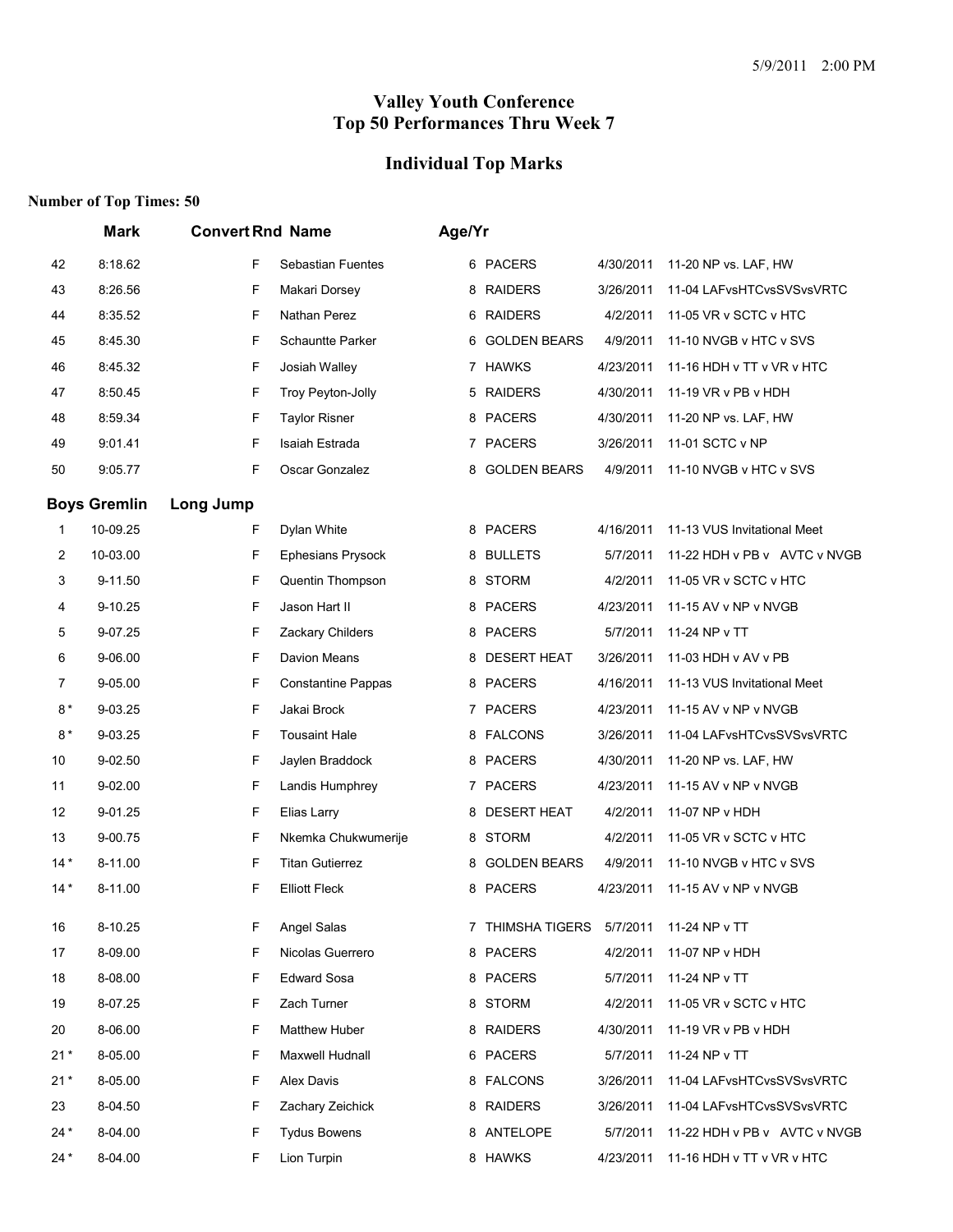#### **Individual Top Marks**

|       | <b>Mark</b>                      |           |   | <b>Convert Rnd Name</b> | Age/Yr |                    |           |                              |
|-------|----------------------------------|-----------|---|-------------------------|--------|--------------------|-----------|------------------------------|
| $24*$ | 8-04.00                          |           | F | <b>Erick Martinez</b>   |        | 8 PACERS           | 5/7/2011  | 11-24 NP v TT                |
| 27    | 8-03.50                          |           | F | Ajani Smith             | 6      | <b>PACERS</b>      | 4/23/2011 | 11-15 AV v NP v NVGB         |
| $28*$ | 8-02.25                          |           | F | lan Haag                | 8      | <b>STORM</b>       | 4/30/2011 | 11-17 SCTC v NVGB v TT       |
| $28*$ | 8-02.25                          |           | F | Dae Mario Bethke        | 7.     | <b>STORM</b>       | 5/7/2011  | 11-21 SCTC v HTC v SVS       |
| 30    | 8-02.00                          |           | F | Alex Jenney             | 8      | <b>STORM</b>       | 5/7/2011  | 11-21 SCTC v HTC v SVS       |
| 31    | 8-01.50                          |           | F | Joseph Morris           | 8      | <b>PACERS</b>      | 4/2/2011  | 11-07 NP v HDH               |
| 32    | 8-01.00                          |           | F | Caiou Chatman           | 8      | <b>DESERT HEAT</b> | 3/26/2011 | 11-03 HDH v AV v PB          |
| 33    | 8-00.00                          |           | F | Dion Carpenter          | 8      | <b>HAWKS</b>       | 4/9/2011  | 11-10 NVGB v HTC v SVS       |
| 34    | 7-11.75                          |           | F | Anthony Woods           | 7.     | ANTELOPE           | 4/30/2011 | 11-18 SVS v AV               |
| $35*$ | 7-11.25                          |           | F | Carlos Banuelos IV      | 8      | ANTELOPE           | 4/30/2011 | 11-18 SVS v AV               |
| $35*$ | 7-11.25                          |           | F | Gabe Saroukhanioff      | 8      | <b>PACERS</b>      | 4/2/2011  | 11-07 NP v HDH               |
| 37    | 7-11.00                          |           | F | Kamari Ramsey           | 7      | <b>DESERT HEAT</b> | 3/26/2011 | 11-03 HDH v AV v PB          |
| 38    | 7-10.75                          |           | F | <b>Tyler Gibgot</b>     | 8      | <b>RAIDERS</b>     | 5/7/2011  | 11-23 VR v LAF               |
| 39*   | 7-10.25                          |           | F | Joshua Ragsag           |        | 7 PACERS           | 4/9/2011  | 11-11 AV v NP v PB           |
| 39*   | 7-10.25                          |           | F | <b>Brent Buchanan</b>   | 8      | <b>BULLETS</b>     | 4/2/2011  | 11-06 AV v SVS v PB          |
| $41*$ | 7-10.00                          |           | F | Myles Harrold           | 7.     | ANTELOPE           | 4/30/2011 | 11-18 SVS v AV               |
| $41*$ | 7-10.00                          |           | F | Jackson Tillotson       | 8      | <b>PACERS</b>      | 4/9/2011  | 11-11 AV v NP v PB           |
| 43*   | 7-09.75                          |           | F | Alexis Obando-Johnson   | 6      | <b>RAIDERS</b>     | 4/9/2011  | 11-12 LAF v VRTC v TT        |
| 43*   | 7-09.75                          |           | F | Evan Davidson           | 8      | <b>PACERS</b>      | 3/26/2011 | 11-01 SCTC v NP              |
| 45    | 7-09.25                          |           | F | Nicholas Brescher       | 8      | <b>RAIDERS</b>     | 4/9/2011  | 11-12 LAF v VRTC v TT        |
| 46    | 7-08.75                          |           | F | Elijah Gipson           | 7      | <b>PACERS</b>      | 4/23/2011 | 11-15 AV v NP v NVGB         |
| 47    | 7-08.50                          |           | F | Jermaine Estrella       | 8      | <b>PACERS</b>      | 4/2/2011  | 11-07 NP v HDH               |
| 48    | 7-08.00                          |           | F | Rowan Fitzgerald        |        | 7 FALCONS          | 4/2/2011  | 11-08 LAF v TT v NVGB        |
| 49    | 7-07.50                          |           | F | Nathaniel Gallardo      | 7      | <b>RAIDERS</b>     | 3/26/2011 | 11-04 LAFvsHTCvsSVSvsVRTC    |
| 50    | 7-07.00                          |           | F | Zachary Keenan          | 7      | <b>PACERS</b>      | 4/16/2011 | 11-13 VUS Invitational Meet  |
|       | <b>Boys Bantam</b><br>$q - QUAL$ | 100m Dash |   | 14.77                   |        |                    |           |                              |
| 1     | 14.02                            | q         | F | Johnathan Hawkins       |        | 10 PACERS          | 5/7/2011  | 11-24 NP v TT                |
| 2     | 14.15                            | q         | F | DeMarg Jague            |        | 10 PACERS          | 5/7/2011  | 11-24 NP v TT                |
| 3     | 14.27                            | q         | F | Spencer Cohen           |        | 9 PACERS           | 4/23/2011 | 11-15 AV v NP v NVGB         |
| 4     | 14.41                            | q         | F | Jonathan Wilson-Richa   |        | 10 GOLDEN BEARS    | 4/16/2011 | 11-13 VUS Invitational Meet  |
| 5     | 14.49                            | q         | F | Jaylen Sargent          |        | 10 DESERT HEAT     | 4/2/2011  | 11-07 NP v HDH               |
| 6     | 14.51                            | q         | F | Rayshon Battle          |        | 10 ANTELOPE        | 4/23/2011 | 11-15 AV v NP v NVGB         |
| 7     | 14.53                            | q         | F | Jayvaun Wilson          |        | 10 ANTELOPE        | 5/7/2011  | 11-22 HDH v PB v AVTC v NVGB |
| 8     | 14.54                            | q         | F | Nick Jenney             |        | 10 STORM           | 4/9/2011  | 11-09 SCTC v HDH             |
|       |                                  |           |   |                         |        |                    |           |                              |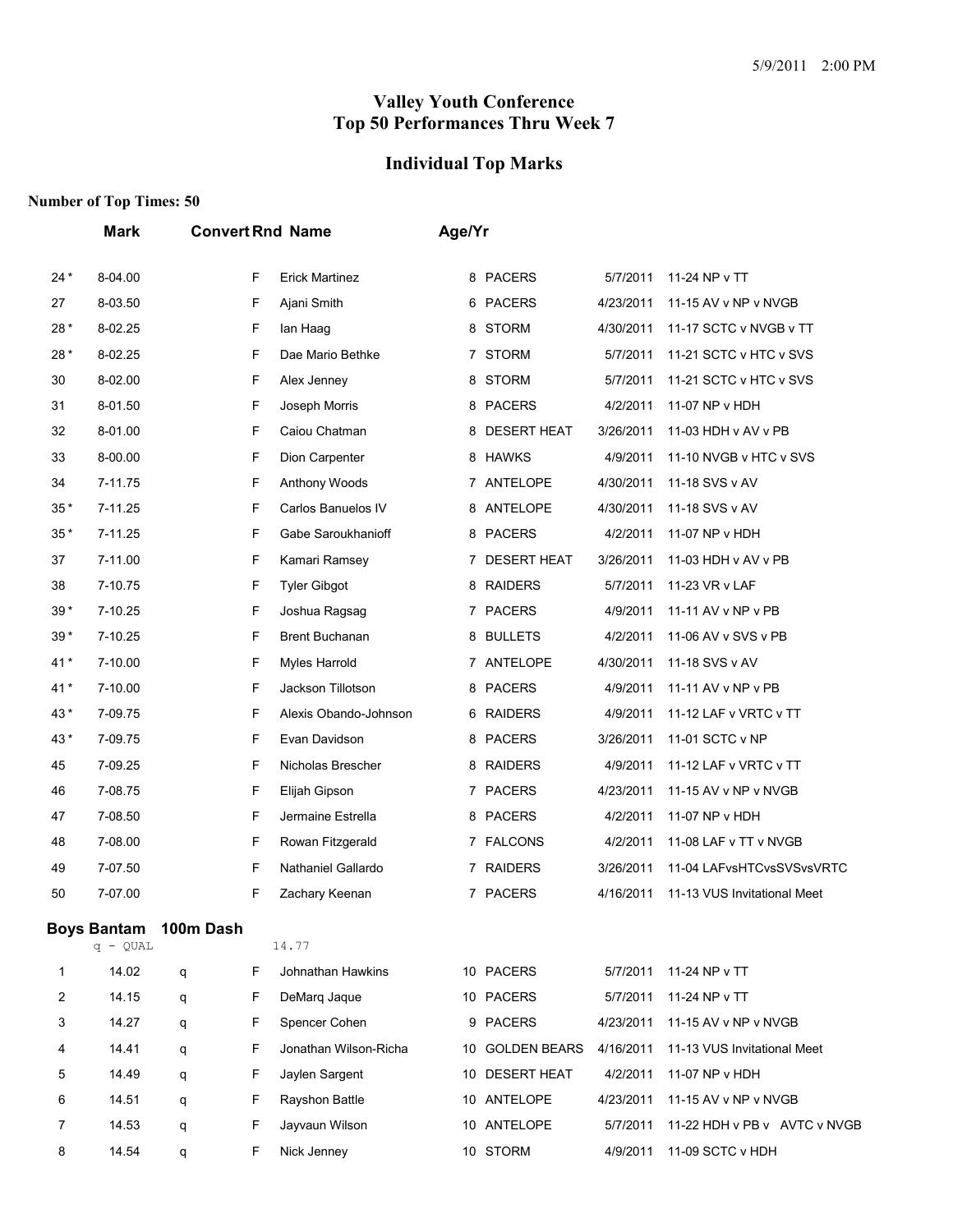#### **Individual Top Marks**

|       | <b>Mark</b> |   |    | <b>Convert Rnd Name</b> | Age/Yr |                    |           |                             |
|-------|-------------|---|----|-------------------------|--------|--------------------|-----------|-----------------------------|
| 9     | 14.55       | q | F  | Nehemiah Gilliam        |        | 10 PACERS          | 5/7/2011  | 11-24 NP v TT               |
| 10    | 14.59       | q | F  | Kobe Lincoln            |        | 10 PACERS          | 5/7/2011  | 11-24 NP v TT               |
| 11    | 14.68       | q | F  | Solomon Strader         |        | 10 STORM           | 4/9/2011  | 11-09 SCTC v HDH            |
| 12    | 14.70       | q | F  | Kevin Armstead          | 9      | <b>PACERS</b>      | 5/7/2011  | 11-24 NP v TT               |
| 13    | 14.83       |   | F  | Jalen Gray              |        | 10 DESERT HEAT     | 4/23/2011 | 11-16 HDH v TT v VR v HTC   |
| 14    | 14.92       |   | F  | Sam Kazimirowicz        |        | 10 PACERS          | 4/23/2011 | 11-15 AV v NP v NVGB        |
| 15    | 15.02       |   | F  | Dominique Thompson      |        | 10 THIMSHA TIGERS  | 4/2/2011  | 11-08 LAF v TT v NVGB       |
| 16    | 15.05       |   | F  | Gerald Young III        |        | 10 ANTELOPE        | 4/23/2011 | 11-15 AV v NP v NVGB        |
| 17    | 15.12       |   | F  | Julian Robotham         |        | 10 STORM           | 4/23/2011 | 11-14 LAF v SCTC v PB v SVS |
| 18    | 15.21       |   | F  | Devin Butts             |        | 10 PACERS          | 4/30/2011 | 11-20 NP vs. LAF, HW        |
| 19    | 15.22       |   | F  | Xavier Provens          |        | 9 STORM            | 5/7/2011  | 11-21 SCTC v HTC v SVS      |
| 20    | 15.28       |   | F  | Sawaun Berry            |        | 10 BULLETS         | 4/23/2011 | 11-14 LAF v SCTC v PB v SVS |
| 21    | 15.32       |   | F  | Nicholas Wyatt          |        | 9 DESERT HEAT      | 4/9/2011  | 11-09 SCTC v HDH            |
| 22    | 15.34       |   | F  | Joshua English          |        | 9 STORM            | 5/7/2011  | 11-21 SCTC v HTC v SVS      |
| 23    | 15.36       |   | F  | Alexander Okuribido     |        | 10 RAIDERS         | 5/7/2011  | 11-23 VR v LAF              |
| 24    | 15.40       |   | F  | Zachariah Hawkins       |        | 10 PACERS          | 4/30/2011 | 11-20 NP vs. LAF, HW        |
| 25    | 15.43       |   | F  | Vince Garcia            |        | 10 SPARTANS        | 4/23/2011 | 11-14 LAF v SCTC v PB v SVS |
| 26    | 15.50       |   | F  | <b>Tyler Walker</b>     | 9      | <b>DESERT HEAT</b> | 4/2/2011  | 11-07 NP v HDH              |
| 27    | 15.53       |   | F  | Donovan Williams        |        | 9 PACERS           | 4/2/2011  | 11-07 NP v HDH              |
| 28    | 15.56       |   | F  | Johnathan Kaelin        |        | 9 THIMSHA TIGERS   | 5/7/2011  | 11-24 NP v TT               |
| $29*$ | 15.59       |   | F  | James Ballin-Skelton    |        | 9 RAIDERS          | 4/9/2011  | 11-12 LAF v VRTC v TT       |
| $29*$ | 15.59       |   | F  | Jashawn Todd            |        | 9 PACERS           | 5/7/2011  | 11-24 NP v TT               |
| 31    | 15.62       |   | F  | <b>Isaiah Turner</b>    |        | 10 STORM           | 4/23/2011 | 11-14 LAF v SCTC v PB v SVS |
| $32*$ | 15.69       |   | F  | Steven Jones Jr.        |        | 10 PACERS          | 4/30/2011 | 11-20 NP vs. LAF, HW        |
| $32*$ | 15.69       |   | F  | Devin Thompson          |        | 10 STORM           | 5/7/2011  | 11-21 SCTC v HTC v SVS      |
| 34    | 15.72       |   | F  | Johnathon Ervin         |        | 10 BULLETS         | 4/23/2011 | 11-14 LAF v SCTC v PB v SVS |
| 35    | 15.83       |   | F  | Mason Cotton            |        | 9 HAWKS            | 5/7/2011  | 11-21 SCTC v HTC v SVS      |
| 36    | 15.89       |   | F  | Mikael Lujan            |        | 9 PACERS           | 5/7/2011  | 11-24 NP v TT               |
| 37    | 15.93       |   | F. | John Gayer              |        | 9 RAIDERS          | 4/9/2011  | 11-12 LAF v VRTC v TT       |
| 38    | 16.00       |   | F  | Luke Allard             |        | 10 SPARTANS        | 4/23/2011 | 11-14 LAF v SCTC v PB v SVS |
| 39    | 16.04       |   | F  | Mya Davis               |        | 10 STORM           | 5/7/2011  | 11-21 SCTC v HTC v SVS      |
| 40    | 16.07       |   | F  | Jalen Jackson           |        | 10 DESERT HEAT     | 4/2/2011  | 11-07 NP v HDH              |
| $41*$ | 16.10       |   | F  | <b>Phillip Gonzales</b> |        | 9 THIMSHA TIGERS   | 5/7/2011  | 11-24 NP v TT               |
| $41*$ | 16.10       |   | F. | Fernando Trujillo       |        | 10 PACERS          | 4/2/2011  | 11-07 NP v HDH              |
| 43    | 16.11       |   | F  | Zion Lord               |        | 9 PACERS           | 4/30/2011 | 11-20 NP vs. LAF, HW        |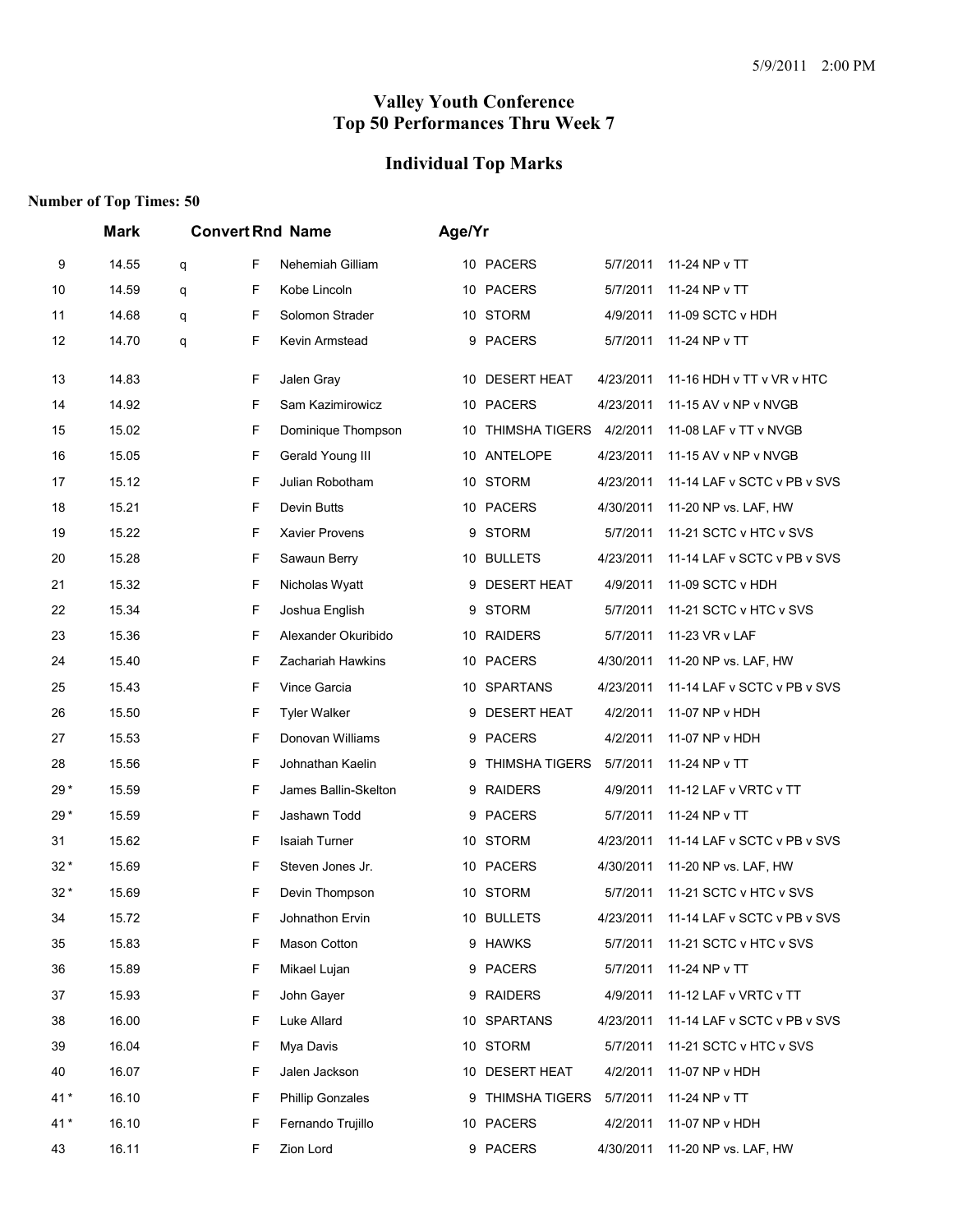# **Individual Top Marks**

|       | <b>Mark</b>        |           |    | <b>Convert Rnd Name</b> | Age/Yr |                           |           |                              |
|-------|--------------------|-----------|----|-------------------------|--------|---------------------------|-----------|------------------------------|
| 44 *  | 16.12              |           | F  | Joseph Hawkins          |        | 9 PACERS                  | 5/7/2011  | 11-24 NP v TT                |
| 44 *  | 16.12              |           | F  | Gavin Leising           | 9      | <b>STORM</b>              | 5/7/2011  | 11-21 SCTC v HTC v SVS       |
| 46    | 16.13              |           | F  | Rene Montoya            |        | 9 PACERS                  | 4/30/2011 | 11-20 NP vs. LAF, HW         |
| 47    | 16.15              |           | F  | <b>Rexton Helm</b>      |        | 10 PACERS                 | 4/2/2011  | 11-07 NP v HDH               |
| 48*   | 16.21              |           | F  | David Storm             |        | 9 RAIDERS                 | 3/26/2011 | 11-04 LAFvsHTCvsSVSvsVRTC    |
| 48*   | 16.21              |           | P  | Garo Barsemian          |        | 10 FALCONS                | 4/16/2011 | 11-13 VUS Invitational Meet  |
| 50    | 16.22              |           | F  | Kyle Silverstein        |        | 9 RAIDERS                 | 4/9/2011  | 11-12 LAF v VRTC v TT        |
|       | <b>Boys Bantam</b> | 200m Dash |    |                         |        |                           |           |                              |
|       | $q - QUAL$         |           |    | 30.65                   |        |                           |           |                              |
| 1     | 29.52              | q         | F. | Johnathan Hawkins       |        | 10 PACERS                 | 4/2/2011  | 11-07 NP v HDH               |
| 2     | 29.67              | q         | F  | DeMarq Jaque            |        | 10 PACERS                 | 5/7/2011  | 11-24 NP v TT                |
| 3     | 30.05              | q         | F  | Nick Jenney             |        | 10 STORM                  | 5/7/2011  | 11-21 SCTC v HTC v SVS       |
| 4     | 30.06              | q         | F  | Jonathan Wilson-Richa   |        | 10 GOLDEN BEARS           | 5/7/2011  | 11-22 HDH v PB v AVTC v NVGB |
| 5     | 30.24              | q         | F  | Jayvaun Wilson          |        | 10 ANTELOPE               | 3/26/2011 | 11-03 HDH v AV v PB          |
| 6     | 30.37              | q         | F  | Jalen Gray              |        | 10 DESERT HEAT            | 4/16/2011 | 11-13 VUS Invitational Meet  |
| 7     | 30.60              | q         | F  | Dominique Thompson      |        | 10 THIMSHA TIGERS         | 5/7/2011  | 11-24 NP v TT                |
| 8     | 30.76              |           | F  | Jaylen Sargent          |        | 10 DESERT HEAT            | 4/16/2011 | 11-13 VUS Invitational Meet  |
| 9     | 31.30              |           | F  | Solomon Strader         |        | 10 STORM                  | 4/9/2011  | 11-09 SCTC v HDH             |
| 10    | 31.83              |           | F  | Nehemiah Gilliam        |        | 10 PACERS                 | 5/7/2011  | 11-24 NP v TT                |
| 11    | 32.15              |           | F  | Sawaun Berry            |        | 10 BULLETS                | 4/16/2011 | 11-13 VUS Invitational Meet  |
| 12    | 32.29              |           | F  | Ge'Nuwine Moore         |        | 9 DESERT HEAT             | 3/26/2011 | 11-03 HDH v AV v PB          |
| 13    | 32.31              |           | F  | Nicholas Wyatt          |        | 9 DESERT HEAT             | 4/2/2011  | 11-07 NP v HDH               |
| 14    | 32.36              |           | F  | <b>Tyler Walker</b>     | 9      | <b>DESERT HEAT</b>        | 4/2/2011  | 11-07 NP v HDH               |
| 15    | 32.38              |           | F  | Kevin Armstead          |        | 9 PACERS                  | 4/16/2011 | 11-13 VUS Invitational Meet  |
| 16    | 32.45              |           | F  | Xavier Provens          |        | 9 STORM                   | 4/23/2011 | 11-14 LAF v SCTC v PB v SVS  |
| 17    | 32.63              |           | F  | Gerald Young III        |        | 10 ANTELOPE               | 4/2/2011  | 11-06 AV v SVS v PB          |
| 18    | 32.64              |           | F  | Jermaine Beard          |        | 9 DESERT HEAT             | 3/26/2011 | 11-03 HDH v AV v PB          |
| 19    | 32.69              |           | F  | Donovan Williams        |        | 9 PACERS                  | 3/26/2011 | 11-01 SCTC v NP              |
| 20    | 32.82              |           | F  | Jalen Jackson           |        | 10 DESERT HEAT            | 3/26/2011 | 11-03 HDH v AV v PB          |
| 21    | 32.90              |           | F  | Alexander Okuribido     |        | 10 RAIDERS                | 4/2/2011  | 11-05 VR v SCTC v HTC        |
| 22    | 33.05              |           | F  | Johnathon Ervin         |        | 10 BULLETS                | 3/26/2011 | 11-03 HDH v AV v PB          |
| 23    | 33.29              |           | F  | Isaiah Turner           |        | 10 STORM                  | 3/26/2011 | 11-01 SCTC v NP              |
| $24*$ | 33.34              |           | F. | Johnathan Kaelin        |        | 9 THIMSHA TIGERS 5/7/2011 |           | 11-24 NP v TT                |
| $24*$ | 33.34              |           | F  | Jashawn Todd            |        | 9 PACERS                  | 5/7/2011  | 11-24 NP v TT                |
| 26    | 33.43              |           | F  | Rexton Helm             |        | 10 PACERS                 | 4/2/2011  | 11-07 NP v HDH               |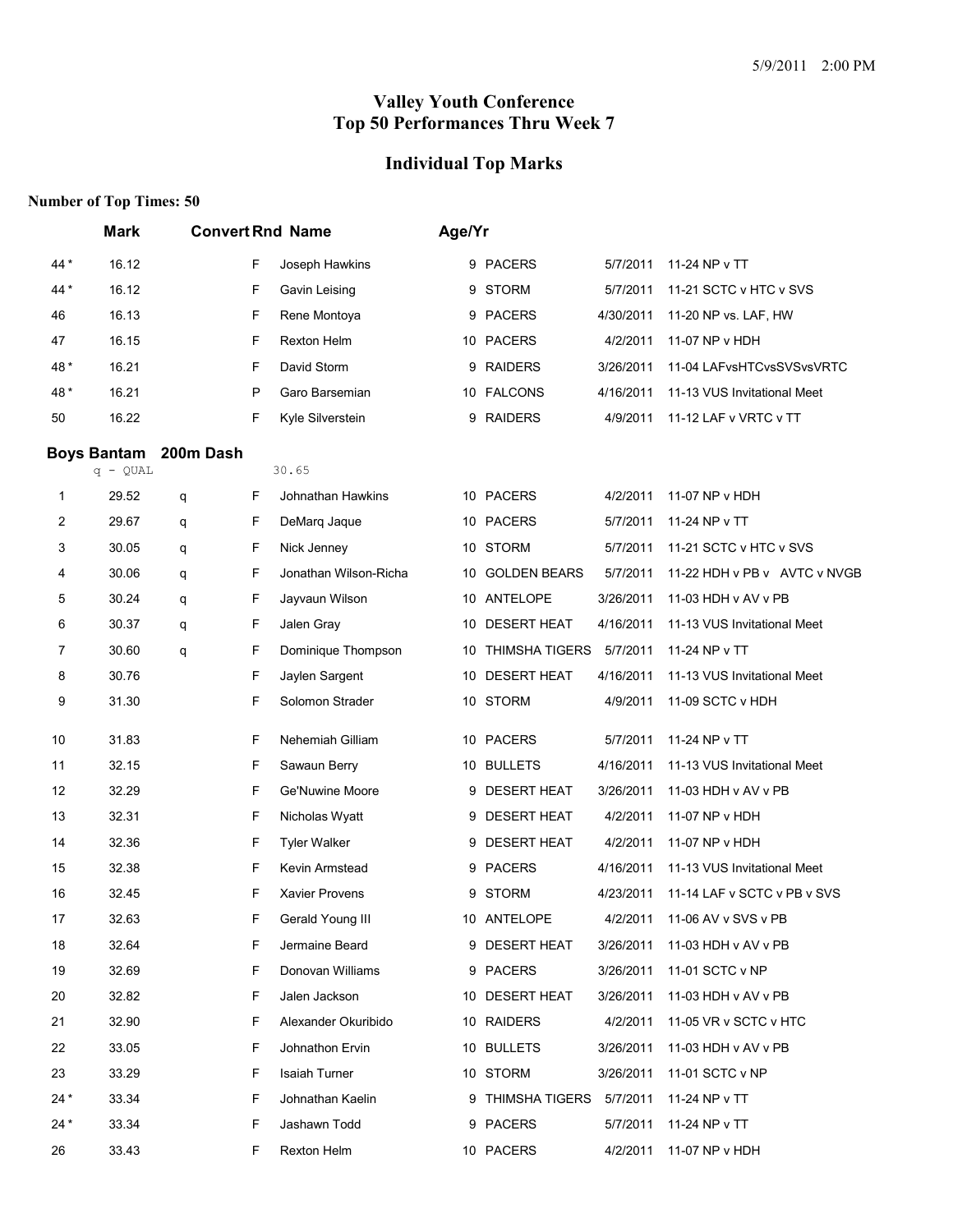#### **Individual Top Marks**

|                | <b>Mark</b>                      |           |   | <b>Convert Rnd Name</b> | Age/Yr |                          |           |                              |
|----------------|----------------------------------|-----------|---|-------------------------|--------|--------------------------|-----------|------------------------------|
| 27             | 33.51                            |           | F | Devin Butts             |        | 10 PACERS                | 4/2/2011  | 11-07 NP v HDH               |
| 28             | 33.54                            |           | F | David Storm             | 9      | <b>RAIDERS</b>           | 4/30/2011 | 11-19 VR v PB v HDH          |
| 29             | 33.59                            |           | F | Julian Robotham         | 10     | <b>STORM</b>             | 4/2/2011  | 11-05 VR v SCTC v HTC        |
| 30             | 33.65                            |           | F | Vince Garcia            |        | 10 SPARTANS              | 3/26/2011 | 11-04 LAFvsHTCvsSVSvsVRTC    |
| 31             | 33.70                            |           | F | Ethan Fisher            | 10     | <b>BULLETS</b>           | 4/9/2011  | 11-11 AV v NP v PB           |
| 32             | 33.89                            |           | F | Mya Davis               | 10     | STORM                    | 5/7/2011  | 11-21 SCTC v HTC v SVS       |
| 33             | 33.91                            |           | F | Zachariah Hawkins       |        | 10 PACERS                | 3/26/2011 | 11-01 SCTC v NP              |
| 34             | 33.95                            |           | F | John Gayer              | 9      | <b>RAIDERS</b>           | 5/7/2011  | 11-23 VR v LAF               |
| 35             | 34.10                            |           | F | Alonzo Fontenette       | 9      | <b>PACERS</b>            | 3/26/2011 | 11-01 SCTC v NP              |
| 36             | 34.31                            |           | F | J.d. Sumlin             | 9      | <b>DESERT HEAT</b>       | 4/16/2011 | 11-13 VUS Invitational Meet  |
| 37             | 34.38                            |           | F | Mikael Lujan            | 9      | <b>PACERS</b>            | 4/2/2011  | 11-07 NP v HDH               |
| 38             | 34.39                            |           | F | <b>Tyvon Mcbride</b>    |        | 10 BULLETS               | 4/9/2011  | 11-11 AV v NP v PB           |
| 39             | 34.64                            |           | F | Malachi Windham         | 10     | <b>DESERT HEAT</b>       | 4/2/2011  | 11-07 NP v HDH               |
| 40             | 34.65                            |           | F | Colin Cheock            | 9      | <b>PACERS</b>            | 4/16/2011 | 11-13 VUS Invitational Meet  |
| 41             | 34.71                            |           | F | <b>Keaton Daily</b>     |        | 10 PACERS                | 3/26/2011 | 11-01 SCTC v NP              |
| 42             | 34.72                            |           | F | Maurice McFarauhan Jr.  | 9      | <b>RAIDERS</b>           | 4/2/2011  | 11-05 VR v SCTC v HTC        |
| 43             | 34.82                            |           | F | Joshua English          | 9      | <b>STORM</b>             | 4/2/2011  | 11-05 VR v SCTC v HTC        |
| 44             | 34.83                            |           | F | Steven Jones Jr.        | 10     | <b>PACERS</b>            | 4/2/2011  | 11-07 NP v HDH               |
| 45             | 34.84                            |           | F | Rayshon Battle          | 10     | ANTELOPE                 | 3/26/2011 | 11-03 HDH v AV v PB          |
| 46             | 34.86                            |           | F | Mason Cotton            | 9      | <b>HAWKS</b>             | 4/2/2011  | 11-05 VR v SCTC v HTC        |
| 47             | 34.87                            |           | F | Armando Cortes          |        | 10 BULLETS               | 4/16/2011 | 11-13 VUS Invitational Meet  |
| 48             | 35.05                            |           | F | Jaquan Turnner          | 9      | <b>BULLETS</b>           | 4/23/2011 | 11-14 LAF v SCTC v PB v SVS  |
| 49             | 35.09                            |           | F | <b>Kendrick Ewell</b>   | 9      | <b>DESERT HEAT</b>       | 4/2/2011  | 11-07 NP v HDH               |
| 50             | 35.17                            |           | F | <b>Phillip Gonzales</b> | 9      | THIMSHA TIGERS 4/16/2011 |           | 11-13 VUS Invitational Meet  |
|                | <b>Boys Bantam</b><br>$q - QUAL$ | 400m Dash |   | 1:12.00                 |        |                          |           |                              |
| 1              | 1:09.09                          | q         | F | Jalen Gray              |        | 10 DESERT HEAT           | 4/16/2011 | 11-13 VUS Invitational Meet  |
| 2              | 1:10.11                          | q         | F | Johnathan Hawkins       |        | 10 PACERS                | 4/9/2011  | 11-11 AV v NP v PB           |
| 3              | 1:10.34                          | q         | F | Anthony Avila           |        | 10 THIMSHA TIGERS        | 5/7/2011  | 11-24 NP v TT                |
| 4              | 1:11.77                          | q         | F | Nick Jenney             |        | 10 STORM                 | 4/23/2011 | 11-14 LAF v SCTC v PB v SVS  |
| 5              | 1:12.00                          | q         | F | Jaylen Sargent          |        | 10 DESERT HEAT           | 5/7/2011  | 11-22 HDH v PB v AVTC v NVGB |
| 6              | 1:12.11                          |           | F | Dominique Thompson      |        | 10 THIMSHA TIGERS        | 5/7/2011  | 11-24 NP v TT                |
|                |                                  |           |   |                         |        |                          |           |                              |
| $\overline{7}$ | 1:12.30                          |           | F | <b>Tyler Walker</b>     |        | 9 DESERT HEAT            | 4/16/2011 | 11-13 VUS Invitational Meet  |
| 8              | 1:13.10                          |           | F | Johnathon Ervin         |        | 10 BULLETS               | 4/16/2011 | 11-13 VUS Invitational Meet  |
| 9              | 1:13.40                          |           | F | Alonzo Fontenette       |        | 9 PACERS                 | 5/7/2011  | 11-24 NP v TT                |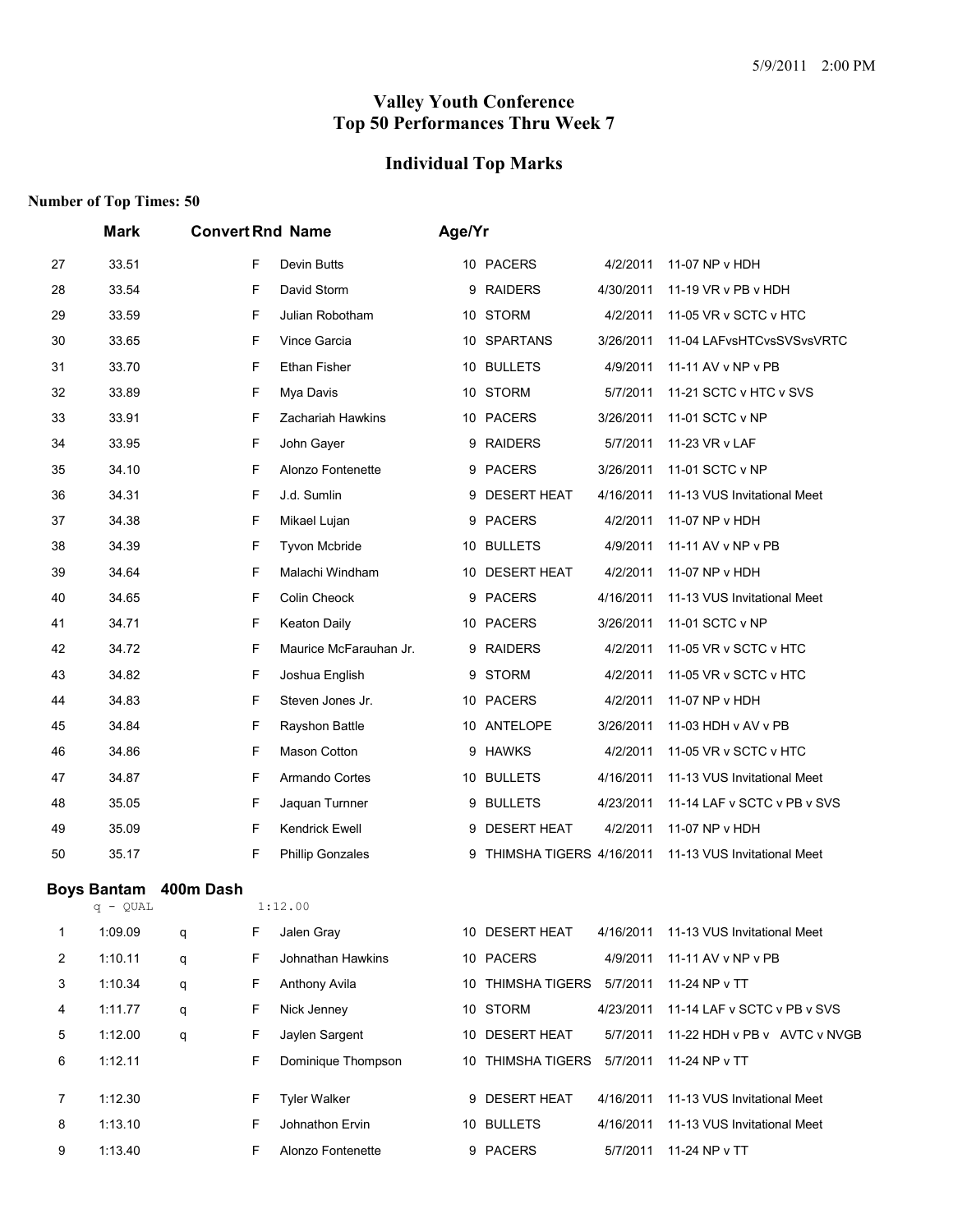# **Individual Top Marks**

|    | Mark    | <b>Convert Rnd Name</b>       | Age/Yr                                                                |
|----|---------|-------------------------------|-----------------------------------------------------------------------|
| 10 | 1:13.63 | F<br>Sawaun Berry             | 10 BULLETS<br>5/7/2011<br>11-22 HDH v PB v AVTC v NVGB                |
| 11 | 1:13.74 | F<br>Jonathan Wilson-Richa    | 4/30/2011<br><b>GOLDEN BEARS</b><br>11-17 SCTC v NVGB v TT<br>10      |
| 12 | 1:14.08 | F<br>Bryan Lopez              | <b>GOLDEN BEARS</b><br>5/7/2011<br>11-22 HDH v PB v AVTC v NVGB<br>10 |
| 13 | 1:14.26 | F<br>David Storm              | <b>RAIDERS</b><br>4/16/2011<br>11-13 VUS Invitational Meet<br>9       |
| 14 | 1:14.79 | F<br>Isaiah Turner            | 10 STORM<br>5/7/2011<br>11-21 SCTC v HTC v SVS                        |
| 15 | 1:14.81 | F<br>Vince Garcia             | <b>SPARTANS</b><br>5/7/2011<br>11-21 SCTC v HTC v SVS<br>10           |
| 16 | 1:14.88 | F<br>Solomon Strader          | 10 STORM<br>3/26/2011<br>11-01 SCTC v NP                              |
| 17 | 1:15.54 | F<br>Donovan Williams         | <b>PACERS</b><br>3/26/2011<br>11-01 SCTC v NP<br>9                    |
| 18 | 1:15.64 | F<br>Rexton Helm              | 10 PACERS<br>4/2/2011<br>11-07 NP v HDH                               |
| 19 | 1:15.68 | F<br>Ge'Nuwine Moore          | <b>DESERT HEAT</b><br>5/7/2011<br>11-22 HDH v PB v AVTC v NVGB<br>9   |
| 20 | 1:15.85 | F<br>Rayshon Battle           | 10 ANTELOPE<br>4/16/2011<br>11-13 VUS Invitational Meet               |
| 21 | 1:16.95 | F<br><b>Tyler Odom</b>        | 10 PACERS<br>4/2/2011<br>11-07 NP v HDH                               |
| 22 | 1:17.07 | F<br>J.j. Dick                | 10 FALCONS<br>5/7/2011<br>11-23 VR v LAF                              |
| 23 | 1:17.35 | F<br><b>Christian Velez</b>   | <b>ANTELOPE</b><br>5/7/2011<br>11-22 HDH v PB v AVTC v NVGB<br>9      |
| 24 | 1:18.08 | F<br>Nicholas Wyatt           | <b>DESERT HEAT</b><br>5/7/2011<br>11-22 HDH v PB v AVTC v NVGB<br>9   |
| 25 | 1:18.54 | F<br>John Gaver               | 9 RAIDERS<br>5/7/2011<br>11-23 VR v LAF                               |
| 26 | 1:18.64 | F<br><b>Tyrus Narin</b>       | <b>PACERS</b><br>4/2/2011<br>11-07 NP v HDH<br>9                      |
| 27 | 1:18.92 | F<br>Jacob Turner-McMullen    | 10 FALCONS<br>5/7/2011<br>11-23 VR v LAF                              |
| 28 | 1:19.04 | F<br>Garo Barsemian           | 10 FALCONS<br>3/26/2011<br>11-04 LAFvsHTCvsSVSvsVRTC                  |
| 29 | 1:19.16 | F<br>Colin Calloway           | 10 PACERS<br>4/2/2011<br>11-07 NP v HDH                               |
| 30 | 1:19.25 | F<br><b>Phillip Gonzales</b>  | THIMSHA TIGERS<br>5/7/2011<br>11-24 NP v TT<br>9                      |
| 31 | 1:19.26 | F<br>Mason Cotton             | <b>HAWKS</b><br>3/26/2011<br>11-04 LAFvsHTCvsSVSvsVRTC<br>9           |
| 32 | 1:19.48 | F<br>Joseph Hawkins           | 4/2/2011<br>11-07 NP v HDH<br>9 PACERS                                |
| 33 | 1:19.85 | F<br>Quinn Garity             | 9 PACERS<br>5/7/2011<br>11-24 NP v TT                                 |
| 34 | 1:19.89 | F<br>Kobe Gonzalez            | 10 RAIDERS<br>11-23 VR v LAF<br>5/7/2011                              |
| 35 | 1:20.29 | F<br><b>Keaton Daily</b>      | 10 PACERS<br>3/26/2011<br>11-01 SCTC v NP                             |
| 36 | 1:20.34 | F<br>Jermaine Beard           | 9 DESERT HEAT<br>11-22 HDH v PB v AVTC v NVGB<br>5/7/2011             |
| 37 | 1:21.03 | Justin Skidmore<br>F          | 4/30/2011<br>11-18 SVS v AV<br>10 SPARTANS                            |
| 38 | 1:21.16 | F<br>Aidan Johnson            | 10 STORM<br>5/7/2011<br>11-21 SCTC v HTC v SVS                        |
| 39 | 1:21.26 | F<br>Johnathan Kaelin         | 9 THIMSHA TIGERS<br>4/2/2011<br>11-08 LAF v TT v NVGB                 |
| 40 | 1:21.29 | F<br>Cameron Cruz             | 9 STORM<br>4/2/2011<br>11-05 VR v SCTC v HTC                          |
| 41 | 1:21.41 | F<br>Jaquan Turnner           | 9 BULLETS<br>5/7/2011<br>11-22 HDH v PB v AVTC v NVGB                 |
| 42 | 1:21.51 | F.<br>Alexander Okuribido     | 10 RAIDERS<br>4/2/2011<br>11-05 VR v SCTC v HTC                       |
| 43 | 1:21.99 | F<br>Rameon Witt, Jr.         | 10 FALCONS<br>4/2/2011<br>11-08 LAF v TT v NVGB                       |
| 44 | 1:22.44 | F<br>Kody Larson              | 9 RAIDERS<br>5/7/2011<br>11-23 VR v LAF                               |
| 45 | 1:22.54 | F.<br>William Rodriguez-proct | 9 HAWKS<br>5/7/2011<br>11-21 SCTC v HTC v SVS                         |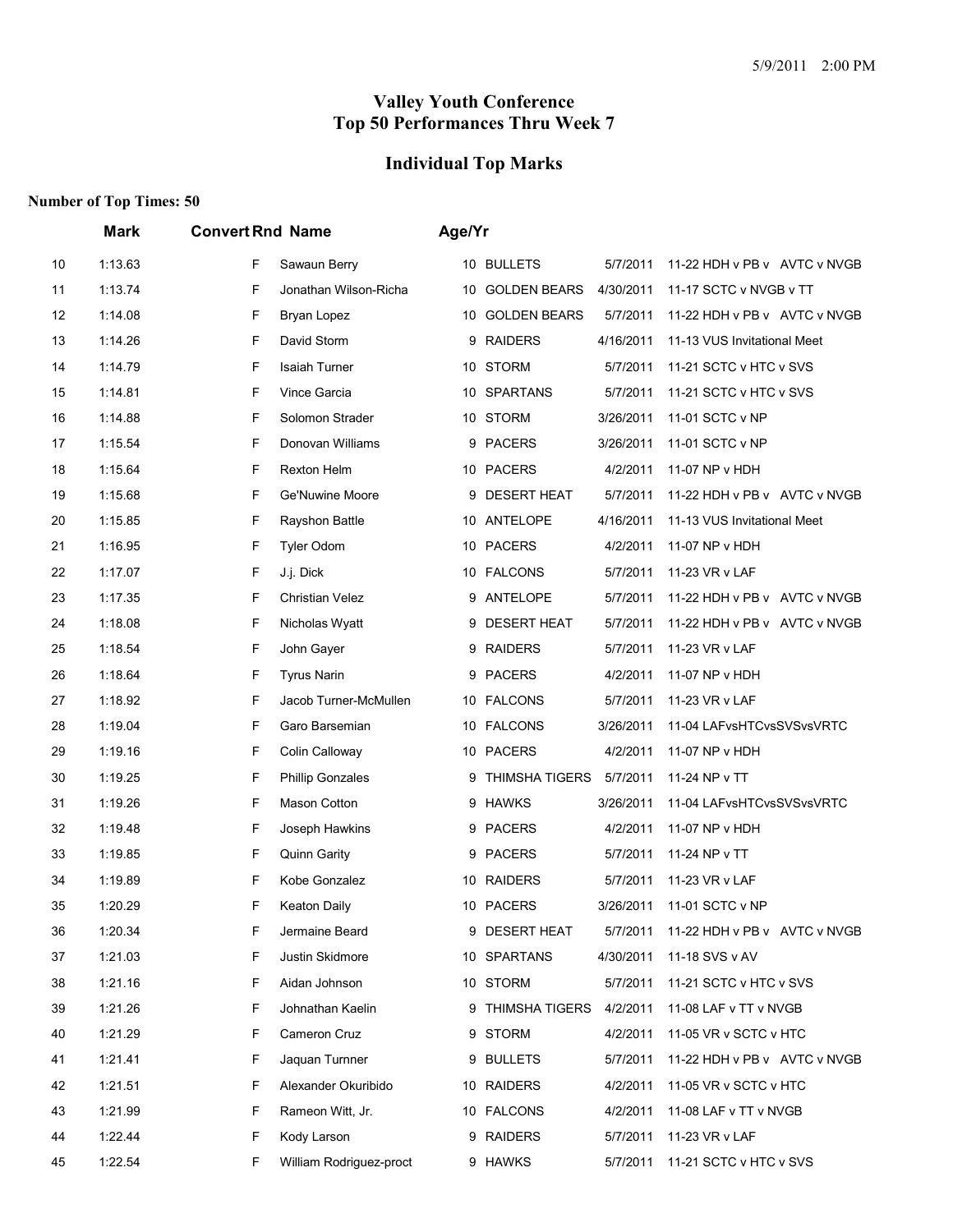# **Individual Top Marks**

|       | <b>Mark</b>        |                 |    | <b>Convert Rnd Name</b> | Age/Yr |                             |           |                              |
|-------|--------------------|-----------------|----|-------------------------|--------|-----------------------------|-----------|------------------------------|
| 46    | 1:22.61            |                 | F  | Kyle Silverstein        |        | 9 RAIDERS                   | 3/26/2011 | 11-04 LAFvsHTCvsSVSvsVRTC    |
| 47    | 1:22.64            |                 | F  | Kendrick Ewell          | 9      | <b>DESERT HEAT</b>          | 5/7/2011  | 11-22 HDH v PB v AVTC v NVGB |
| 48    | 1:22.79            |                 | F  | Garrett Santana         | 9      | <b>SPARTANS</b>             | 3/26/2011 | 11-04 LAFvsHTCvsSVSvsVRTC    |
| 49    | 1:22.99            |                 | F  | Mya Davis               |        | 10 STORM                    | 4/9/2011  | 11-09 SCTC v HDH             |
| 50    | 1:23.00            |                 | F  | <b>Ethan Fisher</b>     |        | 10 BULLETS                  | 4/9/2011  | 11-11 AV v NP v PB           |
|       | <b>Boys Bantam</b> | <b>800m Run</b> |    |                         |        |                             |           |                              |
|       | $q - QUAL$         |                 |    | 2:52.00                 |        |                             |           |                              |
| 1     | 2:39.46            | q               | F  | Kobe Serrano            |        | 10 STORM                    | 4/16/2011 | 11-13 VUS Invitational Meet  |
| 2     | 2:43.84            | q               | F  | Johnathan Hawkins       |        | 10 PACERS                   | 3/26/2011 | 11-01 SCTC v NP              |
| 3     | 2:44.03            | q               | F  | Anthony Avila           |        | 10 THIMSHA TIGERS 4/16/2011 |           | 11-13 VUS Invitational Meet  |
| 4     | 2:49.46            | q               | F  | <b>Tyler Walker</b>     |        | 9 DESERT HEAT               | 5/7/2011  | 11-22 HDH v PB v AVTC v NVGB |
| 5     | 2:50.11            | q               | F  | Rameon Witt, Jr.        |        | 10 FALCONS                  | 5/7/2011  | 11-23 VR v LAF               |
| 6     | 2:52.93            |                 | F  | Alonzo Fontenette       | 9      | <b>PACERS</b>               | 5/7/2011  | 11-24 NP v TT                |
| 7     | 2:53.79            |                 | F  | Bryan Lopez             |        | 10 GOLDEN BEARS             | 4/16/2011 | 11-13 VUS Invitational Meet  |
| 8     | 2:55.02            |                 | F  | Quinn Garity            |        | 9 PACERS                    | 4/16/2011 | 11-13 VUS Invitational Meet  |
| 9     | 2:55.48            |                 | F  | Zachariah Hawkins       |        | 10 PACERS                   | 4/16/2011 | 11-13 VUS Invitational Meet  |
| 10    | 2:56.41            |                 | F  | Mason Cotton            |        | 9 HAWKS                     | 4/16/2011 | 11-13 VUS Invitational Meet  |
| 11    | 2:56.48            |                 | F  | David Salazar           |        | 10 GOLDEN BEARS             | 4/16/2011 | 11-13 VUS Invitational Meet  |
| 12    | 2:56.64            |                 | F  | Justin Skidmore         |        | 10 SPARTANS                 | 5/7/2011  | 11-21 SCTC v HTC v SVS       |
| 13    | 2:57.10            |                 | F  | Jalen Gray              |        | 10 DESERT HEAT              | 4/2/2011  | 11-07 NP v HDH               |
| $14*$ | 2:57.81            |                 | F  | Joshua English          | 9      | <b>STORM</b>                | 5/7/2011  | 11-21 SCTC v HTC v SVS       |
| $14*$ | 2:57.81            |                 | F  | Jacob Turner-McMullen   |        | 10 FALCONS                  | 5/7/2011  | 11-23 VR v LAF               |
| 16    | 2:58.79            |                 | F  | Joseph Hawkins          |        | 9 PACERS                    | 5/7/2011  | 11-24 NP v TT                |
| 17    | 3:01.12            |                 | F  | Johnathon Ervin         |        | 10 BULLETS                  | 4/30/2011 | 11-19 VR v PB v HDH          |
| 18    | 3:01.80            |                 | F  | Eric Faeustle           |        | 9 FALCONS                   | 4/23/2011 | 11-14 LAF v SCTC v PB v SVS  |
| 19    | 3:01.82            |                 | F  | <b>Tyrus Narin</b>      |        | 9 PACERS                    | 4/2/2011  | 11-07 NP v HDH               |
| 20    | 3:02.54            |                 | F  | Colin Calloway          |        | 10 PACERS                   | 4/9/2011  | 11-11 AV v NP v PB           |
| 21    | 3:02.78            |                 | F  | <b>Isaiah Turner</b>    |        | 10 STORM                    | 5/7/2011  | 11-21 SCTC v HTC v SVS       |
| 22    | 3:02.80            |                 | F  | Nathan Antonio Avila    |        | 9 GOLDEN BEARS              | 3/26/2011 | 11-02 NVGB v TT              |
| 23    | 3:03.52            |                 | F  | Rexton Helm             |        | 10 PACERS                   | 3/26/2011 | 11-01 SCTC v NP              |
| 24    | 3:03.76            |                 | F  | <b>Christian Velez</b>  |        | 9 ANTELOPE                  | 4/2/2011  | 11-06 AV v SVS v PB          |
| 25    | 3:03.90            |                 | F  | Jashawn Todd            |        | 9 PACERS                    | 4/16/2011 | 11-13 VUS Invitational Meet  |
| 26    | 3:04.51            |                 | F  | Johnny Murillo          | 9      | <b>GOLDEN BEARS</b>         | 4/16/2011 | 11-13 VUS Invitational Meet  |
| 27    | 3:04.66            |                 | F  | Sam Gallegos            |        | 10 RAIDERS                  | 4/30/2011 | 11-19 VR v PB v HDH          |
| 28    | 3:05.02            |                 | F. | Armando Cortes          |        | 10 BULLETS                  | 4/30/2011 | 11-19 VR v PB v HDH          |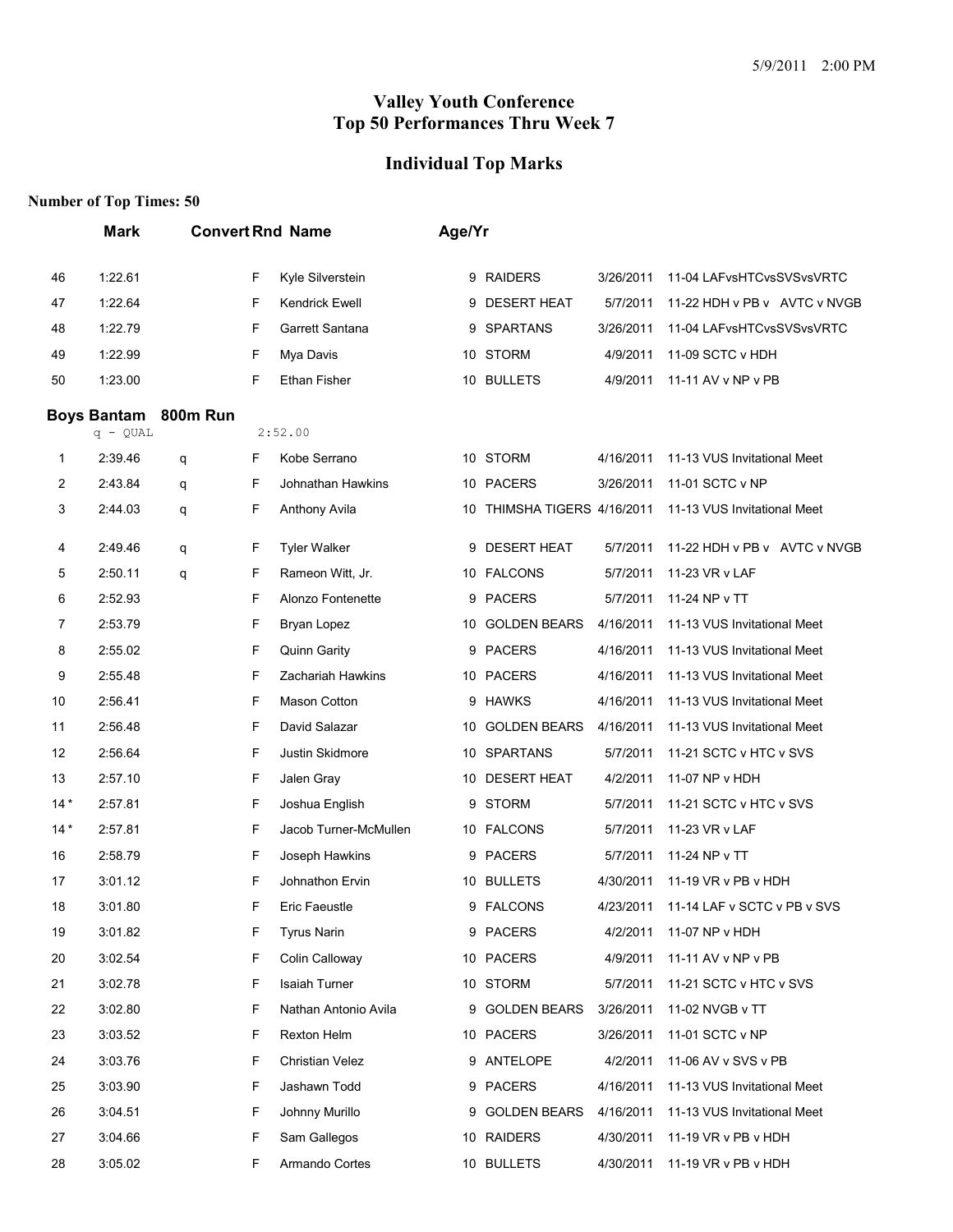# **Individual Top Marks**

|    | <b>Mark</b>                      |                  |   | <b>Convert Rnd Name</b> | Age/Yr |                       |           |                              |
|----|----------------------------------|------------------|---|-------------------------|--------|-----------------------|-----------|------------------------------|
| 29 | 3:05.34                          |                  | F | John Gayer              |        | 9 RAIDERS             | 4/9/2011  | 11-12 LAF v VRTC v TT        |
| 30 | 3:05.90                          |                  | F | Jermaine Beard          | 9      | <b>DESERT HEAT</b>    | 5/7/2011  | 11-22 HDH v PB v AVTC v NVGB |
| 31 | 3:06.28                          |                  | F | Daniel Mercado          | 9      | <b>GOLDEN BEARS</b>   | 4/16/2011 | 11-13 VUS Invitational Meet  |
| 32 | 3:06.55                          |                  | F | Garrett Santana         | 9      | <b>SPARTANS</b>       | 5/7/2011  | 11-21 SCTC v HTC v SVS       |
| 33 | 3:06.80                          |                  | F | Thomas Rivera           |        | 10 BULLETS            | 5/7/2011  | 11-22 HDH v PB v AVTC v NVGB |
| 34 | 3:08.76                          |                  | F | Cameron Cruz            | 9      | <b>STORM</b>          | 4/16/2011 | 11-13 VUS Invitational Meet  |
| 35 | 3:09.46                          |                  | F | Aaron Eubanks           | 9      | <b>DESERT HEAT</b>    | 4/16/2011 | 11-13 VUS Invitational Meet  |
| 36 | 3:09.91                          |                  | F | Lance Lott              |        | 10 STORM              | 5/7/2011  | 11-21 SCTC v HTC v SVS       |
| 37 | 3:10.20                          |                  | F | Aidan Johnson           | 10     | <b>STORM</b>          | 5/7/2011  | 11-21 SCTC v HTC v SVS       |
| 38 | 3:10.26                          |                  | F | Johnathan Kaelin        | 9      | <b>THIMSHA TIGERS</b> | 4/2/2011  | 11-08 LAF v TT v NVGB        |
| 39 | 3:10.34                          |                  | F | <b>Kendrick Ewell</b>   | 9      | <b>DESERT HEAT</b>    | 4/2/2011  | 11-07 NP v HDH               |
| 40 | 3:10.67                          |                  | F | Daniel Rush             |        | 10 STORM              | 4/16/2011 | 11-13 VUS Invitational Meet  |
| 41 | 3:10.79                          |                  | F | Ge'Nuwine Moore         | 9      | <b>DESERT HEAT</b>    | 4/23/2011 | 11-16 HDH v TT v VR v HTC    |
| 42 | 3:11.07                          |                  | F | Obed Ortiz              | 9      | <b>RAIDERS</b>        | 4/16/2011 | 11-13 VUS Invitational Meet  |
| 43 | 3:14.01                          |                  | F | Nicholas Whitman        | 10     | <b>STORM</b>          | 5/7/2011  | 11-21 SCTC v HTC v SVS       |
| 44 | 3:14.93                          |                  | F | Keontae Hogains         |        | 10 BULLETS            | 3/26/2011 | 11-03 HDH v AV v PB          |
| 45 | 3:15.08                          |                  | F | Cameron Carey           |        | 10 FALCONS            | 5/7/2011  | 11-23 VR v LAF               |
| 46 | 3:17.97                          |                  | F | Jake Bruno              | 9      | <b>PACERS</b>         | 4/16/2011 | 11-13 VUS Invitational Meet  |
| 47 | 3:19.59                          |                  | F | Gerald Young III        | 10     | ANTELOPE              | 3/26/2011 | 11-03 HDH v AV v PB          |
| 48 | 3:19.66                          |                  | F | Franklin Donovan Murphy | 10     | <b>GOLDEN BEARS</b>   | 4/2/2011  | 11-08 LAF v TT v NVGB        |
| 49 | 3:19.81                          |                  | F | Kyle Silverstein        | 9      | <b>RAIDERS</b>        | 4/16/2011 | 11-13 VUS Invitational Meet  |
| 50 | 3:21.04                          |                  | F | William Rodriguez-proct | 9      | <b>HAWKS</b>          | 4/9/2011  | 11-10 NVGB v HTC v SVS       |
|    | <b>Boys Bantam</b><br>$q - QUAL$ | <b>1500m Run</b> |   | 5:48.00                 |        |                       |           |                              |
| 1  | 5:12.40                          | q                | F | Kobe Serrano            |        | 10 STORM              | 4/23/2011 | 11-14 LAF v SCTC v PB v SVS  |
| 2  | 5:41.66                          | q                | F | Joseph Hawkins          |        | 9 PACERS              | 5/7/2011  | 11-24 NP v TT                |
| 3  | 5:44.06                          | q                | F | Rameon Witt, Jr.        |        | 10 FALCONS            | 5/7/2011  | 11-23 VR v LAF               |
| 4  | 5:44.07                          | q                | F | Quinn Garity            |        | 9 PACERS              | 4/16/2011 | 11-13 VUS Invitational Meet  |
| 5  | 5:47.31                          | q                | F | Justin Skidmore         |        | 10 SPARTANS           | 5/7/2011  | 11-21 SCTC v HTC v SVS       |
| 6  | 5:52.16                          |                  | F | Joshua English          | 9      | <b>STORM</b>          | 5/7/2011  | 11-21 SCTC v HTC v SVS       |
| 7  | 5:56.22                          |                  | F | David Salazar           |        | 10 GOLDEN BEARS       | 5/7/2011  | 11-22 HDH v PB v AVTC v NVGB |
| 8  | 5:58.43                          |                  | F | Garrett Santana         | 9      | <b>SPARTANS</b>       | 5/7/2011  | 11-21 SCTC v HTC v SVS       |
| 9  | 5:59.69                          |                  | F | Jacob Turner-McMullen   |        | 10 FALCONS            | 4/2/2011  | 11-08 LAF v TT v NVGB        |
| 10 | 6:02.18                          |                  | F | Daniel Rush             | 10     | <b>STORM</b>          | 5/7/2011  | 11-21 SCTC v HTC v SVS       |
| 11 | 6:06.99                          |                  | F | Lance Lott              |        | 10 STORM              | 5/7/2011  | 11-21 SCTC v HTC v SVS       |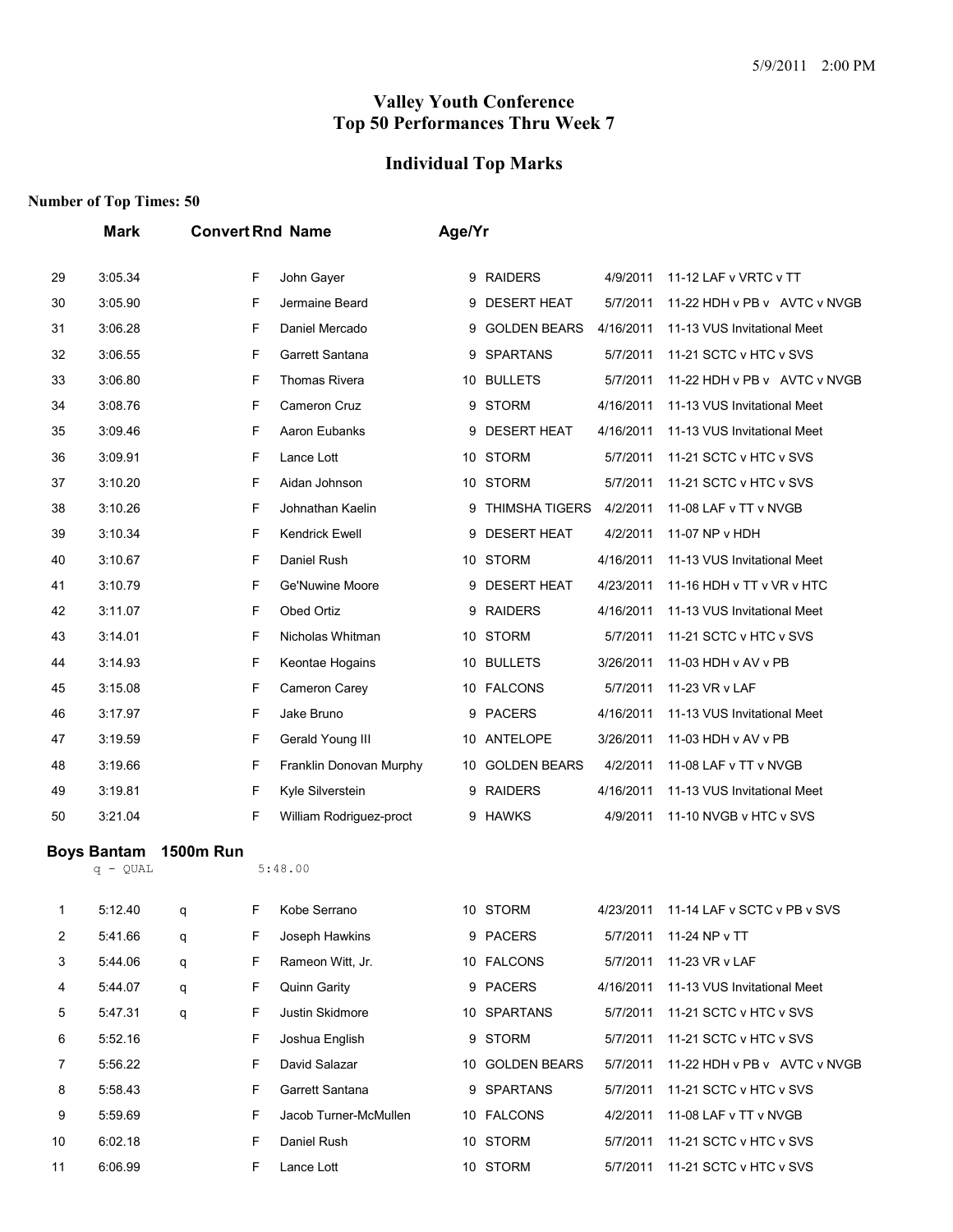# **Individual Top Marks**

|    | Mark    | <b>Convert Rnd Name</b>   | Age/Yr                                                               |
|----|---------|---------------------------|----------------------------------------------------------------------|
| 12 | 6:08.82 | F<br><b>Tyrus Narin</b>   | 9 PACERS<br>4/16/2011<br>11-13 VUS Invitational Meet                 |
| 13 | 6:09.81 | F<br>Sam Kazimirowicz     | 10 PACERS<br>4/2/2011<br>11-07 NP v HDH                              |
| 14 | 6:12.96 | F<br>Cameron Carey        | 10 FALCONS<br>5/7/2011<br>11-23 VR v LAF                             |
| 15 | 6:15.13 | F<br><b>Thomas Rivera</b> | <b>BULLETS</b><br>4/23/2011<br>11-14 LAF v SCTC v PB v SVS<br>10     |
| 16 | 6:16.23 | F<br>Kyle Silverstein     | <b>RAIDERS</b><br>4/9/2011<br>11-12 LAF v VRTC v TT<br>9             |
| 17 | 6:18.31 | F<br>Johnny Orocio        | 10 RAIDERS<br>4/9/2011<br>11-12 LAF v VRTC v TT                      |
| 18 | 6:19.73 | F<br>Johnny Murillo       | <b>GOLDEN BEARS</b><br>4/16/2011<br>11-13 VUS Invitational Meet<br>9 |
| 19 | 6:20.97 | F<br>Nathan Antonio Avila | <b>GOLDEN BEARS</b><br>4/30/2011<br>11-17 SCTC v NVGB v TT<br>9      |
| 20 | 6:23.02 | F<br>Bryan Lopez          | <b>GOLDEN BEARS</b><br>4/9/2011<br>10<br>11-10 NVGB v HTC v SVS      |
| 21 | 6:27.07 | F<br>John Gayer           | <b>RAIDERS</b><br>3/26/2011<br>9<br>11-04 LAFvsHTCvsSVSvsVRTC        |
| 22 | 6:27.41 | F<br>Nicholas Whitman     | 10 STORM<br>4/23/2011<br>11-14 LAF v SCTC v PB v SVS                 |
| 23 | 6:28.61 | F<br>Daniel Mercado       | <b>GOLDEN BEARS</b><br>4/16/2011<br>11-13 VUS Invitational Meet<br>9 |
| 24 | 6:28.75 | F<br><b>Ethan Wesley</b>  | STORM<br>4/23/2011<br>11-14 LAF v SCTC v PB v SVS<br>9               |
| 25 | 6:29.84 | F<br>Robbie Miller        | <b>STORM</b><br>4/23/2011<br>11-14 LAF v SCTC v PB v SVS<br>9        |
| 26 | 6:34.22 | F<br>Jermaine Beard       | <b>DESERT HEAT</b><br>4/23/2011<br>11-16 HDH v TT v VR v HTC<br>9    |
| 27 | 6:37.46 | F<br>Alex Grant           | <b>STORM</b><br>4/16/2011<br>11-13 VUS Invitational Meet<br>10       |
| 28 | 6:43.29 | F<br>J.j. Dick            | 10 FALCONS<br>4/30/2011<br>11-20 NP vs. LAF, HW                      |
| 29 | 6:44.90 | F<br>Carlos Carchi        | <b>DESERT HEAT</b><br>5/7/2011<br>11-22 HDH v PB v AVTC v NVGB<br>10 |
| 30 | 6:45.18 | F<br>Ryan McLaughlin      | 10 FALCONS<br>4/23/2011<br>11-14 LAF v SCTC v PB v SVS               |
| 31 | 6:52.71 | F<br>Rene Montoya         | <b>PACERS</b><br>5/7/2011<br>11-24 NP v TT<br>9                      |
| 32 | 6:58.94 | F<br>Roy Depaz            | <b>RAIDERS</b><br>4/30/2011<br>11-19 VR v PB v HDH<br>9              |
| 33 | 7:03.09 | F<br><b>Timothy Ng</b>    | <b>STORM</b><br>5/7/2011<br>11-21 SCTC v HTC v SVS<br>9              |
| 34 | 7:04.39 | F<br><b>Riley Brown</b>   | <b>PACERS</b><br>5/7/2011<br>11-24 NP v TT<br>10                     |
| 35 | 7:06.93 | F<br>Andres Ramirez       | <b>FALCONS</b><br>5/7/2011<br>11-23 VR v LAF<br>10                   |
| 36 | 7:07.56 | F<br>Daniel Chow          | <b>PACERS</b><br>4/9/2011<br>11-11 AV v NP v PB<br>9                 |
| 37 | 7:08.42 | F<br>Ford Roll            | 10 FALCONS<br>4/2/2011<br>11-08 LAF v TT v NVGB                      |
| 38 | 7:10.40 | F<br>Ethan Jimenez        | 9 PACERS<br>4/2/2011<br>11-07 NP v HDH                               |
| 39 | 7:12.81 | F<br>John Fredericks      | <b>STORM</b><br>5/7/2011<br>11-21 SCTC v HTC v SVS<br>10             |
| 40 | 7:24.20 | F<br>Paul Sugimoto        | 10 SPARTANS<br>5/7/2011<br>11-21 SCTC v HTC v SVS                    |
| 41 | 7:25.55 | F<br>Daniel Plata         | <b>GOLDEN BEARS</b><br>4/9/2011<br>9<br>11-10 NVGB v HTC v SVS       |
| 42 | 7:30.06 | F<br>Shawn Dias           | 9 PACERS<br>4/23/2011<br>11-15 AV v NP v NVGB                        |
| 43 | 7:32.34 | F<br>Dylan Atwater        | <b>GOLDEN BEARS</b><br>4/9/2011<br>11-10 NVGB v HTC v SVS<br>9       |
| 44 | 7:49.16 | F<br>Anthony Moncayo      | <b>GOLDEN BEARS</b><br>5/7/2011<br>11-22 HDH v PB v AVTC v NVGB<br>9 |
| 45 | 8:00.66 | F<br>Jonathan Mills       | 10 RAIDERS<br>4/23/2011<br>11-16 HDH v TT v VR v HTC                 |
| 46 | 8:06.73 | F<br>Zachary Lino         | 10 DESERT HEAT<br>3/26/2011<br>11-03 HDH v AV v PB                   |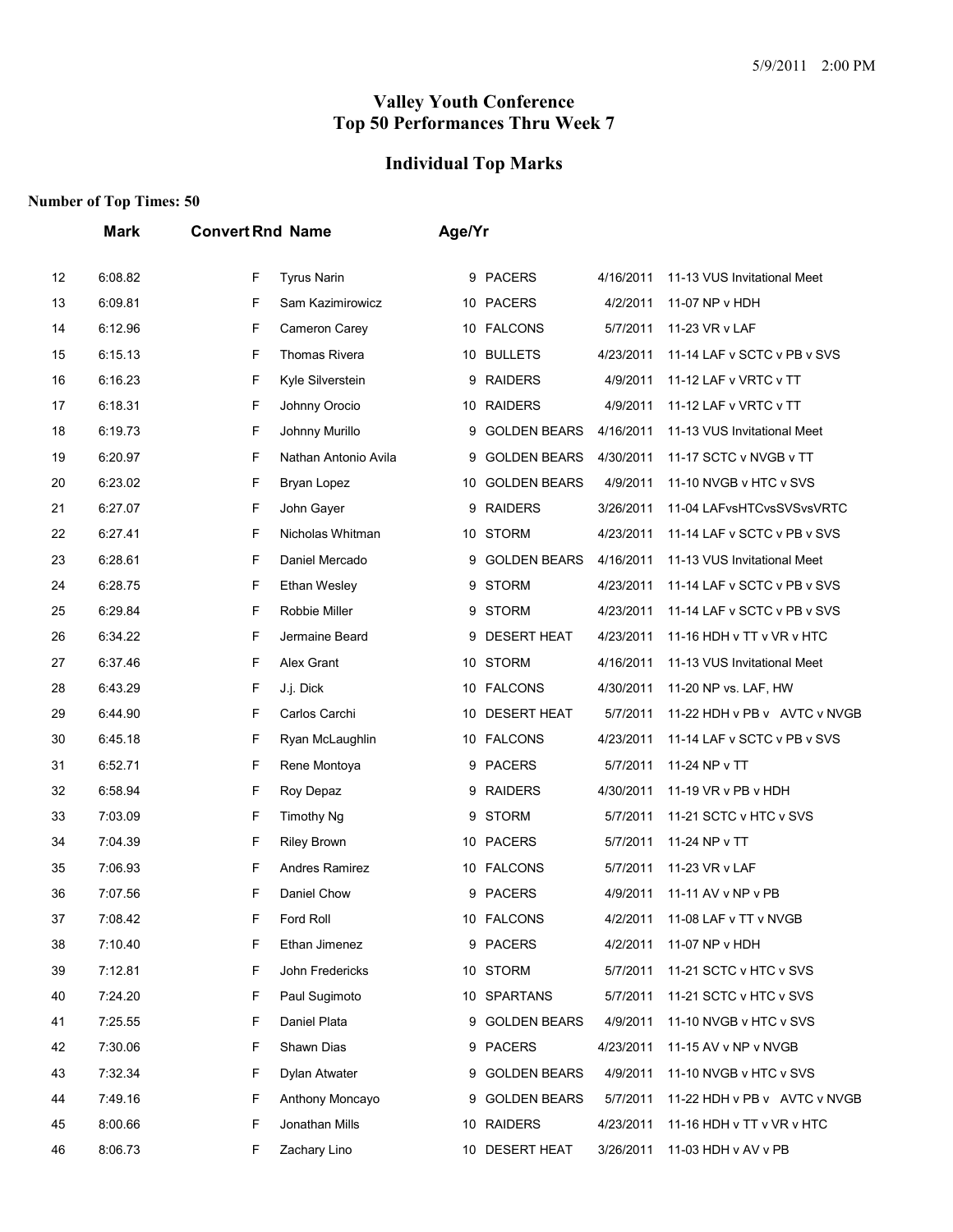# **Individual Top Marks**

|       | <b>Convert Rnd Name</b><br><b>Mark</b> |                  |   | Age/Yr                 |   |                     |           |                              |  |
|-------|----------------------------------------|------------------|---|------------------------|---|---------------------|-----------|------------------------------|--|
| 47    | 8:24.53                                |                  | F | Henry McKenzie         |   | 9 RAIDERS           | 3/26/2011 | 11-04 LAFvsHTCvsSVSvsVRTC    |  |
| 48    | 8:41.90                                |                  | F | Jt Hall                | 9 | <b>RAIDERS</b>      | 3/26/2011 | 11-04 LAFvsHTCvsSVSvsVRTC    |  |
| 49    | 9:13.07                                |                  | F | Jason Pennington       |   | 10 PACERS           | 5/7/2011  | 11-24 NP v TT                |  |
| 50    | 9:32.58                                |                  | F | <b>Andrew Parks</b>    |   | 10 GOLDEN BEARS     | 5/7/2011  | 11-22 HDH v PB v AVTC v NVGB |  |
|       | <b>Boys Bantam</b><br>$q - QUAL$       | <b>High Jump</b> |   | $3 - 08.00$            |   |                     |           |                              |  |
| 1     | 4-01.00                                | q                | F | Johnathan Hawkins      |   | 10 PACERS           | 5/7/2011  | 11-24 NP v TT                |  |
| $2^*$ | 4-00.00                                | q                | F | Devin Thompson         |   | 10 STORM            | 5/7/2011  | 11-21 SCTC v HTC v SVS       |  |
| $2^*$ | 4-00.00                                | q                | F | Alex Grant             |   | 10 STORM            | 4/23/2011 | 11-14 LAF v SCTC v PB v SVS  |  |
| $2^*$ | 4-00.00                                | q                | F | Rameon Witt, Jr.       |   | 10 FALCONS          | 5/7/2011  | 11-23 VR v LAF               |  |
| $5*$  | 3-10.00                                | q                | F | Kobe Lincoln           |   | 10 PACERS           | 4/23/2011 | 11-15 AV v NP v NVGB         |  |
| $5*$  | 3-10.00                                | q                | F | Jonathan Wilson-Richa  |   | 10 GOLDEN BEARS     | 5/7/2011  | 11-22 HDH v PB v AVTC v NVGB |  |
| $5*$  | 3-10.00                                | q                | F | David Storm            |   | 9 RAIDERS           | 4/30/2011 | 11-19 VR v PB v HDH          |  |
| 8     | 3-09.00                                | q                | F | Anthony Moncayo        | 9 | <b>GOLDEN BEARS</b> | 5/7/2011  | 11-22 HDH v PB v AVTC v NVGB |  |
| 9*    | 3-08.00                                | q                | F | Julian Robotham        |   | 10 STORM            | 4/30/2011 | 11-17 SCTC v NVGB v TT       |  |
| $9*$  | 3-08.00                                | q                | F | <b>Tyler Odom</b>      |   | 10 PACERS           | 4/2/2011  | 11-07 NP v HDH               |  |
| $9*$  | 3-08.00                                | q                | F | Gavin Leising          |   | 9 STORM             | 4/23/2011 | 11-14 LAF v SCTC v PB v SVS  |  |
| $9*$  | 3-08.00                                | q                | F | DeMarq Jaque           |   | 10 PACERS           | 4/2/2011  | 11-07 NP v HDH               |  |
| $9*$  | 3-08.00                                | q                | F | Dylan Nunes            |   | 10 FALCONS          | 4/16/2011 | 11-13 VUS Invitational Meet  |  |
| $9*$  | 3-08.00                                | q                | F | Jonathan Mills         |   | 10 RAIDERS          | 5/7/2011  | 11-23 VR v LAF               |  |
| $15*$ | 3-06.00                                |                  | F | <b>Brent Ellis</b>     |   | 10 FALCONS          | 4/9/2011  | 11-12 LAF v VRTC v TT        |  |
| $15*$ | 3-06.00                                |                  | F | <b>Tyrus Narin</b>     |   | 9 PACERS            | 5/7/2011  | 11-24 NP v TT                |  |
| $15*$ | 3-06.00                                |                  | F | Kody Larson            | 9 | <b>RAIDERS</b>      | 5/7/2011  | 11-23 VR v LAF               |  |
| $15*$ | 3-06.00                                |                  | F | Ajani Mustafa-Knowles  |   | 9 RAIDERS           | 4/2/2011  | 11-05 VR v SCTC v HTC        |  |
| $15*$ | 3-06.00                                |                  | F | Gerald Young III       |   | 10 ANTELOPE         | 4/16/2011 | 11-13 VUS Invitational Meet  |  |
| $20*$ | 3-04.00                                |                  | F | Maurice McFarauhan Jr. | 9 | <b>RAIDERS</b>      | 4/2/2011  | 11-05 VR v SCTC v HTC        |  |
| $20*$ | 3-04.00                                |                  | F | Justin Skidmore        |   | 10 SPARTANS         | 4/16/2011 | 11-13 VUS Invitational Meet  |  |
| 20 *  | 3-04.00                                |                  | F | Eric Faeustle          |   | 9 FALCONS           | 4/16/2011 | 11-13 VUS Invitational Meet  |  |
| 20 *  | 3-04.00                                |                  | F | Nicholas Moore         |   | 10 STORM            | 4/2/2011  | 11-05 VR v SCTC v HTC        |  |
| 20 *  | 3-04.00                                |                  | F | Lance Lott             |   | 10 STORM            | 4/16/2011 | 11-13 VUS Invitational Meet  |  |
| 20 *  | 3-04.00                                |                  | F | Daniel Rush            |   | 10 STORM            | 4/23/2011 | 11-14 LAF v SCTC v PB v SVS  |  |
| 26 *  | 3-02.00                                |                  | F | Sean Mercado           |   | 10 STORM            | 4/2/2011  | 11-05 VR v SCTC v HTC        |  |
| 26 *  | 3-02.00                                |                  | F | <b>Ethan Brooks</b>    |   | 10 STORM            | 4/9/2011  | 11-09 SCTC v HDH             |  |
| 26 *  | 3-02.00                                |                  | F | James Ballin-Skelton   |   | 9 RAIDERS           | 5/7/2011  | 11-23 VR v LAF               |  |
| 26 *  | 3-02.00                                |                  | F | Jacob Gallardo         |   | 9 RAIDERS           | 4/2/2011  | 11-05 VR v SCTC v HTC        |  |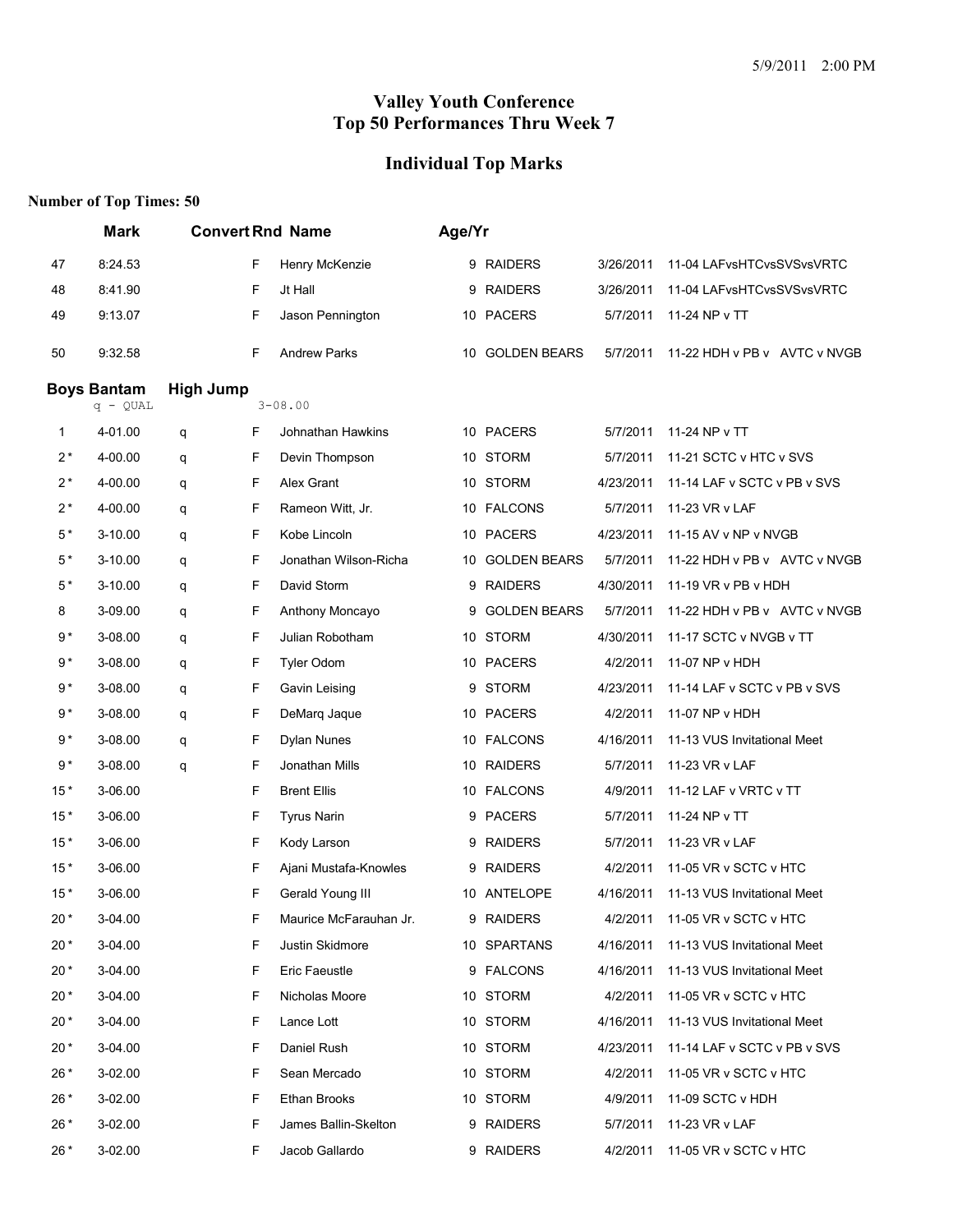# **Individual Top Marks**

|       | <b>Mark</b>                      | <b>Convert Rnd Name</b> |                       | Age/Yr |                             |           |                             |
|-------|----------------------------------|-------------------------|-----------------------|--------|-----------------------------|-----------|-----------------------------|
| $26*$ | 3-02.00                          | F                       | Jayvaun Wilson        |        | 10 ANTELOPE                 | 4/16/2011 | 11-13 VUS Invitational Meet |
| $26*$ | 3-02.00                          | F                       | Shawn Dias            | 9      | <b>PACERS</b>               | 5/7/2011  | 11-24 NP v TT               |
| $32*$ | 3-00.00                          | F                       | David Wall            |        | 10 PACERS                   | 4/9/2011  | 11-11 AV v NP v PB          |
| $32*$ | 3-00.00                          | F                       | <b>Ethan Strang</b>   |        | 10 STORM                    | 4/23/2011 | 11-14 LAF v SCTC v PB v SVS |
| $32*$ | 3-00.00                          | F                       | Andres Ramirez        |        | 10 FALCONS                  | 4/2/2011  | 11-08 LAF v TT v NVGB       |
| $32*$ | 3-00.00                          | F                       | Dylan Brooks          |        | 10 STORM                    | 4/9/2011  | 11-09 SCTC v HDH            |
| $32*$ | 3-00.00                          | F                       | <b>Tyler Clyde</b>    |        | 10 STORM                    | 3/26/2011 | 11-01 SCTC v NP             |
|       | <b>Boys Bantam</b><br>$q - QUAL$ | Long Jump               | $11 - 06.00$          |        |                             |           |                             |
| 1     | 13-05.75                         | F<br>q                  | Gerald Young III      |        | 10 ANTELOPE                 | 4/16/2011 | 11-13 VUS Invitational Meet |
| 2     | 13-03.50                         | F<br>q                  | Jonathan Wilson-Richa | 10     | <b>GOLDEN BEARS</b>         | 4/2/2011  | 11-08 LAF v TT v NVGB       |
| 3     | 13-03.00                         | F<br>q                  | Nehemiah Gilliam      |        | 10 PACERS                   | 4/9/2011  | 11-11 AV v NP v PB          |
| 4     | 12-10.25                         | F<br>q                  | Devin Thompson        |        | 10 STORM                    | 4/9/2011  | 11-09 SCTC v HDH            |
| 5     | 12-04.25                         | F<br>q                  | Kobe Lincoln          |        | 10 PACERS                   | 5/7/2011  | 11-24 NP v TT               |
| 6     | 12-00.50                         | F<br>q                  | Jayvaun Wilson        | 10     | ANTELOPE                    | 4/2/2011  | 11-06 AV v SVS v PB         |
| 7     | 11-10.75                         | F<br>q                  | Colin Calloway        |        | 10 PACERS                   | 4/16/2011 | 11-13 VUS Invitational Meet |
| 8     | 11-06.00                         | F<br>q                  | Anthony Avila         |        | 10 THIMSHA TIGERS 4/23/2011 |           | 11-16 HDH v TT v VR v HTC   |
| 9     | 11-05.00                         | F                       | Vince Garcia          |        | 10 SPARTANS                 | 5/7/2011  | 11-21 SCTC v HTC v SVS      |
| 10    | 11-03.00                         | F                       | Kyle Silverstein      | 9      | <b>RAIDERS</b>              | 4/30/2011 | 11-19 VR v PB v HDH         |
| 11    | 11-01.75                         | F                       | Xavier Provens        | 9      | <b>STORM</b>                | 5/7/2011  | 11-21 SCTC v HTC v SVS      |
| 12    | 11-01.50                         | F                       | Donovan Williams      | 9      | <b>PACERS</b>               | 4/30/2011 | 11-20 NP vs. LAF, HW        |
| 13    | 11-00.50                         | F                       | Rayshon Battle        |        | 10 ANTELOPE                 | 4/2/2011  | 11-06 AV v SVS v PB         |
| 14    | 10-11.50                         | F                       | Victor-Manuel Puente  | 9      | <b>STORM</b>                | 4/9/2011  | 11-09 SCTC v HDH            |
| 15    | 10-10.75                         | F                       | Luke Allard           |        | 10 SPARTANS                 | 4/30/2011 | 11-18 SVS v AV              |
| 16    | 10-10.50                         | F                       | Justin Skidmore       | 10     | <b>SPARTANS</b>             | 4/2/2011  | 11-06 AV v SVS v PB         |
| 17    | 10-08.00                         | F                       | David Salazar         |        | 10 GOLDEN BEARS             |           |                             |
| 18    | 10-07.50                         | F                       | Zion Lord             |        | 9 PACERS                    | 4/2/2011  | 11-07 NP v HDH              |
| 19    | 10-05.25                         | F                       | Johnathan Kaelin      |        | 9 THIMSHA TIGERS 4/30/2011  |           | 11-17 SCTC v NVGB v TT      |
| 20    | 10-04.00                         | F                       | Mason Cotton          |        | 9 HAWKS                     | 5/7/2011  | 11-21 SCTC v HTC v SVS      |
| $21*$ | 10-03.50                         | F                       | Tyler Odom            |        | 10 PACERS                   | 4/23/2011 | 11-15 AV v NP v NVGB        |
| $21*$ | 10-03.50                         | F                       | <b>Collin Ahlers</b>  |        | 10 SPARTANS                 | 4/30/2011 | 11-18 SVS v AV              |
| 23    | 9-11.75                          | F                       | Eytan Gipi            |        | 10 STORM                    | 5/7/2011  | 11-21 SCTC v HTC v SVS      |
| 24    | 9-11.00                          | F                       | John Gayer            |        | 9 RAIDERS                   | 4/30/2011 | 11-19 VR v PB v HDH         |
| 25    | 9-10.75                          | F                       | Michael Moulton       |        | 9 PACERS                    | 3/26/2011 | 11-01 SCTC v NP             |
| 26    | 9-10.50                          | F                       | <b>Cooper Ahlers</b>  |        | 10 SPARTANS                 | 4/30/2011 | 11-18 SVS v AV              |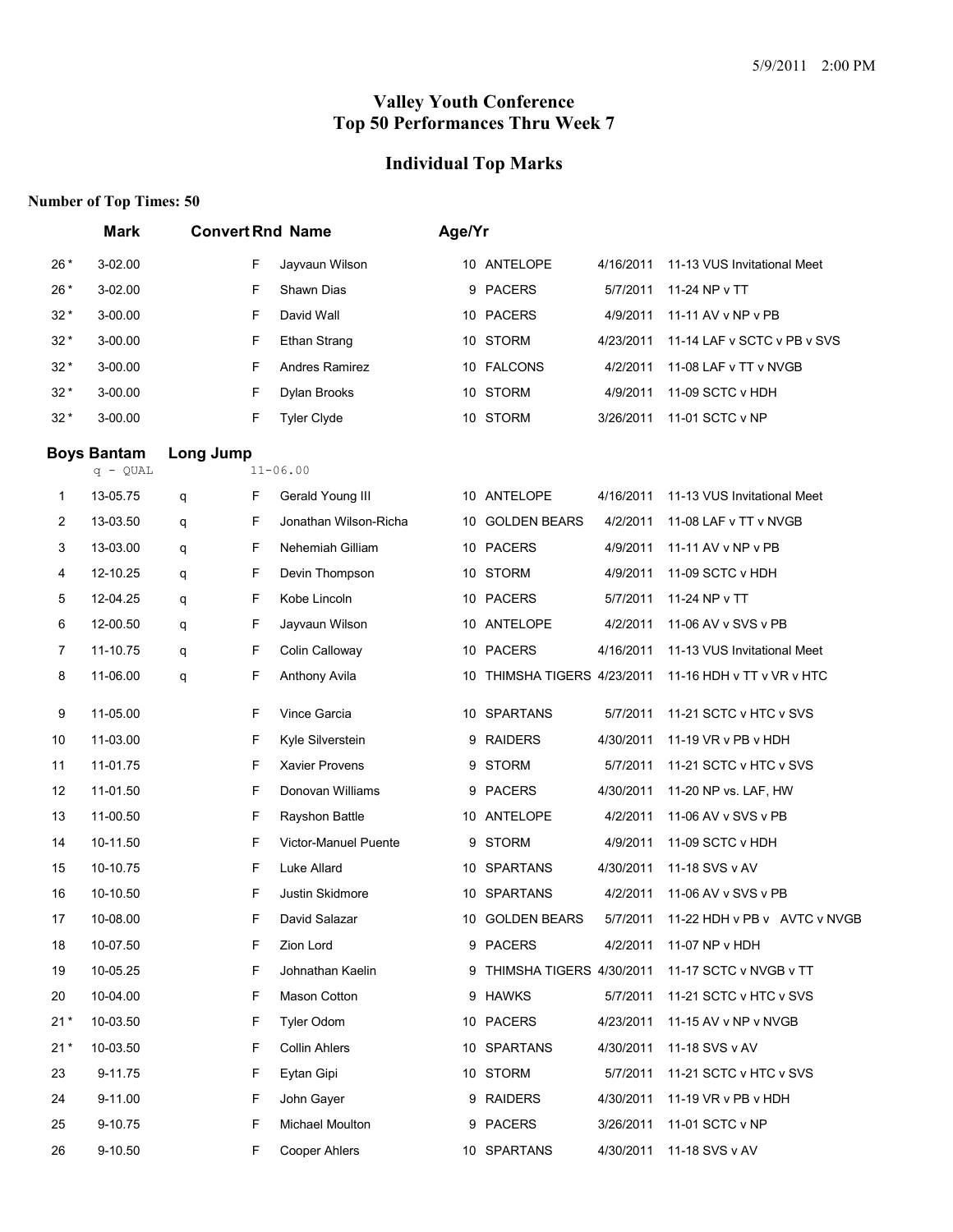# **Individual Top Marks**

|       | Mark                           |                 |       | <b>Convert Rnd Name</b> | Age/Yr |                       |           |                              |
|-------|--------------------------------|-----------------|-------|-------------------------|--------|-----------------------|-----------|------------------------------|
| 27    | 9-09.75                        |                 | F     | Sean Mercado            |        | 10 STORM              | 5/7/2011  | 11-21 SCTC v HTC v SVS       |
| $28*$ | 9-06.00                        |                 | F     | Bryan Lopez             |        | 10 GOLDEN BEARS       | 5/7/2011  | 11-22 HDH v PB v AVTC v NVGB |
| 28*   | 9-06.00                        |                 | F     | Eric Faeustle           |        | 9 FALCONS             | 3/26/2011 | 11-04 LAFvsHTCvsSVSvsVRTC    |
| 30    | 9-05.75                        |                 | F     | Dominique Thompson      | 10     | <b>THIMSHA TIGERS</b> | 4/9/2011  | 11-12 LAF v VRTC v TT        |
| 31    | 9-04.25                        |                 | F     | Daniel Chow             |        | 9 PACERS              | 5/7/2011  | 11-24 NP v TT                |
| 32    | 9-03.00                        |                 | F     | Garrett Santana         | 9      | <b>SPARTANS</b>       | 3/26/2011 | 11-04 LAFvsHTCvsSVSvsVRTC    |
| 33 *  | 9-02.75                        |                 | F     | Daniel Rush             |        | 10 STORM              | 3/26/2011 | 11-01 SCTC v NP              |
| $33*$ | 9-02.75                        |                 | F     | Nicolas Saroukhanioff   |        | 9 PACERS              | 3/26/2011 | 11-01 SCTC v NP              |
| $35*$ | 9-02.50                        |                 | F     | Franklin Donovan Murphy | 10     | <b>GOLDEN BEARS</b>   | 4/9/2011  | 11-10 NVGB v HTC v SVS       |
| $35*$ | 9-02.50                        |                 | F     | <b>Tyrus Narin</b>      | 9      | <b>PACERS</b>         | 4/23/2011 | 11-15 AV v NP v NVGB         |
| $37*$ | 9-01.50                        |                 | F     | Todd Peyton-Jolly       |        | 9 RAIDERS             | 4/9/2011  | 11-12 LAF v VRTC v TT        |
| $37*$ | 9-01.50                        |                 | F     | Dylan Brooks            |        | 10 STORM              | 4/16/2011 | 11-13 VUS Invitational Meet  |
| 39    | 9-01.00                        |                 | F     | Gabriel Moncayo         | 10     | <b>GOLDEN BEARS</b>   | 5/7/2011  | 11-22 HDH v PB v AVTC v NVGB |
| 40    | 9-00.75                        |                 | F     | Alexander Ionescu       |        | 10 FALCONS            | 4/16/2011 | 11-13 VUS Invitational Meet  |
| 41    | 8-11.75                        |                 | F     | Daniel Mercado          | 9      | <b>GOLDEN BEARS</b>   | 4/30/2011 | 11-17 SCTC v NVGB v TT       |
| 42    | 8-10.75                        |                 | F     | Jason Pennington        |        | 10 PACERS             | 3/26/2011 | 11-01 SCTC v NP              |
| 43    | 8-10.50                        |                 | F     | David Wall              |        | 10 PACERS             | 3/26/2011 | 11-01 SCTC v NP              |
| 44*   | 8-10.00                        |                 | F     | <b>Ethan Wesley</b>     | 9      | <b>STORM</b>          | 4/30/2011 | 11-17 SCTC v NVGB v TT       |
| 44*   | 8-10.00                        |                 | F     | Jamil Thomas            |        | 9 PACERS              | 4/30/2011 | 11-20 NP vs. LAF, HW         |
| 46*   | 8-09.00                        |                 | F     | Jacob Gallardo          |        | 9 RAIDERS             | 4/9/2011  | 11-12 LAF v VRTC v TT        |
| 46 *  | 8-09.00                        |                 | F     | <b>Brendon Gamble</b>   | 9      | <b>PACERS</b>         | 5/7/2011  | 11-24 NP v TT                |
| 48*   | 8-08.00                        |                 | F     | Jalen Jackson           | 10     | <b>DESERT HEAT</b>    | 4/23/2011 | 11-16 HDH v TT v VR v HTC    |
| 48*   | 8-08.00                        |                 | F     | Cameron Cruz            |        | 9 STORM               | 4/2/2011  | 11-05 VR v SCTC v HTC        |
| 50    | 8-07.50                        |                 | F     | <b>Ethan Brooks</b>     |        | 10 STORM              | 5/7/2011  | 11-21 SCTC v HTC v SVS       |
|       | <b>Boys Bantam</b><br>q - QUAL | <b>Shot Put</b> | 6 lb. | 20-00.00 Jan-1 -11      |        |                       |           |                              |
| 1     | 26-04.75                       | q               | F     | Nick Jenney             |        | 10 STORM              | 4/16/2011 | 11-13 VUS Invitational Meet  |
| 2     | 25-01.25                       | q               | F     | Devin Thompson          |        | 10 STORM              | 4/16/2011 | 11-13 VUS Invitational Meet  |
| 3     | 22-08.75                       | q               | F     | Mya Davis               |        | 10 STORM              | 4/16/2011 | 11-13 VUS Invitational Meet  |
| 4     | 22-08.50                       | q               | F     | Gavin Leising           |        | 9 STORM               | 4/30/2011 | 11-17 SCTC v NVGB v TT       |
| 5     | 22-04.50                       | q               | F     | David Wall              |        | 10 PACERS             | 4/16/2011 | 11-13 VUS Invitational Meet  |
| 6     | 21-10.50                       | q               | F     | Quintin Lyons           |        | 9 PACERS              | 4/30/2011 | 11-20 NP vs. LAF, HW         |
| 7     | 21-10.00                       | q               | F     | Nicholas Moore          |        | 10 STORM              | 5/7/2011  | 11-21 SCTC v HTC v SVS       |
| 8     | 20-08.00                       | q               | F     | Tyler Odom              |        | 10 PACERS             | 5/7/2011  | 11-24 NP v TT                |
| 9     | 20-07.00                       | q               | F     | <b>Andrew Parks</b>     |        | 10 GOLDEN BEARS       | 5/7/2011  | 11-22 HDH v PB v AVTC v NVGB |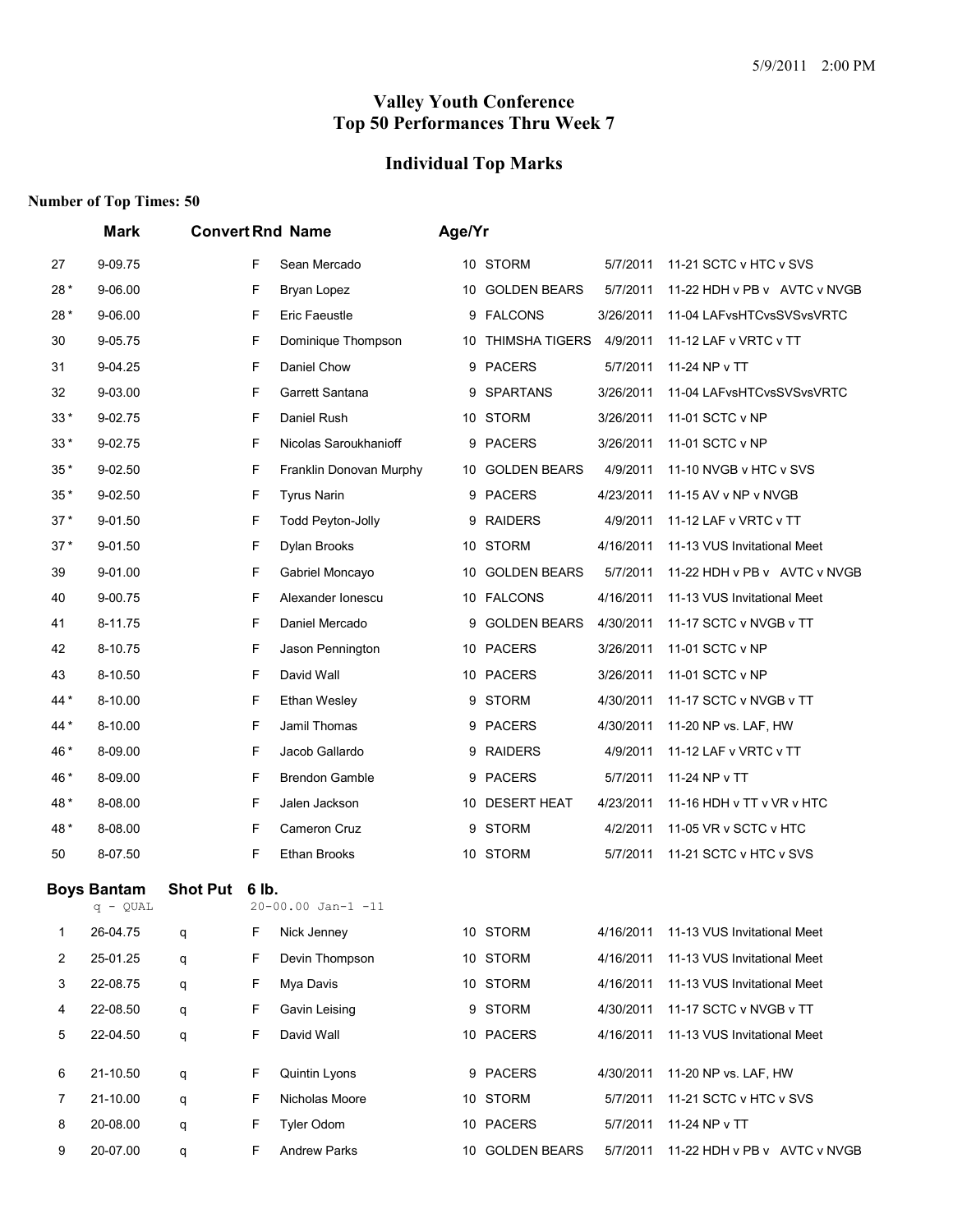# **Individual Top Marks**

|       | Mark<br><b>Convert Rnd Name</b> |   | Age/Yr                 |    |                    |           |                             |  |
|-------|---------------------------------|---|------------------------|----|--------------------|-----------|-----------------------------|--|
| 10    | 19-11.00                        | F | Jason Pennington       |    | 10 PACERS          | 5/7/2011  | 11-24 NP v TT               |  |
| 11    | 19-09.00                        | F | Eric Jones             | 10 | <b>DESERT HEAT</b> | 4/9/2011  | 11-09 SCTC v HDH            |  |
| 12    | 19-04.00                        | F | Sean Mercado           |    | 10 STORM           | 3/26/2011 | 11-01 SCTC v NP             |  |
| 13    | 18-11.00                        | F | Jonathan Fangon        |    | 9 FALCONS          | 4/30/2011 | 11-20 NP vs. LAF, HW        |  |
| 14    | 18-05.25                        | F | Dylan Brooks           |    | 10 STORM           | 4/9/2011  | 11-09 SCTC v HDH            |  |
| 15    | 18-04.00                        | F | Jason O'Sullivan       |    | 10 STORM           | 4/30/2011 | 11-17 SCTC v NVGB v TT      |  |
| 16    | 17-11.00                        | F | <b>Ethan Brooks</b>    |    | 10 STORM           | 4/9/2011  | 11-09 SCTC v HDH            |  |
| 17    | 17-10.00                        | F | <b>Tyler Clyde</b>     |    | 10 STORM           | 5/7/2011  | 11-21 SCTC v HTC v SVS      |  |
| 18    | 17-07.50                        | F | Kaedyn Gammage         | 9  | <b>PACERS</b>      | 4/16/2011 | 11-13 VUS Invitational Meet |  |
| 19    | 17-05.25                        | F | Ford Roll              |    | 10 FALCONS         | 4/16/2011 | 11-13 VUS Invitational Meet |  |
| 20    | 17-03.00                        | F | Justin Skidmore        |    | 10 SPARTANS        | 5/7/2011  | 11-21 SCTC v HTC v SVS      |  |
| 21    | 16-11.75                        | F | Ralph Cole             |    | 9 FALCONS          | 4/2/2011  | 11-08 LAF v TT v NVGB       |  |
| 22    | 16-09.50                        | F | Leo Chevez             |    | 10 GOLDEN BEARS    | 4/2/2011  | 11-08 LAF v TT v NVGB       |  |
| 23    | 16-06.00                        | F | Alex Munoz             | 9  | <b>STORM</b>       | 4/9/2011  | 11-09 SCTC v HDH            |  |
| 24    | 16-02.00                        | F | Lance Lott             |    | 10 STORM           | 5/7/2011  | 11-21 SCTC v HTC v SVS      |  |
| 25    | 15-11.25                        | F | Cameron Carev          |    | 10 FALCONS         | 4/2/2011  | 11-08 LAF v TT v NVGB       |  |
| $26*$ | 15-05.00                        | F | Rene Montoya           | 9  | <b>PACERS</b>      | 5/7/2011  | 11-24 NP v TT               |  |
| 26*   | 15-05.00                        | F | <b>Tyrus Narin</b>     |    | 9 PACERS           | 5/7/2011  | 11-24 NP v TT               |  |
| 28    | 15-03.75                        | F | Dylan Atwater          |    | 9 GOLDEN BEARS     | 4/2/2011  | 11-08 LAF v TT v NVGB       |  |
| 29    | 15-01.00                        | F | <b>Bradley Stroben</b> |    | 10 FALCONS         | 5/7/2011  | 11-23 VR v LAF              |  |
| 30    | 14-11.50                        | F | <b>Ethan Strang</b>    |    | 10 STORM           | 4/23/2011 | 11-14 LAF v SCTC v PB v SVS |  |
| 31    | 14-08.25                        | F | Daniel Rush            |    | 10 STORM           | 4/23/2011 | 11-14 LAF v SCTC v PB v SVS |  |
| 32    | 14-05.50                        | F | Eytan Gipi             |    | 10 STORM           | 3/26/2011 | 11-01 SCTC v NP             |  |
| 33    | 14-02.00                        | F | Aidan Johnson          |    | 10 STORM           | 4/16/2011 | 11-13 VUS Invitational Meet |  |
| 34    | 14-01.00                        | F | Fernando Trujillo      |    | 10 PACERS          | 4/2/2011  | 11-07 NP v HDH              |  |
| 35    | 14-00.00                        | F | <b>Tyler Cantey</b>    |    | 9 PACERS           | 4/9/2011  | 11-11 AV v NP v PB          |  |
| 36    | 13-10.00                        | F | Marley Caballero       |    | 10 PACERS          | 3/26/2011 | 11-01 SCTC v NP             |  |
| 37    | 13-05.00                        | F | Andres Ramirez         |    | 10 FALCONS         | 4/30/2011 | 11-20 NP vs. LAF, HW        |  |
| 38    | 13-02.50                        | F | James Ballin-Skelton   |    | 9 RAIDERS          | 4/2/2011  | 11-05 VR v SCTC v HTC       |  |
| 39    | 13-00.00                        | F | John Llauro            |    | 9 PACERS           | 3/26/2011 | 11-01 SCTC v NP             |  |
| 40    | 12-10.00                        | F | Roy Depaz              |    | 9 RAIDERS          | 4/2/2011  | 11-05 VR v SCTC v HTC       |  |
| 41    | 12-09.50                        | F | Daniel Plata           |    | 9 GOLDEN BEARS     | 4/9/2011  | 11-10 NVGB v HTC v SVS      |  |
| 42    | 12-05.00                        | F | Nathan Antonio Avila   |    | 9 GOLDEN BEARS     | 4/30/2011 | 11-17 SCTC v NVGB v TT      |  |
| 43    | 12-04.25                        | F | Jonathan Mills         |    | 10 RAIDERS         | 4/16/2011 | 11-13 VUS Invitational Meet |  |
| 44    | 12-00.50                        | F | John Gayer             |    | 9 RAIDERS          | 4/2/2011  | 11-05 VR v SCTC v HTC       |  |
| 45    | 12-00.00                        | F | Victor-Manuel Puente   |    | 9 STORM            | 3/26/2011 | 11-01 SCTC v NP             |  |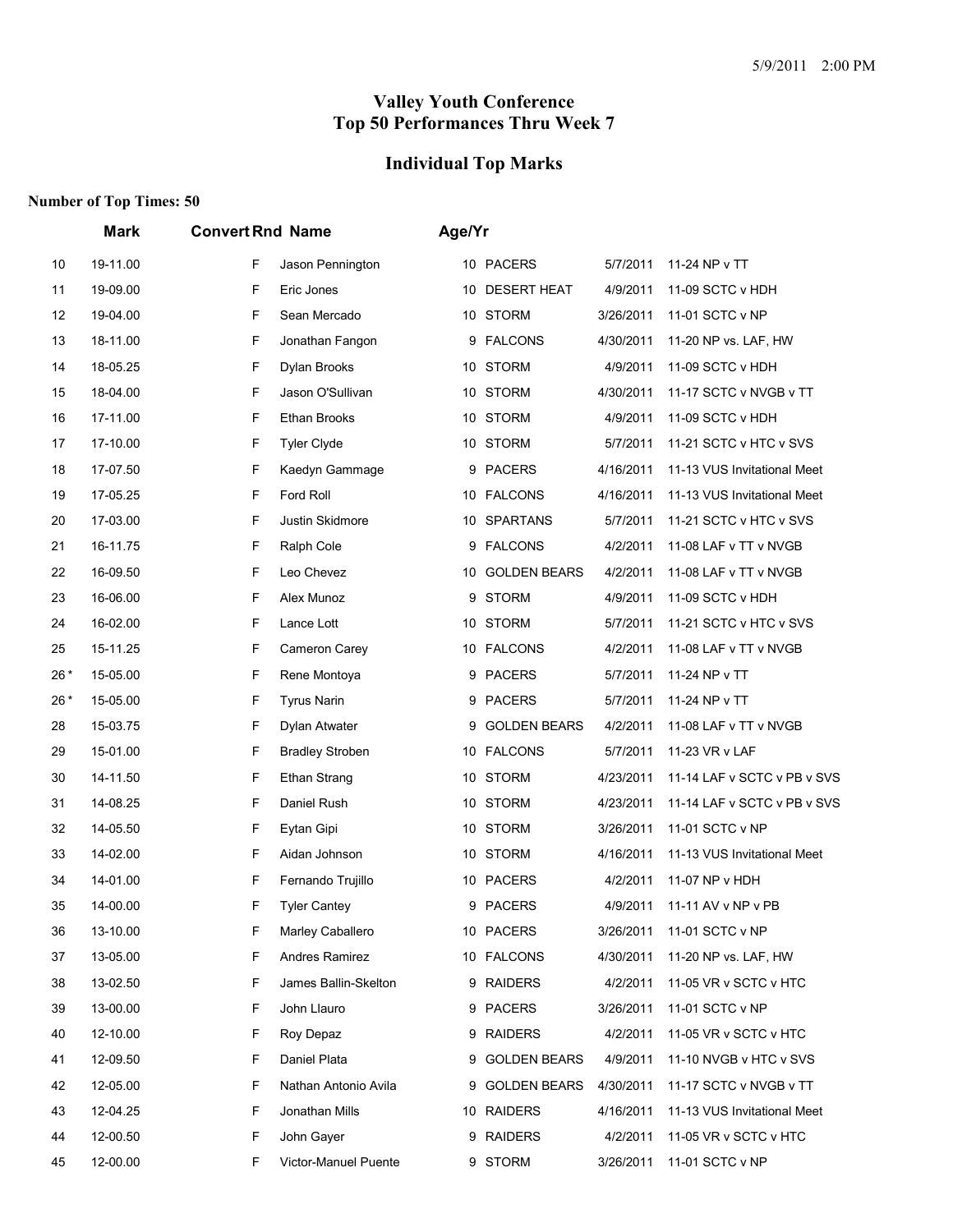# **Individual Top Marks**

|       | <b>Mark</b>        |           |         | <b>Convert Rnd Name</b> | Age/Yr |                             |           |                             |  |  |  |
|-------|--------------------|-----------|---------|-------------------------|--------|-----------------------------|-----------|-----------------------------|--|--|--|
| 46    | 11-05.50           |           | F       | Jt Hall                 |        | 9 RAIDERS                   | 4/2/2011  | 11-05 VR v SCTC v HTC       |  |  |  |
| 47    | 11-04.25           |           | F       | Ryan McLaughlin         |        | 10 FALCONS                  | 4/30/2011 | 11-20 NP vs. LAF, HW        |  |  |  |
| 48    | 11-00.00           |           | F       | Nick Pham               |        | 9 STORM                     | 3/26/2011 | 11-01 SCTC v NP             |  |  |  |
| 49    | 10-11.00           |           | F       | Daniel Wilson           |        | 9 DESERT HEAT               | 4/16/2011 | 11-13 VUS Invitational Meet |  |  |  |
| 50    | 10-10.00           |           | F       | Shawn Dias              |        | 9 PACERS                    | 4/9/2011  | 11-11 AV v NP v PB          |  |  |  |
|       | <b>Boys Midget</b> | 100m Dash |         |                         |        |                             |           |                             |  |  |  |
|       | $q - QUAL$         |           |         | 13.60                   |        |                             |           |                             |  |  |  |
| 1     | 12.97              | q         | F       | Jalen Nailor            |        | 12 BULLETS                  | 4/16/2011 | 11-13 VUS Invitational Meet |  |  |  |
| 2     | 13.01              | q         | F       | Joshua Pikes            |        | 12 DESERT HEAT              | 4/16/2011 | 11-13 VUS Invitational Meet |  |  |  |
| 3     | 13.20              | q         | F       | Joshua Cole             |        | 12 PACERS                   | 4/2/2011  | 11-07 NP v HDH              |  |  |  |
| 4     | 13.22              | q         | F       | Ryan Ross               |        | 11 PACERS                   | 4/2/2011  | 11-07 NP v HDH              |  |  |  |
| 5     | 13.30              | q         | F       | Jordan Anderson         |        | 12 ANTELOPE                 | 4/16/2011 | 11-13 VUS Invitational Meet |  |  |  |
| 6     | 13.42              | q         | $\sf P$ | Russell Dace            | 11     | <b>DESERT HEAT</b>          | 4/16/2011 | 11-13 VUS Invitational Meet |  |  |  |
| 7     | 13.47              | q         | F       | Sekou Hera              |        | 12 PACERS                   | 4/2/2011  | 11-07 NP v HDH              |  |  |  |
| 8     | 13.52              | q         | F       | Jason Byrd              |        | 12 HAWKS                    | 5/7/2011  | 11-21 SCTC v HTC v SVS      |  |  |  |
| 9     | 13.55              | q         | P       | Jamaal Bell             | 11     | <b>DESERT HEAT</b>          | 4/16/2011 | 11-13 VUS Invitational Meet |  |  |  |
| 10    | 13.73              |           | F       | <b>Branden Smith</b>    |        | 12 DESERT HEAT              | 4/2/2011  | 11-07 NP v HDH              |  |  |  |
| $11*$ | 13.75              |           | F       | Sam Pica                |        | 12 STORM                    | 4/9/2011  | 11-09 SCTC v HDH            |  |  |  |
| $11*$ | 13.75              |           | F       | Elijah Blades           |        | 12 HAWKS                    | 4/30/2011 | 11-20 NP vs. LAF, HW        |  |  |  |
| $13*$ | 13.97              |           | F       | Nazar Bombata           |        | 11 RAIDERS                  | 4/9/2011  | 11-12 LAF v VRTC v TT       |  |  |  |
| $13*$ | 13.97              |           | F       | Kyron Carles            |        | 12 PACERS                   | 4/2/2011  | 11-07 NP v HDH              |  |  |  |
| 15    | 14.04              |           | F       | Dariontae Jones         |        | 12 DESERT HEAT              | 4/9/2011  | 11-09 SCTC v HDH            |  |  |  |
| 16    | 14.10              |           | F       | Jalin Lewis             |        | 11 ANTELOPE                 | 4/23/2011 | 11-15 AV v NP v NVGB        |  |  |  |
| 17    | 14.13              |           | F       | Elijah Ward             | 11     | <b>DESERT HEAT</b>          | 4/9/2011  | 11-09 SCTC v HDH            |  |  |  |
| 18    | 14.21              |           | F       | Traejin Brown           |        | 12 BULLETS                  | 4/23/2011 | 11-14 LAF v SCTC v PB v SVS |  |  |  |
| 19    | 14.22              |           | P       | Duane Martin            |        | 12 THIMSHA TIGERS 4/16/2011 |           | 11-13 VUS Invitational Meet |  |  |  |
| 20    | 14.23              |           | F       | Jalen Williams          | 11     | <b>DESERT HEAT</b>          | 4/9/2011  | 11-09 SCTC v HDH            |  |  |  |
| 21    | 14.24              |           | F       | Joseph Forest           | 11     | <b>DESERT HEAT</b>          | 4/9/2011  | 11-09 SCTC v HDH            |  |  |  |
| $22*$ | 14.27              |           | F       | Darrious Gaines         |        | 12 PACERS                   | 4/2/2011  | 11-07 NP v HDH              |  |  |  |
| $22*$ | 14.27              |           | F       | Jalen Perdue            | 11     | <b>DESERT HEAT</b>          | 4/2/2011  | 11-07 NP v HDH              |  |  |  |
| 22*   | 14.27              |           | F       | Da'Zhon Sanders         | 11     | <b>DESERT HEAT</b>          | 4/2/2011  | 11-07 NP v HDH              |  |  |  |
| 25    | 14.28              |           | F       | Jaylen O'Neal           |        | 12 DESERT HEAT              | 4/23/2011 | 11-16 HDH v TT v VR v HTC   |  |  |  |
| 26    | 14.29              |           | F       | Zackary Nelson          |        | 12 DESERT HEAT              | 4/2/2011  | 11-07 NP v HDH              |  |  |  |
| 27    | 14.31              |           | F       | Benjamin Harris         |        | 11 HAWKS                    | 5/7/2011  | 11-21 SCTC v HTC v SVS      |  |  |  |
| 28    | 14.35              |           | P       | Cameron Jones           |        | 11 RAIDERS                  | 4/16/2011 | 11-13 VUS Invitational Meet |  |  |  |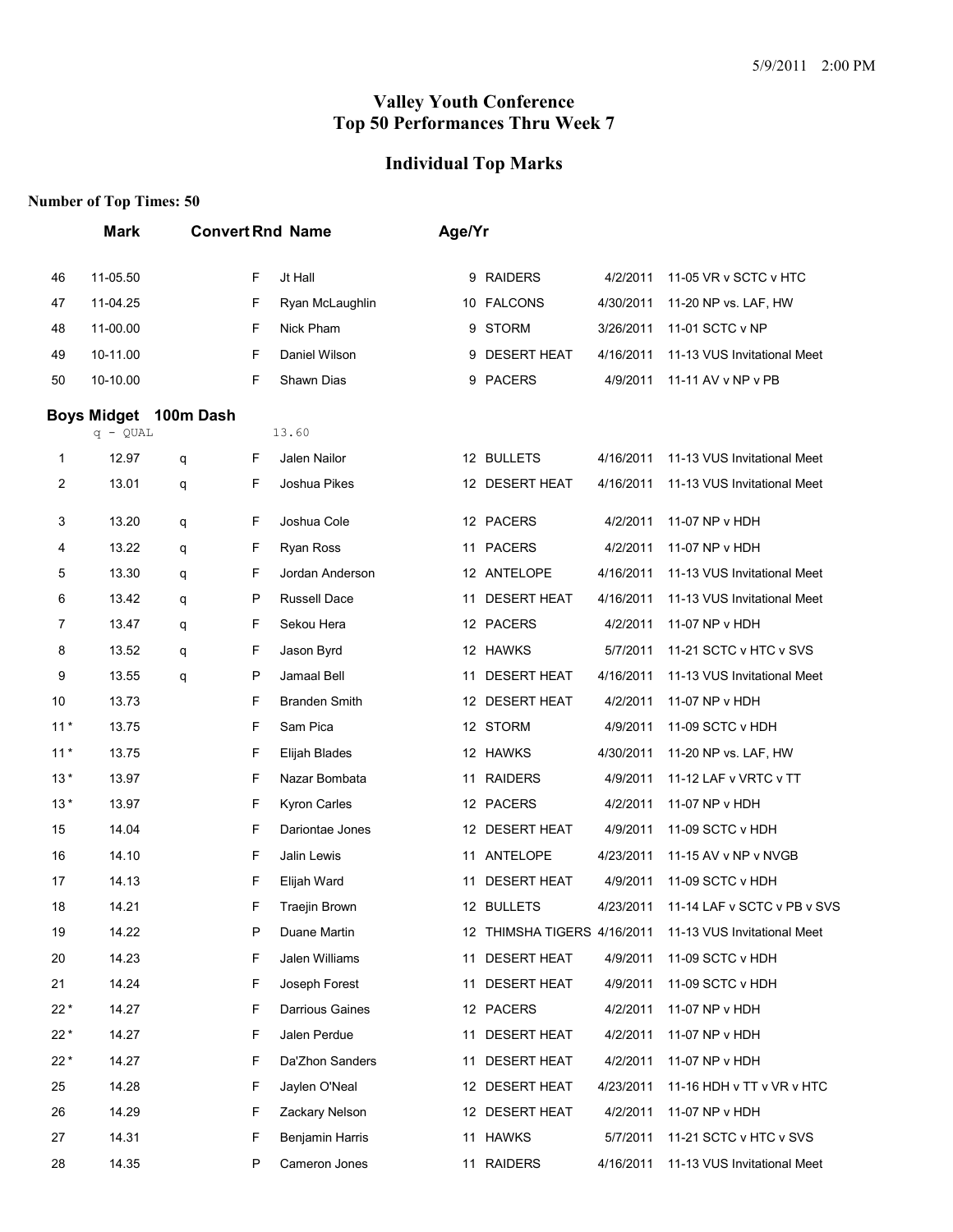# **Individual Top Marks**

|       | <b>Mark</b>                         |   |   | <b>Convert Rnd Name</b> | Age/Yr |                             |           |                              |
|-------|-------------------------------------|---|---|-------------------------|--------|-----------------------------|-----------|------------------------------|
| 29    | 14.40                               |   | F | Jack Meeker             |        | 12 FALCONS                  | 4/2/2011  | 11-08 LAF v TT v NVGB        |
| 30    | 14.41                               |   | P | Laron White             |        | 11 DESERT HEAT              | 4/16/2011 | 11-13 VUS Invitational Meet  |
| 31    | 14.43                               |   | F | <b>Micaiah Williams</b> |        | 11 BULLETS                  | 4/23/2011 | 11-14 LAF v SCTC v PB v SVS  |
| 32    | 14.57                               |   | P | Faris Babineaux         |        | 12 DESERT HEAT              | 4/16/2011 | 11-13 VUS Invitational Meet  |
| 33    | 14.58                               |   | F | Awan Parker             |        | 11 HAWKS                    | 3/26/2011 | 11-04 LAFvsHTCvsSVSvsVRTC    |
| 34    | 14.61                               |   | F | <b>Brandon Martin</b>   | 11     | <b>STORM</b>                | 4/23/2011 | 11-14 LAF v SCTC v PB v SVS  |
| 35*   | 14.63                               |   | F | Mateen Johnson          |        | 12 PACERS                   | 5/7/2011  | 11-24 NP v TT                |
| $35*$ | 14.63                               |   | F | Brandon Rudolph         |        | 12 PACERS                   | 4/2/2011  | 11-07 NP v HDH               |
| 37    | 14.64                               |   | F | Carson Bennett          |        | 12 PACERS                   | 5/7/2011  | 11-24 NP v TT                |
| 38*   | 14.68                               |   | F | Luis Velasquez          |        | 12 GOLDEN BEARS             | 4/2/2011  | 11-08 LAF v TT v NVGB        |
| 38*   | 14.68                               |   | F | <b>Brandon Moore</b>    | 11     | <b>DESERT HEAT</b>          | 4/9/2011  | 11-09 SCTC v HDH             |
| 40 *  | 14.81                               |   | F | Kevin Wilkinson         |        | 12 STORM                    | 3/26/2011 | 11-01 SCTC v NP              |
| 40 *  | 14.81                               |   | F | Slade O'Connor          |        | 12 STORM                    | 5/7/2011  | 11-21 SCTC v HTC v SVS       |
| 42    | 14.84                               |   | F | Elijah Gable            |        | 11 PACERS                   | 5/7/2011  | 11-24 NP v TT                |
| 43    | 14.85                               |   | F | Rodney Woods Jr.        |        | 11 ANTELOPE                 | 4/23/2011 | 11-15 AV v NP v NVGB         |
| 44    | 14.87                               |   | P | Estephan Williams       | 11     | <b>DESERT HEAT</b>          | 4/16/2011 | 11-13 VUS Invitational Meet  |
| 45*   | 14.89                               |   | F | Nathan Bennett          |        | 11 PACERS                   | 4/2/2011  | 11-07 NP v HDH               |
| 45*   | 14.89                               |   | F | Jeremiah Walton         |        | 11 STORM                    | 3/26/2011 | 11-01 SCTC v NP              |
| 45*   | 14.89                               |   | F | Justin Wafer            |        | 12 DESERT HEAT              | 5/7/2011  | 11-22 HDH v PB v AVTC v NVGB |
| 48    | 14.91                               |   | F | <b>Tysean Prysock</b>   |        | 12 BULLETS                  | 4/23/2011 | 11-14 LAF v SCTC v PB v SVS  |
| 49    | 14.92                               |   | F | Jack Kallal             |        | 12 HAWKS                    | 5/7/2011  | 11-21 SCTC v HTC v SVS       |
| $50*$ | 14.95                               |   | F | Andrew Wall             |        | 12 PACERS                   | 3/26/2011 | 11-01 SCTC v NP              |
| $50*$ | 14.95                               |   | F | Joshua Jenkins          |        | 11 RAIDERS                  | 4/9/2011  | 11-12 LAF v VRTC v TT        |
| 50 *  | 14.95                               |   | F | Dallas Martin           |        | 12 RAIDERS                  | 4/2/2011  | 11-05 VR v SCTC v HTC        |
| 50 *  | 14.95                               |   | F | Noah Turner             |        | 12 STORM                    | 4/23/2011 | 11-14 LAF v SCTC v PB v SVS  |
|       | Boys Midget 200m Dash<br>$q - QUAL$ |   |   | 28.70                   |        |                             |           |                              |
| 1     | 26.59                               | q | F | Jalen Nailor            |        | 12 BULLETS                  | 4/16/2011 | 11-13 VUS Invitational Meet  |
| 2     | 26.66                               | q | F | Ryan Ross               |        | 11 PACERS                   | 4/16/2011 | 11-13 VUS Invitational Meet  |
| 3     | 27.51                               | q | F | Joshua Cole             |        | 12 PACERS                   | 5/7/2011  | 11-24 NP v TT                |
| 4     | 27.59                               | q | F | Jalin Lewis             |        | 11 ANTELOPE                 | 4/9/2011  | 11-11 AV v NP v PB           |
| $5*$  | 27.60                               | q | F | Luis Velasquez          |        | 12 GOLDEN BEARS             | 3/26/2011 | 11-02 NVGB v TT              |
| $5*$  | 27.60                               | q | F | Jordan Anderson         |        | 12 ANTELOPE                 | 4/9/2011  | 11-11 AV v NP v PB           |
| 7     | 27.61                               | q | F | Joshua Pikes            |        | 12 DESERT HEAT              | 4/9/2011  | 11-09 SCTC v HDH             |
| 8     | 27.94                               | q | F | Vincent Lightner        |        | 11 THIMSHA TIGERS 3/26/2011 |           | 11-02 NVGB v TT              |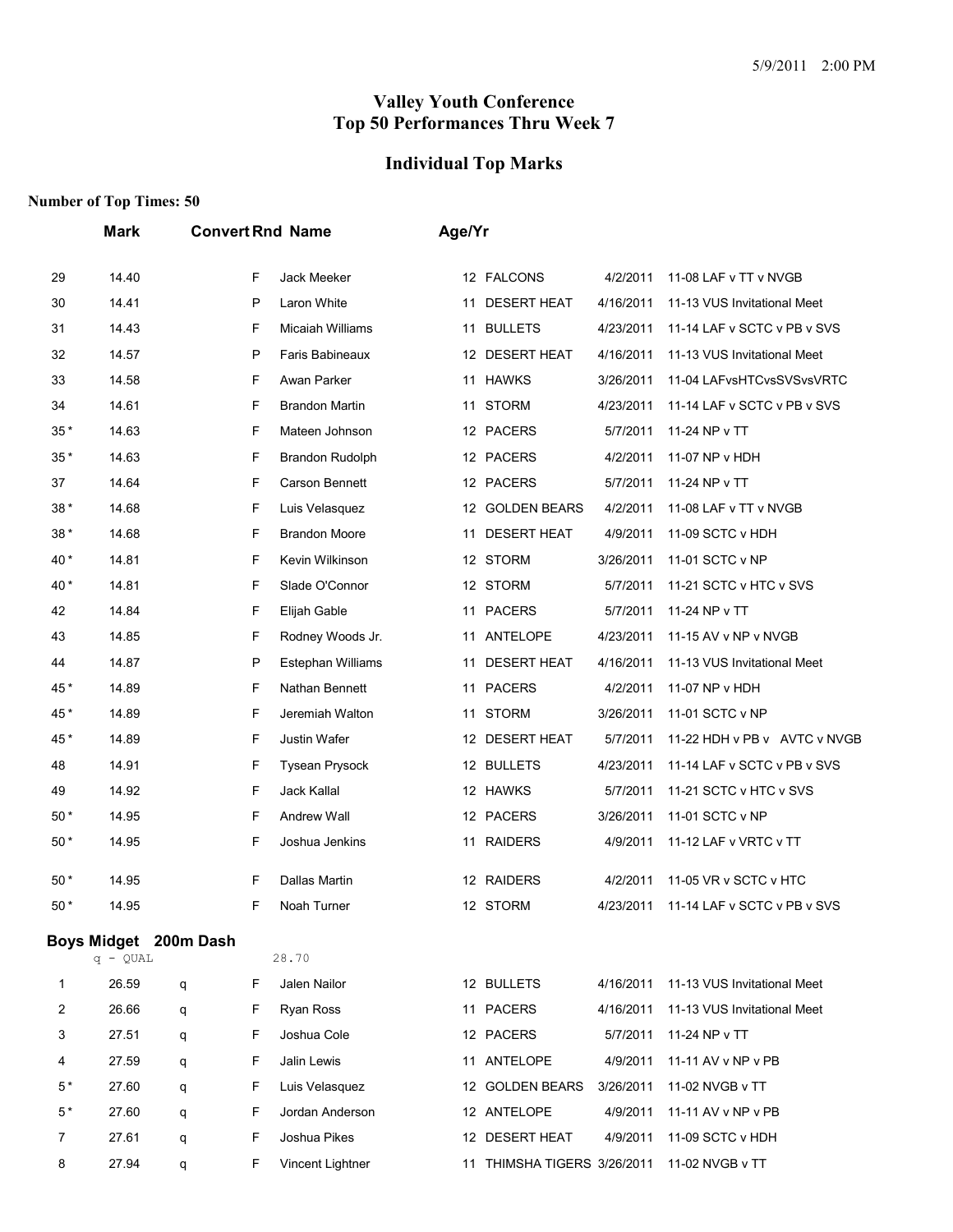# **Individual Top Marks**

|       | Mark  | <b>Convert Rnd Name</b> |   |                      | Age/Yr |                             |           |                              |  |  |
|-------|-------|-------------------------|---|----------------------|--------|-----------------------------|-----------|------------------------------|--|--|
| 9     | 28.04 | q                       | F | Sekou Hera           |        | 12 PACERS                   | 3/26/2011 | 11-01 SCTC v NP              |  |  |
| 10    | 28.18 | q                       | F | Elijah Blades        |        | 12 HAWKS                    | 4/16/2011 | 11-13 VUS Invitational Meet  |  |  |
| 11    | 28.29 | q                       | F | Russell Dace         |        | 11 DESERT HEAT              | 4/16/2011 | 11-13 VUS Invitational Meet  |  |  |
| 12    | 28.33 | q                       | F | Jason Byrd           |        | 12 HAWKS                    | 4/30/2011 | 11-20 NP vs. LAF, HW         |  |  |
| 13    | 28.37 | q                       | F | <b>Trevor Gill</b>   |        | 11 THIMSHA TIGERS           | 5/7/2011  | 11-24 NP v TT                |  |  |
| $14*$ | 28.40 | q                       | F | Elijah Ward          |        | 11 DESERT HEAT              | 4/2/2011  | 11-07 NP v HDH               |  |  |
| $14*$ | 28.40 | q                       | F | <b>Traejin Brown</b> |        | 12 BULLETS                  | 4/9/2011  | 11-11 AV v NP v PB           |  |  |
| 16    | 28.41 | q                       | F | Jalen Perdue         |        | 11 DESERT HEAT              | 4/2/2011  | 11-07 NP v HDH               |  |  |
| 17    | 28.54 | q                       | F | <b>Branden Smith</b> |        | 12 DESERT HEAT              | 4/9/2011  | 11-09 SCTC v HDH             |  |  |
| 18    | 28.73 |                         | F | <b>Trenton Gill</b>  | 11     | THIMSHA TIGERS              | 5/7/2011  | 11-24 NP v TT                |  |  |
| 19    | 28.99 |                         | F | <b>Andrew Frias</b>  | 11     | <b>GOLDEN BEARS</b>         | 3/26/2011 | 11-02 NVGB v TT              |  |  |
| 20    | 29.03 |                         | F | Jamaal Bell          | 11     | <b>DESERT HEAT</b>          | 4/2/2011  | 11-07 NP v HDH               |  |  |
| 21    | 29.09 |                         | F | Jalen Williams       |        | 11 DESERT HEAT              | 4/2/2011  | 11-07 NP v HDH               |  |  |
| 22    | 29.26 |                         | F | Nazar Bombata        |        | 11 RAIDERS                  | 5/7/2011  | 11-23 VR v LAF               |  |  |
| 23    | 29.37 |                         | F | Justin Wafer         |        | 12 DESERT HEAT              | 4/16/2011 | 11-13 VUS Invitational Meet  |  |  |
| 24    | 29.46 |                         | F | Andrew Wall          |        | 12 PACERS                   | 4/9/2011  | 11-11 AV v NP v PB           |  |  |
| 25    | 29.51 |                         | F | Jaylen O'Neal        |        | 12 DESERT HEAT              | 4/30/2011 | 11-19 VR v PB v HDH          |  |  |
| 26    | 29.58 |                         | F | Da'Zhon Sanders      | 11     | <b>DESERT HEAT</b>          | 4/30/2011 | 11-19 VR v PB v HDH          |  |  |
| $27*$ | 29.59 |                         | F | Jordan Blackman      |        | 12 THIMSHA TIGERS 3/26/2011 |           | 11-02 NVGB v TT              |  |  |
| $27*$ | 29.59 |                         | F | Brandon Rudolph      |        | 12 PACERS                   | 4/2/2011  | 11-07 NP v HDH               |  |  |
| 29    | 29.79 |                         | F | Jack Meeker          |        | 12 FALCONS                  | 3/26/2011 | 11-04 LAFvsHTCvsSVSvsVRTC    |  |  |
| 30    | 29.92 |                         | F | Micaiah Williams     |        | 11 BULLETS                  | 4/9/2011  | 11-11 AV v NP v PB           |  |  |
| 31    | 29.93 |                         | F | Dariontae Jones      |        | 12 DESERT HEAT              | 4/9/2011  | 11-09 SCTC v HDH             |  |  |
| 32    | 30.05 |                         | F | Rodney Woods Jr.     |        | 11 ANTELOPE                 | 4/2/2011  | 11-06 AV v SVS v PB          |  |  |
| 33    | 30.09 |                         | F | Laron White          |        | 11 DESERT HEAT              |           | 4/9/2011 11-09 SCTC v HDH    |  |  |
| 34    | 30.10 |                         | F | Noah Turner          |        | 12 STORM                    | 5/7/2011  | 11-21 SCTC v HTC v SVS       |  |  |
| $35*$ | 30.11 |                         | F | Joseph Forest        |        | 11 DESERT HEAT              | 5/7/2011  | 11-22 HDH v PB v AVTC v NVGB |  |  |
| $35*$ | 30.11 |                         | F | Duane Martin         |        | 12 THIMSHA TIGERS           | 4/2/2011  | 11-08 LAF v TT v NVGB        |  |  |
| 37    | 30.12 |                         | F | Elijah Gable         |        | 11 PACERS                   | 4/9/2011  | 11-11 AV v NP v PB           |  |  |
| 38    | 30.15 |                         | F | Kyron Carles         |        | 12 PACERS                   | 5/7/2011  | 11-24 NP v TT                |  |  |
| 39    | 30.19 |                         | F | Kevin Wilkinson      |        | 12 STORM                    | 5/7/2011  | 11-21 SCTC v HTC v SVS       |  |  |
| 40    | 30.20 |                         | F | Kameron Blunt        |        | 12 THIMSHA TIGERS           | 5/7/2011  | 11-24 NP v TT                |  |  |
| 41    | 30.28 |                         | F | Zackary Nelson       |        | 12 DESERT HEAT              | 4/2/2011  | 11-07 NP v HDH               |  |  |
| 42    | 30.47 |                         | F | Darrious Gaines      |        | 12 PACERS                   | 3/26/2011 | 11-01 SCTC v NP              |  |  |
| 43    | 30.48 |                         | F | David Cortes         |        | 11 BULLETS                  | 4/2/2011  | 11-06 AV v SVS v PB          |  |  |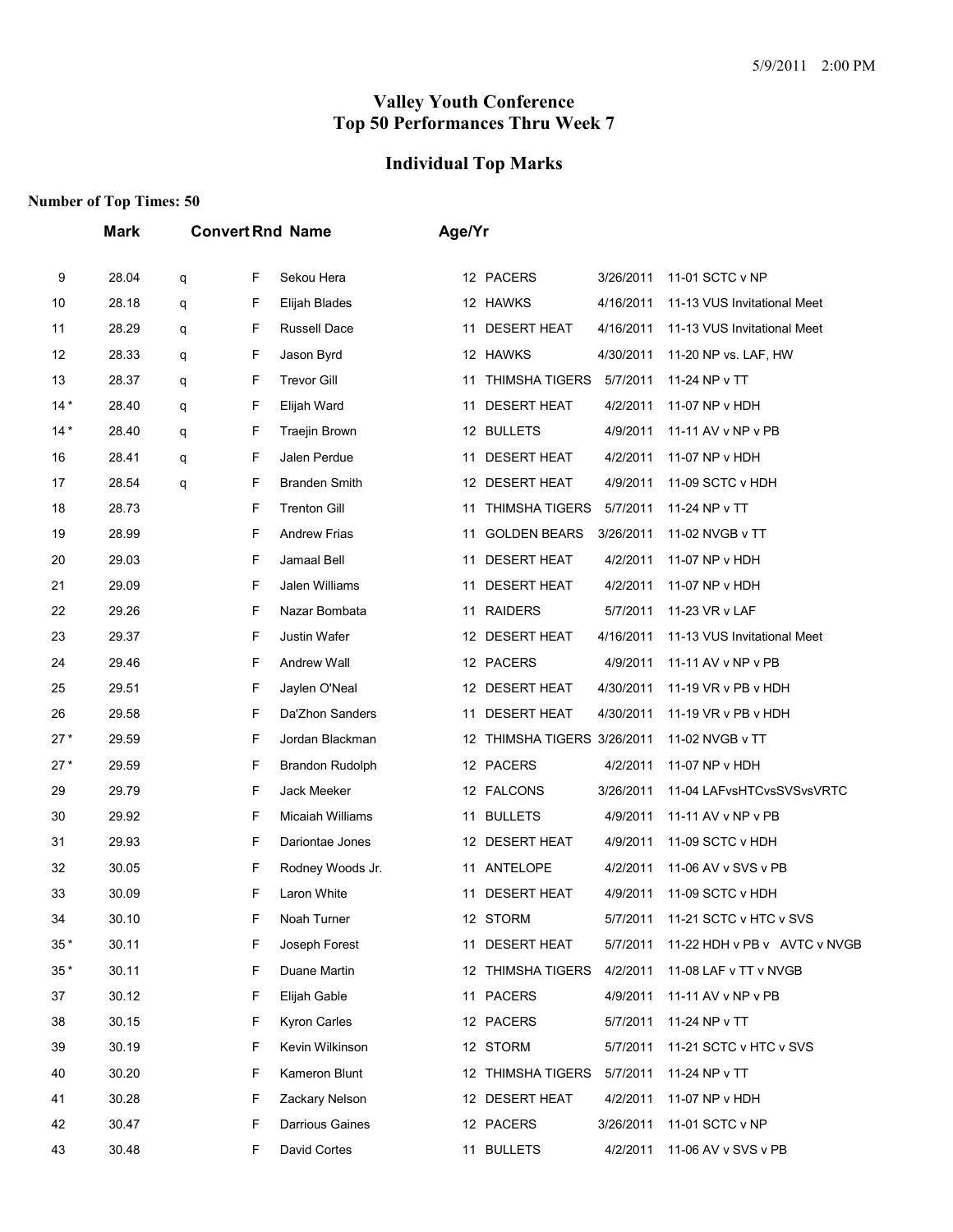# **Individual Top Marks**

|       | <b>Mark</b> |                       |   | <b>Convert Rnd Name</b> | Age/Yr |                         |           |                                     |
|-------|-------------|-----------------------|---|-------------------------|--------|-------------------------|-----------|-------------------------------------|
| 44    | 30.51       |                       | F | <b>Brandon Moore</b>    |        | 11 DESERT HEAT          | 4/9/2011  | 11-09 SCTC v HDH                    |
| 45    | 30.57       |                       | F | <b>Tanner Berney</b>    |        | 11 STORM                | 5/7/2011  | 11-21 SCTC v HTC v SVS              |
| 46    | 30.60       |                       | F | Mateen Johnson          |        | 12 PACERS               | 5/7/2011  | 11-24 NP v TT                       |
| 47    | 30.86       |                       | F | <b>Charles Kelly</b>    |        | 12 BULLETS              | 4/2/2011  | 11-06 AV v SVS v PB                 |
| 48    | 30.87       |                       | F | Faris Babineaux         |        | 12 DESERT HEAT          | 4/9/2011  | 11-09 SCTC v HDH                    |
| 49    | 30.88       |                       | F | Dallas Martin           |        | 12 RAIDERS              | 4/16/2011 | 11-13 VUS Invitational Meet         |
| 50    | 30.92       |                       | F | Awan Parker             |        | 11 HAWKS                | 4/2/2011  | 11-05 VR v SCTC v HTC               |
|       | $q - QUAL$  | Boys Midget 400m Dash |   | 1:04.75                 |        |                         |           |                                     |
| 1     | 58.57       | q                     | F | Joshua Cole             |        | 12 PACERS               | 5/7/2011  | 11-24 NP v TT                       |
| 2     | 58.59       | q                     | F | Ryan Ross               |        | 11 PACERS               | 5/7/2011  | 11-24 NP v TT                       |
| 3     | 1:02.53     | q                     | F | Elijah Blades           |        | 12 HAWKS                | 4/23/2011 | 11-16 HDH v TT v VR v HTC           |
| 4     | 1:02.60     | q                     | F | Joshua Pikes            |        | 12 DESERT HEAT          | 4/23/2011 | 11-16 HDH v TT v VR v HTC           |
| 5     | 1:03.82     | q                     | F | Joseph Forest           | 11     | <b>DESERT HEAT</b>      | 5/7/2011  | 11-22 HDH v PB v AVTC v NVGB        |
| 6     | 1:04.10     | q                     | F | Jalen Nailor            |        | 12 BULLETS              | 4/9/2011  | 11-11 AV v NP v PB                  |
| $7*$  | 1:04.13     | q                     | F | Traejin Brown           |        | 12 BULLETS              | 5/7/2011  | 11-22 HDH v PB v AVTC v NVGB        |
| $7*$  | 1:04.13     | q                     | F | Justin Wafer            |        | 12 DESERT HEAT          | 5/7/2011  | 11-22 HDH v PB v AVTC v NVGB        |
| 9     | 1:04.50     | q                     | F | <b>Trenton Gill</b>     | 11     | THIMSHA TIGERS          | 5/7/2011  | 11-24 NP v TT                       |
| 10    | 1:04.69     | q                     | F | <b>Trevor Gill</b>      | 11     | THIMSHA TIGERS 5/7/2011 |           | 11-24 NP v TT                       |
| 11    | 1:05.69     |                       | F | Jack Meeker             |        | 12 FALCONS              | 4/16/2011 | 11-13 VUS Invitational Meet         |
| 12    | 1:05.91     |                       | F | Luis Velasquez          |        | 12 GOLDEN BEARS         | 4/2/2011  | 11-08 LAF v TT v NVGB               |
| 13    | 1:06.41     |                       | F | Sam Pica                |        | 12 STORM                | 4/23/2011 | 11-14 LAF v SCTC v PB v SVS         |
| 14    | 1:06.62     |                       | F | Russell Dace            |        | 11 DESERT HEAT          | 4/30/2011 | 11-19 VR v PB v HDH                 |
| 15    | 1:06.84     |                       | F | Jeremiah Brown          |        | 12 DESERT HEAT          | 4/16/2011 | 11-13 VUS Invitational Meet         |
| 16    | 1:07.12     |                       | F | Da'Zhon Sanders         | 11     | <b>DESERT HEAT</b>      | 4/16/2011 | 11-13 VUS Invitational Meet         |
| 17    | 1:07.16     |                       | F | Jalen Williams          |        | 11 DESERT HEAT          |           | 4/23/2011 11-16 HDH v TT v VR v HTC |
| 18    | 1:07.21     |                       | F | <b>Darrious Gaines</b>  |        | 12 PACERS               | 4/30/2011 | 11-20 NP vs. LAF, HW                |
| 19    | 1:07.41     |                       | F | Lukas Ambrose           |        | 12 BULLETS              | 4/16/2011 | 11-13 VUS Invitational Meet         |
| 20    | 1:07.73     |                       | F | Faris Babineaux         |        | 12 DESERT HEAT          | 5/7/2011  | 11-22 HDH v PB v AVTC v NVGB        |
| 21    | 1:07.79     |                       | F | <b>Charles Kelly</b>    |        | 12 BULLETS              | 5/7/2011  | 11-22 HDH v PB v AVTC v NVGB        |
| $22*$ | 1:07.92     |                       | F | Kevin Wilkinson         |        | 12 STORM                | 5/7/2011  | 11-21 SCTC v HTC v SVS              |
| $22*$ | 1:07.92     |                       | F | Benjamin Harris         |        | 11 HAWKS                | 5/7/2011  | 11-21 SCTC v HTC v SVS              |
| 24    | 1:08.12     |                       | F | Dariontae Jones         |        | 12 DESERT HEAT          | 4/9/2011  | 11-09 SCTC v HDH                    |
| 25    | 1:08.21     |                       | F | Ryan Cabello            |        | 11 FALCONS              | 5/7/2011  | 11-23 VR v LAF                      |
| 26    | 1:08.45     |                       | F | Jaylen O'Neal           |        | 12 DESERT HEAT          | 4/9/2011  | 11-09 SCTC v HDH                    |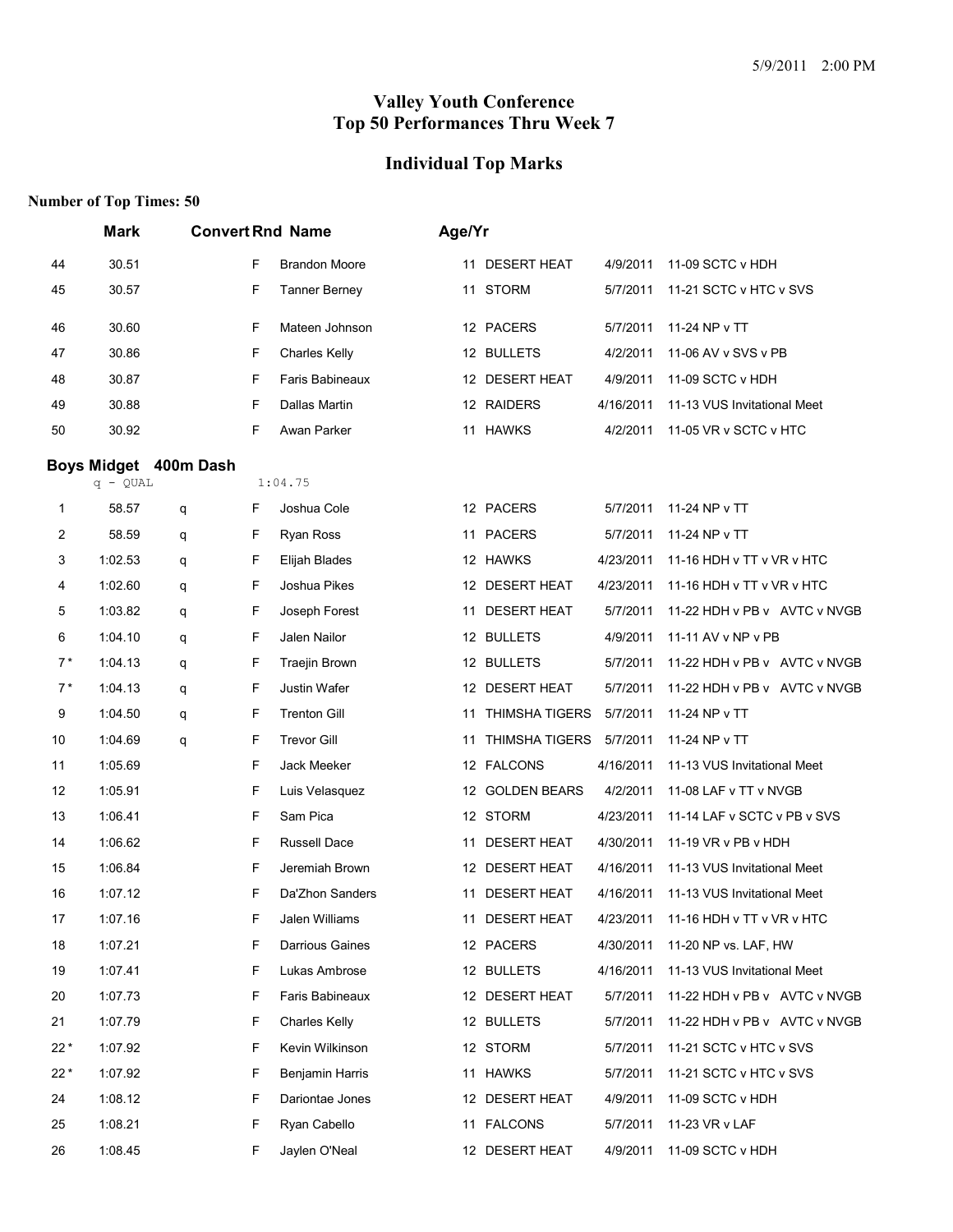# **Individual Top Marks**

|                | Mark                 |        |   | <b>Convert Rnd Name</b> | Age/Yr |                    |           |                             |
|----------------|----------------------|--------|---|-------------------------|--------|--------------------|-----------|-----------------------------|
| 27             | 1:08.60              |        | F | <b>Frank Hawkins</b>    |        | 12 PACERS          | 4/30/2011 | 11-20 NP vs. LAF, HW        |
| 28             | 1:08.75              |        | F | Vincent Lightner        |        | 11 THIMSHA TIGERS  | 4/2/2011  | 11-08 LAF v TT v NVGB       |
| 29             | 1:09.59              |        | F | Isaiah Sparkman         |        | 11 RAIDERS         | 5/7/2011  | 11-23 VR v LAF              |
| 30             | 1:09.93              |        | F | Dallas Martin           |        | 12 RAIDERS         | 4/30/2011 | 11-19 VR v PB v HDH         |
| 31             | 1:09.96              |        | F | <b>Branden Smith</b>    |        | 12 DESERT HEAT     | 4/23/2011 | 11-16 HDH v TT v VR v HTC   |
| 32             | 1:10.10              |        | F | <b>Tanner Berney</b>    |        | 11 STORM           | 4/16/2011 | 11-13 VUS Invitational Meet |
| 33             | 1:10.65              |        | F | Duane Martin            |        | 12 THIMSHA TIGERS  | 4/9/2011  | 11-12 LAF v VRTC v TT       |
| 34             | 1:10.70              |        | F | Noah Turner             |        | 12 STORM           | 5/7/2011  | 11-21 SCTC v HTC v SVS      |
| 35             | 1:10.99              |        | F | Jonathan Khechoom       |        | 12 FALCONS         | 5/7/2011  | 11-23 VR v LAF              |
| 36             | 1:11.10              |        | F | <b>Brandon Moore</b>    |        | 11 DESERT HEAT     | 4/16/2011 | 11-13 VUS Invitational Meet |
| 37             | 1:11.11              |        | F | Dominic Yousufi         |        | 12 RAIDERS         | 5/7/2011  | 11-23 VR v LAF              |
| 38             | 1:11.18              |        | F | Elijah Ward             |        | 11 DESERT HEAT     | 4/9/2011  | 11-09 SCTC v HDH            |
| 39             | 1:11.72              |        | F | Jalen Perdue            | 11     | <b>DESERT HEAT</b> | 4/30/2011 | 11-19 VR v PB v HDH         |
| 40             | 1:11.83              |        | F | Andrew Hernandez        |        | 12 RAIDERS         | 5/7/2011  | 11-23 VR v LAF              |
| 41             | 1:11.90              |        | F | Anthony Simon           |        | 12 BULLETS         | 4/23/2011 | 11-14 LAF v SCTC v PB v SVS |
| 42             | 1:12.13              |        | F | Aidan Lindgren          |        | 12 STORM           | 4/9/2011  | 11-09 SCTC v HDH            |
| 43             | 1:12.34              |        | F | Joshua Jenkins          |        | 11 RAIDERS         | 4/9/2011  | 11-12 LAF v VRTC v TT       |
| 44             | 1:12.41              |        | F | Cameron Mcdaniel        |        | 12 BULLETS         | 3/26/2011 | 11-03 HDH v AV v PB         |
| 45             | 1:12.58              |        | F | Awan Parker             |        | 11 HAWKS           | 4/23/2011 | 11-16 HDH v TT v VR v HTC   |
| 46             | 1:12.67              |        | F | <b>Brennan McCombs</b>  |        | 12 PACERS          | 4/2/2011  | 11-07 NP v HDH              |
| 47             | 1:12.69              |        | F | Drake Jones             |        | 12 DESERT HEAT     | 4/23/2011 | 11-16 HDH v TT v VR v HTC   |
| 48             | 1:12.82              |        | F | Lorenzo Bernardi        |        | 12 PACERS          | 4/9/2011  | 11-11 AV v NP v PB          |
| 49             | 1:12.92              |        | F | Kyron Carles            |        | 12 PACERS          | 4/16/2011 | 11-13 VUS Invitational Meet |
| 50             | 1:13.25              |        | F | Gonzalo Robledo III     |        | 11 RAIDERS         | 5/7/2011  | 11-23 VR v LAF              |
|                | Boys Midget 800m Run |        |   | 2:38.40                 |        |                    |           |                             |
| 1              | q - QUAL<br>2:32.58  |        | F | Colin Fitzgerald        |        | 12 FALCONS         | 4/16/2011 | 11-13 VUS Invitational Meet |
| $\overline{c}$ | 2:33.99              | q      | F | Joseph Forest           |        | 11 DESERT HEAT     | 4/23/2011 | 11-16 HDH v TT v VR v HTC   |
| 3              | 2:35.71              | q<br>q | F | Aidan Finn              |        | 12 BULLETS         | 4/2/2011  | 11-06 AV v SVS v PB         |
| 4              | 2:36.05              | q      | F | Justin Wafer            |        | 12 DESERT HEAT     | 4/23/2011 | 11-16 HDH v TT v VR v HTC   |
| 5              | 2:36.16              |        | F | Ryan Cabello            |        | 11 FALCONS         | 4/16/2011 | 11-13 VUS Invitational Meet |
| 6              | 2:37.87              | q      | F | Frank Hawkins           |        | 12 PACERS          | 4/2/2011  | 11-07 NP v HDH              |
| $\overline{7}$ | 2:42.17              | q      | F | Matthew Clingerman      |        | 11 FALCONS         | 4/16/2011 | 11-13 VUS Invitational Meet |
| 8              | 2:42.41              |        | F | Jack Meeker             |        | 12 FALCONS         | 5/7/2011  | 11-23 VR v LAF              |
|                |                      |        |   |                         |        |                    |           |                             |
| 9              | 2:43.43              |        | F | Cameron Mcdaniel        |        | 12 BULLETS         | 4/16/2011 | 11-13 VUS Invitational Meet |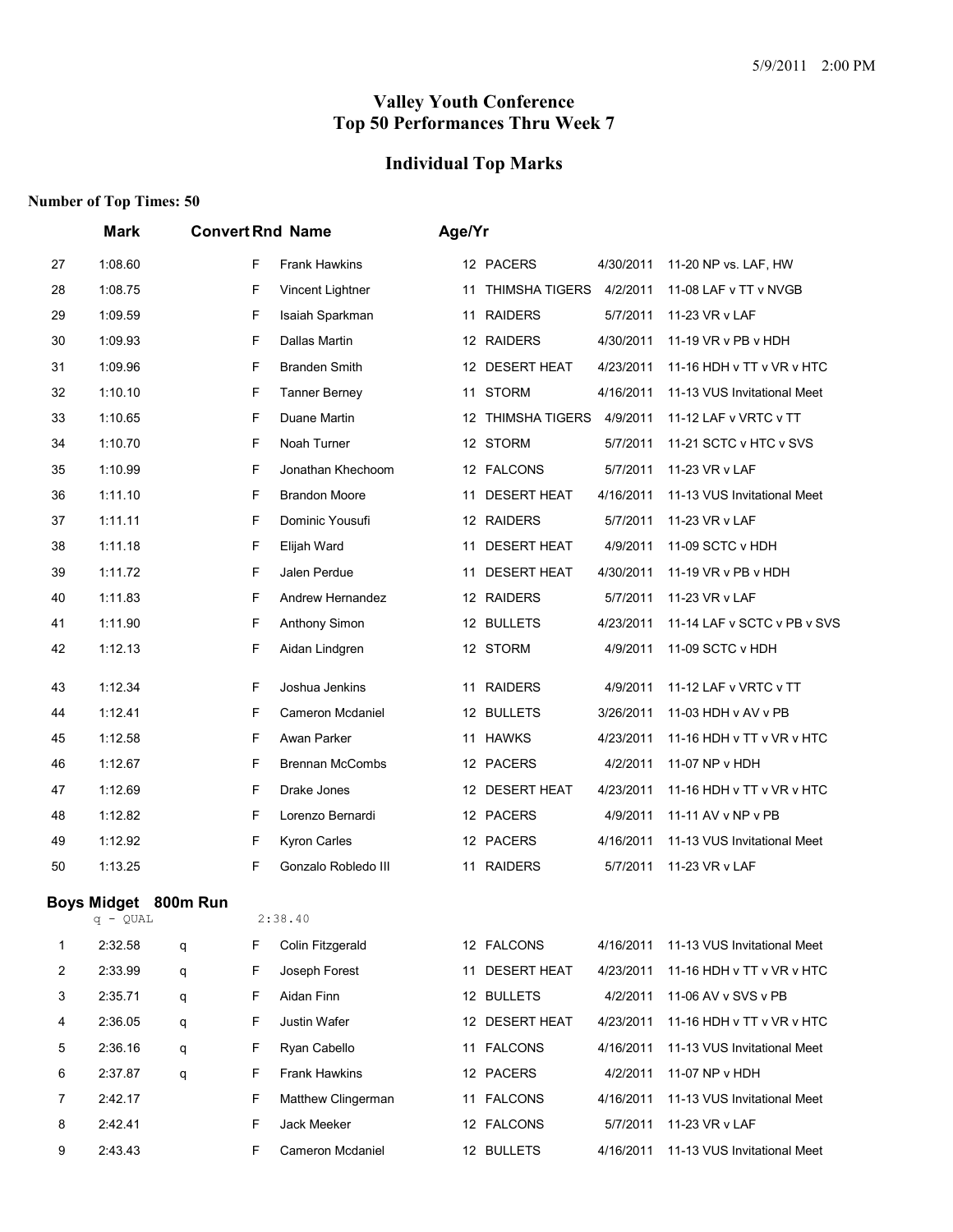# **Individual Top Marks**

|       | <b>Mark</b> | <b>Convert Rnd Name</b>   | Age/Yr                                                                          |
|-------|-------------|---------------------------|---------------------------------------------------------------------------------|
| 10    | 2:43.87     | F<br>Duane Martin         | 12 THIMSHA TIGERS 4/2/2011<br>11-08 LAF v TT v NVGB                             |
| 11    | 2:44.11     | F<br>Elijah Blades        | 12 HAWKS<br>5/7/2011<br>11-21 SCTC v HTC v SVS                                  |
| 12    | 2:44.53     | F<br>Da'Zhon Sanders      | <b>DESERT HEAT</b><br>4/23/2011<br>11-16 HDH v TT v VR v HTC<br>11              |
| 13    | 2:44.70     | F<br>Dominic Yousufi      | 12 RAIDERS<br>5/7/2011<br>11-23 VR v LAF                                        |
| 14    | 2:45.43     | F<br>Jeremiah Walton      | 11 STORM<br>5/7/2011<br>11-21 SCTC v HTC v SVS                                  |
| 15    | 2:45.51     | F<br>Vincent Lightner     | THIMSHA TIGERS 4/23/2011<br>11-16 HDH v TT v VR v HTC<br>11                     |
| 16    | 2:45.56     | F<br>Zackary Nelson       | <b>DESERT HEAT</b><br>4/23/2011<br>11-16 HDH v TT v VR v HTC<br>12              |
| 17    | 2:45.94     | F<br><b>Charles Kelly</b> | 12 BULLETS<br>4/2/2011<br>11-06 AV v SVS v PB                                   |
| 18    | 2:45.97     | F<br>Joshua Pikes         | 12 DESERT HEAT<br>5/7/2011<br>11-22 HDH v PB v AVTC v NVGB                      |
| 19    | 2:46.26     | F<br>Anthony Simon        | 12 BULLETS<br>5/7/2011<br>11-22 HDH v PB v AVTC v NVGB                          |
| 20    | 2:46.41     | F<br>Lukas Ambrose        | 12 BULLETS<br>3/26/2011<br>11-03 HDH v AV v PB                                  |
| 21    | 2:46.44     | F<br><b>Mathew Morris</b> | 11 ANTELOPE<br>4/2/2011<br>11-06 AV v SVS v PB                                  |
| $22*$ | 2:47.03     | F<br>Elijah Ward          | <b>DESERT HEAT</b><br>4/23/2011<br>11-16 HDH v TT v VR v HTC<br>11              |
| $22*$ | 2:47.03     | F<br>Jeremiah Brown       | 12 DESERT HEAT<br>4/23/2011<br>11-16 HDH v TT v VR v HTC                        |
| 24    | 2:47.36     | F<br>Andrew Hernandez     | 12 RAIDERS<br>4/16/2011<br>11-13 VUS Invitational Meet                          |
| 25    | 2:47.68     | F<br>Noah Baker           | 12 BULLETS<br>4/16/2011<br>11-13 VUS Invitational Meet                          |
| 26    | 2:48.53     | F<br>Alexander Hirsch     | 12 HAWKS<br>3/26/2011<br>11-04 LAFvsHTCvsSVSvsVRTC                              |
| 27    | 2:49.88     | F<br>Ryan Ross            | <b>PACERS</b><br>4/9/2011<br>11-11 AV v NP v PB<br>11                           |
| 28    | 2:50.48     | F<br>Nathan Brown         | 12 PACERS<br>5/7/2011<br>11-24 NP v TT                                          |
| 29    | 2:50.53     | F<br>Jason Byrd           | 12 HAWKS<br>5/7/2011<br>11-21 SCTC v HTC v SVS                                  |
| 30    | 2:52.36     | F<br>Jonathan Khechoom    | 11-23 VR v LAF<br>12 FALCONS<br>5/7/2011                                        |
| 31    | 2:52.85     | F<br>Christopher Ramirez  | <b>DESERT HEAT</b><br>4/23/2011<br>11-16 HDH v TT v VR v HTC<br>12 <sup>2</sup> |
| 32    | 2:53.11     | F<br>Faris Babineaux      | <b>DESERT HEAT</b><br>4/23/2011<br>11-16 HDH v TT v VR v HTC<br>12              |
| 33    | 2:54.76     | F<br>Aidan Lindgren       | 12 STORM<br>4/9/2011<br>11-09 SCTC v HDH                                        |
| 34    | 2:54.98     | F<br>Amani Powell         | 12 DESERT HEAT<br>4/2/2011<br>11-07 NP v HDH                                    |
| 35    | 2:55.41     | F<br>Eli Marks            | <b>RAIDERS</b><br>4/30/2011<br>11-19 VR v PB v HDH<br>11                        |
| 36    | 2:55.69     | F<br>Anthony Davidson     | 11 PACERS<br>4/16/2011<br>11-13 VUS Invitational Meet                           |
| 37    | 2:57.35     | Joshua Cole<br>F          | 12 PACERS<br>11-11 AV v NP v PB<br>4/9/2011                                     |
| 38    | 2:59.45     | F<br>Jesse Rodriguez      | 12 THIMSHA TIGERS 4/16/2011<br>11-13 VUS Invitational Meet                      |
| 39    | 3:01.56     | F<br>Kevin Faeustle       | 11 FALCONS<br>5/7/2011<br>11-23 VR v LAF                                        |
| 40    | 3:02.94     | Xavier Brand<br>F         | 11-03 HDH v AV v PB<br><b>DESERT HEAT</b><br>3/26/2011<br>11                    |
| 41    | 3:03.40     | F<br>Smitty Baron         | 11 HAWKS<br>4/2/2011<br>11-05 VR v SCTC v HTC                                   |
| 42    | 3:04.22     | Aaron Garcia<br>F         | 11 RAIDERS<br>3/26/2011<br>11-04 LAFvsHTCvsSVSvsVRTC                            |
| 43    | 3:04.38     | F<br>Philip Hall          | 11 RAIDERS<br>4/2/2011<br>11-05 VR v SCTC v HTC                                 |
| 44    | 3:05.10     | Awan Parker<br>F          | 11 HAWKS<br>5/7/2011<br>11-21 SCTC v HTC v SVS                                  |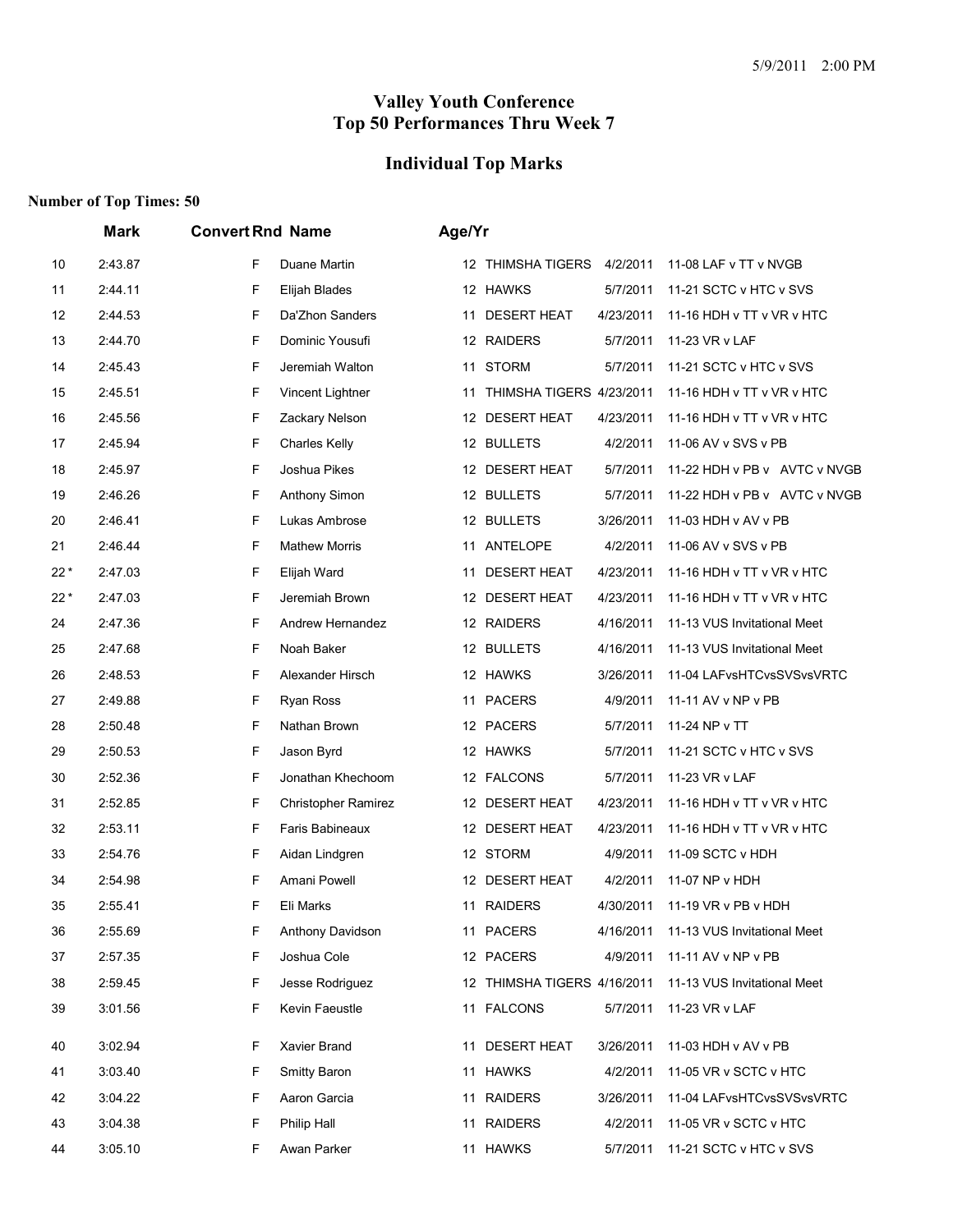# **Individual Top Marks**

|                | <b>Mark</b>        |                  |   | <b>Convert Rnd Name</b> | Age/Yr |                    |           |                              |
|----------------|--------------------|------------------|---|-------------------------|--------|--------------------|-----------|------------------------------|
| 45             | 3:05.49            |                  | F | Zachary Johnson         |        | 11 FALCONS         | 4/23/2011 | 11-14 LAF v SCTC v PB v SVS  |
| 46             | 3:06.22            |                  | F | Benjamin Harris         | 11     | <b>HAWKS</b>       | 4/9/2011  | 11-10 NVGB v HTC v SVS       |
| 47             | 3:06.99            |                  | F | Laron White             | 11     | <b>DESERT HEAT</b> | 4/23/2011 | 11-16 HDH v TT v VR v HTC    |
| 48             | 3:07.68            |                  | F | Ian Wingenroth          |        | 11 STORM           | 5/7/2011  | 11-21 SCTC v HTC v SVS       |
| 49             | 3:07.91            |                  | F | Mason Woodford          |        | 11 FALCONS         | 4/2/2011  | 11-08 LAF v TT v NVGB        |
| 50             | 3:08.25            |                  | F | Aiden Krampitz          | 11     | <b>DESERT HEAT</b> | 4/30/2011 | 11-19 VR v PB v HDH          |
|                | <b>Boys Midget</b> | <b>1500m Run</b> |   |                         |        |                    |           |                              |
|                | $q - QUAL$         |                  |   | 5:22.00                 |        |                    |           |                              |
| 1              | 4:57.60            | q                | F | Colin Fitzgerald        |        | 12 FALCONS         | 5/7/2011  | 11-23 VR v LAF               |
| 2              | 5:18.78            | q                | F | Dominic Yousufi         |        | 12 RAIDERS         | 5/7/2011  | 11-23 VR v LAF               |
| 3              | 5:20.24            | q                | F | Aidan Finn              |        | 12 BULLETS         | 5/7/2011  | 11-22 HDH v PB v AVTC v NVGB |
| 4              | 5:23.03            |                  | F | Alexander Hirsch        |        | 12 HAWKS           | 4/16/2011 | 11-13 VUS Invitational Meet  |
| 5              | 5:26.90            |                  | F | Anthony Simon           |        | 12 BULLETS         | 4/16/2011 | 11-13 VUS Invitational Meet  |
| 6              | 5:27.44            |                  | F | Matthew Clingerman      | 11     | <b>FALCONS</b>     | 5/7/2011  | 11-23 VR v LAF               |
| $\overline{7}$ | 5:27.76            |                  | F | Zackary Nelson          |        | 12 DESERT HEAT     | 5/7/2011  | 11-22 HDH v PB v AVTC v NVGB |
| 8              | 5:28.79            |                  | F | Cameron Mcdaniel        |        | 12 BULLETS         | 4/16/2011 | 11-13 VUS Invitational Meet  |
| 9              | 5:32.70            |                  | F | <b>Frank Hawkins</b>    |        | 12 PACERS          | 4/9/2011  | 11-11 AV v NP v PB           |
| 10             | 5:32.83            |                  | F | Lorenzo Bernardi        |        | 12 PACERS          | 4/2/2011  | 11-07 NP v HDH               |
| 11             | 5:37.61            |                  | F | Kevin Faeustle          | 11     | <b>FALCONS</b>     | 5/7/2011  | 11-23 VR v LAF               |
| 12             | 5:38.63            |                  | F | <b>Mathew Morris</b>    | 11     | ANTELOPE           | 5/7/2011  | 11-22 HDH v PB v AVTC v NVGB |
| 13             | 5:38.76            |                  | F | Noah Baker              |        | 12 BULLETS         | 4/16/2011 | 11-13 VUS Invitational Meet  |
| 14             | 5:39.05            |                  | F | Jack Meeker             |        | 12 FALCONS         | 4/23/2011 | 11-14 LAF v SCTC v PB v SVS  |
| 15             | 5:39.43            |                  | F | Nathan Brown            |        | 12 PACERS          | 5/7/2011  | 11-24 NP v TT                |
| 16             | 5:39.86            |                  | F | Christopher Ramirez     |        | 12 DESERT HEAT     | 5/7/2011  | 11-22 HDH v PB v AVTC v NVGB |
| 17             | 5:42.29            |                  | F | Tanay Suryavanshi       |        | 11 STORM           | 5/7/2011  | 11-21 SCTC v HTC v SVS       |
| 18             | 5:46.26            |                  | F | Jake Calver             |        | 12 STORM           | 5/7/2011  | 11-21 SCTC v HTC v SVS       |
| 19             | 5:48.32            |                  | F | Noah Garcia             |        | 12 PACERS          | 5/7/2011  | 11-24 NP v TT                |
| 20             | 5:51.35            |                  | F | Amani Powell            |        | 12 DESERT HEAT     | 4/30/2011 | 11-19 VR v PB v HDH          |
| 21             | 5:53.79            |                  | F | Philip Hall             |        | 11 RAIDERS         | 4/30/2011 | 11-19 $VR$ v PB v HDH        |
| 22             | 5:57.83            |                  | F | Jeremiah Walton         |        | 11 STORM           | 4/2/2011  | 11-05 VR v SCTC v HTC        |
| 23             | 5:58.13            |                  | F | Elijah Stepan           |        | 12 STORM           | 5/7/2011  | 11-21 SCTC v HTC v SVS       |
| 24             | 6:00.37            |                  | F | Aidan Lindgren          |        | 12 STORM           | 4/30/2011 | 11-17 SCTC v NVGB v TT       |
| 25             | 6:00.77            |                  | F | Jack Arnold             |        | 12 STORM           | 5/7/2011  | 11-21 SCTC v HTC v SVS       |
| 26             | 6:02.24            |                  | F | Aaron Garcia            | 11     | <b>RAIDERS</b>     | 4/16/2011 | 11-13 VUS Invitational Meet  |
| 27             | 6:04.00            |                  | F | <b>Charles Kelly</b>    |        | 12 BULLETS         | 4/30/2011 | 11-19 VR v PB v HDH          |
| 28             | 6:05.02            |                  | F | <b>Bruno Ramirez</b>    |        | 11 FALCONS         | 5/7/2011  | 11-23 VR v LAF               |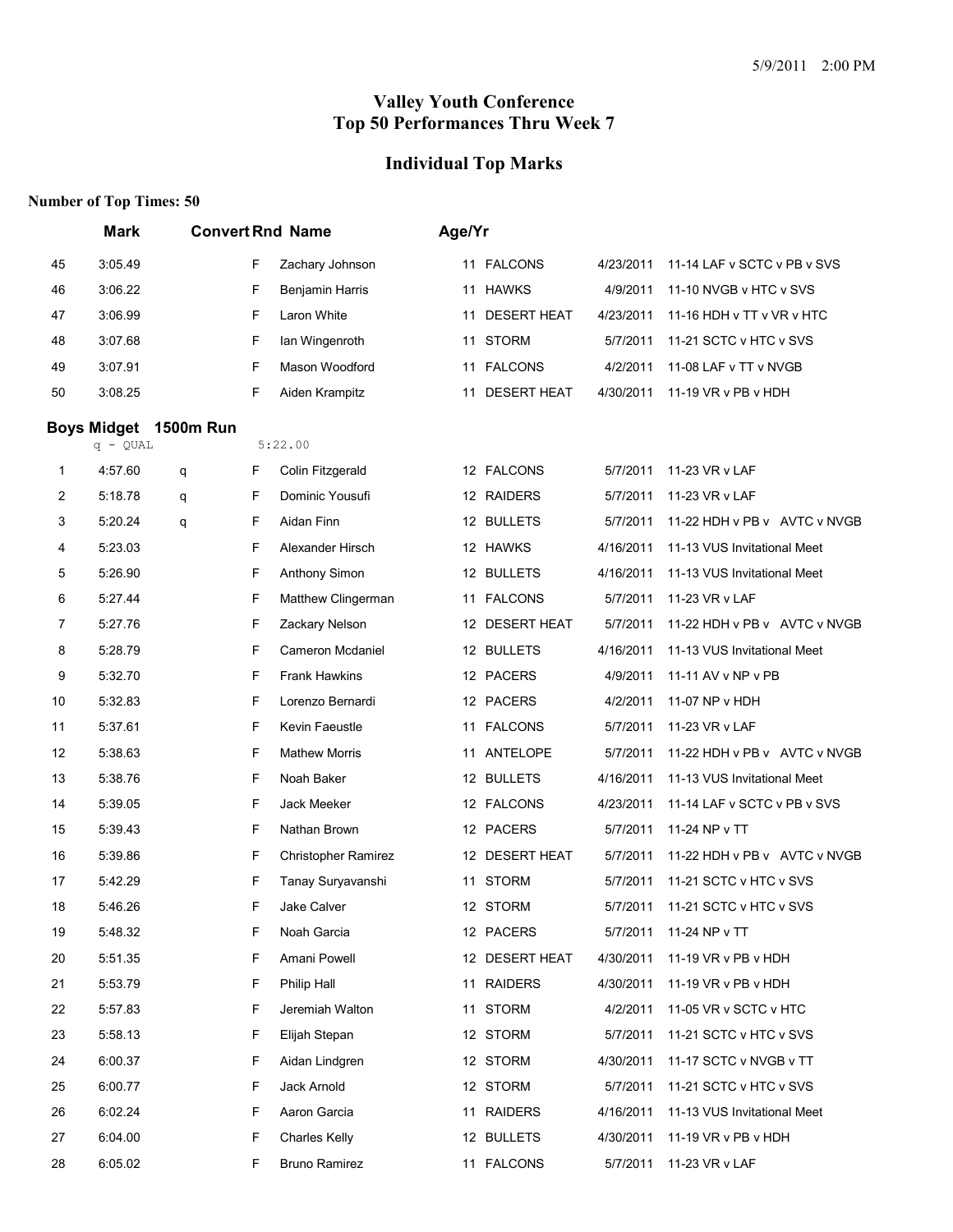# **Individual Top Marks**

|    | Mark                             |           |   | <b>Convert Rnd Name</b> |    | Age/Yr                      |           |                             |
|----|----------------------------------|-----------|---|-------------------------|----|-----------------------------|-----------|-----------------------------|
| 29 | 6:05.65                          |           | F | Zachary Johnson         |    | 11 FALCONS                  | 5/7/2011  | 11-23 VR v LAF              |
| 30 | 6:05.75                          |           | F | Jonathan Khechoom       |    | 12 FALCONS                  | 3/26/2011 | 11-04 LAFvsHTCvsSVSvsVRTC   |
| 31 | 6:07.72                          |           | F | <b>Matthew Hall</b>     |    | 11 RAIDERS                  | 4/2/2011  | 11-05 VR v SCTC v HTC       |
| 32 | 6:07.79                          |           | F | John Balog              |    | 11 FALCONS                  | 4/9/2011  | 11-12 LAF v VRTC v TT       |
| 33 | 6:11.18                          |           | F | Xavier Brand            | 11 | <b>DESERT HEAT</b>          | 3/26/2011 | 11-03 HDH v AV v PB         |
| 34 | 6:11.39                          |           | F | Mason Woodford          |    | 11 FALCONS                  | 5/7/2011  | 11-23 VR v LAF              |
| 35 | 6:20.32                          |           | F | Ian Wingenroth          |    | 11 STORM                    | 4/9/2011  | 11-09 SCTC v HDH            |
| 36 | 6:24.69                          |           | F | Jesse Rodriguez         |    | 12 THIMSHA TIGERS 4/16/2011 |           | 11-13 VUS Invitational Meet |
| 37 | 6:33.74                          |           | F | Mitchell Haag           | 11 | <b>STORM</b>                | 4/30/2011 | 11-17 SCTC v NVGB v TT      |
| 38 | 6:37.47                          |           | F | <b>Tyler Yost</b>       |    | 12 STORM                    | 3/26/2011 | 11-01 SCTC v NP             |
| 39 | 6:40.17                          |           | F | Daniel Squires          |    | 11 ANTELOPE                 | 4/9/2011  | 11-11 AV v NP v PB          |
| 40 | 6:51.43                          |           | F | Jacob Lee               |    | 11 STORM                    | 4/9/2011  | 11-09 SCTC v HDH            |
| 41 | 6:56.77                          |           | F | Gavin MC Groarty        |    | 12 HAWKS                    | 3/26/2011 | 11-04 LAFvsHTCvsSVSvsVRTC   |
| 42 | 7:03.99                          |           | F | Jaime Huerta            | 11 | <b>GOLDEN BEARS</b>         | 4/30/2011 | 11-17 SCTC v NVGB v TT      |
| 43 | 7:19.20                          |           | F | Alexander Chow          |    | 11 PACERS                   | 4/9/2011  | 11-11 AV v NP v PB          |
| 44 | 7:29.20                          |           | F | Cade Liberty            |    | 12 RAIDERS                  | 4/9/2011  | 11-12 LAF v VRTC v TT       |
| 45 | 7:47.47                          |           | F | Mark Heredia            | 11 | <b>PACERS</b>               | 3/26/2011 | 11-01 SCTC v NP             |
| 46 | 8:00.38                          |           | F | Andrew Jimenez          |    | 12 PACERS                   | 4/2/2011  | 11-07 NP v HDH              |
|    | <b>Boys Midget</b><br>$q - QUAL$ | 3000m Run |   | 11:30.00                |    |                             |           |                             |
| 1  | 10:52.73                         | q         | F | Alexander Hirsch        |    | 12 HAWKS                    | 5/7/2011  | 11-21 SCTC v HTC v SVS      |
| 2  | 11:57.49                         |           | F | Brandon Rudolph         |    | 12 PACERS                   | 4/16/2011 | 11-13 VUS Invitational Meet |
| 3  | 11:57.66                         |           | F | Tanay Suryavanshi       | 11 | <b>STORM</b>                | 5/7/2011  | 11-21 SCTC v HTC v SVS      |
| 4  | 12:29.46                         |           | F | Jack Arnold             |    | 12 STORM                    | 4/23/2011 | 11-14 LAF v SCTC v PB v SVS |
| 5  | 12:37.40                         |           | F | Nathan Brown            |    | 12 PACERS                   | 5/7/2011  | 11-24 NP v TT               |
| 6  | 12:41.44                         |           | F | Philip Hall             |    | 11 RAIDERS                  | 4/16/2011 | 11-13 VUS Invitational Meet |
| 7  | 12:43.48                         |           | F | Jake Calver             |    | 12 STORM                    | 4/16/2011 | 11-13 VUS Invitational Meet |
| 8  | 13:05.15                         |           | F | Aaron Garcia            |    | 11 RAIDERS                  | 4/16/2011 | 11-13 VUS Invitational Meet |
| 9  | 13:14.25                         |           | F | <b>Trevor Mendez</b>    |    | 12 PACERS                   | 4/16/2011 | 11-13 VUS Invitational Meet |
| 10 | 13:25.35                         |           | F | <b>Matthew Hall</b>     | 11 | <b>RAIDERS</b>              | 4/16/2011 | 11-13 VUS Invitational Meet |
| 11 | 13:35.18                         |           | F | Zachary Johnson         |    | 11 FALCONS                  | 4/16/2011 | 11-13 VUS Invitational Meet |
| 12 | 13:45.50                         |           | F | Eli Marks               | 11 | <b>RAIDERS</b>              | 4/2/2011  | 11-05 VR v SCTC v HTC       |
| 13 | 14:03.00                         |           | F | Jacob Lee               |    | 11 STORM                    | 4/2/2011  | 11-05 VR v SCTC v HTC       |
| 14 | 14:15.32                         |           | F | Elijah Stepan           |    | 12 STORM                    | 4/16/2011 | 11-13 VUS Invitational Meet |
| 15 | 14:19.57                         |           | F | Noah Garcia             |    | 12 PACERS                   | 4/23/2011 | 11-15 AV v NP v NVGB        |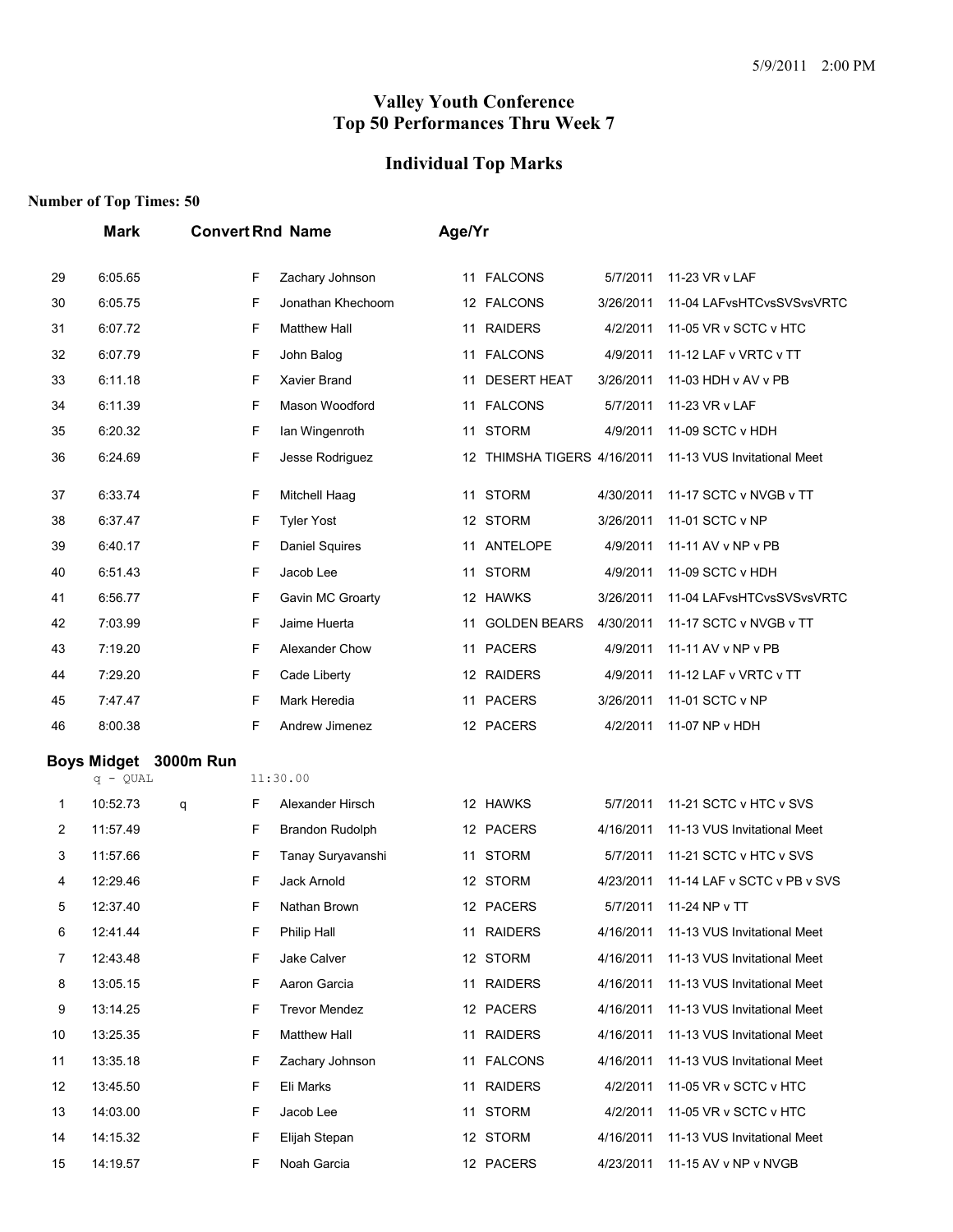#### **Individual Top Marks**

|         | <b>Mark</b>                      |                         |    | <b>Convert Rnd Name</b>    | Age/Yr |                     |           |                              |
|---------|----------------------------------|-------------------------|----|----------------------------|--------|---------------------|-----------|------------------------------|
| 16      | 14:37.90                         |                         | F  | <b>Tyler Yost</b>          |        | 12 STORM            | 4/30/2011 | 11-17 SCTC v NVGB v TT       |
| 17      | 16:00.05                         |                         | F  | Jaime Huerta               |        | 11 GOLDEN BEARS     | 5/7/2011  | 11-22 HDH v PB v AVTC v NVGB |
| 18      | 17:22.66                         |                         | F  | Cade Liberty               |        | 12 RAIDERS          | 3/26/2011 | 11-04 LAFvsHTCvsSVSvsVRTC    |
|         | $q - QUAL$                       | Boys Midget 80m Hurdles |    | 30"<br>15.00               |        |                     |           |                              |
| 1       | 14.44                            | q                       | F  | <b>Charles Kelly</b>       |        | 12 BULLETS          | 4/30/2011 | 11-19 VR v PB v HDH          |
| 2       | 15.63                            |                         | F  | Zackary Nelson             |        | 12 DESERT HEAT      | 5/7/2011  | 11-22 HDH v PB v AVTC v NVGB |
| 3       | 15.94                            |                         | F  | Rodney Woods Jr.           |        | 11 ANTELOPE         | 5/7/2011  | 11-22 HDH v PB v AVTC v NVGB |
| 4       | 16.22                            |                         | F  | Nathan Bennett             |        | 11 PACERS           | 4/30/2011 | 11-20 NP vs. LAF, HW         |
| 5       | 16.49                            |                         | F  | Elijah Ward                | 11     | <b>DESERT HEAT</b>  | 5/7/2011  | 11-22 HDH v PB v AVTC v NVGB |
| 6       | 16.82                            |                         | F  | <b>Brennan McCombs</b>     |        | 12 PACERS           | 5/7/2011  | 11-24 NP v TT                |
| 7       | 16.95                            |                         | F  | Ryan T Davis               |        | 11 STORM            | 4/23/2011 | 11-14 LAF v SCTC v PB v SVS  |
| 8       | 16.97                            |                         | F  | Lance Panariello           |        | 11 STORM            | 4/23/2011 | 11-14 LAF v SCTC v PB v SVS  |
| 9       | 17.26                            |                         | F  | <b>Garrett Leising</b>     |        | 11 STORM            | 4/23/2011 | 11-14 LAF v SCTC v PB v SVS  |
| 10      | 17.32                            |                         | F  | Lorenzo Bernardi           |        | 12 PACERS           | 4/9/2011  | 11-11 AV v NP v PB           |
| 11      | 17.73                            |                         | F  | Kennedy Porter             |        | 11 DESERT HEAT      | 4/30/2011 | 11-19 VR v PB v HDH          |
| 12      | 17.79                            |                         | F  | <b>Christopher Ramirez</b> |        | 12 DESERT HEAT      | 4/23/2011 | 11-16 HDH v TT v VR v HTC    |
| 13      | 17.89                            |                         | F  | <b>Maxwell Cotton</b>      |        | 11 HAWKS            | 5/7/2011  | 11-21 SCTC v HTC v SVS       |
| 14      | 17.95                            |                         | F  | Dino Beatty                |        | 11 PACERS           | 5/7/2011  | 11-24 NP v TT                |
| 15      | 18.11                            |                         | F  | Mitchell Haag              |        | 11 STORM            | 3/26/2011 | 11-01 SCTC v NP              |
| 16      | 18.27                            |                         | F  | <b>Christian Alvarez</b>   |        | 12 STORM            | 3/26/2011 | 11-01 SCTC v NP              |
| 17      | 18.44                            |                         | F  | <b>Timothy Hart</b>        |        | 12 ANTELOPE         | 4/9/2011  | 11-11 AV v NP v PB           |
| 18      | 19.16                            |                         | F  | Michael Brennand           |        | 12 STORM            | 4/2/2011  | 11-05 VR v SCTC v HTC        |
| 19      | 19.51                            |                         | F  | Jaime Huerta               | 11     | <b>GOLDEN BEARS</b> | 5/7/2011  | 11-22 HDH v PB v AVTC v NVGB |
|         | <b>Boys Midget</b><br>$q - QUAL$ | <b>High Jump</b>        |    | $4 - 04.00$                |        |                     |           |                              |
| 1       | 5-00.00                          | q                       | F. | Sam Pica                   |        | 12 STORM            | 4/23/2011 | 11-14 LAF v SCTC v PB v SVS  |
| 2       | 4-11.00                          | q                       | F  | Nicolas Saroukhanioff      |        | 9 PACERS            | 4/30/2011 | 11-20 NP vs. LAF, HW         |
| $3*$    | 4-10.00                          | q                       | F. | <b>Frank Hawkins</b>       |        | 12 PACERS           | 5/7/2011  | 11-24 NP v TT                |
| $3\,^*$ | 4-10.00                          | q                       | F  | Dallas Martin              |        | 12 RAIDERS          | 4/2/2011  | 11-05 VR v SCTC v HTC        |
| 5       | 4-06.00                          | q                       | F  | Da'Zhon Sanders            |        | 11 DESERT HEAT      | 5/7/2011  | 11-22 HDH v PB v AVTC v NVGB |
| 6       | 4-05.00                          | q                       | F. | Cameron Jones              |        | 11 RAIDERS          | 4/2/2011  | 11-05 VR v SCTC v HTC        |
| 7       | 4-04.00                          | q                       | F  | Joshua Cole                |        | 12 PACERS           | 3/26/2011 | 11-01 SCTC v NP              |
| $8*$    | 4-02.00                          |                         | F  | Garrett Leising            |        | 11 STORM            | 5/7/2011  | 11-21 SCTC v HTC v SVS       |
| $8*$    | 4-02.00                          |                         | F  | <b>Kyron Carles</b>        |        | 12 PACERS           | 4/2/2011  | 11-07 NP v HDH               |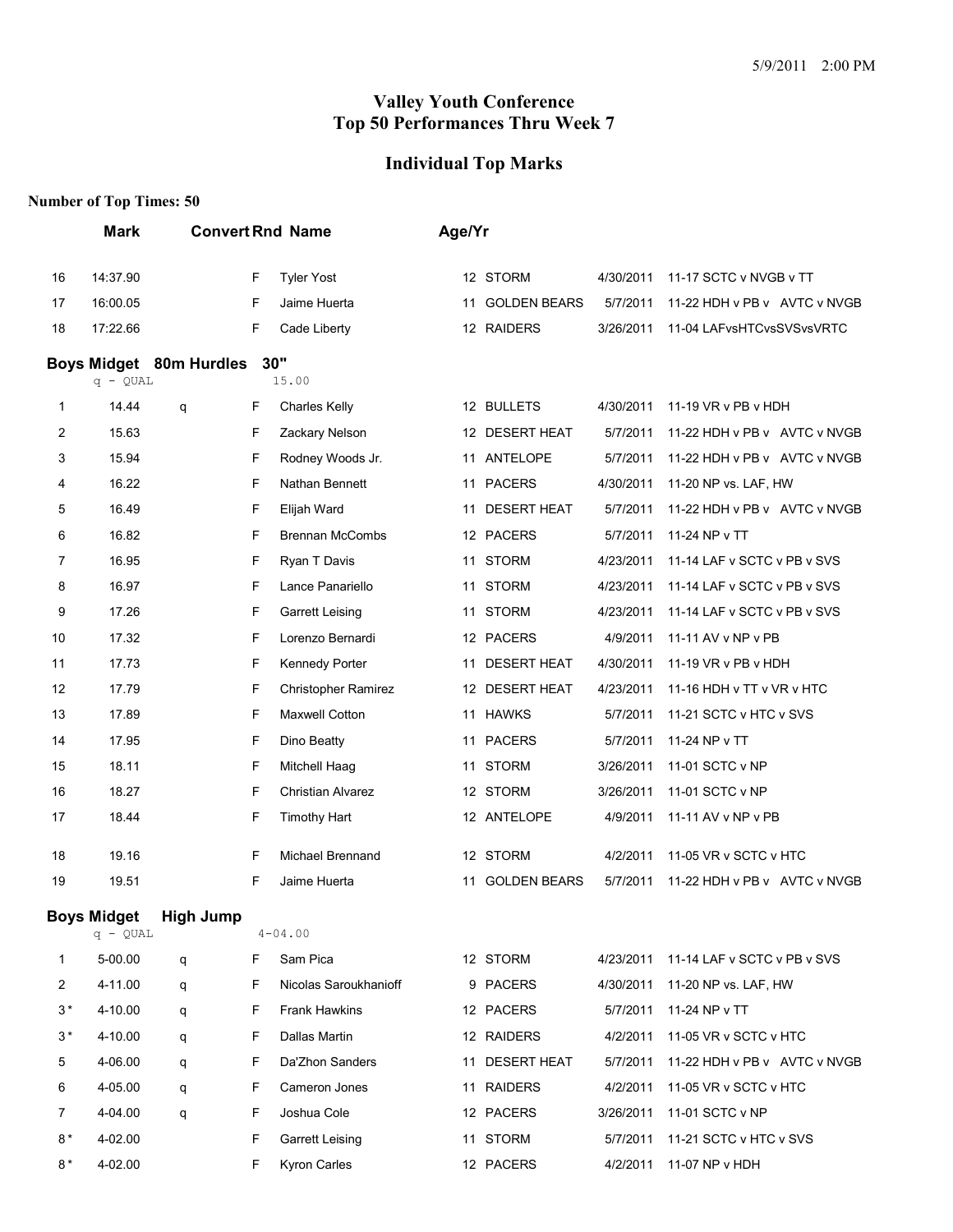#### **Individual Top Marks**

|       | <b>Mark</b>                      |           |   | <b>Convert Rnd Name</b> | Age/Yr |                             |           |                              |
|-------|----------------------------------|-----------|---|-------------------------|--------|-----------------------------|-----------|------------------------------|
| $8*$  | 4-02.00                          |           | F | Andrew Mercado          |        | 12 STORM                    | 5/7/2011  | 11-21 SCTC v HTC v SVS       |
| $8*$  | 4-02.00                          |           | F | Joshua Jenkins          |        | 11 RAIDERS                  | 4/2/2011  | 11-05 VR v SCTC v HTC        |
| 12    | 4-01.00                          |           | F | Jeremiah Walton         |        | 11 STORM                    | 5/7/2011  | 11-21 SCTC v HTC v SVS       |
| $13*$ | 4-00.00                          |           | F | Jake Calver             |        | 12 STORM                    | 5/7/2011  | 11-21 SCTC v HTC v SVS       |
| $13*$ | 4-00.00                          |           | F | Jack Meeker             |        | 12 FALCONS                  | 5/7/2011  | 11-23 VR v LAF               |
| $13*$ | 4-00.00                          |           | F | Jack Kallal             |        | 12 HAWKS                    | 4/9/2011  | 11-10 NVGB v HTC v SVS       |
| $13*$ | 4-00.00                          |           | F | Aaron Miller            |        | 12 RAIDERS                  | 4/30/2011 | 11-19 VR v PB v HDH          |
| $17*$ | 3-10.00                          |           | F | <b>Blake Lin</b>        |        | 11 STORM                    | 4/23/2011 | 11-14 LAF v SCTC v PB v SVS  |
| $17*$ | 3-10.00                          |           | F | Quincy Obando-Johnson   |        | 12 RAIDERS                  | 4/16/2011 | 11-13 VUS Invitational Meet  |
| $17*$ | $3 - 10.00$                      |           | F | Alexander Hirsch        |        | 12 HAWKS                    | 4/2/2011  | 11-05 VR v SCTC v HTC        |
| $17*$ | 3-10.00                          |           | F | Jalen Williams          | 11     | <b>DESERT HEAT</b>          | 5/7/2011  | 11-22 HDH v PB v AVTC v NVGB |
| $21*$ | 3-08.00                          |           | F | <b>Maxwell Cotton</b>   |        | 11 HAWKS                    | 5/7/2011  | 11-21 SCTC v HTC v SVS       |
| $21*$ | 3-08.00                          |           | F | Mark Cornish            | 11     | <b>GOLDEN BEARS</b>         | 4/30/2011 | 11-17 SCTC v NVGB v TT       |
| $21*$ | 3-08.00                          |           | F | Kevin Faeustle          |        | 11 FALCONS                  | 3/26/2011 | 11-04 LAFvsHTCvsSVSvsVRTC    |
| $21*$ | 3-08.00                          |           | F | Christopher Noji        |        | 11 RAIDERS                  | 4/9/2011  | 11-12 LAF v VRTC v TT        |
| $25*$ | 3-06.00                          |           | F | <b>Daniel Squires</b>   |        | 11 ANTELOPE                 | 3/26/2011 | 11-03 HDH v AV v PB          |
| $25*$ | 3-06.00                          |           | F | Sabastian Ramirez       |        | 11 HAWKS                    | 4/2/2011  | 11-05 VR v SCTC v HTC        |
| $27*$ | 3-04.00                          |           | F | Cade Liberty            |        | 12 RAIDERS                  | 3/26/2011 | 11-04 LAFvsHTCvsSVSvsVRTC    |
| $27*$ | 3-04.00                          |           | F | <b>Bruno Ramirez</b>    |        | 11 FALCONS                  | 4/30/2011 | 11-20 NP vs. LAF, HW         |
|       | <b>Boys Midget</b><br>$q - QUAL$ | Long Jump |   | $13 - 01.00$            |        |                             |           |                              |
| 1     | 16-02.00                         | q         | F | Jalin Lewis             |        | 11 ANTELOPE                 | 5/7/2011  | 11-22 HDH v PB v AVTC v NVGB |
| 2     | 15-07.75                         | q         | F | Sam Pica                |        | 12 STORM                    | 4/2/2011  | 11-05 VR v SCTC v HTC        |
| 3     | 15-04.00                         | q         | F | Jaylen O'Neal           |        | 12 DESERT HEAT              | 4/23/2011 | 11-16 HDH v TT v VR v HTC    |
| 4     | 15-03.50                         | q         | F | Jason Byrd              |        | 12 HAWKS                    | 4/23/2011 | 11-16 HDH v TT v VR v HTC    |
| 5*    | 14-07.00                         | q         | F | <b>Branden Smith</b>    |        | 12 DESERT HEAT              | 5/7/2011  | 11-22 HDH v PB v AVTC v NVGB |
| $5*$  | 14-07.00                         | q         | F | <b>Trevor Gill</b>      |        | 11 THIMSHA TIGERS 4/23/2011 |           | 11-16 HDH v TT v VR v HTC    |
| 7     | 14-02.00                         | q         | F | Laron White             |        | 11 DESERT HEAT              | 4/23/2011 | 11-16 HDH v TT v VR v HTC    |
| 8     | 14-01.00                         | q         | F | Dallas Martin           |        | 12 RAIDERS                  | 4/30/2011 | 11-19 VR v PB v HDH          |
| 9     | 13-11.00                         | q         | F | Rodney Woods Jr.        |        | 11 ANTELOPE                 | 4/23/2011 | 11-15 AV v NP v NVGB         |
| 10    | 13-08.00                         | q         | F | Faris Babineaux         |        | 12 DESERT HEAT              | 4/23/2011 | 11-16 HDH v TT v VR v HTC    |
| 11    | 13-06.25                         | q         | F | Jordan Anderson         |        | 12 ANTELOPE                 | 4/9/2011  | 11-11 AV v NP v PB           |
| $12*$ | 13-04.00                         | q         | F | <b>Mathew Morris</b>    |        | 11 ANTELOPE                 | 5/7/2011  | 11-22 HDH v PB v AVTC v NVGB |
| $12*$ | 13-04.00                         | q         | F | Jack Meeker             |        | 12 FALCONS                  | 4/23/2011 | 11-14 LAF v SCTC v PB v SVS  |
| 14    | 13-03.25                         | q         | F | Zackary Nelson          |        | 12 DESERT HEAT              | 4/2/2011  | 11-07 NP v HDH               |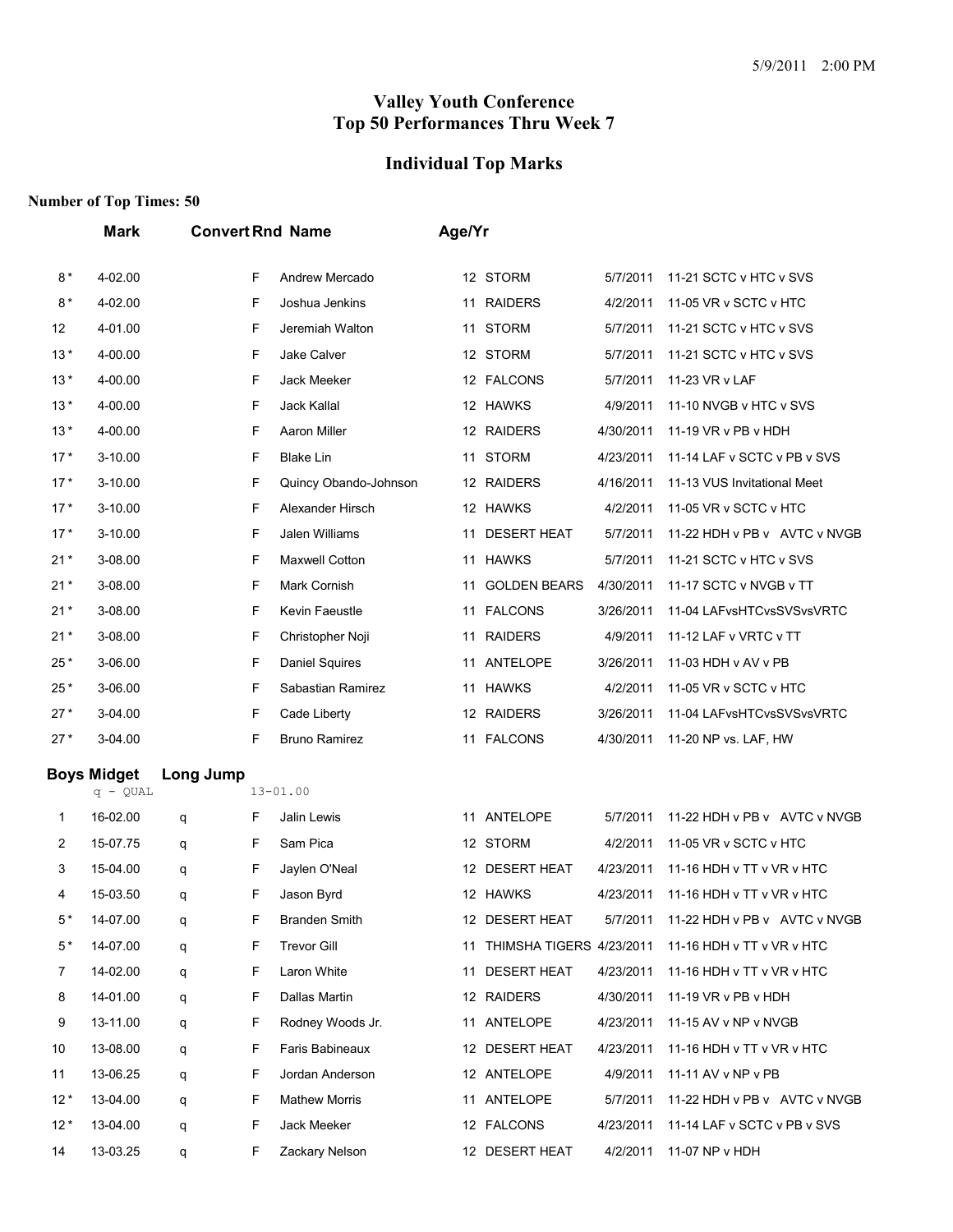## **Individual Top Marks**

|       | <b>Mark</b> |   |   | <b>Convert Rnd Name</b>  | Age/Yr |                     |           |                              |
|-------|-------------|---|---|--------------------------|--------|---------------------|-----------|------------------------------|
| 15    | 13-03.00    | q | F | Dariontae Jones          |        | 12 DESERT HEAT      | 4/30/2011 | 11-19 VR v PB v HDH          |
| $16*$ | 13-02.00    | q | F | Vincent Lightner         |        | 11 THIMSHA TIGERS   | 4/9/2011  | 11-12 LAF v VRTC v TT        |
| $16*$ | 13-02.00    | q | F | <b>Tanner Berney</b>     | 11     | <b>STORM</b>        | 5/7/2011  | 11-21 SCTC v HTC v SVS       |
| 18    | 13-01.50    | q | F | Brandon Martin           | 11     | <b>STORM</b>        | 4/2/2011  | 11-05 VR v SCTC v HTC        |
| $19*$ | 13-01.00    | q | F | Cameron Jones            |        | 11 RAIDERS          | 4/23/2011 | 11-16 HDH v TT v VR v HTC    |
| $19*$ | 13-01.00    | q | F | Brandon Rudolph          |        | 12 PACERS           | 4/2/2011  | 11-07 NP v HDH               |
| 21    | 13-00.50    |   | F | Benjamin Harris          |        | 11 HAWKS            | 5/7/2011  | 11-21 SCTC v HTC v SVS       |
| 22    | 13-00.00    |   | F | Elijah Blades            |        | 12 HAWKS            | 4/2/2011  | 11-05 VR v SCTC v HTC        |
| 23    | 12-10.00    |   | F | Jordan Blackman          |        | 12 THIMSHA TIGERS   | 5/7/2011  | 11-24 NP v TT                |
| 24    | 12-09.50    |   | F | Joseph Ramirez           |        | 11 ANTELOPE         | 4/30/2011 | 11-18 SVS v AV               |
| 25    | 12-09.00    |   | F | Kennedy Porter           | 11     | <b>DESERT HEAT</b>  | 5/7/2011  | 11-22 HDH v PB v AVTC v NVGB |
| 26    | 12-08.50    |   | F | Andrew Mercado           |        | 12 STORM            | 5/7/2011  | 11-21 SCTC v HTC v SVS       |
| 27    | 12-07.00    |   | F | Jalen Perdue             | 11     | <b>DESERT HEAT</b>  | 5/7/2011  | 11-22 HDH v PB v AVTC v NVGB |
| 28*   | 12-05.00    |   | F | Da'Zhon Sanders          | 11     | <b>DESERT HEAT</b>  | 4/2/2011  | 11-07 NP v HDH               |
| 28*   | 12-05.00    |   | F | Jalen Jolley             |        | 11 HAWKS            | 4/23/2011 | 11-16 HDH v TT v VR v HTC    |
| 30    | 12-04.50    |   | F | Quincy Obando-Johnson    |        | 12 RAIDERS          | 4/23/2011 | 11-16 HDH v TT v VR v HTC    |
| $31*$ | 12-04.00    |   | F | <b>Tysean Prysock</b>    |        | 12 BULLETS          | 5/7/2011  | 11-22 HDH v PB v AVTC v NVGB |
| $31*$ | 12-04.00    |   | F | Isaiah Sparkman          |        | 11 RAIDERS          | 4/23/2011 | 11-16 HDH v TT v VR v HTC    |
| $33*$ | 12-03.00    |   | F | Duane Martin             |        | 12 THIMSHA TIGERS   | 4/9/2011  | 11-12 LAF v VRTC v TT        |
| $33*$ | 12-03.00    |   | F | Gonzalo Robledo III      |        | 11 RAIDERS          | 5/7/2011  | 11-23 VR v LAF               |
| $35*$ | 12-02.50    |   | F | <b>Matthew Del Valle</b> |        | 12 STORM            | 5/7/2011  | 11-21 SCTC v HTC v SVS       |
| $35*$ | 12-02.50    |   | F | Nathan Bennett           |        | 11 PACERS           | 5/7/2011  | 11-24 NP v TT                |
| 37    | 12-02.25    |   | F | Jesse Rodriguez          |        | 12 THIMSHA TIGERS   | 5/7/2011  | 11-24 NP v TT                |
| $38*$ | 12-02.00    |   | F | Maxwell Cotton           |        | 11 HAWKS            | 4/23/2011 | 11-16 HDH v TT v VR v HTC    |
| 38*   | 12-02.00    |   | F | Jamaal Bell              | 11     | <b>DESERT HEAT</b>  | 4/2/2011  | 11-07 NP v HDH               |
| 40    | 12-01.00    |   | F | Greg Broadous            | 11     | <b>GOLDEN BEARS</b> | 5/7/2011  | 11-22 HDH v PB v AVTC v NVGB |
| 41    | 12-00.00    |   | F | <b>Anthony Mincy</b>     |        | 11 STORM            | 5/7/2011  | 11-21 SCTC v HTC v SVS       |
| 42    | 11-10.50    |   | F | John Balog               |        | 11 FALCONS          | 4/9/2011  | 11-12 LAF v VRTC v TT        |
| 43    | 11-08.50    |   | F | <b>Bryce Banks</b>       |        | 11 STORM            | 4/2/2011  | 11-05 VR v SCTC v HTC        |
| 44    | 11-06.00    |   | F | Luis Velasquez           |        | 12 GOLDEN BEARS     | 4/2/2011  | 11-08 LAF v TT v NVGB        |
| 45    | 11-05.00    |   | F | Dino Beatty              |        | 11 PACERS           | 4/9/2011  | 11-11 AV v NP v PB           |
| 46 *  | 11-03.00    |   | F | <b>Trenton Gill</b>      |        | 11 THIMSHA TIGERS   | 4/2/2011  | 11-08 LAF v TT v NVGB        |
| 46 *  | 11-03.00    |   | F | Tywon Hamilton           |        | 11 RAIDERS          | 4/30/2011 | 11-19 VR v PB v HDH          |
| 48*   | 11-02.00    |   | F | Kody Slack               |        | 11 BULLETS          | 5/7/2011  | 11-22 HDH v PB v AVTC v NVGB |
| 48*   | 11-02.00    |   | F | Steven Briggs            |        | 11 DESERT HEAT      | 5/7/2011  | 11-22 HDH v PB v AVTC v NVGB |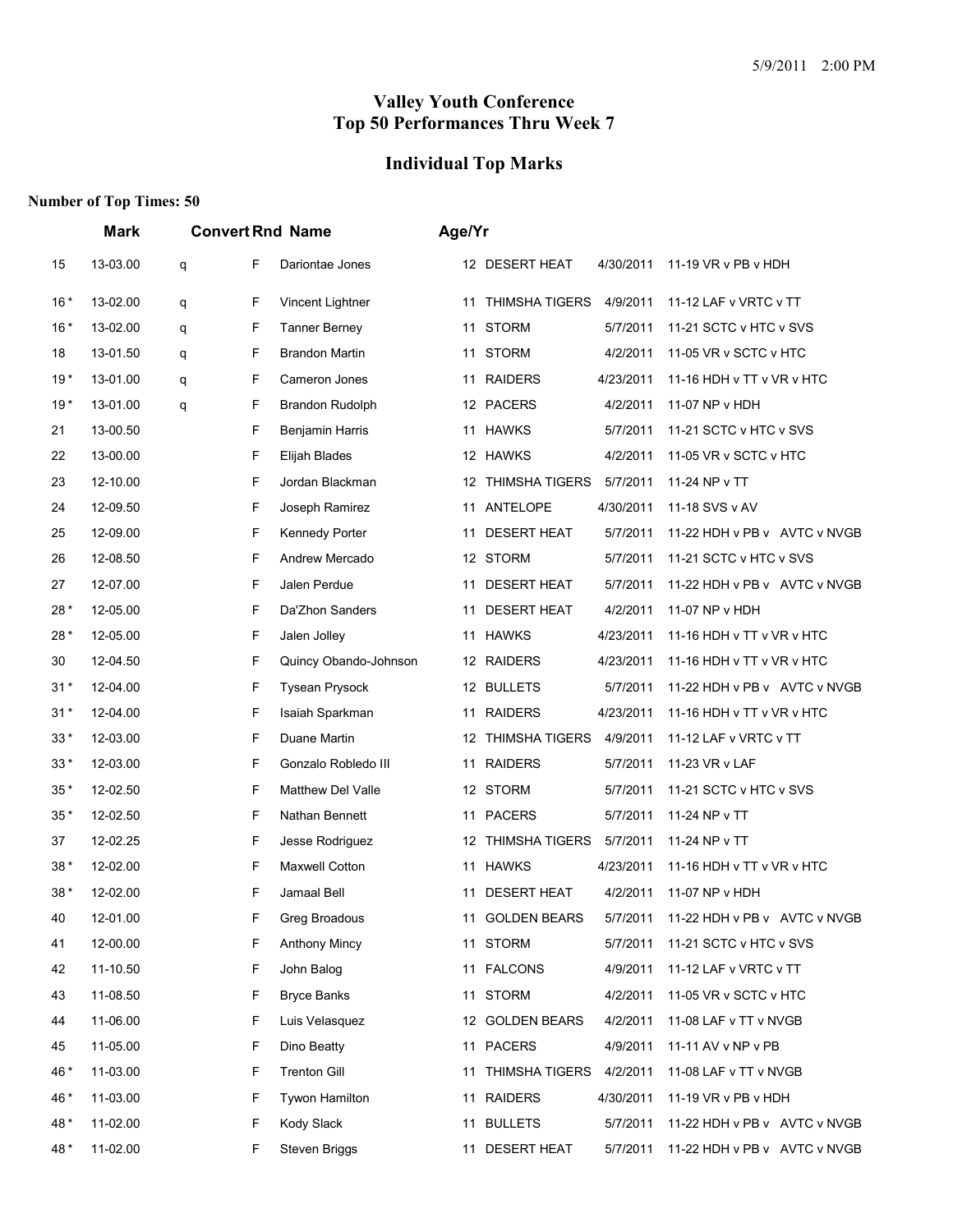## **Individual Top Marks**

|                | <b>Mark</b>        |                |    | <b>Convert Rnd Name</b>   | Age/Yr |                     |           |                              |
|----------------|--------------------|----------------|----|---------------------------|--------|---------------------|-----------|------------------------------|
| 50             | 11-01.00           |                | F  | <b>Matthew Justice</b>    |        | 12 STORM            | 4/2/2011  | 11-05 VR v SCTC v HTC        |
|                | <b>Boys Midget</b> | Shot Put 6 lb. |    |                           |        |                     |           |                              |
|                | $q - QUAL$         |                |    | $27 - 00.00$              |        |                     |           |                              |
| 1              | 34-01.00           | q              | F  | Jorge Garcia              |        | 12 RAIDERS          | 4/30/2011 | 11-19 VR v PB v HDH          |
| 2              | 31-04.75           | q              | F  | <b>Darrious Gaines</b>    |        | 12 PACERS           | 4/16/2011 | 11-13 VUS Invitational Meet  |
| 3              | 30-06.00           | q              | F  | Elijah Bergara            |        | 12 PACERS           | 5/7/2011  | 11-24 NP v TT                |
| 4              | 30-04.00           | q              | F  | Nazar Bombata             | 11     | <b>RAIDERS</b>      | 5/7/2011  | 11-23 VR v LAF               |
| 5              | 28-07.50           | q              | F  | Michael Ballin-Skelton    | 11     | <b>RAIDERS</b>      | 4/16/2011 | 11-13 VUS Invitational Meet  |
| 6              | 28-05.00           | q              | F  | Jonathan Littlefield-Sims |        | 12 PACERS           | 5/7/2011  | 11-24 NP v TT                |
| $\overline{7}$ | 28-02.00           | q              | F  | <b>Russell Burns</b>      |        | 12 DESERT HEAT      | 5/7/2011  | 11-22 HDH v PB v AVTC v NVGB |
| 8              | 27-10.00           | q              | F  | Cade Liberty              |        | 12 RAIDERS          | 4/16/2011 | 11-13 VUS Invitational Meet  |
| 9              | 27-08.00           | q              | F  | Jayson Haywood            | 11     | <b>DESERT HEAT</b>  | 5/7/2011  | 11-22 HDH v PB v AVTC v NVGB |
| $10*$          | 26-10.00           |                | F  | <b>Tyler Yost</b>         |        | 12 STORM            | 4/23/2011 | 11-14 LAF v SCTC v PB v SVS  |
| $10*$          | 26-10.00           |                | F  | Daniel Gonzalez           |        | 12 GOLDEN BEARS     | 5/7/2011  | 11-22 HDH v PB v AVTC v NVGB |
| 12             | 26-07.75           |                | F  | Dino Beatty               |        | 11 PACERS           | 4/2/2011  | 11-07 NP v HDH               |
| 13             | 25-07.00           |                | F  | <b>Brandon Rouzan</b>     | 11     | <b>DESERT HEAT</b>  | 4/23/2011 | 11-16 HDH v TT v VR v HTC    |
| 14             | 25-04.50           |                | F  | Peter Barrientos          | 11     | <b>RAIDERS</b>      | 4/30/2011 | 11-19 VR v PB v HDH          |
| 15             | 25-04.00           |                | F  | Ian Wingenroth            |        | 11 STORM            | 5/7/2011  | 11-21 SCTC v HTC v SVS       |
| 16             | 24-08.50           |                | F  | Nehemiah Smith            | 11     | <b>GOLDEN BEARS</b> | 4/16/2011 | 11-13 VUS Invitational Meet  |
| 17             | 24-07.00           |                | F  | Drake Jones               |        | 12 DESERT HEAT      | 5/7/2011  | 11-22 HDH v PB v AVTC v NVGB |
| 18             | 24-06.00           |                | F  | Andrew Jimenez            |        | 12 PACERS           | 4/16/2011 | 11-13 VUS Invitational Meet  |
| 19             | 24-05.50           |                | F. | <b>Austin Crownover</b>   |        | 12 PACERS           | 4/2/2011  | 11-07 NP v HDH               |
| 20             | 24-03.00           |                | F  | Palente Henry, Jr         | 11     | <b>RAIDERS</b>      | 4/30/2011 | 11-19 VR v PB v HDH          |
| 21             | 23-11.00           |                | F  | Jack Meeker               |        | 12 FALCONS          | 4/23/2011 | 11-14 LAF v SCTC v PB v SVS  |
| 22             | 23-10.00           |                | F  | Jose Torres               |        | 11 PACERS           | 4/30/2011 | 11-20 NP vs. LAF, HW         |
| 23             | 23-08.50           |                | F  | Isaiah Gallardo           |        | 12 RAIDERS          | 4/9/2011  | 11-12 LAF v VRTC v TT        |
| 24             | 23-05.25           |                | F  | Andrew Wall               |        | 12 PACERS           | 4/2/2011  | 11-07 NP v HDH               |
| 25             | 21-11.00           |                | F  | Atlakatl Orozco           |        | 12 GOLDEN BEARS     | 3/26/2011 | 11-02 NVGB v TT              |
| 26             | 21-06.50           |                | F  | Justin Tang               |        | 12 PACERS           | 3/26/2011 | 11-01 SCTC v NP              |
| 27             | 21-04.25           |                | F  | Cory Schauer              |        | 12 PACERS           | 4/30/2011 | 11-20 NP vs. LAF, HW         |
| 28             | 21-02.25           |                | F  | Slade O'Connor            |        | 12 STORM            | 4/23/2011 | 11-14 LAF v SCTC v PB v SVS  |
| 29             | 21-01.00           |                | F  | Napoleon Provens III      |        | 11 STORM            | 4/2/2011  | 11-05 VR v SCTC v HTC        |
| 30             | 20-05.00           |                | F  | <b>Andrew Plata</b>       | 11     | <b>GOLDEN BEARS</b> | 3/26/2011 | 11-02 NVGB v TT              |
| 31             | 19-08.00           |                | F  | Aidan Foote               |        | 11 FALCONS          | 5/7/2011  | 11-23 VR v LAF               |
| 32             | 19-04.00           |                | F  | Aaron Garcia              |        | 11 RAIDERS          | 4/30/2011 | 11-19 VR v PB v HDH          |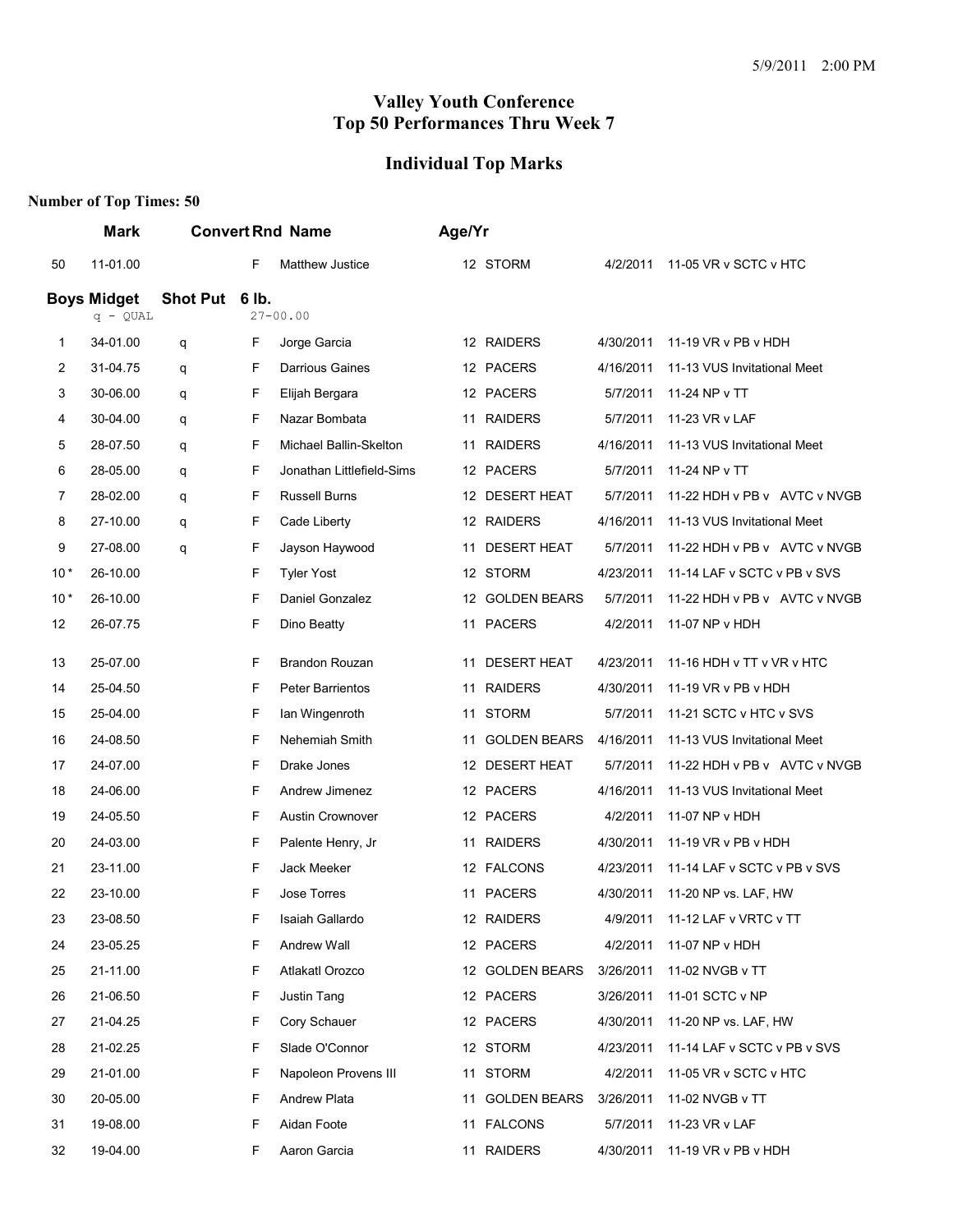## **Individual Top Marks**

|       | <b>Mark</b> |                      |    | <b>Convert Rnd Name</b>  | Age/Yr |                       |           |                             |
|-------|-------------|----------------------|----|--------------------------|--------|-----------------------|-----------|-----------------------------|
| 33    | 19-01.00    |                      | F  | <b>Matthew Hall</b>      |        | 11 RAIDERS            | 5/7/2011  | 11-23 VR v LAF              |
| 34    | 18-03.00    |                      | F  | Jaime Huerta             | 11     | <b>GOLDEN BEARS</b>   | 4/23/2011 | 11-15 AV v NP v NVGB        |
| 35    | 17-11.00    |                      | F  | Larry Smith              | 11     | <b>DESERT HEAT</b>    | 4/9/2011  | 11-09 SCTC v HDH            |
| 36    | 17-09.00    |                      | F  | Philip Hall              | 11     | <b>RAIDERS</b>        | 5/7/2011  | 11-23 VR v LAF              |
| 37    | 16-10.00    |                      | F  | Dillion Wolff            |        | 11 PACERS             | 3/26/2011 | 11-01 SCTC v NP             |
| 38    | 15-00.50    |                      | F  | Rafael Velasquez         | 11     | <b>GOLDEN BEARS</b>   | 4/2/2011  | 11-08 LAF v TT v NVGB       |
| 39    | 15-00.00    |                      | F  | Liam Mohan               |        | 11 FALCONS            | 4/2/2011  | 11-08 LAF v TT v NVGB       |
| 40    | 14-04.50    |                      | F  | Colin Liddiard           | 11     | <b>STORM</b>          | 5/7/2011  | 11-21 SCTC v HTC v SVS      |
| 41    | 13-09.00    |                      | F  | <b>Tristan Brink</b>     | 11     | <b>STORM</b>          | 5/7/2011  | 11-21 SCTC v HTC v SVS      |
| 42    | 12-07.25    |                      | F  | Alexander Chow           | 11     | <b>PACERS</b>         | 5/7/2011  | 11-24 NP v TT               |
| 43    | 10-03.50    |                      | F  | Luke Melnyk              |        | 11 FALCONS            | 4/23/2011 | 11-14 LAF v SCTC v PB v SVS |
| 44    | 9-03.25     |                      | F  | Joshua Gallardo          | 11     | <b>RAIDERS</b>        | 4/9/2011  | 11-12 LAF v VRTC v TT       |
|       |             | Boys Youth 100m Dash |    |                          |        |                       |           |                             |
|       | $q - QUAL$  |                      |    | 12.60                    |        |                       |           |                             |
| 1     | 11.96       | q                    | F  | <b>Christian Pearson</b> |        | 14 PACERS             | 5/7/2011  | 11-24 NP v TT               |
| 2     | 12.02       | q                    | F  | Nikolas Lyons            |        | 14 PACERS             | 5/7/2011  | 11-24 NP v TT               |
| 3     | 12.17       | q                    | F  | Leo Lambert II           |        | 13 THIMSHA TIGERS     | 4/9/2011  | 11-12 LAF v VRTC v TT       |
| 4     | 12.32       | q                    | F  | <b>Travis Larson</b>     |        | 14 RAIDERS            | 4/30/2011 | 11-19 VR v PB v HDH         |
| 5     | 12.38       | q                    | F  | Ethan Yoo                | 14     | <b>STORM</b>          | 5/7/2011  | 11-21 SCTC v HTC v SVS      |
| 6     | 12.42       | q                    | F  | Darren Cruz              |        | 13 PACERS             | 5/7/2011  | 11-24 NP v TT               |
| 7     | 12.44       | q                    | F  | Daniel Molina            |        | 14 RAIDERS            | 4/30/2011 | 11-19 VR v PB v HDH         |
| $8*$  | 12.52       | q                    | F  | Kenneth Carew            |        | 14 GOLDEN BEARS       | 4/2/2011  | 11-08 LAF v TT v NVGB       |
| $8*$  | 12.52       | q                    | F  | Justin Baltau            |        | 14 STORM              | 5/7/2011  | 11-21 SCTC v HTC v SVS      |
| $10*$ | 12.55       | q                    | F  | Lalo Fisher              |        | 14 FALCONS            | 4/9/2011  | 11-12 LAF v VRTC v TT       |
| $10*$ | 12.55       | q                    | F  | Gerry Gandy              | 14     | <b>THIMSHA TIGERS</b> | 4/2/2011  | 11-08 LAF v TT v NVGB       |
| 12    | 12.56       | q                    | F  | Colin Samuel             |        | 14 PACERS             | 4/30/2011 | 11-20 NP vs. LAF, HW        |
| $13*$ | 12.62       |                      | F  | Nicholas Leacock         |        | 14 RAIDERS            | 4/30/2011 | 11-19 VR v PB v HDH         |
| $13*$ | 12.62       |                      | F  | Oliver Sloan             |        | 14 RAIDERS            | 3/26/2011 | 11-04 LAFvsHTCvsSVSvsVRTC   |
| 15    | 12.64       |                      | F  | Isaiah Gable             |        | 14 PACERS             | 4/16/2011 | 11-13 VUS Invitational Meet |
| 16    | 12.75       |                      | P  | Deron Ramsey             |        | 14 DESERT HEAT        | 4/16/2011 | 11-13 VUS Invitational Meet |
| 17    | 12.76       |                      | F  | Isaiah Harper            |        | 14 PACERS             | 5/7/2011  | 11-24 NP v TT               |
| $18*$ | 12.79       |                      | F. | Deonte Perry             |        | 13 PACERS             | 4/30/2011 | 11-20 NP vs. LAF, HW        |
| $18*$ | 12.79       |                      | F. | Jamon Mc Clain           |        | 13 HAWKS              | 5/7/2011  | 11-21 SCTC v HTC v SVS      |
| 20    | 12.83       |                      | F  | Jordan Chin              |        | 14 THIMSHA TIGERS     | 4/9/2011  | 11-12 LAF v VRTC v TT       |
| 21    | 12.87       |                      | F. | Steven Harrison          |        | 14 PACERS             | 5/7/2011  | 11-24 NP v TT               |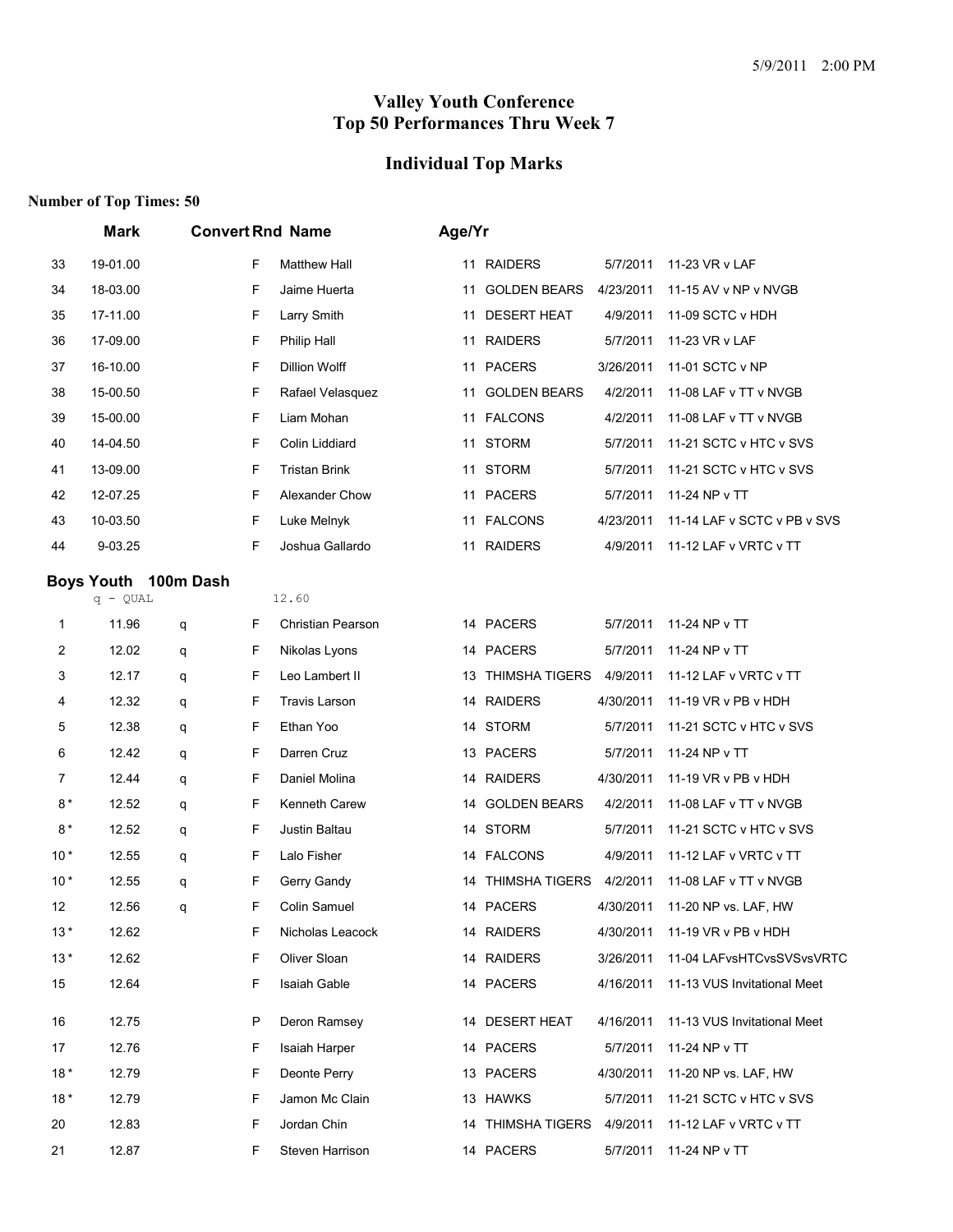#### **Individual Top Marks**

#### **Number of Top Times: 50**

|       | Mark                 |   |   | <b>Convert Rnd Name</b>   | Age/Yr |                             |           |                              |
|-------|----------------------|---|---|---------------------------|--------|-----------------------------|-----------|------------------------------|
| 22    | 12.90                |   | F | Roberto Ramirez           |        | 14 PACERS                   | 5/7/2011  | 11-24 NP v TT                |
| 23    | 12.94                |   | F | Josh Semko                | 14     | <b>STORM</b>                | 5/7/2011  | 11-21 SCTC v HTC v SVS       |
| 24    | 13.08                |   | F | Cj Hicks                  |        | 14 PACERS                   | 4/30/2011 | 11-20 NP vs. LAF, HW         |
| 25    | 13.10                |   | F | <b>Terrance Douglas</b>   |        | 14 HAWKS                    | 3/26/2011 | 11-04 LAFvsHTCvsSVSvsVRTC    |
| 26    | 13.15                |   | P | Chung Gov                 |        | 14 BULLETS                  | 4/16/2011 | 11-13 VUS Invitational Meet  |
| $27*$ | 13.19                |   | F | Todd Wooton Jr            |        | 14 PACERS                   | 3/26/2011 | 11-01 SCTC v NP              |
| $27*$ | 13.19                |   | F | Kylan Wilborn             |        | 13 PACERS                   | 5/7/2011  | 11-24 NP v TT                |
| $29*$ | 13.22                |   | F | Vandrey Herron II         | 14     | <b>THIMSHA TIGERS</b>       | 4/2/2011  | 11-08 LAF v TT v NVGB        |
| $29*$ | 13.22                |   | F | Jake Reynolds             |        | 13 RAIDERS                  | 4/2/2011  | 11-05 VR v SCTC v HTC        |
| 29*   | 13.22                |   | F | Theodore Howard           |        | 14 PACERS                   | 3/26/2011 | 11-01 SCTC v NP              |
| 32    | 13.23                |   | F | Dominic Garcia            | 14     | THIMSHA TIGERS              | 5/7/2011  | 11-24 NP v TT                |
| 33    | 13.26                |   | F | Christopher Kojin         |        | 13 STORM                    | 3/26/2011 | 11-01 SCTC v NP              |
| 34    | 13.28                |   | F | Damien Brooks             |        | 14 ANTELOPE                 | 4/2/2011  | 11-06 AV v SVS v PB          |
| 35    | 13.30                |   | F | Elijah Campbell           | 13     | <b>DESERT HEAT</b>          | 4/9/2011  | 11-09 SCTC v HDH             |
| 36*   | 13.31                |   | P | Dante Gray                |        | 13 HAWKS                    | 4/16/2011 | 11-13 VUS Invitational Meet  |
| $36*$ | 13.31                |   | F | Devon Calloway            |        | 13 PACERS                   | 5/7/2011  | 11-24 NP v TT                |
| 38    | 13.32                |   | F | Mark Hill                 | 14     | <b>THIMSHA TIGERS</b>       | 4/9/2011  | 11-12 LAF v VRTC v TT        |
| 39    | 13.33                |   | F | Jahmar Berkley            | 13     | <b>DESERT HEAT</b>          | 4/9/2011  | 11-09 SCTC v HDH             |
| 40    | 13.36                |   | F | Eli Soltes                |        | 14 STORM                    | 5/7/2011  | 11-21 SCTC v HTC v SVS       |
| 41    | 13.42                |   | F | Don Turner II             |        | 13 DESERT HEAT              | 4/9/2011  | 11-09 SCTC v HDH             |
| 42    | 13.44                |   | F | Jack Le Berthon           |        | 14 STORM                    | 4/2/2011  | 11-05 VR v SCTC v HTC        |
| 43    | 13.45                |   | F | <b>Christian Meyer</b>    |        | 14 RAIDERS                  | 4/2/2011  | 11-05 VR v SCTC v HTC        |
| 44 *  | 13.47                |   | F | Wesley Thomas             | 14     | <b>DESERT HEAT</b>          | 4/9/2011  | 11-09 SCTC v HDH             |
| 44 *  | 13.47                |   | F | Ty Rayl Martin            |        | 13 DESERT HEAT              | 5/7/2011  | 11-22 HDH v PB v AVTC v NVGB |
| 46    | 13.49                |   | F | <b>Edward Guerrero</b>    |        | 13 PACERS                   | 4/2/2011  | 11-07 NP v HDH               |
| 47    | 13.57                |   | F | Dashel Dupuy              |        | 14 FALCONS                  | 4/23/2011 | 11-14 LAF v SCTC v PB v SVS  |
| 48    | 13.60                |   | F | <b>Tory Lamkin</b>        |        | 14 PACERS                   | 5/7/2011  | 11-24 NP v TT                |
| 49    | 13.63                |   | F | Morris Bowman             |        | 13 PACERS                   | 4/2/2011  | 11-07 NP v HDH               |
| 50 *  | 13.65                |   | F | Kevin Davison             |        | 13 DESERT HEAT              | 4/9/2011  | 11-09 SCTC v HDH             |
| $50*$ | 13.65                |   | F | <b>Christopher Brooks</b> |        | 13 PACERS                   | 3/26/2011 | 11-01 SCTC v NP              |
|       | Boys Youth 200m Dash |   |   |                           |        |                             |           |                              |
|       | q - QUAL             |   |   | 26.00                     |        |                             |           |                              |
| 1     | 24.35                | q | F | Nikolas Lyons             |        | 14 PACERS                   | 5/7/2011  | 11-24 NP v TT                |
| 2     | 24.50                | q | F | Leo Lambert II            |        | 13 THIMSHA TIGERS 4/16/2011 |           | 11-13 VUS Invitational Meet  |
| 3     | 24.85                | q | F | <b>Travis Larson</b>      |        | 14 RAIDERS                  | 4/16/2011 | 11-13 VUS Invitational Meet  |

25.26 q F Oliver Sloan 14 RAIDERS 4/16/2011 11-13 VUS Invitational Meet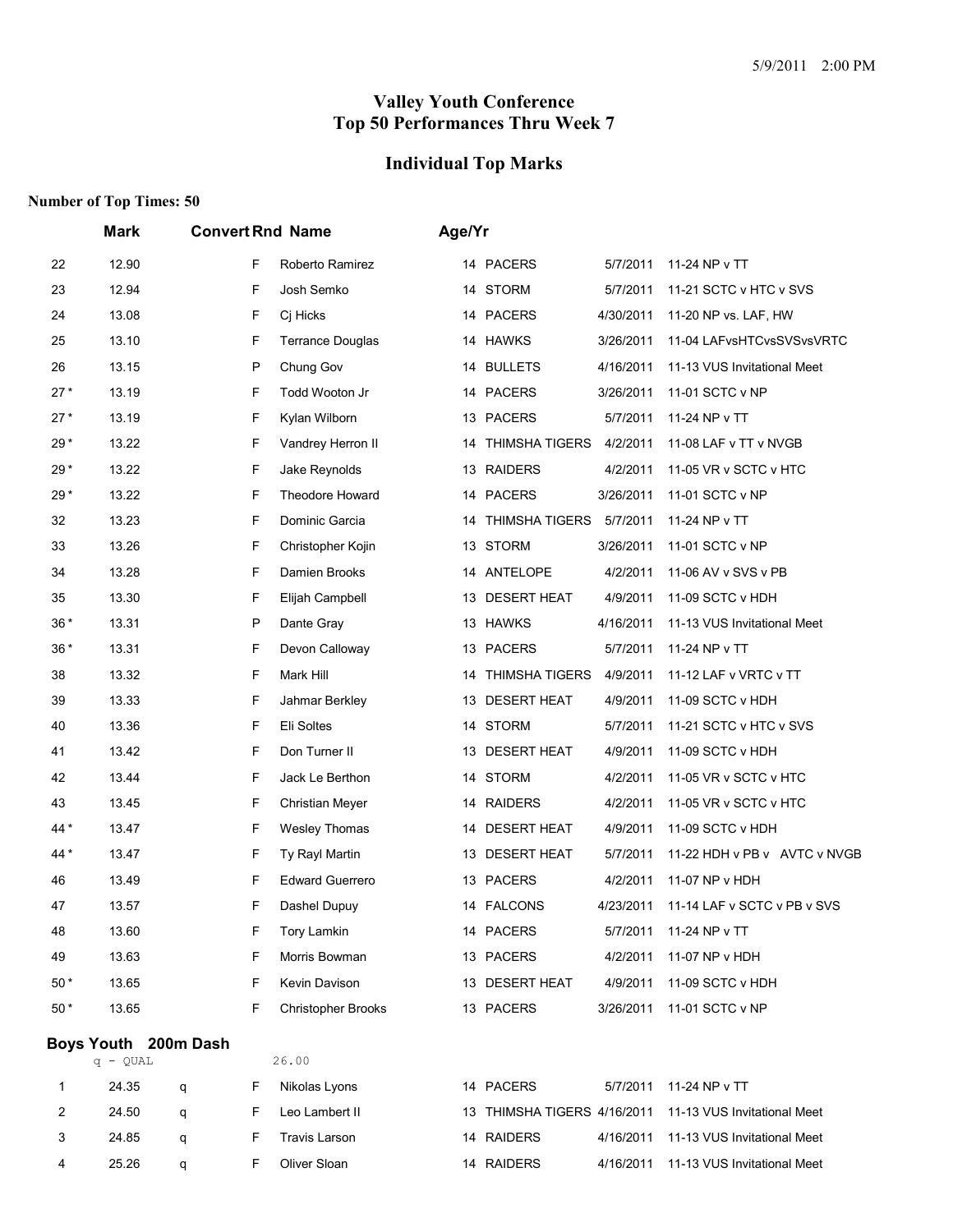# **Individual Top Marks**

|       | <b>Mark</b> |   |   | <b>Convert Rnd Name</b> | Age/Yr |                          |           |                              |
|-------|-------------|---|---|-------------------------|--------|--------------------------|-----------|------------------------------|
| 5     | 25.28       | q | F | Colin Samuel            |        | 14 PACERS                | 5/7/2011  | 11-24 NP v TT                |
| 6     | 25.35       | q | F | Ethan Yoo               |        | 14 STORM                 | 5/7/2011  | 11-21 SCTC v HTC v SVS       |
| 7     | 25.43       | q | F | Jordan Chin             | 14     | <b>THIMSHA TIGERS</b>    | 5/7/2011  | 11-24 NP v TT                |
| 8     | 25.56       | q | F | Christian Pearson       |        | 14 PACERS                | 4/16/2011 | 11-13 VUS Invitational Meet  |
| 9     | 25.70       | q | F | Daniel Molina           |        | 14 RAIDERS               | 5/7/2011  | 11-23 VR v LAF               |
| 10    | 25.77       | q | F | Deron Ramsey            | 14     | <b>DESERT HEAT</b>       | 4/16/2011 | 11-13 VUS Invitational Meet  |
| 11    | 25.78       | q | F | Deonte Perry            |        | 13 PACERS                | 5/7/2011  | 11-24 NP v TT                |
| 12    | 25.79       | q | F | Gerry Gandy             | 14     | <b>THIMSHA TIGERS</b>    | 4/2/2011  | 11-08 LAF v TT v NVGB        |
| 13    | 25.81       | q | F | Kenneth Carew           | 14     | <b>GOLDEN BEARS</b>      | 4/16/2011 | 11-13 VUS Invitational Meet  |
| 14    | 25.89       | q | F | Isaiah Gable            |        | 14 PACERS                | 4/2/2011  | 11-07 NP v HDH               |
| 15    | 25.95       | q | F | Lalo Fisher             |        | 14 FALCONS               | 5/7/2011  | 11-23 VR v LAF               |
| 16    | 26.35       |   | F | Maxmilian Hill          | 14     | <b>THIMSHA TIGERS</b>    | 5/7/2011  | 11-24 NP v TT                |
| 17    | 26.43       |   | F | Isaiah Harper           |        | 14 PACERS                | 5/7/2011  | 11-24 NP v TT                |
| 18    | 26.46       |   | F | Christian Rodriguez     |        | 14 BULLETS               | 4/2/2011  | 11-06 AV v SVS v PB          |
| 19    | 26.52       |   | F | Vandrey Herron II       | 14     | THIMSHA TIGERS 4/16/2011 |           | 11-13 VUS Invitational Meet  |
| 20    | 26.63       |   | F | Cj Hicks                |        | 14 PACERS                | 3/26/2011 | 11-01 SCTC v NP              |
| 21    | 26.65       |   | F | Morris Bowman           |        | 13 PACERS                | 3/26/2011 | 11-01 SCTC v NP              |
| 22    | 26.84       |   | F | Junior Munoko           |        | 14 BULLETS               | 4/2/2011  | 11-06 AV v SVS v PB          |
| 23    | 26.90       |   | F | Jack Jenkins III        | 13     | <b>THIMSHA TIGERS</b>    | 5/7/2011  | 11-24 NP v TT                |
| 24    | 26.93       |   | F | Steven Harrison         |        | 14 PACERS                | 5/7/2011  | 11-24 NP v TT                |
| 25    | 26.94       |   | F | <b>Edward Guerrero</b>  |        | 13 PACERS                | 4/30/2011 | 11-20 NP vs. LAF, HW         |
| 26    | 26.95       |   | F | <b>Terrance Douglas</b> |        | 14 HAWKS                 | 3/26/2011 | 11-04 LAFvsHTCvsSVSvsVRTC    |
| 27    | 26.96       |   | F | Nicholas Leacock        | 14     | <b>RAIDERS</b>           | 4/16/2011 | 11-13 VUS Invitational Meet  |
| 28    | 27.08       |   | F | Josh Semko              | 14     | <b>STORM</b>             | 4/9/2011  | 11-09 SCTC v HDH             |
| 29    | 27.09       |   | F | <b>Christian Meyer</b>  |        | 14 RAIDERS               | 5/7/2011  | 11-23 VR v LAF               |
| 30    | 27.13       |   | F | Roberto Ramirez         |        | 14 PACERS                | 4/2/2011  | 11-07 NP v HDH               |
| 31    | 27.18       |   | F | Elijah Campbell         |        | 13 DESERT HEAT           | 4/30/2011 | 11-19 VR v PB v HDH          |
| 32    | 27.29       |   | F | Ty Rayl Martin          |        | 13 DESERT HEAT           | 5/7/2011  | 11-22 HDH v PB v AVTC v NVGB |
| 33    | 27.32       |   | F | Mark Hill               | 14     | THIMSHA TIGERS 4/16/2011 |           | 11-13 VUS Invitational Meet  |
| $34*$ | 27.33       |   | F | Don Turner II           |        | 13 DESERT HEAT           | 4/2/2011  | 11-07 NP v HDH               |
| $34*$ | 27.33       |   | F | Vicente Mendoza         |        | 14 PACERS                | 3/26/2011 | 11-01 SCTC v NP              |
| 36    | 27.39       |   | F | Wesley Thomas           |        | 14 DESERT HEAT           | 4/30/2011 | 11-19 VR v PB v HDH          |
| 37    | 27.40       |   | F | Jahmar Berkley          |        | 13 DESERT HEAT           | 4/9/2011  | 11-09 SCTC v HDH             |
| 38    | 27.47       |   | F | Anthony Pelayo          |        | 15 BULLETS               | 4/9/2011  | 11-11 AV v NP v PB           |
| 39    | 27.69       |   | F | Michael Bradley Jr.     |        | 14 ANTELOPE              | 4/2/2011  | 11-06 AV v SVS v PB          |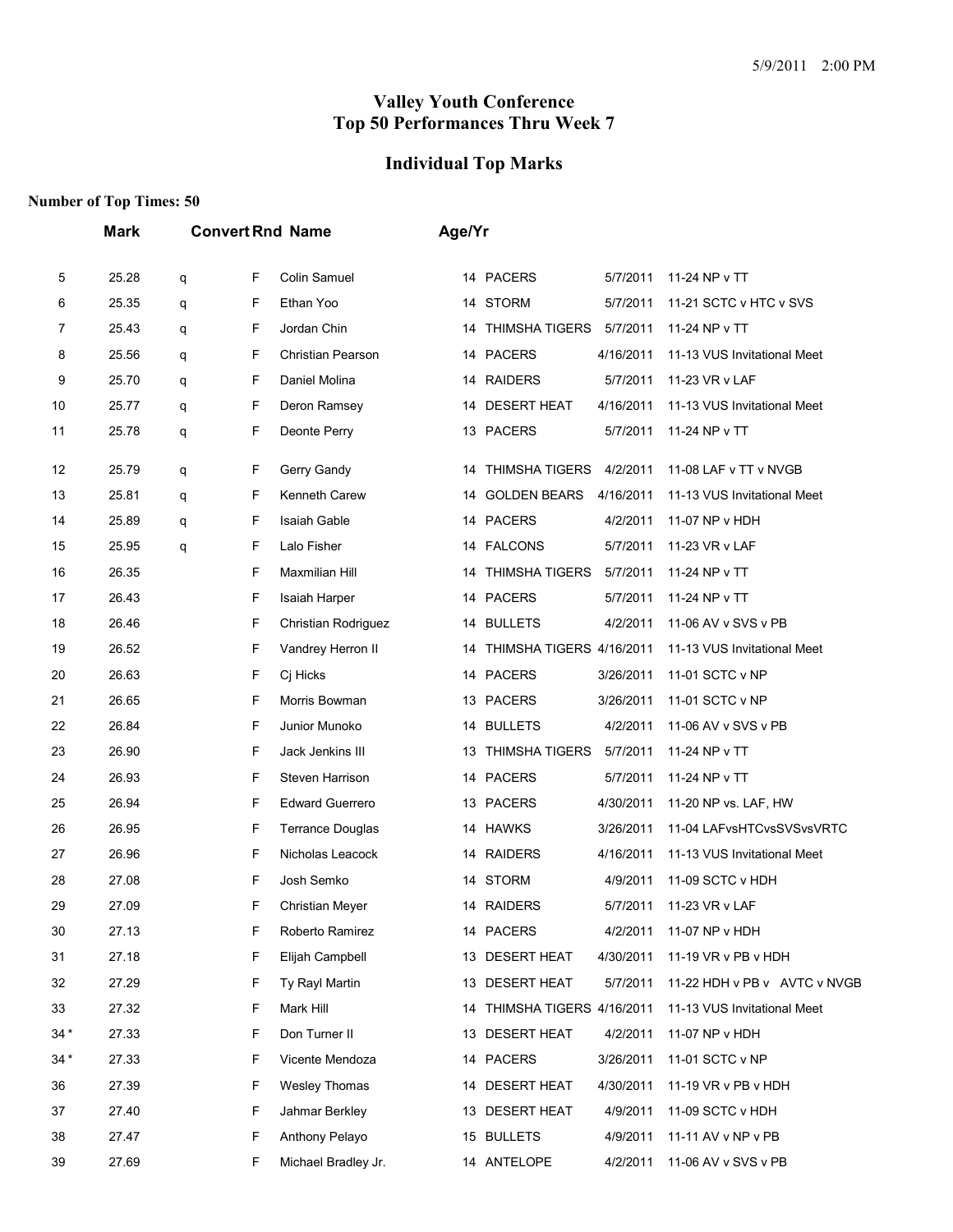## **Individual Top Marks**

|                | <b>Mark</b>          |   |    | <b>Convert Rnd Name</b>   | Age/Yr |                             |           |                              |
|----------------|----------------------|---|----|---------------------------|--------|-----------------------------|-----------|------------------------------|
| 40             | 27.74                |   | F  | Christopher Kojin         |        | 13 STORM                    | 5/7/2011  | 11-21 SCTC v HTC v SVS       |
| 41*            | 27.78                |   | F  | <b>Brock Williams</b>     |        | 13 STORM                    | 4/23/2011 | 11-14 LAF v SCTC v PB v SVS  |
| 41*            | 27.78                |   | F  | Devon Calloway            |        | 13 PACERS                   | 4/2/2011  | 11-07 NP v HDH               |
| 43             | 27.79                |   | F  | <b>Tyreon Rankins</b>     | 14     | <b>BULLETS</b>              | 4/2/2011  | 11-06 AV v SVS v PB          |
| 44             | 27.84                |   | F  | Jamon Mc Clain            |        | 13 HAWKS                    | 4/2/2011  | 11-05 VR v SCTC v HTC        |
| 45             | 27.91                |   | F  | Kevin Davison             |        | 13 DESERT HEAT              | 4/9/2011  | 11-09 SCTC v HDH             |
| 46             | 27.93                |   | F  | <b>Christopher Brooks</b> |        | 13 PACERS                   | 4/2/2011  | 11-07 NP v HDH               |
| 47             | 27.99                |   | F  | Kylan Wilborn             |        | 13 PACERS                   | 4/30/2011 | 11-20 NP vs. LAF, HW         |
| 48*            | 28.05                |   | F  | Dante Gray                |        | 13 HAWKS                    | 3/26/2011 | 11-04 LAFvsHTCvsSVSvsVRTC    |
| 48*            | 28.05                |   | F  | Chung Gov                 |        | 14 BULLETS                  | 3/26/2011 | 11-03 HDH v AV v PB          |
| 48*            | 28.05                |   | F  | <b>Akil Shanks</b>        |        | 13 THIMSHA TIGERS           | 5/7/2011  | 11-24 NP v TT                |
|                | Boys Youth 400m Dash |   |    |                           |        |                             |           |                              |
|                | $q - QUAL$           |   |    | 58.80                     |        |                             |           |                              |
| 1              | 54.89                | q | F  | Leo Lambert II            |        | 13 THIMSHA TIGERS 4/23/2011 |           | 11-16 HDH v TT v VR v HTC    |
| $\overline{c}$ | 55.10                | q | F  | Oliver Sloan              |        | 14 RAIDERS                  | 5/7/2011  | 11-23 VR v LAF               |
| 3              | 55.31                | q | F  | <b>Travis Larson</b>      | 14     | <b>RAIDERS</b>              | 5/7/2011  | 11-23 VR v LAF               |
| 4              | 56.07                | q | F  | Kenneth Carew             | 14     | <b>GOLDEN BEARS</b>         | 4/9/2011  | 11-10 NVGB v HTC v SVS       |
| 5              | 56.23                | q | F  | Nikolas Lyons             |        | 14 PACERS                   | 4/30/2011 | 11-20 NP vs. LAF, HW         |
| 6              | 56.25                | q | F  | Jordan Chin               | 14     | THIMSHA TIGERS 4/16/2011    |           | 11-13 VUS Invitational Meet  |
| 7              | 56.37                | q | F  | Cj Hicks                  |        | 14 PACERS                   | 4/16/2011 | 11-13 VUS Invitational Meet  |
| 8              | 57.70                | q | F  | Deron Ramsey              | 14     | <b>DESERT HEAT</b>          | 4/23/2011 | 11-16 HDH v TT v VR v HTC    |
| 9              | 58.20                | q | F  | Maxmilian Hill            | 14     | <b>THIMSHA TIGERS</b>       | 5/7/2011  | 11-24 NP v TT                |
| 10             | 58.23                | q | F  | Justin Baltau             |        | 14 STORM                    | 4/16/2011 | 11-13 VUS Invitational Meet  |
| 11             | 58.42                | q | F  | Josue Sanchez             |        | 14 BULLETS                  | 4/16/2011 | 11-13 VUS Invitational Meet  |
| 12             | 58.82                |   | F  | Vandrey Herron II         |        | 14 THIMSHA TIGERS 5/7/2011  |           | 11-24 NP v TT                |
| 13             | 58.87                |   | F  | Wesley Thomas             |        | 14 DESERT HEAT              | 5/7/2011  | 11-22 HDH v PB v AVTC v NVGB |
| 14             | 58.98                |   | F  | <b>Austin Lietz</b>       |        | 13 PACERS                   | 5/7/2011  | 11-24 NP v TT                |
| 15             | 59.09                |   | F  | Lalo Fisher               |        | 14 FALCONS                  | 4/23/2011 | 11-14 LAF v SCTC v PB v SVS  |
| 16             | 59.25                |   | F  | <b>Edward Guerrero</b>    |        | 13 PACERS                   | 5/7/2011  | 11-24 NP v TT                |
| 17             | 59.27                |   | F  | Christian Rodriguez       |        | 14 BULLETS                  | 4/16/2011 | 11-13 VUS Invitational Meet  |
| 18             | 59.67                |   | F  | Colin Samuel              |        | 14 PACERS                   | 4/2/2011  | 11-07 NP v HDH               |
| 19             | 59.70                |   | F  | Daniel Molina             |        | 14 RAIDERS                  | 4/2/2011  | 11-05 VR v SCTC v HTC        |
| 20             | 59.79                |   | F  | Jack Jenkins III          |        | 13 THIMSHA TIGERS           | 5/7/2011  | 11-24 NP v TT                |
| 21             | 59.82                |   | F  | Elijah Campbell           |        | 13 DESERT HEAT              | 5/7/2011  | 11-22 HDH v PB v AVTC v NVGB |
| 22             | 1:00.00              |   | F. | Gerry Gandy               |        | 14 THIMSHA TIGERS           | 5/7/2011  | 11-24 NP v TT                |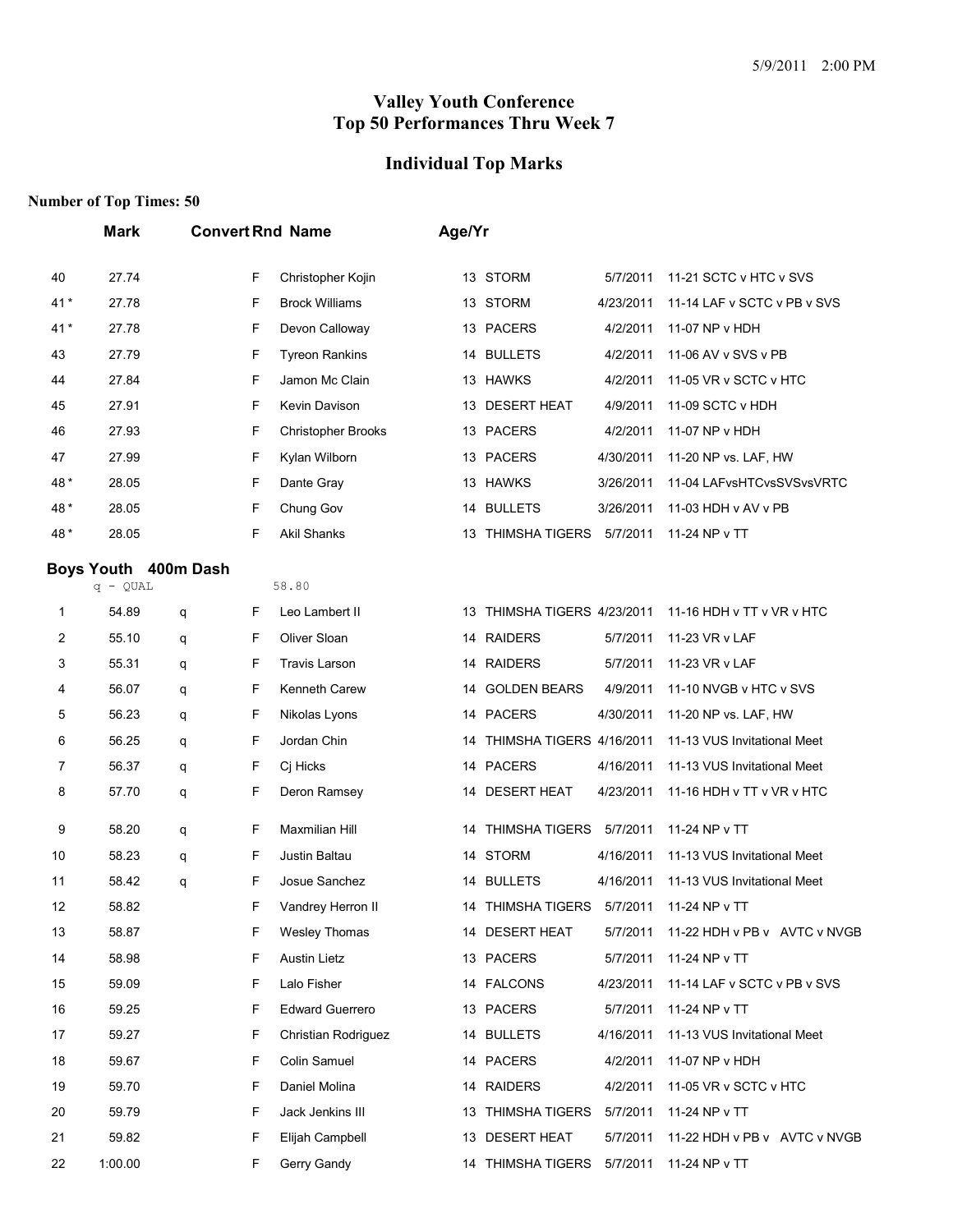## **Individual Top Marks**

|       | Mark                | <b>Convert Rnd Name</b> |   |                            | Age/Yr |                             |           |                              |
|-------|---------------------|-------------------------|---|----------------------------|--------|-----------------------------|-----------|------------------------------|
| 23    | 1:00.04             |                         | F | Christian Meyer            |        | 14 RAIDERS                  | 4/16/2011 | 11-13 VUS Invitational Meet  |
| 24    | 1:00.11             |                         | F | Isaiah Harper              |        | 14 PACERS                   | 4/23/2011 | 11-15 AV v NP v NVGB         |
| 25    | 1:00.14             |                         | F | Nicholas Leacock           |        | 14 RAIDERS                  | 5/7/2011  | 11-23 VR v LAF               |
| 26    | 1:00.42             |                         | F | <b>Stirling Mc Culloch</b> |        | 14 HAWKS                    | 5/7/2011  | 11-21 SCTC v HTC v SVS       |
| 27    | 1:00.84             |                         | F | Chung Gov                  |        | 14 BULLETS                  | 4/16/2011 | 11-13 VUS Invitational Meet  |
| 28    | 1:00.94             |                         | F | Jahmar Berkley             |        | 13 DESERT HEAT              | 5/7/2011  | 11-22 HDH v PB v AVTC v NVGB |
| 29    | 1:01.08             |                         | F | <b>Brock Williams</b>      |        | 13 STORM                    | 5/7/2011  | 11-21 SCTC v HTC v SVS       |
| 30    | 1:01.15             |                         | F | <b>Tynan Daley</b>         |        | 14 STORM                    | 4/2/2011  | 11-05 VR v SCTC v HTC        |
| 31    | 1:01.18             |                         | F | Ty Rayl Martin             |        | 13 DESERT HEAT              | 4/23/2011 | 11-16 HDH v TT v VR v HTC    |
| 32    | 1:01.52             |                         | F | Giovanni D'Ambrosio        |        | 14 RAIDERS                  | 4/16/2011 | 11-13 VUS Invitational Meet  |
| 33    | 1:01.65             |                         | F | Darren Cruz                |        | 13 PACERS                   | 3/26/2011 | 11-01 SCTC v NP              |
| 34    | 1:01.99             |                         | F | Noah Bean                  |        | 13 THIMSHA TIGERS           | 4/2/2011  | 11-08 LAF v TT v NVGB        |
| 35    | 1:02.03             |                         | F | Morris Bowman              |        | 13 PACERS                   | 3/26/2011 | 11-01 SCTC v NP              |
| $36*$ | 1:02.16             |                         | F | Jake Reynolds              |        | 13 RAIDERS                  | 4/9/2011  | 11-12 LAF v VRTC v TT        |
| $36*$ | 1:02.16             |                         | F | <b>Richard Pfeffer</b>     |        | 14 FALCONS                  | 4/2/2011  | 11-08 LAF v TT v NVGB        |
| 38    | 1:02.20             |                         | F | Theodore Howard            |        | 14 PACERS                   | 4/2/2011  | 11-07 NP v HDH               |
| 39    | 1:02.32             |                         | F | Daniel Moreno              |        | 14 DESERT HEAT              | 5/7/2011  | 11-22 HDH v PB v AVTC v NVGB |
| 40    | 1:02.36             |                         | F | Junior Munoko              |        | 14 BULLETS                  | 3/26/2011 | 11-03 HDH v AV v PB          |
| 41    | 1:02.76             |                         | F | <b>Isaiah Gable</b>        |        | 14 PACERS                   | 4/30/2011 | 11-20 NP vs. LAF, HW         |
| 42    | 1:02.84             |                         | F | Jordin Hammud              |        | 14 RAIDERS                  | 5/7/2011  | 11-23 VR v LAF               |
| 43    | 1:02.88             |                         | F | Kylan Wilborn              |        | 13 PACERS                   | 3/26/2011 | 11-01 SCTC v NP              |
| 44    | 1:03.01             |                         | F | Vicente Mendoza            |        | 14 PACERS                   | 3/26/2011 | 11-01 SCTC v NP              |
| 45    | 1:03.15             |                         | F | Joshua Walley              |        | 13 HAWKS                    | 4/9/2011  | 11-10 NVGB v HTC v SVS       |
| 46    | 1:03.19             |                         | F | Javier Perez               |        | 14 GOLDEN BEARS             | 3/26/2011 | 11-02 NVGB v TT              |
| 47    | 1:03.28             |                         | F | Antonio Lopez              |        | 13 RAIDERS                  | 4/16/2011 | 11-13 VUS Invitational Meet  |
| 48    | 1:03.36             |                         | F | Jordan Achterman           |        | 14 FALCONS                  | 4/2/2011  | 11-08 LAF v TT v NVGB        |
| 49    | 1:03.41             |                         | F | Antonio Aroche             |        | 14 BULLETS                  | 3/26/2011 | 11-03 HDH v AV v PB          |
| 50    | 1:03.49             |                         | F | Justin Edemann             |        | 13 THIMSHA TIGERS 4/9/2011  |           | 11-12 LAF v VRTC v TT        |
|       | Boys Youth 800m Run |                         |   |                            |        |                             |           |                              |
|       | $q - QUAL$          |                         |   | 2:25.70                    |        |                             |           |                              |
| 1     | 2:11.04             | q                       | F | Jeremy Villorante          |        | 13 BULLETS                  | 4/30/2011 | 11-19 VR v PB v HDH          |
| 2     | 2:14.56             | q                       | F | Christian Rodriguez        |        | 14 BULLETS                  | 4/16/2011 | 11-13 VUS Invitational Meet  |
| 3     | 2:14.58             | q                       | F | Cameron Chavez             |        | 14 PACERS                   | 4/16/2011 | 11-13 VUS Invitational Meet  |
| 4     | 2:15.84             | q                       | F | Ryan Alexander             |        | 14 STORM                    | 4/23/2011 | 11-14 LAF v SCTC v PB v SVS  |
| 5     | 2:17.92             | q                       | F | Leo Lambert II             |        | 13 THIMSHA TIGERS 4/23/2011 |           | 11-16 HDH v TT v VR v HTC    |
|       |                     |                         |   |                            |        |                             |           |                              |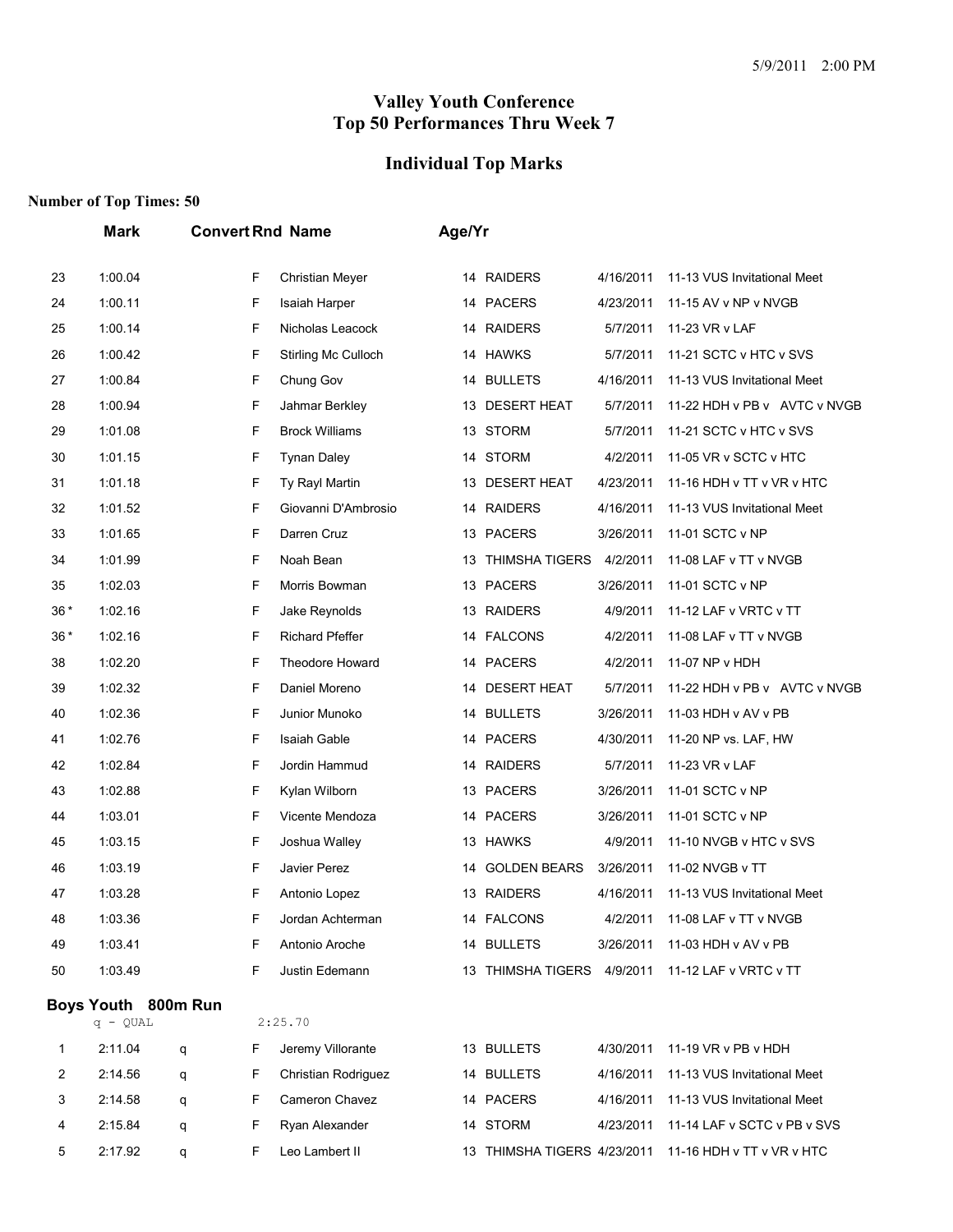# **Individual Top Marks**

|       | <b>Mark</b> |   |    | <b>Convert Rnd Name</b> | Age/Yr |                             |           |                             |
|-------|-------------|---|----|-------------------------|--------|-----------------------------|-----------|-----------------------------|
| 6     | 2:18.07     | q | F  | <b>Travis Larson</b>    |        | 14 RAIDERS                  | 4/23/2011 | 11-16 HDH v TT v VR v HTC   |
| 7     | 2:19.60     | q | F  | Jordan Chin             | 14     | <b>THIMSHA TIGERS</b>       | 5/7/2011  | 11-24 NP v TT               |
| 8     | 2:20.34     | q | F  | Mark Hill               | 14     | <b>THIMSHA TIGERS</b>       | 5/7/2011  | 11-24 NP v TT               |
| 9     | 2:21.21     | q | F  | Josue Sanchez           |        | 14 BULLETS                  | 4/16/2011 | 11-13 VUS Invitational Meet |
| 10    | 2:21.52     | q | F  | <b>Anthony Chaidez</b>  |        | 13 PACERS                   | 5/7/2011  | 11-24 NP v TT               |
| 11    | 2:21.96     | q | F  | Justin Edemann          | 13     | <b>THIMSHA TIGERS</b>       | 5/7/2011  | 11-24 NP v TT               |
| 12    | 2:22.12     | q | F  | Jordan Achterman        | 14     | <b>FALCONS</b>              | 4/16/2011 | 11-13 VUS Invitational Meet |
| 13    | 2:22.79     | q | F  | <b>Tynan Daley</b>      |        | 14 STORM                    | 4/9/2011  | 11-09 SCTC v HDH            |
| 14    | 2:22.97     | q | F  | Christian Meyer         |        | 14 RAIDERS                  | 4/30/2011 | 11-19 VR v PB v HDH         |
| 15    | 2:24.45     | q | F  | Junior Munoko           |        | 14 BULLETS                  | 4/30/2011 | 11-19 VR v PB v HDH         |
| 16    | 2:24.97     | q | F  | Oliver Sloan            | 14     | <b>RAIDERS</b>              | 4/23/2011 | 11-16 HDH v TT v VR v HTC   |
| 17    | 2:25.03     | q | F  | Anthony Hinojosa        | 13     | <b>THIMSHA TIGERS</b>       | 5/7/2011  | 11-24 NP v TT               |
| 18    | 2:25.44     | q | F  | Kyle Dickinson          |        | 13 FALCONS                  | 4/16/2011 | 11-13 VUS Invitational Meet |
| 19    | 2:26.15     |   | F  | Johnathon Bay           |        | 14 STORM                    | 3/26/2011 | 11-01 SCTC v NP             |
| 20    | 2:27.79     |   | F  | <b>Isaac Torres</b>     | 14     | <b>BULLETS</b>              | 4/16/2011 | 11-13 VUS Invitational Meet |
| 21    | 2:28.59     |   | F  | Kevin Renteria          |        | 14 BULLETS                  | 4/16/2011 | 11-13 VUS Invitational Meet |
| 22    | 2:28.60     |   | F  | Kevin Alvarado          | 13     | <b>BULLETS</b>              | 4/2/2011  | 11-06 AV v SVS v PB         |
| 23    | 2:28.64     |   | F  | Josh Cabello            |        | 14 FALCONS                  | 4/16/2011 | 11-13 VUS Invitational Meet |
| 24    | 2:29.09     |   | F  | Daniel Moreno           | 14     | <b>DESERT HEAT</b>          | 4/16/2011 | 11-13 VUS Invitational Meet |
| 25    | 2:30.35     |   | F  | Anthony Vieira          |        | 13 BULLETS                  | 4/2/2011  | 11-06 AV v SVS v PB         |
| 26    | 2:30.36     |   | F  | Ryan A Davis            |        | 14 STORM                    | 3/26/2011 | 11-01 SCTC v NP             |
| 27    | 2:31.93     |   | F  | Silas Fitzgerald        |        | 14 FALCONS                  | 4/16/2011 | 11-13 VUS Invitational Meet |
| 28    | 2:32.02     |   | F  | Jason Vera              | 14     | <b>BULLETS</b>              | 4/16/2011 | 11-13 VUS Invitational Meet |
| 29    | 2:32.09     |   | F  | <b>Terrance Douglas</b> |        | 14 HAWKS                    | 5/7/2011  | 11-21 SCTC v HTC v SVS      |
| 30    | 2:33.06     |   | F  | Marcus Doyle            |        | 13 HAWKS                    | 5/7/2011  | 11-21 SCTC v HTC v SVS      |
| 31    | 2:33.25     |   | F  | Chris Busco             |        | 14 SPARTANS                 | 4/2/2011  | 11-06 AV v SVS v PB         |
| 32    | 2:33.28     |   | F  | Sergio Espejo           |        | 14 BULLETS                  | 4/2/2011  | 11-06 AV v SVS v PB         |
| 33    | 2:33.34     |   | F  | Christian Ruiz          |        | 14 THIMSHA TIGERS           | 5/7/2011  | 11-24 NP v TT               |
| 34    | 2:33.89     |   | F  | Jordan Serrano          |        | 15 STORM                    | 4/30/2011 | 11-17 SCTC v NVGB v TT      |
| 35    | 2:34.01     |   | F. | Maxmilian Hill          |        | 14 THIMSHA TIGERS 4/23/2011 |           | 11-16 HDH v TT v VR v HTC   |
| $36*$ | 2:35.08     |   | F  | Richard Mercado         | 14     | <b>BULLETS</b>              | 4/16/2011 | 11-13 VUS Invitational Meet |
| $36*$ | 2:35.08     |   | F  | Kaleb Branda            |        | 14 STORM                    | 3/26/2011 | 11-01 SCTC v NP             |
| 38    | 2:35.82     |   | F  | <b>Blake Beeler</b>     |        | 13 STORM                    | 5/7/2011  | 11-21 SCTC v HTC v SVS      |
| 39    | 2:36.34     |   | F  | Wesley Thomas           |        | 14 DESERT HEAT              | 4/23/2011 | 11-16 HDH v TT v VR v HTC   |
| 40    | 2:37.09     |   | F  | Gregory Campbell Jr     |        | 14 PACERS                   | 4/30/2011 | 11-20 NP vs. LAF, HW        |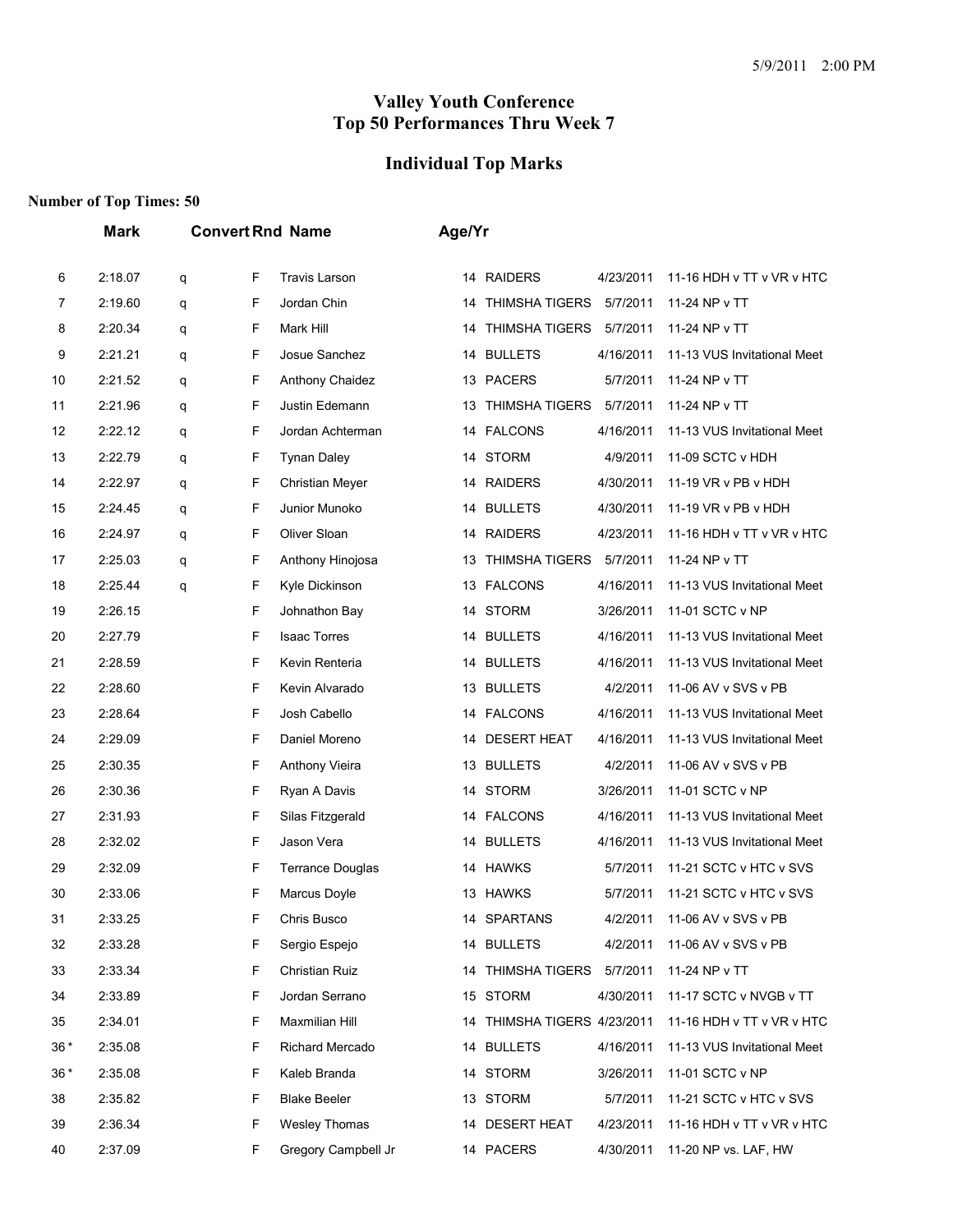## **Individual Top Marks**

|    | <b>Mark</b>          |        | <b>Convert Rnd Name</b> | Age/Yr |                             |           |                              |
|----|----------------------|--------|-------------------------|--------|-----------------------------|-----------|------------------------------|
| 41 | 2:37.66              | F      | Deron Ramsey            |        | 14 DESERT HEAT              | 4/2/2011  | 11-07 NP v HDH               |
| 42 | 2:37.76              | F      | Justin Johnson          |        | 13 PACERS                   | 5/7/2011  | 11-24 NP v TT                |
| 43 | 2:38.54              | F      | Dominic Garcia          | 14     | THIMSHA TIGERS 4/23/2011    |           | 11-16 HDH v TT v VR v HTC    |
| 44 | 2:41.88              | F      | Vandrey Herron II       | 14     | THIMSHA TIGERS 4/23/2011    |           | 11-16 HDH v TT v VR v HTC    |
| 45 | 2:42.05              | F      | LaDonte Stanton         |        | 14 DESERT HEAT              | 5/7/2011  | 11-22 HDH v PB v AVTC v NVGB |
| 46 | 2:42.57              | F      | Steve Galan             |        | 13 BULLETS                  | 4/16/2011 | 11-13 VUS Invitational Meet  |
| 47 | 2:43.00              | F      | <b>Ulyses Marquez</b>   |        | 13 BULLETS                  | 4/2/2011  | 11-06 AV v SVS v PB          |
| 48 | 2:43.13              | F      | Jack Jenkins III        |        | 13 THIMSHA TIGERS 4/23/2011 |           | 11-16 HDH v TT v VR v HTC    |
| 49 | 2:44.37              | F      | Gerry Gandy             | 14     | THIMSHA TIGERS 4/23/2011    |           | 11-16 HDH v TT v VR v HTC    |
| 50 | 2:44.61              | F      | Isaac Smith             |        | 13 BULLETS                  | 4/16/2011 | 11-13 VUS Invitational Meet  |
|    | Boys Youth 1500m Run |        |                         |        |                             |           |                              |
|    | $q - QUAL$           |        | 4:56.20                 |        |                             |           |                              |
| 1  | 4:32.91              | F<br>q | Ryan Alexander          |        | 14 STORM                    | 5/7/2011  | 11-21 SCTC v HTC v SVS       |
| 2  | 4:36.74              | F<br>q | Cameron Chavez          |        | 14 PACERS                   | 4/16/2011 | 11-13 VUS Invitational Meet  |
| 3  | 4:48.64              | F<br>q | Anthony Chaidez         |        | 13 PACERS                   | 5/7/2011  | 11-24 NP v TT                |
| 4  | 4:51.09              | F<br>q | Jordan Achterman        |        | 14 FALCONS                  | 4/23/2011 | 11-14 LAF v SCTC v PB v SVS  |
| 5  | 4:53.59              | F<br>q | Johnathon Bay           |        | 14 STORM                    | 5/7/2011  | 11-21 SCTC v HTC v SVS       |
| 6  | 4:55.20              | F<br>q | Kyle Dickinson          |        | 13 FALCONS                  | 4/23/2011 | 11-14 LAF v SCTC v PB v SVS  |
| 7  | 4:56.36              | F      | Josh Cabello            |        | 14 FALCONS                  | 4/23/2011 | 11-14 LAF v SCTC v PB v SVS  |
| 8  | 4:56.51              | F      | <b>Tynan Daley</b>      |        | 14 STORM                    | 5/7/2011  | 11-21 SCTC v HTC v SVS       |
| 9  | 4:56.80              | F      | Ryan A Davis            |        | 14 STORM                    | 5/7/2011  | 11-21 SCTC v HTC v SVS       |
| 10 | 4:59.10              | F      | Justin Edemann          |        | 13 THIMSHA TIGERS 4/30/2011 |           | 11-17 SCTC v NVGB v TT       |
| 11 | 5:03.28              | F      | Kevin Alvarado          |        | 13 BULLETS                  | 4/2/2011  | 11-06 AV v SVS v PB          |
| 12 | 5:03.91              | F      | Anthony Hinojosa        | 13     | THIMSHA TIGERS 4/16/2011    |           | 11-13 VUS Invitational Meet  |
| 13 | 5:04.68              | F      | Sergio Espejo           |        | 14 BULLETS                  | 4/2/2011  | 11-06 AV v SVS v PB          |
| 14 | 5:07.49              | F      | Christian Ruiz          |        | 14   THIMSHA TIGERS         |           | 5/7/2011 11-24 NP v TT       |
| 15 | 5:09.57              | F      | <b>Isaac Torres</b>     |        | 14 BULLETS                  | 4/16/2011 | 11-13 VUS Invitational Meet  |
| 16 | 5:10.09              | F      | Chris Busco             | 14     | <b>SPARTANS</b>             | 4/2/2011  | 11-06 AV v SVS v PB          |
| 17 | 5:10.10              | F      | Junior Munoko           | 14     | <b>BULLETS</b>              | 4/30/2011 | 11-19 VR v PB v HDH          |
| 18 | 5:10.48              | F      | <b>Anthony Vieira</b>   |        | 13 BULLETS                  | 4/16/2011 | 11-13 VUS Invitational Meet  |
| 19 | 5:14.13              | F      | Mark Hill               | 14     | THIMSHA TIGERS 4/30/2011    |           | 11-17 SCTC v NVGB v TT       |
| 20 | 5:14.87              | F      | Kevin Renteria          | 14     | <b>BULLETS</b>              | 4/16/2011 | 11-13 VUS Invitational Meet  |
| 21 | 5:15.17              | F      | Silas Fitzgerald        | 14     | <b>FALCONS</b>              | 4/16/2011 | 11-13 VUS Invitational Meet  |
| 22 | 5:16.67              | F      | Isaac Smith             |        | 13 BULLETS                  | 4/16/2011 | 11-13 VUS Invitational Meet  |
| 23 | 5:24.20              | F      | Jason Vera              |        | 14 BULLETS                  | 4/16/2011 | 11-13 VUS Invitational Meet  |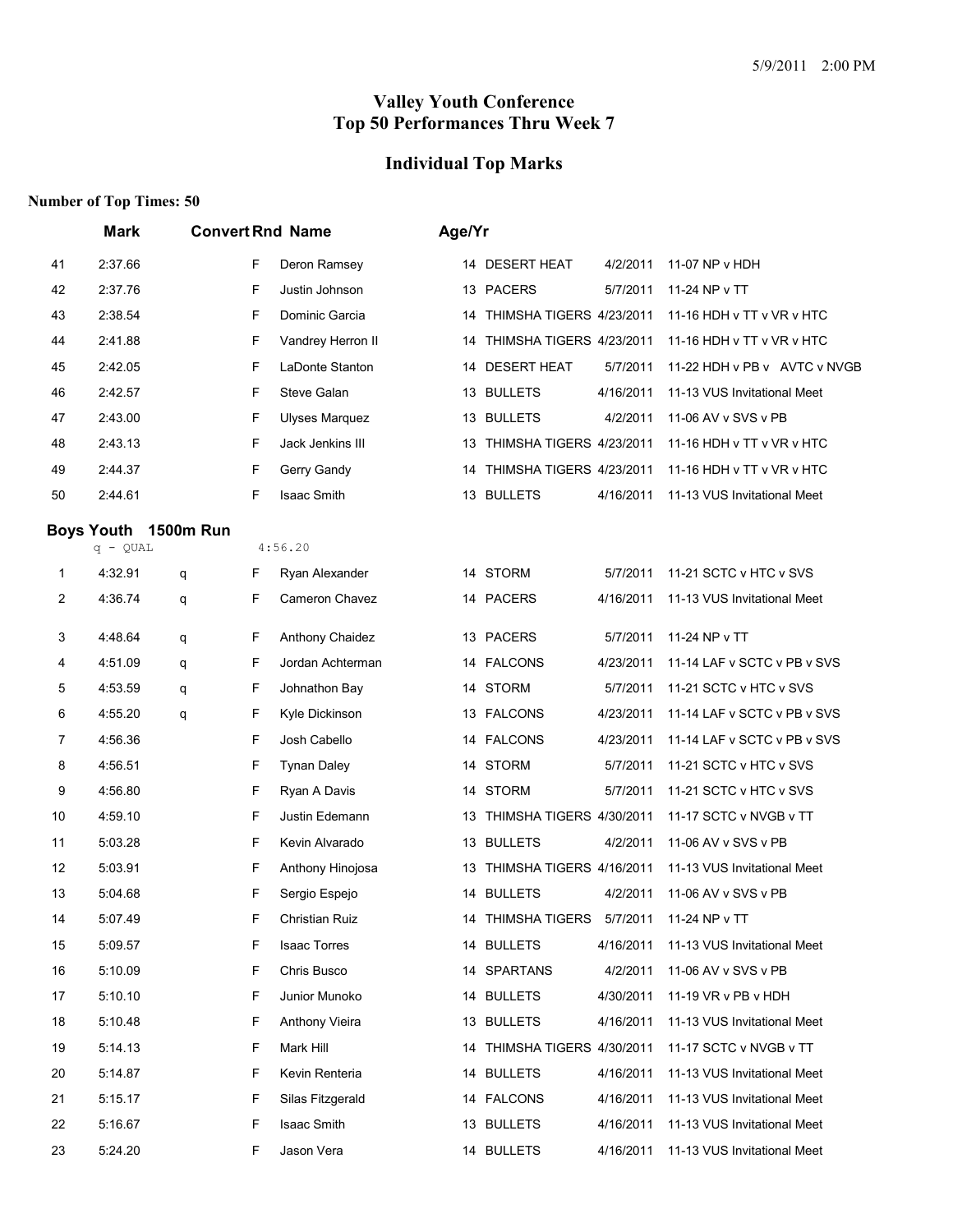#### **Individual Top Marks**

# **Number of Top Times: 50**

|    | <b>Mark</b> | <b>Convert Rnd Name</b> |                           | Age/Yr |                          |           |                             |
|----|-------------|-------------------------|---------------------------|--------|--------------------------|-----------|-----------------------------|
| 24 | 5:24.58     | F.                      | Rudolph Perez             |        | 13 PACERS                | 4/30/2011 | 11-20 NP vs. LAF, HW        |
| 25 | 5:26.84     | F.                      | Kaleb Branda              | 14     | STORM                    | 3/26/2011 | 11-01 SCTC v NP             |
| 26 | 5:28.90     | F                       | <b>Richard Mercado</b>    |        | 14 BULLETS               | 4/16/2011 | 11-13 VUS Invitational Meet |
| 27 | 5:29.02     | $\mathsf F$             | Jonah Soltes              |        | 14 STORM                 | 5/7/2011  | 11-21 SCTC v HTC v SVS      |
| 28 | 5:29.38     | $\mathsf F$             | Ryan Painter              | 13     | <b>STORM</b>             | 5/7/2011  | 11-21 SCTC v HTC v SVS      |
| 29 | 5:30.95     | F                       | Daniel Moreno             |        | 14 DESERT HEAT           | 4/30/2011 | 11-19 VR v PB v HDH         |
| 30 | 5:39.34     | F                       | <b>Brandon Peoples</b>    | 13     | THIMSHA TIGERS 4/30/2011 |           | 11-17 SCTC v NVGB v TT      |
| 31 | 5:40.74     | $\mathsf F$             | Jacob Seeman              | 13     | <b>PACERS</b>            | 4/16/2011 | 11-13 VUS Invitational Meet |
| 32 | 5:41.00     | $\mathsf F$             | Jairo Carpio              | 14     | <b>BULLETS</b>           | 4/23/2011 | 11-14 LAF v SCTC v PB v SVS |
| 33 | 5:41.57     | F                       | Steve Galan               |        | 13 BULLETS               | 4/2/2011  | 11-06 AV v SVS v PB         |
| 34 | 5:45.24     | F                       | Alexander Ruiz            |        | 13 BULLETS               | 4/16/2011 | 11-13 VUS Invitational Meet |
| 35 | 5:45.28     | F                       | Kyle Davis                |        | 13 STORM                 | 4/9/2011  | 11-09 SCTC v HDH            |
| 36 | 5:48.96     | F                       | Daniel Enciso             | 14     | <b>RAIDERS</b>           | 4/23/2011 | 11-16 HDH v TT v VR v HTC   |
| 37 | 5:49.86     | $\mathsf F$             | Nico Amato                |        | 14 RAIDERS               | 4/9/2011  | 11-12 LAF v VRTC v TT       |
| 38 | 5:51.18     | $\mathsf F$             | Josue Sanchez             | 14     | <b>BULLETS</b>           | 3/26/2011 | 11-03 HDH v AV v PB         |
| 39 | 5:52.46     | $\mathsf F$             | <b>Riley Strader</b>      | 14     | <b>STORM</b>             | 3/26/2011 | 11-01 SCTC v NP             |
| 40 | 5:54.24     | $\mathsf F$             | Santiago Salcedo          | 13     | <b>GOLDEN BEARS</b>      | 4/30/2011 | 11-17 SCTC v NVGB v TT      |
| 41 | 5:55.68     | $\mathsf F$             | Giovanni D'Ambrosio       | 14     | <b>RAIDERS</b>           | 4/9/2011  | 11-12 LAF v VRTC v TT       |
| 42 | 5:56.20     | $\mathsf F$             | Sean DeLa Espriella       |        | 13 PACERS                | 5/7/2011  | 11-24 NP v TT               |
| 43 | 5:58.43     | $\mathsf F$             | William Figaredo          |        | 15 PACERS                | 4/2/2011  | 11-07 NP v HDH              |
| 44 | 5:59.08     | $\mathsf F$             | <b>Michael Vilches</b>    | 13     | <b>FALCONS</b>           | 4/23/2011 | 11-14 LAF v SCTC v PB v SVS |
| 45 | 5:59.81     | F                       | Riley Fleming             |        | 13 BULLETS               | 4/2/2011  | 11-06 AV v SVS v PB         |
| 46 | 6:00.80     | F                       | Rogelio Roa Jr.           |        | 14 PACERS                | 4/16/2011 | 11-13 VUS Invitational Meet |
| 47 | 6:00.90     | F                       | Ruben Perez               | 13     | <b>GOLDEN BEARS</b>      | 4/9/2011  | 11-10 NVGB v HTC v SVS      |
| 48 | 6:01.32     | F                       | Cody Roelofson            |        | 14 STORM                 | 3/26/2011 | 11-01 SCTC v NP             |
| 49 | 6:01.63     | $\mathsf F$             | <b>Christopher Flores</b> | 13     | <b>BULLETS</b>           | 4/30/2011 | 11-19 VR v PB v HDH         |
| 50 | 6:03.36     | F.                      | Jared Beaver              |        | 13 STORM                 | 4/2/2011  | 11-05 VR v SCTC v HTC       |

#### **Boys Youth 3000m Run**

|             | $q - QUAL$ |   |    | 11:12.00        |                    |           |                             |  |  |  |
|-------------|------------|---|----|-----------------|--------------------|-----------|-----------------------------|--|--|--|
| $\mathbf 1$ | 9:44.59    | q |    | Ryan Alexander  | 14 STORM           | 4/16/2011 | 11-13 VUS Invitational Meet |  |  |  |
| 2           | 10:24.49   | q | F. | Cameron Chavez  | 14 PACERS          | 5/7/2011  | 11-24 NP v TT               |  |  |  |
| 3           | 10:32.69   | q |    | Johnathon Bay   | STORM<br>14        | 5/7/2011  | 11-21 SCTC v HTC v SVS      |  |  |  |
| 4           | 10:37.28   | q |    | Ryan A Davis    | 14 STORM           | 4/23/2011 | 11-14 LAF v SCTC v PB v SVS |  |  |  |
| 5           | 10:51.87   | q |    | Anthony Chaidez | 13 PACERS          | 4/9/2011  | 11-11 AV v NP v PB          |  |  |  |
| 6           | 11:08.95   | a |    | Austin Fischer  | <b>STORM</b><br>14 | 5/7/2011  | 11-21 SCTC v HTC v SVS      |  |  |  |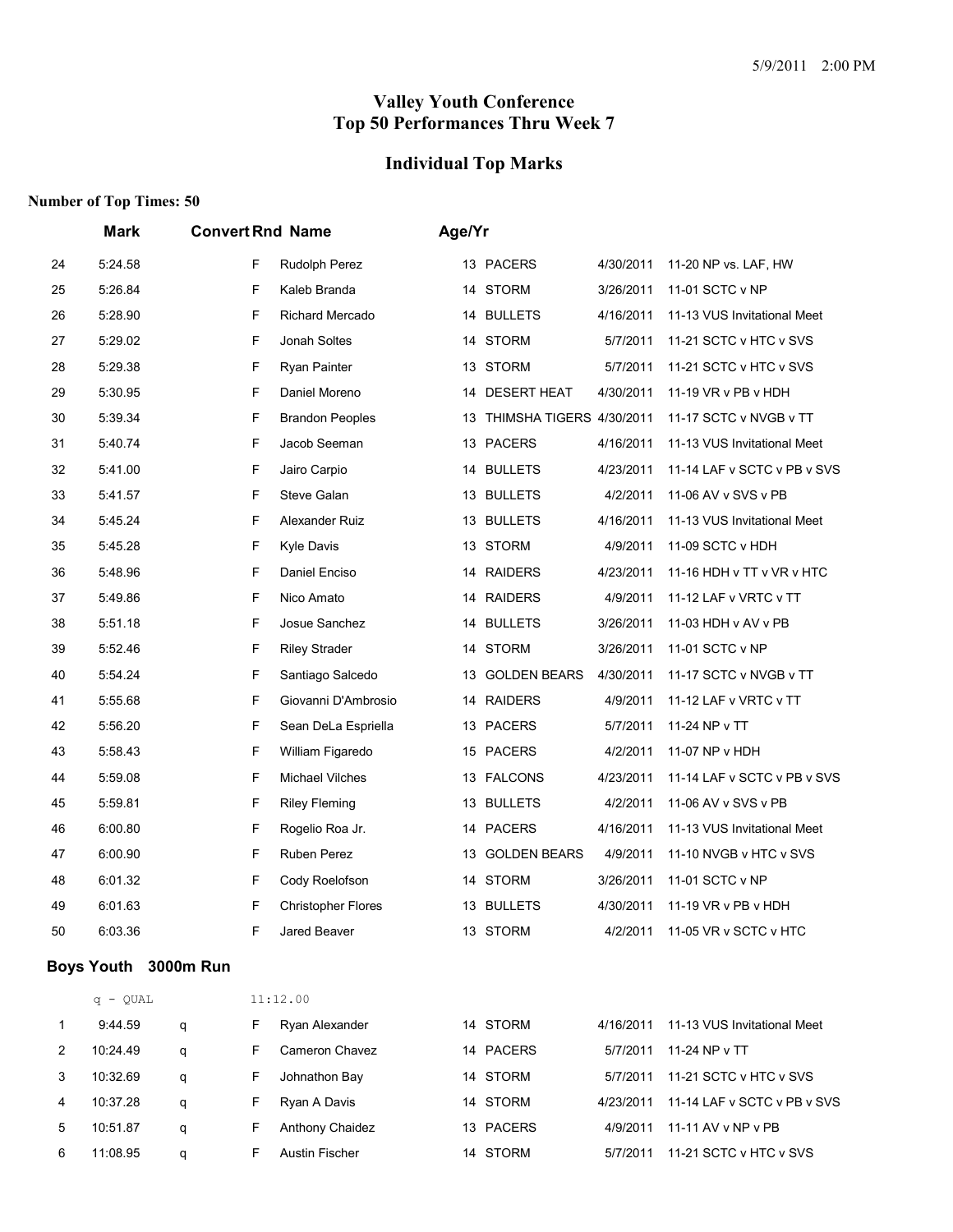## **Individual Top Marks**

|    | Mark                    |   |   | <b>Convert Rnd Name</b>  | Age/Yr |                     |           |                             |
|----|-------------------------|---|---|--------------------------|--------|---------------------|-----------|-----------------------------|
| 7  | 11:24.45                |   | F | Sean DeLa Espriella      |        | 13 PACERS           | 4/9/2011  | 11-11 AV v NP v PB          |
| 8  | 11:30.13                |   | F | Silas Fitzgerald         | 14     | FALCONS             | 4/23/2011 | 11-14 LAF v SCTC v PB v SVS |
| 9  | 12:01.07                |   | F | <b>Bryce Brauneisen</b>  | 13     | <b>STORM</b>        | 3/26/2011 | 11-01 SCTC v NP             |
| 10 | 12:10.68                |   | F | Rudolph Perez            |        | 13 PACERS           | 4/2/2011  | 11-07 NP v HDH              |
| 11 | 12:11.63                |   | F | Jonah Soltes             | 14     | <b>STORM</b>        | 5/7/2011  | 11-21 SCTC v HTC v SVS      |
| 12 | 12:15.30                |   | F | Dag Forsberg             |        | 13 HAWKS            | 4/2/2011  | 11-05 VR v SCTC v HTC       |
| 13 | 12:23.74                |   | F | Eric Magee               | 14     | <b>FALCONS</b>      | 4/2/2011  | 11-08 LAF v TT v NVGB       |
| 14 | 12:32.52                |   | F | Jacob Seeman             | 13     | <b>PACERS</b>       | 4/2/2011  | 11-07 NP v HDH              |
| 15 | 12:33.37                |   | F | Daniel Moreno            | 14     | <b>DESERT HEAT</b>  | 4/9/2011  | 11-09 SCTC v HDH            |
| 16 | 12:35.74                |   | F | Santiago Salcedo         | 13     | <b>GOLDEN BEARS</b> | 4/2/2011  | 11-08 LAF v TT v NVGB       |
| 17 | 12:37.39                |   | F | Kaleb Branda             | 14     | <b>STORM</b>        | 4/16/2011 | 11-13 VUS Invitational Meet |
| 18 | 12:45.31                |   | F | Rogelio Roa Jr.          | 14     | PACERS              | 5/7/2011  | 11-24 NP v TT               |
| 19 | 13:02.64                |   | F | <b>Kyle Davis</b>        |        | 13 STORM            | 4/16/2011 | 11-13 VUS Invitational Meet |
| 20 | 13:34.44                |   | F | Marcelo Orellana         | 13     | <b>DESERT HEAT</b>  | 4/9/2011  | 11-09 SCTC v HDH            |
| 21 | 13:51.05                |   | F | Mark Ramirez             | 13     | <b>PACERS</b>       | 5/7/2011  | 11-24 NP v TT               |
| 22 | 14:26.00                |   | F | Ruben Perez              | 13     | <b>GOLDEN BEARS</b> | 3/26/2011 | 11-02 NVGB v TT             |
| 23 | 14:48.05                |   | F | Christian Jones          | 14     | <b>RAIDERS</b>      | 3/26/2011 | 11-04 LAFvsHTCvsSVSvsVRTC   |
| 24 | 15:00.48                |   | F | Steven Schoolcraft       | 13     | <b>DESERT HEAT</b>  | 4/9/2011  | 11-09 SCTC v HDH            |
| 25 | 16:03.73                |   | F | Benjamin Lang            | 14     | <b>SPARTANS</b>     | 4/23/2011 | 11-14 LAF v SCTC v PB v SVS |
|    | Boys Youth 100m Hurdles |   |   | 30"                      |        |                     |           |                             |
|    | $q - QUAL$              |   |   | 18.40                    |        |                     |           |                             |
| 1  | 14.82                   | q | F | Justin Baltau            |        | 14 STORM            | 4/23/2011 | 11-14 LAF v SCTC v PB v SVS |
| 2  | 15.00                   | q | F | Theodore Howard          | 14     | PACERS              | 4/16/2011 | 11-13 VUS Invitational Meet |
| 3  | 15.06                   | q | F | Ruben Perez              | 13     | <b>GOLDEN BEARS</b> | 4/23/2011 | 11-15 AV v NP v NVGB        |
| 4  | 16.12                   | q | F | Deontae Morris           | 13     | ANTELOPE            | 4/23/2011 | 11-15 AV v NP v NVGB        |
| 5  | 16.27                   | q | F | <b>Richard Pfeffer</b>   |        | 14 FALCONS          | 4/23/2011 | 11-14 LAF v SCTC v PB v SVS |
| 6  | 16.32                   | q | F | <b>Brendon Sylvester</b> |        | 14 GOLDEN BEARS     | 4/23/2011 | 11-15 AV v NP v NVGB        |
| 7  | 17.01                   | q | F | Devon Calloway           |        | 13 PACERS           | 5/7/2011  | 11-24 NP v TT               |
| 8  | 17.04                   | q | F | Damien Brooks            |        | 14 ANTELOPE         | 4/16/2011 | 11-13 VUS Invitational Meet |
| 9  | 17.06                   | q | F | <b>Austin Lietz</b>      |        | 13 PACERS           | 5/7/2011  | 11-24 NP v TT               |
| 10 | 17.40                   | q | F | <b>Edward Guerrero</b>   |        | 13 PACERS           | 5/7/2011  | 11-24 NP v TT               |
| 11 | 17.62                   | q | F | Omar Wiseman             |        | 14 RAIDERS          | 5/7/2011  | 11-23 VR v LAF              |
| 12 | 17.97                   | q | F | Mathew Pham              |        | 14 STORM            | 5/7/2011  | 11-21 SCTC v HTC v SVS      |
| 13 | 18.18                   | q | F | <b>Edward Cooper</b>     |        | 13 HAWKS            | 5/7/2011  | 11-21 SCTC v HTC v SVS      |
| 14 | 18.75                   |   | F | Angelo Keklikian         |        | 14 PACERS           | 5/7/2011  | 11-24 NP v TT               |
| 15 | 18.82                   |   | F | <b>Bryant Mohan</b>      |        | 14 FALCONS          | 4/23/2011 | 11-14 LAF v SCTC v PB v SVS |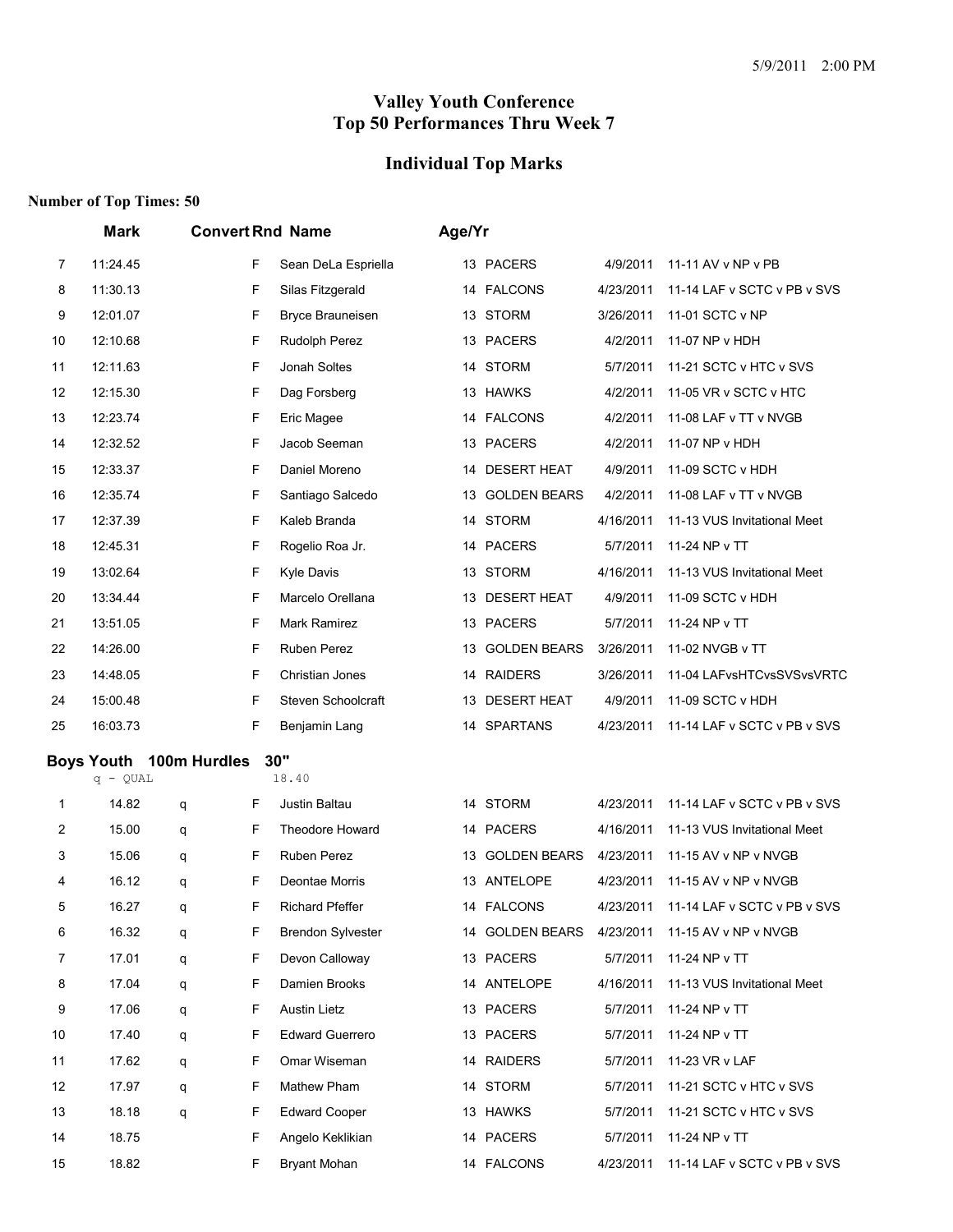## **Individual Top Marks**

|       | <b>Mark</b>                     |                  | <b>Convert Rnd Name</b> |                       | Age/Yr |                             |           |                              |
|-------|---------------------------------|------------------|-------------------------|-----------------------|--------|-----------------------------|-----------|------------------------------|
| 16    | 18.90                           |                  | F                       | Benjamin Spaulding IV | 14     | <b>STORM</b>                | 4/23/2011 | 11-14 LAF v SCTC v PB v SVS  |
| 17    | 18.95                           |                  | F                       | Javier Perez          |        | 14 GOLDEN BEARS             | 5/7/2011  | 11-22 HDH v PB v AVTC v NVGB |
| 18    | 19.03                           |                  | F                       | Michael Bonner        |        | 13 ANTELOPE                 | 4/23/2011 | 11-15 AV v NP v NVGB         |
| 19    | 19.07                           |                  | F                       | Dashel Dupuy          |        | 14 FALCONS                  | 4/23/2011 | 11-14 LAF v SCTC v PB v SVS  |
| 20    | 19.09                           |                  | F                       | Justin Gagnon         | 14     | <b>STORM</b>                | 3/26/2011 | 11-01 SCTC v NP              |
| 21    | 19.20                           |                  | F                       | Marcel Sylvester      |        | 13 GOLDEN BEARS             | 5/7/2011  | 11-22 HDH v PB v AVTC v NVGB |
| 22    | 19.41                           |                  | F                       | Dae'veon Miles        |        | 13 ANTELOPE                 | 4/23/2011 | 11-15 AV v NP v NVGB         |
| 23    | 19.44                           |                  | F                       | <b>Collin Mills</b>   |        | 13 RAIDERS                  | 4/30/2011 | 11-19 VR v PB v HDH          |
| 24    | 19.46                           |                  | F                       | Nick Meyer            | 13     | <b>STORM</b>                | 3/26/2011 | 11-01 SCTC v NP              |
| 25    | 19.53                           |                  | F                       | Giovanni D'Ambrosio   | 14     | <b>RAIDERS</b>              | 4/30/2011 | 11-19 VR v PB v HDH          |
| 26    | 20.18                           |                  | F                       | Raymond Barsemian     |        | 14 FALCONS                  | 4/16/2011 | 11-13 VUS Invitational Meet  |
| 27    | 20.31                           |                  | F                       | Imani washington      |        | 13 PACERS                   | 4/30/2011 | 11-20 NP vs. LAF, HW         |
| 28    | 21.39                           |                  | F                       | Dag Forsberg          |        | 13 HAWKS                    | 5/7/2011  | 11-21 SCTC v HTC v SVS       |
| 29    | 22.07                           |                  | F                       | <b>Bruce Harris</b>   |        | 13 HAWKS                    | 4/16/2011 | 11-13 VUS Invitational Meet  |
| 30    | 22.60                           |                  | F                       | Austin Clyde          |        | 13 STORM                    | 4/2/2011  | 11-05 VR v SCTC v HTC        |
| 31    | 23.17                           |                  | F                       | Tyler O'Sullivan      |        | 13 STORM                    | 4/23/2011 | 11-14 LAF v SCTC v PB v SVS  |
| 32    | 24.76                           |                  | F                       | Matthew McCardy       | 13     | <b>STORM</b>                | 4/30/2011 | 11-17 SCTC v NVGB v TT       |
| 33    | 27.00                           |                  | F                       | Nolan Moultrie        |        | 14 FALCONS                  | 4/2/2011  | 11-08 LAF v TT v NVGB        |
|       | <b>Boys Youth</b><br>$q - QUAL$ | <b>High Jump</b> |                         | $5 - 00.00$           |        |                             |           |                              |
| 1     | 5-07.00                         | q                | F                       | <b>Travis Larson</b>  |        | 14 RAIDERS                  | 5/7/2011  | 11-23 VR v LAF               |
| 2     | 5-04.00                         | q                | F                       | Stirling Mc Culloch   |        | 14 HAWKS                    | 4/16/2011 | 11-13 VUS Invitational Meet  |
| 3     | 5-02.00                         | q                | F                       | Roberto Ramirez       |        | 14 PACERS                   | 4/16/2011 | 11-13 VUS Invitational Meet  |
| $4*$  | 5-00.00                         | q                | F                       | <b>Austin Lietz</b>   |        | 13 PACERS                   | 4/16/2011 | 11-13 VUS Invitational Meet  |
| $4*$  | 5-00.00                         | q                | F                       | Eric Sachs            |        | 14 STORM                    | 4/23/2011 | 11-14 LAF v SCTC v PB v SVS  |
| $4*$  | 5-00.00                         | q                | F                       | Nicholas Leacock      |        | 14 RAIDERS                  | 4/2/2011  | 11-05 VR v SCTC v HTC        |
| $7*$  | 4-10.00                         |                  | F                       | Jake Reynolds         |        | 13 RAIDERS                  | 4/9/2011  | 11-12 LAF v VRTC v TT        |
| $7*$  | 4-10.00                         |                  | F                       | Eli Soltes            |        | 14 STORM                    | 3/26/2011 | 11-01 SCTC v NP              |
| 9     | 4-08.00                         |                  | F                       | Anthony Hinojosa      |        | 13 THIMSHA TIGERS 4/23/2011 |           | 11-16 HDH v TT v VR v HTC    |
| $10*$ | 4-06.00                         |                  | F                       | Elijah Morgan         |        | 13 THIMSHA TIGERS 3/26/2011 |           | 11-02 NVGB v TT              |
| $10*$ | 4-06.00                         |                  | F                       | <b>Collin Mills</b>   |        | 13 RAIDERS                  | 4/9/2011  | 11-12 LAF v VRTC v TT        |
| $10*$ | 4-06.00                         |                  | F                       | Raymond Barsemian     |        | 14 FALCONS                  | 3/26/2011 | 11-04 LAFvsHTCvsSVSvsVRTC    |
| $10*$ | 4-06.00                         |                  | F                       | <b>Bryant Mohan</b>   |        | 14 FALCONS                  | 5/7/2011  | 11-23 VR v LAF               |
| $10*$ | 4-06.00                         |                  | F                       | <b>Tynan Daley</b>    |        | 14 STORM                    | 5/7/2011  | 11-21 SCTC v HTC v SVS       |
| $10*$ | 4-06.00                         |                  | F                       | Cody Roelofson        |        | 14 STORM                    | 4/9/2011  | 11-09 SCTC v HDH             |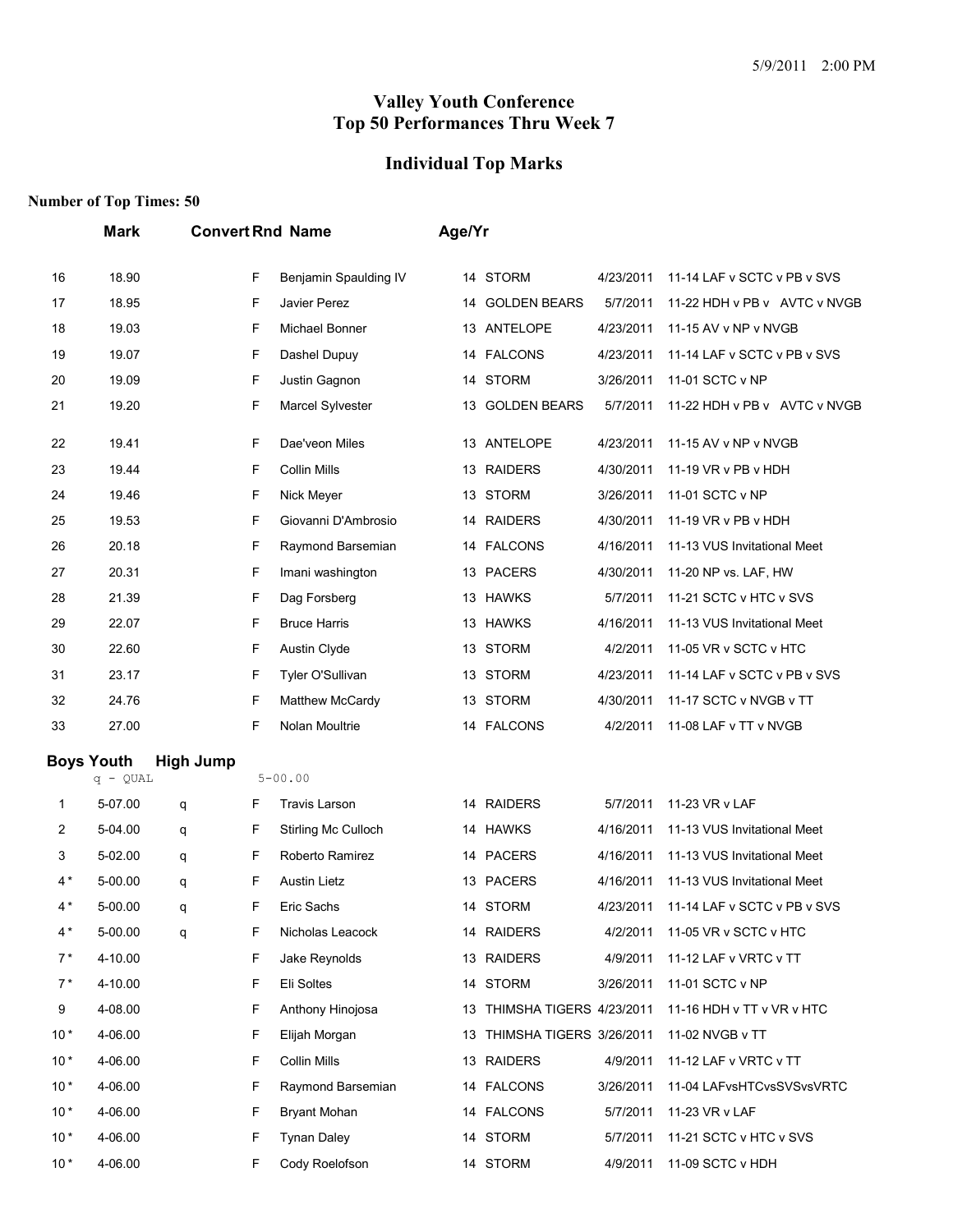## **Individual Top Marks**

|       | <b>Mark</b>                     |           |   | <b>Convert Rnd Name</b>  | Age/Yr |                             |           |                                 |
|-------|---------------------------------|-----------|---|--------------------------|--------|-----------------------------|-----------|---------------------------------|
| 16    | 4-05.00                         |           | F | Marcel Sylvester         | 13     | <b>GOLDEN BEARS</b>         | 5/7/2011  | 11-22 HDH v PB v AVTC v NVGB    |
| $17*$ | 4-04.00                         |           | F | Akil Shanks              |        | 13 THIMSHA TIGERS 4/30/2011 |           | 11-17 SCTC v NVGB v TT          |
| $17*$ | 4-04.00                         |           | F | Anthony Soto             |        | 14 ANTELOPE                 | 4/9/2011  | 11-11 AV v NP v PB              |
| $17*$ | 4-04.00                         |           | F | <b>Ruben Perez</b>       |        | 13 GOLDEN BEARS             | 4/9/2011  | 11-10 NVGB v HTC v SVS          |
| 20    | 4-02.00                         |           | F | <b>Austin Clyde</b>      |        | 13 STORM                    | 5/7/2011  | 11-21 SCTC v HTC v SVS          |
| $21*$ | 4-00.00                         |           | F | <b>Brendon Sylvester</b> | 14     | <b>GOLDEN BEARS</b>         | 4/23/2011 | 11-15 AV v NP v NVGB            |
| $21*$ | 4-00.00                         |           | F | Dashel Dupuy             |        | 14 FALCONS                  | 3/26/2011 | 11-04 LAFvsHTCvsSVSvsVRTC       |
| $21*$ | 4-00.00                         |           | F | John Nunes               |        | 13 FALCONS                  | 5/7/2011  | 11-23 VR v LAF                  |
| $21*$ | 4-00.00                         |           | F | Kyle Dickinson           |        | 13 FALCONS                  | 5/7/2011  | 11-23 VR v LAF                  |
| $25*$ | $3 - 10.00$                     |           | F | Josue Rodriguez          |        | 14 GOLDEN BEARS             | 4/23/2011 | 11-15 AV v NP v NVGB            |
| $25*$ | $3 - 10.00$                     |           | F | Imani washington         |        | 13 PACERS                   | 4/2/2011  | 11-07 NP v HDH                  |
| $25*$ | 3-10.00                         |           | F | Deontae Morris           |        | 13 ANTELOPE                 | 5/7/2011  | 11-22 HDH v PB v AVTC v NVGB    |
| $25*$ | $3 - 10.00$                     |           | F | Dag Forsberg             |        | 13 HAWKS                    | 4/9/2011  | 11-10 NVGB v HTC v SVS          |
| $29*$ | 3-08.00                         |           | F | <b>Brandon Peoples</b>   |        | 13 THIMSHA TIGERS 4/30/2011 |           | 11-17 SCTC v NVGB v TT          |
| $29*$ | 3-08.00                         |           | F | Dante Gray               |        | 13 HAWKS                    | 4/2/2011  | 11-05 VR v SCTC v HTC           |
| $29*$ | 3-08.00                         |           | F | Javier Perez             | 14     | <b>GOLDEN BEARS</b>         | 3/26/2011 | 11-02 NVGB v TT                 |
| $29*$ | 3-08.00                         |           | F | Antonio Lopez            |        | 13 RAIDERS                  | 4/9/2011  | 11-12 LAF v VRTC v TT           |
| $29*$ | 3-08.00                         |           | F | Mark Hill                |        | 14 THIMSHA TIGERS 3/26/2011 |           | 11-02 NVGB v TT                 |
|       | <b>Boys Youth</b><br>$q - QUAL$ | Long Jump |   | $15 - 11.00$             |        |                             |           |                                 |
| 1     | 18-07.00                        | q         | F | Oliver Sloan             |        | 14 RAIDERS                  | 4/23/2011 | 11-16 HDH v TT v VR v HTC       |
| 2     | 18-01.75                        | q         | F | Daniel Molina            |        | 14 RAIDERS                  | 3/26/2011 | 11-04 LAFvsHTCvsSVSvsVRTC       |
| 3     | 18-01.00                        | q         | F | Deron Ramsey             |        | 14 DESERT HEAT              | 5/7/2011  | 11-22 HDH v PB v AVTC v NVGB    |
| 4     | 18-00.00                        | q         | F | Ethan Yoo                |        | 14 STORM                    | 5/7/2011  | 11-21 SCTC v HTC v SVS          |
| 5     | 17-02.00                        | q         | F | Stirling Mc Culloch      |        | 14 HAWKS                    |           | 5/7/2011 11-21 SCTC v HTC v SVS |
| 6     | 16-10.00                        | q         | F | Dominic Garcia           |        | 14 THIMSHA TIGERS 4/23/2011 |           | 11-16 HDH v TT v VR v HTC       |
| 7     | 16-09.00                        | q         | F | <b>Christian Meyer</b>   |        | 14 RAIDERS                  | 4/23/2011 | 11-16 HDH v TT v VR v HTC       |
| 8     | 16-08.00                        | q         | F | Marcus Doyle             |        | 13 HAWKS                    | 4/23/2011 | 11-16 HDH v TT v VR v HTC       |
| 9     | 16-04.25                        | q         | F | Jack Jenkins III         |        | 13 THIMSHA TIGERS 4/16/2011 |           | 11-13 VUS Invitational Meet     |
| 10    | 16-04.00                        | q         | F | Kylan Wilborn            |        | 13 PACERS                   | 5/7/2011  | 11-24 NP v TT                   |
| 11    | 16-01.50                        | q         | F | Jamon Mc Clain           |        | 13 HAWKS                    | 5/7/2011  | 11-21 SCTC v HTC v SVS          |
| 12    | 16-00.50                        | q         | F | Eli Soltes               |        | 14 STORM                    | 5/7/2011  | 11-21 SCTC v HTC v SVS          |
| $13*$ | 16-00.00                        | q         | F | Gerry Gandy              |        | 14 THIMSHA TIGERS 4/23/2011 |           | 11-16 HDH v TT v VR v HTC       |
| $13*$ | 16-00.00                        | q         | F | <b>Christian Rivers</b>  |        | 14 RAIDERS                  | 4/23/2011 | 11-16 HDH v TT v VR v HTC       |
| $15*$ | 15-08.00                        |           | F | Elijah Campbell          |        | 13 DESERT HEAT              | 5/7/2011  | 11-22 HDH v PB v AVTC v NVGB    |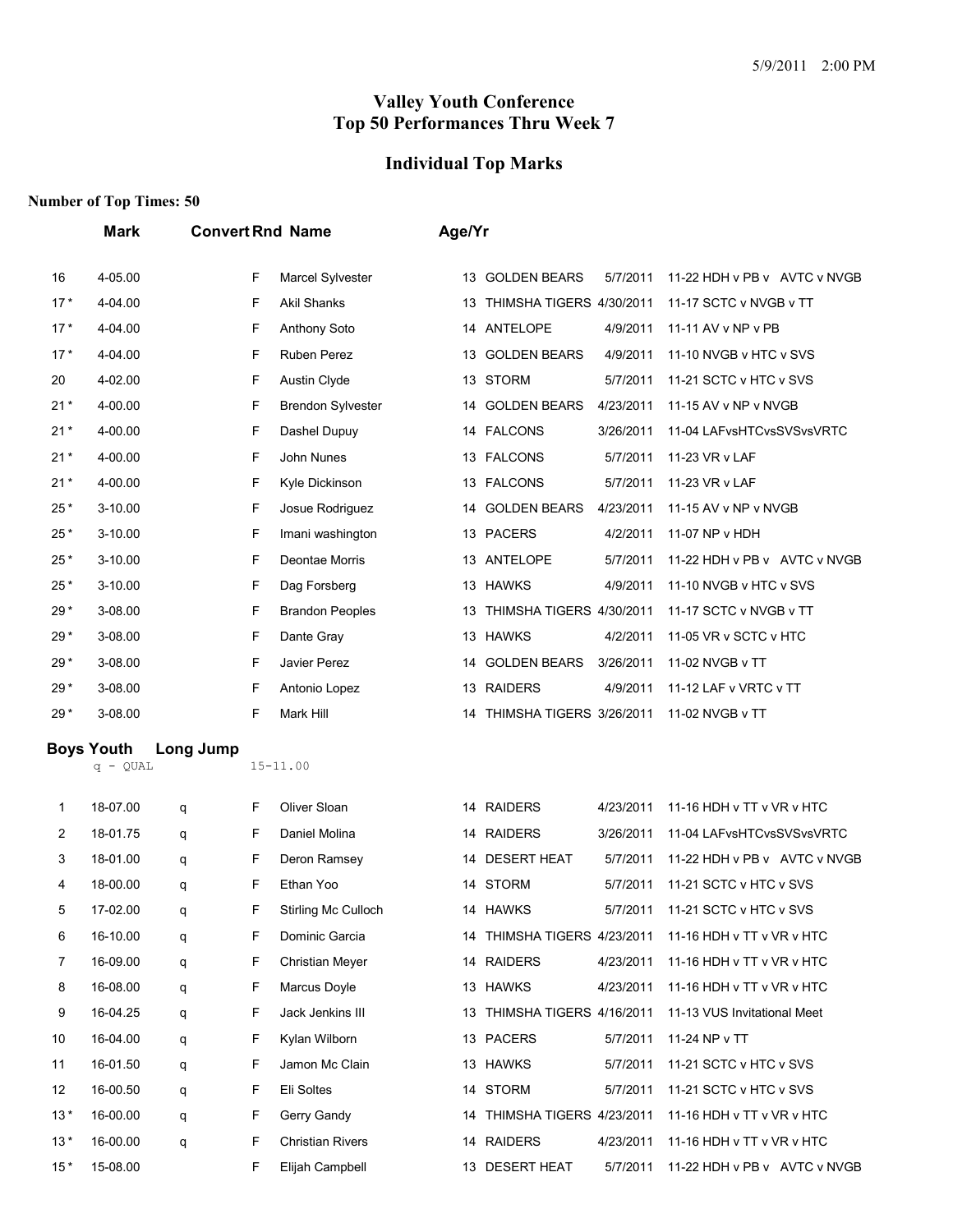# **Individual Top Marks**

|       | <b>Mark</b> | <b>Convert Rnd Name</b>      | Age/Yr                                                           |
|-------|-------------|------------------------------|------------------------------------------------------------------|
| $15*$ | 15-08.00    | F<br>Jeremy Villorante       | 13 BULLETS<br>3/26/2011<br>11-03 HDH v AV v PB                   |
| 17    | 15-07.00    | F<br><b>Travis Larson</b>    | 14 RAIDERS<br>4/30/2011<br>11-19 VR v PB v HDH                   |
| 18    | 15-01.00    | F<br><b>Terrance Douglas</b> | 14 HAWKS<br>4/23/2011<br>11-16 HDH v TT v VR v HTC               |
| $19*$ | 14-10.00    | F<br>Mark Hill               | THIMSHA TIGERS 3/26/2011<br>11-02 NVGB v TT<br>14                |
| $19*$ | 14-10.00    | F<br>Damien Brooks           | 14 ANTELOPE<br>4/30/2011<br>11-18 SVS v AV                       |
| 21    | 14-09.50    | F<br>Todd Wooton Jr          | 14 PACERS<br>5/7/2011<br>11-24 NP v TT                           |
| 22    | 14-08.00    | F<br>Maxmilian Hill          | <b>THIMSHA TIGERS</b><br>4/9/2011<br>11-12 LAF v VRTC v TT<br>14 |
| 23    | 14-07.00    | F<br>Jack Le Berthon         | 14 STORM<br>5/7/2011<br>11-21 SCTC v HTC v SVS                   |
| 24    | 14-05.75    | F<br>Gregory Campbell Jr     | 4/16/2011<br>11-13 VUS Invitational Meet<br>14 PACERS            |
| 25    | 14-04.25    | F<br>Chris Busco             | 14 SPARTANS<br>4/2/2011<br>11-06 AV v SVS v PB                   |
| 26    | 14-03.50    | F<br>Benjamin Spaulding IV   | 14 STORM<br>5/7/2011<br>11-21 SCTC v HTC v SVS                   |
| 27    | 14-03.00    | F<br>Michael Bradley Jr.     | 14 ANTELOPE<br>4/2/2011<br>11-06 AV v SVS v PB                   |
| 28    | 14-01.50    | F<br>Justin Edemann          | 13 THIMSHA TIGERS<br>4/2/2011<br>11-08 LAF v TT v NVGB           |
| $29*$ | 13-11.00    | F<br><b>Akil Shanks</b>      | 13 THIMSHA TIGERS<br>4/9/2011<br>11-12 LAF v VRTC v TT           |
| $29*$ | 13-11.00    | F<br>Josh Semko              | 14 STORM<br>4/2/2011<br>11-05 VR v SCTC v HTC                    |
| 31    | 13-08.50    | F<br>Joshua Walley           | 13 HAWKS<br>5/7/2011<br>11-21 SCTC v HTC v SVS                   |
| 32    | 13-07.00    | F<br>Collin Mills            | 4/9/2011<br>11-12 LAF v VRTC v TT<br>13 RAIDERS                  |
| $33*$ | 13-06.00    | F<br>Omar Wiseman            | 14 RAIDERS<br>4/23/2011<br>11-16 HDH v TT v VR v HTC             |
| $33*$ | 13-06.00    | F<br><b>Tavien Nettles</b>   | 14 HAWKS<br>5/7/2011<br>11-21 SCTC v HTC v SVS                   |
| $35*$ | 13-04.75    | F<br>Marcel Sylvester        | 13 GOLDEN BEARS<br>4/23/2011<br>11-15 AV v NP v NVGB             |
| $35*$ | 13-04.75    | F<br>Ryan Fitzgerald         | 13 STORM<br>5/7/2011<br>11-21 SCTC v HTC v SVS                   |
| 37    | 13-04.00    | F<br>Christian Jones         | 14 RAIDERS<br>4/23/2011<br>11-16 HDH v TT v VR v HTC             |
| 38    | 13-03.50    | F<br>David Bambrick          | 14 STORM<br>5/7/2011<br>11-21 SCTC v HTC v SVS                   |
| 39    | 13-02.75    | F<br>Ajani Johnson           | 13 PACERS<br>3/26/2011<br>11-01 SCTC v NP                        |
| 40    | 13-01.50    | F<br>Wesley Thomas           | 14 DESERT HEAT<br>4/2/2011<br>11-07 NP v HDH                     |
| $41*$ | 13-00.75    | F<br>James Watkins Jr        | 14 STORM<br>4/2/2011<br>11-05 VR v SCTC v HTC                    |
| 41*   | 13-00.75    | F<br>Sam Vassallo            | 11-04 LAFvsHTCvsSVSvsVRTC<br>13 RAIDERS<br>3/26/2011             |
| 43    | 12-09.25    | F<br>Kevin Davison           | 13 DESERT HEAT<br>4/2/2011<br>11-07 NP v HDH                     |
| 44    | 12-09.00    | F<br>Dae'veon Miles          | 13 ANTELOPE<br>11-11 AV v NP v PB<br>4/9/2011                    |
| 45    | 12-08.75    | F<br>Jordin Hammud           | 14 RAIDERS<br>5/7/2011<br>11-23 VR v LAF                         |
| 46    | 12-06.75    | F<br>Desmond Hudnall         | 13 PACERS<br>5/7/2011<br>11-24 NP v TT                           |
| 47    | 12-06.25    | F<br>Deontae Morris          | 13 ANTELOPE<br>4/30/2011<br>11-18 SVS v AV                       |
| 48    | 12-06.00    | F<br>Elijah Morgan           | 13 THIMSHA TIGERS 4/2/2011<br>11-08 LAF v TT v NVGB              |
| 49*   | 12-05.00    | F<br>Noah Bean               | 13 THIMSHA TIGERS 5/7/2011<br>11-24 NP v TT                      |
| 49*   | 12-05.00    | Hunter Cahill<br>F           | 11-18 SVS v AV<br>14 SPARTANS<br>4/30/2011                       |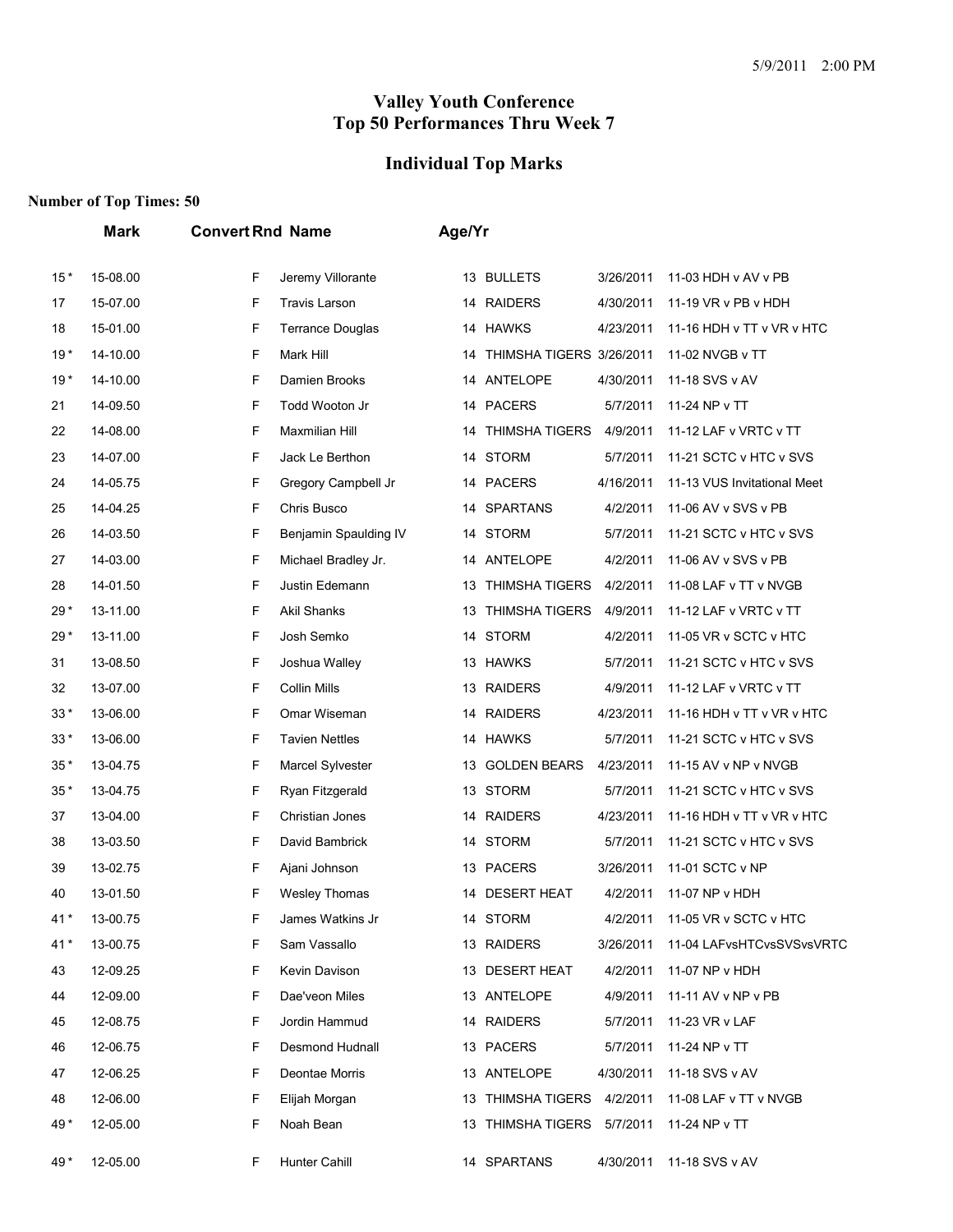#### **Individual Top Marks**

#### **Number of Top Times: 50**

| Mark | <b>Convert Rnd Name</b> | Age/Yr |
|------|-------------------------|--------|
|      |                         |        |

#### **Boys Youth Shot Put 4 kg.**

|       | $q - QUAL$ |   |    | 30-06.00                |    |                                             |           |                              |
|-------|------------|---|----|-------------------------|----|---------------------------------------------|-----------|------------------------------|
| 1     | 40-11.00   | q | F. | Kylan Wilborn           |    | 13 PACERS                                   | 5/7/2011  | 11-24 NP v TT                |
| 2     | 37-05.50   | q | F  | <b>Tsahani Brown</b>    |    | 13 HAWKS                                    | 4/30/2011 | 11-20 NP vs. LAF, HW         |
| 3     | 35-00.00   | q | F  | Devon Calloway          |    | 13 PACERS                                   | 4/30/2011 | 11-20 NP vs. LAF, HW         |
| 4     | 34-06.00   | q | F  | Sebastian Camacho       |    | 14 PACERS                                   | 4/16/2011 | 11-13 VUS Invitational Meet  |
| 5     | 34-04.00   | q | F  | Nicolas DeJohn          |    | 14 PACERS                                   | 4/16/2011 | 11-13 VUS Invitational Meet  |
| 6     | 33-11.00   | q | F  | Stirling Mc Culloch     |    | 14 HAWKS                                    | 4/23/2011 | 11-16 HDH v TT v VR v HTC    |
| 7     | 33-07.00   | q | F  | <b>Kristopher Fines</b> |    | 13 PACERS                                   | 4/30/2011 | 11-20 NP vs. LAF, HW         |
| 8     | 32-06.00   | q | F  | Abraham Jubran          |    | 14 STORM                                    | 5/7/2011  | 11-21 SCTC v HTC v SVS       |
| 9     | 30-10.00   | q | F  | Don Turner II           |    | 13 DESERT HEAT                              | 5/7/2011  | 11-22 HDH v PB v AVTC v NVGB |
| 10    | 30-09.25   | q | F  | Jamon Mc Clain          |    | 13 HAWKS                                    | 4/30/2011 | 11-20 NP vs. LAF, HW         |
| 11    | 30-06.00   | q | F  | <b>Bryce Rodgers</b>    |    | 13 DESERT HEAT                              | 4/23/2011 | 11-16 HDH v TT v VR v HTC    |
| 12    | 27-05.50   |   | F  | Aaron Lino              |    | 13 DESERT HEAT                              | 4/2/2011  | 11-07 NP v HDH               |
| 13    | 27-03.00   |   | F  | Shakur Brand            | 14 | <b>DESERT HEAT</b>                          | 5/7/2011  | 11-22 HDH v PB v AVTC v NVGB |
| 14    | 26-08.00   |   | F  | Christopher Yoo         |    | 13 STORM                                    | 5/7/2011  | 11-21 SCTC v HTC v SVS       |
| $15*$ | 26-07.00   |   | F  | Pierre Harrison         |    | 14 PACERS                                   | 4/2/2011  | 11-07 NP v HDH               |
| $15*$ | 26-07.00   |   | F  | <b>Christian Jones</b>  |    | 14 RAIDERS                                  | 5/7/2011  | 11-23 VR v LAF               |
| 17    | 26-04.00   |   | F  | <b>Justice Spates</b>   | 13 | THIMSHA TIGERS 4/30/2011                    |           | 11-17 SCTC v NVGB v TT       |
| 18    | 26-03.00   |   | F  | Andrew Simpson          | 14 | THIMSHA TIGERS 4/30/2011                    |           | 11-17 SCTC v NVGB v TT       |
| 19    | 25-02.00   |   | F  | Chris Kephart           |    | 14 SPARTANS                                 | 4/16/2011 | 11-13 VUS Invitational Meet  |
| 20    | 25-00.00   |   | F  | <b>Hank Andrews</b>     |    | 13 SPARTANS                                 | 4/30/2011 | 11-18 SVS v AV               |
| 21    | 24-01.00   |   | F  | Michael Trunzo          |    | 13 STORM                                    | 4/16/2011 | 11-13 VUS Invitational Meet  |
| 22    | 23-10.00   |   | F  | <b>Vincent Hall</b>     |    | 15 RAIDERS                                  | 3/26/2011 | 11-04 LAFvsHTCvsSVSvsVRTC    |
| 23    | 23-06.50   |   | F  | Justin Johnson          |    | 13 PACERS                                   | 3/26/2011 | 11-01 SCTC v NP              |
| 24    | 22-09.50   |   | F  | Austin Clyde            |    | 13 STORM                                    | 4/30/2011 | 11-17 SCTC v NVGB v TT       |
| 25    | 22-08.00   |   | F  | <b>Edward Cooper</b>    |    | 13 HAWKS                                    | 5/7/2011  | 11-21 SCTC v HTC v SVS       |
| 26    | 22-00.00   |   | F  | <b>Akil Shanks</b>      |    | 13 THIMSHA TIGERS 4/30/2011                 |           | 11-17 SCTC v NVGB v TT       |
| 27    | 21-11.00   |   | F  | Christian Ruiz          |    | 14 THIMSHA TIGERS 3/26/2011 11-02 NVGB v TT |           |                              |
| 28    | 21-10.50   |   | F  | Rogelio Roa Jr.         |    | 14 PACERS                                   | 4/16/2011 | 11-13 VUS Invitational Meet  |
| $29*$ | 21-10.00   |   | F  | Dylan Tait              |    | 13 STORM                                    | 4/30/2011 | 11-17 SCTC v NVGB v TT       |
| $29*$ | 21-10.00   |   | F  | Santiago Salcedo        |    | 13 GOLDEN BEARS                             | 4/9/2011  | 11-10 NVGB v HTC v SVS       |
| 31    | 21-05.25   |   | F  | <b>Matthew Rostad</b>   |    | 13 STORM                                    | 3/26/2011 | 11-01 SCTC v NP              |
| 32    | 21-00.50   |   | F  | Cameron Johnson         |    | 14 ANTELOPE                                 | 4/23/2011 | 11-15 AV v NP v NVGB         |
| 33    | 20-08.00   |   | F  | <b>Maxwell Andrews</b>  |    | 14 SPARTANS                                 | 4/23/2011 | 11-14 LAF v SCTC v PB v SVS  |
|       |            |   |    |                         |    |                                             |           |                              |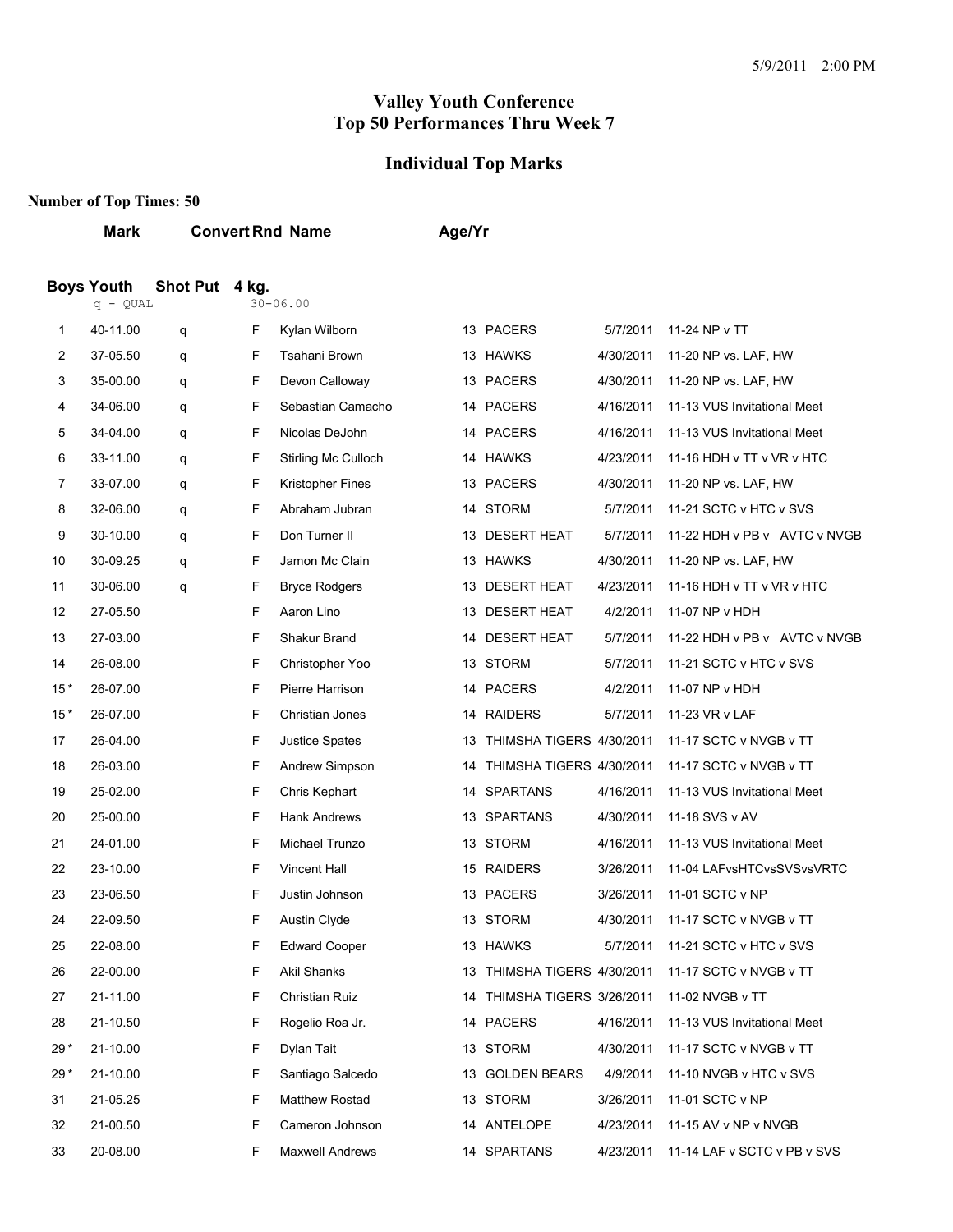## **Individual Top Marks**

|       | <b>Mark</b>              |   |              | <b>Convert Rnd Name</b> | Age/Yr |                             |           |                              |
|-------|--------------------------|---|--------------|-------------------------|--------|-----------------------------|-----------|------------------------------|
| 34    | 20-01.50                 |   | F            | <b>Bruce Harris</b>     |        | 13 HAWKS                    | 4/16/2011 | 11-13 VUS Invitational Meet  |
| 35    | 19-06.00                 |   | F            | Joseph Turner-McMullen  |        | 13 FALCONS                  | 5/7/2011  | 11-23 VR v LAF               |
| 36    | 19-05.25                 |   | F            | Ryan Love               |        | 13 STORM                    | 4/16/2011 | 11-13 VUS Invitational Meet  |
| $37*$ | 19-05.00                 |   | F            | Josue Rodriguez         | 14     | <b>GOLDEN BEARS</b>         | 5/7/2011  | 11-22 HDH v PB v AVTC v NVGB |
| $37*$ | 19-05.00                 |   | F            | Carlos Ancheta          |        | 13 PACERS                   | 4/16/2011 | 11-13 VUS Invitational Meet  |
| 39    | 17-11.00                 |   | F            | Quentinn Tran           |        | 13 PACERS                   | 4/2/2011  | 11-07 NP v HDH               |
| 40    | 17-07.00                 |   | F            | Alex Koek               |        | 13 STORM                    | 4/23/2011 | 11-14 LAF v SCTC v PB v SVS  |
| 41    | 17-06.00                 |   | F            | <b>Anthony Munoz</b>    |        | 13 STORM                    | 3/26/2011 | 11-01 SCTC v NP              |
| 42    | 17-01.00                 |   | F            | Dag Forsberg            |        | 13 HAWKS                    | 5/7/2011  | 11-21 SCTC v HTC v SVS       |
| 43    | 16-05.25                 |   | F            | Benjamin Lang           |        | 14 SPARTANS                 | 4/2/2011  | 11-06 AV v SVS v PB          |
|       | <b>Boys Intermediate</b> |   | 100m Dash    |                         |        |                             |           |                              |
|       | $q - QUAL$               |   |              | 13.30 10                |        |                             |           |                              |
| 1     | 11.90                    | q | P            | Marcellous Bell         |        | 15 DESERT HEAT              | 4/16/2011 | 11-13 VUS Invitational Meet  |
| 2     | 12.04                    | q | F            | Dominic Bush            |        | 15 THIMSHA TIGERS 3/26/2011 |           | 11-02 NVGB v TT              |
| 3     | 12.47                    | q | F            | Daniel Lopez            |        | 15 RAIDERS                  | 5/7/2011  | 11-23 VR v LAF               |
| 4     | 12.53                    | q | $\mathsf{P}$ | Demetri Fisher II       |        | 15 ANTELOPE                 | 4/16/2011 | 11-13 VUS Invitational Meet  |
| 5     | 12.86                    | q | F            | Anthony Pelayo          |        | 15 BULLETS                  | 4/23/2011 | 11-14 LAF v SCTC v PB v SVS  |
| 6     | 13.09                    | q | F            | Michael McLaughlin      |        | 15 FALCONS                  | 5/7/2011  | 11-23 VR v LAF               |
| 7     | 13.15                    | q | F            | Michael Khechoom        |        | 15 FALCONS                  | 4/2/2011  | 11-08 LAF v TT v NVGB        |
| $8*$  | 13.26                    | q | F            | Anthony Reyes           | 15     | <b>GOLDEN BEARS</b>         | 5/7/2011  | 11-22 HDH v PB v AVTC v NVGB |
| $8*$  | 13.26                    | q | F            | Jamie Bosley            |        | 17 BULLETS                  | 4/23/2011 | 11-14 LAF v SCTC v PB v SVS  |
| 10    | 13.41                    |   | P            | Deshaun Miles           |        | 15 ANTELOPE                 | 4/16/2011 | 11-13 VUS Invitational Meet  |
| 11    | 13.59                    |   | F            | Aurzaughnee Hill        | 15     | <b>DESERT HEAT</b>          | 5/7/2011  | 11-22 HDH v PB v AVTC v NVGB |
| 12    | 13.63                    |   | F            | <b>Temontroy Ruttin</b> |        | 16 BULLETS                  | 4/23/2011 | 11-14 LAF v SCTC v PB v SVS  |
| 13    | 13.66                    |   | F            | <b>Andrew Mangers</b>   |        | 16 STORM                    | 4/23/2011 | 11-14 LAF v SCTC v PB v SVS  |
| $14*$ | 13.67                    |   | F            | Anthony Hernandez       |        | 15 RAIDERS                  | 4/16/2011 | 11-13 VUS Invitational Meet  |
| $14*$ | 13.67                    |   | F            | Aidan Adante            |        | 15 STORM                    | 5/7/2011  | 11-21 SCTC v HTC v SVS       |
| 16    | 13.72                    |   | F            | Andre Henao             |        | 15 HAWKS                    | 5/7/2011  | 11-21 SCTC v HTC v SVS       |
| 17    | 13.76                    |   | F            | <b>Trevor Sylvester</b> |        | 15 GOLDEN BEARS             | 5/7/2011  | 11-22 HDH v PB v AVTC v NVGB |
| 18    | 13.88                    |   | F            | Elijah Cole             |        | 15 PACERS                   | 5/7/2011  | 11-24 NP v TT                |
| 19    | 13.94                    |   | F            | <b>Bryce Schnell</b>    |        | 16 STORM                    | 5/7/2011  | 11-21 SCTC v HTC v SVS       |
| 20    | 14.16                    |   | F            | Adam Rowton             |        | 15 FALCONS                  | 3/26/2011 | 11-04 LAFvsHTCvsSVSvsVRTC    |
| 21    | 14.34                    |   | F            | Michael Nixon           |        | 16 DESERT HEAT              | 4/9/2011  | 11-09 SCTC v HDH             |
| 22    | 14.59                    |   | F            | Vincent Hall            |        | 15 RAIDERS                  | 4/30/2011 | 11-19 VR v PB v HDH          |
| 23    | 20.83                    |   | F            | Severence Harrison      |        | 15 GOLDEN BEARS             | 4/30/2011 | 11-17 SCTC v NVGB v TT       |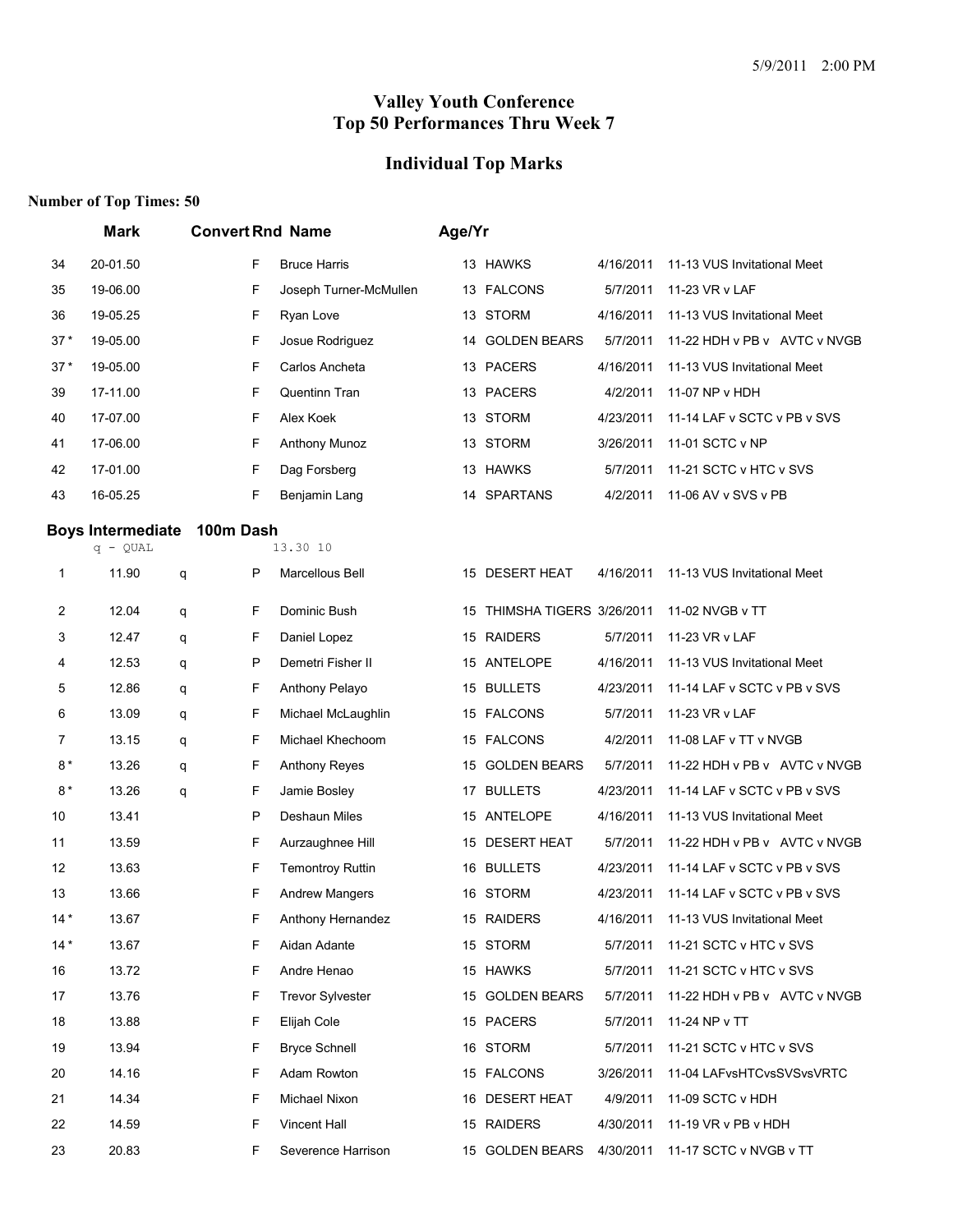## **Individual Top Marks**

|    | <b>Mark</b>                            |   | <b>Convert Rnd Name</b>      | Age/Yr                                                                |
|----|----------------------------------------|---|------------------------------|-----------------------------------------------------------------------|
|    | <b>Boys Intermediate</b><br>$q - QUAL$ |   | 200m Dash<br>27.80 10        |                                                                       |
| 1  | 24.05                                  | q | F<br>Marcellous Bell         | 15 DESERT HEAT<br>4/2/2011<br>11-07 NP v HDH                          |
| 2  | 24.61                                  | q | F<br>Dominic Bush            | <b>THIMSHA TIGERS</b><br>4/2/2011<br>11-08 LAF v TT v NVGB<br>15      |
| 3  | 24.68                                  | q | F<br>Daniel Lopez            | 15 RAIDERS<br>5/7/2011<br>11-23 VR v LAF                              |
| 4  | 25.98                                  | q | F<br>Demetri Fisher II       | 15 ANTELOPE<br>4/16/2011<br>11-13 VUS Invitational Meet               |
| 5  | 26.25                                  | q | F<br>Anthony Pelayo          | 15 BULLETS<br>11-14 LAF v SCTC v PB v SVS<br>4/23/2011                |
| 6  | 26.46                                  | q | F<br>Michael McLaughlin      | 15 FALCONS<br>4/23/2011<br>11-14 LAF v SCTC v PB v SVS                |
| 7  | 26.85                                  | q | F<br>Anthony Reyes           | <b>GOLDEN BEARS</b><br>4/23/2011<br>11-15 AV v NP v NVGB<br>15        |
| 8  | 27.14                                  | q | F<br>Michael Khechoom        | 15 FALCONS<br>5/7/2011<br>11-23 VR v LAF                              |
| 9  | 27.15                                  | q | F<br>Anthony Hernandez       | 15 RAIDERS<br>5/7/2011<br>11-23 VR v LAF                              |
| 10 | 27.57                                  | q | F<br>Andre Henao             | <b>HAWKS</b><br>5/7/2011<br>11-21 SCTC v HTC v SVS<br>15              |
| 11 | 27.72                                  | q | F<br>Aurzaughnee Hill        | <b>DESERT HEAT</b><br>4/2/2011<br>11-07 NP v HDH<br>15                |
| 12 | 28.24                                  |   | F<br><b>Trevor Sylvester</b> | <b>GOLDEN BEARS</b><br>5/7/2011<br>11-22 HDH v PB v AVTC v NVGB<br>15 |
| 13 | 28.26                                  |   | F<br><b>Temontroy Ruttin</b> | 16 BULLETS<br>4/2/2011<br>11-06 AV v SVS v PB                         |
| 14 | 29.06                                  |   | F<br>Jamie Bosley            | <b>BULLETS</b><br>4/23/2011<br>11-14 LAF v SCTC v PB v SVS<br>17      |
| 15 | 31.33                                  |   | F<br>Michael Nixon           | <b>DESERT HEAT</b><br>11-09 SCTC v HDH<br>4/9/2011<br>16              |
| 16 | 31.63                                  |   | F<br><b>Vincent Hall</b>     | 15 RAIDERS<br>5/7/2011<br>11-23 VR v LAF                              |
| 17 | 47.07                                  |   | F<br>Severence Harrison      | 15 GOLDEN BEARS<br>4/30/2011<br>11-17 SCTC v NVGB v TT                |
|    | <b>Boys Intermediate</b>               |   | 400m Dash                    |                                                                       |
|    | $q - QUAL$                             |   | $1:02.20$ 10                 |                                                                       |
| 1  | 54.54                                  | q | F<br>Daniel Lopez            | 15 RAIDERS<br>5/7/2011<br>11-23 VR v LAF                              |
| 2  | 56.44                                  | q | F<br>Dominic Bush            | THIMSHA TIGERS 4/30/2011<br>11-17 SCTC v NVGB v TT<br>15              |
| 3  | 56.65                                  | q | F<br>Marcellous Bell         | <b>DESERT HEAT</b><br>3/26/2011<br>11-03 HDH v AV v PB<br>15          |
| 4  | 57.04                                  | q | F<br><b>Anthony Reyes</b>    | <b>GOLDEN BEARS</b><br>4/30/2011<br>11-17 SCTC v NVGB v TT<br>15      |
| 5  | 57.97                                  | q | F<br>Michael McLaughlin      | 15 FALCONS<br>5/7/2011 11-23 VR v LAF                                 |
| 6  | 58.72                                  | q | F<br><b>Anthony Pelayo</b>   | 15 BULLETS<br>11-14 LAF v SCTC v PB v SVS<br>4/23/2011                |
| 7  | 58.73                                  | q | F<br><b>Trevor Sylvester</b> | 11-17 SCTC v NVGB v TT<br>15 GOLDEN BEARS<br>4/30/2011                |
| 8  | 1:01.88                                | q | F<br>Anthony Hernandez       | 15 RAIDERS<br>4/23/2011<br>11-16 HDH v TT v VR v HTC                  |
| 9  | 1:01.97                                | q | F<br>Patrick Lopez Jr.       | 15 GOLDEN BEARS<br>11-17 SCTC v NVGB v TT<br>4/30/2011                |
| 10 | 1:02.06                                | q | F<br>Aurzaughnee Hill        | 15 DESERT HEAT<br>11-19 VR v PB v HDH<br>4/30/2011                    |
| 11 | 1:02.09                                | q | F<br>Michael Khechoom        | 15 FALCONS<br>11-14 LAF v SCTC v PB v SVS<br>4/23/2011                |
| 12 | 1:03.19                                |   | F<br>Andre Henao             | 15 HAWKS<br>11-20 NP vs. LAF, HW<br>4/30/2011                         |
| 13 | 1:03.21                                |   | F<br>Demetri Fisher II       | 15 ANTELOPE<br>11-03 HDH v AV v PB<br>3/26/2011                       |
| 14 | 1:03.38                                |   | F<br>Adam Rowton             | 15 FALCONS<br>4/23/2011<br>11-14 LAF v SCTC v PB v SVS                |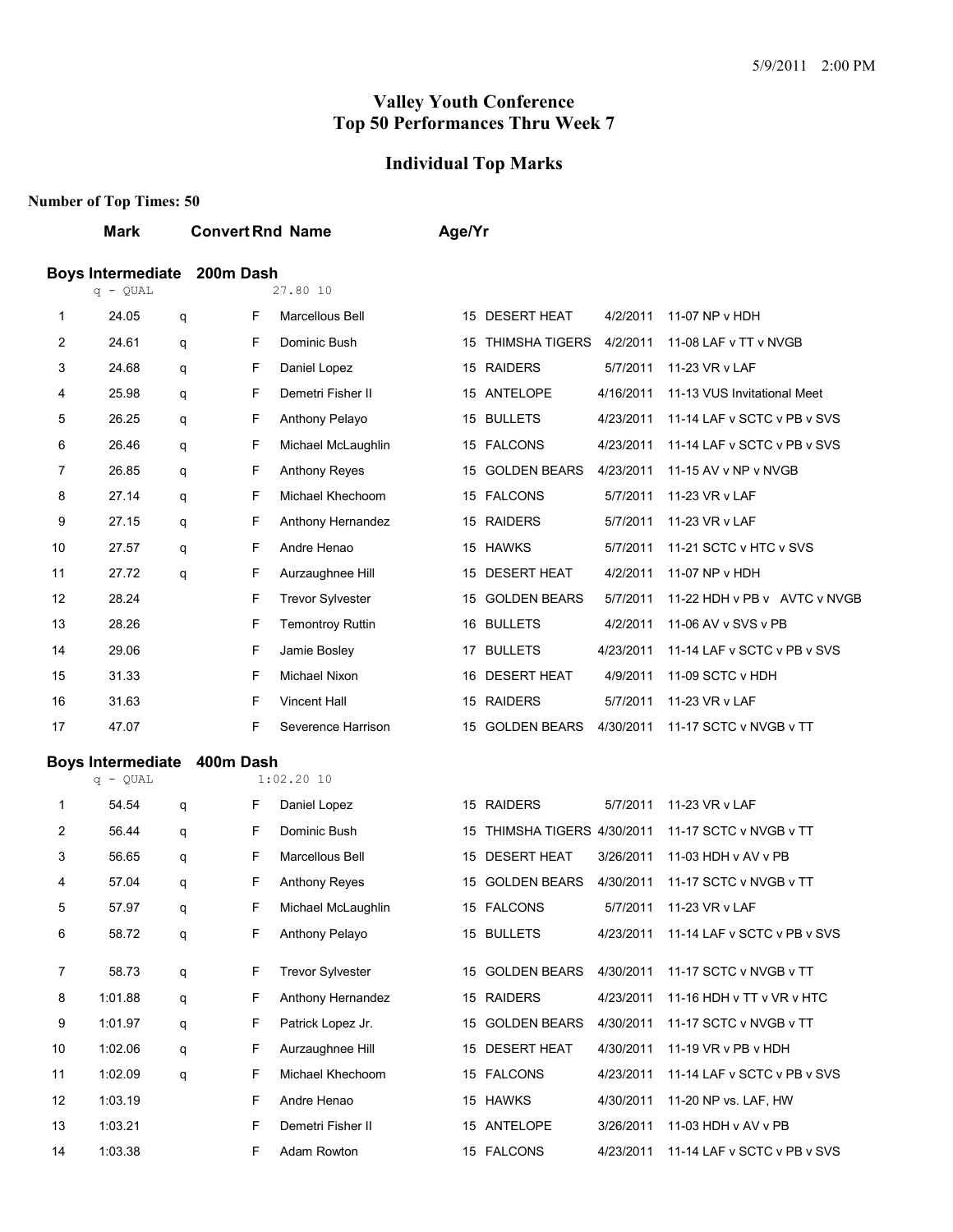#### **Individual Top Marks**

|                          | <b>Mark</b>              |   | <b>Convert Rnd Name</b> |                         | Age/Yr |                     |           |                             |
|--------------------------|--------------------------|---|-------------------------|-------------------------|--------|---------------------|-----------|-----------------------------|
| 15                       | 1:04.76                  |   | F                       | Aidan Adante            |        | 15 STORM            | 4/23/2011 | 11-14 LAF v SCTC v PB v SVS |
| 16                       | 1:06.21                  |   | F                       | Cristian Cucuta         |        | 15 PACERS           | 4/2/2011  | 11-07 NP v HDH              |
| 17                       | 1:06.68                  |   | F                       | <b>Bryce Schnell</b>    |        | 16 STORM            | 4/2/2011  | 11-05 VR v SCTC v HTC       |
| 18                       | 1:09.38                  |   | F                       | Deshaun Miles           |        | 15 ANTELOPE         | 3/26/2011 | 11-03 HDH v AV v PB         |
| 19                       | 1:10.80                  |   | F                       | William Figaredo        |        | 15 PACERS           | 4/2/2011  | 11-07 NP v HDH              |
| 20                       | 1:11.51                  |   | F                       | Michael Nixon           | 16     | <b>DESERT HEAT</b>  | 4/9/2011  | 11-09 SCTC v HDH            |
| 21                       | 1:13.80                  |   | F                       | Elijah Cole             |        | 15 PACERS           | 4/9/2011  | 11-11 AV v NP v PB          |
|                          | <b>Boys Intermediate</b> |   | 800m Run                |                         |        |                     |           |                             |
|                          | q - QUAL                 |   |                         | 2:45.0010               |        |                     |           |                             |
| 1                        | 2:17.89                  | q | F                       | Michael McLaughlin      |        | 15 FALCONS          | 4/16/2011 | 11-13 VUS Invitational Meet |
| 2                        | 2:19.97                  | q | F                       | <b>Trevor Sylvester</b> | 15     | <b>GOLDEN BEARS</b> | 4/16/2011 | 11-13 VUS Invitational Meet |
| 3                        | 2:22.56                  | q | F                       | Adam Rowton             |        | 15 FALCONS          | 5/7/2011  | 11-23 VR v LAF              |
| 4                        | 2:23.56                  | q | F                       | Cristian Cucuta         |        | 15 PACERS           | 5/7/2011  | 11-24 NP v TT               |
| 5                        | 2:24.93                  | q | F                       | Jonathan Summer         | 15     | <b>STORM</b>        | 5/7/2011  | 11-21 SCTC v HTC v SVS      |
| 6                        | 2:28.83                  | q | F                       | Dominic Bush            |        | 15 THIMSHA TIGERS   | 4/9/2011  | 11-12 LAF v VRTC v TT       |
| 7                        | 2:29.48                  | q | F                       | Jordan Serrano          | 15     | <b>STORM</b>        | 3/26/2011 | 11-01 SCTC v NP             |
| 8                        | 2:34.70                  | q | F                       | Patrick Lopez Jr.       |        | 15 GOLDEN BEARS     | 4/16/2011 | 11-13 VUS Invitational Meet |
| 9                        | 2:36.61                  | q | F                       | Nicholas Rosas          |        | 15 BULLETS          | 4/2/2011  | 11-06 AV v SVS v PB         |
| <b>Boys Intermediate</b> |                          |   | <b>1500m Run</b>        |                         |        |                     |           |                             |
|                          | $q - QUAL$               |   |                         | 5:15.0010               |        |                     |           |                             |
| 1                        | 4:51.03                  | q | F                       | Cristian Cucuta         |        | 15 PACERS           | 5/7/2011  | 11-24 NP v TT               |
| 2                        | 4:52.08                  | q | F                       | Jordan Serrano          |        | 15 STORM            | 4/23/2011 | 11-14 LAF v SCTC v PB v SVS |
| 3                        | 4:54.74                  | q | F                       | Jonathan Summer         |        | 15 STORM            | 4/16/2011 | 11-13 VUS Invitational Meet |
| 4                        | 4:55.80                  | q | F                       | Patrick Lopez Jr.       | 15     | <b>GOLDEN BEARS</b> | 4/16/2011 | 11-13 VUS Invitational Meet |
| 5                        | 5:09.50                  | q | F                       | Michael McLaughlin      |        | 15 FALCONS          | 4/30/2011 | 11-20 NP vs. LAF, HW        |
| 6                        | 5:33.23                  |   | F                       | Nicholas Rosas          |        | 15 BULLETS          | 4/23/2011 | 11-14 LAF v SCTC v PB v SVS |
| 7                        | 5:42.30                  |   | F                       | <b>Andrew Mangers</b>   |        | 16 STORM            | 4/23/2011 | 11-14 LAF v SCTC v PB v SVS |
| 8                        | 5:50.44                  |   | F                       | William Figaredo        |        | 15 PACERS           | 4/9/2011  | 11-11 AV v NP v PB          |
| 9                        | 7:05.88                  |   | F                       | <b>Vincent Hall</b>     |        | 15 RAIDERS          | 4/2/2011  | 11-05 VR v SCTC v HTC       |
|                          | <b>Boys Intermediate</b> |   | <b>3000m Run</b>        |                         |        |                     |           |                             |
|                          | q - QUAL                 |   |                         | 13:20.00 10             |        |                     |           |                             |
| 1                        | 10:26.14                 | q | F                       | Cristian Cucuta         |        | 15 PACERS           | 5/7/2011  | 11-24 NP v TT               |
| 2                        | 10:35.63                 | q | F                       | Jonathan Summer         |        | 15 STORM            | 4/16/2011 | 11-13 VUS Invitational Meet |
| 3                        | 10:42.25                 | q | F                       | Patrick Lopez Jr.       |        | 15 GOLDEN BEARS     | 4/16/2011 | 11-13 VUS Invitational Meet |
| 4                        | 10:43.94                 | q | F                       | Jordan Serrano          |        | 15 STORM            | 4/16/2011 | 11-13 VUS Invitational Meet |
| 5                        | 11:26.00                 | q | F.                      | Armondo Estrada         |        | 15 GOLDEN BEARS     |           | 3/26/2011 11-02 NVGB v TT   |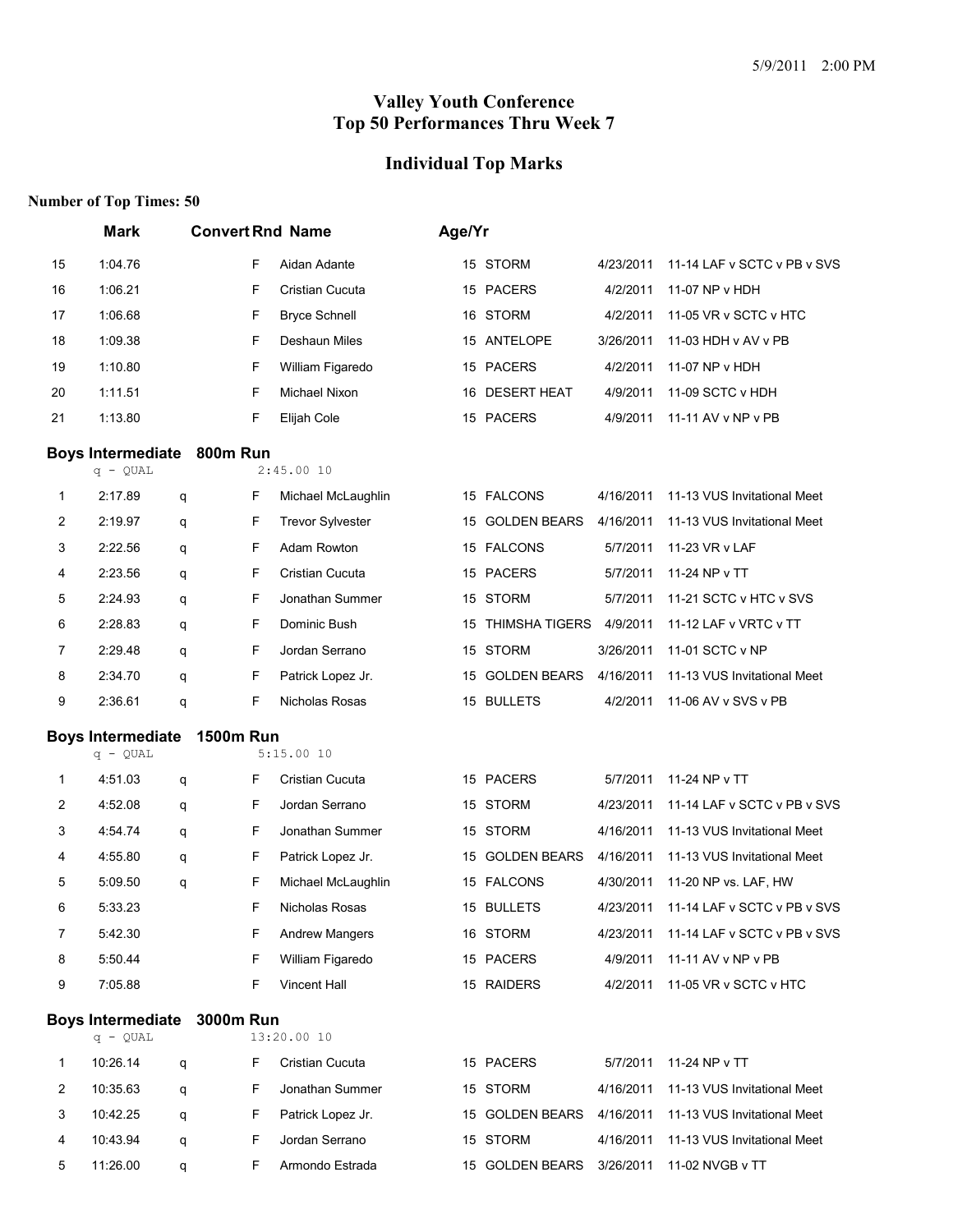#### **Individual Top Marks**

#### **Number of Top Times: 50**

| Mark |                                        |   | <b>Convert Rnd Name</b>         |                         |    | Age/Yr                   |           |                                                |
|------|----------------------------------------|---|---------------------------------|-------------------------|----|--------------------------|-----------|------------------------------------------------|
| 6    | 11:28.18                               | q | F                               | Michael McLaughlin      |    | 15 FALCONS               | 4/2/2011  | 11-08 LAF v TT v NVGB                          |
|      | <b>Boys Intermediate</b><br>$q - QUAL$ |   | 30"<br>100m Hurdles<br>19.70 10 |                         |    |                          |           |                                                |
| 1    | 12.93                                  | q | F                               | Daniel Lopez            |    | 15 RAIDERS               | 3/26/2011 | 11-04 LAFvsHTCvsSVSvsVRTC                      |
| 2    | 14.94                                  | q | F                               | Demetri Fisher II       |    | 15 ANTELOPE              | 4/16/2011 | 11-13 VUS Invitational Meet                    |
| 3    | 16.12                                  | q | F                               | Deshaun Miles           |    | 15 ANTELOPE              | 4/23/2011 | 11-15 AV v NP v NVGB                           |
| 4    | 16.30                                  | q | F                               | <b>Anthony Reyes</b>    | 15 | <b>GOLDEN BEARS</b>      | 4/16/2011 | 11-13 VUS Invitational Meet                    |
| 5    | 18.71                                  | q | F                               | <b>Andrew Mangers</b>   |    | 16 STORM                 | 3/26/2011 | 11-01 SCTC v NP                                |
| 6    | 18.91                                  | q | F                               | Adam Rowton             |    | 15 FALCONS               | 5/7/2011  | 11-23 VR v LAF                                 |
|      | <b>Boys Intermediate</b><br>$q - QUAL$ |   | <b>High Jump</b>                | $4 - 08.0010$           |    |                          |           |                                                |
| 1    | 5-01.00                                | q | F                               | <b>Trevor Sylvester</b> | 15 | <b>GOLDEN BEARS</b>      | 5/7/2011  | 11-22 HDH v PB v AVTC v NVGB                   |
| 2    | 5-00.00                                | q | F                               | <b>Anthony Reyes</b>    | 15 | <b>GOLDEN BEARS</b>      | 4/30/2011 | 11-17 SCTC v NVGB v TT                         |
| 3    | 4-10.00                                | q | F                               | Adam Rowton             |    | 15 FALCONS               | 5/7/2011  | 11-23 VR v LAF                                 |
| $4*$ | 4-08.00                                | q | F                               | Elijah Cole             |    | 15 PACERS                | 3/26/2011 | 11-01 SCTC v NP                                |
| $4*$ | 4-08.00                                | q | F                               | Roberto Ramirez         |    | 14 PACERS                | 3/26/2011 | 11-01 SCTC v NP                                |
| 6    | 4-06.00                                |   | F                               | Jonathan Summer         |    | 15 STORM                 | 5/7/2011  | 11-21 SCTC v HTC v SVS                         |
| 7    | 4-04.00                                |   | F                               | Deshaun Miles           |    | 15 ANTELOPE              | 5/7/2011  | 11-22 HDH v PB v AVTC v NVGB                   |
| 8    | 4-02.00                                |   | F                               | Michael McLaughlin      |    | 15 FALCONS               | 4/16/2011 | 11-13 VUS Invitational Meet                    |
|      | <b>Boys Intermediate</b><br>$q - QUAL$ |   | Long Jump<br>$14 - 07.0010$     |                         |    |                          |           |                                                |
| 1    | 18-02.00                               | q | F                               | Marcellous Bell         |    | 15 DESERT HEAT           | 4/23/2011 | 11-16 HDH v TT v VR v HTC                      |
| 2    | 17-10.00                               | q | F                               | Dominic Bush            | 15 | THIMSHA TIGERS 4/23/2011 |           | 11-16 HDH v TT v VR v HTC                      |
| 3    | 16-09.00                               | q | F                               | Demetri Fisher II       |    | 15 ANTELOPE              | 4/2/2011  | 11-06 AV v SVS v PB                            |
| 4    | 15-03.00                               | q | F                               | <b>Anthony Reves</b>    |    |                          |           | 15 GOLDEN BEARS 4/23/2011 11-15 AV v NP v NVGB |
| 5    | 15-01.00                               | q | F                               | Deshaun Miles           |    | 15 ANTELOPE              | 3/26/2011 | 11-03 HDH v AV v PB                            |
| 6    | 14-10.00                               | q | F                               | Jamie Bosley            |    | 17 BULLETS               | 4/23/2011 | 11-14 LAF v SCTC v PB v SVS                    |
| 7    | 14-08.00                               | q | F                               | <b>Bryce Schnell</b>    |    | 16 STORM                 | 3/26/2011 | 11-01 SCTC v NP                                |
| 8    | 14-02.75                               |   | F                               | Daniel Lopez            |    | 15 RAIDERS               | 4/2/2011  | 11-05 VR v SCTC v HTC                          |
| 9    | 13-03.75                               |   | F                               | William Figaredo        |    | 15 PACERS                | 4/9/2011  | 11-11 AV v NP v PB                             |
| 10   | 12-01.50                               |   | F                               | <b>Andrew Mangers</b>   |    | 16 STORM                 | 3/26/2011 | 11-01 SCTC v NP                                |
| 11   | 11-10.50                               |   | F                               | Aurzaughnee Hill        |    | 15 DESERT HEAT           | 4/2/2011  | 11-07 NP v HDH                                 |
| 12   | 10-08.00                               |   | F                               | Aidan Adante            |    | 15 STORM                 | 4/23/2011 | 11-14 LAF v SCTC v PB v SVS                    |

**Boys Intermediate** Shot Put 12 lb.<br>  $q = QUAL$  26-03.00 1  $26-03.00$  10